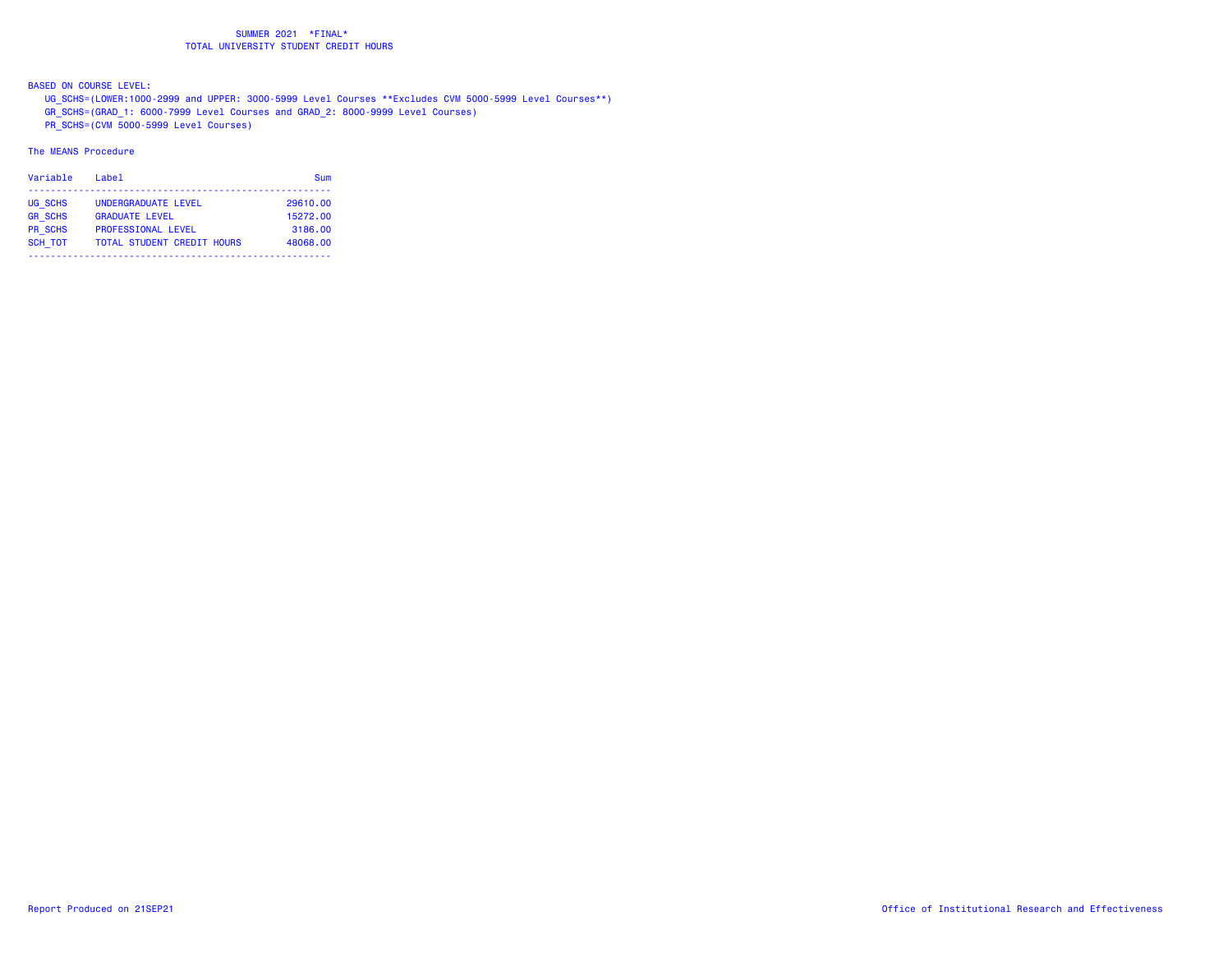BASED ON COURSE LEVEL:

UG\_SCHS=(LOWER:1000-2999 and UPPER: 3000-5999 Level Courses \*\*Excludes CVM 5000-5999 Level Courses\*\*)

GR\_SCHS=(GRAD\_1: 6000-7999 Level Courses and GRAD\_2: 8000-9999 Level Courses)

PR\_SCHS=(CVM 5000-5999 Level Courses)

| <b>CAMPUS</b> | N<br><b>Obs</b> | Variable       | Label                             | Sum      |
|---------------|-----------------|----------------|-----------------------------------|----------|
| Main          | 1849            | UG SCHS        | UNDERGRADUATE LEVEL               | 28480.00 |
|               |                 | <b>GR SCHS</b> | <b>GRADUATE LEVEL</b>             | 13374.00 |
|               |                 | PR SCHS        | <b>PROFESSIONAL LEVEL</b>         | 3186.00  |
|               |                 | <b>SCH TOT</b> | <b>TOTAL STUDENT CREDIT HOURS</b> | 45040.00 |
| Meridian      | 102             | <b>UG SCHS</b> | UNDERGRADUATE LEVEL               | 1130.00  |
|               |                 | <b>GR SCHS</b> | <b>GRADUATE LEVEL</b>             | 1898.00  |
|               |                 | PR SCHS        | <b>PROFESSIONAL LEVEL</b>         | 0.00     |
|               |                 | <b>SCH TOT</b> | <b>TOTAL STUDENT CREDIT HOURS</b> | 3028.00  |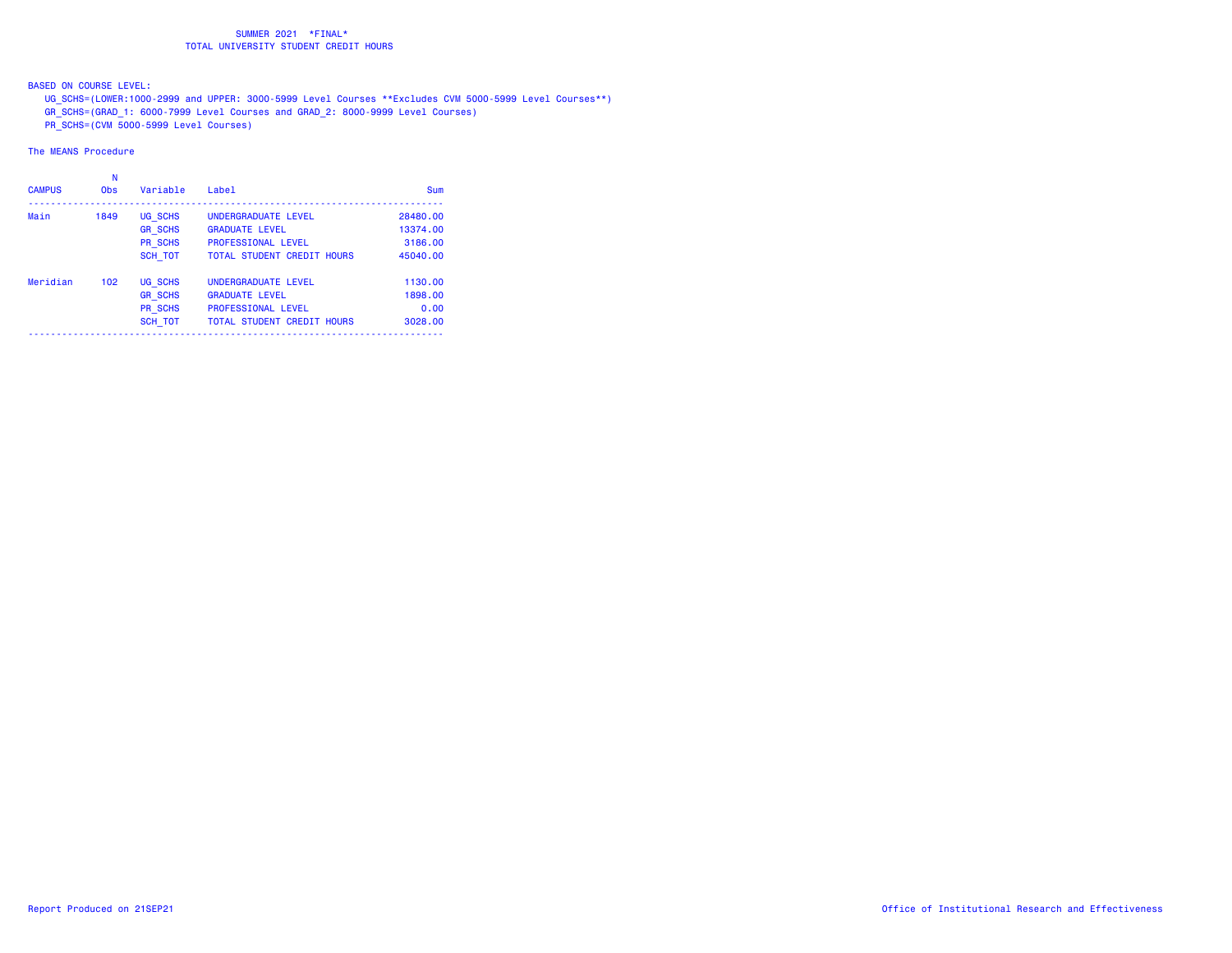BASED ON COURSE LEVEL:

UG\_SCHS=(LOWER:1000-2999 and UPPER: 3000-5999 Level Courses \*\*Excludes CVM 5000-5999 Level Courses\*\*)

GR\_SCHS=(GRAD\_1: 6000-7999 Level Courses and GRAD\_2: 8000-9999 Level Courses)

PR\_SCHS=(CVM 5000-5999 Level Courses)

| <b>COURSE CAMPUS</b>      | N<br><b>Obs</b>  | Variable Label |                                           | Sum      |
|---------------------------|------------------|----------------|-------------------------------------------|----------|
| Starkville                |                  |                | 1378 UG_SCHS UNDERGRADUATE LEVEL          | 21391.00 |
|                           |                  |                | GR_SCHS GRADUATE LEVEL                    | 6720.00  |
|                           |                  |                | PR_SCHS PROFESSIONAL LEVEL 3150.00        |          |
|                           |                  |                | SCH_TOT TOTAL STUDENT CREDIT HOURS        | 31261.00 |
| Meridian                  | 102 <sub>1</sub> |                | UG SCHS UNDERGRADUATE LEVEL               | 1130.00  |
|                           |                  |                | GR_SCHS GRADUATE LEVEL                    | 1898.00  |
|                           |                  |                | PR_SCHS PROFESSIONAL LEVEL                | 0.00     |
|                           |                  |                | SCH_TOT   TOTAL STUDENT CREDIT HOURS      | 3028.00  |
| <b>Distance Education</b> | 452              |                | UG_SCHS UNDERGRADUATE LEVEL               | 6610.00  |
|                           |                  |                | GR_SCHS GRADUATE LEVEL                    | 6651.00  |
|                           |                  |                | PR_SCHS PROFESSIONAL LEVEL                | 0.00     |
|                           |                  |                | SCH_TOT TOTAL STUDENT CREDIT HOURS        | 13261.00 |
| <b>Gulf Coast</b>         | 6                |                | UG SCHS UNDERGRADUATE LEVEL               | 99.00    |
|                           |                  |                | GR_SCHS GRADUATE LEVEL                    | 0.00     |
|                           |                  |                | PR_SCHS PROFESSIONAL LEVEL                | 0.00     |
|                           |                  |                | SCH TOT TOTAL STUDENT CREDIT HOURS        | 99.00    |
| Study Abroad              | 13               |                | UG_SCHS    UNDERGRADUATE LEVEL            | 380.00   |
|                           |                  |                | GR_SCHS GRADUATE LEVEL                    | 3.00     |
|                           |                  |                | PR SCHS PROFESSIONAL LEVEL                | 36.00    |
|                           |                  |                | SCH_TOT TOTAL STUDENT CREDIT HOURS 419.00 |          |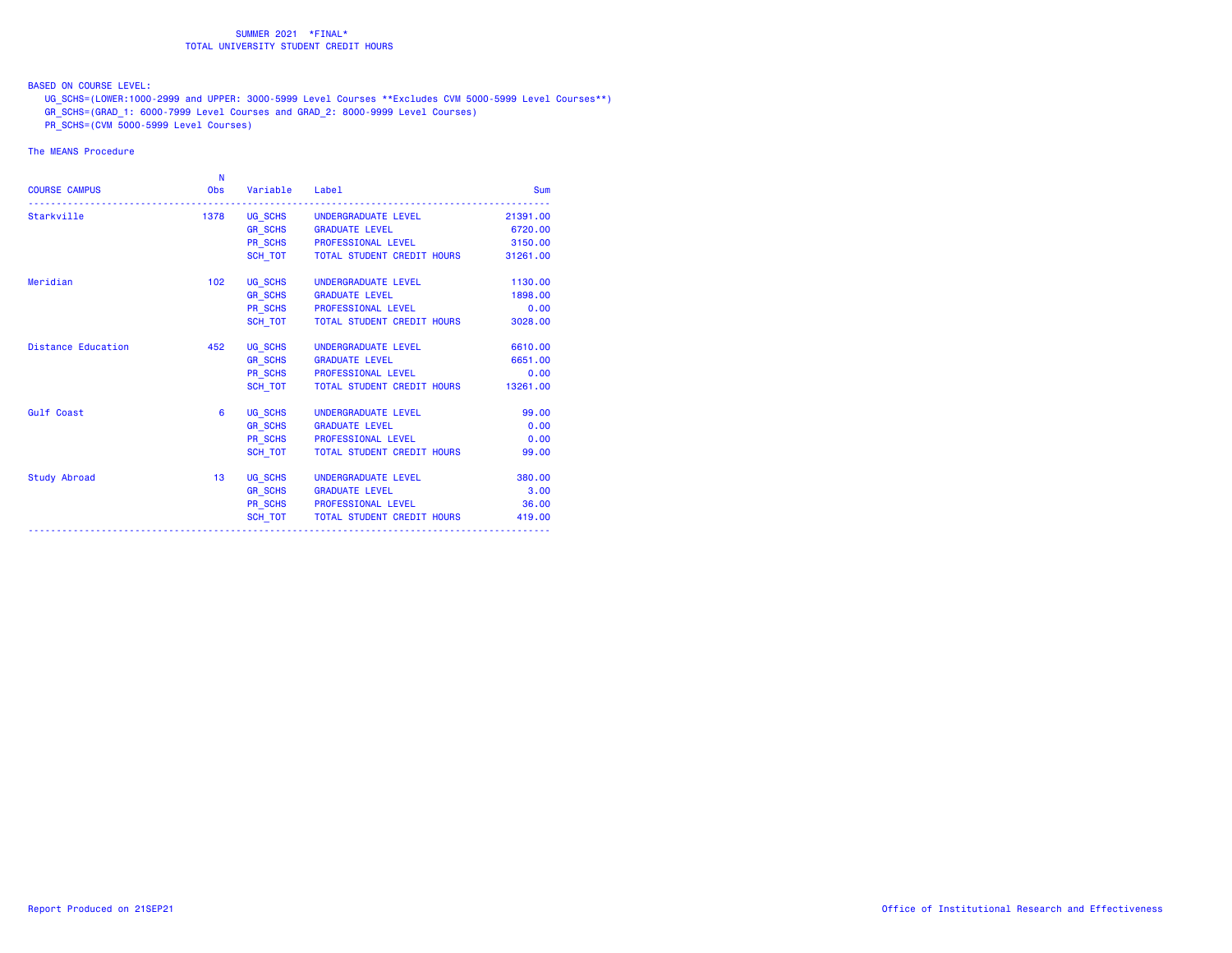BASED ON COURSE LEVEL:

UG\_SCHS=(LOWER:1000-2999 and UPPER: 3000-5999 Level Courses \*\*Excludes CVM 5000-5999 Level Courses\*\*)

GR\_SCHS=(GRAD\_1: 6000-7999 Level Courses and GRAD\_2: 8000-9999 Level Courses)

PR\_SCHS=(CVM 5000-5999 Level Courses)

| ACADEMIC COLLEGE            | N<br><b>Obs</b> | Variable             | Label                      | Sum      |
|-----------------------------|-----------------|----------------------|----------------------------|----------|
| Agriculture & Life Sciences | 318             | UG SCHS              | UNDERGRADUATE LEVEL        | 1933.00  |
|                             |                 | $GR$ <sub>SCHS</sub> | <b>GRADUATE LEVEL</b>      | 1955.10  |
|                             |                 | PR_SCHS<br>SCH_TOT   | PROFESSIONAL LEVEL         | 0.00     |
|                             |                 | SCH TOT              | TOTAL STUDENT CREDIT HOURS | 3888.10  |
| Architecture, Art & Design  | 25              | UG SCHS              | UNDERGRADUATE LEVEL        | 1098.00  |
|                             |                 | <b>GR SCHS</b>       | <b>GRADUATE LEVEL</b>      | 0.00     |
|                             |                 | PR_SCHS              | PROFESSIONAL LEVEL         | 0.00     |
|                             |                 | SCH TOT              | TOTAL STUDENT CREDIT HOURS | 1098.00  |
| Arts & Sciences             | 597             | UG SCHS              | UNDERGRADUATE LEVEL        | 12617.50 |
|                             |                 | <b>GR SCHS</b>       | <b>GRADUATE LEVEL</b>      | 2267.00  |
|                             |                 | PR_SCHS              | PROFESSIONAL LEVEL         | 0.00     |
|                             |                 | SCH_TOT              | TOTAL STUDENT CREDIT HOURS | 14884.50 |
| <b>Business</b>             | 137             | UG SCHS              | UNDERGRADUATE LEVEL        | 5404.00  |
|                             |                 | GR_SCHS              | <b>GRADUATE LEVEL</b>      | 2375.00  |
|                             |                 | PR SCHS              | PROFESSIONAL LEVEL         | 0.00     |
|                             |                 | SCH TOT              | TOTAL STUDENT CREDIT HOURS | 7779.00  |
| Education                   | 357             | UG SCHS              | UNDERGRADUATE LEVEL        | 4555.00  |
|                             |                 | GR_SCHS              | <b>GRADUATE LEVEL</b>      | 5658.00  |
|                             |                 | PR_SCHS              | PROFESSIONAL LEVEL         | 0.00     |
|                             |                 | SCH_TOT              | TOTAL STUDENT CREDIT HOURS | 10213.00 |
| Engineering                 | 310             | UG SCHS              | UNDERGRADUATE LEVEL        | 2948.50  |
|                             |                 | <b>GR SCHS</b>       | <b>GRADUATE LEVEL</b>      | 1881.90  |
|                             |                 | <b>PR SCHS</b>       | PROFESSIONAL LEVEL         | 0.00     |
|                             |                 | SCH TOT              | TOTAL STUDENT CREDIT HOURS | 4830.40  |
| <b>Forest Resources</b>     | 98              | UG SCHS              | UNDERGRADUATE LEVEL        | 745.00   |
|                             |                 | <b>GR_SCHS</b>       | <b>GRADUATE LEVEL</b>      | 594.00   |
|                             |                 | PR SCHS              | PROFESSIONAL LEVEL         | 0.00     |
|                             |                 | SCH TOT              | TOTAL STUDENT CREDIT HOURS | 1339.00  |
| Veterinary Medicine         | 97              | UG SCHS              | UNDERGRADUATE LEVEL        | 270.00   |
|                             |                 | <b>GR SCHS</b>       | <b>GRADUATE LEVEL</b>      | 161.00   |
|                             |                 | PR SCHS              | PROFESSIONAL LEVEL         | 3186.00  |
|                             |                 | SCH TOT              | TOTAL STUDENT CREDIT HOURS | 3617.00  |
| Academic Affairs            | 12              | UG SCHS              | UNDERGRADUATE LEVEL        | 39.00    |
|                             |                 | <b>GR_SCHS</b>       | <b>GRADUATE LEVEL</b>      | 380.00   |
|                             |                 | PR_SCHS              | PROFESSIONAL LEVEL         | 0.00     |
|                             |                 | SCH_TOT              | TOTAL STUDENT CREDIT HOURS | 419.00   |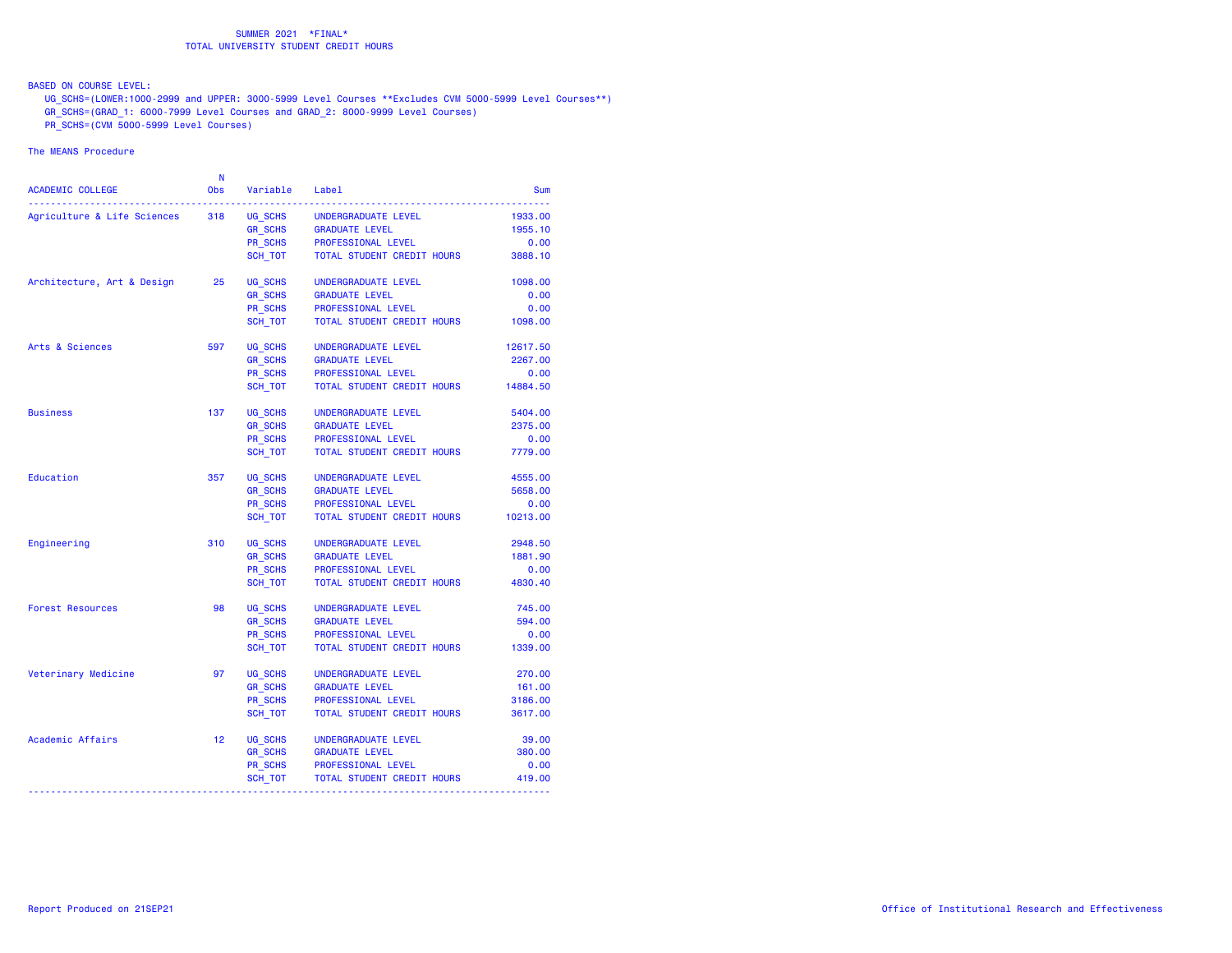## BASED ON COURSE LEVEL:

UG\_SCHS=(LOWER:1000-2999 and UPPER: 3000-5999 Level Courses \*\*Excludes CVM 5000-5999 Level Courses\*\*)

GR\_SCHS=(GRAD\_1: 6000-7999 Level Courses and GRAD\_2: 8000-9999 Level Courses)

PR\_SCHS=(CVM 5000-5999 Level Courses)

| <b>ACADEMIC DEPARTMENT</b>                                    | <b>UNDERGRADUATE</b><br><b>LEVEL</b> | <b>GRADUATE</b><br><b>LEVEL</b> | <b>PROFESSIONAL</b><br><b>LEVEL</b> | <b>TOTAL</b> |
|---------------------------------------------------------------|--------------------------------------|---------------------------------|-------------------------------------|--------------|
|                                                               |                                      |                                 |                                     |              |
| Ag & Bio Engineering                                          | 0.00                                 | 98.00                           | 0.00                                | 98.00        |
| Agricultural Economics                                        | 23,00                                | 119.00                          | 0.00                                | 142.00       |
| Animal Dairy Science                                          | 368.00                               | 140.00                          | 0.00                                | 508.00       |
| Biochemistry, Molecular Biology, Entomology & Plant Pathology | 180,00                               | 255,00                          | 0.00                                | 435,00       |
| Food Science, Nutrition & Health Promotion                    | 132.00                               | 270.00                          | 0.00                                | 402.00       |
| Human Sciences, School of                                     | 759.00                               | 518.10                          | 0.00                                | 1277.10      |
| Landscape Architecture                                        | 165.00                               | 24.00                           | 0.00                                | 189.00       |
| Plant & Soil Sciences                                         | 243.00                               | 450.00                          | 0.00                                | 693.00       |
| <b>Poultry Science</b>                                        | 63.00                                | 81.00                           | 0.00                                | 144.00       |
|                                                               |                                      |                                 |                                     |              |
|                                                               | 1933.00                              | 1955.10                         | 0.00                                | 3888.10      |
|                                                               |                                      |                                 |                                     |              |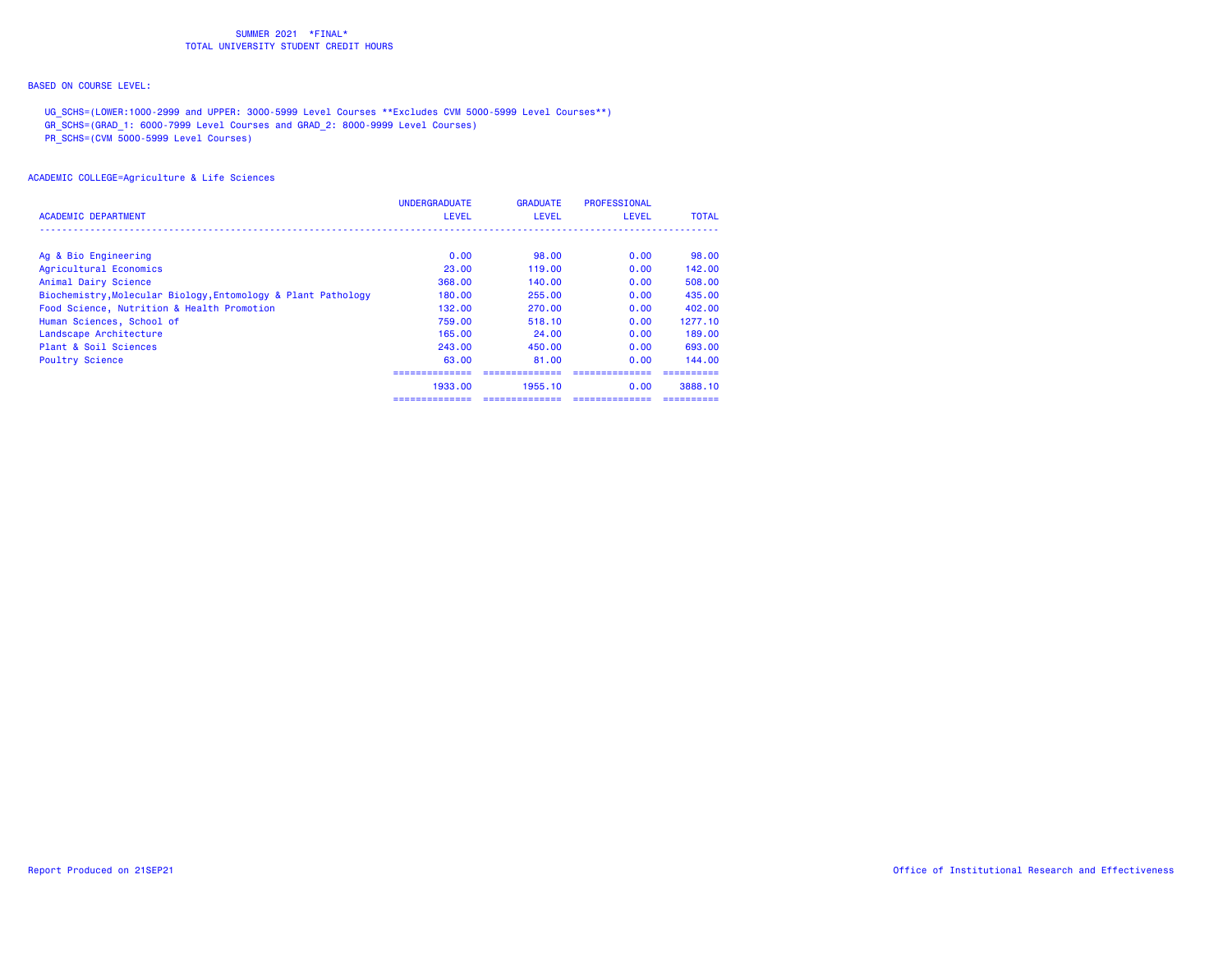## BASED ON COURSE LEVEL:

UG\_SCHS=(LOWER:1000-2999 and UPPER: 3000-5999 Level Courses \*\*Excludes CVM 5000-5999 Level Courses\*\*)

GR\_SCHS=(GRAD\_1: 6000-7999 Level Courses and GRAD\_2: 8000-9999 Level Courses)

PR\_SCHS=(CVM 5000-5999 Level Courses)

### ACADEMIC COLLEGE=Architecture, Art & Design

| <b>ACADEMIC DEPARTMENT</b> | <b>UNDERGRADUATE</b><br><b>LEVEL</b> | <b>GRADUATE</b><br>LEVEL | PROFESSIONAL<br><b>LEVEL</b> | <b>TOTAL</b> |
|----------------------------|--------------------------------------|--------------------------|------------------------------|--------------|
| Architecture, School of    | 476.00                               | 0.00                     | 0.00                         | 476.00       |
| Art AAD                    | 396,00                               | 0.00                     | 0.00                         | 396,00       |
| Interior Design            | 226,00                               | 0.00                     | 0.00                         | 226.00       |
|                            |                                      |                          |                              |              |
|                            | 1098.00                              | 0.00                     | 0.00                         | 1098.00      |
|                            |                                      |                          |                              |              |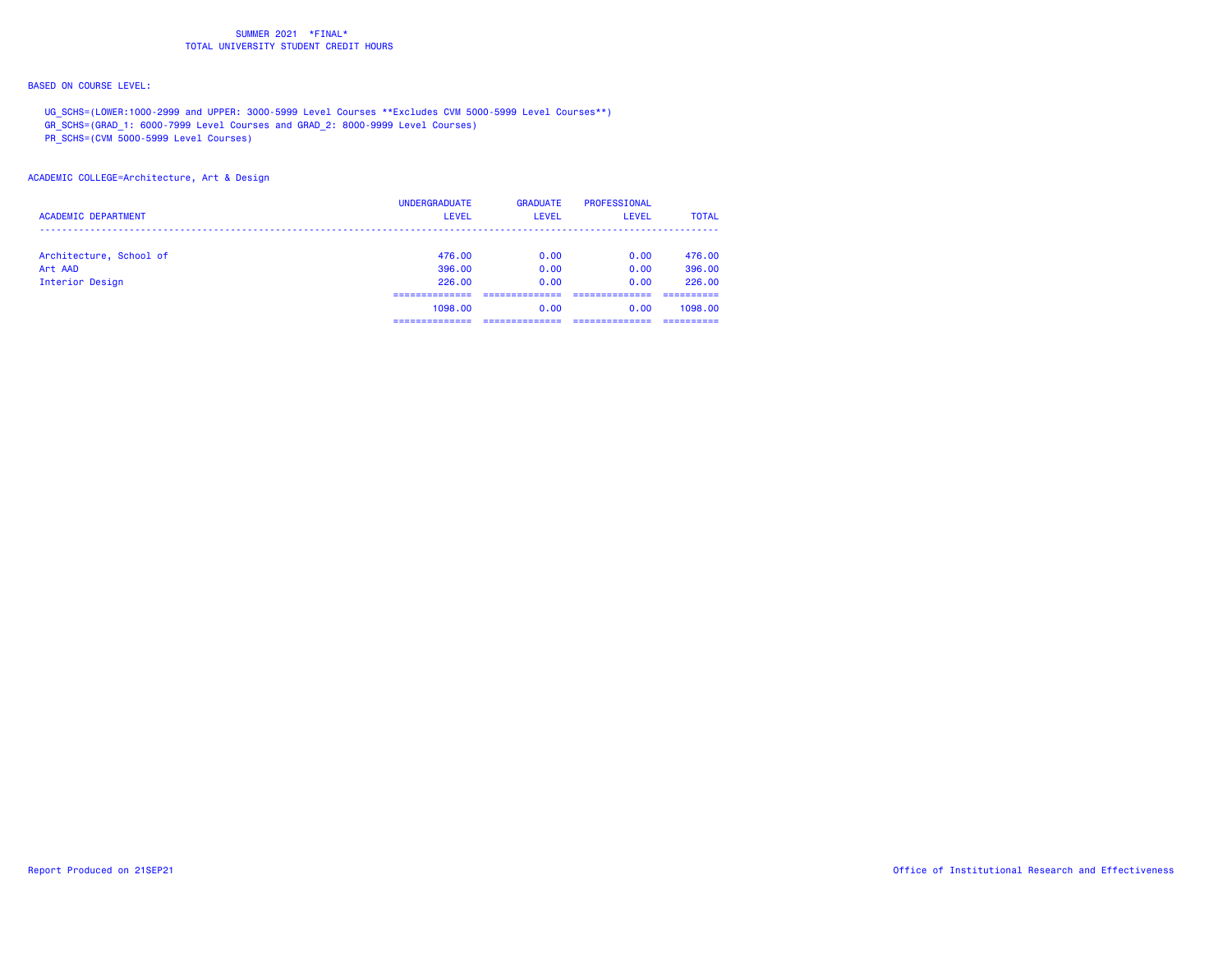## BASED ON COURSE LEVEL:

UG\_SCHS=(LOWER:1000-2999 and UPPER: 3000-5999 Level Courses \*\*Excludes CVM 5000-5999 Level Courses\*\*)

GR\_SCHS=(GRAD\_1: 6000-7999 Level Courses and GRAD\_2: 8000-9999 Level Courses)

PR\_SCHS=(CVM 5000-5999 Level Courses)

### ACADEMIC COLLEGE=Arts & Sciences

|                                            | <b>UNDERGRADUATE</b> | <b>GRADUATE</b> | <b>PROFESSIONAL</b> |              |
|--------------------------------------------|----------------------|-----------------|---------------------|--------------|
| <b>ACADEMIC DEPARTMENT</b>                 | <b>LEVEL</b>         | <b>LEVEL</b>    | <b>LEVEL</b>        | <b>TOTAL</b> |
|                                            |                      |                 |                     |              |
| Anthropology & Middle Eastern Cultures     | 189.00               | 1.00            | 0.00                | 190.00       |
| <b>Biological Sciences</b>                 | 1009.00              | 131,00          | 0.00                | 1140.00      |
| Chemistry                                  | 780.00               | 383,00          | 0.00                | 1163.00      |
| Classical & Modern Languages & Literatures | 571.00               | 30.00           | 0.00                | 601.00       |
| Communication                              | 1118.50              | 42.00           | 0.00                | 1160.50      |
| English                                    | 1401.00              | 37.00           | 0.00                | 1438.00      |
| Geosciences                                | 1986.00              | 994.00          | 0.00                | 2980.00      |
| History                                    | 384,00               | 66.00           | 0.00                | 450,00       |
| Mathematics & Statistics                   | 2283.00              | 133,00          | 0.00                | 2416.00      |
| Philosophy & Religion                      | 405,00               | 0.00            | 0.00                | 405,00       |
| <b>Physics &amp; Astronomy</b>             | 381,00               | 26,00           | 0.00                | 407.00       |
| Political Science & Public Administration  | 219,00               | 187,00          | 0.00                | 406.00       |
| Psychology                                 | 1298.00              | 203,00          | 0.00                | 1501.00      |
| Sociology                                  | 593.00               | 34,00           | 0.00                | 627,00       |
|                                            | ==============       |                 |                     |              |
|                                            | 12617.50             | 2267.00         | 0.00                | 14884.50     |
|                                            | ==============       |                 | ==============      | ==========   |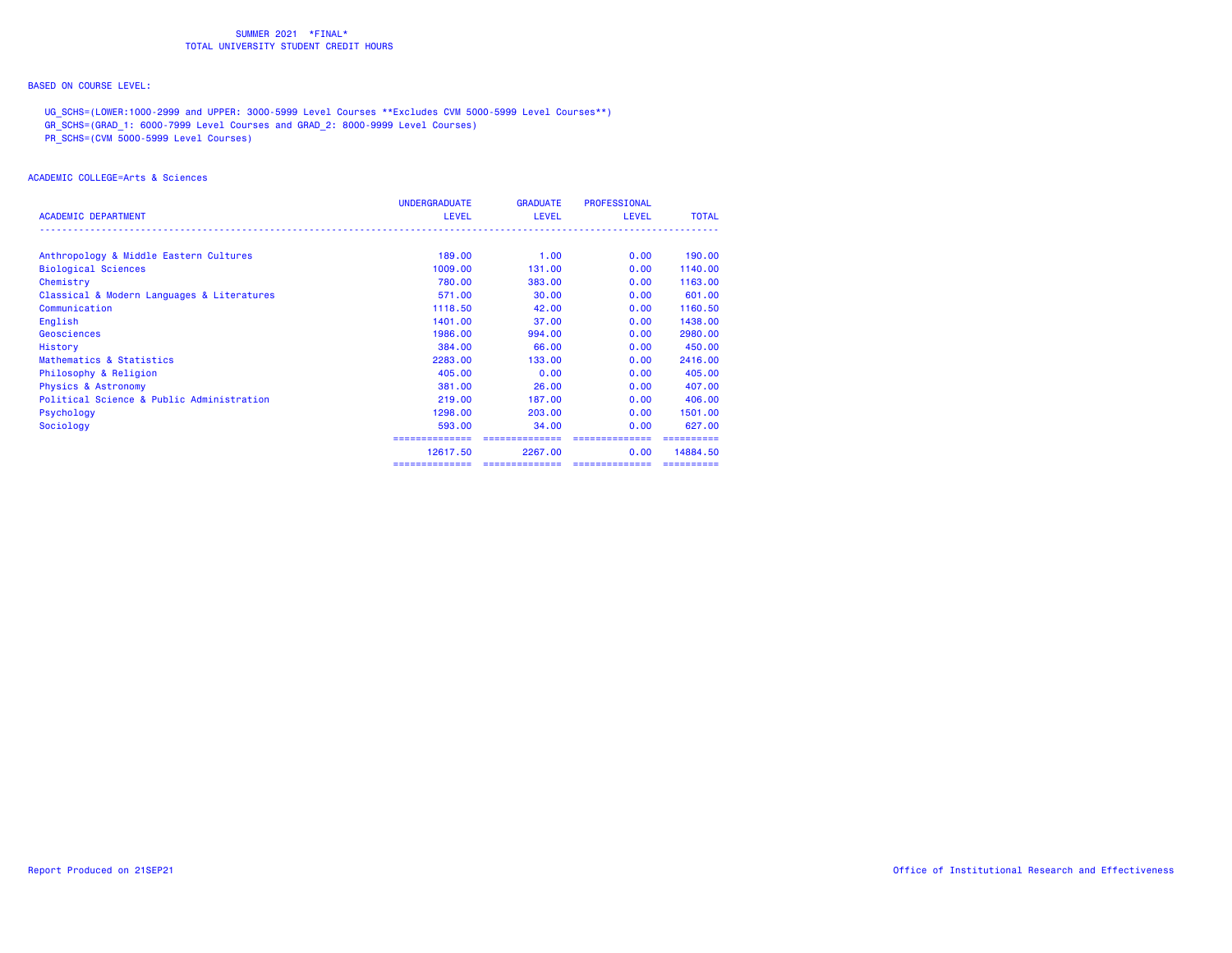## BASED ON COURSE LEVEL:

UG\_SCHS=(LOWER:1000-2999 and UPPER: 3000-5999 Level Courses \*\*Excludes CVM 5000-5999 Level Courses\*\*)

GR\_SCHS=(GRAD\_1: 6000-7999 Level Courses and GRAD\_2: 8000-9999 Level Courses)

PR\_SCHS=(CVM 5000-5999 Level Courses)

### ACADEMIC COLLEGE=Business

| <b>ACADEMIC DEPARTMENT</b>                      | <b>UNDERGRADUATE</b><br><b>LEVEL</b> | <b>GRADUATE</b><br><b>LEVEL</b> | PROFESSIONAL<br>LEVEL | <b>TOTAL</b> |
|-------------------------------------------------|--------------------------------------|---------------------------------|-----------------------|--------------|
| Accountancy, School of                          | 1077.00                              | 675.00                          | 0.00                  | 1752.00      |
| Finance & Economics                             | 1366.00                              | 169.00                          | 0.00                  | 1535.00      |
| Management & Information Systems                | 1272.00                              | 454.00                          | 0.00                  | 1726.00      |
| Marketing, Quantitative Analysis & Business Law | 1689.00                              | 1077.00                         | 0.00                  | 2766.00      |
|                                                 |                                      |                                 |                       |              |
|                                                 | 5404.00                              | 2375.00                         | 0.00                  | 7779.00      |
|                                                 |                                      |                                 |                       |              |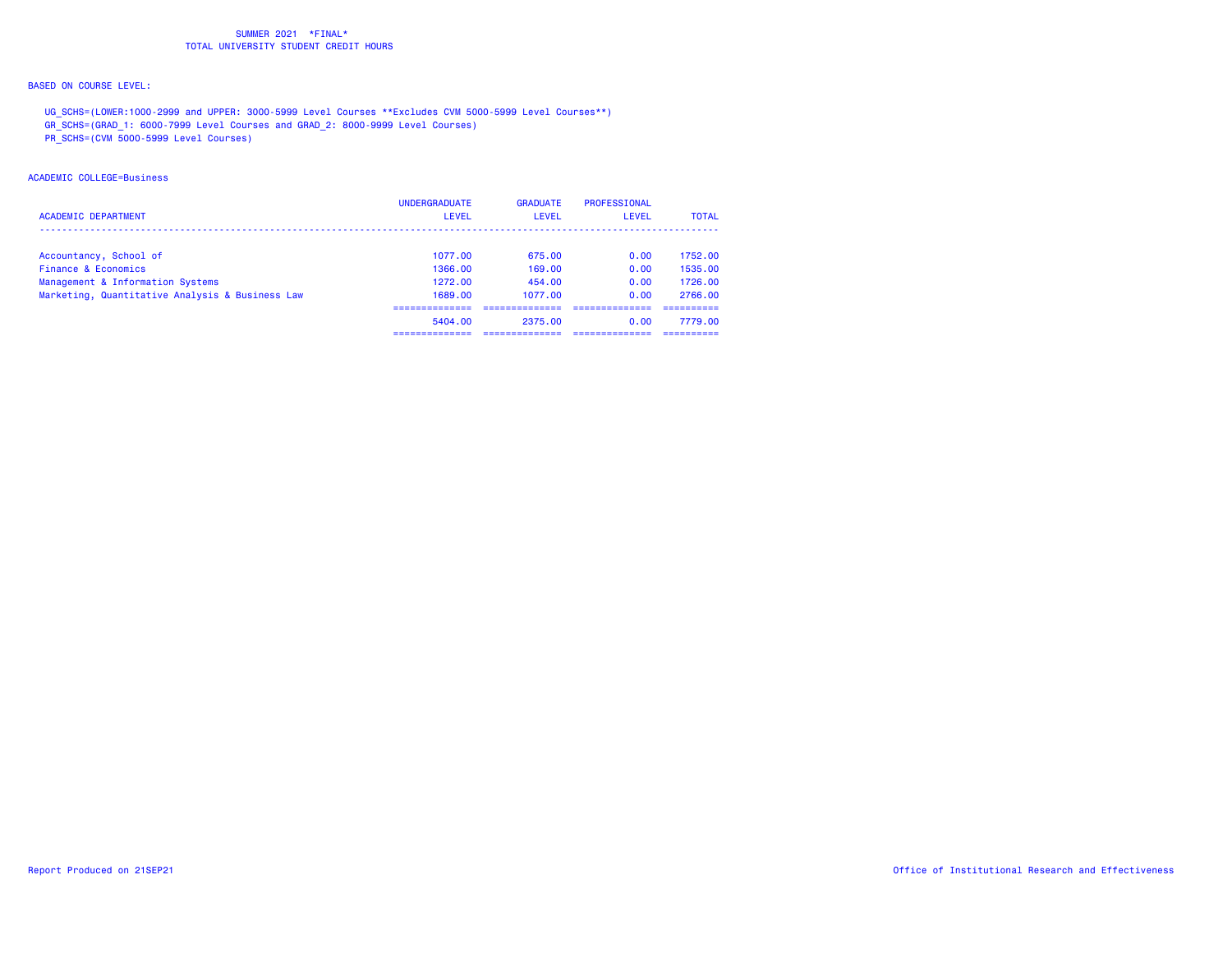## BASED ON COURSE LEVEL:

UG\_SCHS=(LOWER:1000-2999 and UPPER: 3000-5999 Level Courses \*\*Excludes CVM 5000-5999 Level Courses\*\*)

GR\_SCHS=(GRAD\_1: 6000-7999 Level Courses and GRAD\_2: 8000-9999 Level Courses)

PR\_SCHS=(CVM 5000-5999 Level Courses)

### ACADEMIC COLLEGE=Education

| <b>ACADEMIC DEPARTMENT</b>                          | <b>UNDERGRADUATE</b><br><b>LEVEL</b> | <b>GRADUATE</b><br>LEVEL | PROFESSIONAL<br>LEVEL | <b>TOTAL</b> |
|-----------------------------------------------------|--------------------------------------|--------------------------|-----------------------|--------------|
| Counseling, Educational Psychology, and Foundations | 1350.00                              | 1327.00                  | 0.00                  | 2677.00      |
| Curriculum, Instruction & Special Education         | 944.00                               | 2092.00                  | 0.00                  | 3036.00      |
| Educational Leadership                              | 269.00                               | 1619.00                  | 0.00                  | 1888.00      |
| Instructional Systems and Workforce Development     | 435.00                               | 344.00                   | 0.00                  | 779.00       |
| Kinesiology                                         | 1318.00                              | 105.00                   | 0.00                  | 1423.00      |
| Music                                               | 239.00                               | 171.00                   | 0.00                  | 410.00       |
|                                                     |                                      |                          |                       |              |
|                                                     | 4555.00                              | 5658.00                  | 0.00                  | 10213.00     |
|                                                     |                                      |                          |                       |              |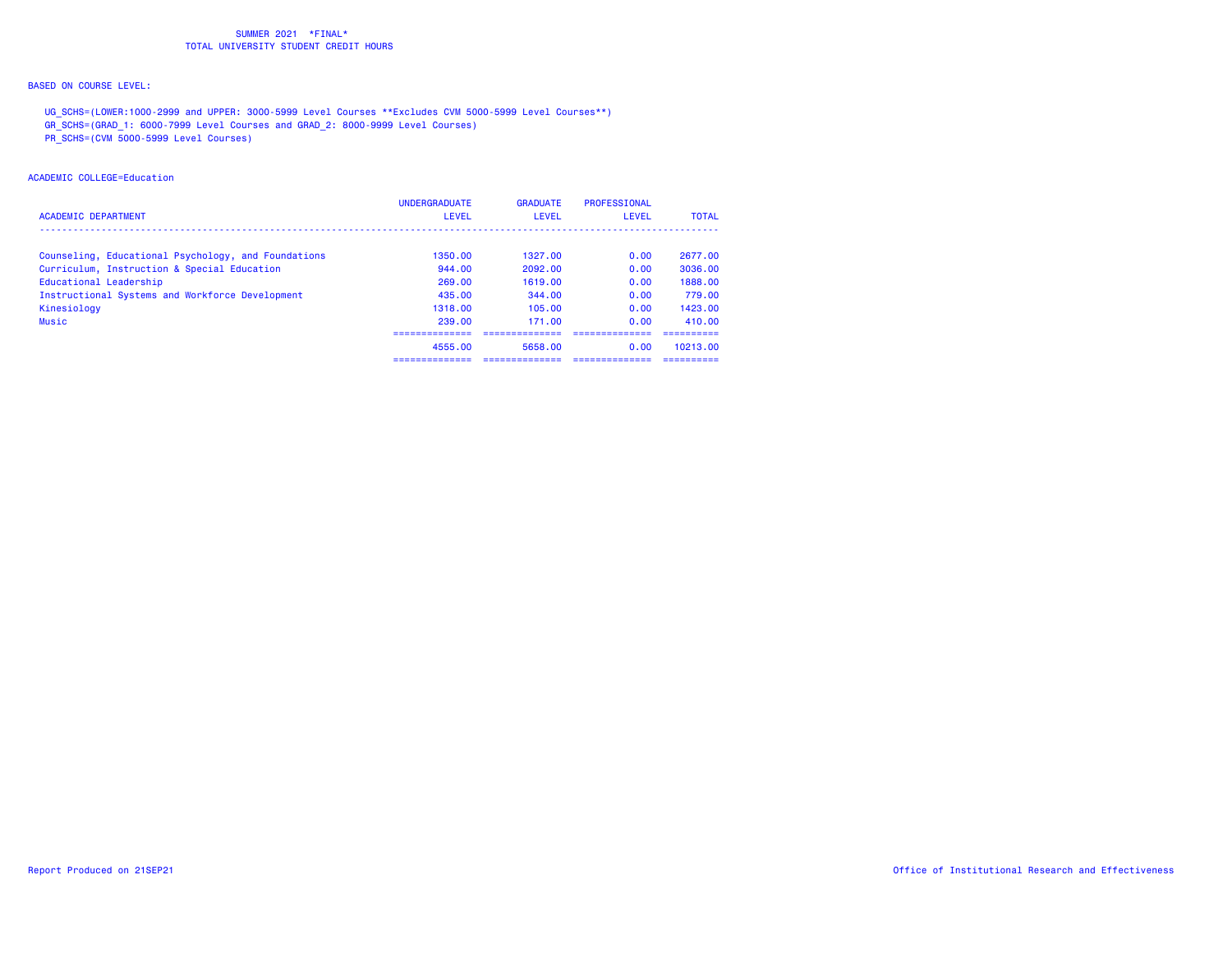## BASED ON COURSE LEVEL:

UG\_SCHS=(LOWER:1000-2999 and UPPER: 3000-5999 Level Courses \*\*Excludes CVM 5000-5999 Level Courses\*\*)

GR\_SCHS=(GRAD\_1: 6000-7999 Level Courses and GRAD\_2: 8000-9999 Level Courses)

PR\_SCHS=(CVM 5000-5999 Level Courses)

### ACADEMIC COLLEGE=Engineering

| ACADEMIC DEPARTMENT               | <b>UNDERGRADUATE</b><br><b>LEVEL</b> | <b>GRADUATE</b><br>LEVEL | PROFESSIONAL<br>LEVEL | <b>TOTAL</b> |
|-----------------------------------|--------------------------------------|--------------------------|-----------------------|--------------|
|                                   |                                      |                          |                       |              |
| Aerospace Engineering             | 588.00                               | 130.00                   | 0.00                  | 718,00       |
| Ag & Bio Engineering              | 3.00                                 | 36.00                    | 0.00                  | 39.00        |
| Chemical Engineering, School of   | 324.00                               | 20.00                    | 0.00                  | 344.00       |
| Civil & Environmental Engineering | 132.00                               | 177.90                   | 0.00                  | 309.90       |
| Computer Science & Engineering    | 281.00                               | 258.00                   | 0.00                  | 539.00       |
| Electrical & Computer Engineering | 455,00                               | 337.00                   | 0.00                  | 792.00       |
| Industrial & Systems Engineering  | 595.50                               | 481.00                   | 0.00                  | 1076.50      |
| Mechanical Engineering            | 570.00                               | 442.00                   | 0.00                  | 1012.00      |
|                                   |                                      |                          |                       |              |
|                                   | 2948.50                              | 1881.90                  | 0.00                  | 4830.40      |
|                                   |                                      |                          |                       |              |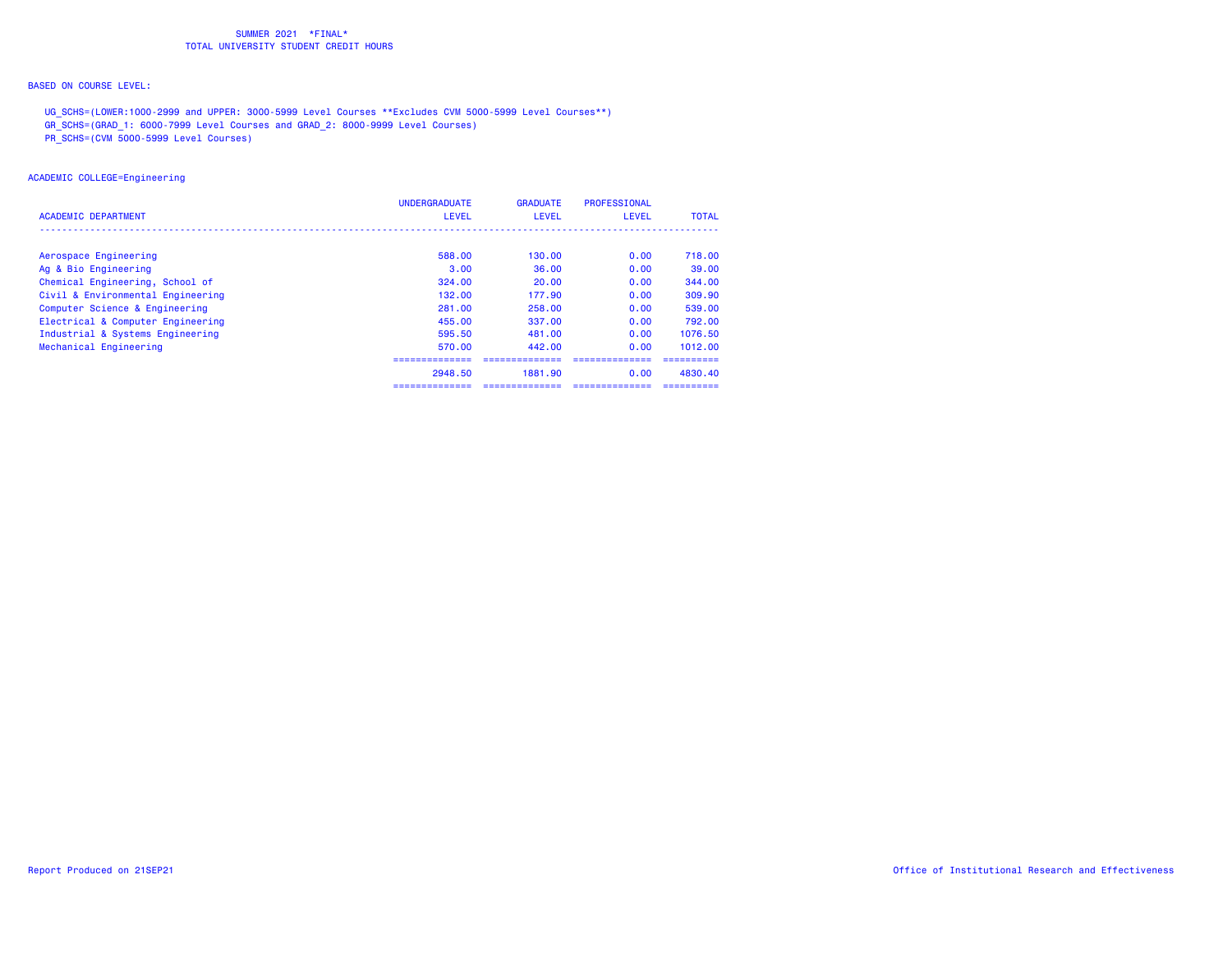## BASED ON COURSE LEVEL:

UG\_SCHS=(LOWER:1000-2999 and UPPER: 3000-5999 Level Courses \*\*Excludes CVM 5000-5999 Level Courses\*\*)

GR\_SCHS=(GRAD\_1: 6000-7999 Level Courses and GRAD\_2: 8000-9999 Level Courses)

PR\_SCHS=(CVM 5000-5999 Level Courses)

### ACADEMIC COLLEGE=Forest Resources

| <b>ACADEMIC DEPARTMENT</b>        | <b>UNDERGRADUATE</b><br><b>LEVEL</b> | <b>GRADUATE</b><br>LEVEL | PROFESSIONAL<br>LEVEL | <b>TOTAL</b> |
|-----------------------------------|--------------------------------------|--------------------------|-----------------------|--------------|
| Forestry                          | 526.00                               | 105.00                   | 0.00                  | 631,00       |
| Sustainable Bioproducts           | 4.00                                 | 147.00                   | 0.00                  | 151.00       |
| Wildlife, Fisheries & Aquaculture | 215,00                               | 342.00                   | 0.00                  | 557.00       |
|                                   |                                      |                          |                       |              |
|                                   | 745.00                               | 594.00                   | 0.00                  | 1339.00      |
|                                   |                                      |                          |                       |              |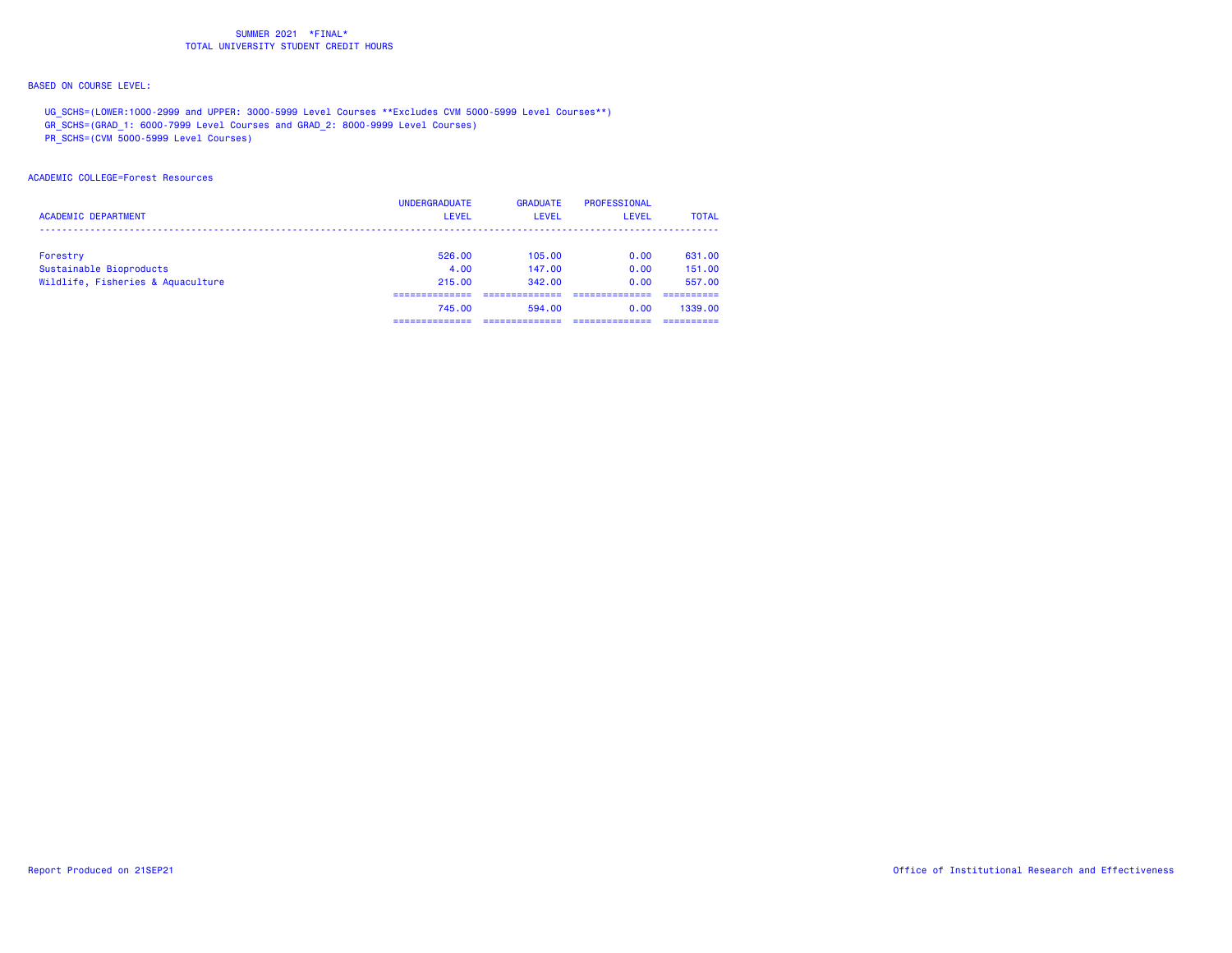## BASED ON COURSE LEVEL:

UG\_SCHS=(LOWER:1000-2999 and UPPER: 3000-5999 Level Courses \*\*Excludes CVM 5000-5999 Level Courses\*\*)

GR\_SCHS=(GRAD\_1: 6000-7999 Level Courses and GRAD\_2: 8000-9999 Level Courses)

PR\_SCHS=(CVM 5000-5999 Level Courses)

### ACADEMIC COLLEGE=Veterinary Medicine

| <b>ACADEMIC DEPARTMENT</b> | <b>UNDERGRADUATE</b><br><b>LEVEL</b> | <b>GRADUATE</b><br>LEVEL | PROFESSIONAL<br><b>LEVEL</b> | <b>TOTAL</b> |
|----------------------------|--------------------------------------|--------------------------|------------------------------|--------------|
| Veterinary Medicine        | 270.00                               | 161.00                   | 3186.00                      | 3617.00      |
|                            | 270.00                               | 161.00                   | 3186.00                      | 3617.00      |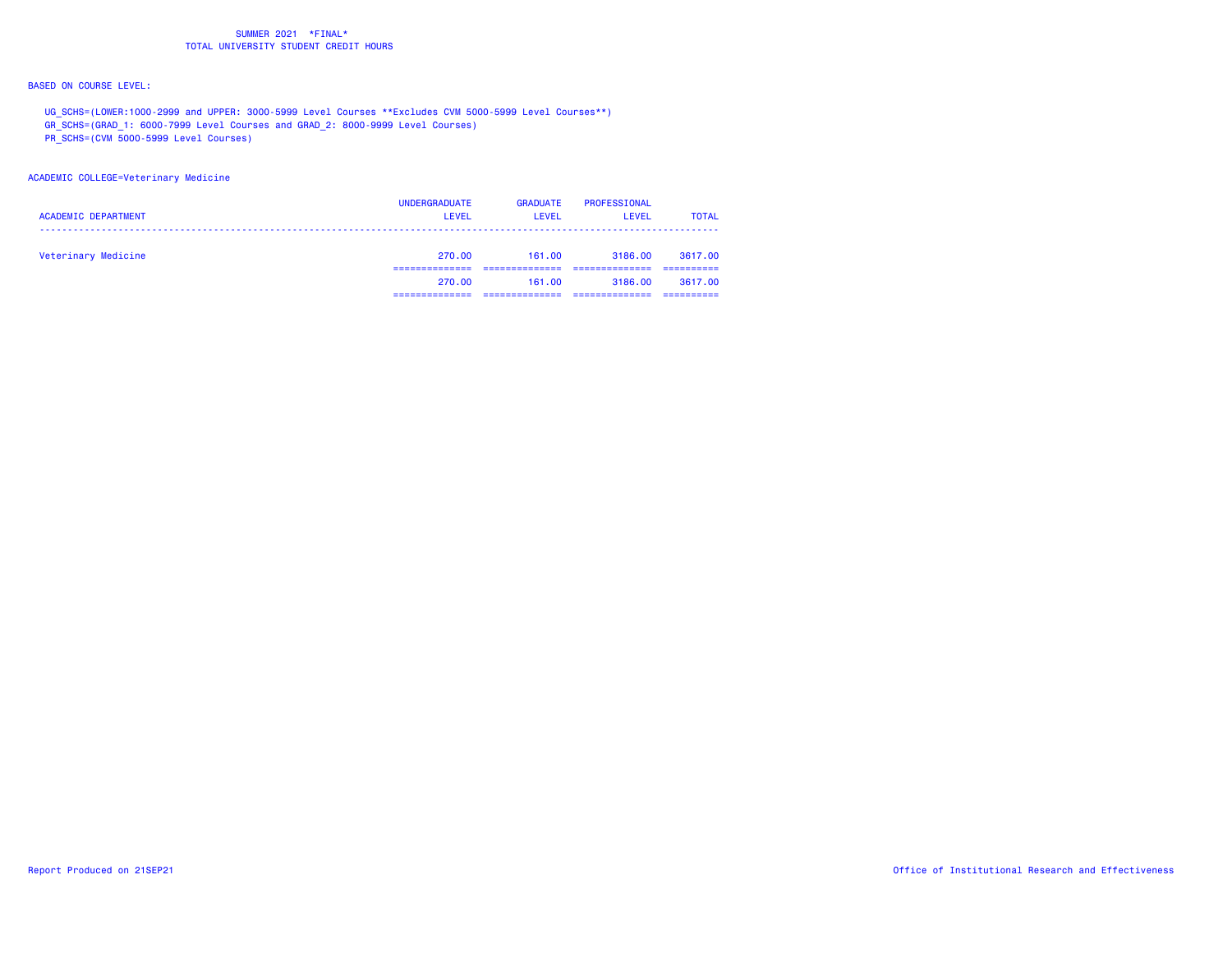## BASED ON COURSE LEVEL:

UG\_SCHS=(LOWER:1000-2999 and UPPER: 3000-5999 Level Courses \*\*Excludes CVM 5000-5999 Level Courses\*\*)

GR\_SCHS=(GRAD\_1: 6000-7999 Level Courses and GRAD\_2: 8000-9999 Level Courses)

PR\_SCHS=(CVM 5000-5999 Level Courses)

### ACADEMIC COLLEGE=Academic Affairs

| <b>UNDERGRADUATE</b> | <b>GRADUATE</b> | PROFESSIONAL | <b>TOTAL</b> |
|----------------------|-----------------|--------------|--------------|
| <b>LEVEL</b>         | <b>LEVEL</b>    | <b>LEVEL</b> |              |
| 39.00                | 0.00            | 0.00         | 39,00        |
| 0.00                 | 380.00          | 0.00         | 380,00       |
| 39.00                | 380.00          | 0.00         | 419.00       |
|                      |                 |              |              |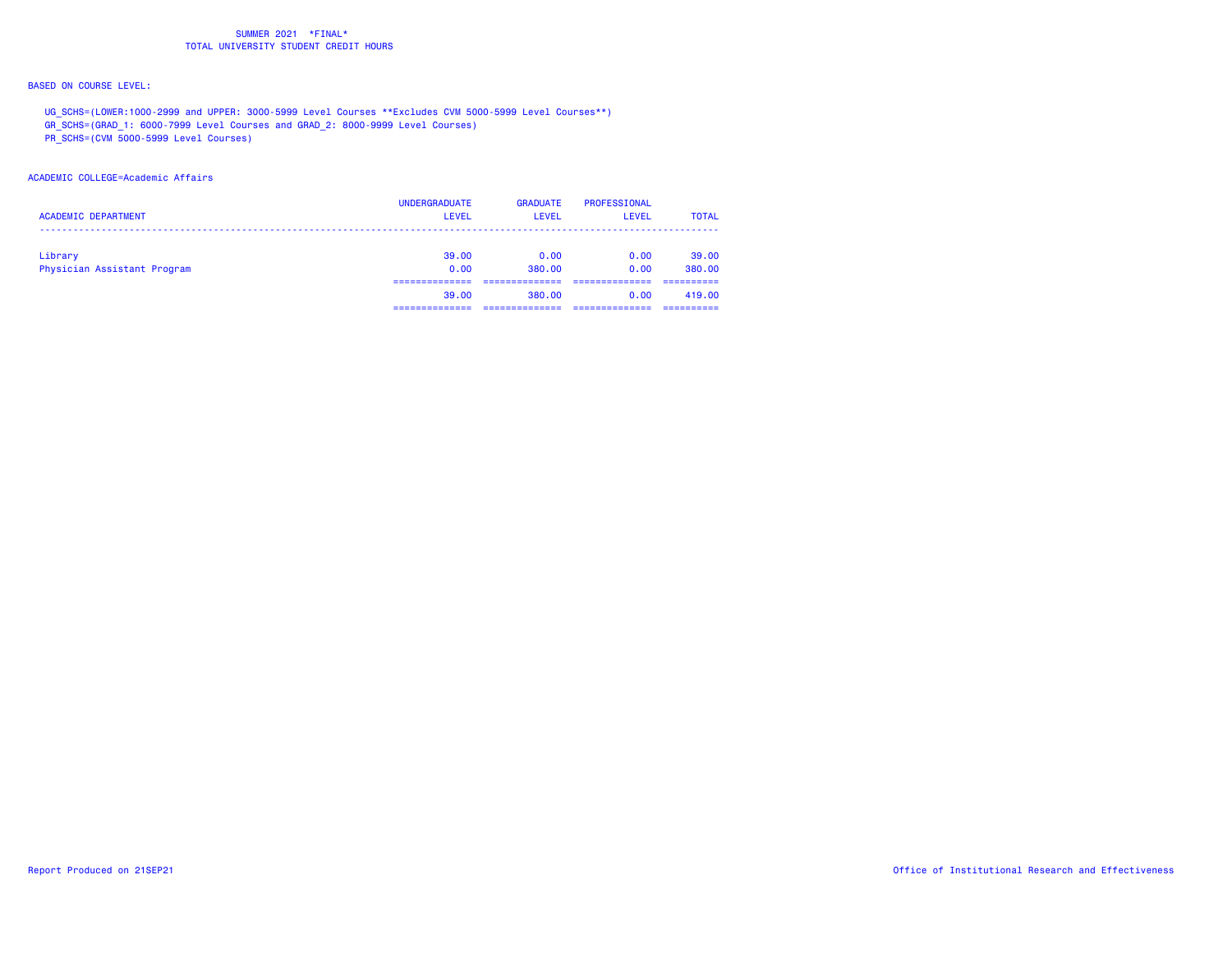| <b>ACADEMIC DEPARTMENT</b>                                  | Instructor Name    | Rank                              | <b>Tenure</b><br><b>Status</b> | <b>Course</b><br>$Cip$ # | <b>CRN</b> | Course #              |                  |   | Sec Type Title            | Inst<br>Per | <b>UG</b><br><b>SCHS</b>                                                                                    | <b>GR</b><br><b>SCHS</b>                                                                                                                   | <b>PR</b><br><b>SCHS</b>                       | <b>Total</b><br><b>SCHS</b> |
|-------------------------------------------------------------|--------------------|-----------------------------------|--------------------------------|--------------------------|------------|-----------------------|------------------|---|---------------------------|-------------|-------------------------------------------------------------------------------------------------------------|--------------------------------------------------------------------------------------------------------------------------------------------|------------------------------------------------|-----------------------------|
|                                                             |                    |                                   |                                |                          |            |                       |                  |   |                           |             |                                                                                                             |                                                                                                                                            |                                                |                             |
| Ag & Bio Engineering                                        | Chesser, Gary      | Assistant Professor Ten Track     |                                | 140301                   | 23666      | <b>ABE 8000</b>       | $105$ D          |   | Research / Thesis         | 1.00        | 0.00                                                                                                        | 18,00                                                                                                                                      | 0.00                                           | 18.00                       |
|                                                             |                    |                                   |                                |                          | 23846      | ABE 9000              | $108$ D          |   | Research / Diss           | 1.00        | 0.00                                                                                                        | 6.00                                                                                                                                       | 0.00                                           | 6.00                        |
|                                                             |                    |                                   |                                |                          |            |                       |                  |   |                           |             | .<br>$\frac{1}{2} \left( \frac{1}{2} \right) \left( \frac{1}{2} \right) \left( \frac{1}{2} \right)$<br>0.00 | .<br>24.00                                                                                                                                 | 0.00                                           | 24.00                       |
|                                                             | Linhoss, Anna      | Associate Professor Tenured       |                                | 140301                   | 23744      | <b>ABE 9000</b>       | 01 D             |   | Research / Diss           | 1.00        | 0.00                                                                                                        | 3.00                                                                                                                                       | 0.00                                           | 3.00                        |
|                                                             |                    |                                   |                                |                          | 23763      | ABE 9000              | $106$ D          |   | Research / Diss           | 1.00        | 0.00                                                                                                        | 3.00                                                                                                                                       | 0.00                                           | 3.00                        |
|                                                             |                    |                                   |                                |                          | 23764      | <b>ABE 9000</b>       | 107 <sub>D</sub> |   | Research / Diss           | 1.00        | 0.00                                                                                                        | 3.00                                                                                                                                       | 0.00                                           | 3.00                        |
|                                                             |                    |                                   |                                |                          |            |                       |                  |   |                           |             | ----------<br>0.00                                                                                          | المتماليات<br>$\frac{1}{2} \left( \frac{1}{2} \right) \left( \frac{1}{2} \right) \left( \frac{1}{2} \right)$<br>9.00                       | <b><i><u><u> - - - - -</u></u></i></b><br>0.00 | د د د د د<br>9.00           |
|                                                             | Linhoss, John      | Assistant Professor Ten Track     |                                | 140301                   |            | 23673 ABE 8000        | 109 <sub>D</sub> |   | Research / Thesis         | 1.00        | 0.00                                                                                                        | 6.00                                                                                                                                       | 0.00                                           | 6.00                        |
|                                                             |                    |                                   |                                |                          |            |                       |                  |   |                           |             | <u> - - - - - - - - - -</u><br>0.00                                                                         | 6.00                                                                                                                                       | 0.00                                           | 6.00                        |
|                                                             | Lowe, John         | Assistant Professor Ten Track     |                                | 140301                   | 23637      | ABE 8000              | 102 <sub>D</sub> |   | Research / Thesis         | 1.00        | 0.00                                                                                                        | 15.00                                                                                                                                      | 0.00                                           | 15.00                       |
|                                                             |                    |                                   |                                |                          | 23752      | <b>ABE 7000</b>       | $101$ I          |   | Directed Indiv Study 1.00 |             | 0.00                                                                                                        | 3.00                                                                                                                                       | 0.00                                           | 3.00                        |
|                                                             |                    |                                   |                                |                          |            |                       |                  |   |                           |             | ----------<br>0.00                                                                                          | -----<br>18.00                                                                                                                             | 0.00                                           | 18.00                       |
|                                                             | Priddy, Lauren     | Assistant Professor Ten Track     |                                |                          |            | 140301 23642 ABE 9000 | $104$ D          |   | Research / Diss           | 1.00        | 0.00                                                                                                        | 7.00                                                                                                                                       | 0.00                                           | 7.00                        |
|                                                             |                    |                                   |                                |                          |            |                       |                  |   |                           |             | <b></b><br>0.00                                                                                             | $\sim$ $\sim$ $\sim$<br>والمسامين<br>7.00                                                                                                  | <b><i><u><u> - - - -</u></u></i></b><br>0.00   | 7.00                        |
|                                                             | Simpson, Chartrisa | Associate Professor Tenured       |                                | 140301                   | 23496      | <b>ABE 8000</b>       | 01               | D | Research / Thesis         | 1.00        | 0.00                                                                                                        | 13.00                                                                                                                                      | 0.00                                           | 13.00                       |
|                                                             |                    |                                   |                                |                          | 23497      | <b>ABE 8000</b>       | 51               | D | Research / Thesis         | 1.00        | 0.00                                                                                                        | 3.00                                                                                                                                       | 0.00                                           | 3.00                        |
|                                                             |                    |                                   |                                |                          | 23902      | <b>ABE 7000</b>       | $02 \qquad I$    |   | Directed Indiv Study 1.00 |             | 0.00<br><u> - - - - - - - - - -</u>                                                                         | 6.00<br>.                                                                                                                                  | 0.00                                           | 6.00                        |
|                                                             |                    |                                   |                                |                          |            |                       |                  |   |                           |             | 0.00                                                                                                        | 22.00                                                                                                                                      | .<br>0.00                                      | .<br>22.00                  |
|                                                             | Tagert, Mary       | Extension Assoc Pro Non-Ten Track |                                | 140301                   |            | 23645 ABE 8000        | 05               | D | Research / Thesis         | 1.00        | 0.00                                                                                                        | 6.00                                                                                                                                       | 0.00                                           | 6.00                        |
|                                                             |                    |                                   |                                |                          |            |                       |                  |   |                           |             | ----------<br>0.00                                                                                          | .<br>6.00                                                                                                                                  | 0.00                                           | 6.00                        |
|                                                             | Thomasson, John    | Professor                         | <b>Tenured</b>                 |                          |            | 140301 23932 ABE 9000 | 109 <sub>D</sub> |   | Research / Diss           | 1.00        | 0.00                                                                                                        | 6.00                                                                                                                                       | 0.00                                           | 6.00                        |
|                                                             |                    |                                   |                                |                          |            |                       |                  |   |                           |             | <b>_________</b><br>0.00                                                                                    | $\frac{1}{2} \left( \frac{1}{2} \right) \left( \frac{1}{2} \right) \left( \frac{1}{2} \right) \left( \frac{1}{2} \right)$<br>-----<br>6.00 | -----<br>0.00                                  | .<br>6.00                   |
| -------------------------------------                       |                    |                                   |                                |                          |            |                       |                  |   |                           |             | -----------                                                                                                 |                                                                                                                                            |                                                | $=$ ==========              |
| Ag & Bio Engineering<br>----------------------------------- |                    |                                   |                                |                          |            |                       |                  |   |                           |             | 0.00                                                                                                        | 98.00                                                                                                                                      | 0.00                                           | 98.00                       |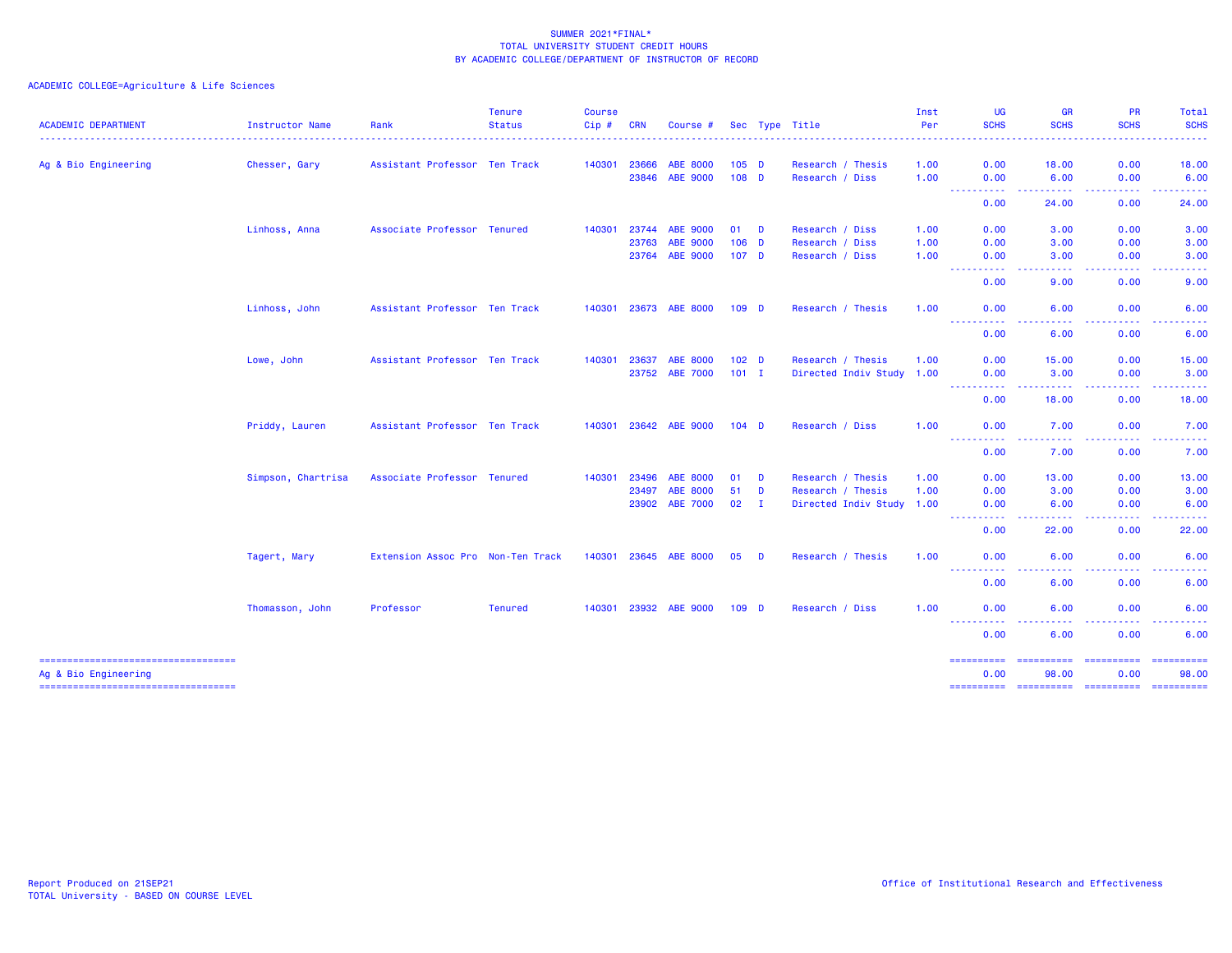| <b>ACADEMIC DEPARTMENT</b>            | Instructor Name                                        | Rank                                               | <b>Tenure</b><br><b>Status</b> | Course<br>Cip# | <b>CRN</b> | Course #              |                  |    | Sec Type Title            | Inst<br>Per | UG<br><b>SCHS</b>                                                                                                                                  | <b>GR</b><br><b>SCHS</b>                                                                                                                                                                                                                                                                                                                                                                                                                                                               | <b>PR</b><br><b>SCHS</b> | Total<br><b>SCHS</b>                                                                                                                                                                                                                                                                                                                                                                                                                                                                       |
|---------------------------------------|--------------------------------------------------------|----------------------------------------------------|--------------------------------|----------------|------------|-----------------------|------------------|----|---------------------------|-------------|----------------------------------------------------------------------------------------------------------------------------------------------------|----------------------------------------------------------------------------------------------------------------------------------------------------------------------------------------------------------------------------------------------------------------------------------------------------------------------------------------------------------------------------------------------------------------------------------------------------------------------------------------|--------------------------|--------------------------------------------------------------------------------------------------------------------------------------------------------------------------------------------------------------------------------------------------------------------------------------------------------------------------------------------------------------------------------------------------------------------------------------------------------------------------------------------|
| Agricultural Economics                |                                                        | Canales Medina, Domi Assistant Professor Ten Track |                                | 010103 23474   |            | <b>AEC 8000</b>       | $109$ D          |    | Research / Thesis         | 1.00        | 0.00<br>$\sim$ $\sim$ $\sim$ $\sim$<br>$\sim$ $\sim$ $\sim$ $\sim$                                                                                 | 3.00<br>$\omega_{\rm{eff}}$ and $\omega_{\rm{eff}}$                                                                                                                                                                                                                                                                                                                                                                                                                                    | 0.00<br>.                | 3.00                                                                                                                                                                                                                                                                                                                                                                                                                                                                                       |
|                                       |                                                        |                                                    |                                |                |            |                       |                  |    |                           |             | 0.00                                                                                                                                               | 3.00                                                                                                                                                                                                                                                                                                                                                                                                                                                                                   | 0.00                     | 3.00                                                                                                                                                                                                                                                                                                                                                                                                                                                                                       |
|                                       | Collart Dinarte, Alb Extension Assoc Pro Non-Ten Track |                                                    |                                |                |            | 010103 23382 AEC 8000 | $101$ D          |    | Research / Thesis         | 1.00        | 0.00<br>$   -$                                                                                                                                     | 9.00<br>$\frac{1}{2} \left( \frac{1}{2} \right) \left( \frac{1}{2} \right) \left( \frac{1}{2} \right)$                                                                                                                                                                                                                                                                                                                                                                                 | 0.00<br>.                | 9.00<br>$\sim$ $\sim$ $\sim$ $\sim$                                                                                                                                                                                                                                                                                                                                                                                                                                                        |
|                                       |                                                        |                                                    |                                |                |            |                       |                  |    |                           |             | 0.00                                                                                                                                               | 9.00                                                                                                                                                                                                                                                                                                                                                                                                                                                                                   | 0.00                     | 9.00                                                                                                                                                                                                                                                                                                                                                                                                                                                                                       |
|                                       | Davis, George                                          | Assistant Professor Ten Track                      |                                | 010103         | 23369      | AEC 6223              | 501 C            |    | Applied Quant Anal I 0.51 |             | 0.00                                                                                                                                               | 13.77                                                                                                                                                                                                                                                                                                                                                                                                                                                                                  | 0.00                     | 13.77                                                                                                                                                                                                                                                                                                                                                                                                                                                                                      |
|                                       |                                                        |                                                    |                                |                | 23383      | <b>AEC 8000</b>       | 102 <sub>D</sub> |    | Research / Thesis         | 1.00        | 0.00                                                                                                                                               | 3.00                                                                                                                                                                                                                                                                                                                                                                                                                                                                                   | 0.00                     | 3.00                                                                                                                                                                                                                                                                                                                                                                                                                                                                                       |
|                                       |                                                        |                                                    |                                |                |            |                       |                  |    |                           |             | .<br>0.00                                                                                                                                          | .<br>16.77                                                                                                                                                                                                                                                                                                                                                                                                                                                                             | 0.00                     | $\frac{1}{2} \left( \frac{1}{2} \right) \left( \frac{1}{2} \right) \left( \frac{1}{2} \right) \left( \frac{1}{2} \right)$<br>16.77                                                                                                                                                                                                                                                                                                                                                         |
|                                       | Harri, Ardian                                          | Professor                                          | <b>Tenured</b>                 | 010103         | 23384      | <b>AEC 8000</b>       | 103 <sub>D</sub> |    | Research / Thesis         | 1.00        | 0.00                                                                                                                                               | 6.00                                                                                                                                                                                                                                                                                                                                                                                                                                                                                   | 0.00                     | 6.00                                                                                                                                                                                                                                                                                                                                                                                                                                                                                       |
|                                       |                                                        |                                                    |                                | 450602 20043   |            | AEC 8843              | 001 C            |    | Survey Design & Exp       | 0.66        | 0.00                                                                                                                                               | 7.92                                                                                                                                                                                                                                                                                                                                                                                                                                                                                   | 0.00                     | 7.92                                                                                                                                                                                                                                                                                                                                                                                                                                                                                       |
|                                       |                                                        |                                                    |                                |                |            |                       |                  |    |                           |             | $\omega$ is a $\omega$<br>0.00                                                                                                                     | 13.92                                                                                                                                                                                                                                                                                                                                                                                                                                                                                  | .<br>0.00                | 13.92                                                                                                                                                                                                                                                                                                                                                                                                                                                                                      |
|                                       | Interis, Matthew                                       | Associate Professor Tenured                        |                                | 450602         | 20043      | AEC 8843              | 001 C            |    | Survey Design & Exp       | 0.34        | 0.00                                                                                                                                               | 4.08                                                                                                                                                                                                                                                                                                                                                                                                                                                                                   | 0.00                     | 4.08                                                                                                                                                                                                                                                                                                                                                                                                                                                                                       |
|                                       |                                                        |                                                    |                                |                |            |                       |                  |    |                           |             | $\frac{1}{2} \left( \frac{1}{2} \right) \left( \frac{1}{2} \right) \left( \frac{1}{2} \right)$<br>0.00                                             | والمالمات<br>4.08                                                                                                                                                                                                                                                                                                                                                                                                                                                                      | .<br>0.00                | $\frac{1}{2} \left( \frac{1}{2} \right) \left( \frac{1}{2} \right) \left( \frac{1}{2} \right)$<br>4.08                                                                                                                                                                                                                                                                                                                                                                                     |
|                                       | Li, Xiaofei                                            | Assistant Professor Ten Track                      |                                | 010101 21253   |            | AEC 4363              | 501 C            |    | Economics of Precisi 1.00 |             | 3.00                                                                                                                                               | 0.00                                                                                                                                                                                                                                                                                                                                                                                                                                                                                   | 0.00                     | 3.00                                                                                                                                                                                                                                                                                                                                                                                                                                                                                       |
|                                       |                                                        |                                                    |                                |                | 21256      | AEC 6363              | 501 C            |    | Economics of Precisi      | 1.00        | 0.00                                                                                                                                               | 15.00                                                                                                                                                                                                                                                                                                                                                                                                                                                                                  | 0.00                     | 15.00                                                                                                                                                                                                                                                                                                                                                                                                                                                                                      |
|                                       |                                                        |                                                    |                                | 010103 23386   |            | <b>AEC 8000</b>       | $105$ D          |    | Research / Thesis         | 1.00        | 0.00                                                                                                                                               | 6.00                                                                                                                                                                                                                                                                                                                                                                                                                                                                                   | 0.00                     | 6.00                                                                                                                                                                                                                                                                                                                                                                                                                                                                                       |
|                                       |                                                        |                                                    |                                |                |            |                       |                  |    |                           |             | $\sim$ $\sim$<br>$\frac{1}{2} \left( \frac{1}{2} \right) \left( \frac{1}{2} \right) \left( \frac{1}{2} \right) \left( \frac{1}{2} \right)$<br>3.00 | $\frac{1}{2} \left( \frac{1}{2} \right) \left( \frac{1}{2} \right) \left( \frac{1}{2} \right) \left( \frac{1}{2} \right)$<br>21.00                                                                                                                                                                                                                                                                                                                                                     | .<br>0.00                | .<br>24.00                                                                                                                                                                                                                                                                                                                                                                                                                                                                                 |
|                                       | Little, Randall                                        | Professor                                          | <b>Tenured</b>                 | 010101 20041   |            | <b>AEC 4530</b>       | $101$ E          |    | Internship AEC-AGBM       | 1.00        | 20.00                                                                                                                                              | 0.00                                                                                                                                                                                                                                                                                                                                                                                                                                                                                   | 0.00                     | 20.00                                                                                                                                                                                                                                                                                                                                                                                                                                                                                      |
|                                       |                                                        |                                                    |                                |                | 20042      | AEC 6530              | 101              | E. | Internship AEC-AGBM       | 1.00        | 0.00                                                                                                                                               | 3.00                                                                                                                                                                                                                                                                                                                                                                                                                                                                                   | 0.00                     | 3.00                                                                                                                                                                                                                                                                                                                                                                                                                                                                                       |
|                                       |                                                        |                                                    |                                |                | 21257      | AEC 6530              | 501 E            |    | Internship AEC-AGBM       | 1.00        | 0.00                                                                                                                                               | 8.00                                                                                                                                                                                                                                                                                                                                                                                                                                                                                   | 0.00                     | 8.00                                                                                                                                                                                                                                                                                                                                                                                                                                                                                       |
|                                       |                                                        |                                                    |                                |                |            |                       |                  |    |                           |             | المتمالي<br>20.00                                                                                                                                  | $\sim$ $\sim$ $\sim$ $\sim$<br>11.00                                                                                                                                                                                                                                                                                                                                                                                                                                                   | 0.00                     | 31.00                                                                                                                                                                                                                                                                                                                                                                                                                                                                                      |
|                                       | Maples, Joshua                                         | Assistant Professor Ten Track                      |                                |                |            | 010103 23475 AEC 8000 | $110$ D          |    | Research / Thesis         | 1.00        | 0.00                                                                                                                                               | 3.00                                                                                                                                                                                                                                                                                                                                                                                                                                                                                   | 0.00                     | 3.00                                                                                                                                                                                                                                                                                                                                                                                                                                                                                       |
|                                       |                                                        |                                                    |                                |                |            |                       |                  |    |                           |             | <u>.</u><br>0.00                                                                                                                                   | .<br>3.00                                                                                                                                                                                                                                                                                                                                                                                                                                                                              | .<br>0.00                | $\frac{1}{2} \left( \frac{1}{2} \right) \left( \frac{1}{2} \right) \left( \frac{1}{2} \right) \left( \frac{1}{2} \right)$<br>3.00                                                                                                                                                                                                                                                                                                                                                          |
|                                       | Petrolia, Daniel                                       | Professor                                          | <b>Tenured</b>                 |                |            | 010103 23388 AEC 8000 | 107 <sub>D</sub> |    | Research / Thesis         | 1.00        | 0.00                                                                                                                                               | 6.00                                                                                                                                                                                                                                                                                                                                                                                                                                                                                   | 0.00                     | 6.00                                                                                                                                                                                                                                                                                                                                                                                                                                                                                       |
|                                       |                                                        |                                                    |                                |                |            |                       |                  |    |                           |             | 222<br>$\omega$ is a $\omega$<br>0.00                                                                                                              | وعاعات<br>6.00                                                                                                                                                                                                                                                                                                                                                                                                                                                                         | .<br>0.00                | بالمحام<br>6.00                                                                                                                                                                                                                                                                                                                                                                                                                                                                            |
|                                       | Thompson, Troy                                         | Non-Faculty                                        | Not Applicable                 | 010103 23369   |            | AEC 6223              | 501 C            |    | Applied Quant Anal I 0.49 |             | 0.00                                                                                                                                               | 13.23                                                                                                                                                                                                                                                                                                                                                                                                                                                                                  | 0.00<br>22222            | 13.23<br>.                                                                                                                                                                                                                                                                                                                                                                                                                                                                                 |
|                                       |                                                        |                                                    |                                |                |            |                       |                  |    |                           |             | <u> - - - - - - - - - -</u><br>0.00                                                                                                                | $\frac{1}{2} \left( \frac{1}{2} \right) \left( \frac{1}{2} \right) \left( \frac{1}{2} \right) \left( \frac{1}{2} \right)$<br>13.23                                                                                                                                                                                                                                                                                                                                                     | 0.00                     | 13.23                                                                                                                                                                                                                                                                                                                                                                                                                                                                                      |
|                                       | Yun, Seong Do                                          | Assistant Professor Ten Track                      |                                | 010103 23389   |            | <b>AEC 8000</b>       | 108 D            |    | Research / Thesis         | 1.00        | 0.00<br><u>.</u>                                                                                                                                   | 18.00<br>$\frac{1}{2} \left( \frac{1}{2} \right) \left( \frac{1}{2} \right) \left( \frac{1}{2} \right) \left( \frac{1}{2} \right) \left( \frac{1}{2} \right)$                                                                                                                                                                                                                                                                                                                          | 0.00<br>.                | 18.00                                                                                                                                                                                                                                                                                                                                                                                                                                                                                      |
|                                       |                                                        |                                                    |                                |                |            |                       |                  |    |                           |             | 0.00                                                                                                                                               | 18.00                                                                                                                                                                                                                                                                                                                                                                                                                                                                                  | 0.00                     | .<br>18.00                                                                                                                                                                                                                                                                                                                                                                                                                                                                                 |
| ===================================== |                                                        |                                                    |                                |                |            |                       |                  |    |                           |             | ==========                                                                                                                                         | $\begin{array}{cccccccccc} \multicolumn{2}{c}{} & \multicolumn{2}{c}{} & \multicolumn{2}{c}{} & \multicolumn{2}{c}{} & \multicolumn{2}{c}{} & \multicolumn{2}{c}{} & \multicolumn{2}{c}{} & \multicolumn{2}{c}{} & \multicolumn{2}{c}{} & \multicolumn{2}{c}{} & \multicolumn{2}{c}{} & \multicolumn{2}{c}{} & \multicolumn{2}{c}{} & \multicolumn{2}{c}{} & \multicolumn{2}{c}{} & \multicolumn{2}{c}{} & \multicolumn{2}{c}{} & \multicolumn{2}{c}{} & \multicolumn{2}{c}{} & \mult$ | <b>EEEEEEEEE</b>         | ==========                                                                                                                                                                                                                                                                                                                                                                                                                                                                                 |
| Agricultural Economics                |                                                        |                                                    |                                |                |            |                       |                  |    |                           |             | 23,00                                                                                                                                              | 119,00                                                                                                                                                                                                                                                                                                                                                                                                                                                                                 | 0.00                     | 142.00                                                                                                                                                                                                                                                                                                                                                                                                                                                                                     |
| ----------------------------------    |                                                        |                                                    |                                |                |            |                       |                  |    |                           |             | ==========                                                                                                                                         |                                                                                                                                                                                                                                                                                                                                                                                                                                                                                        | ---------- ---------     | $\begin{minipage}{0.9\linewidth} \begin{tabular}{l} \multicolumn{2}{l}{} & \multicolumn{2}{l}{} & \multicolumn{2}{l}{} \\ \multicolumn{2}{l}{} & \multicolumn{2}{l}{} & \multicolumn{2}{l}{} \\ \multicolumn{2}{l}{} & \multicolumn{2}{l}{} & \multicolumn{2}{l}{} \\ \multicolumn{2}{l}{} & \multicolumn{2}{l}{} & \multicolumn{2}{l}{} \\ \multicolumn{2}{l}{} & \multicolumn{2}{l}{} & \multicolumn{2}{l}{} \\ \multicolumn{2}{l}{} & \multicolumn{2}{l}{} & \multicolumn{2}{l}{} \\ \$ |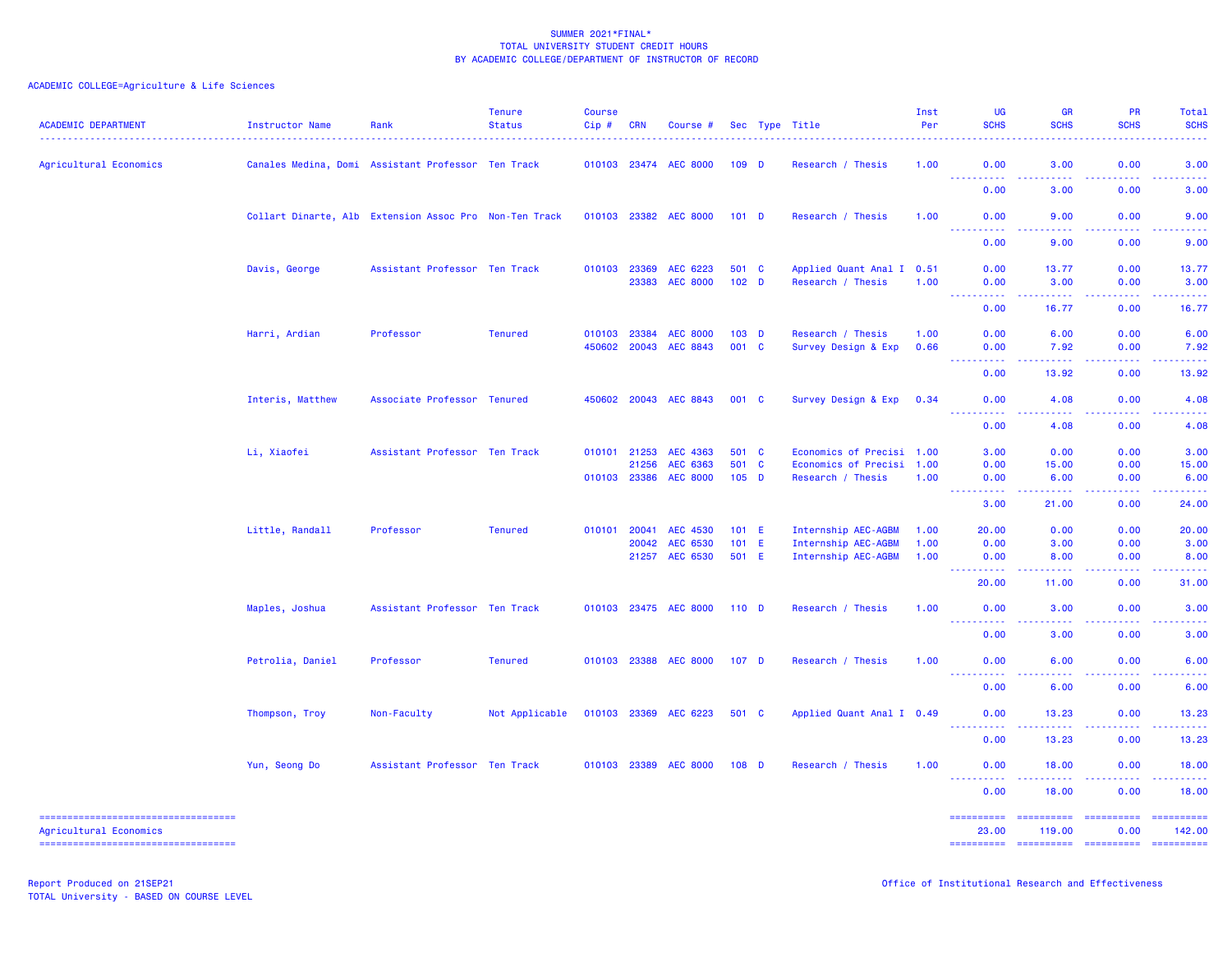|                            |                                                        |                                   | <b>Tenure</b>  | <b>Course</b> |            |                       |                  |              |                           | Inst | UG                                                                                                                                                                                   | <b>GR</b>                                                                                                                         | <b>PR</b>                                                                                                                                                    | Total            |
|----------------------------|--------------------------------------------------------|-----------------------------------|----------------|---------------|------------|-----------------------|------------------|--------------|---------------------------|------|--------------------------------------------------------------------------------------------------------------------------------------------------------------------------------------|-----------------------------------------------------------------------------------------------------------------------------------|--------------------------------------------------------------------------------------------------------------------------------------------------------------|------------------|
| <b>ACADEMIC DEPARTMENT</b> | Instructor Name                                        | Rank                              | <b>Status</b>  | Cip#          | <b>CRN</b> | Course #              |                  |              | Sec Type Title            | Per  | <b>SCHS</b>                                                                                                                                                                          | <b>SCHS</b>                                                                                                                       | <b>SCHS</b>                                                                                                                                                  | <b>SCHS</b><br>. |
| Animal Dairy Science       | Carroll, Erica                                         | Instructor                        | Non-Ten Track  | 010101        | 20029      | ADS 4420              | $101$ E          |              | ADS Internship            | 1.00 | 62.00                                                                                                                                                                                | 0.00                                                                                                                              | 0.00                                                                                                                                                         | 62.00            |
|                            |                                                        |                                   |                |               | 21243      | ADS 4420              | 501 E            |              | ADS Internship            | 1.00 | 14.00                                                                                                                                                                                | 0.00                                                                                                                              | 0.00                                                                                                                                                         | 14.00            |
|                            |                                                        |                                   |                |               |            | 010507 22134 ADS 2313 | 501 B            |              | Behavior & Training       | 1.00 | 18.00<br>222222<br>444                                                                                                                                                               | 0.00<br>.                                                                                                                         | 0.00<br>$\frac{1}{2} \left( \frac{1}{2} \right) \left( \frac{1}{2} \right) \left( \frac{1}{2} \right) \left( \frac{1}{2} \right) \left( \frac{1}{2} \right)$ | 18.00<br>22222)  |
|                            |                                                        |                                   |                |               |            |                       |                  |              |                           |      | 94.00                                                                                                                                                                                | 0.00                                                                                                                              | 0.00                                                                                                                                                         | 94.00            |
|                            | Cavinder, Clay                                         | Professor                         | <b>Tenured</b> | 010101        | 22128      | ADS 4420              | 103 E            |              | ADS Internship            | 1.00 | 12.00                                                                                                                                                                                | 0.00                                                                                                                              | 0.00                                                                                                                                                         | 12.00            |
|                            |                                                        |                                   |                | 010901        | 23233      | <b>ADS 8000</b>       | $101$ D          |              | Research/Thesis           | 1.00 | 0.00                                                                                                                                                                                 | 9.00                                                                                                                              | 0.00                                                                                                                                                         | 9.00             |
|                            |                                                        |                                   |                |               | 23251      | <b>ADS 9000</b>       | $101$ D          |              | Research/Diss             | 1.00 | 0.00                                                                                                                                                                                 | 4.00                                                                                                                              | 0.00                                                                                                                                                         | 4.00             |
|                            |                                                        |                                   |                | 010999        | 23920      | ADS 4440              | $101$ E          |              | Research Exp Pract        | 1.00 | 7.00<br>$\sim$ $\sim$ $\sim$<br>المتمامين                                                                                                                                            | 0.00<br>22222                                                                                                                     | 0.00<br>22222                                                                                                                                                | 7.00<br>.        |
|                            |                                                        |                                   |                |               |            |                       |                  |              |                           |      | 19.00                                                                                                                                                                                | 13.00                                                                                                                             | 0.00                                                                                                                                                         | 32.00            |
|                            | Devost-Burnett, Derr Assistant Professor Ten Track     |                                   |                | 010901        | 23252      | <b>ADS 9000</b>       | 102 <sub>D</sub> |              | Research/Diss             | 1.00 | 0.00                                                                                                                                                                                 | 3.00                                                                                                                              | 0.00                                                                                                                                                         | 3.00             |
|                            |                                                        |                                   |                | 010904        | 21251      | ADS 8333              | 501              | $\mathbf{C}$ | Nutr BCHE of Livesto 1.00 |      | 0.00                                                                                                                                                                                 | 6.00                                                                                                                              | 0.00                                                                                                                                                         | 6.00             |
|                            |                                                        |                                   |                |               |            | 22132 ADS 8333        | 101 C            |              | Nutr BCHE of Livesto 1.00 |      | 0.00<br><b>.</b> .                                                                                                                                                                   | 18.00<br>.                                                                                                                        | 0.00<br>. <b>.</b>                                                                                                                                           | 18.00<br>.       |
|                            |                                                        |                                   |                |               |            |                       |                  |              |                           |      | 0.00                                                                                                                                                                                 | 27.00                                                                                                                             | 0.00                                                                                                                                                         | 27.00            |
|                            | Dinh, Thu                                              | Associate Professor Tenured       |                | 010101 23875  |            | ADS 4420              | 106 E            |              | ADS Internship            | 1.00 | 3.00                                                                                                                                                                                 | 0.00                                                                                                                              | 0.00                                                                                                                                                         | 3.00             |
|                            |                                                        |                                   |                | 019999        | 22131      | ADS 8013              | $101 \quad C$    |              | Analytical Technique 1.00 |      | 0.00                                                                                                                                                                                 | 15.00                                                                                                                             | 0.00                                                                                                                                                         | 15.00            |
|                            |                                                        |                                   |                |               |            |                       |                  |              |                           |      | المتحدث والمنا<br>3.00                                                                                                                                                               | .<br>15.00                                                                                                                        | .<br>0.00                                                                                                                                                    | .<br>18.00       |
|                            | Glenn, Ashley                                          | Non-Faculty                       | Not Applicable |               |            | 010507 22126 ADS 1132 | 101 B            |              | Intro to Horsemanshi 1.00 |      | 18.00                                                                                                                                                                                | 0.00                                                                                                                              | 0.00                                                                                                                                                         | 18.00            |
|                            |                                                        |                                   |                |               |            |                       |                  |              |                           |      | 222<br>.<br>18.00                                                                                                                                                                    | 0.00                                                                                                                              | 0.00                                                                                                                                                         | وعاعاها<br>18.00 |
|                            | Karisch, Brandi                                        | Extension Assoc Pro Non-Ten Track |                | 010101        | 22129      | ADS 4420              | $104$ E          |              | ADS Internship            | 1.00 | 6.00                                                                                                                                                                                 | 0.00                                                                                                                              | 0.00                                                                                                                                                         | 6.00             |
|                            |                                                        |                                   |                | 010901        | 23238      | <b>ADS 8000</b>       | $106$ D          |              | Research/Thesis           | 1.00 | 0.00                                                                                                                                                                                 | 1.00                                                                                                                              | 0.00                                                                                                                                                         | 1.00             |
|                            |                                                        |                                   |                |               | 23256      | <b>ADS 9000</b>       | $106$ D          |              | Research/Diss             | 1.00 | 0.00                                                                                                                                                                                 | 6.00                                                                                                                              | 0.00                                                                                                                                                         | 6.00             |
|                            |                                                        |                                   |                |               |            |                       |                  |              |                           |      | .<br>6.00                                                                                                                                                                            | ولايات<br>7.00                                                                                                                    | 0.00                                                                                                                                                         | 2222.<br>13.00   |
|                            | Larson, Jamie                                          | Associate Professor Tenured       |                | 010901        | 23239      | <b>ADS 8000</b>       | 107 <sub>D</sub> |              | Research/Thesis           | 1.00 | 0.00                                                                                                                                                                                 | 5.00                                                                                                                              | 0.00                                                                                                                                                         | 5.00             |
|                            |                                                        |                                   |                |               | 23934      | ADS 1113              | $101 \quad C$    |              | Animal Science            | 1.00 | 33.00                                                                                                                                                                                | 0.00                                                                                                                              | 0.00                                                                                                                                                         | 33.00            |
|                            |                                                        |                                   |                |               |            |                       |                  |              |                           |      | <b></b><br>33.00                                                                                                                                                                     | .<br>5.00                                                                                                                         | 2.2.2.2.2<br>0.00                                                                                                                                            | .<br>38.00       |
|                            | Lemley, Caleb                                          | Associate Professor Tenured       |                | 010901        | 23240      | <b>ADS 8000</b>       | $108$ D          |              | Research/Thesis           | 1.00 | 0.00                                                                                                                                                                                 | 6.00                                                                                                                              | 0.00                                                                                                                                                         | 6.00             |
|                            |                                                        |                                   |                |               | 23258      | <b>ADS 9000</b>       | 108              | $\mathbf{D}$ | Research/Diss             | 1.00 | 0.00                                                                                                                                                                                 | 9.00                                                                                                                              | 0.00                                                                                                                                                         | 9.00             |
|                            |                                                        |                                   |                |               | 23269      | <b>ADS 9000</b>       | 01               | D            | Research/Diss             | 1.00 | 0.00<br><b><i><u>AAAAAAAAA</u></i></b>                                                                                                                                               | 6.00<br>$\frac{1}{2} \left( \frac{1}{2} \right) \left( \frac{1}{2} \right) \left( \frac{1}{2} \right) \left( \frac{1}{2} \right)$ | 0.00<br>22222                                                                                                                                                | 6.00<br>.        |
|                            |                                                        |                                   |                |               |            |                       |                  |              |                           |      | 0.00                                                                                                                                                                                 | 21.00                                                                                                                             | 0.00                                                                                                                                                         | 21.00            |
|                            | Liao, Shengfa                                          | Associate Professor Tenured       |                | 010901        | 20026      | ADS 4114              | $101 \quad C$    |              | Animal Nutrition          | 1.00 | 36.00                                                                                                                                                                                | 0.00                                                                                                                              | 0.00                                                                                                                                                         | 36.00            |
|                            |                                                        |                                   |                |               | 22565      | ADS 4114              | 501 C            |              | Animal Nutrition          | 1.00 | 56.00                                                                                                                                                                                | 0.00                                                                                                                              | 0.00                                                                                                                                                         | 56.00            |
|                            |                                                        |                                   |                |               |            | 24012 ADS 6114        | 501 C            |              | Animal Nutrition          | 1.00 | 0.00<br>$\frac{1}{2} \left( \frac{1}{2} \right) \left( \frac{1}{2} \right) \left( \frac{1}{2} \right) \left( \frac{1}{2} \right) \left( \frac{1}{2} \right)$<br>$\sim$ $\sim$ $\sim$ | 4.00<br>د د د د                                                                                                                   | 0.00<br>. <b>.</b>                                                                                                                                           | 4.00<br>.        |
|                            |                                                        |                                   |                |               |            |                       |                  |              |                           |      | 92.00                                                                                                                                                                                | 4.00                                                                                                                              | 0.00                                                                                                                                                         | 96.00            |
|                            | Nguekam Feugang, Jea Research Assoc Prof Non-Ten Track |                                   |                | 010901 23853  |            | <b>ADS 8000</b>       | 01               | D            | Research/Thesis           | 1.00 | 0.00                                                                                                                                                                                 | 6.00                                                                                                                              | 0.00                                                                                                                                                         | 6.00             |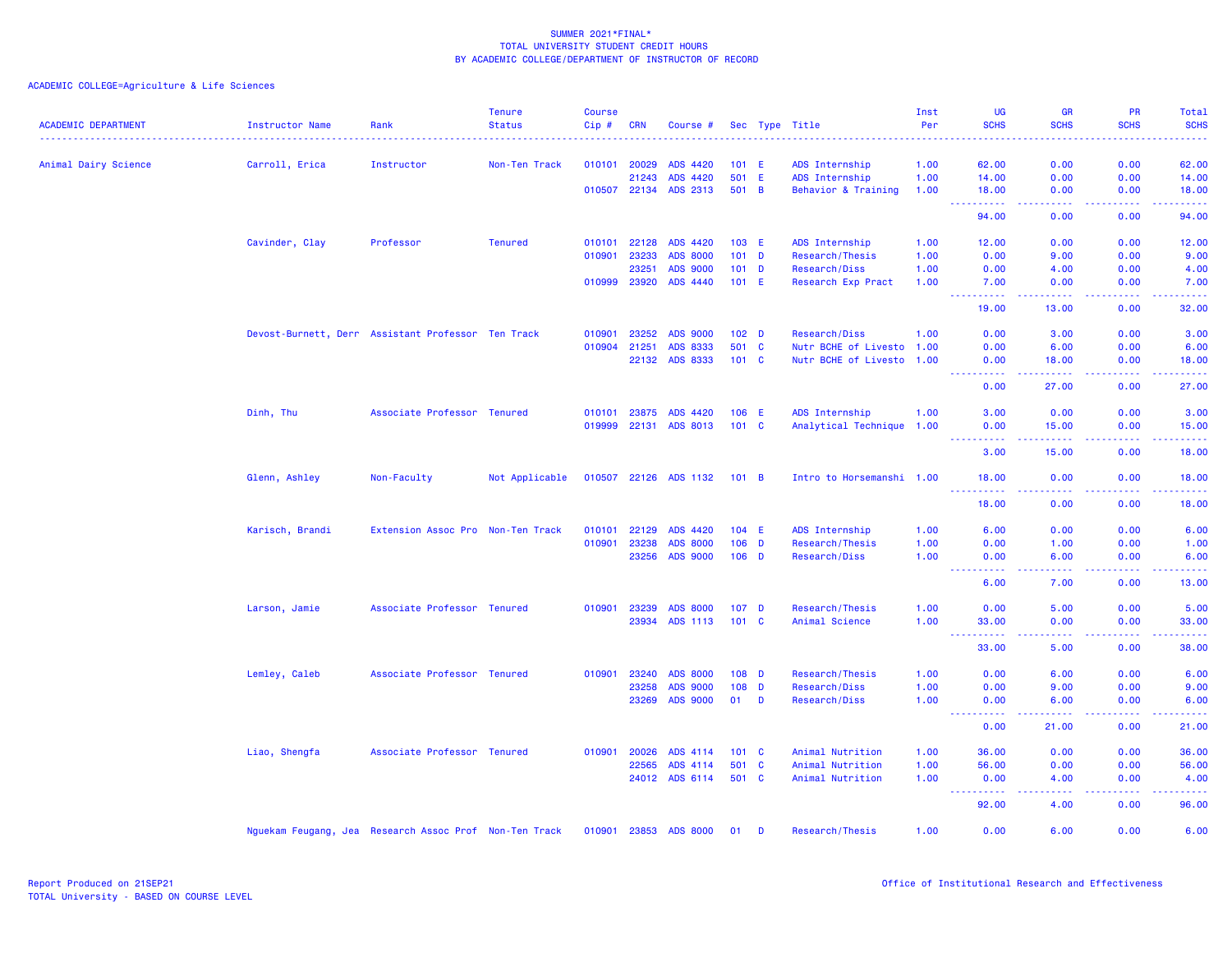| <b>ACADEMIC DEPARTMENT</b>                                   | Instructor Name  | Rank                          | Tenure<br><b>Status</b> | <b>Course</b><br>$Cip$ # | <b>CRN</b> | Course #        |                  |          | Sec Type Title            | Inst<br>Per | UG<br><b>SCHS</b>           | <b>GR</b><br><b>SCHS</b>                                                                                                          | <b>PR</b><br><b>SCHS</b> | Total<br><b>SCHS</b> |
|--------------------------------------------------------------|------------------|-------------------------------|-------------------------|--------------------------|------------|-----------------|------------------|----------|---------------------------|-------------|-----------------------------|-----------------------------------------------------------------------------------------------------------------------------------|--------------------------|----------------------|
|                                                              |                  |                               |                         |                          |            |                 |                  |          |                           |             | -----------                 | . <b>.</b> .                                                                                                                      | .                        | . <b>.</b>           |
|                                                              |                  |                               |                         |                          |            |                 |                  |          |                           |             | 0.00                        | 6.00                                                                                                                              | 0.00                     | 6.00                 |
| Animal Dairy Science                                         | Nicodemus, Molly | Associate Professor Tenured   |                         | 010302 24067             |            | ADS 4511        | 51               | - L      | Companion Animal Lab 1.00 |             | 6.00                        | 0.00                                                                                                                              | 0.00                     | 6.00                 |
|                                                              |                  |                               |                         | 010901                   | 24065      | ADS 4513        | 51               | <b>C</b> | Companion Animal Man 1.00 |             | 27.00                       | 0.00                                                                                                                              | 0.00                     | 27.00                |
|                                                              |                  |                               |                         |                          | 24066      | ADS 6513        | 51               | <b>C</b> | Companion Animal Man 1.00 |             | 0.00<br>- - - - - - - - - - | 3.00<br>$\frac{1}{2} \left( \frac{1}{2} \right) \left( \frac{1}{2} \right) \left( \frac{1}{2} \right) \left( \frac{1}{2} \right)$ | 0.00<br>.                | 3.00<br>.            |
|                                                              |                  |                               |                         |                          |            |                 |                  |          |                           |             | 33.00                       | 3.00                                                                                                                              | 0.00                     | 36.00                |
|                                                              | Parish, Jane     | Professor                     | <b>Tenured</b>          | 010901                   | 23263      | <b>ADS 9000</b> | $113$ D          |          | Research/Diss             | 1.00        | 0.00                        | 1.00                                                                                                                              | 0.00                     | 1.00                 |
|                                                              |                  |                               |                         |                          |            |                 |                  |          |                           |             | ----------<br>0.00          | -----<br>1.00                                                                                                                     | .<br>0.00                | .<br>1.00            |
|                                                              | Smith, Trent     | Associate Professor Tenured   |                         | 010901                   | 23248      | <b>ADS 8000</b> | $116$ D          |          | Research/Thesis           | 1.00        | 0.00                        | 1.00                                                                                                                              | 0.00                     | 1.00                 |
|                                                              |                  |                               |                         |                          | 23266      | <b>ADS 9000</b> | $116$ D          |          | Research/Diss             | 1.00        | 0.00                        | 6.00                                                                                                                              | 0.00                     | 6.00                 |
|                                                              |                  |                               |                         | 010902 20027             |            | ADS 4124        | 01               | <b>B</b> | Animal Breeding           | 1.00        | 64.00<br>.                  | 0.00<br>.                                                                                                                         | 0.00<br>-----            | 64.00<br>.           |
|                                                              |                  |                               |                         |                          |            |                 |                  |          |                           |             | $\cdots$<br>64.00           | 7.00                                                                                                                              | 0.00                     | 71.00                |
|                                                              | Stone, Amanda    | Assistant Professor Ten Track |                         | 010901                   | 23249      | <b>ADS 8000</b> | 117 <sub>D</sub> |          | Research/Thesis           | 1.00        | 0.00                        | 3.00                                                                                                                              | 0.00                     | 3.00                 |
|                                                              |                  |                               |                         |                          | 23951      | <b>ADS 7000</b> | $101$ I          |          | Directed Indiv Study 1.00 |             | 0.00                        | 3.00                                                                                                                              | 0.00                     | 3.00                 |
|                                                              |                  |                               |                         |                          | 24052      | <b>ADS 8000</b> | $119$ D          |          | Research/Thesis           | 1.00        | 0.00                        | 3.00                                                                                                                              | 0.00                     | 3.00                 |
|                                                              |                  |                               |                         | 010903                   | 22135      | ADS 4633        | 501 C            |          | Livestock Immun. and 1.00 |             | 6.00                        | 0.00                                                                                                                              | 0.00                     | 6.00                 |
|                                                              |                  |                               |                         |                          | 22136      | ADS 6633        | 501 C            |          | Livestock Immun. and 1.00 |             | 0.00                        | 18.00                                                                                                                             | 0.00                     | 18.00                |
|                                                              |                  |                               |                         | 010904                   | 22566      | ADS 8111        | 501 S            |          | Animal and Dairy Sci 1.00 |             | 0.00<br>----                | 4.00<br>.                                                                                                                         | 0.00<br>. <u>.</u>       | 4.00<br>- - - - - -  |
|                                                              |                  |                               |                         |                          |            |                 |                  |          |                           |             | 6.00                        | 31.00                                                                                                                             | 0.00                     | 37.00                |
| -----------------------------------                          |                  |                               |                         |                          |            |                 |                  |          |                           |             | -----------                 | -----------                                                                                                                       | ==========               | ==========           |
| Animal Dairy Science<br>==================================== |                  |                               |                         |                          |            |                 |                  |          |                           |             | 368,00<br>==========        | 140.00<br>========================                                                                                                | 0.00                     | 508,00<br>========== |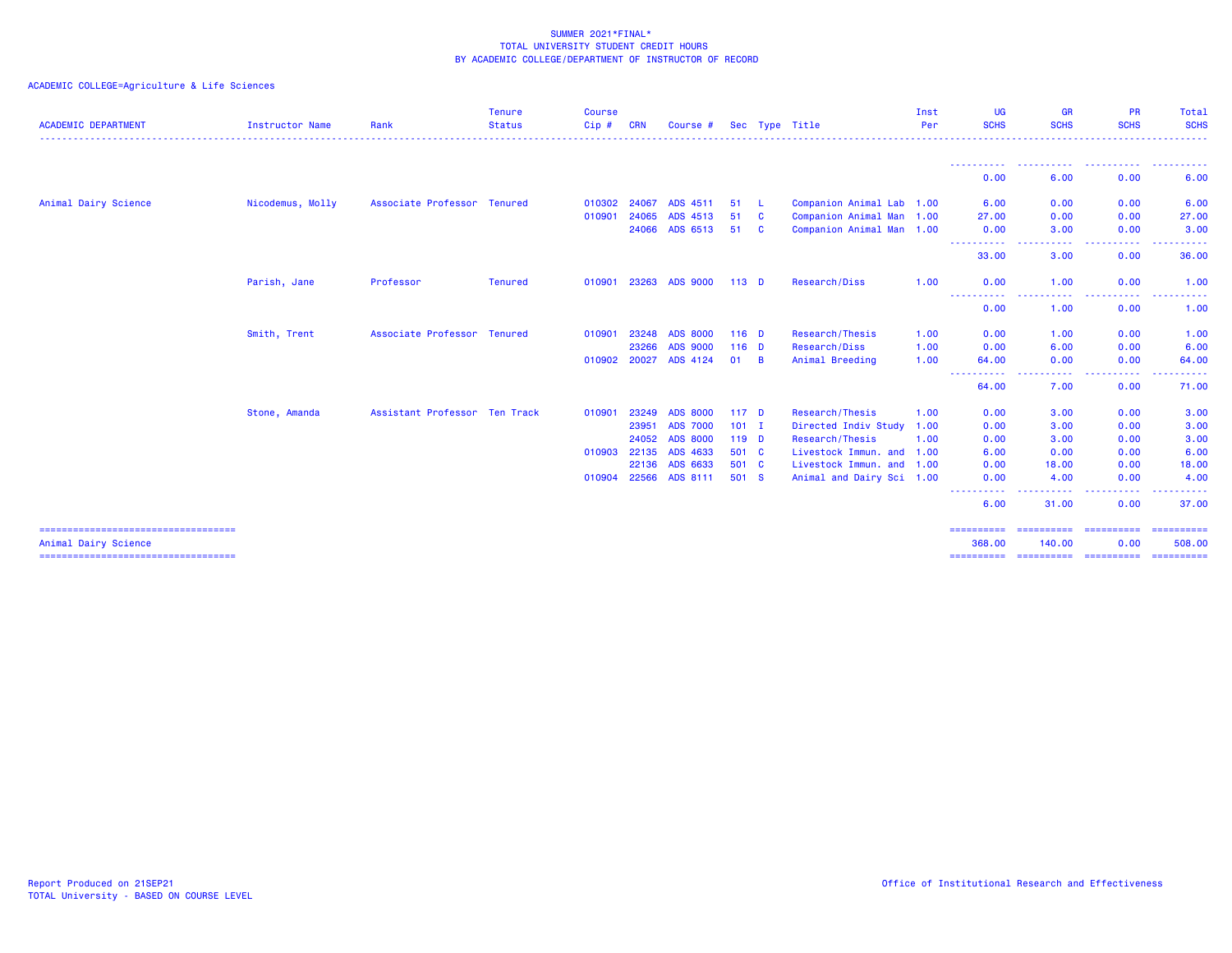| <b>ACADEMIC DEPARTMENT</b>                               | Instructor Name    | Rank                              | <b>Tenure</b><br><b>Status</b> | <b>Course</b><br>$Cip \#$ | <b>CRN</b>     | Course #                           |                             |   | Sec Type Title                                         | Inst<br>Per  | <b>UG</b><br><b>SCHS</b>                                                                                                               | <b>GR</b><br><b>SCHS</b><br>. | <b>PR</b><br><b>SCHS</b><br><u>.</u> | Total<br><b>SCHS</b><br>. |
|----------------------------------------------------------|--------------------|-----------------------------------|--------------------------------|---------------------------|----------------|------------------------------------|-----------------------------|---|--------------------------------------------------------|--------------|----------------------------------------------------------------------------------------------------------------------------------------|-------------------------------|--------------------------------------|---------------------------|
| Biochemistry, Molecular Biology, Ento Aarattuthodi, Suja |                    | Research Assist Pro Non-Ten Track |                                | 030601                    | 22579<br>22659 | <b>WFA 8000</b><br><b>WFA 9000</b> | $101$ D<br>$101$ D          |   | Research / Thesis<br>Research / Diss                   | 1.00<br>1.00 | 0.00<br>0.00                                                                                                                           | 6.00<br>3.00                  | 0.00<br>0.00                         | 6.00<br>3.00              |
|                                                          |                    |                                   |                                |                           |                |                                    |                             |   |                                                        |              | 0.00                                                                                                                                   | $  -$<br>9.00                 | .<br>0.00                            | <u>.</u><br>9.00          |
|                                                          | Ahn, Seungjoon     | Assistant Professor Ten Track     |                                | 260202<br>260702 23848    | 23847          | <b>BCH 8000</b><br><b>EPP 9000</b> | $105$ D<br>107 <sub>D</sub> |   | Research / Thesis<br>Research / Diss                   | 1.00<br>1.00 | 0.00<br>0.00                                                                                                                           | 12.00<br>12.00                | 0.00<br>0.00                         | 12.00<br>12.00            |
|                                                          |                    |                                   |                                |                           |                |                                    |                             |   |                                                        |              | ولايات<br>0.00                                                                                                                         | 24.00                         | 0.00                                 | 24.00                     |
|                                                          | Allen, Thomas      | Extension Professor Non-Ten Track |                                | 260702 23479              |                | <b>EPP 9000</b>                    | 103 <sub>D</sub>            |   | Research / Diss                                        | 1.00         | 0.00<br>2.2.2.2.2                                                                                                                      | 1.00<br>د د د د د             | 0.00<br>.                            | 1.00<br>والمستحيل         |
|                                                          |                    |                                   |                                |                           |                |                                    |                             |   |                                                        |              | 0.00                                                                                                                                   | 1.00                          | 0.00                                 | 1.00                      |
|                                                          | Catchot, Angus     | Extension Professor Non-Ten Track |                                |                           |                | 260702 23380 EPP 8000              | 103 <sub>D</sub>            |   | Research / Thesis                                      | 1.00         | 0.00<br>$\frac{1}{2} \left( \frac{1}{2} \right) \left( \frac{1}{2} \right) \left( \frac{1}{2} \right) \left( \frac{1}{2} \right)$      | 30.00                         | 0.00                                 | 30.00<br>. <b>.</b> .     |
|                                                          |                    |                                   |                                |                           |                |                                    |                             |   |                                                        |              | 0.00                                                                                                                                   | 30.00                         | 0.00                                 | 30.00                     |
|                                                          | Chastain, Daryl    | Research Assist Pro Non-Ten Track |                                | 010304 23026              |                | <b>PSS 8000</b>                    | 08                          | D | Research / Thesis                                      | 1.00         | 0.00<br>$\sim$ $\sim$ $\sim$ $\sim$<br><u>.</u>                                                                                        | 1.00<br>$  -$                 | 0.00<br>.                            | 1.00<br><u>.</u>          |
|                                                          |                    |                                   |                                |                           |                |                                    |                             |   |                                                        |              | 0.00                                                                                                                                   | 1.00                          | 0.00                                 | 1.00                      |
|                                                          | Harris, Jeffrey    | Extension Assoc Pro Non-Ten Track |                                |                           |                | 260702 23485 EPP 9000              | $105$ D                     |   | Research / Diss                                        | 1.00         | 0.00                                                                                                                                   | 2.00<br>$  -$                 | 0.00<br>.                            | 2.00<br>$- - - -$         |
|                                                          |                    |                                   |                                |                           |                |                                    |                             |   |                                                        |              | 0.00                                                                                                                                   | 2.00                          | 0.00                                 | 2.00                      |
|                                                          | Hill, Jovonn       | Research Assist Pro Non-Ten Track |                                |                           |                | 260702 23522 EPP 8000              | $104$ D                     |   | Research / Thesis                                      | 1.00         | 0.00<br>$\frac{1}{2} \left( \frac{1}{2} \right) \left( \frac{1}{2} \right) \left( \frac{1}{2} \right) \left( \frac{1}{2} \right)$<br>. | 3.00<br>$  -$                 | 0.00<br>.                            | 3.00<br>.                 |
|                                                          |                    |                                   |                                |                           |                |                                    |                             |   |                                                        |              | 0.00                                                                                                                                   | 3.00                          | 0.00                                 | 3.00                      |
|                                                          | Hoffmann, Federico | Associate Professor Tenured       |                                | 260202 21278              |                | <b>BCH 4503</b>                    | 501 C                       |   | Sci Comm Skills                                        | 1.00         | 27.00                                                                                                                                  | 0.00                          | 0.00                                 | 27.00                     |
|                                                          |                    |                                   |                                |                           | 21284          | <b>BCH 6503</b>                    | 501 C                       |   | Sci Comm Skills                                        | 1.00         | 0.00                                                                                                                                   | 3.00                          | 0.00                                 | 3.00                      |
|                                                          |                    |                                   |                                | 261104 23409              | 23415          | <b>CMB 8000</b><br><b>CMB 9000</b> | $103$ D<br>103 D            |   | Thesis/Thesis Resear 1.00<br>Research/Dissertatio 1.00 |              | 0.00<br>0.00                                                                                                                           | 1.00<br>6.00                  | 0.00<br>0.00                         | 1.00<br>6.00              |
|                                                          |                    |                                   |                                |                           |                |                                    |                             |   |                                                        |              | -----<br>27.00                                                                                                                         | د د د د<br>10.00              | 0.00                                 | والمستحيل<br>37.00        |
|                                                          |                    |                                   |                                | 260202                    | 23538          | <b>BCH 9000</b>                    | $105$ D                     |   | Research/Diss                                          | 1.00         | 0.00                                                                                                                                   | 9.00                          | 0.00                                 | 9.00                      |
|                                                          | King, Jonas        | Assistant Professor Ten Track     |                                | 261104 23416              |                | <b>CMB 9000</b>                    | $104$ D                     |   | Research/Dissertatio 1.00                              |              | 0.00                                                                                                                                   | 6.00                          | 0.00                                 | 6.00                      |
|                                                          |                    |                                   |                                |                           |                |                                    |                             |   |                                                        |              | <b>.</b> .<br>0.00                                                                                                                     | 22222<br>15.00                | . <b>.</b><br>0.00                   | .<br>15.00                |
|                                                          | Krishnan, Natraj   | Associate Professor Tenured       |                                |                           |                | 260202 23519 BCH 8000              | 102 <sub>D</sub>            |   | Research / Thesis                                      | 1.00         | 0.00                                                                                                                                   | 6.00                          | 0.00                                 | 6.00                      |
|                                                          |                    |                                   |                                |                           |                |                                    |                             |   |                                                        |              | ----------<br>0.00                                                                                                                     | .<br>6.00                     | -----<br>0.00                        | والمستناط الما<br>6.00    |
|                                                          | Li, Jiaxu          | Associate Professor Tenured       |                                | 260202 23467              |                | <b>BCH 7000</b>                    | $101$ I                     |   | Directed Indiv Study 1.00                              |              | 0.00                                                                                                                                   | 3.00                          | 0.00                                 | 3.00                      |
|                                                          |                    |                                   |                                |                           |                | 23524 BCH 9000                     | $104$ D                     |   | Research/Diss                                          | 1.00         | 0.00<br>$\sim$ $\sim$ $\sim$<br>المتمامين                                                                                              | 10.00<br>22222                | 0.00<br>22222                        | 10.00<br>.                |
|                                                          |                    |                                   |                                |                           |                |                                    |                             |   |                                                        |              | 0.00                                                                                                                                   | 13.00                         | 0.00                                 | 13.00                     |
|                                                          | Lu, Shien          | Professor                         | <b>Tenured</b>                 |                           |                | 260702 23487 EPP 9000              | $106$ D                     |   | Research / Diss                                        | 1.00         | 0.00                                                                                                                                   | 6.00                          | 0.00                                 | 6.00                      |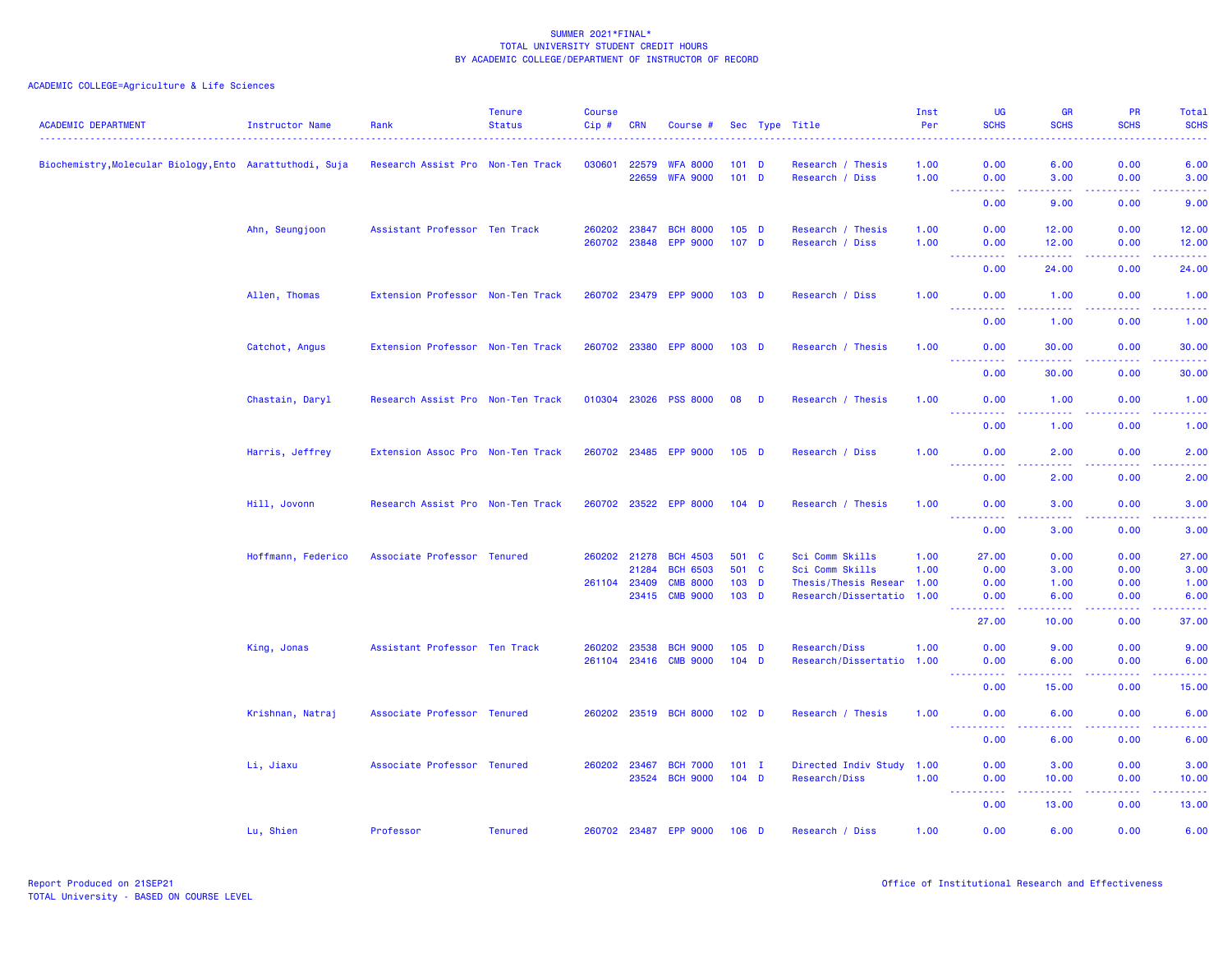| <b>ACADEMIC DEPARTMENT</b>                             | Instructor Name                         | Rank                              | <b>Tenure</b><br><b>Status</b> | <b>Course</b><br>Cip# | <b>CRN</b>     | Course #                           |                  |              | Sec Type Title            | Inst<br>Per | <b>UG</b><br><b>SCHS</b>                                                                                                                                                             | <b>GR</b><br><b>SCHS</b>                                                                                                                                     | <b>PR</b><br><b>SCHS</b>     | <b>Total</b><br><b>SCHS</b> |
|--------------------------------------------------------|-----------------------------------------|-----------------------------------|--------------------------------|-----------------------|----------------|------------------------------------|------------------|--------------|---------------------------|-------------|--------------------------------------------------------------------------------------------------------------------------------------------------------------------------------------|--------------------------------------------------------------------------------------------------------------------------------------------------------------|------------------------------|-----------------------------|
|                                                        |                                         |                                   |                                |                       |                |                                    |                  |              |                           |             | ----------                                                                                                                                                                           |                                                                                                                                                              |                              |                             |
|                                                        |                                         |                                   |                                |                       |                |                                    |                  |              |                           |             | 0.00                                                                                                                                                                                 | 6.00                                                                                                                                                         | 0.00                         | 6.00                        |
| Biochemistry, Molecular Biology, Ento Meyer, Florencia |                                         | Associate Professor Tenured       |                                |                       | 260202 23476   | <b>BCH 9000</b>                    | 102 <sub>D</sub> |              | Research/Diss             | 1.00        | 0.00                                                                                                                                                                                 | 6.00                                                                                                                                                         | 0.00                         | 6.00                        |
|                                                        |                                         |                                   |                                |                       | 23946          | <b>BCH 7000</b>                    | $102 \quad I$    |              | Directed Indiv Study 1.00 |             | 0.00                                                                                                                                                                                 | 4.00                                                                                                                                                         | 0.00                         | 4.00                        |
|                                                        |                                         |                                   |                                |                       | 23947          | <b>BCH 7000</b>                    | $103$ I          |              | Directed Indiv Study 1.00 |             | 0.00<br><u>.</u>                                                                                                                                                                     | 3.00<br>22222                                                                                                                                                | 0.00<br>.                    | 3.00<br>.                   |
|                                                        |                                         |                                   |                                |                       |                |                                    |                  |              |                           |             | 0.00                                                                                                                                                                                 | 13.00                                                                                                                                                        | 0.00                         | 13.00                       |
|                                                        | Musser, Fred                            | Professor                         | <b>Tenured</b>                 | 011102 21056          |                | <b>PSS 3423</b>                    | 103 E            |              | Agronomy Internship       | 1.00        | 6.00                                                                                                                                                                                 | 0.00                                                                                                                                                         | 0.00                         | 6.00                        |
|                                                        |                                         |                                   |                                | 260702 23631          |                | <b>EPP 8000</b>                    | $105$ D          |              | Research / Thesis         | 1.00        | 0.00<br>----                                                                                                                                                                         | 2.00<br>وبالمحام                                                                                                                                             | 0.00<br>$\sim$ $\sim$ $\sim$ | 2.00                        |
|                                                        |                                         |                                   |                                |                       |                |                                    |                  |              |                           |             | 6.00                                                                                                                                                                                 | 2.00                                                                                                                                                         | 0.00                         | 8.00                        |
|                                                        | Popescu, Sorina                         | Associate Professor Ten Track     |                                | 011101 23579          |                | <b>BCH 4903</b>                    | $101 \quad C$    |              | Plant Biochem & Mole 1.00 |             | 3.00                                                                                                                                                                                 | 0.00                                                                                                                                                         | 0.00                         | 3.00                        |
|                                                        |                                         |                                   |                                |                       | 23693          | <b>BCH 6903</b>                    | $101 \quad C$    |              | Plant Biochem & Mole      | 1.00        | 0.00                                                                                                                                                                                 | 15.00                                                                                                                                                        | 0.00                         | 15.00                       |
|                                                        |                                         |                                   |                                | 260202                | 23629          | <b>BCH 8000</b>                    | 103 <sub>D</sub> |              | Research / Thesis         | 1.00        | 0.00                                                                                                                                                                                 | 6.00                                                                                                                                                         | 0.00                         | 6.00                        |
|                                                        |                                         |                                   |                                |                       | 23630<br>24079 | <b>BCH 9000</b><br><b>BCH 9000</b> | $106$ D          |              | Research/Diss             | 1.00        | 0.00                                                                                                                                                                                 | 3.00                                                                                                                                                         | 0.00<br>0.00                 | 3.00                        |
|                                                        |                                         |                                   |                                |                       |                |                                    | $108$ D          |              | Research/Diss             | 1.00        | 0.00<br>. <b>.</b><br>$\sim$ $\sim$ $\sim$                                                                                                                                           | 3.00<br>.                                                                                                                                                    | .                            | 3.00<br>.                   |
|                                                        |                                         |                                   |                                |                       |                |                                    |                  |              |                           |             | 3.00                                                                                                                                                                                 | 27.00                                                                                                                                                        | 0.00                         | 30.00                       |
|                                                        | Rai, Aswathy                            | Clinical Assist Pro Non-Ten Track |                                | 260202                | 21276          | <b>BCH 4013</b>                    | 501 C            |              | Principles of Bioche 1.00 |             | 42.00                                                                                                                                                                                | 0.00                                                                                                                                                         | 0.00                         | 42.00                       |
|                                                        |                                         |                                   |                                |                       | 21279          | <b>BCH 4603</b>                    | 501 C            |              | Gen Biochem I             | 1.00        | 78.00                                                                                                                                                                                | 0.00                                                                                                                                                         | 0.00                         | 78.00                       |
|                                                        |                                         |                                   |                                |                       | 21280          | <b>BCH 4613</b>                    | 501              | $\mathbf{C}$ | Gen Biochem II            | 1.00        | 24.00                                                                                                                                                                                | 0.00                                                                                                                                                         | 0.00                         | 24.00                       |
|                                                        |                                         |                                   |                                |                       |                | 21282 BCH 6013                     | 501 C            |              | Principles of Bioche 1.00 |             | 0.00<br><u> - - - - - - - - - -</u>                                                                                                                                                  | 9.00<br>.                                                                                                                                                    | 0.00<br>.                    | 9.00<br><u>.</u>            |
|                                                        |                                         |                                   |                                |                       |                |                                    |                  |              |                           |             | 144.00                                                                                                                                                                               | 9.00                                                                                                                                                         | 0.00                         | 153.00                      |
|                                                        | Riggins, John                           | Associate Professor Tenured       |                                | 260702 23367          |                | <b>EPP 8000</b>                    | $101$ D          |              | Research / Thesis         | 1.00        | 0.00                                                                                                                                                                                 | 6.00                                                                                                                                                         | 0.00                         | 6.00                        |
|                                                        |                                         |                                   |                                |                       | 23368          | <b>EPP 9000</b>                    | $101$ D          |              | Research / Diss           | 1.00        | 0.00                                                                                                                                                                                 | 6.00<br>.                                                                                                                                                    | 0.00<br>22222                | 6.00<br>.                   |
|                                                        |                                         |                                   |                                |                       |                |                                    |                  |              |                           |             | $\sim$ $\sim$ $\sim$ $\sim$<br>0.00                                                                                                                                                  | 12.00                                                                                                                                                        | 0.00                         | 12.00                       |
|                                                        | Sparks, Darrell                         | Associate Professor Tenured       |                                | 260202                | 23365          | <b>BCH 8000</b>                    | $101$ D          |              | Research / Thesis         | 1.00        | 0.00                                                                                                                                                                                 | 6.00                                                                                                                                                         | 0.00                         | 6.00                        |
|                                                        |                                         |                                   |                                |                       | 23366          | <b>BCH 9000</b>                    | $101$ D          |              | Research/Diss             | 1.00        | 0.00<br>.                                                                                                                                                                            | 6.00<br>.                                                                                                                                                    | 0.00<br>.                    | 6.00<br>وساعات              |
|                                                        |                                         |                                   |                                |                       |                |                                    |                  |              |                           |             | 0.00                                                                                                                                                                                 | 12.00                                                                                                                                                        | 0.00                         | 12.00                       |
|                                                        | Tomaso-Peterson, Mar Research Professor |                                   | Non-Ten Track                  | 260702 23979          |                | <b>EPP 8000</b>                    | $106$ D          |              | Research / Thesis         | 1.00        | 0.00<br>$\frac{1}{2} \left( \frac{1}{2} \right) \left( \frac{1}{2} \right) \left( \frac{1}{2} \right) \left( \frac{1}{2} \right)$                                                    | 1.00<br>.                                                                                                                                                    | 0.00<br>.                    | 1.00<br>$\frac{1}{2}$       |
|                                                        |                                         |                                   |                                |                       |                |                                    |                  |              |                           |             | 0.00                                                                                                                                                                                 | 1.00                                                                                                                                                         | 0.00                         | 1.00                        |
|                                                        | Vance, Carrie                           | Research Assist Pro Non-Ten Track |                                | 260202                | 23488          | <b>BCH 9000</b>                    | $103$ D          |              | Research/Diss             | 1.00        | 0.00                                                                                                                                                                                 | 9.00                                                                                                                                                         | 0.00                         | 9.00                        |
|                                                        |                                         |                                   |                                |                       | 24049          | <b>BCH 7000</b>                    | 104              | $\mathbf{I}$ | Directed Indiv Study      | 1.00        | 0.00                                                                                                                                                                                 | 4.00                                                                                                                                                         | 0.00                         | 4.00                        |
|                                                        |                                         |                                   |                                | 260707                | 23604          | <b>PHY 8000</b>                    | $101$ D          |              | Research / Thesis         | 1.00        | 0.00                                                                                                                                                                                 | 16.00                                                                                                                                                        | 0.00                         | 16.00                       |
|                                                        |                                         |                                   |                                |                       | 23605          | <b>PHY 9000</b>                    | $101$ D          |              | Research / Diss           | 1.00        | 0.00<br>$\sim$ $\sim$ $\sim$<br>$\frac{1}{2} \left( \frac{1}{2} \right) \left( \frac{1}{2} \right) \left( \frac{1}{2} \right) \left( \frac{1}{2} \right) \left( \frac{1}{2} \right)$ | 24.00<br>.                                                                                                                                                   | 0.00<br>-----                | 24.00<br>.                  |
|                                                        |                                         |                                   |                                |                       |                |                                    |                  |              |                           |             | 0.00                                                                                                                                                                                 | 53.00                                                                                                                                                        | 0.00                         | 53.00                       |
|                                                        | Ward, Samuel                            | Assistant Professor Ten Track     |                                | 260702 23483          |                | <b>EPP 9000</b>                    | $104$ D          |              | Research / Diss           | 1.00        | 0.00<br><u>.</u>                                                                                                                                                                     | 6.00<br>$\frac{1}{2} \left( \frac{1}{2} \right) \left( \frac{1}{2} \right) \left( \frac{1}{2} \right) \left( \frac{1}{2} \right) \left( \frac{1}{2} \right)$ | 0.00<br>22222                | 6.00<br>.                   |
|                                                        |                                         |                                   |                                |                       |                |                                    |                  |              |                           |             | 0.00                                                                                                                                                                                 | 6.00                                                                                                                                                         | 0.00                         | 6.00                        |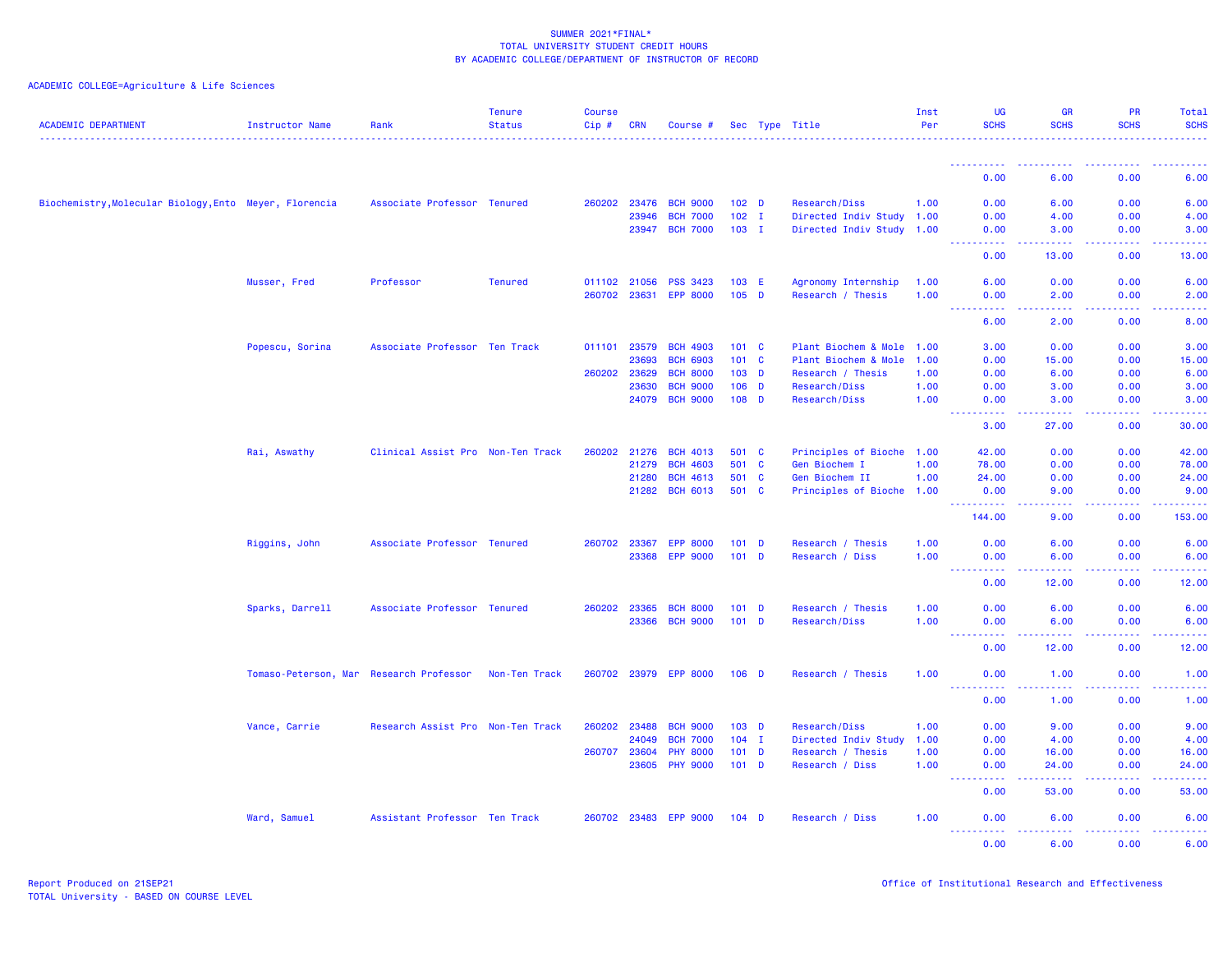### ACADEMIC COLLEGE=Agriculture & Life Sciences

|                     |                 |      | Tenure | Course |  |                            | <b>UG</b>   | <b>GR</b>   | <b>PR</b> Total |             |
|---------------------|-----------------|------|--------|--------|--|----------------------------|-------------|-------------|-----------------|-------------|
| ACADEMIC DEPARTMENT | Instructor Name | Rank |        |        |  | <b>Per Service Service</b> | <b>SCHS</b> | <b>SCHS</b> | <b>SCHS</b>     | <b>SCHS</b> |
|                     |                 |      |        |        |  |                            |             |             |                 |             |

=================================== ========== ========== ========== ==========

 =================================== ========== ========== ========== ========== Biochemistry,Molecular Biology,Ento 180.00 255.00 0.00 435.00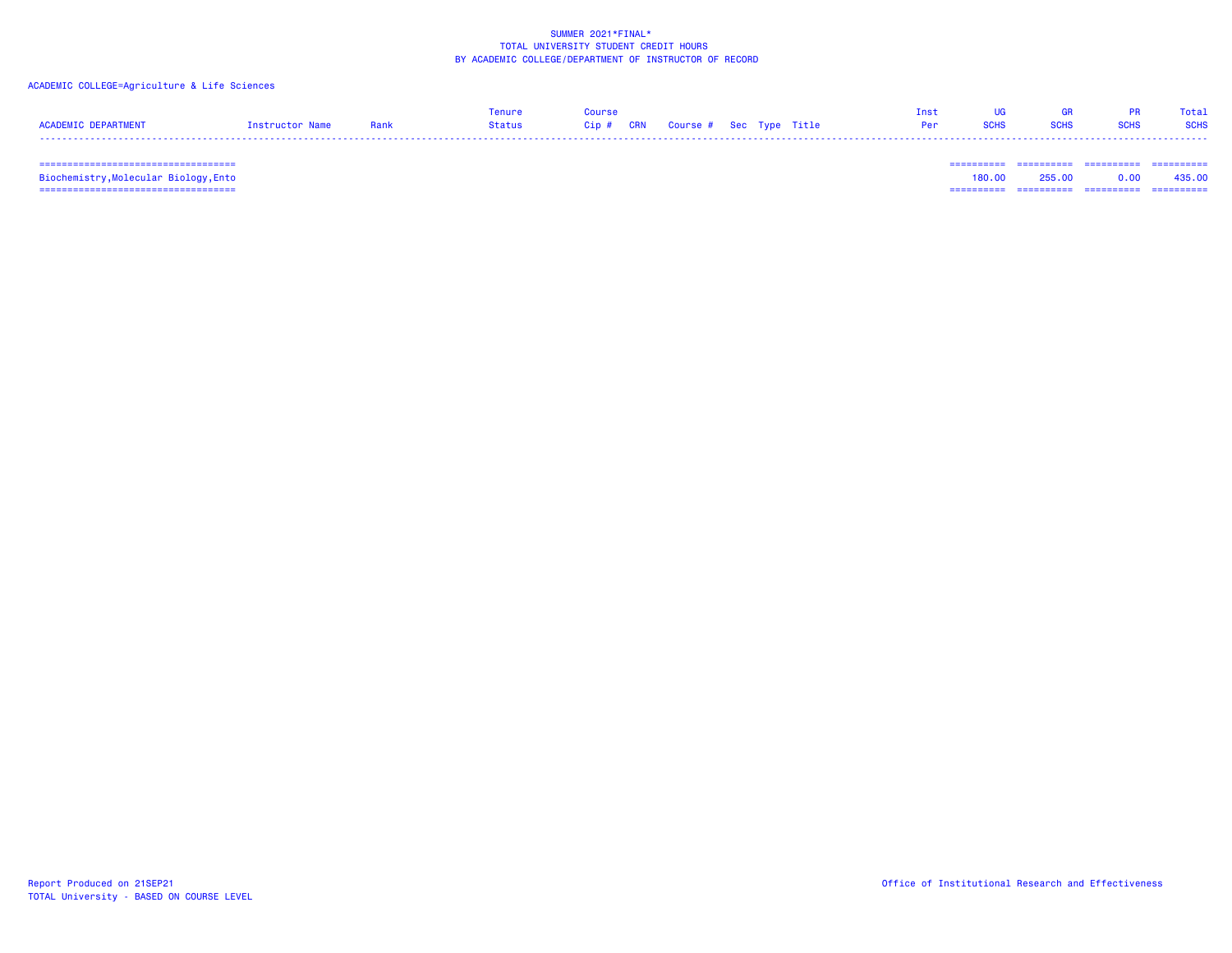| <b>ACADEMIC DEPARTMENT</b>                      | Instructor Name  | Rank                                             | <b>Tenure</b><br><b>Status</b> | <b>Course</b><br>$Cip$ # | <b>CRN</b> | Course #              |                  |              | Sec Type Title            | Inst<br>Per | <b>UG</b><br><b>SCHS</b>                | <b>GR</b><br><b>SCHS</b>                                                                                                           | PR<br><b>SCHS</b> | Total<br><b>SCHS</b>               |
|-------------------------------------------------|------------------|--------------------------------------------------|--------------------------------|--------------------------|------------|-----------------------|------------------|--------------|---------------------------|-------------|-----------------------------------------|------------------------------------------------------------------------------------------------------------------------------------|-------------------|------------------------------------|
| Food Science, Nutrition & Health Pr Buys, David |                  | Associate Professor Tenured                      |                                |                          |            | 190599 23587 FNH 4990 | 01               | <b>C</b>     | Special Topic in FNH 1.00 |             | 45.00<br><u>.</u>                       | 0.00<br>.                                                                                                                          | 0.00<br>.         | 45.00<br>.                         |
|                                                 |                  |                                                  |                                |                          |            |                       |                  |              |                           |             | 45.00                                   | 0.00                                                                                                                               | 0.00              | 45.00                              |
|                                                 | Byrd, Sylvia     | Professor                                        | <b>Tenured</b>                 |                          |            | 190599 22366 FNH 8000 | 103 <sub>D</sub> |              | Research/Thesis           | 1.00        | 0.00<br>.<br>.                          | 2.00<br>.                                                                                                                          | 0.00<br>.         | 2.00<br>د د د د د                  |
|                                                 |                  |                                                  |                                |                          |            |                       |                  |              |                           |             | 0.00                                    | 2.00                                                                                                                               | 0.00              | 2.00                               |
|                                                 | Cheng, Wen-Hsing | Professor                                        | <b>Tenured</b>                 | 190599                   | 22501      | <b>FNH 9000</b>       | 05               | D            | Research/Diss             | 1.00        | 0.00                                    | 6.00                                                                                                                               | 0.00              | 6.00                               |
|                                                 |                  |                                                  |                                |                          | 22517      | <b>FNH 9000</b>       | 55               | D            | Research/Diss             | 1.00        | 0.00                                    | 6.00                                                                                                                               | 0.00              | 6.00                               |
|                                                 |                  |                                                  |                                |                          | 22550      | <b>FNH 7000</b>       | $101$ I          |              | Directed Indiv Study      | 1.00        | 0.00                                    | 4.00                                                                                                                               | 0.00              | 4.00                               |
|                                                 |                  |                                                  |                                | 301901                   | 21963      | <b>FNH 8263</b>       | 01               | C            | Nutritional Genomics 1.00 |             | 0.00<br>المتمام مالك                    | 15.00<br>$\frac{1}{2} \left( \frac{1}{2} \right) \left( \frac{1}{2} \right) \left( \frac{1}{2} \right) \left( \frac{1}{2} \right)$ | 0.00<br>المتحدث   | 15.00<br>$\omega$ is a set         |
|                                                 |                  |                                                  |                                |                          |            |                       |                  |              |                           |             | 0.00                                    | 31.00                                                                                                                              | 0.00              | 31.00                              |
|                                                 | Gardner, Antonio | Assistant Professor Ten Track                    |                                | 512207 21475             |            | <b>FNH 8623</b>       | 551 C            |              | Cur Issues School He 1.00 |             | 0.00                                    | 18.00                                                                                                                              | 0.00              | 18.00                              |
|                                                 |                  |                                                  |                                |                          |            | 21476 FNH 8653        | 501 C            |              | Imp Eval Hp Prog          | 1.00        | 0.00<br>$-22222$                        | 45.00<br>.                                                                                                                         | 0.00<br>.         | 45.00<br>.                         |
|                                                 |                  |                                                  |                                |                          |            |                       |                  |              |                           |             | 0.00                                    | 63.00                                                                                                                              | 0.00              | 63.00                              |
|                                                 | Hall, Michael    | Non-Employee                                     | Not Applicable                 |                          |            | 190501 21471 FNH 4773 | 501 C            |              | Intro to Env Health       | 1.00        | 30.00                                   | 0.00                                                                                                                               | 0.00              | 30.00<br>د د د د د                 |
|                                                 |                  |                                                  |                                |                          |            |                       |                  |              |                           |             | .<br>30.00                              | .<br>0.00                                                                                                                          | .<br>0.00         | 30.00                              |
|                                                 | Hunt, Barry      | Professor                                        | <b>Tenured</b>                 |                          |            | 512207 23874 FNH 8673 | $501$ I          |              | Appl Proj for CHES        | 1.00        | 0.00<br><u>.</u>                        | 18.00                                                                                                                              | 0.00              | 18.00<br>.                         |
|                                                 |                  |                                                  |                                |                          |            |                       |                  |              |                           |             | 0.00                                    | .<br>18.00                                                                                                                         | .<br>0.00         | 18.00                              |
|                                                 | Murphy, Timothy  | Non-Employee                                     | Not Applicable                 | 190504                   | 21469      | <b>FNH 2293</b>       | 551 C            |              | Indiv & Family Nutri 1.00 |             | 21.00                                   | 0.00                                                                                                                               | 0.00              | 21.00                              |
|                                                 |                  |                                                  |                                |                          |            | 21570 HS 2293         | 551 C            |              | Indiv & Family Nutri 1.00 |             | 21.00                                   | 0.00                                                                                                                               | 0.00              | 21.00                              |
|                                                 |                  |                                                  |                                |                          |            |                       |                  |              |                           |             | <u> - - - - - - - - - -</u><br>42.00    | 2.2.2.2.2<br>0.00                                                                                                                  | .<br>0.00         | .<br>42.00                         |
|                                                 | Pylate, Leah     | Assistant Professor Ten Track                    |                                |                          |            | 512207 21981 FNH 6793 | 501 C            |              | Hlth Prom in the Wor 1.00 |             | 0.00                                    | 18.00                                                                                                                              | 0.00              | 18.00                              |
|                                                 |                  |                                                  |                                |                          |            |                       |                  |              |                           |             | ----------<br>0.00                      | .<br>18.00                                                                                                                         | .<br>0.00         | .<br>18.00                         |
|                                                 | Schilling, Mark  | Professor                                        | <b>Tenured</b>                 | 190599                   | 22376      | <b>FNH 8000</b>       | $113$ D          |              | Research/Thesis           | 1.00        | 0.00                                    | 12.00                                                                                                                              | 0.00              | 12.00                              |
|                                                 |                  |                                                  |                                |                          | 22493      | <b>FNH 9000</b>       | $113$ D          |              | Research/Diss             | 1.00        | 0.00                                    | 7.00                                                                                                                               | 0.00              | 7.00                               |
|                                                 |                  |                                                  |                                |                          |            |                       |                  |              |                           |             | <u> - - - - - - - - - -</u><br>0.00     | $- - - - - -$<br>19.00                                                                                                             | .<br>0.00         | .<br>19.00                         |
|                                                 | Silva, Juan      | Professor                                        | <b>Tenured</b>                 | 190599                   | 22377      | <b>FNH 8000</b>       | $114$ D          |              | Research/Thesis           | 1.00        | 0.00                                    | 8.00                                                                                                                               | 0.00              | 8.00                               |
|                                                 |                  |                                                  |                                |                          | 22442      | <b>FNH 8000</b>       | 64               | D            | Research/Thesis           | 1.00        | 0.00                                    | 4.00                                                                                                                               | 0.00              | 4.00                               |
|                                                 |                  |                                                  |                                | 512207 21965             |            | <b>FNH 8111</b>       | 51               | <b>S</b>     | Food Sc Nutr & Healt      | 1.00        | 0.00<br>$\omega_{\rm{max}}$<br>بالمستنا | 2.00<br>.                                                                                                                          | 0.00<br>الأنابات  | 2.00<br>$\omega = \omega/\omega$ . |
|                                                 |                  |                                                  |                                |                          |            |                       |                  |              |                           |             | 0.00                                    | 14.00                                                                                                                              | 0.00              | 14.00                              |
|                                                 |                  | Tolar-Peterson, Tere Associate Professor Tenured |                                | 190599                   | 22378      | <b>FNH 8000</b>       | $115$ D          |              | Research/Thesis           | 1.00        | 0.00                                    | 1.00                                                                                                                               | 0.00              | 1.00                               |
|                                                 |                  |                                                  |                                |                          | 22495      | <b>FNH 9000</b>       | $115$ D          |              | Research/Diss             | 1.00        | 0.00                                    | 14.00                                                                                                                              | 0.00              | 14.00                              |
|                                                 |                  |                                                  |                                |                          | 22511      | <b>FNH 9000</b>       | 15               | D            | Research/Diss             | 1.00        | 0.00                                    | 3.00                                                                                                                               | 0.00              | 3.00                               |
|                                                 |                  |                                                  |                                |                          | 22527      | <b>FNH 9000</b>       | 65               | D            | Research/Diss             | 1.00        | 0.00                                    | 3.00                                                                                                                               | 0.00              | 3.00                               |
|                                                 |                  |                                                  |                                | 513101                   | 20682      | <b>FNH 8273</b>       | 51               | $\mathbf{c}$ | Advan Clinical Nutri 1.00 |             | 0.00                                    | 48.00                                                                                                                              | 0.00              | 48.00                              |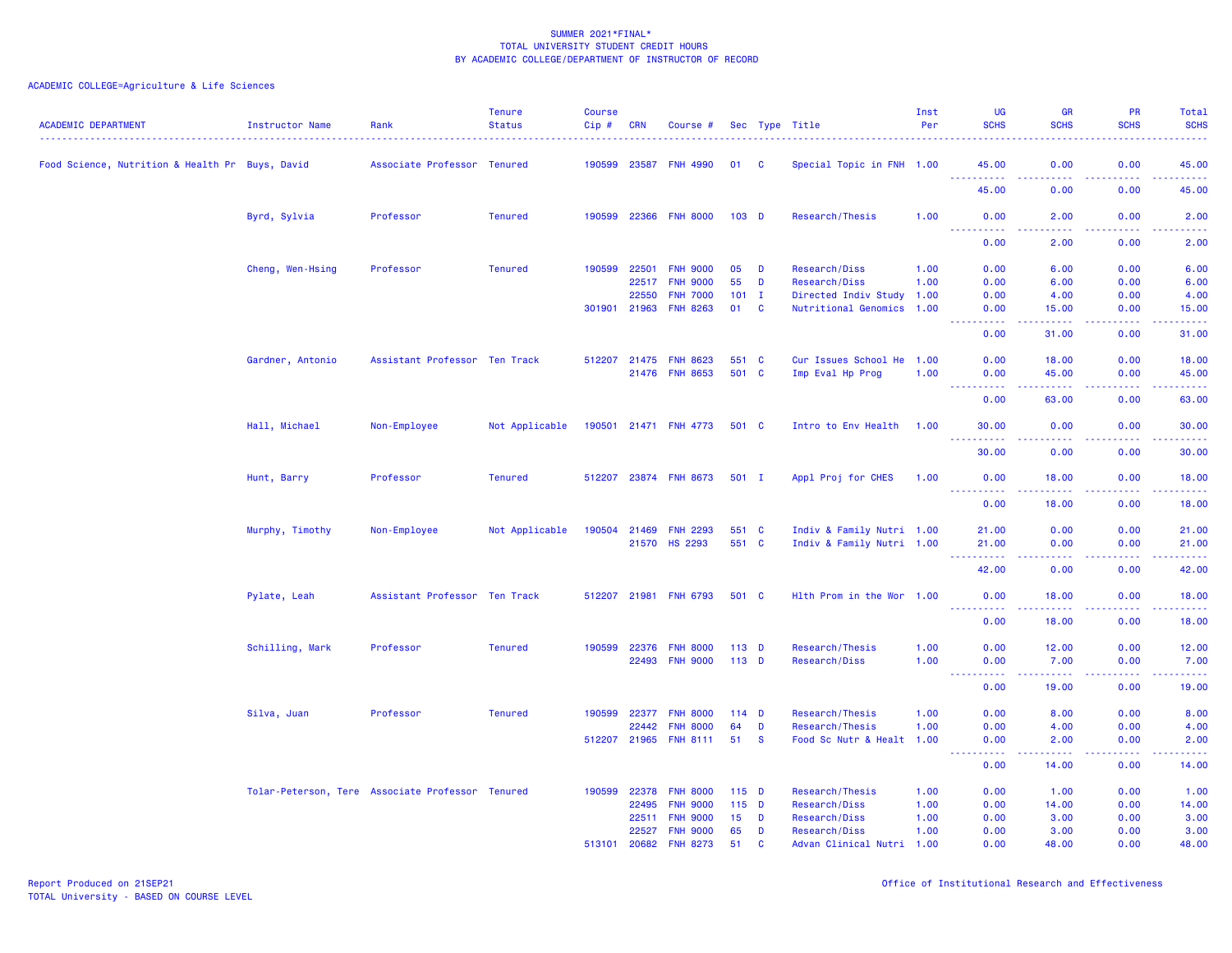| <b>ACADEMIC DEPARTMENT</b>                       | <b>Instructor Name</b> | Rank                          | <b>Tenure</b><br><b>Status</b> | <b>Course</b><br>Cip# | <b>CRN</b> | Course $#$ Sec Type Title |         |                      | Inst<br>Per | UG<br><b>SCHS</b>    | <b>GR</b><br><b>SCHS</b> | <b>PR</b><br><b>SCHS</b> | Total<br><b>SCHS</b> |
|--------------------------------------------------|------------------------|-------------------------------|--------------------------------|-----------------------|------------|---------------------------|---------|----------------------|-------------|----------------------|--------------------------|--------------------------|----------------------|
|                                                  |                        |                               |                                |                       |            |                           |         |                      |             |                      |                          |                          |                      |
|                                                  |                        |                               |                                |                       |            |                           |         |                      |             | 0.00                 | 69.00                    | 0.00                     | 69.00                |
| Food Science, Nutrition & Health Pr White, Kelly |                        | Lecturer                      | Non-Ten Track                  | 190501                | 21472      | <b>FNH 6223</b>           | 501 C   | Sports Nutrition     | 1.00        | 0.00                 | 9.00                     | 0.00                     | 9.00                 |
|                                                  |                        |                               |                                |                       | 21983      | <b>FNH 8473</b>           | 551 C   | Advanced Sports Nutr | 1.00        | 0.00                 | 9.00                     | 0.00                     | 9.00                 |
|                                                  |                        |                               |                                | 190504                |            | 21470 FNH 4223            | 501 C   | Sports Nutrition     | 1.00        | 15.00                | 0.00                     | 0.00                     | 15.00                |
|                                                  |                        |                               |                                |                       |            |                           |         |                      |             | -----------<br>15.00 | . <sub>.</sub><br>18.00  | .<br>0.00                | .<br>33.00           |
|                                                  | White, Shecoya         | Assistant Professor Ten Track |                                | 190599                | 22379      | <b>FNH 8000</b>           | $116$ D | Research/Thesis      | 1.00        | 0.00                 | 6.00                     | 0.00                     | 6.00                 |
|                                                  |                        |                               |                                |                       | 22444      | <b>FNH 8000</b>           | 66 D    | Research/Thesis      | 1.00        | 0.00                 | 6.00                     | 0.00                     | 6.00                 |
|                                                  |                        |                               |                                |                       | 22528      | <b>FNH 9000</b>           | 66 D    | Research/Diss        | 1.00        | 0.00                 | 6.00                     | 0.00                     | 6.00                 |
|                                                  |                        |                               |                                |                       |            |                           |         |                      |             | ------<br>0.00       | .<br>18.00               | .<br>0.00                | .<br>18.00           |
| ======================================           |                        |                               |                                |                       |            |                           |         |                      |             | ==========           | ==========               | -----------              | ==========           |
| Food Science, Nutrition & Health Pr              |                        |                               |                                |                       |            |                           |         |                      |             | 132.00               | 270.00                   | 0.00                     | 402,00               |
| =====================================            |                        |                               |                                |                       |            |                           |         |                      |             | ==========           | ==========               | -----------              | -----------          |
|                                                  |                        |                               |                                |                       |            |                           |         |                      |             |                      |                          |                          |                      |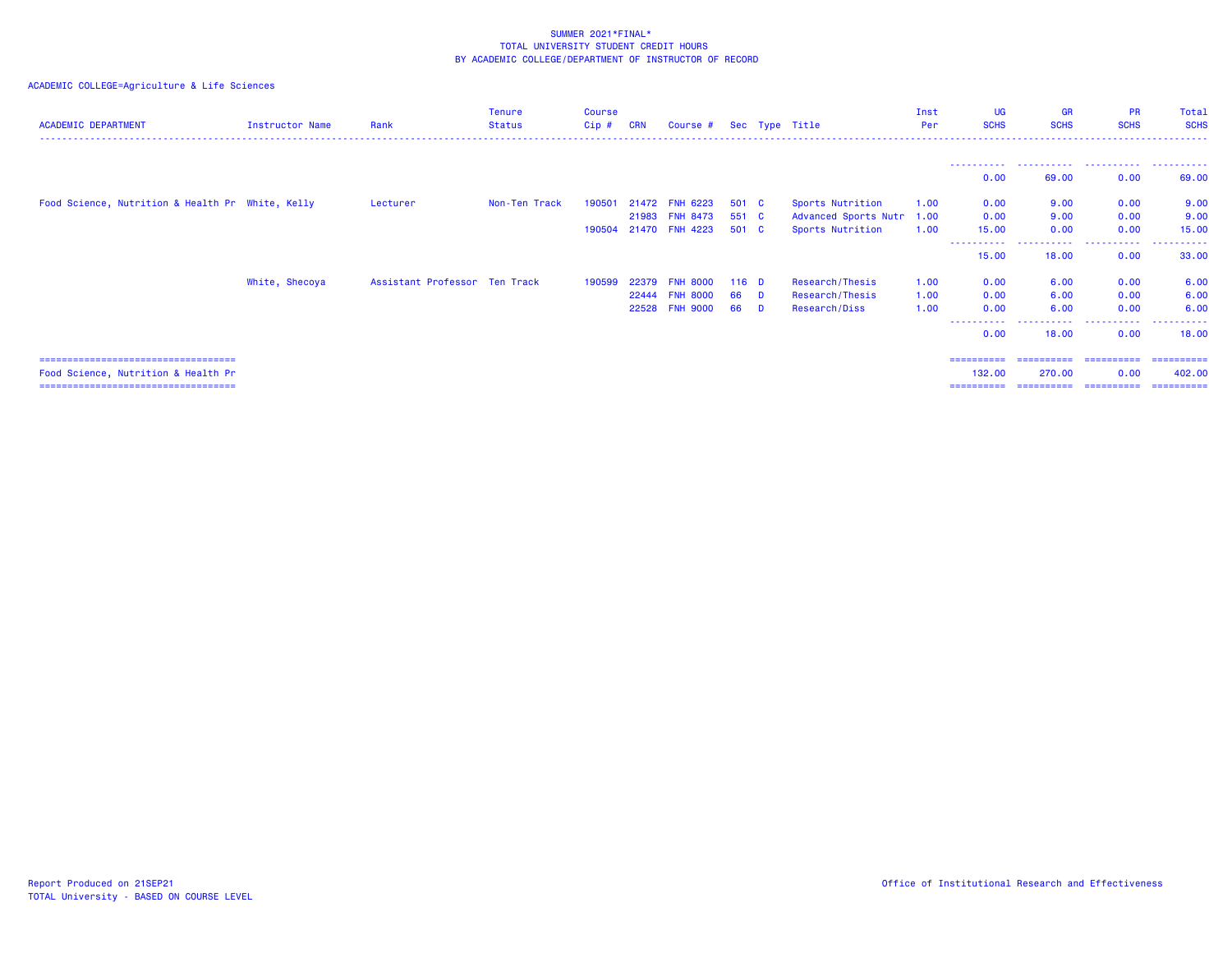| <b>ACADEMIC DEPARTMENT</b> | <b>Instructor Name</b> | Rank                                            | <b>Tenure</b><br><b>Status</b> | Course<br>Cip# | <b>CRN</b>   | Course #                     |                  |                  | Sec Type Title            | Inst<br>Per | UG<br><b>SCHS</b>                                                                                                                                    | <b>GR</b><br><b>SCHS</b> | <b>PR</b><br><b>SCHS</b>                                                                                                                                     | <b>Total</b><br><b>SCHS</b> |
|----------------------------|------------------------|-------------------------------------------------|--------------------------------|----------------|--------------|------------------------------|------------------|------------------|---------------------------|-------------|------------------------------------------------------------------------------------------------------------------------------------------------------|--------------------------|--------------------------------------------------------------------------------------------------------------------------------------------------------------|-----------------------------|
|                            |                        |                                                 |                                |                |              |                              |                  |                  |                           |             |                                                                                                                                                      |                          |                                                                                                                                                              |                             |
| Human Sciences, School of  | Black, Catherine       | Professor                                       | <b>Tenured</b>                 | 190901         | 20593        | <b>FDM 4763</b>              |                  | 101 E            | <b>FDM Internship</b>     | 1.00        | 96.00                                                                                                                                                | 0.00                     | 0.00                                                                                                                                                         | 96.00                       |
|                            |                        |                                                 |                                |                | 20594        | <b>FDM 4763</b>              |                  | 102 E            | <b>FDM Internship</b>     | 1.00        | 30.00                                                                                                                                                | 0.00                     | 0.00                                                                                                                                                         | 30.00                       |
|                            |                        |                                                 |                                | 500407         | 22738        | <b>FDM 4000</b>              |                  | $101$ I          | Directed Indiv Study 1.00 |             | 3.00                                                                                                                                                 | 0.00                     | 0.00                                                                                                                                                         | 3.00                        |
|                            |                        |                                                 |                                |                | 23391        | <b>FDM 4000</b>              |                  | $102 \quad I$    | Directed Indiv Study 1.00 |             | 3.00                                                                                                                                                 | 0.00                     | 0.00                                                                                                                                                         | 3.00                        |
|                            |                        |                                                 |                                |                | 23468        | <b>FDM 4000</b>              |                  | $103$ I          | Directed Indiv Study 1.00 |             | 3.00                                                                                                                                                 | 0.00                     | 0.00                                                                                                                                                         | 3.00                        |
|                            |                        |                                                 |                                |                | 23489        | <b>FDM 4000</b>              |                  | $104$ I          | Directed Indiv Study 1.00 |             | 3.00                                                                                                                                                 | 0.00                     | 0.00                                                                                                                                                         | 3.00                        |
|                            |                        |                                                 |                                |                | 23532        | <b>FDM 4000</b>              |                  | $105$ I          | Directed Indiv Study 1.00 |             | 3.00                                                                                                                                                 | 0.00                     | 0.00                                                                                                                                                         | 3.00                        |
|                            |                        |                                                 |                                |                | 23625        | <b>FDM 4000</b>              |                  | $106$ I          | Directed Indiv Study 1.00 |             | 3.00                                                                                                                                                 | 0.00                     | 0.00                                                                                                                                                         | 3.00                        |
|                            |                        |                                                 |                                |                | 23649        | <b>FDM 4000</b>              |                  | $107$ I          | Directed Indiv Study 1.00 |             | 3.00                                                                                                                                                 | 0.00                     | 0.00                                                                                                                                                         | 3.00                        |
|                            |                        |                                                 |                                |                | 23918        | <b>FDM 4000</b>              |                  | $108$ I          | Directed Indiv Study 1.00 |             | 3.00                                                                                                                                                 | 0.00                     | 0.00                                                                                                                                                         | 3.00                        |
|                            |                        |                                                 |                                |                | 23919        | <b>FDM 4000</b>              |                  | $109$ I          | Directed Indiv Study 1.00 |             | 3.00                                                                                                                                                 | 0.00                     | 0.00                                                                                                                                                         | 3.00                        |
|                            |                        |                                                 |                                |                | 23936        | <b>FDM 4000</b>              |                  | $110$ I          | Directed Indiv Study 1.00 |             | 3.00                                                                                                                                                 | 0.00                     | 0.00                                                                                                                                                         | 3.00                        |
|                            |                        |                                                 |                                |                | 23937        | <b>FDM 4000</b>              | $111 \quad I$    |                  | Directed Indiv Study 1.00 |             | 3.00                                                                                                                                                 | 0.00                     | 0.00                                                                                                                                                         | 3.00                        |
|                            |                        |                                                 |                                |                | 23993        | <b>FDM 4000</b>              | $112$ I          |                  | Directed Indiv Study 1.00 |             | 3.00                                                                                                                                                 | 0.00                     | 0.00                                                                                                                                                         | 3.00                        |
|                            |                        |                                                 |                                |                | 24017        | <b>FDM 4000</b>              | $113$ I          |                  | Directed Indiv Study 1.00 |             | 3.00                                                                                                                                                 | 0.00                     | 0.00                                                                                                                                                         | 3.00                        |
|                            |                        |                                                 |                                |                | 24028        | <b>FDM 4000</b>              | $114$ I          |                  | Directed Indiv Study 1.00 |             | 3.00                                                                                                                                                 | 0.00                     | 0.00                                                                                                                                                         | 3.00                        |
|                            |                        |                                                 |                                |                | 24040        | <b>FDM 4000</b>              | $116$ I          |                  | Directed Indiv Study 1.00 |             | 3.00<br>.                                                                                                                                            | 0.00<br>.                | 0.00<br>$\frac{1}{2} \left( \frac{1}{2} \right) \left( \frac{1}{2} \right) \left( \frac{1}{2} \right) \left( \frac{1}{2} \right) \left( \frac{1}{2} \right)$ | 3.00<br>المتمام مناسب       |
|                            |                        |                                                 |                                |                |              |                              |                  |                  |                           |             | 171.00                                                                                                                                               | 0.00                     | 0.00                                                                                                                                                         | 171.00                      |
|                            | Boutwell, Angela       | Non-Employee                                    | Not Applicable                 |                |              | 190708 21553 HDFS 3803 501 C |                  |                  | Creat & Play Young C 1.00 |             | 42.00<br><u>.</u>                                                                                                                                    | 0.00<br>.                | 0.00<br><u>.</u>                                                                                                                                             | 42.00<br>.                  |
|                            |                        |                                                 |                                |                |              |                              |                  |                  |                           |             | 42.00                                                                                                                                                | 0.00                     | 0.00                                                                                                                                                         | 42.00                       |
|                            | Davis, Louise          | Extension Professor Non-Ten Track               |                                |                |              | 190701 22902 HDFS 9000 101 D |                  |                  | Research/Dissertatio 1.00 |             | 0.00<br>----------                                                                                                                                   | 6.00<br>والمستناء        | 0.00<br>-----                                                                                                                                                | 6.00<br>د د د د             |
|                            |                        |                                                 |                                |                |              |                              |                  |                  |                           |             | 0.00                                                                                                                                                 | 6.00                     | 0.00                                                                                                                                                         | 6.00                        |
|                            | Denny, Marina          | Assistant Professor Ten Track                   |                                | 010801         | 20051        | AELC 8100 104 I              |                  |                  | Creative Component A 1.00 |             | 0.00<br><u>.</u>                                                                                                                                     | 1.00<br>.                | 0.00<br>2.2.2.2.2                                                                                                                                            | 1.00<br>.                   |
|                            |                        |                                                 |                                |                |              |                              |                  |                  |                           |             | 0.00                                                                                                                                                 | 1.00                     | 0.00                                                                                                                                                         | 1.00                        |
|                            | Downey, Laura          | Extension Assoc Pro Non-Ten Track               |                                | 010801         | 22756        | <b>AELC 9000</b>             | 102 <sub>D</sub> |                  | Research/Dissertatio 1.00 |             | 0.00                                                                                                                                                 | 2.00                     | 0.00                                                                                                                                                         | 2.00                        |
|                            |                        |                                                 |                                | 131301         | 22749        | <b>AELC 8000</b>             |                  | 102 <sub>D</sub> | Research/Thesis in A 1.00 |             | 0.00                                                                                                                                                 | 2.00                     | 0.00                                                                                                                                                         | 2.00                        |
|                            |                        |                                                 |                                | 190701         | 23469        | <b>HDFS 9000</b>             | 107 <sub>D</sub> |                  | Research/Dissertatio 1.00 |             | 0.00                                                                                                                                                 | 6.00                     | 0.00                                                                                                                                                         | 6.00                        |
|                            |                        |                                                 |                                |                |              |                              |                  |                  |                           |             | <u> - - - - - - - - - -</u><br>0.00                                                                                                                  | .<br>10.00               | 22222<br>0.00                                                                                                                                                | .<br>10.00                  |
|                            |                        | Elmore-Staton, Lori Associate Professor Tenured |                                | 190701         | 22897        | <b>HDFS 8000</b>             |                  | 101 <sub>D</sub> | Research/Thesis           | 1.00        | 0.00                                                                                                                                                 | 3.00                     | 0.00                                                                                                                                                         | 3.00                        |
|                            |                        |                                                 |                                |                | 22903        | HDFS 9000 102 D              |                  |                  | Research/Dissertatio 1.00 |             | 0.00                                                                                                                                                 | 3.00                     | 0.00                                                                                                                                                         | 3.00                        |
|                            |                        |                                                 |                                |                |              |                              |                  |                  |                           |             | $\frac{1}{2} \left( \frac{1}{2} \right) \left( \frac{1}{2} \right) \left( \frac{1}{2} \right) \left( \frac{1}{2} \right) \left( \frac{1}{2} \right)$ | .                        | <b><i><u><u>.</u></u></i></b>                                                                                                                                | د د د د د                   |
|                            |                        |                                                 |                                |                |              |                              |                  |                  |                           |             | 0.00                                                                                                                                                 | 6.00                     | 0.00                                                                                                                                                         | 6.00                        |
|                            | Fason, Angel           | Instructor                                      | Non-Ten Track                  | 190701         | 20721        | <b>HDFS 4740</b>             | $101$ E          |                  | PreK-K Teacher Cand       | 1.00        | 48.00                                                                                                                                                | 0.00                     | 0.00                                                                                                                                                         | 48.00                       |
|                            |                        |                                                 |                                |                | 20722        | <b>HDFS 4760</b>             | 101              | -E               | Child Development In 1.00 |             | 72.00                                                                                                                                                | 0.00                     | 0.00                                                                                                                                                         | 72.00                       |
|                            |                        |                                                 |                                |                | 20724        | <b>HDFS 4780</b>             | 101              | -E               | Youth Development In 1.00 |             | 12.00                                                                                                                                                | 0.00                     | 0.00                                                                                                                                                         | 12.00                       |
|                            |                        |                                                 |                                |                | 190704 21555 | <b>HDFS 4803</b>             | 501 C            |                  | Parenting                 | 1.00        | 39.00<br>.                                                                                                                                           | 0.00<br>.                | 0.00<br>2.2.2.2.2                                                                                                                                            | 39,00<br>.                  |
|                            |                        |                                                 |                                |                |              |                              |                  |                  |                           |             | 171.00                                                                                                                                               | 0.00                     | 0.00                                                                                                                                                         | 171.00                      |
|                            | Freeman, Charles       | Associate Professor Tenured                     |                                | 190901         | 20596        | <b>FDM 8100</b>              | 101 E            |                  | Creative Project          | 1.00        | 0.00<br><u> - - - - - - - - - -</u>                                                                                                                  | 6.00<br>.                | 0.00<br>$\frac{1}{2} \left( \frac{1}{2} \right) \left( \frac{1}{2} \right) \left( \frac{1}{2} \right) \left( \frac{1}{2} \right) \left( \frac{1}{2} \right)$ | 6.00<br>.                   |
|                            |                        |                                                 |                                |                |              |                              |                  |                  |                           |             | 0.00                                                                                                                                                 | 6.00                     | 0.00                                                                                                                                                         | 6.00                        |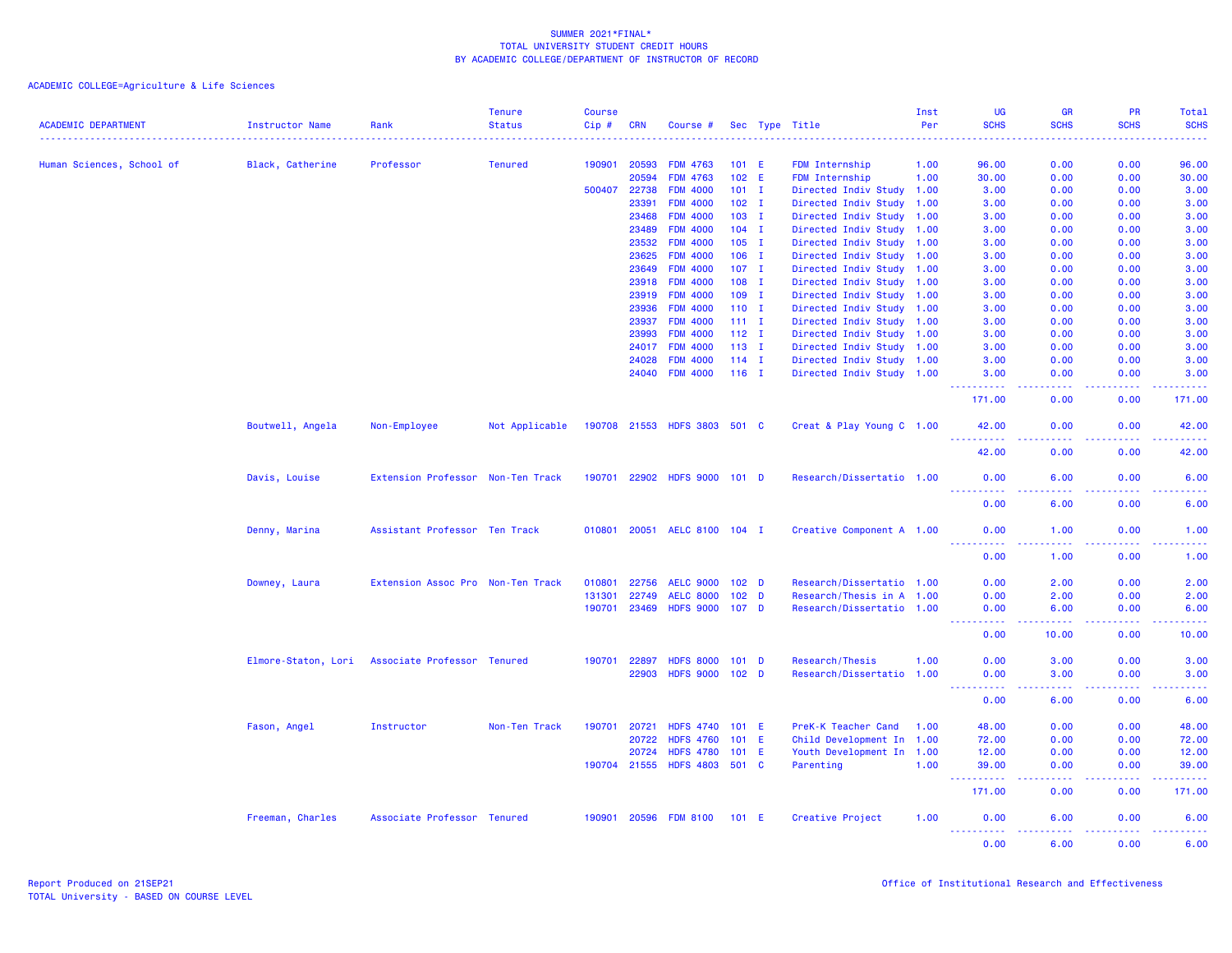| <b>ACADEMIC DEPARTMENT</b> | <b>Instructor Name</b> | Rank                               | <b>Tenure</b><br><b>Status</b> | <b>Course</b><br>Cip# | CRN          | Course #                     |                  |     | Sec Type Title            | Inst<br>Per | <b>UG</b><br><b>SCHS</b>             | <b>GR</b><br><b>SCHS</b><br>.                                                                                                     | <b>PR</b><br><b>SCHS</b><br>. | Total<br><b>SCHS</b><br>والمستناط الما |
|----------------------------|------------------------|------------------------------------|--------------------------------|-----------------------|--------------|------------------------------|------------------|-----|---------------------------|-------------|--------------------------------------|-----------------------------------------------------------------------------------------------------------------------------------|-------------------------------|----------------------------------------|
| Human Sciences, School of  | Hardman, Alisha        | Assistant Professor Ten Track      |                                | 190701                | 22898        | <b>HDFS 8000</b>             | 102 <sub>D</sub> |     | Research/Thesis           | 1.00        | 0.00                                 | 6.00                                                                                                                              | 0.00                          | 6.00                                   |
|                            |                        |                                    |                                |                       | 22904        | <b>HDFS 9000</b>             | 103 <sub>D</sub> |     | Research/Dissertatio 1.00 |             | 0.00<br>.                            | 4.00<br>د د د د                                                                                                                   | 0.00<br>.                     | 4.00<br>.                              |
|                            |                        |                                    |                                |                       |              |                              |                  |     |                           |             | 0.00                                 | 10.00                                                                                                                             | 0.00                          | 10.00                                  |
|                            | Kobia, Caroline        | Assistant Professor Ten Track      |                                | 190901                | 23283        | <b>FDM 2553</b>              | 01 C             |     | Intro to Merchandisi 1.00 |             | 18.00<br>.                           | 0.00<br>د د د د                                                                                                                   | 0.00<br>.                     | 18.00<br>.                             |
|                            |                        |                                    |                                |                       |              |                              |                  |     |                           |             | 18.00                                | 0.00                                                                                                                              | 0.00                          | 18.00                                  |
|                            | Lee, JuYoung           | Assistant Professor Ten Track      |                                |                       |              | 190901 21449 FDM 3553        | 101 B            |     | Merchandise Retail P 1.00 |             | 45.00<br>.                           | 0.00<br>$\frac{1}{2} \left( \frac{1}{2} \right) \left( \frac{1}{2} \right) \left( \frac{1}{2} \right) \left( \frac{1}{2} \right)$ | 0.00<br>.                     | 45.00<br>.                             |
|                            |                        |                                    |                                |                       |              |                              |                  |     |                           |             | 45.00                                | 0.00                                                                                                                              | 0.00                          | 45.00                                  |
|                            | McCubbins, OP          | Assistant Professor Ten Track      |                                | 131301                | 23498        | <b>AELC 4000</b>             | $101$ I          |     | Directed Indiv Study 1.00 |             | 3.00                                 | 0.00                                                                                                                              | 0.00                          | 3.00                                   |
|                            |                        |                                    |                                |                       | 23745        | AELC 4000 102 I              |                  |     | Directed Indiv Study 1.00 |             | 3.00                                 | 0.00                                                                                                                              | 0.00                          | 3.00                                   |
|                            |                        |                                    |                                |                       |              |                              |                  |     |                           |             | 6.00                                 | 0.00                                                                                                                              | 0.00                          | 6.00                                   |
|                            | Morrison, Carley       | Assistant Professor Ten Track      |                                |                       |              | 131301 22751 AELC 8000 104 D |                  |     | Research/Thesis in A 1.00 |             | 0.00                                 | 12.00                                                                                                                             | 0.00                          | 12.00<br>.                             |
|                            |                        |                                    |                                |                       |              |                              |                  |     |                           |             | 0.00                                 | 12.00                                                                                                                             | 0.00                          | 12.00                                  |
|                            | Murphree, Mildred      | Grad Research Assis Not Applicable |                                |                       |              | 010801 23692 AELC 3333 51 C  |                  |     | Present Ag and Life 1.00  |             | 33.00<br><u> - - - - - - - - - -</u> | 0.00<br>.                                                                                                                         | 0.00<br>.                     | 33.00<br>.                             |
|                            |                        |                                    |                                |                       |              |                              |                  |     |                           |             | 33.00                                | 0.00                                                                                                                              | 0.00                          | 33.00                                  |
|                            | Parker, Julie          | Associate Professor Tenured        |                                | 190701                | 22905        | <b>HDFS 9000</b>             | $104$ D          |     | Research/Dissertatio 1.00 |             | 0.00                                 | 1.00                                                                                                                              | 0.00                          | 1.00                                   |
|                            |                        |                                    |                                |                       | 190710 21562 | <b>HDFS 8543</b>             | 501 F            |     | Practicum I               | 1.00        | 0.00                                 | 9.00                                                                                                                              | 0.00                          | 9.00                                   |
|                            |                        |                                    |                                |                       | 22209        | <b>HDFS 8513</b>             | 551 C            |     | Inclusion and FC EI       | 1.00        | 0.00                                 | 45.00                                                                                                                             | 0.00                          | 45.00                                  |
|                            |                        |                                    |                                |                       | 22538        | <b>HDFS 8553</b>             | 501 F            |     | Practicum II              | 1.00        | 0.00<br>.                            | 3.00<br>-----                                                                                                                     | 0.00<br>.                     | 3.00<br>.                              |
|                            |                        |                                    |                                |                       |              |                              |                  |     |                           |             | 0.00                                 | 58.00                                                                                                                             | 0.00                          | 58.00                                  |
|                            | Peterson, Donna        | Extension Assoc Pro Non-Ten Track  |                                |                       |              | 190101 23276 HDFS 7000 101 I |                  |     | Directed Indiv Study 1.00 |             | 0.00<br><u>.</u>                     | 3.00<br>.                                                                                                                         | 0.00                          | 3.00<br>.                              |
|                            |                        |                                    |                                |                       |              |                              |                  |     |                           |             | 0.00                                 | 3.00                                                                                                                              | 0.00                          | 3.00                                   |
|                            | Phillips, Tommy        | Associate Professor Tenured        |                                | 190701                | 21556        | <b>HDFS 4883</b>             | 551 C            |     | Risk, Resilience & P 1.00 |             | 24.00                                | 0.00                                                                                                                              | 0.00                          | 24.00                                  |
|                            |                        |                                    |                                |                       | 21558        | <b>HDFS 6883</b>             | 551 C            |     | Risk, Resilience & P 1.00 |             | 0.00                                 | 15.00                                                                                                                             | 0.00                          | 15.00                                  |
|                            |                        |                                    |                                |                       | 21559        | <b>HDFS 8313</b>             | 551 C            |     | Youth Issues              | 1.00        | 0.00                                 | 15.00                                                                                                                             | 0.00                          | 15.00                                  |
|                            |                        |                                    |                                |                       | 22210        | <b>HDFS 4893</b>             | 501 C            |     | Adolescent Developme 1.00 |             | 12.00                                | 0.00                                                                                                                              | 0.00                          | 12.00                                  |
|                            |                        |                                    |                                |                       | 22211        | <b>HDFS 6893</b>             | 501 C            |     | Adolescent Developme 1.00 |             | 0.00                                 | 18.00                                                                                                                             | 0.00                          | 18.00                                  |
|                            |                        |                                    |                                |                       | 22900        | <b>HDFS 8000</b>             | $104$ D          |     | Research/Thesis           | 1.00        | 0.00                                 | 1.00                                                                                                                              | 0.00                          | 1.00                                   |
|                            |                        |                                    |                                |                       | 22906        | <b>HDFS 9000</b>             | $105$ D          |     | Research/Dissertatio 1.00 |             | 0.00<br>.                            | 12.00<br><u>.</u>                                                                                                                 | 0.00<br>.                     | 12.00<br>.                             |
|                            |                        |                                    |                                |                       |              |                              |                  |     |                           |             | 36.00                                | 61.00                                                                                                                             | 0.00                          | 97.00                                  |
|                            | Roberts, Lacey         | Instructor                         | Non-Ten Track                  | 010802                | 20046        | <b>AELC 3603</b>             | $101$ E          |     | Internship-Agricultu 1.00 |             | 9.00                                 | 0.00                                                                                                                              | 0.00                          | 9.00                                   |
|                            |                        |                                    |                                | 131301                | 22243        | <b>AELC 3503</b>             | 101 E            |     | Internship Ag Sci an 1.00 |             | 15.00                                | 0.00                                                                                                                              | 0.00                          | 15.00                                  |
|                            |                        |                                    |                                |                       |              | 22244 AELC 3503 102 E        |                  |     | Internship Ag Sci an 1.00 |             | 72.00<br>د د د د د                   | 0.00<br>د د د د                                                                                                                   | 0.00<br>.                     | 72.00<br>.                             |
|                            |                        |                                    |                                |                       |              |                              |                  |     |                           |             | 96.00                                | 0.00                                                                                                                              | 0.00                          | 96.00                                  |
|                            | Robertson, Mary        | Non-Faculty                        | Not Applicable                 |                       |              | 340199 20680 FNH 3103        | 01               | - C | Intro to Health Prof 1.00 |             | 51.00                                | 0.00                                                                                                                              | 0.00                          | 51.00                                  |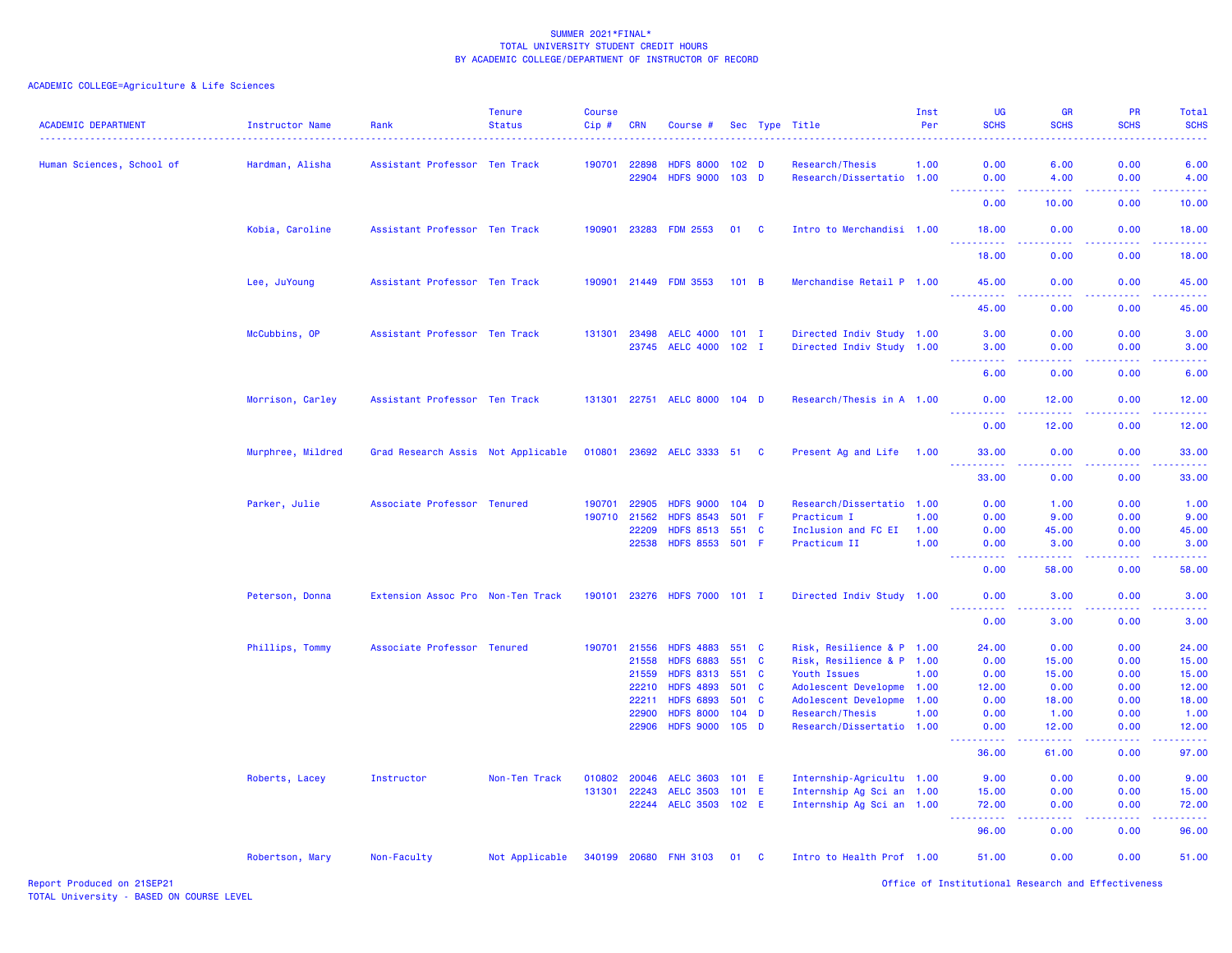| <b>ACADEMIC DEPARTMENT</b>                                                                                  | Instructor Name     | Rank                          | <b>Tenure</b><br><b>Status</b> | Course<br>Cip# | <b>CRN</b>     | Course #                             |                                | Sec Type Title                                    | Inst<br>Per  | UG<br><b>SCHS</b>                  | <b>GR</b><br><b>SCHS</b>                                                                                                                                     | <b>PR</b><br><b>SCHS</b>                                                                                                                                     | Total<br><b>SCHS</b>                                                                                                                                                                     |
|-------------------------------------------------------------------------------------------------------------|---------------------|-------------------------------|--------------------------------|----------------|----------------|--------------------------------------|--------------------------------|---------------------------------------------------|--------------|------------------------------------|--------------------------------------------------------------------------------------------------------------------------------------------------------------|--------------------------------------------------------------------------------------------------------------------------------------------------------------|------------------------------------------------------------------------------------------------------------------------------------------------------------------------------------------|
|                                                                                                             |                     |                               |                                |                |                |                                      |                                |                                                   |              | ----------<br>51.00                | 0.00                                                                                                                                                         | 0.00                                                                                                                                                         | 51.00                                                                                                                                                                                    |
| Human Sciences, School of                                                                                   | Seal, Susan         | Non-Faculty                   | Not Applicable                 |                |                | 520201 20933 MGT 8113                | 51 C                           | Leadership Skills                                 | 1.00         | 0.00                               | 144.00                                                                                                                                                       | 0.00                                                                                                                                                         | 144.00                                                                                                                                                                                   |
|                                                                                                             |                     |                               |                                |                |                |                                      |                                |                                                   |              | ----------<br>0.00                 | <b><i><u><u> - - - - -</u></u></i></b><br>144.00                                                                                                             | $\frac{1}{2} \left( \frac{1}{2} \right) \left( \frac{1}{2} \right) \left( \frac{1}{2} \right) \left( \frac{1}{2} \right) \left( \frac{1}{2} \right)$<br>0.00 | .<br>144.00                                                                                                                                                                              |
|                                                                                                             | Sonnier-Netto, Mary | Lecturer                      | Non-Ten Track                  |                | 190710 21561   | <b>HDFS 8533</b>                     | 501 C                          | Instr Strat and Prac 1.00                         |              | 0.00<br>.                          | 54.00                                                                                                                                                        | 0.00                                                                                                                                                         | 54.00                                                                                                                                                                                    |
|                                                                                                             |                     |                               |                                |                |                |                                      |                                |                                                   |              | 0.00                               | 54.00                                                                                                                                                        | 0.00                                                                                                                                                         | 54.00                                                                                                                                                                                    |
|                                                                                                             | Swann, Tamra        | Non-Faculty                   | Not Applicable                 | 140101         | 21486<br>23285 | GE 8003<br>GE 8303                   | 501 C<br>501 C                 | <b>MENG Capstone</b><br>Intro Military Engin 0.05 | 0.50         | 0.00<br>0.00                       | 3.00<br>2.10                                                                                                                                                 | 0.00<br>0.00                                                                                                                                                 | 3.00<br>2.10                                                                                                                                                                             |
|                                                                                                             |                     |                               |                                |                |                |                                      |                                |                                                   |              | .<br>0.00                          | .<br>5.10                                                                                                                                                    | <u>.</u><br>0.00                                                                                                                                             | $\frac{1}{2}$<br>5.10                                                                                                                                                                    |
|                                                                                                             | Swortzel, Kirk      | Professor                     | <b>Tenured</b>                 | 010801         | 20047          | <b>AELC 4403</b>                     | 101 <sub>C</sub>               | Dev of Youth Program 1.00                         |              | 30.00                              | 0.00                                                                                                                                                         | 0.00                                                                                                                                                         | 30.00                                                                                                                                                                                    |
|                                                                                                             |                     |                               |                                |                | 20048          | <b>AELC 6403</b><br><b>AELC 8693</b> | $101 \quad C$<br>$101 \quad C$ | Dev of Youth Program 1.00                         |              | 0.00                               | 15.00                                                                                                                                                        | 0.00                                                                                                                                                         | 15.00                                                                                                                                                                                    |
|                                                                                                             |                     |                               |                                |                | 20054<br>22539 | <b>AELC 8803</b>                     | $101 \quad C$                  | Philos Found of AEE<br>App Res Meth to AEE        | 1.00<br>1.00 | 0.00<br>0.00                       | 24.00<br>21.00                                                                                                                                               | 0.00<br>0.00                                                                                                                                                 | 24.00<br>21.00                                                                                                                                                                           |
|                                                                                                             |                     |                               |                                |                | 22540          | <b>AELC 8803</b>                     | 501 C                          | App Res Meth to AEE                               | 1.00         | 0.00                               | 15.00                                                                                                                                                        | 0.00                                                                                                                                                         | 15.00                                                                                                                                                                                    |
|                                                                                                             |                     |                               |                                |                | 22761          | <b>AELC 9000</b>                     | 107 <sub>D</sub>               | Research/Dissertatio 1.00                         |              | 0.00                               | 15.00                                                                                                                                                        | 0.00                                                                                                                                                         | 15.00                                                                                                                                                                                    |
|                                                                                                             |                     |                               |                                |                | 23281          | <b>AELC 8990</b>                     | $101 \quad C$                  | Special Topics in AE 1.00                         |              | 0.00                               | 18.00                                                                                                                                                        | 0.00                                                                                                                                                         | 18.00                                                                                                                                                                                    |
|                                                                                                             |                     |                               |                                | 131301         | 22754          | <b>AELC 8000</b>                     | 107 <sub>D</sub>               | Research/Thesis in A 1.00                         |              | 0.00                               | 13.00                                                                                                                                                        | 0.00                                                                                                                                                         | 13.00                                                                                                                                                                                    |
|                                                                                                             |                     |                               |                                |                | 23960          | <b>AELC 4000</b>                     | $104$ I                        | Directed Indiv Study 1.00                         |              | 3.00                               | 0.00                                                                                                                                                         | 0.00                                                                                                                                                         | 3.00                                                                                                                                                                                     |
|                                                                                                             |                     |                               |                                |                | 23961          | <b>AELC 4000</b>                     | $105$ I                        | Directed Indiv Study 1.00                         |              | 3.00                               | 0.00                                                                                                                                                         | 0.00                                                                                                                                                         | 3.00                                                                                                                                                                                     |
|                                                                                                             |                     |                               |                                |                | 23962          | <b>AELC 4000</b>                     | $106$ I                        | Directed Indiv Study 1.00                         |              | 3.00<br>----------                 | 0.00<br>$\frac{1}{2} \left( \frac{1}{2} \right) \left( \frac{1}{2} \right) \left( \frac{1}{2} \right) \left( \frac{1}{2} \right) \left( \frac{1}{2} \right)$ | 0.00<br>.                                                                                                                                                    | 3.00<br><b>.</b>                                                                                                                                                                         |
|                                                                                                             |                     |                               |                                |                |                |                                      |                                |                                                   |              | 39.00                              | 121.00                                                                                                                                                       | 0.00                                                                                                                                                         | 160.00                                                                                                                                                                                   |
|                                                                                                             | Wheeler, Brandan    | Assistant Professor Ten Track |                                | 190701         | 22901          | <b>HDFS 8000</b>                     | $105$ D                        | Research/Thesis                                   | 1.00         | 0.00                               | 6.00                                                                                                                                                         | 0.00                                                                                                                                                         | 6.00                                                                                                                                                                                     |
|                                                                                                             |                     |                               |                                |                | 23225          | <b>HDFS 9000</b>                     | $106$ D                        | Research/Dissertatio 1.00                         |              | 0.00<br>.                          | 3.00<br>-----                                                                                                                                                | 0.00<br>المتمام المتمار                                                                                                                                      | 3.00<br>$\frac{1}{2} \left( \frac{1}{2} \right) \left( \frac{1}{2} \right) \left( \frac{1}{2} \right) \left( \frac{1}{2} \right) \left( \frac{1}{2} \right)$                             |
|                                                                                                             |                     |                               |                                |                |                |                                      |                                |                                                   |              | 0.00                               | 9.00                                                                                                                                                         | 0.00                                                                                                                                                         | 9.00                                                                                                                                                                                     |
|                                                                                                             | Wilmoth, Joe        | Professor                     | <b>Tenured</b>                 | 190704         | 20726          | <b>HDFS 4853</b>                     | 001 C                          | Family: Human Ecolog 1.00                         |              | 51.00                              | 0.00                                                                                                                                                         | 0.00                                                                                                                                                         | 51.00                                                                                                                                                                                    |
|                                                                                                             |                     |                               |                                |                | 20727          | <b>HDFS 6853</b>                     | 001 C                          | Family: Human Ecolog 1.00                         |              | 0.00<br>----------                 | 12.00<br><u>.</u>                                                                                                                                            | 0.00<br>.                                                                                                                                                    | 12.00<br>$\frac{1}{2} \left( \frac{1}{2} \right) \left( \frac{1}{2} \right) \left( \frac{1}{2} \right) \left( \frac{1}{2} \right) \left( \frac{1}{2} \right) \left( \frac{1}{2} \right)$ |
|                                                                                                             |                     |                               |                                |                |                |                                      |                                |                                                   |              | 51.00                              | 12.00                                                                                                                                                        | 0.00                                                                                                                                                         | 63.00                                                                                                                                                                                    |
| =====================================<br>Human Sciences, School of<br>===================================== |                     |                               |                                |                |                |                                      |                                |                                                   |              | ==========<br>759,00<br>========== | ==========<br>518.10<br>=======================                                                                                                              | ==========<br>0.00                                                                                                                                           | $=$ = = = = = = = = = $=$<br>1277.10                                                                                                                                                     |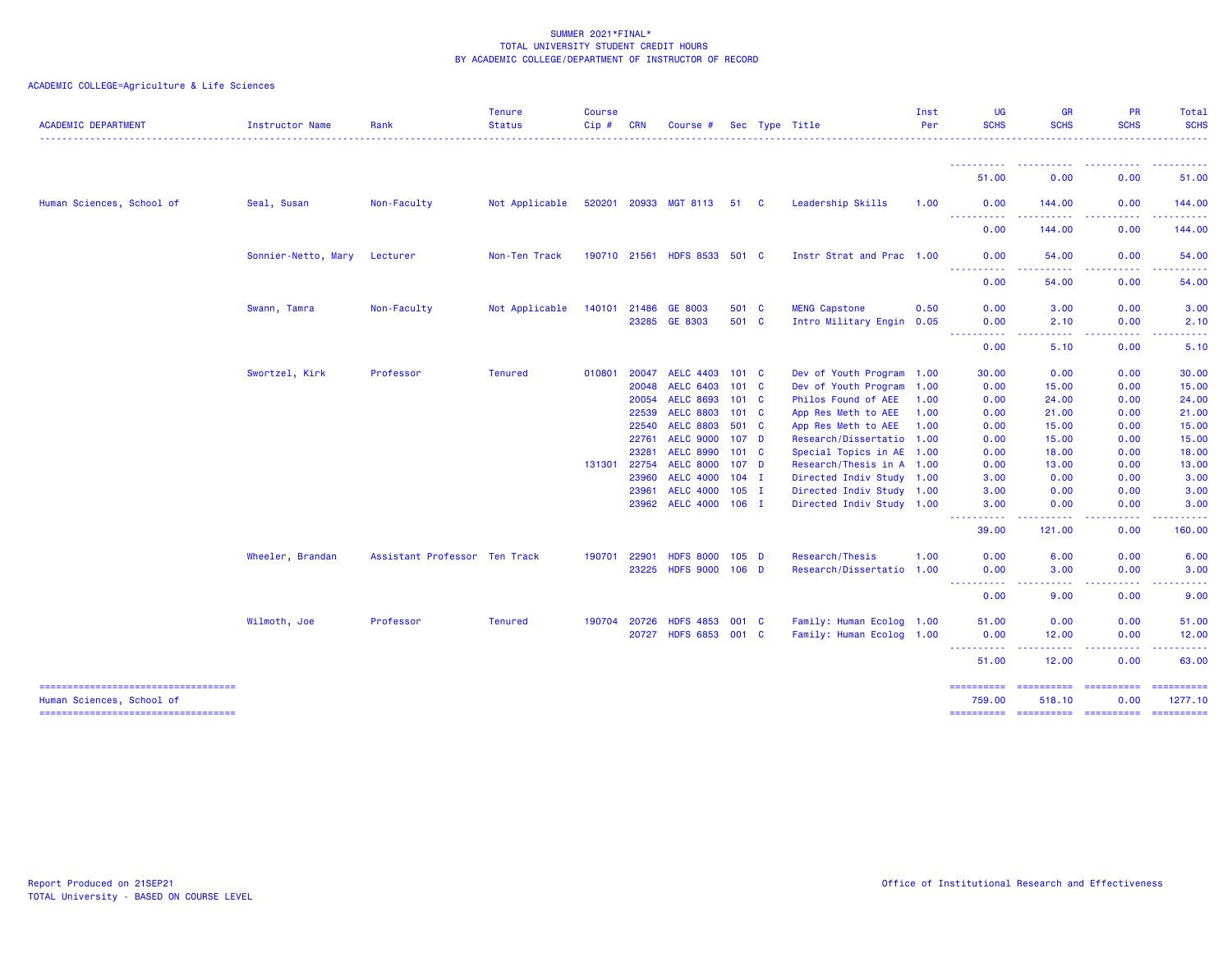| <b>ACADEMIC DEPARTMENT</b>                                       | Instructor Name                | Rank                        | <b>Tenure</b><br><b>Status</b> | <b>Course</b><br>Cip# | <b>CRN</b> | Course #       |               |   | Sec Type Title            | Inst<br>Per | UG<br><b>SCHS</b>                       | <b>GR</b><br><b>SCHS</b> | <b>PR</b><br><b>SCHS</b>                                                                                                                             | Total<br><b>SCHS</b>                                                                                                                                         |
|------------------------------------------------------------------|--------------------------------|-----------------------------|--------------------------------|-----------------------|------------|----------------|---------------|---|---------------------------|-------------|-----------------------------------------|--------------------------|------------------------------------------------------------------------------------------------------------------------------------------------------|--------------------------------------------------------------------------------------------------------------------------------------------------------------|
| Landscape Architecture                                           | Artunc, Sadik                  | Professor                   | <b>Tenured</b>                 | 040601                | 23868      | LA 4854        | 01            | Q | LA Capstone Studio        | 1.00        | 4.00                                    | 0.00                     | 0.00                                                                                                                                                 | 4.00                                                                                                                                                         |
|                                                                  |                                |                             |                                |                       |            |                |               |   |                           |             | ----------<br>4.00                      | $\frac{1}{2}$<br>0.00    | . <b>.</b> .<br>0.00                                                                                                                                 | 4.00                                                                                                                                                         |
|                                                                  | Fulford, Charles               | Associate Professor Tenured |                                | 040601                |            | 22896 LA 2652  | 002 Q         |   | LA Precedent Studies 1.00 |             | 34.00                                   | 0.00                     | 0.00                                                                                                                                                 | 34.00                                                                                                                                                        |
|                                                                  |                                |                             |                                |                       |            |                |               |   |                           |             | <b>.</b> .<br>34.00                     | المتمام المنا<br>0.00    | المتمام المتمار<br>$\frac{1}{2} \left( \frac{1}{2} \right) \left( \frac{1}{2} \right) \left( \frac{1}{2} \right) \left( \frac{1}{2} \right)$<br>0.00 | .<br>34.00                                                                                                                                                   |
|                                                                  | Gallo, Warren                  | Associate Professor Tenured |                                | 040601                | 23695      | <b>LA 8000</b> | 01            | D | Research / Thesis         | 1.00        | 0.00                                    | 12.00                    | 0.00                                                                                                                                                 | 12.00                                                                                                                                                        |
|                                                                  |                                |                             |                                |                       |            | 23702 LA 8000  | 51            | D | Research / Thesis         | 1.00        | 0.00<br>.<br><b><i><u>ALLAS</u></i></b> | 9.00<br>-----            | 0.00<br>-----                                                                                                                                        | 9.00<br>. <u>.</u> .                                                                                                                                         |
|                                                                  |                                |                             |                                |                       |            |                |               |   |                           |             | 0.00                                    | 21.00                    | 0.00                                                                                                                                                 | 21.00                                                                                                                                                        |
|                                                                  | Rood, Cynthia                  | Lecturer                    | Non-Ten Track                  | 040601                |            | 21617 LA 1803  | 501 C         |   | Land Arch Appre           | 1.00        | 39.00                                   | 0.00                     | 0.00                                                                                                                                                 | 39.00                                                                                                                                                        |
|                                                                  |                                |                             |                                |                       |            |                |               |   |                           |             | <b>.</b> .<br>39.00                     | .<br>0.00                | المتمام والمنا<br>$\frac{1}{2} \left( \frac{1}{2} \right) \left( \frac{1}{2} \right) \left( \frac{1}{2} \right) \left( \frac{1}{2} \right)$<br>0.00  | <b><i><u><u> - - - - -</u></u></i></b><br>39.00                                                                                                              |
|                                                                  | Schauwecker, Timothy Professor |                             | <b>Tenured</b>                 | 010605                | 20800      | LA 1711        | $101$ E       |   | LC Internship I           | 1.00        | 9.00                                    | 0.00                     | 0.00                                                                                                                                                 | 9.00                                                                                                                                                         |
|                                                                  |                                |                             |                                |                       | 20801      | LA 2711        | $101$ E       |   | LC Internship II          | 1.00        | 24.00                                   | 0.00                     | 0.00                                                                                                                                                 | 24.00                                                                                                                                                        |
|                                                                  |                                |                             |                                |                       | 20802      | LA 3711        | $101$ E       |   | LC Internship III         | 1.00        | 13.00                                   | 0.00                     | 0.00                                                                                                                                                 | 13.00                                                                                                                                                        |
|                                                                  |                                |                             |                                | 040601                |            | 24064 LA 7000  | $51 \quad I$  |   | Directed Indiv Study 1.00 |             | 0.00<br>----------                      | 3.00<br>$\frac{1}{2}$    | 0.00<br>.                                                                                                                                            | 3.00<br>$\frac{1}{2} \left( \frac{1}{2} \right) \left( \frac{1}{2} \right) \left( \frac{1}{2} \right) \left( \frac{1}{2} \right) \left( \frac{1}{2} \right)$ |
|                                                                  |                                |                             |                                |                       |            |                |               |   |                           |             | 46.00                                   | 3.00                     | 0.00                                                                                                                                                 | 49.00                                                                                                                                                        |
|                                                                  | Walker, Jason                  | Associate Professor Tenured |                                | 040601 21858          |            | LA 2652        | $001 \quad Q$ |   | LA Precedent Studies 1.00 |             | 42.00                                   | 0.00                     | 0.00                                                                                                                                                 | 42.00                                                                                                                                                        |
|                                                                  |                                |                             |                                |                       |            |                |               |   |                           |             | ----------<br>42.00                     | ----<br>0.00             | -----<br>0.00                                                                                                                                        | .<br>42.00                                                                                                                                                   |
| ======================================<br>Landscape Architecture |                                |                             |                                |                       |            |                |               |   |                           |             | 165.00                                  | 24.00                    | 0.00                                                                                                                                                 | =======<br>189,00                                                                                                                                            |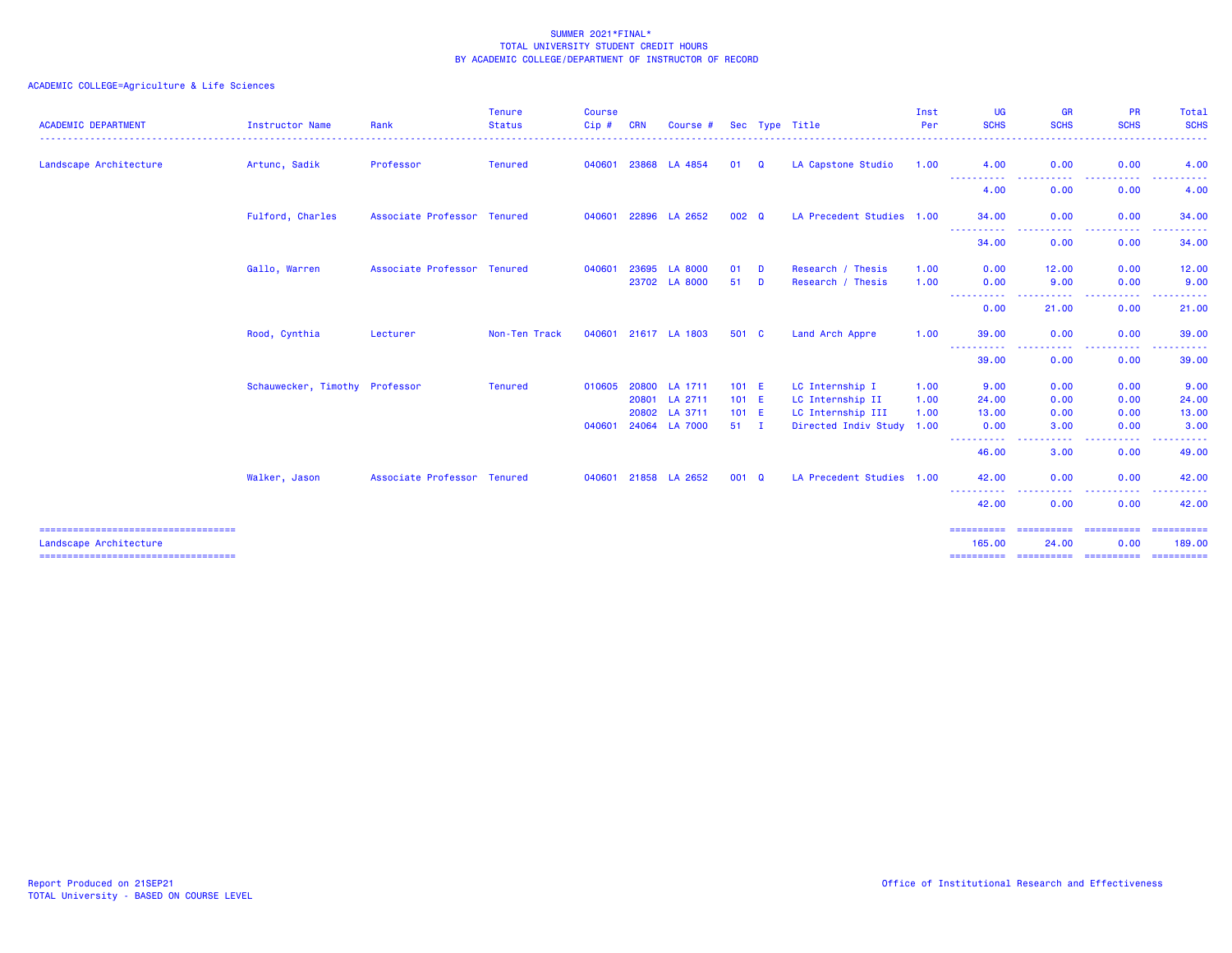| <b>ACADEMIC DEPARTMENT</b> | <b>Instructor Name</b> | Rank                                                   | <b>Tenure</b><br><b>Status</b> | <b>Course</b><br>Cip# | <b>CRN</b>   | Course #              |                  |                | Sec Type Title            | Inst<br>Per | UG<br><b>SCHS</b>                                                                                               | <b>GR</b><br><b>SCHS</b>                                                                                                                                      | PR<br><b>SCHS</b>     | Total<br><b>SCHS</b> |
|----------------------------|------------------------|--------------------------------------------------------|--------------------------------|-----------------------|--------------|-----------------------|------------------|----------------|---------------------------|-------------|-----------------------------------------------------------------------------------------------------------------|---------------------------------------------------------------------------------------------------------------------------------------------------------------|-----------------------|----------------------|
| Plant & Soil Sciences      | Baldwin, Brian         | Professor                                              | <b>Tenured</b>                 |                       | 010304 23019 | <b>PSS 8000</b>       | 01               | D              | Research / Thesis         | 1.00        | 0.00                                                                                                            | 3.00                                                                                                                                                          | 0.00                  | 3.00                 |
|                            |                        |                                                        |                                |                       | 011102 21055 | <b>PSS 3423</b>       | 102 E            |                | Agronomy Internship       | 1.00        | 9.00                                                                                                            | 0.00<br>.                                                                                                                                                     | 0.00                  | 9.00                 |
|                            |                        |                                                        |                                |                       |              |                       |                  |                |                           |             | 9.00                                                                                                            | 3.00                                                                                                                                                          | 0.00                  | 12.00                |
|                            | Barickman, Thomas      | Research Assoc Prof Non-Ten Track                      |                                | 010304                | 22940        | <b>PSS 8000</b>       | 103 <sub>D</sub> |                | Research / Thesis         | 1.00        | 0.00                                                                                                            | 3.00                                                                                                                                                          | 0.00                  | 3.00                 |
|                            |                        |                                                        |                                |                       | 23021        | <b>PSS 8000</b>       | 03               | D              | Research / Thesis         | 1.00        | 0.00                                                                                                            | 6.00                                                                                                                                                          | 0.00                  | 6.00                 |
|                            |                        |                                                        |                                |                       | 011101 22980 | <b>PSS 9000</b>       | 103 <sub>D</sub> |                | Research / Diss           | 1.00        | 0.00                                                                                                            | 18.00                                                                                                                                                         | 0.00                  | 18.00                |
|                            |                        |                                                        |                                |                       |              |                       |                  |                |                           |             | .<br>0.00                                                                                                       | .<br>27.00                                                                                                                                                    | <b></b><br>0.00       | .<br>27.00           |
|                            |                        | Bheemanahalli Rangap Research Assist Pro Non-Ten Track |                                | 010304 24035          |              | <b>PSS 8000</b>       | 91               | D              | Research / Thesis         | 1.00        | 0.00                                                                                                            | 6.00                                                                                                                                                          | 0.00                  | 6.00                 |
|                            |                        |                                                        |                                |                       |              |                       |                  |                |                           |             | <u>.</u><br>0.00                                                                                                | 22222<br>6.00                                                                                                                                                 | الداعات عامات<br>0.00 | .<br>6.00            |
|                            | Bi, Guihong            | Research Professor                                     | Non-Ten Track                  | 010304                | 22941        | <b>PSS 8000</b>       | $104$ D          |                | Research / Thesis         | 1.00        | 0.00                                                                                                            | 6.00                                                                                                                                                          | 0.00                  | 6.00                 |
|                            |                        |                                                        |                                | 011101 22981          |              | <b>PSS 9000</b>       | $104$ D          |                | Research / Diss           | 1.00        | 0.00                                                                                                            | 12.00                                                                                                                                                         | 0.00                  | 12.00                |
|                            |                        |                                                        |                                |                       |              |                       |                  |                |                           |             | $\sim$ $\sim$ $\sim$<br>.<br>0.00                                                                               | .<br>18.00                                                                                                                                                    | .<br>0.00             | 18.00                |
|                            | Bond, Jason            | Extension Professor Non-Ten Track                      |                                | 010304                | 22942        | <b>PSS 8000</b>       | $105$ D          |                | Research / Thesis         | 1.00        | 0.00                                                                                                            | 12.00                                                                                                                                                         | 0.00                  | 12.00                |
|                            |                        |                                                        |                                | 011101                | 22982        | <b>PSS 9000</b>       | 105              | <b>D</b>       | Research / Diss           | 1.00        | 0.00                                                                                                            | 12.00                                                                                                                                                         | 0.00                  | 12.00                |
|                            |                        |                                                        |                                |                       | 23105        | <b>PSS 9000</b>       | 55               | D              | Research / Diss           | 1.00        | 0.00                                                                                                            | 6.00                                                                                                                                                          | 0.00                  | 6.00                 |
|                            |                        |                                                        |                                |                       |              |                       |                  |                |                           |             | <u> - - - - - - - - - -</u><br>0.00                                                                             | $-1 - 1 - 1 = 0$<br>30.00                                                                                                                                     | 2.2.2.2.2<br>0.00     | .<br>30.00           |
|                            | Bradford, Timothy      | Instructor                                             | Non-Ten Track                  | 010000                | 21052        | <b>PSS 2543</b>       | 101 B            |                | Precision Agricultur 1.00 |             | 15.00                                                                                                           | 0.00                                                                                                                                                          | 0.00                  | 15.00                |
|                            |                        |                                                        |                                |                       | 21238        | ABE 2543              | 501              | $\overline{B}$ | Precision Agricultur 1.00 |             | 3.00                                                                                                            | 0.00                                                                                                                                                          | 0.00                  | 3.00                 |
|                            |                        |                                                        |                                |                       | 23378        | ABE 2543              | 101 B            |                | Precision Agricultur 1.00 |             | 3.00                                                                                                            | 0.00                                                                                                                                                          | 0.00                  | 3.00                 |
|                            |                        |                                                        |                                |                       |              |                       |                  |                |                           |             | .<br>21.00                                                                                                      | المتمالين<br>0.00                                                                                                                                             | .<br>0.00             | .<br>21.00           |
|                            | Byrd, John             | Extension Professor Non-Ten Track                      |                                | 010304                | 22944        | <b>PSS 8000</b>       | 107 <sub>D</sub> |                | Research / Thesis         | 1.00        | 0.00                                                                                                            | 2.00                                                                                                                                                          | 0.00                  | 2.00                 |
|                            |                        |                                                        |                                |                       | 011101 23148 | <b>PSS 9000</b>       | 07               | D              | Research / Diss           | 1.00        | 0.00                                                                                                            | 6.00                                                                                                                                                          | 0.00                  | 6.00                 |
|                            |                        |                                                        |                                |                       |              |                       |                  |                |                           |             | 0.00                                                                                                            | 8.00                                                                                                                                                          | 0.00                  | 8.00                 |
|                            | Coker, Christine       | Extension Assoc Pro Non-Ten Track                      |                                |                       | 010304 23027 | <b>PSS 8000</b>       | 09               | D              | Research / Thesis         | 1.00        | 0.00<br>$\frac{1}{2} \left( \frac{1}{2} \right) \left( \frac{1}{2} \right) \left( \frac{1}{2} \right)$<br>$  -$ | 1.00<br>$\sim$ $\sim$ $\sim$                                                                                                                                  | 0.00                  | 1.00                 |
|                            |                        |                                                        |                                |                       |              |                       |                  |                |                           |             | 0.00                                                                                                            | 1.00                                                                                                                                                          | 0.00                  | 1.00                 |
|                            | Cox, Michael           | Professor                                              | <b>Tenured</b>                 | 010304                | 23028        | <b>PSS 8000</b>       | 10 <sub>1</sub>  | D              | Research / Thesis         | 1.00        | 0.00                                                                                                            | 6.00                                                                                                                                                          | 0.00                  | 6.00                 |
|                            |                        |                                                        |                                |                       | 23070        | <b>PSS 8000</b>       | 60               | D              | Research / Thesis         | 1.00        | 0.00                                                                                                            | 6.00                                                                                                                                                          | 0.00                  | 6.00                 |
|                            |                        |                                                        |                                |                       | 011101 22987 | <b>PSS 9000</b>       | 110 <sub>D</sub> |                | Research / Diss           | 1.00        | 0.00                                                                                                            | 7.00                                                                                                                                                          | 0.00                  | 7.00                 |
|                            |                        |                                                        |                                |                       | 23726        | <b>PSS 4000</b>       | $101$ I          |                | Directed Indiv Study      | 1.00        | 3.00                                                                                                            | 0.00                                                                                                                                                          | 0.00                  | 3.00                 |
|                            |                        |                                                        |                                |                       | 011102 21054 | <b>PSS 3423</b>       | $101$ E          |                | Agronomy Internship       | 1.00        | 9.00<br>22222                                                                                                   | 0.00<br>.                                                                                                                                                     | 0.00<br>.             | 9.00<br>د د د د د    |
|                            |                        |                                                        |                                |                       |              |                       |                  |                |                           |             | 12.00                                                                                                           | 19.00                                                                                                                                                         | 0.00                  | 31.00                |
|                            | Dhillon, Jagmandeep    | Assistant Professor Ten Track                          |                                |                       |              | 010304 22949 PSS 8000 | 112 <sub>D</sub> |                | Research / Thesis         | 1.00        | 0.00<br><u> - - - - - - - - - -</u>                                                                             | 12.00<br>$\frac{1}{2} \left( \frac{1}{2} \right) \left( \frac{1}{2} \right) \left( \frac{1}{2} \right) \left( \frac{1}{2} \right) \left( \frac{1}{2} \right)$ | 0.00<br>.             | 12.00<br>.           |
|                            |                        |                                                        |                                |                       |              |                       |                  |                |                           |             | 0.00                                                                                                            | 12.00                                                                                                                                                         | 0.00                  | 12.00                |
|                            | Dodds, Darrin          | Professor                                              | <b>Tenured</b>                 |                       | 010304 22950 | <b>PSS 8000</b>       | $113$ D          |                | Research / Thesis         | 1.00        | 0.00                                                                                                            | 6.00                                                                                                                                                          | 0.00                  | 6.00                 |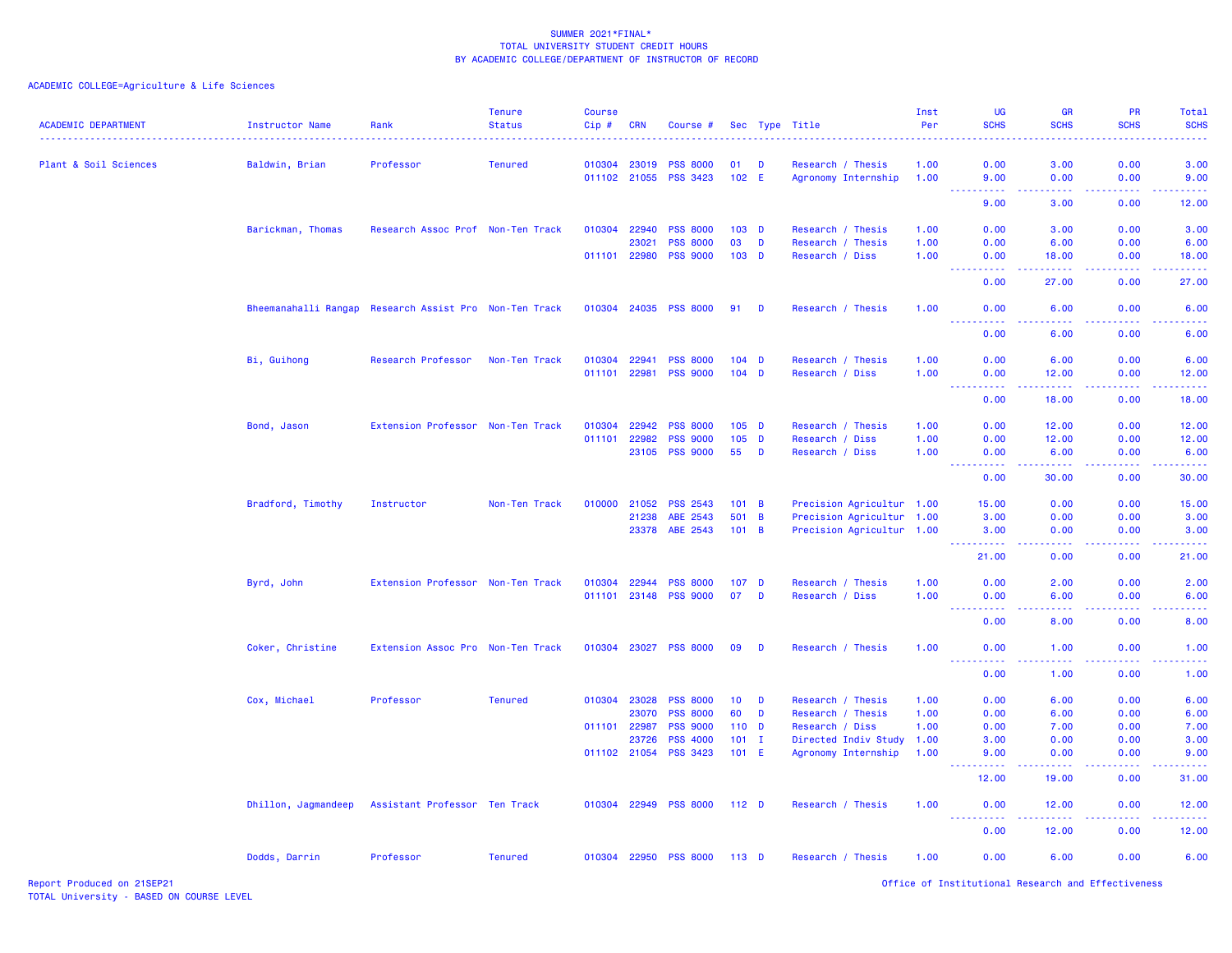| <b>ACADEMIC DEPARTMENT</b> | <b>Instructor Name</b> | Rank                              | <b>Tenure</b><br><b>Status</b> | <b>Course</b><br>$Cip$ # | <b>CRN</b>   | Course #        |                  |              | Sec Type Title            | Inst<br>Per | <b>UG</b><br><b>SCHS</b>                                                                                                                                     | <b>GR</b><br><b>SCHS</b> | <b>PR</b><br><b>SCHS</b> | <b>Total</b><br><b>SCHS</b> |
|----------------------------|------------------------|-----------------------------------|--------------------------------|--------------------------|--------------|-----------------|------------------|--------------|---------------------------|-------------|--------------------------------------------------------------------------------------------------------------------------------------------------------------|--------------------------|--------------------------|-----------------------------|
|                            |                        |                                   |                                |                          |              |                 |                  |              |                           |             |                                                                                                                                                              |                          |                          |                             |
| Plant & Soil Sciences      | Dodds, Darrin          | Professor                         | <b>Tenured</b>                 | 010304 22954             |              | <b>PSS 8000</b> | 117 <sub>D</sub> |              | Research / Thesis         | 1.00        | 0.00                                                                                                                                                         | 21.00                    | 0.00                     | 21.00                       |
|                            |                        |                                   |                                |                          | 23034        | <b>PSS 8000</b> | 16               | <b>D</b>     | Research / Thesis         | 1.00        | 0.00                                                                                                                                                         | 12.00                    | 0.00                     | 12.00                       |
|                            |                        |                                   |                                | 011101 22993             |              | <b>PSS 9000</b> | $116$ D          |              | Research / Diss           | 1.00        | 0.00                                                                                                                                                         | 6.00                     | 0.00                     | 6.00                        |
|                            |                        |                                   |                                |                          | 23157        | <b>PSS 9000</b> | 16               | D            | Research / Diss           | 1.00        | 0.00<br>ولاوياء                                                                                                                                              | 3.00                     | 0.00                     | 3.00<br>وساعات              |
|                            |                        |                                   |                                |                          |              |                 |                  |              |                           |             | 0.00                                                                                                                                                         | 48.00                    | 0.00                     | 48.00                       |
|                            | Dong, Hongxu           | Assistant Professor Ten Track     |                                | 010304                   | 22951        | <b>PSS 8000</b> | $114$ D          |              | Research / Thesis         | 1.00        | 0.00                                                                                                                                                         | 6.00                     | 0.00                     | 6.00                        |
|                            |                        |                                   |                                |                          |              |                 |                  |              |                           |             | 0.00                                                                                                                                                         | 6.00                     | 0.00                     | 6.00                        |
|                            | Fox, Amelia            | Clinical Assist Pro Non-Ten Track |                                | 011102 22888             |              | <b>PSS 4743</b> | 001 C            |              | Ag. Flight Technolog 1.00 |             | 3.00                                                                                                                                                         | 0.00                     | 0.00                     | 3.00                        |
|                            |                        |                                   |                                |                          | 22889        | <b>PSS 6743</b> | 001 C            |              | Ag. Flight Technolog 1.00 |             | 0.00<br><b></b>                                                                                                                                              | 18.00<br>.               | 0.00<br>.                | 18.00<br>.                  |
|                            |                        |                                   |                                |                          |              |                 |                  |              |                           |             | 3.00                                                                                                                                                         | 18.00                    | 0.00                     | 21.00                       |
|                            | Ganapathi Shanmugam,   | Research Assist Pro Non-Ten Track |                                | 010304                   | 22955        | <b>PSS 8000</b> | 118 <sub>D</sub> |              | Research / Thesis         | 1.00        | 0.00                                                                                                                                                         | 6.00                     | 0.00                     | 6.00                        |
|                            |                        |                                   |                                |                          |              |                 |                  |              |                           |             | 0.00                                                                                                                                                         | 6.00                     | 0.00                     | 6.00                        |
|                            | Gholson, Drew          | Assistant Professor Ten Track     |                                | 010304                   | 22956        | <b>PSS 8000</b> | 119 D            |              | Research / Thesis         | 1.00        | 0.00                                                                                                                                                         | 7.00                     | 0.00                     | 7.00                        |
|                            |                        |                                   |                                | 011101                   | 22995        | <b>PSS 9000</b> | 118 D            |              | Research / Diss           | 1.00        | 0.00                                                                                                                                                         | 6.00                     | 0.00                     | 6.00                        |
|                            |                        |                                   |                                |                          |              |                 |                  |              |                           |             | 22222                                                                                                                                                        | 22222                    | .                        | وعاعاها                     |
|                            |                        |                                   |                                |                          |              |                 |                  |              |                           |             | 0.00                                                                                                                                                         | 13.00                    | 0.00                     | 13.00                       |
|                            | Harkess, Richard       | Professor                         | <b>Tenured</b>                 | 010601                   | 21060        | <b>PSS 3433</b> | $101$ E          |              | Hort Internship           | 1.00        | 12.00                                                                                                                                                        | 0.00                     | 0.00                     | 12.00                       |
|                            |                        |                                   |                                | 011101 22996             |              | <b>PSS 9000</b> | 119 D            |              | Research / Diss           | 1.00        | 0.00<br><u>.</u>                                                                                                                                             | 3.00<br>22222            | 0.00<br>.                | 3.00<br>د د د د د           |
|                            |                        |                                   |                                |                          |              |                 |                  |              |                           |             | 12.00                                                                                                                                                        | 3.00                     | 0.00                     | 15.00                       |
|                            | Henry, William         | Professor                         | <b>Tenured</b>                 |                          | 240102 20719 | <b>GRD 9011</b> | 101 S            |              | Graduate Degree Comp 1.00 |             | 0.00                                                                                                                                                         | 26.00                    | 0.00                     | 26.00                       |
|                            |                        |                                   |                                |                          | 23884        | <b>GRD 9011</b> | 001 S            |              | Graduate Degree Comp      | 1.00        | 0.00                                                                                                                                                         | 1.00                     | 0.00                     | 1.00                        |
|                            |                        |                                   |                                |                          |              |                 |                  |              |                           |             | ----------<br>0.00                                                                                                                                           | المتمام مناسب<br>27.00   | . <b>.</b> .<br>0.00     | .<br>27.00                  |
|                            | Irby, Jon              | Extension Assoc Pro Non-Ten Track |                                | 010304 23081             |              | <b>PSS 8000</b> | 71 D             |              | Research / Thesis         | 1.00        | 0.00                                                                                                                                                         | 6.00                     | 0.00                     | 6.00                        |
|                            |                        |                                   |                                |                          |              |                 |                  |              |                           |             | <u> - - - - - - - - - -</u>                                                                                                                                  | .                        | <u>.</u>                 | .                           |
|                            |                        |                                   |                                |                          |              |                 |                  |              |                           |             | 0.00                                                                                                                                                         | 6.00                     | 0.00                     | 6.00                        |
|                            | Kaur, Gurpreet         | Research Assist Pro Non-Ten Track |                                | 010304                   | 22960        | <b>PSS 8000</b> | $123$ D          |              | Research / Thesis         | 1.00        | 0.00<br>.                                                                                                                                                    | 6.00                     | 0.00                     | 6.00<br>.                   |
|                            |                        |                                   |                                |                          |              |                 |                  |              |                           |             | 0.00                                                                                                                                                         | 6.00                     | 0.00                     | 6.00                        |
|                            | Kingery, William       | Professor                         | <b>Tenured</b>                 | 011102 21058             |              | <b>PSS 3423</b> | 105 E            |              | Agronomy Internship       | 1.00        | 21.00                                                                                                                                                        | 0.00                     | 0.00                     | 21.00                       |
|                            |                        |                                   |                                | 011201 21944             |              | <b>PSS 4333</b> | 101              | $\mathbf{C}$ | Soil Conservation         | 1.00        | 33.00                                                                                                                                                        | 0.00                     | 0.00                     | 33.00                       |
|                            |                        |                                   |                                |                          | 21945        | <b>PSS 6333</b> | 101 B            |              | Soil Conservation         | 1.00        | 0.00<br>$\frac{1}{2} \left( \frac{1}{2} \right) \left( \frac{1}{2} \right) \left( \frac{1}{2} \right) \left( \frac{1}{2} \right) \left( \frac{1}{2} \right)$ | 21.00<br>22222           | 0.00<br>.                | 21.00<br>.                  |
|                            |                        |                                   |                                |                          |              |                 |                  |              |                           |             | 54.00                                                                                                                                                        | 21.00                    | 0.00                     | 75.00                       |
|                            | Knight, Patricia       | Research Professor                | Non-Ten Track                  | 011101 23000             |              | <b>PSS 9000</b> | $123$ D          |              | Research / Diss           | 1.00        | 0.00                                                                                                                                                         | 6.00                     | 0.00                     | 6.00                        |
|                            |                        |                                   |                                |                          | 23123        | <b>PSS 9000</b> | 73               | D            | Research / Diss           | 1.00        | 0.00                                                                                                                                                         | 6.00                     | 0.00                     | 6.00                        |
|                            |                        |                                   |                                |                          |              |                 |                  |              |                           |             | المستما                                                                                                                                                      | بالأباب                  | المتمامي                 | وساعات                      |
|                            |                        |                                   |                                |                          |              |                 |                  |              |                           |             | 0.00                                                                                                                                                         | 12.00                    | 0.00                     | 12,00                       |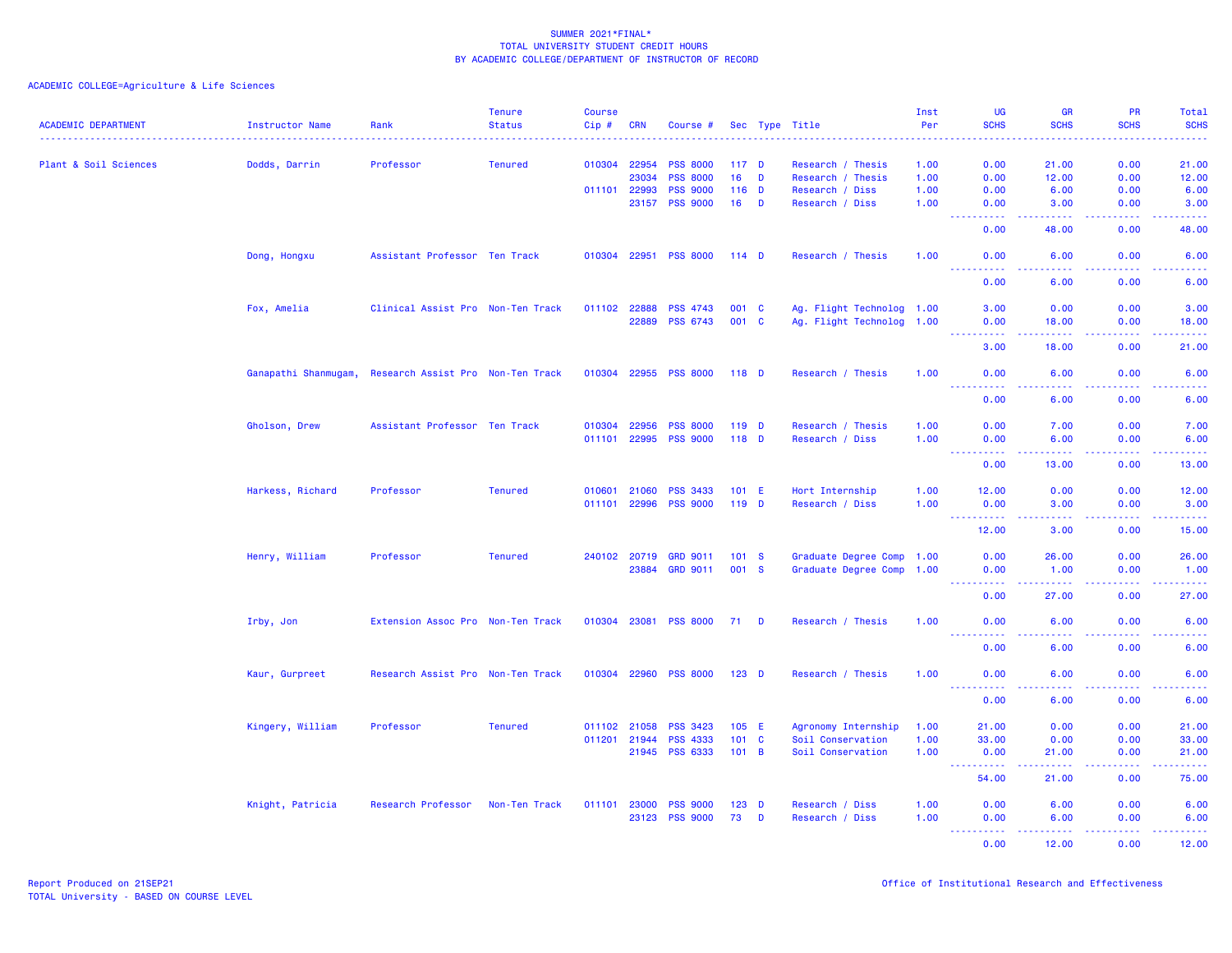| <b>ACADEMIC DEPARTMENT</b> | <b>Instructor Name</b> | Rank                              | <b>Tenure</b><br><b>Status</b> | <b>Course</b><br>$Cip$ # | <b>CRN</b>     | Course #                           |                  |              | Sec Type Title           | Inst<br>Per  | <b>UG</b><br><b>SCHS</b>                                                                            | <b>GR</b><br><b>SCHS</b>                                                                                                           | PR<br><b>SCHS</b> | Total<br><b>SCHS</b>                                                                                                                                 |
|----------------------------|------------------------|-----------------------------------|--------------------------------|--------------------------|----------------|------------------------------------|------------------|--------------|--------------------------|--------------|-----------------------------------------------------------------------------------------------------|------------------------------------------------------------------------------------------------------------------------------------|-------------------|------------------------------------------------------------------------------------------------------------------------------------------------------|
| Plant & Soil Sciences      | Krutz, Larry           | Professor                         | <b>Tenured</b>                 | 010304 22962             |                | <b>PSS 8000</b>                    | $125$ D          |              | Research / Thesis        | 1.00         | 0.00<br>.                                                                                           | 1.00<br>المتمام المتاب                                                                                                             | 0.00<br>د د د د . | 1.00<br>.                                                                                                                                            |
|                            |                        |                                   |                                |                          |                |                                    |                  |              |                          |              | 0.00                                                                                                | 1.00                                                                                                                               | 0.00              | 1.00                                                                                                                                                 |
|                            | Larson, Erick          | Extension Professor Non-Ten Track |                                |                          |                | 010304 22963 PSS 8000              | $126$ D          |              | Research / Thesis        | 1.00         | 0.00<br>22222                                                                                       | 6.00                                                                                                                               | 0.00              | 6.00                                                                                                                                                 |
|                            |                        |                                   |                                |                          |                |                                    |                  |              |                          |              | 0.00                                                                                                | 6.00                                                                                                                               | 0.00              | 6.00                                                                                                                                                 |
|                            | Lemus, Rocky           | Extension Professor Non-Ten Track |                                |                          |                | 011101 23003 PSS 9000              | $126$ D          |              | Research / Diss          | 1.00         | 0.00                                                                                                | 3.00                                                                                                                               | 0.00              | 3.00                                                                                                                                                 |
|                            |                        |                                   |                                |                          |                |                                    |                  |              |                          |              | 222222<br>0.00                                                                                      | الداليات الداري<br>3.00                                                                                                            | 22222<br>0.00     | $\frac{1}{2} \left( \frac{1}{2} \right) \left( \frac{1}{2} \right) \left( \frac{1}{2} \right) \left( \frac{1}{2} \right)$<br>3.00                    |
|                            | Li, Tongyin            | Assistant Professor Ten Track     |                                | 010304 22965             |                | <b>PSS 8000</b>                    | $128$ D          |              | Research / Thesis        | 1.00         | 0.00                                                                                                | 6.00                                                                                                                               | 0.00              | 6.00                                                                                                                                                 |
|                            |                        |                                   |                                |                          |                |                                    |                  |              |                          |              | $\sim$ $\sim$ $\sim$ $\sim$<br>0.00                                                                 | 6.00                                                                                                                               | 0.00              | 6.00                                                                                                                                                 |
|                            | McCurdy, James         | Associate Professor Tenured       |                                | 010304                   | 22967          | <b>PSS 8000</b>                    | 130 D            |              | Research / Thesis        | 1.00         | 0.00                                                                                                | 3.00                                                                                                                               | 0.00              | 3.00                                                                                                                                                 |
|                            |                        |                                   |                                |                          | 23089          | <b>PSS 8000</b>                    | 79               | D            | Research / Thesis        | 1.00         | 0.00                                                                                                | 6.00                                                                                                                               | 0.00              | 6.00                                                                                                                                                 |
|                            |                        |                                   |                                | 011101 23006             |                | <b>PSS 9000</b>                    | 129 D            |              | Research / Diss          | 1.00         | 0.00                                                                                                | 6.00                                                                                                                               | 0.00              | 6.00                                                                                                                                                 |
|                            |                        |                                   |                                |                          |                |                                    |                  |              |                          |              | $-22222$<br>----<br>0.00                                                                            | .<br>15.00                                                                                                                         | .<br>0.00         | .<br>15.00                                                                                                                                           |
|                            |                        |                                   |                                |                          |                |                                    |                  |              |                          |              |                                                                                                     |                                                                                                                                    |                   |                                                                                                                                                      |
|                            | McDougald, Lynette     | Instructor                        | Non-Ten Track                  | 010608                   | 21051          | <b>PSS 2343</b><br><b>PSS 3413</b> | 01<br>$101$ E    | B            | Floral Design            | 1.00         | 42.00                                                                                               | 0.00                                                                                                                               | 0.00              | 42.00                                                                                                                                                |
|                            |                        |                                   |                                |                          | 21053<br>21061 | <b>PSS 4023</b>                    | 51               | C            | Floristry Internship     | 1.00<br>1.00 | 15.00<br>33.00                                                                                      | 0.00<br>0.00                                                                                                                       | 0.00<br>0.00      | 15.00<br>33.00                                                                                                                                       |
|                            |                        |                                   |                                |                          | 21065          | <b>PSS 6023</b>                    | 51               | C            | <b>Floral Management</b> | 1.00         | 0.00                                                                                                | 6.00                                                                                                                               | 0.00              | 6.00                                                                                                                                                 |
|                            |                        |                                   |                                |                          |                |                                    |                  |              | Floral Management        |              | <b>.</b>                                                                                            | $\sim$ $\sim$ $\sim$ $\sim$                                                                                                        | .                 | بالأبالات                                                                                                                                            |
|                            |                        |                                   |                                |                          |                |                                    |                  |              |                          |              | 90.00                                                                                               | 6.00                                                                                                                               | 0.00              | 96.00                                                                                                                                                |
|                            | Morrison, Jesse        | Research Assist Pro Non-Ten Track |                                | 010304                   | 22968          | <b>PSS 8000</b>                    | $131$ D          |              | Research / Thesis        | 1.00         | 0.00                                                                                                | 6.00                                                                                                                               | 0.00              | 6.00                                                                                                                                                 |
|                            |                        |                                   |                                |                          | 23049          | <b>PSS 8000</b>                    | 31               | D            | Research / Thesis        | 1.00         | 0.00                                                                                                | 6.00                                                                                                                               | 0.00              | 6.00                                                                                                                                                 |
|                            |                        |                                   |                                |                          |                |                                    |                  |              |                          |              | <b></b><br>0.00                                                                                     | 22222<br>12.00                                                                                                                     | .<br>0.00         | د د د د د<br>12.00                                                                                                                                   |
|                            | Pieralisi, Brian       | Assistant Professor Ten Track     |                                | 010304                   | 22969          | <b>PSS 8000</b>                    | 132 <sub>D</sub> |              | Research / Thesis        | 1.00         | 0.00                                                                                                | 12.00                                                                                                                              | 0.00              | 12.00                                                                                                                                                |
|                            |                        |                                   |                                | 011101                   | 23008          | <b>PSS 9000</b>                    | $131$ D          |              | Research / Diss          | 1.00         | 0.00                                                                                                | 6.00                                                                                                                               | 0.00              | 6.00                                                                                                                                                 |
|                            |                        |                                   |                                |                          |                |                                    |                  |              |                          |              | <b><i><u><u><b>Little Little Little</b></u></u></i></b><br>0.00                                     | $\frac{1}{2} \left( \frac{1}{2} \right) \left( \frac{1}{2} \right) \left( \frac{1}{2} \right) \left( \frac{1}{2} \right)$<br>18.00 | .<br>0.00         | $\frac{1}{2} \left( \frac{1}{2} \right) \left( \frac{1}{2} \right) \left( \frac{1}{2} \right) \left( \frac{1}{2} \right)$<br>18.00                   |
|                            | Reddy, Kambham         | Research Professor                | Non-Ten Track                  | 011101 23009             |                | <b>PSS 9000</b>                    | 132 <sub>D</sub> |              | Research / Diss          | 1.00         | 0.00                                                                                                | 6.00                                                                                                                               | 0.00              | 6.00                                                                                                                                                 |
|                            |                        |                                   |                                |                          |                |                                    |                  |              |                          |              | .<br>0.00                                                                                           | .<br>6.00                                                                                                                          | .<br>0.00         | $\frac{1}{2} \left( \frac{1}{2} \right) \left( \frac{1}{2} \right) \left( \frac{1}{2} \right) \left( \frac{1}{2} \right)$<br>6.00                    |
|                            | Reynolds, Daniel       | Non-Faculty                       | Not Applicable                 | 010304                   | 22971          | <b>PSS 8000</b>                    | $134$ D          |              | Research / Thesis        | 1.00         | 0.00                                                                                                | 6.00                                                                                                                               | 0.00              | 6.00                                                                                                                                                 |
|                            |                        |                                   |                                |                          | 23093          | <b>PSS 8000</b>                    | 83               | $\mathbf{D}$ | Research / Thesis        | 1.00         | 0.00                                                                                                | 6.00                                                                                                                               | 0.00              | 6.00                                                                                                                                                 |
|                            |                        |                                   |                                |                          |                |                                    |                  |              |                          |              | $\frac{1}{2} \left( \frac{1}{2} \right) \left( \frac{1}{2} \right) \left( \frac{1}{2} \right)$<br>. | .                                                                                                                                  | .                 | $\frac{1}{2} \left( \frac{1}{2} \right) \left( \frac{1}{2} \right) \left( \frac{1}{2} \right) \left( \frac{1}{2} \right) \left( \frac{1}{2} \right)$ |
|                            |                        |                                   |                                |                          |                |                                    |                  |              |                          |              | 0.00                                                                                                | 12.00                                                                                                                              | 0.00              | 12.00                                                                                                                                                |
|                            | Rushing, Jason         | Extension Assoc Pro Non-Ten Track |                                | 010304                   |                | 23094 PSS 8000                     | 84               | D            | Research / Thesis        | 1.00         | 0.00                                                                                                | 3.00                                                                                                                               | 0.00              | 3.00                                                                                                                                                 |
|                            |                        |                                   |                                |                          |                | 23546 PSS 8000                     | $141$ D          |              | Research / Thesis        | 1.00         | 0.00                                                                                                | 12.00                                                                                                                              | 0.00              | 12.00                                                                                                                                                |
|                            |                        |                                   |                                |                          |                |                                    |                  |              |                          |              | .<br>$\sim$ $\sim$ $\sim$<br>0.00                                                                   | $\begin{array}{cccccccccccccc} \bullet & \bullet & \bullet & \bullet & \bullet & \bullet & \bullet \end{array}$<br>15.00           | .<br>0.00         | د د د د د<br>15.00                                                                                                                                   |
|                            | Singh, Gurbir          | Research Assist Pro Non-Ten Track |                                | 010304 23056             |                | <b>PSS 8000</b>                    | 38               | Ð            | Research / Thesis        | 1.00         | 0.00                                                                                                | 6.00                                                                                                                               | 0.00              | 6.00                                                                                                                                                 |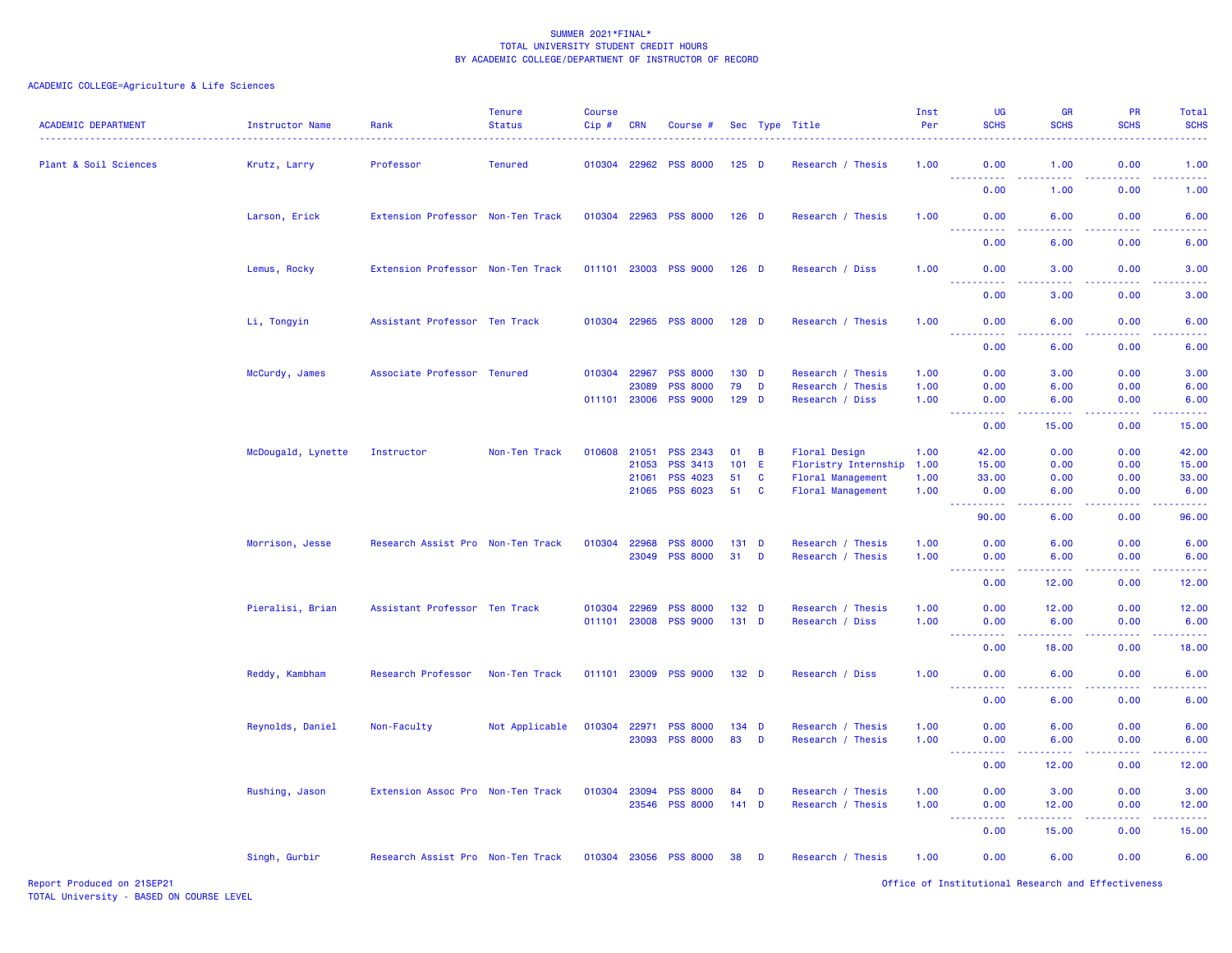| <b>ACADEMIC DEPARTMENT</b>             | <b>Instructor Name</b> | Rank                              | <b>Tenure</b><br><b>Status</b> | <b>Course</b><br>$Cip$ # | <b>CRN</b> | Course #              |                  |          | Sec Type Title       | Inst<br>Per | UG<br><b>SCHS</b>             | <b>GR</b><br><b>SCHS</b> | <b>PR</b><br><b>SCHS</b> | Total<br><b>SCHS</b> |
|----------------------------------------|------------------------|-----------------------------------|--------------------------------|--------------------------|------------|-----------------------|------------------|----------|----------------------|-------------|-------------------------------|--------------------------|--------------------------|----------------------|
| Plant & Soil Sciences                  | Singh, Gurbir          | Research Assist Pro Non-Ten Track |                                | 011101 23013             |            | <b>PSS 9000</b>       | $136$ D          |          | Research / Diss      | 1.00        | 0.00                          | 6.00                     | 0.00                     | 6.00                 |
|                                        |                        |                                   |                                |                          |            |                       |                  |          |                      |             | ----------<br>0.00            | . <u>.</u> .<br>12.00    | .<br>0.00                | 12.00                |
|                                        | Stafne, Eric           | Extension Professor Non-Ten Track |                                | 010304                   | 23057      | <b>PSS 8000</b>       | 39               | D        | Research / Thesis    | 1.00        | 0.00                          | 3.00                     | 0.00                     | 3.00                 |
|                                        |                        |                                   |                                |                          | 23097      | <b>PSS 8000</b>       | 87               | D        | Research / Thesis    | 1.00        | 0.00<br>. <b>. .</b>          | 3.00<br>. <b>.</b> .     | 0.00<br>.                | 3.00<br>. <b>.</b> . |
|                                        |                        |                                   |                                |                          |            |                       |                  |          |                      |             | 0.00                          | 6.00                     | 0.00                     | 6.00                 |
|                                        | Stewart, Barry         | Associate Professor Tenured       |                                | 011101                   | 23015      | <b>PSS 9000</b>       | 138 D            |          | Research / Diss      | 1.00        | 0.00                          | 6.00                     | 0.00                     | 6.00                 |
|                                        |                        |                                   |                                |                          | 23905      | <b>PSS 4000</b>       | $102$ I          |          | Directed Indiv Study | 1.00        | 3.00                          | 0.00                     | 0.00                     | 3.00                 |
|                                        |                        |                                   |                                |                          |            | 011103 21050 PSS 1313 | $01 \quad B$     |          | <b>Plant Science</b> | 1.00        | 39.00<br>. <b>. .</b>         | 0.00<br>----             | 0.00<br>-----            | 39.00<br><u>.</u>    |
|                                        |                        |                                   |                                |                          |            |                       |                  |          |                      |             | 42.00                         | 6.00                     | 0.00                     | 48.00                |
|                                        | Tseng, Te Ming         | Assistant Professor Ten Track     |                                | 010304                   | 23059      | <b>PSS 8000</b>       | 41               | D        | Research / Thesis    | 1.00        | 0.00                          | 6.00                     | 0.00                     | 6.00                 |
|                                        |                        |                                   |                                |                          | 23099      | <b>PSS 8000</b>       | 89               | <b>D</b> | Research / Thesis    | 1.00        | 0.00                          | 1.00                     | 0.00                     | 1.00                 |
|                                        |                        |                                   |                                | 011101                   | 23016      | <b>PSS 9000</b>       | 139 <sub>D</sub> |          | Research / Diss      | 1.00        | 0.00                          | 12.00                    | 0.00                     | 12.00                |
|                                        |                        |                                   |                                |                          |            | 23179 PSS 9000        | 38 D             |          | Research / Diss      | 1.00        | 0.00<br>المتمامين<br>$\cdots$ | 11.00<br>.               | 0.00<br>.                | 11.00<br>.           |
|                                        |                        |                                   |                                |                          |            |                       |                  |          |                      |             | 0.00                          | 30.00                    | 0.00                     | 30.00                |
|                                        | Zurweller, Brendan     | Assistant Professor Ten Track     |                                |                          |            | 011101 23017 PSS 9000 | 140 <sub>D</sub> |          | Research / Diss      | 1.00        | 0.00                          | 6.00                     | 0.00                     | 6.00                 |
|                                        |                        |                                   |                                |                          |            |                       |                  |          |                      |             | -----<br>0.00                 | 6.00                     | 0.00                     | 6.00                 |
| ====================================== |                        |                                   |                                |                          |            |                       |                  |          |                      |             | ==========                    |                          |                          |                      |
| Plant & Soil Sciences                  |                        |                                   |                                |                          |            |                       |                  |          |                      |             | 243.00<br>==========          | 450.00<br>==========     | 0.00<br>==========       | 693.00<br>========== |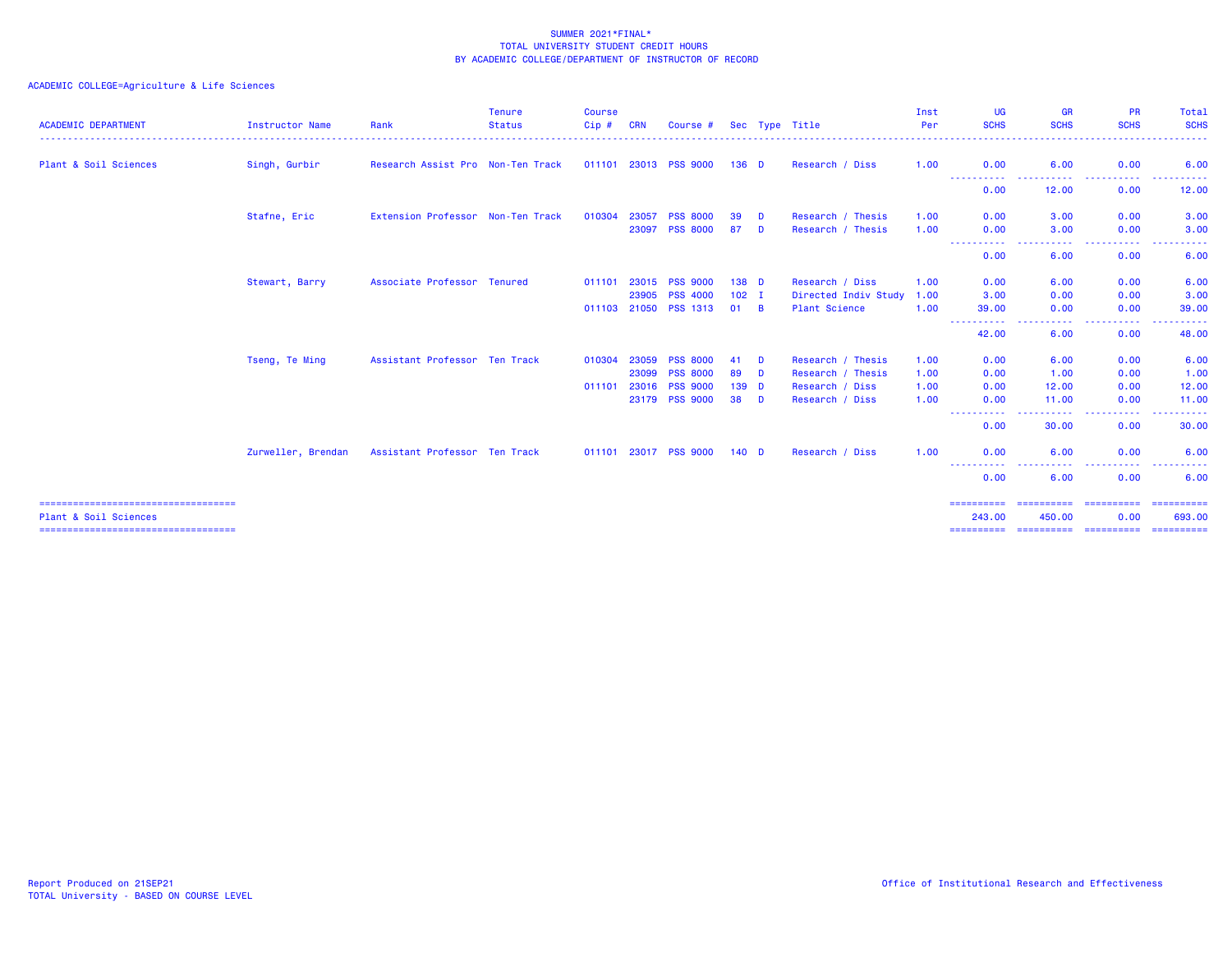| <b>ACADEMIC DEPARTMENT</b>                                      | Instructor Name | Rank                                               | <b>Tenure</b><br><b>Status</b> | Course<br>Cip# | <b>CRN</b> | Course #             |         | Sec Type Title            | Inst<br>Per | <b>UG</b><br><b>SCHS</b>                                                                                                                                                                                                                                                                                                                                                                                                                                                                        | <b>GR</b><br><b>SCHS</b>                                                                                                          | PR<br><b>SCHS</b>                                                                                                                                            | <b>Total</b><br><b>SCHS</b>                                                                                                                                                                                                                                                                                                                                                                                                                                                                      |
|-----------------------------------------------------------------|-----------------|----------------------------------------------------|--------------------------------|----------------|------------|----------------------|---------|---------------------------|-------------|-------------------------------------------------------------------------------------------------------------------------------------------------------------------------------------------------------------------------------------------------------------------------------------------------------------------------------------------------------------------------------------------------------------------------------------------------------------------------------------------------|-----------------------------------------------------------------------------------------------------------------------------------|--------------------------------------------------------------------------------------------------------------------------------------------------------------|--------------------------------------------------------------------------------------------------------------------------------------------------------------------------------------------------------------------------------------------------------------------------------------------------------------------------------------------------------------------------------------------------------------------------------------------------------------------------------------------------|
|                                                                 |                 |                                                    |                                |                |            |                      |         |                           |             |                                                                                                                                                                                                                                                                                                                                                                                                                                                                                                 | .                                                                                                                                 | .                                                                                                                                                            | .                                                                                                                                                                                                                                                                                                                                                                                                                                                                                                |
| Poultry Science                                                 |                 | Acharya Adhikari, Pr Assistant Professor Ten Track |                                | 010907         | 23303      | <b>PO 8000</b>       | $101$ D | Research / Thesis         | 1.00        | 0.00                                                                                                                                                                                                                                                                                                                                                                                                                                                                                            | 3.00                                                                                                                              | 0.00                                                                                                                                                         | 3.00                                                                                                                                                                                                                                                                                                                                                                                                                                                                                             |
|                                                                 |                 |                                                    |                                |                | 23312      | <b>PO 9000</b>       | $101$ D | Research / Diss           | 1.00        | 0.00                                                                                                                                                                                                                                                                                                                                                                                                                                                                                            | 9.00                                                                                                                              | 0.00                                                                                                                                                         | 9.00                                                                                                                                                                                                                                                                                                                                                                                                                                                                                             |
|                                                                 |                 |                                                    |                                |                | 23589      | PO 8990              | 001 C   | Special Topic In PO       | 1.00        | 0.00<br>----------                                                                                                                                                                                                                                                                                                                                                                                                                                                                              | 21.00<br>-----                                                                                                                    | 0.00<br>. <b>.</b>                                                                                                                                           | 21.00<br>.                                                                                                                                                                                                                                                                                                                                                                                                                                                                                       |
|                                                                 |                 |                                                    |                                |                |            |                      |         |                           |             | 0.00                                                                                                                                                                                                                                                                                                                                                                                                                                                                                            | 33.00                                                                                                                             | 0.00                                                                                                                                                         | 33.00                                                                                                                                                                                                                                                                                                                                                                                                                                                                                            |
|                                                                 | Peebles, Edgar  | Professor                                          | <b>Tenured</b>                 |                |            | 010907 23305 PO 8000 | $103$ D | Research / Thesis         | 1.00        | 0.00<br>$\frac{1}{2} \left( \frac{1}{2} \right) \left( \frac{1}{2} \right) \left( \frac{1}{2} \right)$<br><u>.</u>                                                                                                                                                                                                                                                                                                                                                                              | 6.00                                                                                                                              | 0.00                                                                                                                                                         | 6.00                                                                                                                                                                                                                                                                                                                                                                                                                                                                                             |
|                                                                 |                 |                                                    |                                |                |            |                      |         |                           |             | 0.00                                                                                                                                                                                                                                                                                                                                                                                                                                                                                            | 6.00                                                                                                                              | 0.00                                                                                                                                                         | 6.00                                                                                                                                                                                                                                                                                                                                                                                                                                                                                             |
|                                                                 | Tabler, George  | Extension Professor Non-Ten Track                  |                                | 010907 23306   |            | <b>PO 8000</b>       | $104$ D | Research / Thesis         | 1.00        | 0.00<br>$\frac{1}{2} \left( \frac{1}{2} \right) \left( \frac{1}{2} \right) \left( \frac{1}{2} \right) \left( \frac{1}{2} \right) \left( \frac{1}{2} \right)$                                                                                                                                                                                                                                                                                                                                    | 3.00                                                                                                                              | 0.00                                                                                                                                                         | 3.00                                                                                                                                                                                                                                                                                                                                                                                                                                                                                             |
|                                                                 |                 |                                                    |                                |                |            |                      |         |                           |             | 0.00                                                                                                                                                                                                                                                                                                                                                                                                                                                                                            | 3.00                                                                                                                              | 0.00                                                                                                                                                         | 3.00                                                                                                                                                                                                                                                                                                                                                                                                                                                                                             |
|                                                                 |                 | Theradiyil Sukumaran Assistant Professor Ten Track |                                |                |            | 010907 23307 PO 8000 | $105$ D | Research / Thesis         | 1.00        | 0.00<br>----------                                                                                                                                                                                                                                                                                                                                                                                                                                                                              | 6.00<br>$\frac{1}{2} \left( \frac{1}{2} \right) \left( \frac{1}{2} \right) \left( \frac{1}{2} \right) \left( \frac{1}{2} \right)$ | 0.00<br>.                                                                                                                                                    | 6.00                                                                                                                                                                                                                                                                                                                                                                                                                                                                                             |
|                                                                 |                 |                                                    |                                |                |            |                      |         |                           |             | 0.00                                                                                                                                                                                                                                                                                                                                                                                                                                                                                            | 6.00                                                                                                                              | 0.00                                                                                                                                                         | 6.00                                                                                                                                                                                                                                                                                                                                                                                                                                                                                             |
|                                                                 | Wamsley, Kelley | Associate Professor Tenured                        |                                | 010907         | 23308      | <b>PO 8000</b>       | $106$ D | Research / Thesis         | 1.00        | 0.00                                                                                                                                                                                                                                                                                                                                                                                                                                                                                            | 3.00                                                                                                                              | 0.00                                                                                                                                                         | 3.00                                                                                                                                                                                                                                                                                                                                                                                                                                                                                             |
|                                                                 |                 |                                                    |                                |                | 23317      | PO 9000              | $106$ D | Research / Diss           | 1.00        | 0.00                                                                                                                                                                                                                                                                                                                                                                                                                                                                                            | 3.00                                                                                                                              | 0.00                                                                                                                                                         | 3.00                                                                                                                                                                                                                                                                                                                                                                                                                                                                                             |
|                                                                 |                 |                                                    |                                |                |            | 23873 PO 7000        | $01$ I  | Directed Indiv Study 1.00 |             | 0.00<br>----------                                                                                                                                                                                                                                                                                                                                                                                                                                                                              | 3.00<br>.                                                                                                                         | 0.00<br>$\frac{1}{2} \left( \frac{1}{2} \right) \left( \frac{1}{2} \right) \left( \frac{1}{2} \right) \left( \frac{1}{2} \right) \left( \frac{1}{2} \right)$ | 3.00<br>.                                                                                                                                                                                                                                                                                                                                                                                                                                                                                        |
|                                                                 |                 |                                                    |                                |                |            |                      |         |                           |             | 0.00                                                                                                                                                                                                                                                                                                                                                                                                                                                                                            | 9.00                                                                                                                              | 0.00                                                                                                                                                         | 9.00                                                                                                                                                                                                                                                                                                                                                                                                                                                                                             |
|                                                                 | Wells, Jessica  | Clinical Assist Pro Non-Ten Track                  |                                | 010000         | 22164      | PO 1013              | 501 C   | Animal Agriculture & 1.00 |             | 15.00                                                                                                                                                                                                                                                                                                                                                                                                                                                                                           | 0.00                                                                                                                              | 0.00                                                                                                                                                         | 15.00                                                                                                                                                                                                                                                                                                                                                                                                                                                                                            |
|                                                                 |                 |                                                    |                                |                | 22165      | ADS 1013             | 501 C   | Animal Agriculture & 1.00 |             | 6.00                                                                                                                                                                                                                                                                                                                                                                                                                                                                                            | 0.00                                                                                                                              | 0.00                                                                                                                                                         | 6.00                                                                                                                                                                                                                                                                                                                                                                                                                                                                                             |
|                                                                 |                 |                                                    |                                | 010907 21030   |            | PO 3353              | 101 E   | Poultry Prod Interns 1.00 |             | 18.00                                                                                                                                                                                                                                                                                                                                                                                                                                                                                           | 0.00                                                                                                                              | 0.00                                                                                                                                                         | 18.00                                                                                                                                                                                                                                                                                                                                                                                                                                                                                            |
|                                                                 |                 |                                                    |                                |                | 21031      | PO 3363              | 101 E   | Poultry Processing I 1.00 |             | 9.00                                                                                                                                                                                                                                                                                                                                                                                                                                                                                            | 0.00                                                                                                                              | 0.00                                                                                                                                                         | 9.00                                                                                                                                                                                                                                                                                                                                                                                                                                                                                             |
|                                                                 |                 |                                                    |                                |                | 21686      | PO 3313              | 501 C   | Com Poultry Prod          | 1.00        | 3.00                                                                                                                                                                                                                                                                                                                                                                                                                                                                                            | 0.00                                                                                                                              | 0.00                                                                                                                                                         | 3.00                                                                                                                                                                                                                                                                                                                                                                                                                                                                                             |
|                                                                 |                 |                                                    |                                |                | 21687      | PO 3353              | 501 E   | Poultry Prod Interns 1.00 |             | 12.00<br>.                                                                                                                                                                                                                                                                                                                                                                                                                                                                                      | 0.00<br>$\frac{1}{2} \left( \frac{1}{2} \right) \left( \frac{1}{2} \right) \left( \frac{1}{2} \right)$                            | 0.00<br>.                                                                                                                                                    | 12.00<br>. <u>.</u> .                                                                                                                                                                                                                                                                                                                                                                                                                                                                            |
|                                                                 |                 |                                                    |                                |                |            |                      |         |                           |             | 63.00                                                                                                                                                                                                                                                                                                                                                                                                                                                                                           | 0.00                                                                                                                              | 0.00                                                                                                                                                         | 63.00                                                                                                                                                                                                                                                                                                                                                                                                                                                                                            |
|                                                                 | Zhang, Li       | Research Assist Pro Non-Ten Track                  |                                | 010907         | 23311      | <b>PO 8000</b>       | $109$ D | Research / Thesis         | 1.00        | 0.00                                                                                                                                                                                                                                                                                                                                                                                                                                                                                            | 12.00                                                                                                                             | 0.00                                                                                                                                                         | 12.00                                                                                                                                                                                                                                                                                                                                                                                                                                                                                            |
|                                                                 |                 |                                                    |                                |                |            | 23320 PO 9000        | $109$ D | Research / Diss           | 1.00        | 0.00<br>$\sim$ $\sim$ $\sim$ $\sim$<br>.                                                                                                                                                                                                                                                                                                                                                                                                                                                        | 12.00<br>.                                                                                                                        | 0.00<br>د د د د                                                                                                                                              | 12.00<br>.                                                                                                                                                                                                                                                                                                                                                                                                                                                                                       |
|                                                                 |                 |                                                    |                                |                |            |                      |         |                           |             | 0.00                                                                                                                                                                                                                                                                                                                                                                                                                                                                                            | 24.00                                                                                                                             | 0.00                                                                                                                                                         | 24.00                                                                                                                                                                                                                                                                                                                                                                                                                                                                                            |
| =====================================<br><b>Poultry Science</b> |                 |                                                    |                                |                |            |                      |         |                           |             | $\begin{array}{cccccccccc} \multicolumn{2}{c}{} & \multicolumn{2}{c}{} & \multicolumn{2}{c}{} & \multicolumn{2}{c}{} & \multicolumn{2}{c}{} & \multicolumn{2}{c}{} & \multicolumn{2}{c}{} & \multicolumn{2}{c}{} & \multicolumn{2}{c}{} & \multicolumn{2}{c}{} & \multicolumn{2}{c}{} & \multicolumn{2}{c}{} & \multicolumn{2}{c}{} & \multicolumn{2}{c}{} & \multicolumn{2}{c}{} & \multicolumn{2}{c}{} & \multicolumn{2}{c}{} & \multicolumn{2}{c}{} & \multicolumn{2}{c}{} & \mult$<br>63.00 | ==========<br>81.00                                                                                                               | <b>ESSESSERS</b><br>0.00                                                                                                                                     | $\begin{array}{cccccccccc} \multicolumn{2}{c}{} & \multicolumn{2}{c}{} & \multicolumn{2}{c}{} & \multicolumn{2}{c}{} & \multicolumn{2}{c}{} & \multicolumn{2}{c}{} & \multicolumn{2}{c}{} & \multicolumn{2}{c}{} & \multicolumn{2}{c}{} & \multicolumn{2}{c}{} & \multicolumn{2}{c}{} & \multicolumn{2}{c}{} & \multicolumn{2}{c}{} & \multicolumn{2}{c}{} & \multicolumn{2}{c}{} & \multicolumn{2}{c}{} & \multicolumn{2}{c}{} & \multicolumn{2}{c}{} & \multicolumn{2}{c}{} & \mult$<br>144.00 |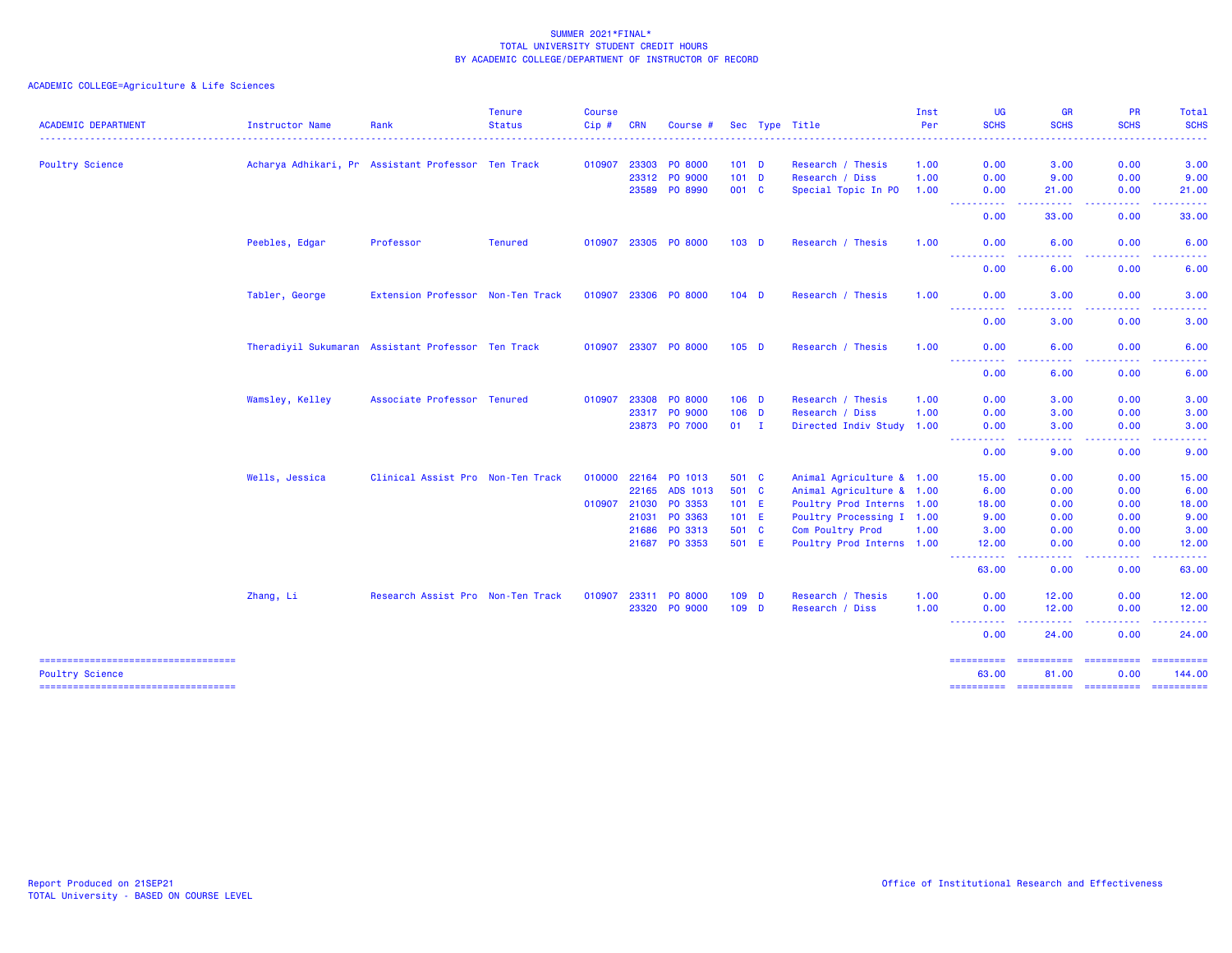### ACADEMIC COLLEGE=Architecture, Art & Design

| <b>ACADEMIC DEPARTMENT</b>                                                                                  | <b>Instructor Name</b> | Rank                              | <b>Tenure</b><br><b>Status</b> | <b>Course</b><br>Cip# | <b>CRN</b>     | Course #                           |          |                      | Sec Type Title                                         | Inst<br>Per  | UG<br><b>SCHS</b>                                                                                            | <b>GR</b><br><b>SCHS</b>           | <b>PR</b><br><b>SCHS</b>                                                                                                                                     | Total<br><b>SCHS</b>                |
|-------------------------------------------------------------------------------------------------------------|------------------------|-----------------------------------|--------------------------------|-----------------------|----------------|------------------------------------|----------|----------------------|--------------------------------------------------------|--------------|--------------------------------------------------------------------------------------------------------------|------------------------------------|--------------------------------------------------------------------------------------------------------------------------------------------------------------|-------------------------------------|
| Architecture, School of                                                                                     | Chenoweth, Richard     | Visiting Assist Pro Non-Ten Track |                                | 522001                | 20088<br>20089 | <b>BCS 1116</b><br><b>BCS 1126</b> | 01<br>51 | Q<br>$\Omega$        | Build Construct Stud 1.00<br>Build Construct Stud 1.00 |              | 96.00<br>102.00                                                                                              | 0.00<br>0.00                       | 0.00<br>0.00                                                                                                                                                 | 96.00<br>102.00                     |
|                                                                                                             |                        |                                   |                                |                       |                |                                    |          |                      |                                                        |              | -----------<br>$  -$<br>198.00                                                                               | <b><i><u>ALLAS</u></i></b><br>0.00 | .<br>0.00                                                                                                                                                    | .<br>198.00                         |
|                                                                                                             | Gregory, Alexis        | Associate Professor Tenured       |                                |                       |                | 040201 20060 ARC 3713              | 02       | <b>B</b>             | Assemblages                                            | 1.00         | 36.00                                                                                                        | 0.00                               | 0.00                                                                                                                                                         | 36.00                               |
|                                                                                                             |                        |                                   |                                |                       |                |                                    |          |                      |                                                        |              | -----------<br>36.00                                                                                         | . <b>.</b><br>0.00                 | $\frac{1}{2} \left( \frac{1}{2} \right) \left( \frac{1}{2} \right) \left( \frac{1}{2} \right) \left( \frac{1}{2} \right) \left( \frac{1}{2} \right)$<br>0.00 | .<br>36.00                          |
|                                                                                                             | Herrmann, Hans         | Associate Professor Tenured       |                                | 040201                | 20057<br>20058 | <b>ARC 1536</b><br>ARC 1546        | 01<br>52 | <b>B</b><br><b>B</b> | Arch Design I-A<br>Arch Design I-B                     | 1.00<br>1.00 | 90.00<br>90.00                                                                                               | 0.00<br>0.00                       | 0.00<br>0.00                                                                                                                                                 | 90.00<br>90.00                      |
|                                                                                                             |                        |                                   |                                |                       |                |                                    |          |                      |                                                        |              | ----------- ---<br>180.00                                                                                    | . <b>.</b> .<br>0.00               | .<br>0.00                                                                                                                                                    | .<br>180.00                         |
|                                                                                                             | Kemp, Leah             | Non-Faculty                       | Not Applicable                 |                       |                | 040201 22909 ARC 1013              | 502 C    |                      | Arch Appreciation                                      | 1.00         | 18.00<br>$\frac{1}{2} \left( \frac{1}{2} \right) \left( \frac{1}{2} \right) \left( \frac{1}{2} \right)$<br>. | 0.00                               | 0.00<br>----                                                                                                                                                 | 18.00<br>.                          |
|                                                                                                             |                        |                                   |                                |                       |                |                                    |          |                      |                                                        |              | 18.00                                                                                                        | 0.00                               | 0.00                                                                                                                                                         | 18.00                               |
|                                                                                                             | Poros, John            | Professor                         | <b>Tenured</b>                 | 040201                | 20061          | ARC 3904                           | 51       | <b>B</b>             | Structures I                                           | 1.00         | 44.00<br>$\frac{1}{2} \left( \frac{1}{2} \right) \frac{1}{2} \left( \frac{1}{2} \right)$                     | 0.00                               | 0.00                                                                                                                                                         | 44.00                               |
|                                                                                                             |                        |                                   |                                |                       |                |                                    |          |                      |                                                        |              | 44.00                                                                                                        | 0.00                               | 0.00                                                                                                                                                         | 44.00                               |
| ======================================<br>Architecture, School of<br>====================================== |                        |                                   |                                |                       |                |                                    |          |                      |                                                        |              | ==========<br>476.00<br>==========                                                                           | ==========<br>0.00<br>==========   | ==========<br>0.00<br>==========                                                                                                                             | -----------<br>476.00<br>========== |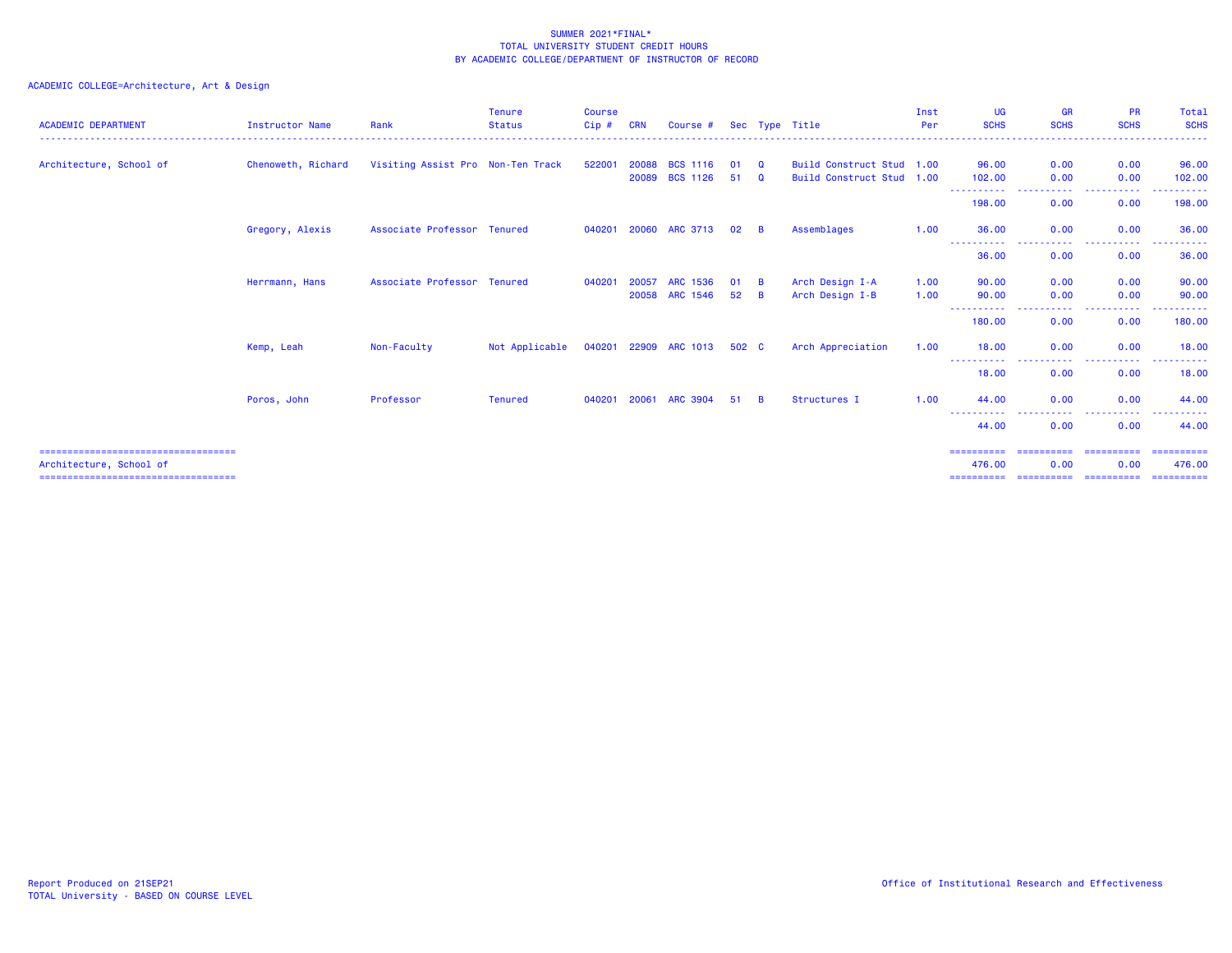ACADEMIC COLLEGE=Architecture, Art & Design

| <b>ACADEMIC DEPARTMENT</b>                     | Instructor Name   | Rank                          | <b>Tenure</b><br><b>Status</b> | <b>Course</b><br>Cip# | <b>CRN</b>                   | Course #                           |              |                   | Sec Type Title                                 | Inst<br>Per  | UG<br><b>SCHS</b>    | <b>GR</b><br><b>SCHS</b>                                                             | PR<br><b>SCHS</b>        | Total<br><b>SCHS</b> |
|------------------------------------------------|-------------------|-------------------------------|--------------------------------|-----------------------|------------------------------|------------------------------------|--------------|-------------------|------------------------------------------------|--------------|----------------------|--------------------------------------------------------------------------------------|--------------------------|----------------------|
| Art AAD                                        | Altomonte, Jenna  | Assistant Professor Ten Track |                                |                       | 500703 20069<br>500799 22762 | <b>ART 1023</b><br>ART 4990        | 51<br>01     | $\mathbf{C}$<br>B | History Of Art II<br>Special Topic In ART 1.00 | 1.00         | 51.00<br>30.00       | 0.00<br>0.00                                                                         | 0.00<br>0.00             | 51.00<br>30.00       |
|                                                |                   |                               |                                |                       |                              |                                    |              |                   |                                                |              | ----------<br>81.00  | د د د د<br>0.00                                                                      | .<br>0.00                | .<br>81.00           |
|                                                | Campbell, Frank   | Professor                     | <b>Tenured</b>                 |                       |                              | 500701 23751 ART 4000              | $01$ I       |                   | Directed Indiv Study 1.00                      |              | 3.00                 | 0.00                                                                                 | 0.00                     | 3.00                 |
|                                                |                   |                               |                                |                       |                              |                                    |              |                   |                                                |              | <b></b><br>3.00      | .<br>0.00                                                                            | .<br>0.00                | .<br>3.00            |
|                                                | Gootee, Marita    | Professor                     | <b>Tenured</b>                 |                       |                              | 500605 20079 ART 2103              | $01 \quad B$ |                   | Photography Survey                             | 1.00         | 15.00<br><u>.</u>    | 0.00                                                                                 | 0.00                     | 15.00                |
|                                                |                   |                               |                                |                       |                              |                                    |              |                   |                                                |              | 15.00                | 0.00                                                                                 | 0.00                     | 15.00                |
|                                                | Gordon, Jeffery   | Lecturer                      | Non-Ten Track                  |                       |                              | 500703 22908 ART 1113              | 501 C        |                   | Art Appreciation                               | 1.00         | 42.00<br>----------  | 0.00                                                                                 | 0.00                     | 42.00                |
|                                                |                   |                               |                                |                       |                              |                                    |              |                   |                                                |              | 42.00                | 0.00                                                                                 | 0.00                     | 42.00                |
|                                                | Haug, Rowan       | Instructor                    | Non-Ten Track                  |                       |                              | 500709 22073 ART 4753              | $01 \quad Q$ |                   | Scupl Mat & Processe 1.00                      |              | 21.00<br>----------  | 0.00<br>-----<br>$\frac{1}{2} \left( \frac{1}{2} \right) \left( \frac{1}{2} \right)$ | 0.00<br>-----            | 21.00<br>------      |
|                                                |                   |                               |                                |                       |                              |                                    |              |                   |                                                |              | 21.00                | 0.00                                                                                 | 0.00                     | 21.00                |
|                                                | Hester, Cassie    | Assistant Professor Ten Track |                                |                       |                              | 500703 22049 ART 3163              | 001 C        |                   | History of Graphic D 1.00                      |              | 21.00<br>.           | 0.00                                                                                 | 0.00                     | 21.00                |
|                                                |                   |                               |                                |                       |                              |                                    |              |                   |                                                |              | 21.00                | 0.00                                                                                 | 0.00                     | 21.00                |
|                                                | Kornreich, Jordan | Lecturer                      | Non-Ten Track                  | 500401                | 20075<br>500703 23507        | ART 1133<br>ART 1113               | 51<br>E51 C  | - L               | Design II<br>Art Appreciation                  | 1.00<br>1.00 | 18.00<br>45.00       | 0.00<br>0.00                                                                         | 0.00<br>0.00             | 18.00<br>45.00       |
|                                                |                   |                               |                                |                       |                              |                                    |              |                   |                                                |              | ----------<br>63.00  | 0.00                                                                                 | .<br>0.00                | 63.00                |
|                                                | McElfish, Aaron   | Non-Faculty                   | Not Applicable                 | 500701                | 23980                        | <b>ART 4000</b>                    | 02           | $\mathbf{I}$      | Directed Indiv Study 1.00                      |              | 3.00                 | 0.00                                                                                 | 0.00                     | 3.00                 |
|                                                |                   |                               |                                |                       |                              | 500705 20078 ART 1223              | 51           | - L               | Drawing II                                     | 1.00         | 15.00<br>----------  | 0.00<br>.                                                                            | 0.00<br>.                | 15.00<br>.           |
|                                                |                   |                               |                                |                       |                              |                                    |              |                   |                                                |              | 18.00                | 0.00                                                                                 | 0.00                     | 18.00                |
|                                                | Neuenfeldt, Lori  | Instructor                    | Non-Ten Track                  | 500407                | 23691<br>500703 22050        | <b>FDM 3573</b><br><b>ART 1013</b> | 01<br>51 C   | B                 | Historic Costume<br>History Of Art I           | 1.00<br>1.00 | 33.00<br>99.00       | 0.00<br>0.00                                                                         | 0.00<br>0.00             | 33.00<br>99.00       |
|                                                |                   |                               |                                |                       |                              |                                    |              |                   |                                                |              | ----------<br>132.00 | .<br>$\frac{1}{2} \left( \frac{1}{2} \right) \left( \frac{1}{2} \right)$<br>0.00     | .<br>0.00                | <b></b><br>132.00    |
| -----------------------------------<br>Art AAD |                   |                               |                                |                       |                              |                                    |              |                   |                                                |              | ==========<br>396.00 | ==========<br>0.00                                                                   | <b>EEEEEEEEE</b><br>0.00 | ==========<br>396.00 |
| -----------------------------------            |                   |                               |                                |                       |                              |                                    |              |                   |                                                |              | ==========           | ======================                                                               |                          |                      |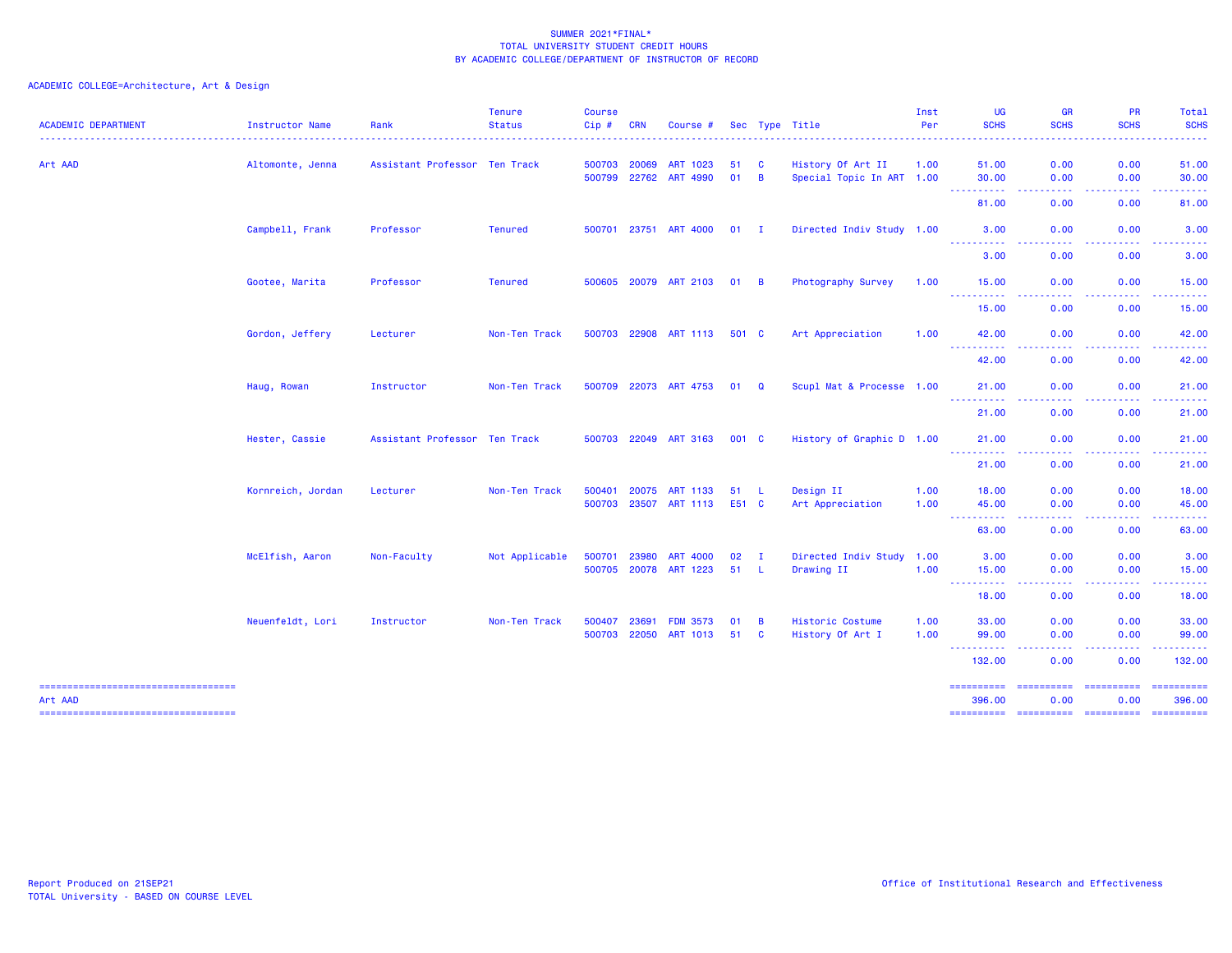### ACADEMIC COLLEGE=Architecture, Art & Design

| <b>ACADEMIC DEPARTMENT</b>             | Instructor Name | Rank                        | <b>Tenure</b><br>Status | <b>Course</b><br>$Cip$ # | <b>CRN</b> | Course # Sec Type Title  |                    |                                                        | Inst<br>Per | UG<br><b>SCHS</b>    | <b>GR</b><br><b>SCHS</b>           | <b>PR</b><br><b>SCHS</b> | Total<br><b>SCHS</b>  |
|----------------------------------------|-----------------|-----------------------------|-------------------------|--------------------------|------------|--------------------------|--------------------|--------------------------------------------------------|-------------|----------------------|------------------------------------|--------------------------|-----------------------|
| Interior Design                        | Chaney, Anna    | Instructor                  | Non-Ten Track           |                          |            | 500408 20754 ID 2614     | $02 \quad B$       | ID Studio II                                           | 1.00        | 52.00                | 0.00                               | 0.00                     | 52.00                 |
|                                        |                 |                             |                         |                          |            |                          |                    |                                                        |             | -----------<br>52.00 | .<br>0.00                          | .<br>0.00                | .<br>52.00            |
|                                        | Miller, Beth    | Professor                   | <b>Tenured</b>          | 500408                   | 20761      | ID 4753<br>20762 ID 4753 | $WO3$ E<br>$WO4$ E | Interior Design Inte 1.00<br>Interior Design Inte 1.00 |             | 45.00<br>42.00       | 0.00<br>0.00                       | 0.00<br>0.00             | 45.00<br>42.00        |
|                                        |                 |                             |                         |                          |            |                          |                    |                                                        |             | ----------<br>87.00  | <b><i><u>ALLAS</u></i></b><br>0.00 | .<br>0.00                | . <u>.</u> .<br>87.00 |
|                                        | Miller, Lyndsey | Associate Professor Tenured |                         | 151303                   | 20756      | ID 3363                  | 51 B               | 3/D & CAD Modeling i 1.00                              |             | 39.00                | 0.00                               | 0.00                     | 39.00                 |
|                                        |                 |                             |                         |                          |            | 500408 20758 ID 3603     | 001 C              | Digital Design for I 1.00                              |             | 48.00<br>----------  | 0.00<br>-----------                | 0.00<br>.                | 48.00<br>.            |
|                                        |                 |                             |                         |                          |            |                          |                    |                                                        |             | 87.00                | 0.00                               | 0.00                     | 87.00                 |
| ====================================== |                 |                             |                         |                          |            |                          |                    |                                                        |             | ==========           | ==========                         | ==========               | -----------           |
| Interior Design                        |                 |                             |                         |                          |            |                          |                    |                                                        |             | 226,00               | 0.00                               | 0.00                     | 226.00                |

Interior Design 226.00 0.00 0.00 226.00

=================================== ========== ========== ========== ==========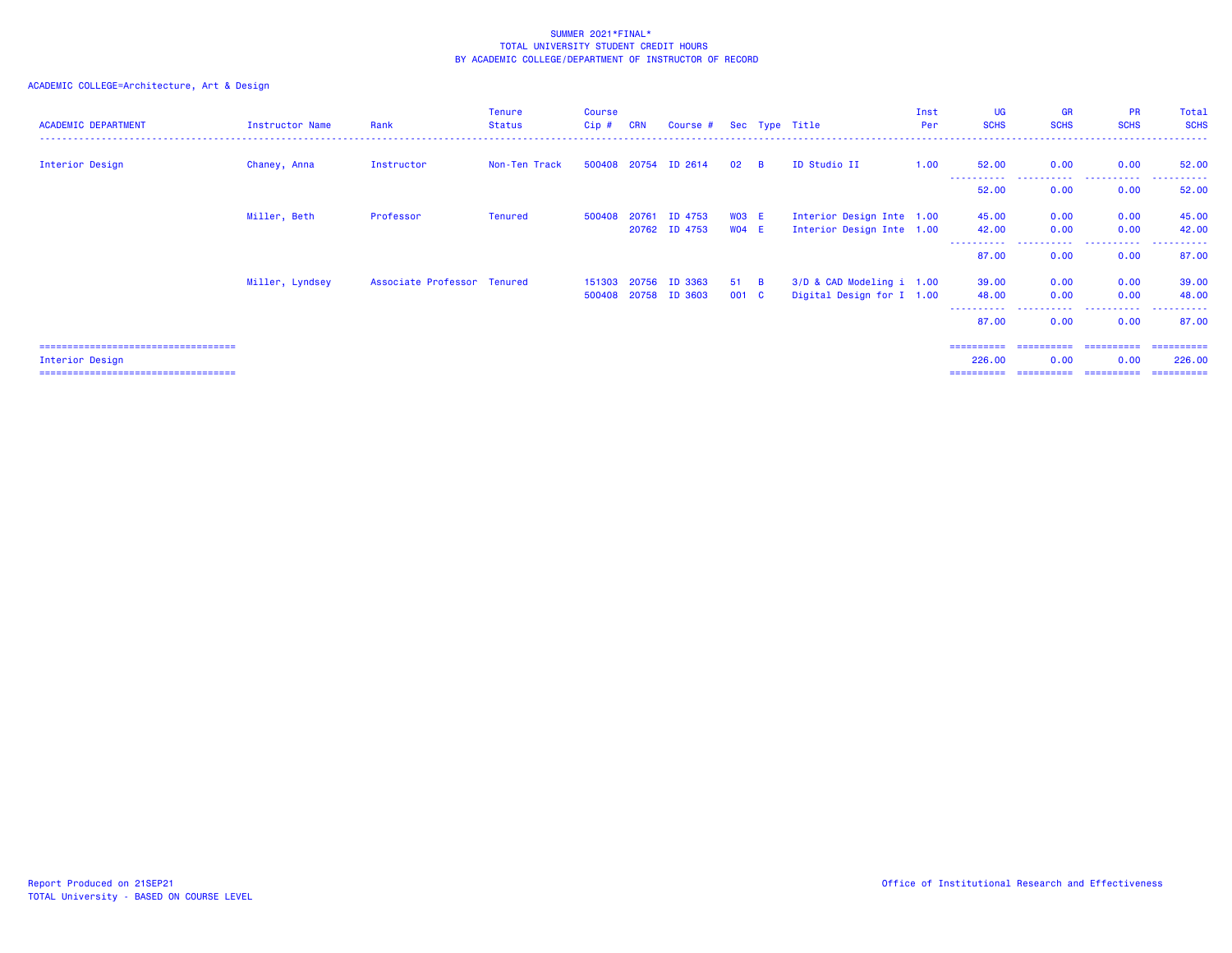### ACADEMIC COLLEGE=Arts & Sciences

| <b>ACADEMIC DEPARTMENT</b>                         | Instructor Name  | Rank                          | <b>Tenure</b><br><b>Status</b> | <b>Course</b><br>Cip# | <b>CRN</b> | Course #             |                 | Sec Type Title            | Inst<br>Per | UG<br><b>SCHS</b>    | <b>GR</b><br><b>SCHS</b> | <b>PR</b><br><b>SCHS</b> | Total<br><b>SCHS</b> |
|----------------------------------------------------|------------------|-------------------------------|--------------------------------|-----------------------|------------|----------------------|-----------------|---------------------------|-------------|----------------------|--------------------------|--------------------------|----------------------|
|                                                    |                  |                               |                                |                       |            |                      |                 |                           |             |                      |                          |                          |                      |
| Anthropology & Middle Eastern Cultu Lambert, Shawn |                  | Assistant Professor Ten Track |                                | 450201                | 23931      | <b>AN 4000</b>       | $51 \quad I$    | Directed Indiv Study 1.00 |             | 6.00                 | 0.00                     | 0.00                     | 6.00                 |
|                                                    |                  |                               |                                | 450301                |            | 23646 AN 2510        | $WO1$ E         | Archy Field Meth: Su 1.00 |             | 48.00                | 0.00                     | 0.00                     | 48.00                |
|                                                    |                  |                               |                                |                       |            | 23647 AN 3510        | $WO1$ E         | Archy Field Meth: Ex 1.00 |             | 78.00                | 0.00                     | 0.00                     | 78.00                |
|                                                    |                  |                               |                                |                       |            |                      |                 |                           |             | 132.00               | 0.00                     | 0.00                     | 132.00               |
|                                                    | Miller, Darcy    | Associate Professor Tenured   |                                | 450201                |            | 24008 AN 4000        | 52 <sub>2</sub> | Directed Indiv Study 1.00 |             | 3.00                 | 0.00                     | 0.00                     | 3.00                 |
|                                                    |                  |                               |                                |                       |            |                      |                 |                           |             | 3.00                 | 0.00                     | 0.00                     | 3.00                 |
|                                                    | Osterholtz, Anna | Assistant Professor Ten Track |                                |                       |            | 240102 22742 AN 4800 | $01$ I          | Undergraduate Resear      | 1.00        | 9.00                 | 0.00                     | 0.00                     | 9.00                 |
|                                                    |                  |                               |                                | 450201                |            | 22035 AN 1103        | 502 C           | Intro To Anthro           | 1.00        | 36.00                | 0.00                     | 0.00                     | 36.00                |
|                                                    |                  |                               |                                |                       |            | 23664 AN 8000        | $01$ D          | Thesis Research           | 1.00        | 0.00                 | 1.00                     | 0.00                     | 1.00                 |
|                                                    |                  |                               |                                |                       |            |                      |                 |                           |             | -----------<br>45.00 | .<br>1.00                | 0.00                     | 46.00                |
|                                                    | Turner, James    | Lecturer                      | Non-Ten Track                  | 450201                |            | 22224 AN 3113        | $201 \quad C$   | Societies Of World        | 1.00        | 9.00                 | 0.00                     | 0.00                     | 9.00                 |
|                                                    |                  |                               |                                |                       |            |                      |                 |                           |             | 9.00                 | 0.00                     | 0.00                     | 9.00                 |
| ===================================                |                  |                               |                                |                       |            |                      |                 |                           |             | ==========           | ==========               | -----------              | ==========           |
| Anthropology & Middle Eastern Cultu                |                  |                               |                                |                       |            |                      |                 |                           |             | 189,00               | 1.00                     | 0.00                     | 190.00               |

=================================== ========== ========== ========== ==========

Anthropology & Middle Eastern Cultu<br>----------------------------------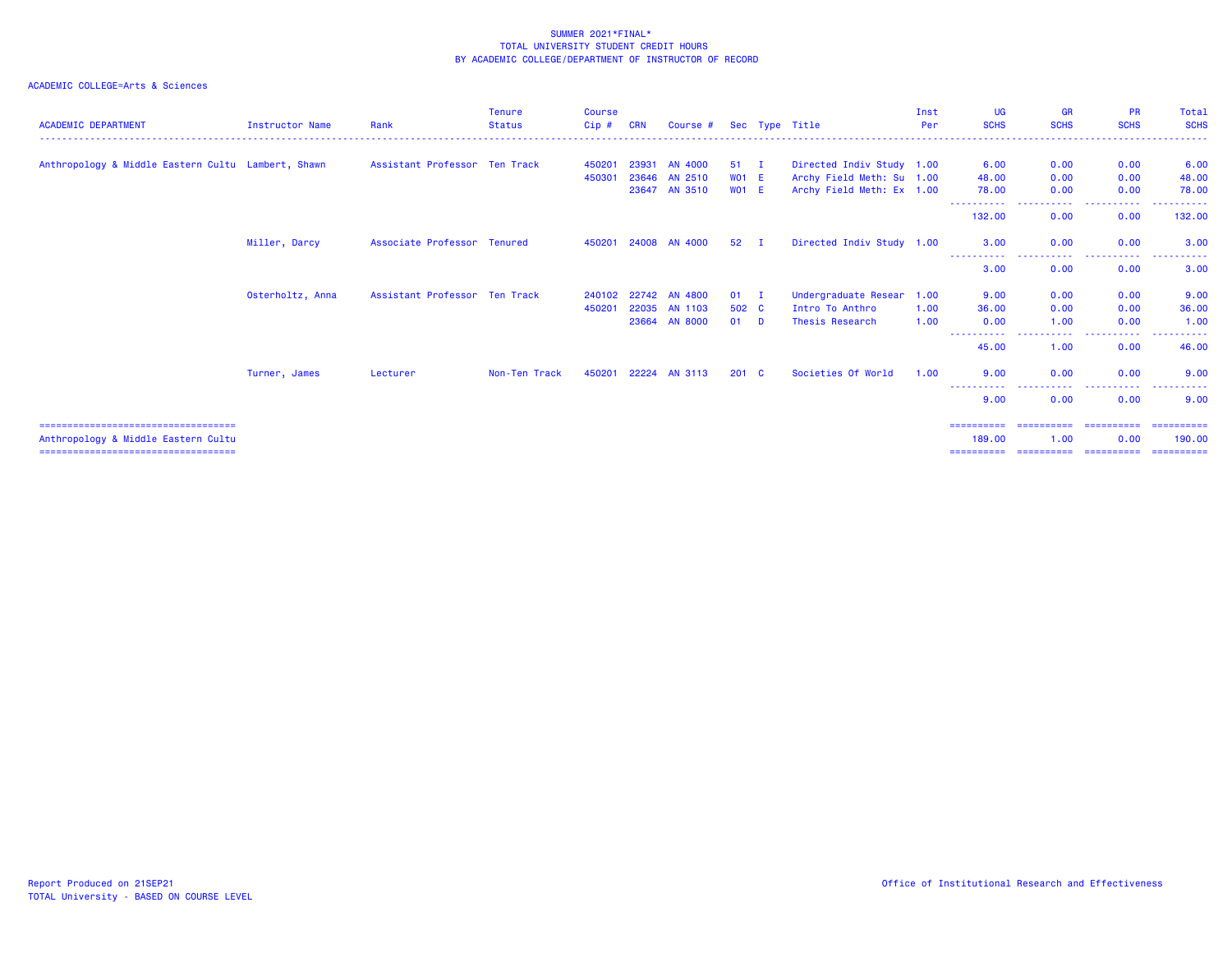ACADEMIC COLLEGE=Arts & Sciences

| <b>ACADEMIC DEPARTMENT</b> | Instructor Name     | Rank                          | <b>Tenure</b><br><b>Status</b> | Course<br>Cip# | <b>CRN</b>   | Course #              |         |                  | Sec Type Title            | Inst<br>Per | UG<br><b>SCHS</b>                                                                                         | GR<br><b>SCHS</b>               | PR<br><b>SCHS</b> | Total<br><b>SCHS</b>                                                                                                               |
|----------------------------|---------------------|-------------------------------|--------------------------------|----------------|--------------|-----------------------|---------|------------------|---------------------------|-------------|-----------------------------------------------------------------------------------------------------------|---------------------------------|-------------------|------------------------------------------------------------------------------------------------------------------------------------|
| <b>Biological Sciences</b> | Barton, Martha      | Instructor                    | Non-Ten Track                  | 260101         | 20098        | BIO 1134              | 01      | <b>C</b>         | Biology I                 | 1.00        | 52.00                                                                                                     | 0.00                            | 0.00              | 52.00                                                                                                                              |
|                            |                     |                               |                                |                | 20099        | BIO 1134              | 02      | <b>K</b>         | <b>Biology I</b>          | 1.00        | 0.00                                                                                                      | 0.00                            | 0.00              | 0.00                                                                                                                               |
|                            |                     |                               |                                | 260799         | 20111        | BIO 2513              | 01      | $\mathbf{C}$     | Animal Diversity          | 1.00        | 18.00                                                                                                     | 0.00                            | 0.00              | 18.00                                                                                                                              |
|                            |                     |                               |                                |                | 20112        | BIO 2513              | 02      | <b>K</b>         | Animal Diversity          | 1.00        | 0.00<br><u>.</u>                                                                                          | 0.00<br>المتمامين               | 0.00<br>22222     | 0.00<br>.                                                                                                                          |
|                            |                     |                               |                                |                |              |                       |         |                  |                           |             | 70.00                                                                                                     | 0.00                            | 0.00              | 70.00                                                                                                                              |
|                            | Bill, Brian         | Instructor                    | Non-Ten Track                  | 260505         |              | 20115 BIO 3303        | 01      | $\overline{B}$   | Parasitology              | 1.00        | 27.00                                                                                                     | 0.00                            | 0.00              | 27.00                                                                                                                              |
|                            |                     |                               |                                |                |              |                       |         |                  |                           |             | 27.00                                                                                                     | 0.00                            | 0.00              | 27.00                                                                                                                              |
|                            | Dapper, Amy         | Assistant Professor Ten Track |                                |                |              | 261104 23407 CMB 8000 |         | 101 <sub>D</sub> | Thesis/Thesis Resear 1.00 |             | 0.00<br>.                                                                                                 | 1.00<br>د عاما عاما             | 0.00              | 1.00<br>.                                                                                                                          |
|                            |                     |                               |                                |                |              |                       |         |                  |                           |             | 0.00                                                                                                      | 1.00                            | 0.00              | 1.00                                                                                                                               |
|                            | Echols, Jeffrey     | Instructor                    | Non-Ten Track                  | 260101         | 20101        | BIO 1134              |         | E51 C            | <b>Biology I</b>          | 1.00        | 28.00                                                                                                     | 0.00                            | 0.00              | 28.00                                                                                                                              |
|                            |                     |                               |                                |                | 20102        | BIO 1134              | E52 K   |                  | Biology I                 | 1.00        | 0.00                                                                                                      | 0.00                            | 0.00              | 0.00                                                                                                                               |
|                            |                     |                               |                                |                |              | 260701 20091 BIO 1004 | 01      | $\mathbf{C}$     | Anatomy & Physiology      | 1.00        | 44.00<br>.<br>---                                                                                         | 0.00<br>بالأباء                 | 0.00<br>المستملة  | 44.00<br>.                                                                                                                         |
|                            |                     |                               |                                |                |              |                       |         |                  |                           |             | 72.00                                                                                                     | 0.00                            | 0.00              | 72.00                                                                                                                              |
|                            | Fogarty, Jarrod     | Instructor                    | Non-Ten Track                  | 270501         | 21213        | MA 2113               |         | $201 \quad C$    | Intro to Stats            | 1.00        | 15.00                                                                                                     | 0.00                            | 0.00              | 15.00                                                                                                                              |
|                            |                     |                               |                                |                |              | 21234 ST 2113         |         | 201 C            | Intro to Stats            | 1.00        | 3.00                                                                                                      | 0.00                            | 0.00              | 3.00                                                                                                                               |
|                            |                     |                               |                                |                |              |                       |         |                  |                           |             | <u> - - - - - - - - - -</u><br>18.00                                                                      | ولالات<br>0.00                  | .<br>0.00         | .<br>18.00                                                                                                                         |
|                            | Gordon, Donna       | Associate Professor Tenured   |                                |                | 260101 21291 | <b>BIO 8191</b>       |         | 501 S            | Seminar in General B 1.00 |             | 0.00                                                                                                      | 13.00                           | 0.00              | 13.00                                                                                                                              |
|                            |                     |                               |                                |                | 261201 21289 | BIO 6033              |         | 501 C            | Fund Biotechnology        | 0.50        | 0.00                                                                                                      | 16.50                           | 0.00              | 16.50                                                                                                                              |
|                            |                     |                               |                                |                |              |                       |         |                  |                           |             | 22222<br>0.00                                                                                             | .<br>29.50                      | 0.00              | $\frac{1}{2} \left( \frac{1}{2} \right) \left( \frac{1}{2} \right) \left( \frac{1}{2} \right) \left( \frac{1}{2} \right)$<br>29.50 |
|                            | Gout, Jean-Francois | Assistant Professor Ten Track |                                |                | 261104 23408 | <b>CMB 8000</b>       |         | 102 <sub>D</sub> | Thesis/Thesis Resear 1.00 |             | 0.00                                                                                                      | 1.00                            | 0.00              | 1.00                                                                                                                               |
|                            |                     |                               |                                |                | 23941        | <b>CMB 7000</b>       |         | $101$ I          | Directed Indv Study       | 1.00        | 0.00                                                                                                      | 3.00                            | 0.00              | 3.00                                                                                                                               |
|                            |                     |                               |                                |                |              |                       |         |                  |                           |             | .<br>0.00                                                                                                 | $\omega$ is $\omega$ in<br>4.00 | الأعامات<br>0.00  | الدائد ب<br>4.00                                                                                                                   |
|                            | Harrison, Lindsay   | Lecturer                      | Non-Ten Track                  | 260701         | 20092        | BIO 1023              | 551 C   |                  | Plants & Humans           | 1.00        | 39.00                                                                                                     | 0.00                            | 0.00              | 39.00                                                                                                                              |
|                            |                     |                               |                                |                | 20093        | BIO 1023              |         | 552 K            | Plants & Humans           | 1.00        | 0.00                                                                                                      | 0.00                            | 0.00              | 0.00                                                                                                                               |
|                            |                     |                               |                                |                | 261201 21289 | BIO 6033              |         | 501 C            | Fund Biotechnology        | 0.50        | 0.00                                                                                                      | 16.50                           | 0.00              | 16.50                                                                                                                              |
|                            |                     |                               |                                |                |              |                       |         |                  |                           |             | $\sim 100$<br>.<br>39.00                                                                                  | -----<br>16.50                  | .<br>0.00         | .<br>55.50                                                                                                                         |
|                            | Holder, Thomas      | Instructor                    | Non-Ten Track                  | 260101         | 20104        | BIO 1144              | 51      | <b>C</b>         | <b>Biology II</b>         | 1.00        | 56.00                                                                                                     | 0.00                            | 0.00              | 56.00                                                                                                                              |
|                            |                     |                               |                                |                | 20105        | BIO 1144              | 52      | <b>K</b>         | <b>Biology II</b>         | 1.00        | 0.00                                                                                                      | 0.00                            | 0.00              | 0.00                                                                                                                               |
|                            |                     |                               |                                | 260301         | 22124        | BIO 2113              | 51      | C                | <b>Plant Biology</b>      | 1.00        | 39.00                                                                                                     | 0.00                            | 0.00              | 39.00                                                                                                                              |
|                            |                     |                               |                                |                |              | 22125 BIO 2113        | 52      | $\mathsf{K}$     | <b>Plant Biology</b>      | 1.00        | 0.00<br>$\begin{array}{cccccccccc} \bullet & \bullet & \bullet & \bullet & \bullet & \bullet \end{array}$ | 0.00                            | 0.00              | 0.00<br>والمتمام المار                                                                                                             |
|                            |                     |                               |                                |                |              |                       |         |                  |                           |             | 95.00                                                                                                     | 0.00                            | 0.00              | 95.00                                                                                                                              |
|                            | Jolley, Rachel      | Non-Employee                  | Not Applicable                 |                |              | 261301 21290 BIO 8043 | 501 C   |                  | Ecology & Environ         | 1.00        | 0.00<br>22222<br>المتمام مالك                                                                             | 60.00<br>.                      | 0.00              | 60.00<br>.                                                                                                                         |
|                            |                     |                               |                                |                |              |                       |         |                  |                           |             | 0.00                                                                                                      | 60.00                           | 0.00              | 60.00                                                                                                                              |
|                            | Jordan, Heather     | Associate Professor Tenured   |                                |                |              | 269999 22857 BIO 8000 | $111$ D |                  | Research/Thesis           | 1.00        | 0.00                                                                                                      | 1.00                            | 0.00              | 1.00                                                                                                                               |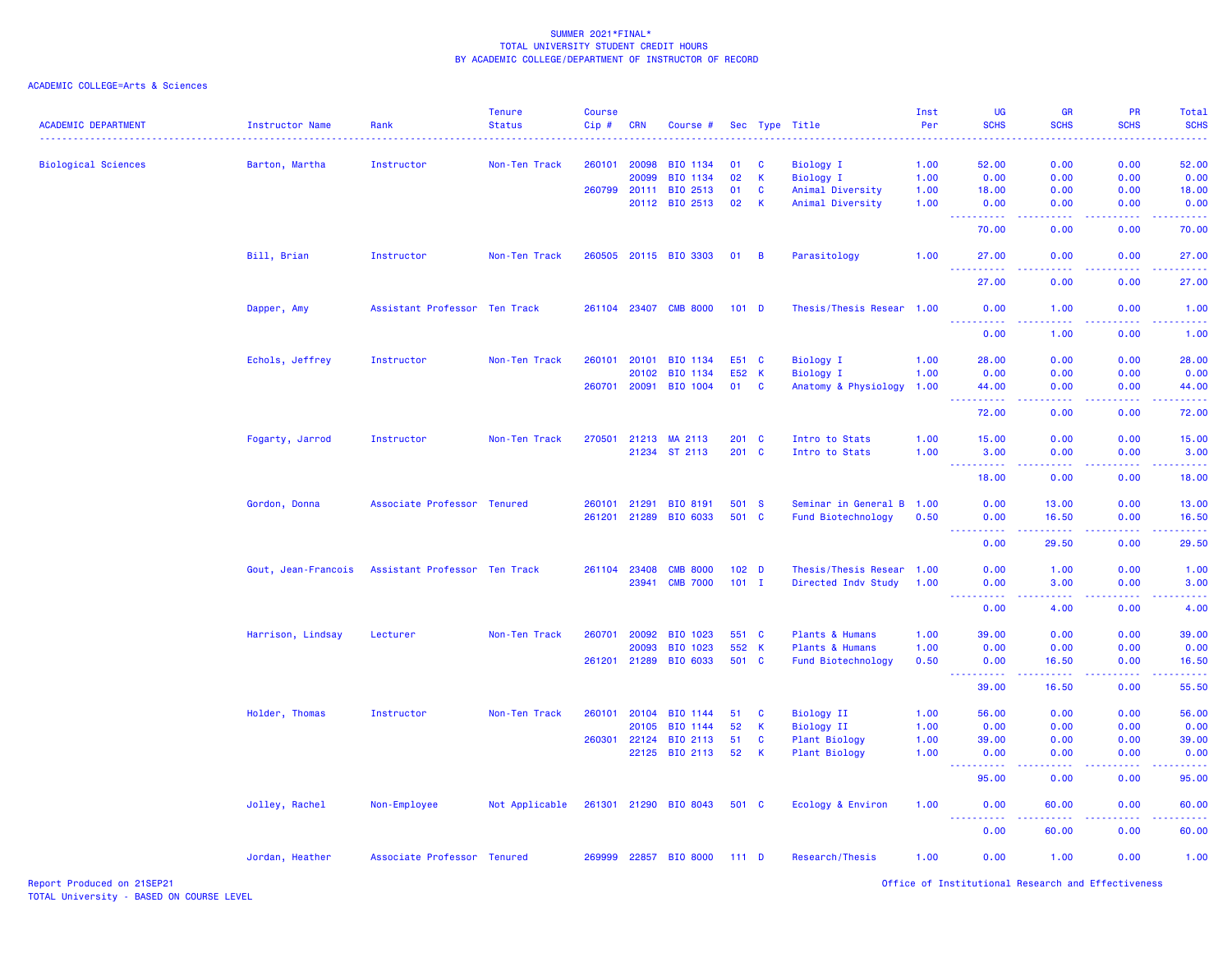| <b>ACADEMIC DEPARTMENT</b>                                        | <b>Instructor Name</b> | Rank                              | <b>Tenure</b><br><b>Status</b> | <b>Course</b><br>Cip# | <b>CRN</b> | Course #              |              |              | Sec Type Title            | Inst<br>Per | UG<br><b>SCHS</b>                                                                                                                          | <b>GR</b><br><b>SCHS</b>            | PR<br><b>SCHS</b>                                                                                                                                                                                                                                                                                                                                                                                                                                                                              | Total<br><b>SCHS</b>                                                                                                                                                                                                                                                                                                                                                                                                         |
|-------------------------------------------------------------------|------------------------|-----------------------------------|--------------------------------|-----------------------|------------|-----------------------|--------------|--------------|---------------------------|-------------|--------------------------------------------------------------------------------------------------------------------------------------------|-------------------------------------|------------------------------------------------------------------------------------------------------------------------------------------------------------------------------------------------------------------------------------------------------------------------------------------------------------------------------------------------------------------------------------------------------------------------------------------------------------------------------------------------|------------------------------------------------------------------------------------------------------------------------------------------------------------------------------------------------------------------------------------------------------------------------------------------------------------------------------------------------------------------------------------------------------------------------------|
|                                                                   |                        |                                   |                                |                       |            |                       |              |              |                           |             |                                                                                                                                            |                                     |                                                                                                                                                                                                                                                                                                                                                                                                                                                                                                |                                                                                                                                                                                                                                                                                                                                                                                                                              |
|                                                                   |                        |                                   |                                |                       |            |                       |              |              |                           |             | 0.00                                                                                                                                       | 1.00                                | 0.00                                                                                                                                                                                                                                                                                                                                                                                                                                                                                           | 1.00                                                                                                                                                                                                                                                                                                                                                                                                                         |
| <b>Biological Sciences</b>                                        | Kaplan, Evan           | Instructor                        | Non-Ten Track                  |                       |            | 260401 20107 BIO 2103 | 001 C        |              | Cell Biology              | 1.00        | 81.00                                                                                                                                      | 0.00                                | 0.00                                                                                                                                                                                                                                                                                                                                                                                                                                                                                           | 81.00                                                                                                                                                                                                                                                                                                                                                                                                                        |
|                                                                   |                        |                                   |                                |                       |            |                       |              |              |                           |             | $\sim$ $\sim$ $\sim$ $\sim$<br>81.00                                                                                                       | 0.00                                | 0.00                                                                                                                                                                                                                                                                                                                                                                                                                                                                                           | 81.00                                                                                                                                                                                                                                                                                                                                                                                                                        |
|                                                                   | Li, Ling               | Assistant Professor Ten Track     |                                | 269999                |            | 22838 BIO 9000        | 63           | D            | Research / Diss           | 1.00        | 0.00<br>-----<br>$\frac{1}{2} \left( \frac{1}{2} \right) \left( \frac{1}{2} \right) \left( \frac{1}{2} \right) \left( \frac{1}{2} \right)$ | 1.00                                | 0.00                                                                                                                                                                                                                                                                                                                                                                                                                                                                                           | 1.00                                                                                                                                                                                                                                                                                                                                                                                                                         |
|                                                                   |                        |                                   |                                |                       |            |                       |              |              |                           |             | 0.00                                                                                                                                       | 1.00                                | 0.00                                                                                                                                                                                                                                                                                                                                                                                                                                                                                           | 1.00                                                                                                                                                                                                                                                                                                                                                                                                                         |
|                                                                   | McCurdy, Victoria      | Instructor                        | Non-Ten Track                  | 260507                | 22122      | <b>BIO 4413</b>       | 01           | C            | Immunology                | 1.00        | 45.00                                                                                                                                      | 0.00                                | 0.00                                                                                                                                                                                                                                                                                                                                                                                                                                                                                           | 45.00                                                                                                                                                                                                                                                                                                                                                                                                                        |
|                                                                   |                        |                                   |                                |                       | 22123      | BIO 6413              | 01           | C            | Immunology                | 1.00        | 0.00                                                                                                                                       | 9.00                                | 0.00                                                                                                                                                                                                                                                                                                                                                                                                                                                                                           | 9.00                                                                                                                                                                                                                                                                                                                                                                                                                         |
|                                                                   |                        |                                   |                                |                       |            | 260806 20120 BIO 4133 | 501 C        |              | <b>Human Genetics</b>     | 1.00        | 102.00<br><b></b>                                                                                                                          | 0.00                                | 0.00                                                                                                                                                                                                                                                                                                                                                                                                                                                                                           | 102.00<br>.                                                                                                                                                                                                                                                                                                                                                                                                                  |
|                                                                   |                        |                                   |                                |                       |            |                       |              |              |                           |             | 147.00                                                                                                                                     | 9.00                                | 0.00                                                                                                                                                                                                                                                                                                                                                                                                                                                                                           | 156.00                                                                                                                                                                                                                                                                                                                                                                                                                       |
|                                                                   | Outlaw, Diana          | Associate Professor Tenured       |                                |                       |            | 260706 20125 BIO 4514 | 001 B        |              | Animal Physiology         | 1.00        | 60.00<br><u> - - - - - - - - - -</u>                                                                                                       | 0.00<br>$\sim$ $\sim$ $\sim$ $\sim$ | 0.00                                                                                                                                                                                                                                                                                                                                                                                                                                                                                           | 60.00<br>.                                                                                                                                                                                                                                                                                                                                                                                                                   |
|                                                                   |                        |                                   |                                |                       |            |                       |              |              |                           |             | 60.00                                                                                                                                      | 0.00                                | 0.00                                                                                                                                                                                                                                                                                                                                                                                                                                                                                           | 60.00                                                                                                                                                                                                                                                                                                                                                                                                                        |
|                                                                   | Roberts, Brandy        | Instructor                        | Non-Ten Track                  | 260502                | 20116      | <b>BIO 3304</b>       | 51           | <b>C</b>     | General Microbiology 1.00 |             | 52.00                                                                                                                                      | 0.00                                | 0.00                                                                                                                                                                                                                                                                                                                                                                                                                                                                                           | 52.00                                                                                                                                                                                                                                                                                                                                                                                                                        |
|                                                                   |                        |                                   |                                |                       | 20117      | <b>BIO 3304</b>       | 52           | -K           | General Microbiology      | 1.00        | 0.00                                                                                                                                       | 0.00                                | 0.00                                                                                                                                                                                                                                                                                                                                                                                                                                                                                           | 0.00                                                                                                                                                                                                                                                                                                                                                                                                                         |
|                                                                   |                        |                                   |                                | 260701                | 22187      | BIO 6503              | 01           | B            | Vertebrate Histology 0.50 |             | 0.00                                                                                                                                       | 1.50                                | 0.00                                                                                                                                                                                                                                                                                                                                                                                                                                                                                           | 1.50                                                                                                                                                                                                                                                                                                                                                                                                                         |
|                                                                   |                        |                                   |                                | 269999                | 24039      | <b>BIO 4000</b>       | 51           | л.           | Directed Indiv Study 1.00 |             | 1.00                                                                                                                                       | 0.00                                | 0.00                                                                                                                                                                                                                                                                                                                                                                                                                                                                                           | 1.00                                                                                                                                                                                                                                                                                                                                                                                                                         |
|                                                                   |                        |                                   |                                |                       | 24081      | BIO 4000              | 52           | $\mathbf{I}$ | Directed Indiv Study 1.00 |             | 1.00                                                                                                                                       | 0.00                                | 0.00                                                                                                                                                                                                                                                                                                                                                                                                                                                                                           | 1.00                                                                                                                                                                                                                                                                                                                                                                                                                         |
|                                                                   |                        |                                   |                                |                       |            | 511005 20119 BIO 4100 | $101$ H      |              | Med Tech Clinicals        | 1.00        | 42.00<br><b>.</b>                                                                                                                          | 0.00<br>.                           | 0.00                                                                                                                                                                                                                                                                                                                                                                                                                                                                                           | 42.00<br>. <b>.</b> .                                                                                                                                                                                                                                                                                                                                                                                                        |
|                                                                   |                        |                                   |                                |                       |            |                       |              |              |                           |             | 96.00                                                                                                                                      | 1.50                                | 0.00                                                                                                                                                                                                                                                                                                                                                                                                                                                                                           | 97.50                                                                                                                                                                                                                                                                                                                                                                                                                        |
|                                                                   | Williamson, Emily      | Instructor                        | Non-Ten Track                  | 260701                | 20113      | <b>BIO 3004</b>       | 51           | <b>C</b>     | <b>Human Anatomy</b>      | 1.00        | 148.00                                                                                                                                     | 0.00                                | 0.00                                                                                                                                                                                                                                                                                                                                                                                                                                                                                           | 148.00                                                                                                                                                                                                                                                                                                                                                                                                                       |
|                                                                   |                        |                                   |                                |                       |            | 20114 BIO 3004        | 52           | $\mathbf{K}$ | Human Anatomy             | 1.00        | 0.00                                                                                                                                       | 0.00                                | 0.00                                                                                                                                                                                                                                                                                                                                                                                                                                                                                           | 0.00                                                                                                                                                                                                                                                                                                                                                                                                                         |
|                                                                   |                        |                                   |                                |                       | 21288      | BIO 1123              | 551 B        |              | Animal Biology            | 1.00        | 33.00                                                                                                                                      | 0.00                                | 0.00                                                                                                                                                                                                                                                                                                                                                                                                                                                                                           | 33.00                                                                                                                                                                                                                                                                                                                                                                                                                        |
|                                                                   |                        |                                   |                                |                       | 22121      | BIO 1123              | 001 B        |              | Animal Biology            | 1.00        | 81.00                                                                                                                                      | 0.00                                | 0.00                                                                                                                                                                                                                                                                                                                                                                                                                                                                                           | 81.00                                                                                                                                                                                                                                                                                                                                                                                                                        |
|                                                                   |                        |                                   |                                |                       | 22186      | BIO 4503              | 01           | B            | Vertebrate Histology      | 1.00        | 42.00                                                                                                                                      | 0.00                                | 0.00                                                                                                                                                                                                                                                                                                                                                                                                                                                                                           | 42.00                                                                                                                                                                                                                                                                                                                                                                                                                        |
|                                                                   |                        |                                   |                                |                       |            | 22187 BIO 6503        | $01 \quad B$ |              | Vertebrate Histology      | 0.50        | 0.00<br><b>.</b>                                                                                                                           | 1.50<br>$   -$                      | 0.00<br>.                                                                                                                                                                                                                                                                                                                                                                                                                                                                                      | 1.50                                                                                                                                                                                                                                                                                                                                                                                                                         |
|                                                                   |                        |                                   |                                |                       |            |                       |              |              |                           |             | 304.00                                                                                                                                     | 1.50                                | 0.00                                                                                                                                                                                                                                                                                                                                                                                                                                                                                           | 305.50                                                                                                                                                                                                                                                                                                                                                                                                                       |
|                                                                   | Woodrey, Mark          | Research Assist Pro Non-Ten Track |                                |                       |            | 030601 22737 WFA 9000 | 76           | D            | Research / Diss           | 1.00        | 0.00<br><b></b>                                                                                                                            | 6.00                                | 0.00                                                                                                                                                                                                                                                                                                                                                                                                                                                                                           | 6.00                                                                                                                                                                                                                                                                                                                                                                                                                         |
|                                                                   |                        |                                   |                                |                       |            |                       |              |              |                           |             | 0.00                                                                                                                                       | 6.00                                | 0.00                                                                                                                                                                                                                                                                                                                                                                                                                                                                                           | 6.00                                                                                                                                                                                                                                                                                                                                                                                                                         |
| -----------------------------------<br><b>Biological Sciences</b> |                        |                                   |                                |                       |            |                       |              |              |                           |             | ==========<br>1009.00                                                                                                                      | ==========<br>131.00                | $\begin{array}{cccccccccc} \multicolumn{2}{c}{} & \multicolumn{2}{c}{} & \multicolumn{2}{c}{} & \multicolumn{2}{c}{} & \multicolumn{2}{c}{} & \multicolumn{2}{c}{} & \multicolumn{2}{c}{} & \multicolumn{2}{c}{} & \multicolumn{2}{c}{} & \multicolumn{2}{c}{} & \multicolumn{2}{c}{} & \multicolumn{2}{c}{} & \multicolumn{2}{c}{} & \multicolumn{2}{c}{} & \multicolumn{2}{c}{} & \multicolumn{2}{c}{} & \multicolumn{2}{c}{} & \multicolumn{2}{c}{} & \multicolumn{2}{c}{} & \mult$<br>0.00 | ==========<br>1140.00                                                                                                                                                                                                                                                                                                                                                                                                        |
| ----------------------------------                                |                        |                                   |                                |                       |            |                       |              |              |                           |             | ==========                                                                                                                                 | ==========                          | $\begin{minipage}{0.9\linewidth} \begin{tabular}{l} \multicolumn{2}{l}{} & \multicolumn{2}{l}{} & \multicolumn{2}{l}{} \\ \multicolumn{2}{l}{} & \multicolumn{2}{l}{} & \multicolumn{2}{l}{} \\ \multicolumn{2}{l}{} & \multicolumn{2}{l}{} & \multicolumn{2}{l}{} \\ \multicolumn{2}{l}{} & \multicolumn{2}{l}{} & \multicolumn{2}{l}{} \\ \multicolumn{2}{l}{} & \multicolumn{2}{l}{} & \multicolumn{2}{l}{} \\ \multicolumn{2}{l}{} & \multicolumn{2}{l}{} & \multicolumn{2}{l}{} \\ \$     | $\begin{minipage}{0.9\linewidth} \hspace*{-0.2cm} \textbf{1} & \textbf{2} & \textbf{3} & \textbf{5} & \textbf{6} & \textbf{7} \\ \textbf{5} & \textbf{6} & \textbf{7} & \textbf{8} & \textbf{8} & \textbf{9} & \textbf{10} \\ \textbf{6} & \textbf{8} & \textbf{8} & \textbf{8} & \textbf{9} & \textbf{10} & \textbf{10} \\ \textbf{7} & \textbf{9} & \textbf{10} & \textbf{10} & \textbf{10} & \textbf{10} & \textbf{10} &$ |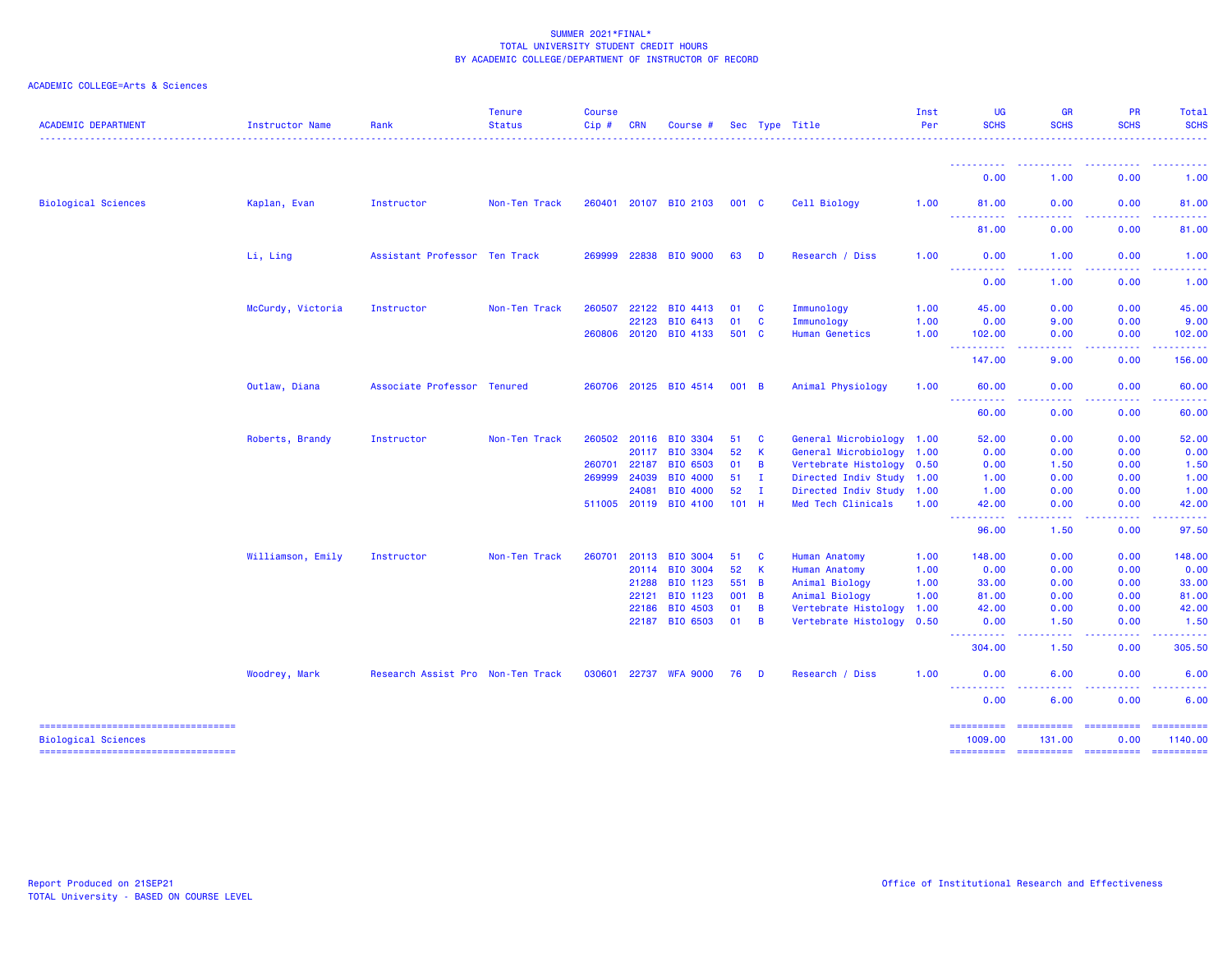| <b>ACADEMIC DEPARTMENT</b> | Instructor Name     | Rank                              | <b>Tenure</b><br><b>Status</b><br>. | <b>Course</b><br>$Cip \#$ | <b>CRN</b>   | Course #             |       |              | Sec Type Title            | Inst<br>Per | <b>UG</b><br><b>SCHS</b>                            | <b>GR</b><br><b>SCHS</b> | <b>PR</b><br><b>SCHS</b>                                                                                                                                     | Total<br><b>SCHS</b><br>.                                                                                                         |
|----------------------------|---------------------|-----------------------------------|-------------------------------------|---------------------------|--------------|----------------------|-------|--------------|---------------------------|-------------|-----------------------------------------------------|--------------------------|--------------------------------------------------------------------------------------------------------------------------------------------------------------|-----------------------------------------------------------------------------------------------------------------------------------|
| Chemistry                  | Brown, Teresa       | Instructor                        | Non-Ten Track                       | 400501                    |              | 20211 CH 1211        | 02    | - L          | Invst In Chemistry I 1.00 |             | 8.00                                                | 0.00                     | 0.00                                                                                                                                                         | 8.00                                                                                                                              |
|                            |                     |                                   |                                     |                           | 20216        | CH 1213              | 01    | $\mathbf{C}$ | Chemistry I               | 0.90        | 16.20                                               | 0.00                     | 0.00                                                                                                                                                         | 16.20                                                                                                                             |
|                            |                     |                                   |                                     |                           | 20222        | CH 1221              | 51    | -L           | Invst Chemistry II        | 1.00        | 8.00                                                | 0.00                     | 0.00                                                                                                                                                         | 8.00                                                                                                                              |
|                            |                     |                                   |                                     |                           |              | 20225 CH 1221        | 54    | - L          | Invst Chemistry II        | 1.00        | 6.00                                                | 0.00                     | 0.00                                                                                                                                                         | 6.00                                                                                                                              |
|                            |                     |                                   |                                     |                           |              |                      |       |              |                           |             | .<br>38.20                                          | د د د د<br>0.00          | 22222<br>0.00                                                                                                                                                | المتمامين<br>38.20                                                                                                                |
|                            | Creutz, Sidney      | Assistant Professor Ten Track     |                                     | 400501                    |              | 23771 CH 8000        | 01    | D            | Research / Thesis         | 1.00        | 0.00                                                | 9.00                     | 0.00                                                                                                                                                         | 9.00                                                                                                                              |
|                            |                     |                                   |                                     |                           | 23789        | <b>CH 8000</b>       | 51    | D            | Research / Thesis         | 1.00        | 0.00                                                | 3.00                     | 0.00                                                                                                                                                         | 3.00                                                                                                                              |
|                            |                     |                                   |                                     |                           | 23807        | <b>CH 9000</b>       | 01    | D            | Research / Diss           | 1.00        | 0.00                                                | 9.00                     | 0.00                                                                                                                                                         | 9.00                                                                                                                              |
|                            |                     |                                   |                                     |                           | 23825        | <b>CH 9000</b>       | 51    | D            | Research / Diss           | 1.00        | 0.00                                                | 6.00                     | 0.00                                                                                                                                                         | 6.00                                                                                                                              |
|                            |                     |                                   |                                     |                           |              |                      |       |              |                           |             | $\omega_{\rm c}$ and $\omega_{\rm c}$<br>0.00       | .<br>27,00               | .<br>0.00                                                                                                                                                    | .<br>27,00                                                                                                                        |
|                            | Cui, Xin            | Assistant Professor Ten Track     |                                     |                           | 400501 23808 | <b>CH 9000</b>       | 02    | D            | Research / Diss           | 1.00        | 0.00                                                | 18.00                    | 0.00                                                                                                                                                         | 18.00                                                                                                                             |
|                            |                     |                                   |                                     |                           | 23826        | <b>CH 9000</b>       | 52    | D            | Research / Diss           | 1.00        | 0.00<br>.<br>$\sim$ $\sim$ $\sim$                   | 15.00<br>.               | 0.00<br>2.2.2.2.2                                                                                                                                            | 15.00<br><u>.</u>                                                                                                                 |
|                            |                     |                                   |                                     |                           |              |                      |       |              |                           |             | 0.00                                                | 33.00                    | 0.00                                                                                                                                                         | 33.00                                                                                                                             |
|                            | Dornshuld, Eric     | Clinical Assist Pro Non-Ten Track |                                     | 400501                    | 20228        | CH 1223              | 51    | <b>C</b>     | Chemistry II              | 1.00        | 33.00                                               | 0.00                     | 0.00                                                                                                                                                         | 33.00                                                                                                                             |
|                            |                     |                                   |                                     |                           | 20229        | CH 1223              | 52    | <b>C</b>     | Chemistry II              | 1.00        | 57.00                                               | 0.00                     | 0.00                                                                                                                                                         | 57.00                                                                                                                             |
|                            |                     |                                   |                                     |                           |              | 23559 CH 1223        | 552 C |              | Chemistry II              | 1.00        | 3.00<br>22222                                       | 0.00<br>.                | 0.00<br>. <b>.</b>                                                                                                                                           | 3.00<br>.                                                                                                                         |
|                            |                     |                                   |                                     |                           |              |                      |       |              |                           |             | 93.00                                               | 0.00                     | 0.00                                                                                                                                                         | 93.00                                                                                                                             |
|                            | Emerson, Joseph     | Associate Professor Tenured       |                                     | 400501                    |              | 23773 CH 8000        | 03    | D            | Research / Thesis         | 1.00        | 0.00                                                | 7.00                     | 0.00                                                                                                                                                         | 7.00                                                                                                                              |
|                            |                     |                                   |                                     |                           | 23809        | <b>CH 9000</b>       | 03    | D            | Research / Diss           | 1.00        | 0.00                                                | 3.00                     | 0.00                                                                                                                                                         | 3.00                                                                                                                              |
|                            |                     |                                   |                                     |                           | 23827        | <b>CH 9000</b>       | 53    | D            | Research / Diss           | 1.00        | 0.00                                                | 9.00                     | 0.00                                                                                                                                                         | 9.00                                                                                                                              |
|                            |                     |                                   |                                     |                           | 24016        | <b>CH 7000</b>       | 05    | $\mathbf{I}$ | Directed Indiv Study      | 1.00        | 0.00                                                | 6.00<br>.                | 0.00                                                                                                                                                         | 6.00                                                                                                                              |
|                            |                     |                                   |                                     |                           |              |                      |       |              |                           |             | 0.00                                                | 25.00                    | 0.00                                                                                                                                                         | 25.00                                                                                                                             |
|                            | Fitzkee, Nicholas   | Associate Professor Tenured       |                                     |                           |              | 400501 23810 CH 9000 | 04    | D            | Research / Diss           | 1.00        | 0.00                                                | 9.00                     | 0.00                                                                                                                                                         | 9.00                                                                                                                              |
|                            |                     |                                   |                                     |                           | 23828        | <b>CH 9000</b>       | 54    | D            | Research / Diss           | 1.00        | 0.00                                                | 9.00<br>.                | 0.00                                                                                                                                                         | 9.00<br>$\frac{1}{2} \left( \frac{1}{2} \right) \left( \frac{1}{2} \right) \left( \frac{1}{2} \right) \left( \frac{1}{2} \right)$ |
|                            |                     |                                   |                                     |                           |              |                      |       |              |                           |             | $\sim$ $\sim$ .<br>المتمالين<br>0.00                | 18.00                    | .<br>0.00                                                                                                                                                    | 18.00                                                                                                                             |
|                            | Gangishetty, Mahesh | Assistant Professor Ten Track     |                                     |                           |              | 400501 23811 CH 9000 | 05    | D            | Research / Diss           | 1.00        | 0.00                                                | 3.00                     | 0.00                                                                                                                                                         | 3.00                                                                                                                              |
|                            |                     |                                   |                                     |                           | 23829        | <b>CH 9000</b>       | 55    | D            | Research / Diss           | 1.00        | 0.00<br>a a a a ar<br>$\sim$ $\sim$ $\sim$ $\sim$   | 3.00<br>22222            | 0.00<br>$\frac{1}{2} \left( \frac{1}{2} \right) \left( \frac{1}{2} \right) \left( \frac{1}{2} \right) \left( \frac{1}{2} \right) \left( \frac{1}{2} \right)$ | 3.00                                                                                                                              |
|                            |                     |                                   |                                     |                           |              |                      |       |              |                           |             | 0.00                                                | 6.00                     | 0.00                                                                                                                                                         | .<br>6.00                                                                                                                         |
|                            | Gwaltney, Steven    | Professor                         | <b>Tenured</b>                      | 400501                    | 23776        | <b>CH 8000</b>       | 06    | D            | Research / Thesis         | 1.00        | 0.00                                                | 3.00                     | 0.00                                                                                                                                                         | 3.00                                                                                                                              |
|                            |                     |                                   |                                     |                           | 23812        | <b>CH 9000</b>       | 06    | D            | Research / Diss           | 1.00        | 0.00                                                | 9.00                     | 0.00                                                                                                                                                         | 9.00                                                                                                                              |
|                            |                     |                                   |                                     |                           | 23830        | <b>CH 9000</b>       | 56    | D            | Research / Diss           | 1.00        | 0.00                                                | 3.00                     | 0.00                                                                                                                                                         | 3.00                                                                                                                              |
|                            |                     |                                   |                                     |                           | 23989        | <b>CH 7000</b>       | 02    | $\mathbf{I}$ | Directed Indiv Study 1.00 |             | 0.00                                                | 3.00                     | 0.00                                                                                                                                                         | 3.00                                                                                                                              |
|                            |                     |                                   |                                     |                           | 23990        | <b>CH 7000</b>       | 03    | $\mathbf{I}$ | Directed Indiv Study 1.00 |             | 0.00                                                | 3.00                     | 0.00                                                                                                                                                         | 3.00                                                                                                                              |
|                            |                     |                                   |                                     |                           | 23991        | <b>CH 7000</b>       | 04    | $\mathbf{I}$ | Directed Indiv Study 1.00 |             | 0.00<br>$\omega_{\rm{eff}}$ and $\omega_{\rm{eff}}$ | 3.00<br>.                | 0.00<br>المتمامين                                                                                                                                            | 3.00<br>.                                                                                                                         |
|                            |                     |                                   |                                     |                           |              |                      |       |              |                           |             | 0.00                                                | 24.00                    | 0.00                                                                                                                                                         | 24.00                                                                                                                             |
|                            | Hollis, Thedford    | Professor                         | <b>Tenured</b>                      | 400501                    | 23813        | <b>CH 9000</b>       | 07    | D            | Research / Diss           | 1.00        | 0.00                                                | 30.00                    | 0.00                                                                                                                                                         | 30.00                                                                                                                             |
|                            |                     |                                   |                                     |                           | 23831        | <b>CH 9000</b>       | 57    | D            | Research / Diss           | 1.00        | 0.00                                                | 18.00                    | 0.00                                                                                                                                                         | 18.00                                                                                                                             |
|                            |                     |                                   |                                     | 400504                    | 20254        | CH 4523              | 51    | $\mathbf{C}$ | Organic Chemistry II 1.00 |             | 72.00                                               | 0.00                     | 0.00                                                                                                                                                         | 72.00                                                                                                                             |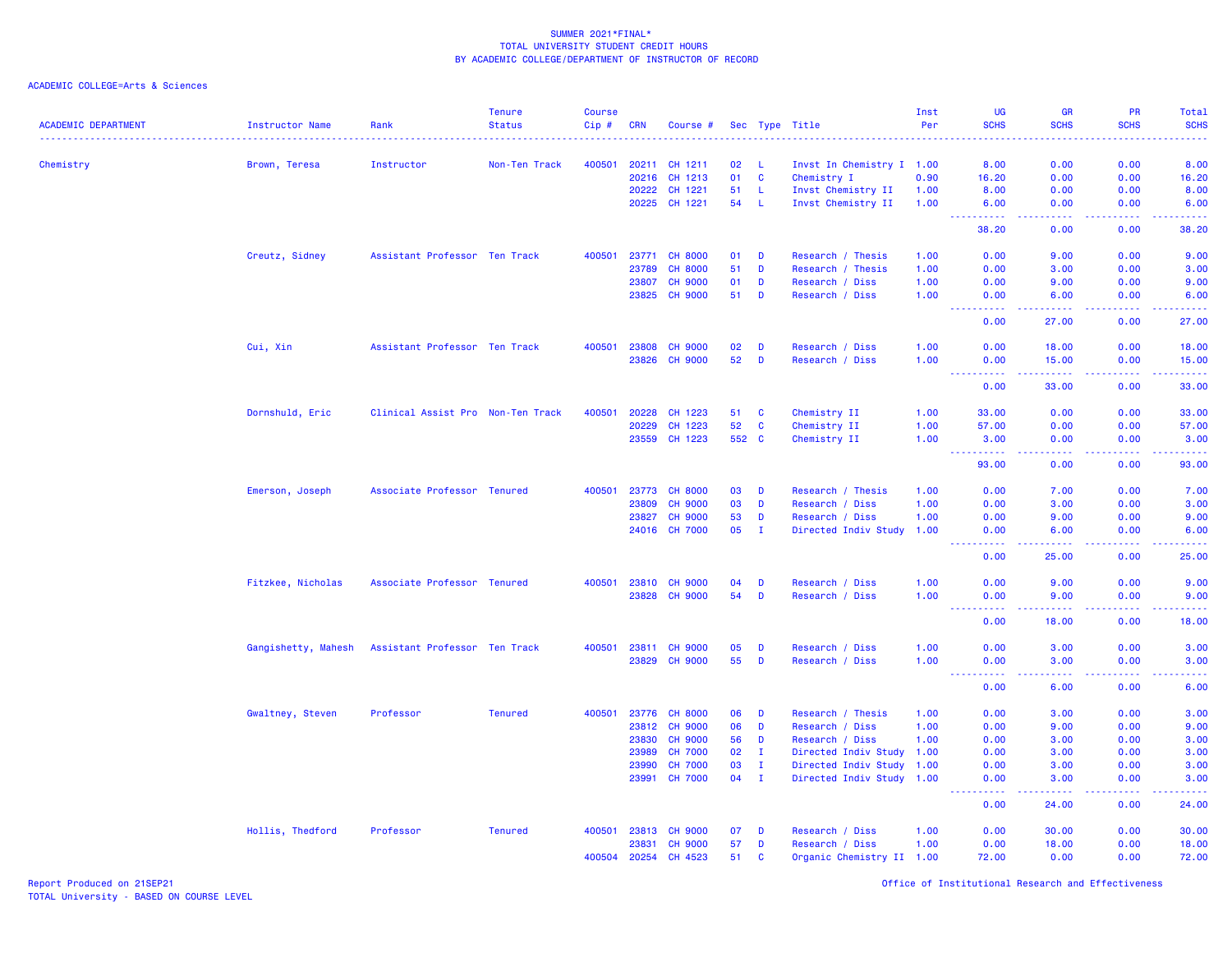| <b>ACADEMIC DEPARTMENT</b> | Instructor Name                                    | Rank                              | <b>Tenure</b><br><b>Status</b> | <b>Course</b><br>$Cip \#$ | <b>CRN</b> | Course #             |                 |              | Sec Type Title            | Inst<br>Per | <b>UG</b><br><b>SCHS</b>                                                                                                                                                | <b>GR</b><br><b>SCHS</b> | <b>PR</b><br><b>SCHS</b> | Total<br><b>SCHS</b> |
|----------------------------|----------------------------------------------------|-----------------------------------|--------------------------------|---------------------------|------------|----------------------|-----------------|--------------|---------------------------|-------------|-------------------------------------------------------------------------------------------------------------------------------------------------------------------------|--------------------------|--------------------------|----------------------|
|                            |                                                    |                                   |                                |                           |            |                      |                 |              |                           |             | -----------                                                                                                                                                             |                          |                          |                      |
|                            |                                                    |                                   |                                |                           |            |                      |                 |              |                           |             | 72.00                                                                                                                                                                   | 48.00                    | 0.00                     | 120.00               |
| Chemistry                  | Johnson, Christopher Assistant Professor Ten Track |                                   |                                | 400501                    | 23778      | <b>CH 8000</b>       | 80              | D            | Research / Thesis         | 1.00        | 0.00                                                                                                                                                                    | 3.00                     | 0.00                     | 3.00                 |
|                            |                                                    |                                   |                                |                           | 23796      | <b>CH 8000</b>       | 58              | D            | Research / Thesis         | 1.00        | 0.00                                                                                                                                                                    | 3.00                     | 0.00                     | 3.00                 |
|                            |                                                    |                                   |                                |                           | 23814      | <b>CH 9000</b>       | 08              | D            | Research / Diss           | 1.00        | 0.00                                                                                                                                                                    | 15.00                    | 0.00                     | 15.00                |
|                            |                                                    |                                   |                                |                           | 23832      | <b>CH 9000</b>       | 58              | D            | Research / Diss           | 1.00        | 0.00<br>.                                                                                                                                                               | 9.00<br>.                | 0.00<br>.                | 9.00<br>المتمامين    |
|                            |                                                    |                                   |                                |                           |            |                      |                 |              |                           |             | 0.00                                                                                                                                                                    | 30.00                    | 0.00                     | 30.00                |
|                            | Mlsna, Debra                                       | Associate Professor Tenured       |                                | 240102                    | 23550      | CH 4800              | 51              | $\mathbf{I}$ | Undergraduate Resear 1.00 |             | 3.00                                                                                                                                                                    | 0.00                     | 0.00                     | 3.00                 |
|                            |                                                    |                                   |                                | 400501                    | 23815      | <b>CH 9000</b>       | 09              | D            | Research / Diss           | 1.00        | 0.00                                                                                                                                                                    | 10.00                    | 0.00                     | 10.00                |
|                            |                                                    |                                   |                                |                           | 23833      | <b>CH 9000</b>       | 59              | D            | Research / Diss           | 1.00        | 0.00                                                                                                                                                                    | 9.00                     | 0.00                     | 9.00                 |
|                            |                                                    |                                   |                                | 400504                    | 20243      | CH 4513              | 01              | $\mathbf{C}$ | Organic Chemistry I       | 1.00        | 33.00                                                                                                                                                                   | 0.00                     | 0.00                     | 33.00                |
|                            |                                                    |                                   |                                | 400599                    | 21747      | CH 4713              | 801 A           |              | Study Abroad Tour         | 0.50        | 19.50<br>.<br>$  -$                                                                                                                                                     | 0.00<br>$- - - - -$      | 0.00<br><u>.</u>         | 19.50<br>.           |
|                            |                                                    |                                   |                                |                           |            |                      |                 |              |                           |             | 55.50                                                                                                                                                                   | 19.00                    | 0.00                     | 74.50                |
|                            | Mlsna, Todd                                        | Professor                         | <b>Tenured</b>                 | 240102                    | 23551      | CH 4800              | $102$ I         |              | Undergraduate Resear 1.00 |             | 3.00                                                                                                                                                                    | 0.00                     | 0.00                     | 3.00                 |
|                            |                                                    |                                   |                                |                           | 23552      | <b>CH 4800</b>       | 02              | $\mathbf{I}$ | Undergraduate Resear 1.00 |             | 8.00                                                                                                                                                                    | 0.00                     | 0.00                     | 8.00                 |
|                            |                                                    |                                   |                                | 400501                    | 23816      | <b>CH 9000</b>       | 10 <sub>1</sub> | D            | Research / Diss           | 1.00        | 0.00                                                                                                                                                                    | 12.00                    | 0.00                     | 12.00                |
|                            |                                                    |                                   |                                |                           | 23834      | <b>CH 9000</b>       | 60              | D            | Research / Diss           | 1.00        | 0.00                                                                                                                                                                    | 12.00                    | 0.00                     | 12.00                |
|                            |                                                    |                                   |                                |                           |            | 400599 21747 CH 4713 | 801 A           |              | <b>Study Abroad Tour</b>  | 0.50        | 19.50<br>444<br>المتمام المتمار                                                                                                                                         | 0.00<br>.                | 0.00<br>المتمامين        | 19.50<br>.           |
|                            |                                                    |                                   |                                |                           |            |                      |                 |              |                           |             | 30.50                                                                                                                                                                   | 24.00                    | 0.00                     | 54.50                |
|                            | Montiel Palma, Virgi Assistant Professor Ten Track |                                   |                                | 240102                    | 23556      | <b>CH 4800</b>       | 104             | $\mathbf{I}$ | Undergraduate Resear      | 1.00        | 2.00                                                                                                                                                                    | 0.00                     | 0.00                     | 2.00                 |
|                            |                                                    |                                   |                                | 400501                    | 23781      | <b>CH 8000</b>       | 11              | D            | Research / Thesis         | 1.00        | 0.00                                                                                                                                                                    | 3.00                     | 0.00                     | 3.00                 |
|                            |                                                    |                                   |                                |                           | 23799      | <b>CH 8000</b>       | 61              | D            | Research / Thesis         | 1.00        | 0.00                                                                                                                                                                    | 3.00                     | 0.00                     | 3.00                 |
|                            |                                                    |                                   |                                |                           | 23817      | <b>CH 9000</b>       | 11              | D            | Research / Diss           | 1.00        | 0.00                                                                                                                                                                    | 6.00                     | 0.00                     | 6.00                 |
|                            |                                                    |                                   |                                |                           | 23835      | <b>CH 9000</b>       | 61              | D            | Research / Diss           | 1.00        | 0.00<br>.<br>444                                                                                                                                                        | 6.00<br>.                | 0.00<br>.                | 6.00<br>.            |
|                            |                                                    |                                   |                                |                           |            |                      |                 |              |                           |             | 2.00                                                                                                                                                                    | 18.00                    | 0.00                     | 20.00                |
|                            | Munoz Hernandez, Mig Associate Professor Ten Track |                                   |                                | 400501                    |            | 23818 CH 9000        | 12 <sub>1</sub> | <b>D</b>     | Research / Diss           | 1.00        | 0.00                                                                                                                                                                    | 3.00                     | 0.00                     | 3.00                 |
|                            |                                                    |                                   |                                |                           |            |                      |                 |              |                           |             | $- - -$<br>$\frac{1}{2} \left( \frac{1}{2} \right) \left( \frac{1}{2} \right) \left( \frac{1}{2} \right) \left( \frac{1}{2} \right) \left( \frac{1}{2} \right)$<br>0.00 | <u>.</u><br>3.00         | . <b>.</b><br>0.00       | .<br>3.00            |
|                            | Nettles, Charles                                   | Instructor                        | Non-Ten Track                  | 400504                    | 20235      | CH 4511              | 01              | - L          | Org Chem Lab I            | 1.00        | 9.00                                                                                                                                                                    | 0.00                     | 0.00                     | 9.00                 |
|                            |                                                    |                                   |                                |                           | 20236      | CH 4511              | 02              | -L           | Org Chem Lab I            | 1.00        | 8.00                                                                                                                                                                    | 0.00                     | 0.00                     | 8.00                 |
|                            |                                                    |                                   |                                |                           | 20237      | CH 4511              | 03              | - L          | Org Chem Lab I            | 1.00        | 9.00                                                                                                                                                                    | 0.00                     | 0.00                     | 9.00                 |
|                            |                                                    |                                   |                                |                           | 20244      | CH 4513              | 02              | <b>C</b>     | Organic Chemistry I       | 1.00        | 84.00                                                                                                                                                                   | 0.00                     | 0.00                     | 84.00                |
|                            |                                                    |                                   |                                |                           | 20249      | CH 4521              | 51              | L.           | Org Chem Lab II           | 1.00        | 11.00                                                                                                                                                                   | 0.00                     | 0.00                     | 11.00                |
|                            |                                                    |                                   |                                |                           | 20251      | CH 4521              | 53              | $\mathsf{L}$ | Org Chem Lab II           | 1.00        | 7.00                                                                                                                                                                    | 0.00                     | 0.00                     | 7.00                 |
|                            |                                                    |                                   |                                |                           | 23554      | CH 4513              | 502             | $\mathbf{C}$ | Organic Chemistry I       | 1.00        | 15.00<br>22222                                                                                                                                                          | 0.00<br>$\sim$           | 0.00                     | 15.00<br>الداعات عاد |
|                            |                                                    |                                   |                                |                           |            |                      |                 |              |                           |             | 143.00                                                                                                                                                                  | 0.00                     | 0.00                     | 143.00               |
|                            | Nettles, Whitnee                                   | Clinical Assist Pro Non-Ten Track |                                | 400501                    | 20216      | CH 1213              | 01              | - C          | Chemistry I               | 0.10        | 1.80                                                                                                                                                                    | 0.00                     | 0.00                     | 1.80                 |
|                            |                                                    |                                   |                                |                           | 20217      | CH 1213              | 02              | $\mathbf{C}$ | Chemistry I               | 1.00        | 51.00                                                                                                                                                                   | 0.00                     | 0.00                     | 51.00                |
|                            |                                                    |                                   |                                |                           | 23578      | CH 1213              | 502             | <b>C</b>     | Chemistry I               | 1.00        | 3.00                                                                                                                                                                    | 0.00                     | 0.00                     | 3.00                 |
|                            |                                                    |                                   |                                |                           |            |                      |                 |              |                           |             | <u> - - - - - - - - - -</u><br>55.80                                                                                                                                    | .<br>0.00                | 22222<br>0.00            | .<br>55.80           |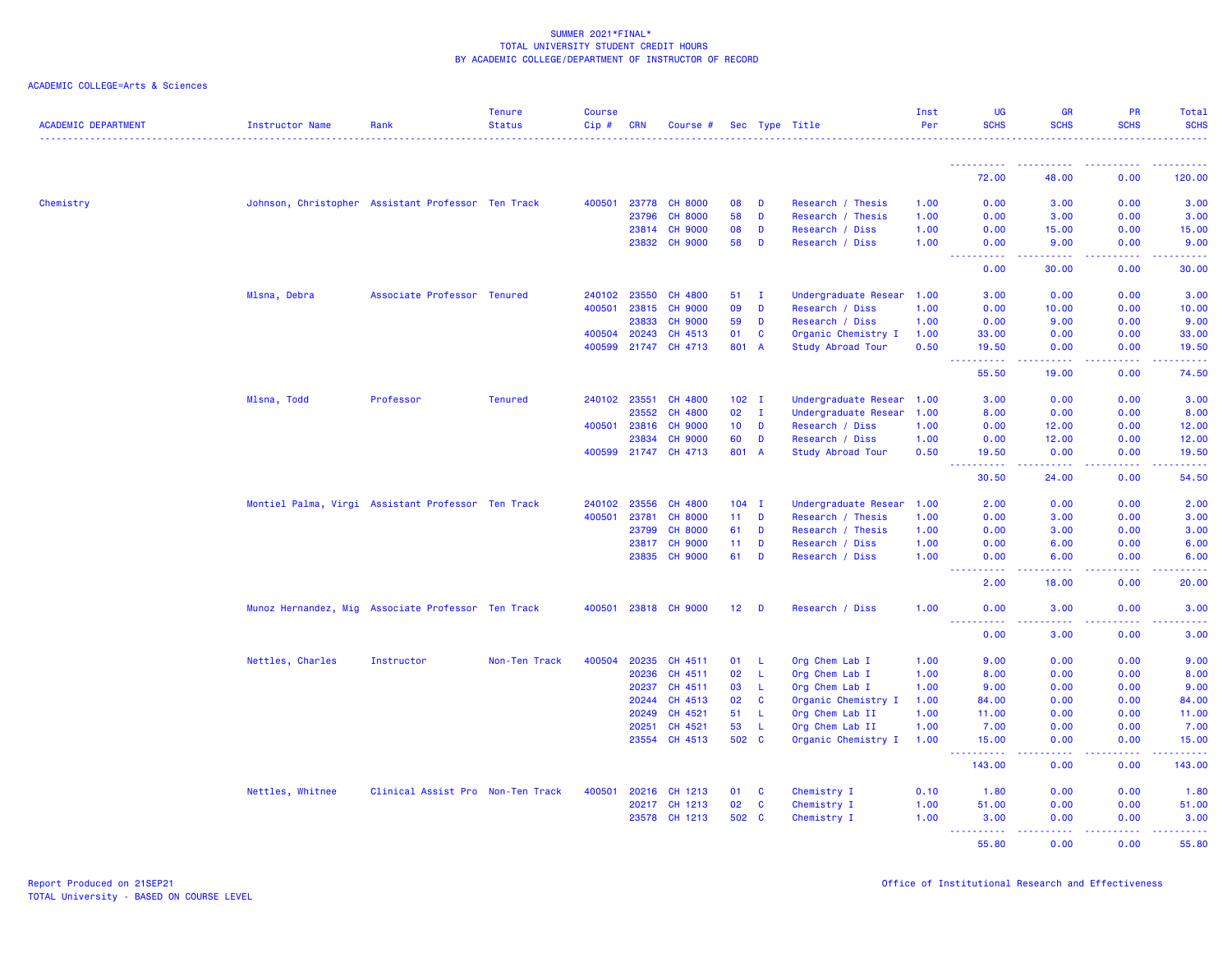| <b>ACADEMIC DEPARTMENT</b> | Instructor Name  | Rank                              | <b>Tenure</b><br><b>Status</b> | <b>Course</b><br>Cip#                       | <b>CRN</b> | Course #       |               |              | Sec Type Title                          | Inst<br>Per | <b>UG</b><br><b>SCHS</b>                                                                                                               | <b>GR</b><br><b>SCHS</b> | PR<br><b>SCHS</b>                   | Total<br><b>SCHS</b>               |
|----------------------------|------------------|-----------------------------------|--------------------------------|---------------------------------------------|------------|----------------|---------------|--------------|-----------------------------------------|-------------|----------------------------------------------------------------------------------------------------------------------------------------|--------------------------|-------------------------------------|------------------------------------|
|                            |                  |                                   |                                | <b><i><u><u>AAAAA</u></u></i></b><br>240102 | 23555      | <b>CH 4800</b> |               |              |                                         | 1.00        | .<br>4.00                                                                                                                              | <b></b><br>0.00          | .<br>0.00                           | .                                  |
| Chemistry                  | Patrick, Amanda  | Assistant Professor Ten Track     |                                | 400501                                      | 23819      | <b>CH 9000</b> | $103$ I<br>13 | D            | Undergraduate Resear<br>Research / Diss | 1.00        | 0.00                                                                                                                                   | 3.00                     | 0.00                                | 4.00<br>3.00                       |
|                            |                  |                                   |                                |                                             | 23837      | <b>CH 9000</b> | 63            | D            | Research / Diss                         | 1.00        | 0.00                                                                                                                                   | 3.00                     | 0.00                                | 3.00                               |
|                            |                  |                                   |                                |                                             |            |                |               |              |                                         |             | $\sim$ $\sim$ $\sim$ $\sim$<br>.                                                                                                       | د د د د                  | .                                   | .                                  |
|                            |                  |                                   |                                |                                             |            |                |               |              |                                         |             | 4.00                                                                                                                                   | 6.00                     | 0.00                                | 10.00                              |
|                            | Scott, Colleen   | Associate Professor Tenured       |                                | 400501                                      | 23820      | <b>CH 9000</b> | 14            | D            | Research / Diss                         | 1.00        | 0.00                                                                                                                                   | 12.00                    | 0.00                                | 12.00                              |
|                            |                  |                                   |                                |                                             | 23838      | <b>CH 9000</b> | 64            | D            | Research / Diss                         | 1.00        | 0.00<br>.<br>$\frac{1}{2} \left( \frac{1}{2} \right) \left( \frac{1}{2} \right) \left( \frac{1}{2} \right) \left( \frac{1}{2} \right)$ | 21.00<br>.               | 0.00<br>.                           | 21.00<br>.                         |
|                            |                  |                                   |                                |                                             |            |                |               |              |                                         |             | 0.00                                                                                                                                   | 33.00                    | 0.00                                | 33.00                              |
|                            | Smith, Dennis    | Professor                         | <b>Tenured</b>                 | 400501                                      | 23785      | <b>CH 8000</b> | 15            | D            | Research / Thesis                       | 1.00        | 0.00                                                                                                                                   | 3.00                     | 0.00                                | 3.00                               |
|                            |                  |                                   |                                |                                             | 23821      | <b>CH 9000</b> | 15            | D            | Research / Diss                         | 1.00        | 0.00                                                                                                                                   | 15.00                    | 0.00                                | 15.00                              |
|                            |                  |                                   |                                |                                             | 23839      | <b>CH 9000</b> | 65            | D            | Research / Diss                         | 1.00        | 0.00                                                                                                                                   | 12.00                    | 0.00                                | 12.00                              |
|                            |                  |                                   |                                |                                             | 23973      | <b>CH 7000</b> | 01            | I.           | Directed Indiv Study                    | 1.00        | 0.00<br><u>.</u>                                                                                                                       | 3.00<br>.                | 0.00<br>. <b>.</b>                  | 3.00<br>.                          |
|                            |                  |                                   |                                |                                             |            |                |               |              |                                         |             | 0.00                                                                                                                                   | 33.00                    | 0.00                                | 33.00                              |
|                            | Smith, Laura     | Instructor                        | Non-Ten Track                  | 400501                                      | 20206      | CH 1043        | 01            | C            | Survey of Chemistry                     | 1.00        | 66.00                                                                                                                                  | 0.00                     | 0.00                                | 66.00                              |
|                            |                  |                                   |                                |                                             | 20207      | CH 1051        | 01            | L.           | Experimental Chem                       | 1.00        | 10.00                                                                                                                                  | 0.00                     | 0.00                                | 10.00                              |
|                            |                  |                                   |                                |                                             | 20208      | CH 1051        | 51            | L.           | Experimental Chem                       | 1.00        | 10.00                                                                                                                                  | 0.00                     | 0.00                                | 10.00                              |
|                            |                  |                                   |                                |                                             | 20209      | CH 1053        | 51            | C            | Survey of Chemistry                     | 1.00        | 39.00                                                                                                                                  | 0.00                     | 0.00                                | 39.00                              |
|                            |                  |                                   |                                |                                             | 21336      | CH 1043        | 501           | $\mathbf{C}$ | Survey of Chemistry                     | 1.00        | 6.00                                                                                                                                   | 0.00                     | 0.00                                | 6.00                               |
|                            |                  |                                   |                                |                                             | 21337      | CH 1051        | 501           | <b>L</b>     | Experimental Chem                       | 1.00        | 2.00                                                                                                                                   | 0.00                     | 0.00                                | 2.00                               |
|                            |                  |                                   |                                |                                             | 21338      | CH 1051        | 551 L         |              | Experimental Chem                       | 1.00        | 1.00<br><u>.</u>                                                                                                                       | 0.00<br>.                | 0.00<br>.                           | 1.00<br>.                          |
|                            |                  |                                   |                                |                                             |            |                |               |              |                                         |             | 134.00                                                                                                                                 | 0.00                     | 0.00                                | 134.00                             |
|                            | Stokes, Sean     | Clinical Assist Pro Non-Ten Track |                                | 400504                                      | 20231      | CH 2501        | 01            | L.           | Elem Org Chem-Lab                       | 1.00        | 5.00                                                                                                                                   | 0.00                     | 0.00                                | 5.00                               |
|                            |                  |                                   |                                |                                             | 20232      | CH 2501        | 02            | <b>L</b>     | Elem Org Chem-Lab                       | 1.00        | 12.00                                                                                                                                  | 0.00                     | 0.00                                | 12.00                              |
|                            |                  |                                   |                                |                                             | 20233      | CH 2503        | 01            | C            | Elem Organic Chem                       | 1.00        | 60.00<br><b></b>                                                                                                                       | 0.00<br>.                | 0.00<br>.                           | 60.00<br>.                         |
|                            |                  |                                   |                                |                                             |            |                |               |              |                                         |             | 77.00                                                                                                                                  | 0.00                     | 0.00                                | 77.00                              |
|                            | Webster, Charles | Professor                         | <b>Tenured</b>                 | 400501                                      | 23822      | <b>CH 9000</b> | 16            | D            | Research / Diss                         | 1.00        | 0.00                                                                                                                                   | 3.00                     | 0.00                                | 3.00                               |
|                            |                  |                                   |                                |                                             | 23840      | <b>CH 9000</b> | 66            | D            | Research / Diss                         | 1.00        | 0.00                                                                                                                                   | 3.00                     | 0.00                                | 3.00                               |
|                            |                  |                                   |                                |                                             |            |                |               |              |                                         |             | <b>.</b><br>0.00                                                                                                                       | المتمالين<br>6.00        | .<br>0.00                           | $\omega = \omega = \omega$<br>6.00 |
|                            | Wipf, David      | Professor                         | <b>Tenured</b>                 | 400501                                      | 23787      | <b>CH 8000</b> | 17            | D            | Research / Thesis                       | 1.00        | 0.00                                                                                                                                   | 3.00                     | 0.00                                | 3.00                               |
|                            |                  |                                   |                                |                                             | 23823      | <b>CH 9000</b> | 17            | D            | Research / Diss                         | 1.00        | 0.00                                                                                                                                   | 6.00                     | 0.00                                | 6.00                               |
|                            |                  |                                   |                                |                                             | 23841      | <b>CH 9000</b> | 67            | D            | Research / Diss                         | 1.00        | 0.00                                                                                                                                   | 9.00                     | 0.00                                | 9.00                               |
|                            |                  |                                   |                                |                                             |            |                |               |              |                                         |             | . <b>.</b><br>0.00                                                                                                                     | 22222<br>18.00           | .<br>0.00                           | .<br>18.00                         |
|                            | Xu, Xue          | Clinical Assist Pro Non-Ten Track |                                | 400504                                      | 20255      | CH 4523        | 52            | C            | Organic Chemistry II 1.00               |             | 75.00                                                                                                                                  | 0.00                     | 0.00                                | 75.00                              |
|                            |                  |                                   |                                |                                             |            |                |               |              |                                         |             | <b>.</b> .<br>75.00                                                                                                                    | 0.00                     | $\omega \sim \omega/\omega$<br>0.00 | .<br>75.00                         |
|                            | Zhang, Dongmao   | Professor                         | <b>Tenured</b>                 | 400501                                      |            | 23788 CH 8000  | 18            | D            | Research / Thesis                       | 1.00        | 0.00                                                                                                                                   | 12.00                    | 0.00                                | 12.00                              |
|                            |                  |                                   |                                |                                             |            |                |               |              |                                         |             | 0.00                                                                                                                                   | 12.00                    | 0.00                                | .<br>12.00                         |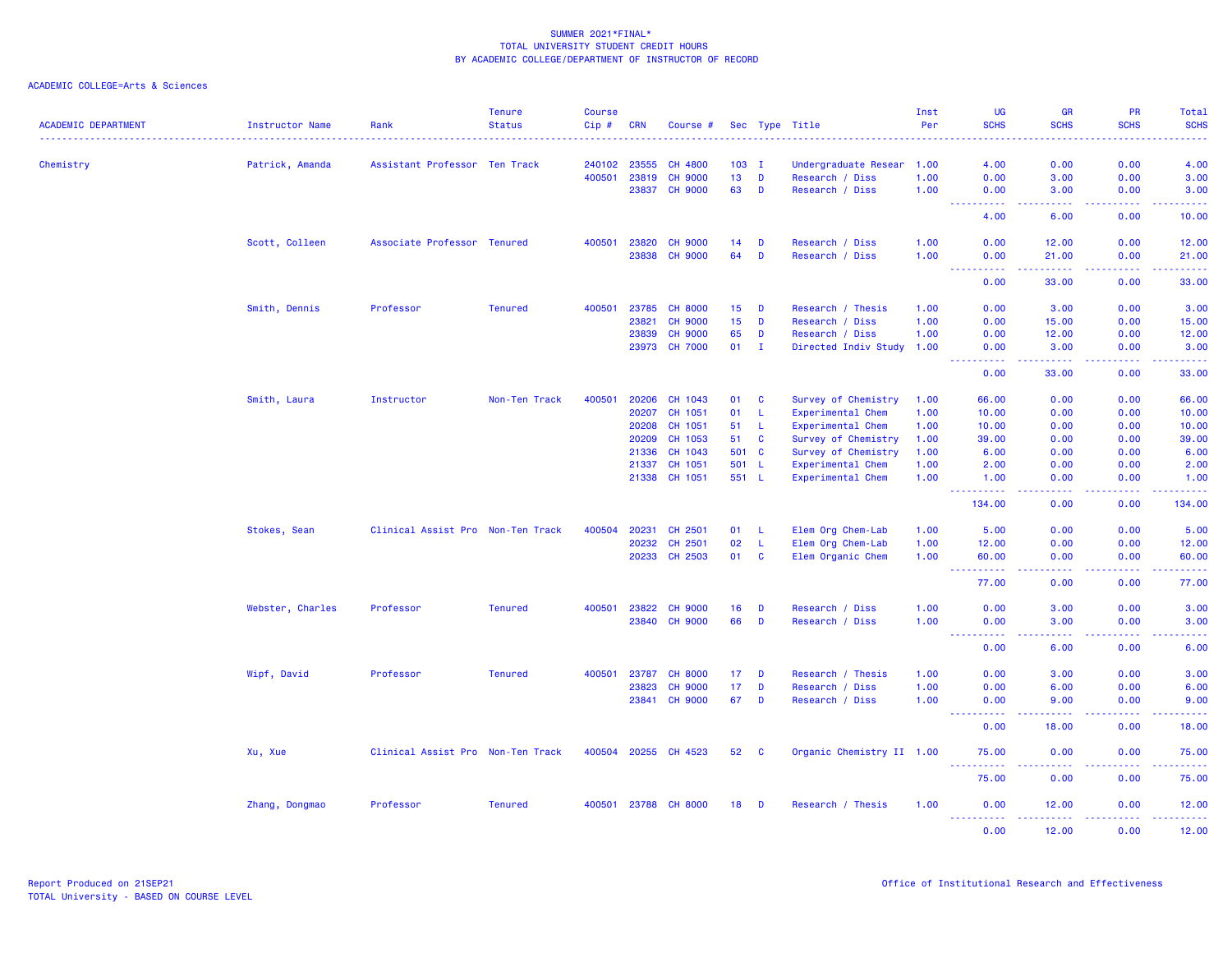### ACADEMIC COLLEGE=Arts & Sciences

|                            |                 |      | enure  | Course                            |  |            | <b>TIG</b> | - GR        |             | Total       |
|----------------------------|-----------------|------|--------|-----------------------------------|--|------------|------------|-------------|-------------|-------------|
| <b>ACADEMIC DEPARTMENT</b> | Instructor Name | Rank | Status | Cip # CRN Course # Sec Type Title |  | <b>Per</b> | SCHS       | <b>SCHS</b> | <b>SCHS</b> | <b>SCHS</b> |
|                            |                 |      |        |                                   |  |            |            |             |             |             |

=================================== ========== ========== ========== ==========

 =================================== ========== ========== ========== ========== Chemistry 780.00 383.00 0.00 1163.00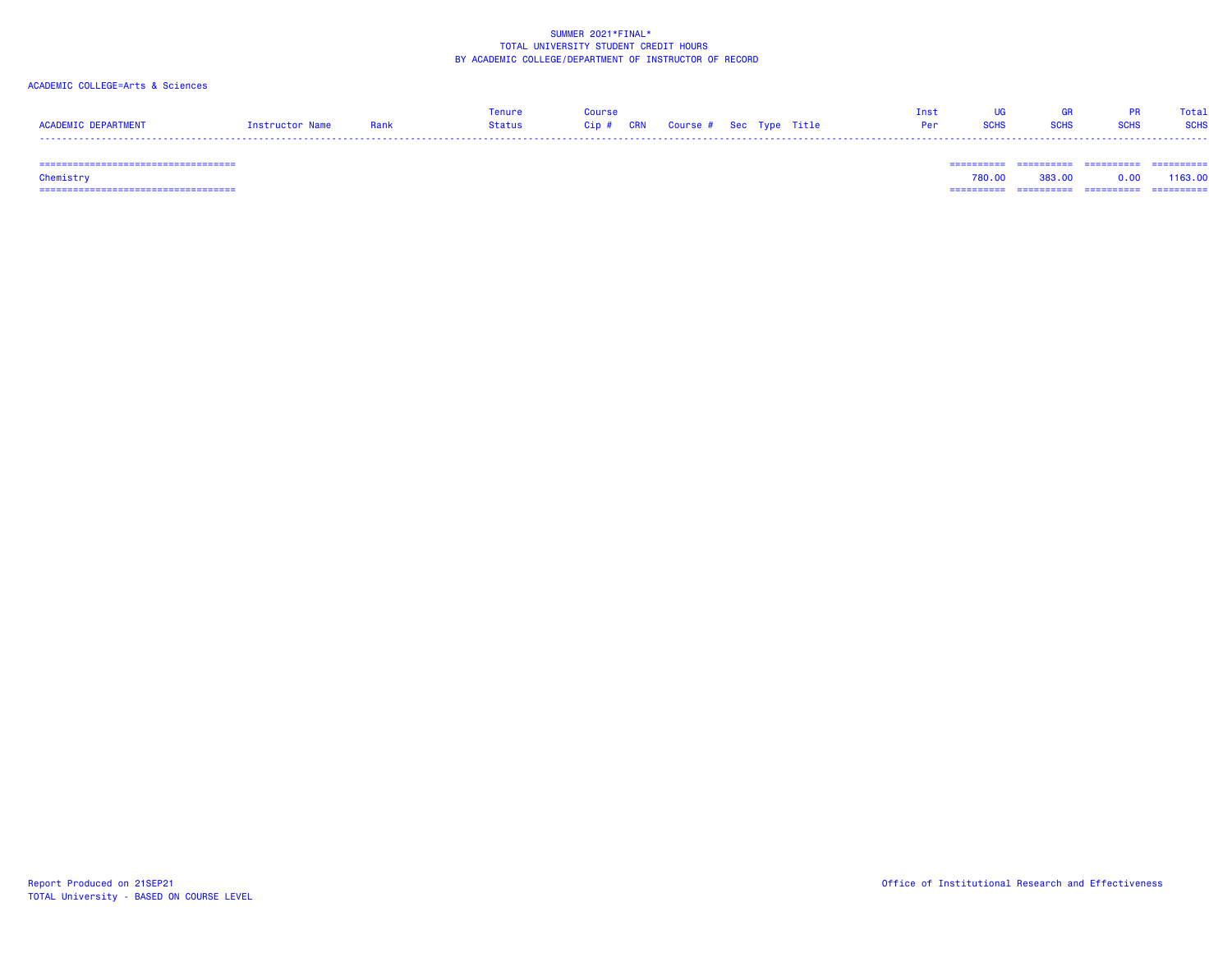| <b>ACADEMIC DEPARTMENT</b>                           | Instructor Name                        | Rank                        | <b>Tenure</b><br><b>Status</b> | <b>Course</b><br>Cip# | <b>CRN</b> | Course #                   |               |              | Sec Type Title            | Inst<br>Per | UG<br><b>SCHS</b>                                                    | <b>GR</b><br><b>SCHS</b> | <b>PR</b><br><b>SCHS</b> | Total<br><b>SCHS</b>              |
|------------------------------------------------------|----------------------------------------|-----------------------------|--------------------------------|-----------------------|------------|----------------------------|---------------|--------------|---------------------------|-------------|----------------------------------------------------------------------|--------------------------|--------------------------|-----------------------------------|
| Classical & Modern Languages & Lite Appiah, Eastilan |                                        | Grad Teach Assist           | Not Applicable                 |                       |            | 160905 20636 FLS 1113      | 01            | <b>C</b>     | Spanish I                 | 0.10        | 1.50                                                                 | 0.00                     | 0.00                     | 1.50                              |
|                                                      |                                        |                             |                                |                       |            |                            |               |              |                           |             | <u>.</u><br>1.50                                                     | .<br>0.00                | .<br>0.00                | .<br>1.50                         |
|                                                      | Barrera Pichardo, Je Grad Teach Assist |                             | Not Applicable                 |                       |            | 160905 20643 FLS 1123      | 51 C          |              | Spanish II                | 1.00        | 36.00                                                                | 0.00                     | 0.00                     | 36.00                             |
|                                                      |                                        |                             |                                |                       |            |                            |               |              |                           |             | 36.00                                                                | 0.00                     | 0.00                     | 36.00                             |
|                                                      | Bartera, Salvador                      | Associate Professor Tenured |                                | 160101                | 22099      | FL 4143                    | 501 C         |              | Classical Mythology       | 1.00        | 6.00                                                                 | 0.00                     | 0.00                     | 6.00                              |
|                                                      |                                        |                             |                                |                       | 22100      | FL 6143                    | 501 C         |              | Classical Mythology       | 1.00        | 0.00                                                                 | 18.00                    | 0.00                     | 18.00                             |
|                                                      |                                        |                             |                                |                       | 23270      | FL 4143                    | 001 C         |              | Classical Mythology       | 1.00        | 48.00                                                                | 0.00                     | 0.00                     | 48.00                             |
|                                                      |                                        |                             |                                | 161203                | 23867      | <b>FLL 4000</b>            | $01 \qquad I$ |              | Directed Indiv Study 1.00 |             | 1.00                                                                 | 0.00                     | 0.00                     | 1.00                              |
|                                                      |                                        |                             |                                | 380201                | 23271      | <b>REL 4143</b>            | 001 C         |              | Classical Mythology       | 1.00        | 12.00<br>المتمامين                                                   | 0.00<br>وعاعات           | 0.00<br>.                | 12.00<br>المتمامين                |
|                                                      |                                        |                             |                                |                       |            |                            |               |              |                           |             | 67.00                                                                | 18.00                    | 0.00                     | 85.00                             |
|                                                      | Davisson, Brian                        | Associate Professor Tenured |                                |                       |            | 160905 22098 FLS 4293      | 501 C         |              | Cinema and Spanish C 1.00 |             | 15.00<br>.                                                           | 0.00                     | 0.00                     | 15.00                             |
|                                                      |                                        |                             |                                |                       |            |                            |               |              |                           |             | 15.00                                                                | 0.00                     | 0.00                     | 15.00                             |
|                                                      | Dighton, Aerynn                        | Instructor                  | Non-Ten Track                  | 169999                | 24053      | <b>FLL 6990</b>            | 551 C         |              | Special Topic In FLL 1.00 |             | 0.00                                                                 | 3.00                     | 0.00                     | 3.00                              |
|                                                      |                                        |                             |                                |                       | 24054      | <b>FLL 4990</b>            | 51            | $\mathbf{C}$ | Special Topic In FLL 1.00 |             | 6.00                                                                 | 0.00                     | 0.00                     | 6.00                              |
|                                                      |                                        |                             |                                |                       |            |                            |               |              |                           |             | <b></b>                                                              | وبالمحام                 | بالأباب                  | وساعات                            |
|                                                      |                                        |                             |                                |                       |            |                            |               |              |                           |             | 6.00                                                                 | 3.00                     | 0.00                     | 9.00                              |
|                                                      | Harland, Robert                        | Associate Professor Tenured |                                | 160905                | 20636      | <b>FLS 1113</b>            | 01            | <b>C</b>     | Spanish I                 | 0.90        | 13.50                                                                | 0.00                     | 0.00                     | 13.50                             |
|                                                      |                                        |                             |                                |                       |            | 20645 FLS 2133             | 01            | C            | Spanish III               | 0.90        | 27.00<br>$\omega_{\rm{max}}$<br>.                                    | 0.00<br>.                | 0.00<br>.                | 27.00<br>.                        |
|                                                      |                                        |                             |                                |                       |            |                            |               |              |                           |             | 40.50                                                                | 0.00                     | 0.00                     | 40.50                             |
|                                                      | Hernandez, Magda                       | Lecturer                    | Non-Ten Track                  |                       |            | 160905 21462 FLS 1123      | 551 C         |              | Spanish II                | 1.00        | 15.00                                                                | 0.00                     | 0.00                     | 15.00                             |
|                                                      |                                        |                             |                                |                       |            | 21463 FLS 1123             | 552 C         |              | Spanish II                | 1.00        | 18.00                                                                | 0.00                     | 0.00                     | 18.00                             |
|                                                      |                                        |                             |                                |                       |            |                            |               |              |                           |             | .<br>$\sim$ $\sim$ $\sim$<br>33.00                                   | المتمامين<br>0.00        | . <b>.</b><br>0.00       | .<br>33.00                        |
|                                                      | Kraker, Julia                          | Lecturer                    | Non-Ten Track                  | 160905                | 21460      | <b>FLS 1123</b>            | 501 C         |              | Spanish II                | 1.00        | 42.00                                                                | 0.00                     | 0.00                     | 42.00                             |
|                                                      |                                        |                             |                                |                       |            | 21461 FLS 1123             | 502 C         |              | Spanish II                | 1.00        | 24.00                                                                | 0.00                     | 0.00                     | 24.00                             |
|                                                      |                                        |                             |                                |                       |            |                            |               |              |                           |             | .<br>$\frac{1}{2} \left( \frac{1}{2} + \frac{1}{2} \right)$<br>66.00 | .<br>0.00                | . <b>.</b><br>0.00       | .<br>66.00                        |
|                                                      | Little, Christopher                    | Lecturer                    | Non-Ten Track                  |                       |            | 160905 21458 FLS 1113      | 551 C         |              | Spanish I                 | 1.00        | 30.00                                                                | 0.00                     | 0.00                     | 30.00                             |
|                                                      |                                        |                             |                                |                       |            |                            |               |              |                           |             | $\sim 100$<br>.<br>30.00                                             | .<br>0.00                | .<br>0.00                | .<br>30.00                        |
|                                                      | Lo, Elhadji                            | Grad Teach Assist           | Not Applicable                 |                       |            | 160905 20645 FLS 2133      | 01 C          |              | Spanish III               | 0.10        | 3.00                                                                 | 0.00                     | 0.00                     | 3.00                              |
|                                                      |                                        |                             |                                |                       |            |                            |               |              |                           |             | 3.00                                                                 | ولايات<br>0.00           | .<br>0.00                | $\omega$ is $\omega$ in .<br>3.00 |
|                                                      | McFadden, Michael                      | Lecturer                    | Non-Ten Track                  |                       |            | 160905 20638 FLS 1113 51 C |               |              | Spanish I                 | 1.00        | 36.00                                                                | 0.00                     | 0.00                     | 36.00                             |
|                                                      |                                        |                             |                                |                       |            |                            |               |              |                           |             | 36.00                                                                | 0.00                     | 0.00                     | 36.00                             |
|                                                      | Moser, Keith                           | Professor                   | <b>Tenured</b>                 |                       |            | 160901 23615 FLF 7000      | $01$ I        |              | Directed Indiv Study 1.00 |             | 0.00                                                                 | 3.00                     | 0.00                     | 3.00                              |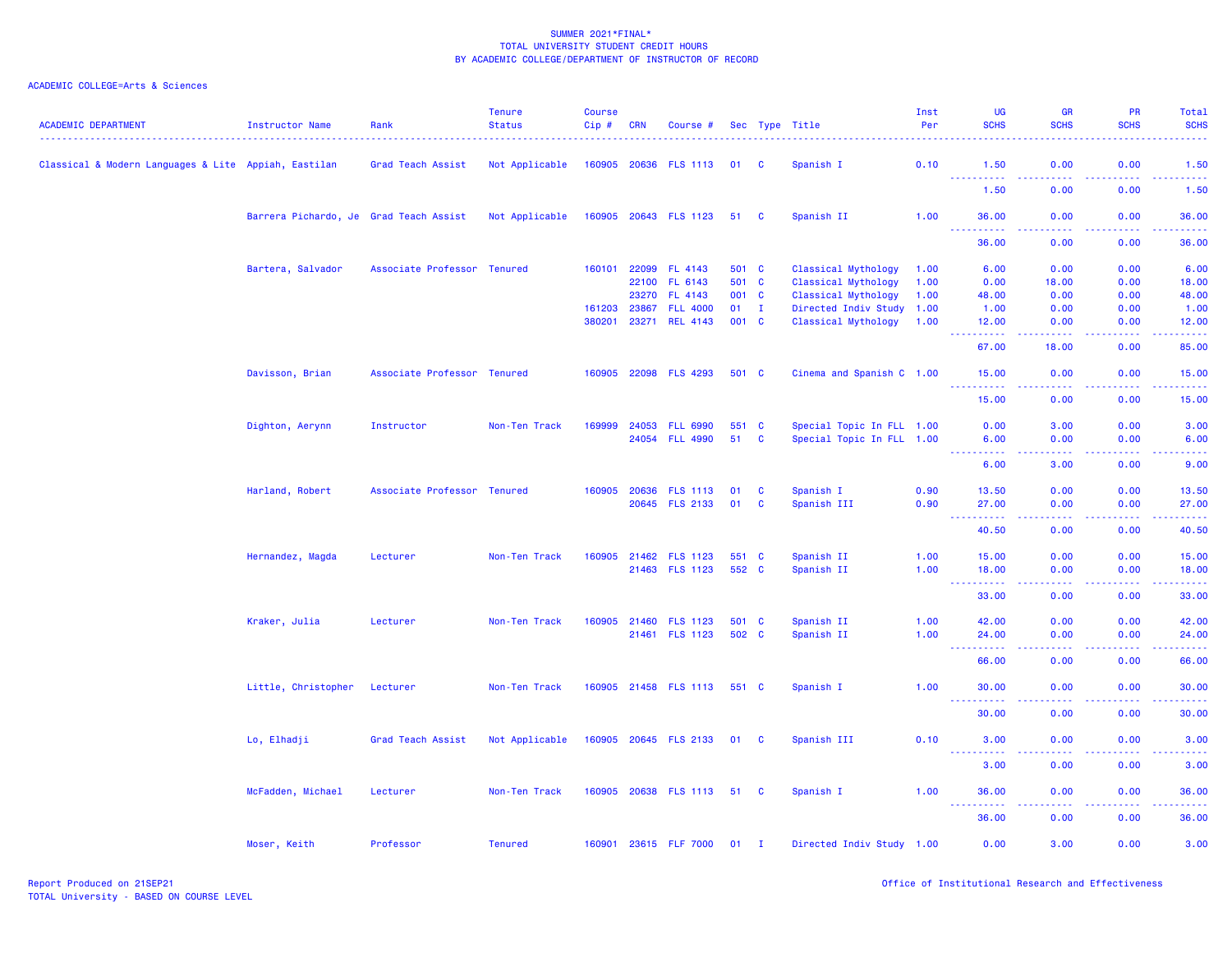| <b>ACADEMIC DEPARTMENT</b>                        | <b>Instructor Name</b> | Rank                          | <b>Tenure</b><br><b>Status</b> | <b>Course</b><br>$Cip$ # | <b>CRN</b> | Course #              |       |     | Sec Type Title            | Inst<br>Per | UG<br><b>SCHS</b>                                                                                                                                    | <b>GR</b><br><b>SCHS</b> | <b>PR</b><br><b>SCHS</b>                                                                                                               | Total<br><b>SCHS</b> |
|---------------------------------------------------|------------------------|-------------------------------|--------------------------------|--------------------------|------------|-----------------------|-------|-----|---------------------------|-------------|------------------------------------------------------------------------------------------------------------------------------------------------------|--------------------------|----------------------------------------------------------------------------------------------------------------------------------------|----------------------|
|                                                   |                        |                               |                                |                          |            |                       |       |     |                           |             |                                                                                                                                                      |                          |                                                                                                                                        |                      |
|                                                   |                        |                               |                                |                          |            |                       |       |     |                           |             | 0.00                                                                                                                                                 | 3.00                     | 0.00                                                                                                                                   | 3.00                 |
| Classical & Modern Languages & Lite Russell, Amie |                        | Instructor                    | Non-Ten Track                  | 160905                   |            | 21456 FLS 1113        | 501 C |     | Spanish I                 | 1.00        | 36.00                                                                                                                                                | 0.00                     | 0.00                                                                                                                                   | 36.00                |
|                                                   |                        |                               |                                |                          |            | 21457 FLS 1113        | 502 C |     | Spanish I                 | 1.00        | 33.00<br>-----------                                                                                                                                 | 0.00<br>.                | 0.00<br>.<br>$\frac{1}{2} \left( \frac{1}{2} \right) \left( \frac{1}{2} \right) \left( \frac{1}{2} \right) \left( \frac{1}{2} \right)$ | 33,00<br>------      |
|                                                   |                        |                               |                                |                          |            |                       |       |     |                           |             | 69.00                                                                                                                                                | 0.00                     | 0.00                                                                                                                                   | 69.00                |
|                                                   | Simpore, Karim         | Associate Professor Tenured   |                                |                          |            | 160901 22101 FLF 2133 | 551 C |     | French III                | 1.00        | 27.00                                                                                                                                                | 0.00                     | 0.00                                                                                                                                   | 27.00                |
|                                                   |                        |                               |                                |                          |            |                       |       |     |                           |             | -----------<br>27.00                                                                                                                                 | .<br>0.00                | .<br>0.00                                                                                                                              | 27.00                |
|                                                   | Vozzo, Rosa            | Instructor                    | Non-Ten Track                  |                          |            | 160905 21465 FLS 2133 | 501 C |     | Spanish III               | 1.00        | 42.00                                                                                                                                                | 0.00                     | 0.00                                                                                                                                   | 42.00                |
|                                                   |                        |                               |                                |                          |            |                       |       |     |                           |             | 42.00                                                                                                                                                | 0.00                     | 0.00                                                                                                                                   | 42.00                |
|                                                   | Zelaya, Karina         | Assistant Professor Ten Track |                                | 160905                   |            | 23614 FLS 7000        | 51    | - 1 | Directed Indiv Study 1.00 |             | 0.00                                                                                                                                                 | 3.00                     | 0.00                                                                                                                                   | 3.00                 |
|                                                   |                        |                               |                                |                          |            | 23988 FLS 7000        | 52    | - I | Directed Indiv Study 1.00 |             | 0.00                                                                                                                                                 | 3.00                     | 0.00                                                                                                                                   | 3.00                 |
|                                                   |                        |                               |                                | 169999                   |            | 23286 FLS 4990        | 551 C |     | Special Topic In FLS 1.00 |             | 21.00                                                                                                                                                | 0.00                     | 0.00                                                                                                                                   | 21.00                |
|                                                   |                        |                               |                                | 309999                   |            | 21843 ISE 4100        | 898 A |     | Intl Student Exchang 1.00 |             | 78.00<br>$\frac{1}{2} \left( \frac{1}{2} \right) \left( \frac{1}{2} \right) \left( \frac{1}{2} \right) \left( \frac{1}{2} \right)$<br>. <b>. .</b> . | 0.00                     | 0.00<br>. <u>.</u> .                                                                                                                   | 78.00                |
|                                                   |                        |                               |                                |                          |            |                       |       |     |                           |             | 99.00                                                                                                                                                | 6.00                     | 0.00                                                                                                                                   | 105.00               |
| ======================================            |                        |                               |                                |                          |            |                       |       |     |                           |             | ==========                                                                                                                                           | ==========               | -=========== ==========                                                                                                                |                      |
| Classical & Modern Languages & Lite               |                        |                               |                                |                          |            |                       |       |     |                           |             | 571.00                                                                                                                                               | 30.00                    | 0.00                                                                                                                                   | 601.00               |
| ======================================            |                        |                               |                                |                          |            |                       |       |     |                           |             | ==========                                                                                                                                           |                          | _========== =========== ==========                                                                                                     |                      |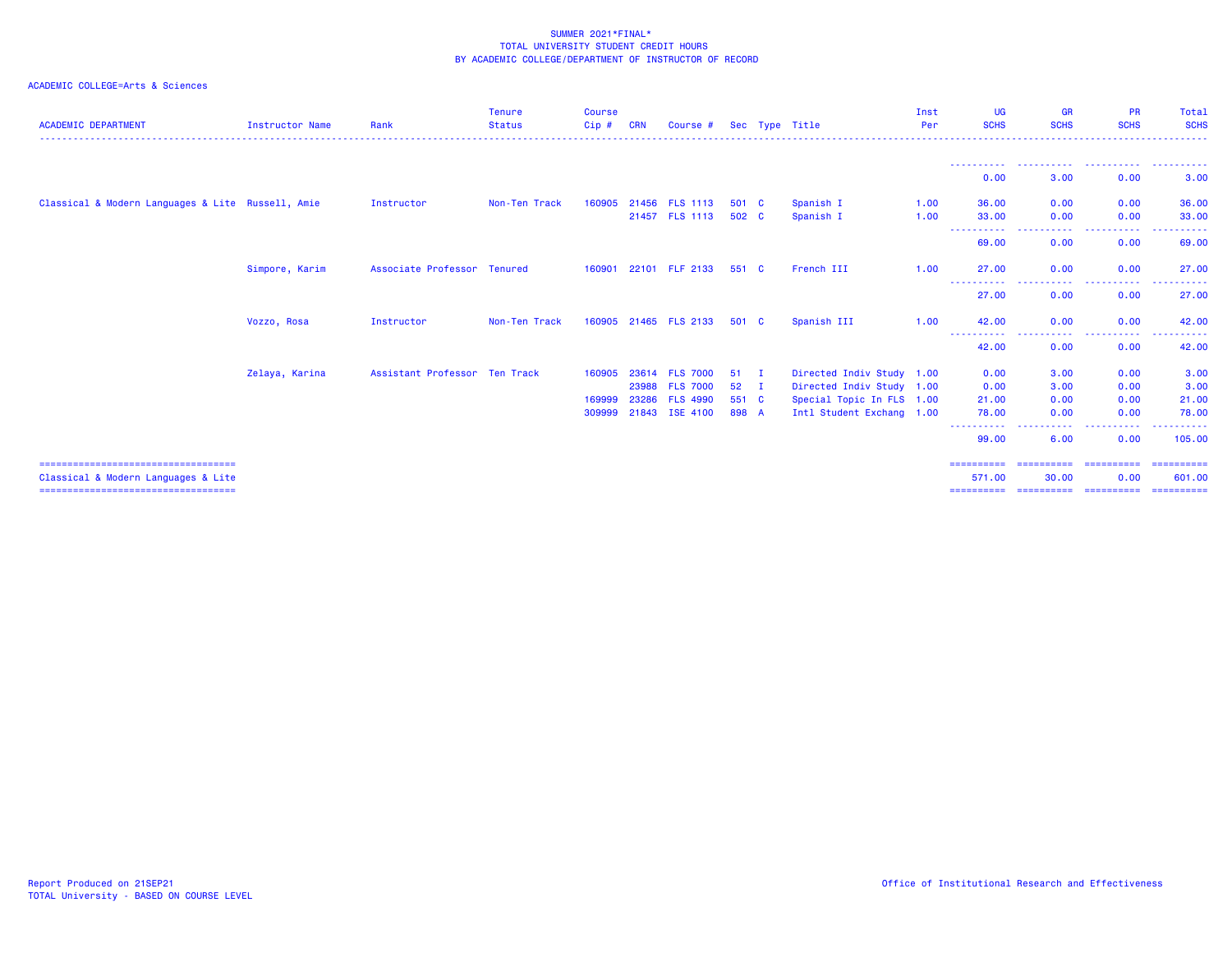| <b>ACADEMIC DEPARTMENT</b> | <b>Instructor Name</b> | Rank                          | <b>Tenure</b><br><b>Status</b> | <b>Course</b><br>Cip# | <b>CRN</b>                   | Course #              |                |                          | Sec Type Title                                         | Inst<br>Per | <b>UG</b><br><b>SCHS</b>                                                                                                                                                              | <b>GR</b><br><b>SCHS</b>            | <b>PR</b><br><b>SCHS</b> | Total<br><b>SCHS</b> |
|----------------------------|------------------------|-------------------------------|--------------------------------|-----------------------|------------------------------|-----------------------|----------------|--------------------------|--------------------------------------------------------|-------------|---------------------------------------------------------------------------------------------------------------------------------------------------------------------------------------|-------------------------------------|--------------------------|----------------------|
| Communication              | Blount, Anna           | Instructor                    | Non-Ten Track                  |                       | 090101 20284                 | CO 1013               | 51             | <b>C</b>                 | Intro to Communicati 1.00                              |             | 66.00                                                                                                                                                                                 | 0.00                                | 0.00                     | 66.00                |
|                            |                        |                               |                                |                       |                              |                       |                |                          |                                                        |             | <u>.</u><br>66.00                                                                                                                                                                     | .<br>0.00                           | 22222<br>0.00            | .<br>66.00           |
|                            | Cain, Emily            | Non-Faculty                   | Not Applicable                 |                       | 090101 24082<br>240102 20765 | CO 4000<br>IDS 4111   | 51<br>01       | $\mathbf{I}$<br><b>C</b> | Directed Indiv Study 1.00<br>Professional Seminar 1.00 |             | 2.00<br>14.00                                                                                                                                                                         | 0.00<br>0.00                        | 0.00<br>0.00             | 2.00<br>14.00        |
|                            |                        |                               |                                |                       |                              |                       |                |                          |                                                        |             | .<br>16.00                                                                                                                                                                            | .<br>0.00                           | . <b>.</b><br>0.00       | .<br>16.00           |
|                            | Chambers, Cheryl       | Instructor                    | Non-Ten Track                  | 090701                | 22062                        | CO 4433               | 501 C          |                          | Television Criticism 1.00                              |             | 30.00                                                                                                                                                                                 | 0.00                                | 0.00                     | 30.00                |
|                            |                        |                               |                                | 231304                | 22063<br>22064               | CO 1003<br>CO 1003    | E51 C<br>E52 C |                          | Fund Of Public Speak 1.00<br>Fund Of Public Speak 1.00 |             | 33.00<br>39.00                                                                                                                                                                        | 0.00<br>0.00                        | 0.00<br>0.00             | 33.00<br>39.00       |
|                            |                        |                               |                                |                       |                              |                       |                |                          |                                                        |             | <u>.</u><br>102.00                                                                                                                                                                    | .<br>0.00                           | . <b>.</b><br>0.00       | .<br>102.00          |
|                            | Fisher, Melody         | Associate Professor Tenured   |                                | 090900                | 22068<br>22069               | CO 4803<br>CO 6803    | 51<br>51       | <b>C</b><br>$\mathbf{C}$ | Research in PR & Adv 1.00<br>Research in PR & Adv 1.00 |             | 27.00<br>0.00                                                                                                                                                                         | 0.00<br>12.00                       | 0.00<br>0.00             | 27.00<br>12.00       |
|                            |                        |                               |                                |                       |                              |                       |                |                          |                                                        |             | .<br>27,00                                                                                                                                                                            | 22222<br>12.00                      | 0.00                     | .<br>39.00           |
|                            | Fountain, Amy          | Instructor                    | Non-Ten Track                  |                       | 090101 21347                 | CO 1013               | 501 C          |                          | Intro to Communicati 1.00                              |             | 48.00                                                                                                                                                                                 | 0.00                                | 0.00                     | 48.00                |
|                            |                        |                               |                                |                       | 21349                        | CO 1223               | 501 C          |                          | Intro Comm Theory                                      | 1.00        | 33.00                                                                                                                                                                                 | 0.00                                | 0.00                     | 33.00                |
|                            |                        |                               |                                |                       | 090401 20300                 | CO 4053               | $101$ E        |                          | Internship Comm                                        | 1.00        | 27.00                                                                                                                                                                                 | 0.00                                | 0.00<br>.                | 27.00<br>.           |
|                            |                        |                               |                                |                       |                              |                       |                |                          |                                                        |             | 108.00                                                                                                                                                                                | 0.00                                | 0.00                     | 108.00               |
|                            | Gordon, Meaghan        | Instructor                    | Non-Ten Track                  |                       | 090900 22061                 | CO 3853               | 01             | $\mathbf{C}$             | Public Relations Wri 1.00                              |             | 24.00                                                                                                                                                                                 | 0.00                                | 0.00                     | 24.00                |
|                            |                        |                               |                                |                       |                              |                       |                |                          |                                                        |             | 24.00                                                                                                                                                                                 | 0.00                                | 0.00                     | 24.00                |
|                            | Hernandez, Terri       | Assistant Professor Ten Track |                                | 090900                | 22056                        | CO 3863               | 01             | $\overline{B}$           | <b>PR Production</b>                                   | 1.00        | 42.00<br>222<br>.                                                                                                                                                                     | 0.00<br>.                           | 0.00<br>بالمحامي         | 42.00<br>.           |
|                            |                        |                               |                                |                       |                              |                       |                |                          |                                                        |             | 42.00                                                                                                                                                                                 | 0.00                                | 0.00                     | 42.00                |
|                            | Knight, Amy            | Instructor                    | Non-Ten Track                  |                       | 090101 20280                 | CO 1013               | 001 C          |                          | Intro to Communicati 1.00                              |             | 60.00                                                                                                                                                                                 | 0.00                                | 0.00                     | 60.00                |
|                            |                        |                               |                                |                       | 21348                        | CO 1013               | 551 C          |                          | Intro to Communicati 1.00                              |             | 54.00<br>----------                                                                                                                                                                   | 0.00<br>$\sim$ $\sim$ $\sim$ $\sim$ | 0.00<br>بالأباب          | 54.00<br>المستمات    |
|                            |                        |                               |                                |                       |                              |                       |                |                          |                                                        |             | 114.00                                                                                                                                                                                | 0.00                                | 0.00                     | 114.00               |
|                            | Poe, Philip            | Associate Professor Tenured   |                                |                       | 090101 20282                 | CO 1013               | 01             | $\mathbf{C}$             | Intro to Communicati 1.00                              |             | 24.00                                                                                                                                                                                 | 0.00                                | 0.00                     | 24.00                |
|                            |                        |                               |                                |                       | 22065                        | CO 1013               | 52             | $\mathbf{C}$             | Intro to Communicati 1.00                              |             | 63.00                                                                                                                                                                                 | 0.00                                | 0.00                     | 63.00                |
|                            |                        |                               |                                | 090401                | 20297                        | CO 3423               | 001 C          |                          | <b>Feature Writing</b>                                 | 1.00        | 15.00                                                                                                                                                                                 | 0.00                                | 0.00                     | 15.00                |
|                            |                        |                               |                                |                       |                              | 090701 20293 CO 2413  | 01 B           |                          | Intro News Writ-Repo 1.00                              |             | 45.00<br>.                                                                                                                                                                            | 0.00<br>.                           | 0.00<br>.                | 45.00<br>.           |
|                            |                        |                               |                                |                       |                              |                       |                |                          |                                                        |             | 147.00                                                                                                                                                                                | 0.00                                | 0.00                     | 147.00               |
|                            | Roussin, Wendy         | Associate Professor Tenured   |                                | 090404                | 20296                        | CO 3403               | 01             | $\overline{B}$           | Photographic Communi 1.00                              |             | 27.00                                                                                                                                                                                 | 0.00                                | 0.00                     | 27.00                |
|                            |                        |                               |                                |                       | 090702 20298                 | CO 3713               | 01             | $\overline{B}$           | Digital Communicatio 1.00                              |             | 39.00                                                                                                                                                                                 | 0.00                                | 0.00                     | 39.00                |
|                            |                        |                               |                                |                       | 22052                        | CO 3713               | 001 B          |                          | Digital Communicatio 1.00                              |             | 30.00<br>$\sim$ $\sim$ $\sim$<br>$\frac{1}{2} \left( \frac{1}{2} \right) \left( \frac{1}{2} \right) \left( \frac{1}{2} \right) \left( \frac{1}{2} \right) \left( \frac{1}{2} \right)$ | 0.00<br>$\sim$ $\sim$ $\sim$ $\sim$ | 0.00<br>. <b>.</b>       | 30.00<br>.           |
|                            |                        |                               |                                |                       |                              |                       |                |                          |                                                        |             | 96.00                                                                                                                                                                                 | 0.00                                | 0.00                     | 96.00                |
|                            | Rupp, Jeffrey          | Non-Faculty                   | Not Applicable                 |                       |                              | 520701 20927 MGT 3323 | 51 C           |                          | Entrepreneurship                                       | 0.50        | 43.50                                                                                                                                                                                 | 0.00                                | 0.00                     | 43.50                |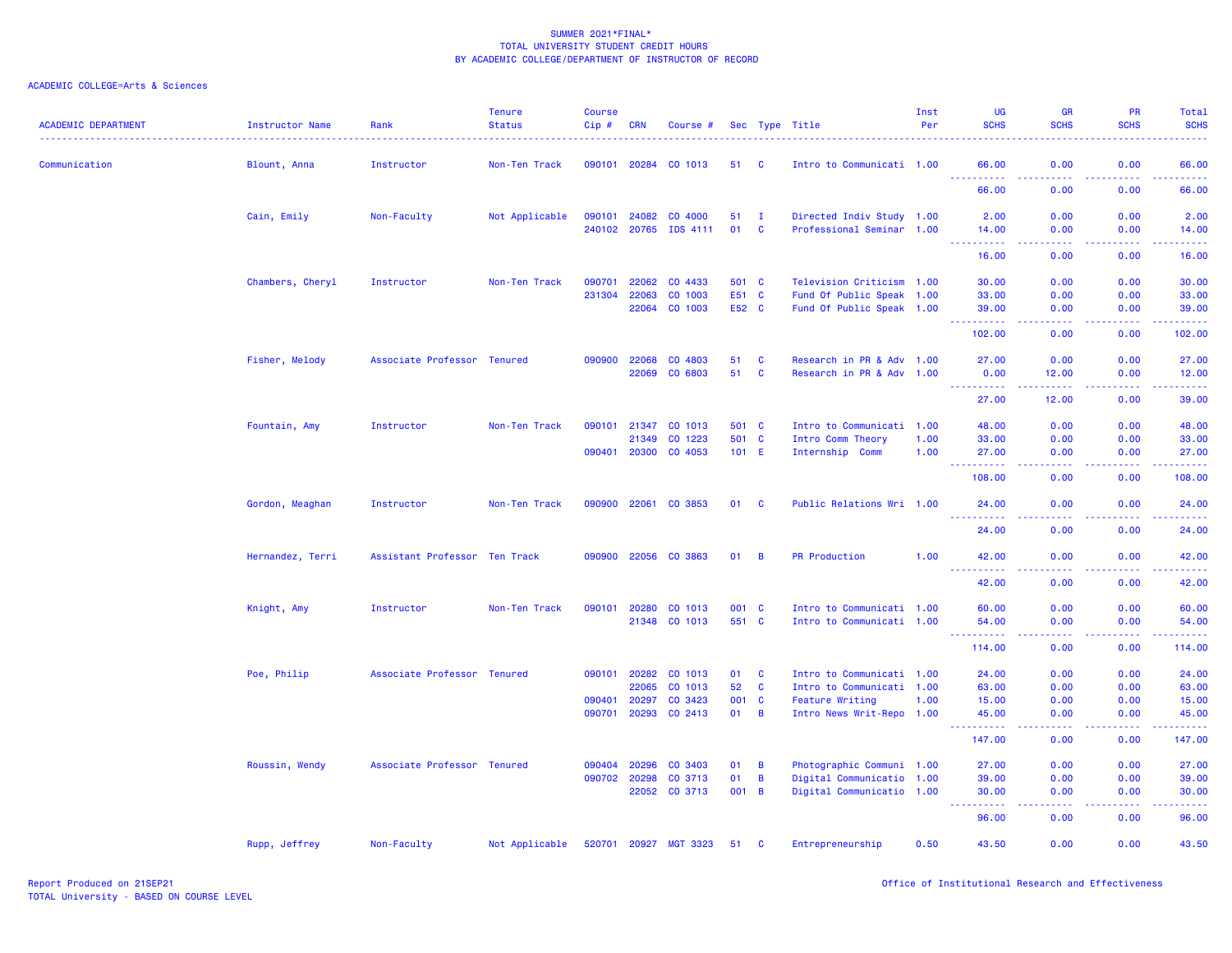| <b>ACADEMIC DEPARTMENT</b>                           | Instructor Name  | Rank                        | <b>Tenure</b><br><b>Status</b> | <b>Course</b><br>$Cip$ # | <b>CRN</b> | Course #             |               |              | Sec Type Title            | Inst<br>Per | <b>UG</b><br><b>SCHS</b>            | <b>GR</b><br><b>SCHS</b>                                                                                                          | <b>PR</b><br><b>SCHS</b> | Total<br><b>SCHS</b> |
|------------------------------------------------------|------------------|-----------------------------|--------------------------------|--------------------------|------------|----------------------|---------------|--------------|---------------------------|-------------|-------------------------------------|-----------------------------------------------------------------------------------------------------------------------------------|--------------------------|----------------------|
|                                                      |                  |                             |                                |                          |            |                      |               |              |                           |             |                                     |                                                                                                                                   |                          |                      |
|                                                      |                  |                             |                                |                          |            |                      |               |              |                           |             | 43.50                               | 0.00                                                                                                                              | 0.00                     | 43.50                |
| Communication                                        | Schnitzler, Mark | Lecturer                    | Non-Ten Track                  | 500501                   | 20290      | CO 1503              | 01            | <b>C</b>     | Intro To Theatre          | 1.00        | 75.00                               | 0.00                                                                                                                              | 0.00                     | 75.00                |
|                                                      |                  |                             |                                |                          | 20291      | CO 1503              | 51            | <b>C</b>     | Intro To Theatre          | 1.00        | 48.00<br>-----------                | 0.00<br>$\frac{1}{2} \left( \frac{1}{2} \right) \left( \frac{1}{2} \right) \left( \frac{1}{2} \right)$                            | 0.00<br>.                | 48.00                |
|                                                      |                  |                             |                                |                          |            |                      |               |              |                           |             | 123.00                              | 0.00                                                                                                                              | 0.00                     | 123,00               |
|                                                      | Smith, Glenn     | Associate Professor Tenured |                                | 050207                   | 21354      | CO 4233              | 501 C         |              | Gender and Media          | 1.00        | 33.00                               | 0.00                                                                                                                              | 0.00                     | 33.00                |
|                                                      |                  |                             |                                |                          | 22055      | CO 6233              | 501 C         |              | Gender and Media          | 1.00        | 0.00                                | 9.00                                                                                                                              | 0.00                     | 9.00                 |
|                                                      |                  |                             |                                | 090401                   | 22059      | CO 1403              | 01            | $\mathbf{C}$ | Intro Mass Media          | 1.00        | 18.00                               | 0.00                                                                                                                              | 0.00                     | 18.00                |
|                                                      |                  |                             |                                | 231304                   | 22066      | CO 4253              | 51            | $\mathbf{C}$ | Elements Of Persuasn      | 1.00        | 24.00                               | 0.00                                                                                                                              | 0.00                     | 24.00                |
|                                                      |                  |                             |                                |                          | 22067      | CO 6253              | 51            | <b>C</b>     | Elements Of Persuasn 1.00 |             | 0.00<br><u> - - - - - - - - - -</u> | 3.00<br>.                                                                                                                         | 0.00<br>2.2.2.2.2        | 3.00<br>.            |
|                                                      |                  |                             |                                |                          |            |                      |               |              |                           |             | 75.00                               | 12.00                                                                                                                             | 0.00                     | 87.00                |
|                                                      | Strout, Lawrence | Associate Professor Tenured |                                |                          |            | 090102 21157 CO 4313 | $201$ C       |              | <b>Mass Media Law</b>     | 1.00        | 27.00                               | 0.00                                                                                                                              | 0.00                     | 27.00                |
|                                                      |                  |                             |                                |                          | 21356      | CO 4313              | 501 C         |              | <b>Mass Media Law</b>     | 1.00        | 21.00                               | 0.00                                                                                                                              | 0.00                     | 21.00                |
|                                                      |                  |                             |                                | 090401                   |            | 21360 CO 6313        | 501 C         |              | <b>Mass Media Law</b>     | 1.00        | 0.00<br>---------- <i>-</i>         | 3.00<br>$\frac{1}{2} \left( \frac{1}{2} \right) \left( \frac{1}{2} \right) \left( \frac{1}{2} \right) \left( \frac{1}{2} \right)$ | 0.00<br>.                | 3.00<br>.            |
|                                                      |                  |                             |                                |                          |            |                      |               |              |                           |             | 48.00                               | 3.00                                                                                                                              | 0.00                     | 51.00                |
|                                                      | Taylor, Joshua   | Lecturer                    | Non-Ten Track                  | 090401                   |            | 22225 CO 1403        | $201 \quad C$ |              | Intro Mass Media          | 1.00        | 33.00                               | 0.00                                                                                                                              | 0.00                     | 33.00                |
|                                                      |                  |                             |                                |                          |            |                      |               |              |                           |             | ----------<br>33.00                 | $\frac{1}{2} \left( \frac{1}{2} \right) \left( \frac{1}{2} \right) \left( \frac{1}{2} \right)$<br>0.00                            | .<br>0.00                | .<br>33.00           |
|                                                      | Williams, Kevin  | Associate Professor Tenured |                                | 090101                   | 21352      | CO 3833              | 501 C         |              | Interviewing              | 1.00        | 33.00                               | 0.00                                                                                                                              | 0.00                     | 33.00                |
|                                                      |                  |                             |                                | 090102                   | 20301      | CO 4323              | 51            | <b>C</b>     | Mass Media-Society        | 1.00        | 21.00                               | 0.00                                                                                                                              | 0.00                     | 21.00                |
|                                                      |                  |                             |                                | 090401                   | 20304      | CO 6323              | 51            | <b>C</b>     | Mass Media-Society        | 1.00        | 0.00<br>----------                  | 15.00<br>-----                                                                                                                    | 0.00<br>المتمام مالما    | 15.00<br>.           |
|                                                      |                  |                             |                                |                          |            |                      |               |              |                           |             | 54.00                               | 15.00                                                                                                                             | 0.00                     | 69.00                |
| -----------------------------------<br>Communication |                  |                             |                                |                          |            |                      |               |              |                           |             | ==========<br>1118.50               | ==========<br>42.00                                                                                                               | ==========<br>0.00       | 1160.50              |
| =====================================                |                  |                             |                                |                          |            |                      |               |              |                           |             | ==========                          | ----------- ----------                                                                                                            |                          | -----------          |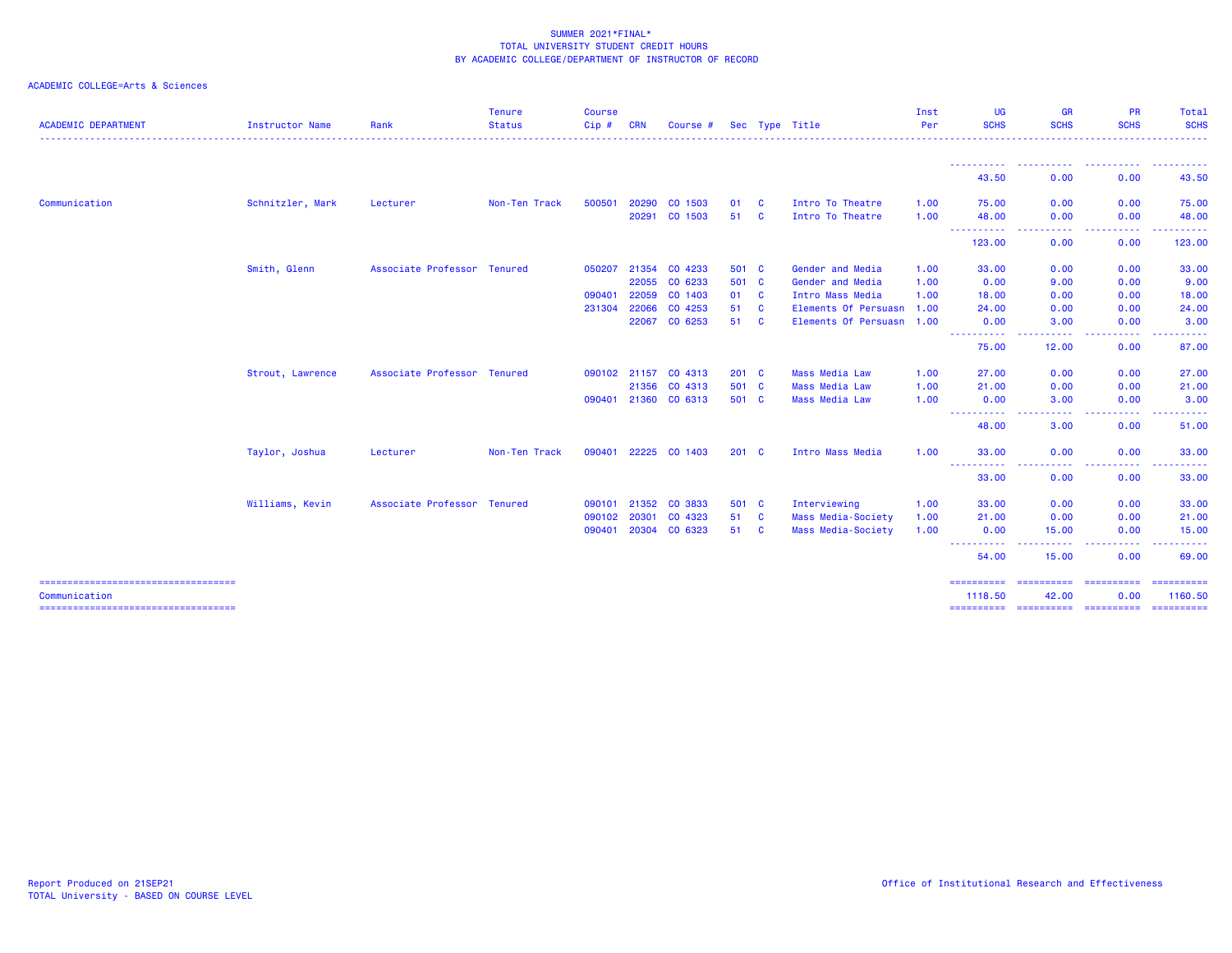| <b>ACADEMIC DEPARTMENT</b> | Instructor Name              | Rank         | <b>Tenure</b><br><b>Status</b> | <b>Course</b><br>Cip# | <b>CRN</b> | Course #             |                 |              | Sec Type Title            | Inst<br>Per | UG<br><b>SCHS</b>                    | GR<br><b>SCHS</b>                                                                                                                 | PR<br><b>SCHS</b> | <b>Total</b><br><b>SCHS</b>                                                                                                        |
|----------------------------|------------------------------|--------------|--------------------------------|-----------------------|------------|----------------------|-----------------|--------------|---------------------------|-------------|--------------------------------------|-----------------------------------------------------------------------------------------------------------------------------------|-------------------|------------------------------------------------------------------------------------------------------------------------------------|
| English                    | Angelo, Carolyn              | Lecturer     | Non-Ten Track                  |                       |            | 231301 21433 EN 1113 | 552 C           |              | En Composition II         | 1.00        | 27.00                                | 0.00                                                                                                                              | 0.00              | 27.00                                                                                                                              |
|                            |                              |              |                                |                       |            |                      |                 |              |                           |             | $\sim$ $\sim$ $\sim$<br>.<br>27.00   | $  -$<br>0.00                                                                                                                     | 0.00              | 27.00                                                                                                                              |
|                            | Barber, Kathryn              | Lecturer     | Non-Ten Track                  |                       |            | 231302 20516 EN 3303 | 02 C            |              | Creative Writing          | 1.00        | 48.00                                | 0.00                                                                                                                              | 0.00              | 48.00                                                                                                                              |
|                            |                              |              |                                |                       |            |                      |                 |              |                           |             | $  -$<br><b>.</b><br>48.00           | .<br>0.00                                                                                                                         | .<br>0.00         | .<br>48.00                                                                                                                         |
|                            | Barton, Amy                  | Instructor   | Non-Ten Track                  | 140101                | 20706      | GE 6513              | $101 \quad C$   |              | Engr. Writ. and Pres 1.00 |             | 0.00                                 | 24.00                                                                                                                             | 0.00              | 24.00                                                                                                                              |
|                            |                              |              |                                |                       |            | 21485 GE 6513        | 501 C           |              | Engr. Writ. and Pres 1.00 |             | 0.00<br>.                            | 3.00<br>.                                                                                                                         | 0.00              | 3.00                                                                                                                               |
|                            |                              |              |                                |                       |            |                      |                 |              |                           |             | 0.00                                 | 27.00                                                                                                                             | 0.00              | 27.00                                                                                                                              |
|                            | Bogard, LaToya               | Instructor   | Non-Ten Track                  | 231301                | 20510      | <b>EN 1113</b>       | E54 C           |              | En Composition II         | 1.00        | 39.00                                | 0.00                                                                                                                              | 0.00              | 39.00                                                                                                                              |
|                            |                              |              |                                |                       |            | 231303 20705 GE 3513 | 54              | $\mathbf{C}$ | <b>Technical Writing</b>  | 1.00        | 45.00                                | 0.00<br>$\sim$ $\sim$ $\sim$ $\sim$                                                                                               | 0.00              | 45.00<br>والمناصبات                                                                                                                |
|                            |                              |              |                                |                       |            |                      |                 |              |                           |             | 84.00                                | 0.00                                                                                                                              | 0.00              | 84.00                                                                                                                              |
|                            | Brocato, John                | Non-Employee | Not Applicable                 |                       |            | 231303 20702 GE 3513 | 51 C            |              | <b>Technical Writing</b>  | 1.00        | 33.00<br>.<br>.                      | 0.00<br>$\frac{1}{2} \left( \frac{1}{2} \right) \left( \frac{1}{2} \right) \left( \frac{1}{2} \right) \left( \frac{1}{2} \right)$ | 0.00              | 33.00                                                                                                                              |
|                            |                              |              |                                |                       |            |                      |                 |              |                           |             | 33.00                                | 0.00                                                                                                                              | 0.00              | 33.00                                                                                                                              |
|                            | Crescenzo, Michele           | Lecturer     | Non-Ten Track                  |                       |            | 231402 20515 EN 2253 | 51 C            |              | American Lit After 1 1.00 |             | 39.00                                | 0.00                                                                                                                              | 0.00              | 39.00                                                                                                                              |
|                            |                              |              |                                |                       |            |                      |                 |              |                           |             | ----------<br>39.00                  | 0.00                                                                                                                              | 0.00              | 39.00                                                                                                                              |
|                            | Doughty, Catherine           | Instructor   | Non-Ten Track                  |                       |            | 230101 22248 EN 0103 | E51 C           |              | <b>Basic English</b>      | 1.00        | 30.00<br>$\sim 100$<br>.             | 0.00<br>د د د د                                                                                                                   | 0.00              | 30.00<br>$\frac{1}{2} \left( \frac{1}{2} \right) \left( \frac{1}{2} \right) \left( \frac{1}{2} \right) \left( \frac{1}{2} \right)$ |
|                            |                              |              |                                |                       |            |                      |                 |              |                           |             | 30.00                                | 0.00                                                                                                                              | 0.00              | 30.00                                                                                                                              |
|                            | Garner, William              | Instructor   | Non-Ten Track                  |                       |            | 231301 20504 EN 1103 | E55 C           |              | En Composition I          | 1.00        | 36.00<br><u> - - - - - - - - - -</u> | 0.00<br>بالأباد                                                                                                                   | 0.00<br>22222     | 36.00<br>.                                                                                                                         |
|                            |                              |              |                                |                       |            |                      |                 |              |                           |             | 36.00                                | 0.00                                                                                                                              | 0.00              | 36.00                                                                                                                              |
|                            | Gentry, Craig                | Lecturer     | Non-Ten Track                  |                       |            | 231301 20503 EN 1103 | E51 C           |              | En Composition I          | 1.00        | 18.00<br><u>.</u>                    | 0.00<br>د د د د                                                                                                                   | 0.00<br>.         | 18.00<br>.                                                                                                                         |
|                            |                              |              |                                |                       |            |                      |                 |              |                           |             | 18.00                                | 0.00                                                                                                                              | 0.00              | 18.00                                                                                                                              |
|                            | Gill, Amber                  | Lecturer     | Non-Ten Track                  |                       |            | 231301 20501 EN 1103 | 52 <sub>2</sub> | <b>C</b>     | En Composition I          | 1.00        | 42.00<br>444                         | 0.00                                                                                                                              | 0.00              | 42.00                                                                                                                              |
|                            |                              |              |                                |                       |            |                      |                 |              |                           |             | 42.00                                | 0.00                                                                                                                              | 0.00              | 42.00                                                                                                                              |
|                            | Grimes, John Aaron           | Instructor   | Non-Ten Track                  | 231303 20698          |            | GE 3513              | 01              | $\mathbf{C}$ | <b>Technical Writing</b>  | 1.00        | 30.00                                | 0.00                                                                                                                              | 0.00              | 30.00                                                                                                                              |
|                            |                              |              |                                |                       | 20703      | GE 3513              | 52              | $\mathbf{C}$ | <b>Technical Writing</b>  | 1.00        | 45.00                                | 0.00                                                                                                                              | 0.00              | 45.00                                                                                                                              |
|                            |                              |              |                                |                       | 20704      | GE 3513              | 53              | $\mathbf{C}$ | <b>Technical Writing</b>  | 1.00        | 45.00<br><b></b>                     | 0.00<br>بالأباد                                                                                                                   | 0.00<br>.         | 45.00<br>.                                                                                                                         |
|                            |                              |              |                                |                       |            |                      |                 |              |                           |             | 120.00                               | 0.00                                                                                                                              | 0.00              | 120.00                                                                                                                             |
|                            | Higginbotham, Ciera Lecturer |              | Non-Ten Track                  |                       |            | 231302 20517 EN 3303 | 51 C            |              | Creative Writing          | 1.00        | 48.00                                | 0.00                                                                                                                              | 0.00              | 48.00                                                                                                                              |
|                            |                              |              |                                |                       |            |                      |                 |              |                           |             | 48.00                                | 0.00                                                                                                                              | 0.00              | 48.00                                                                                                                              |
|                            | Johnson, Logan               | Lecturer     | Non-Ten Track                  |                       |            | 231401 20513 EN 2203 | 51              | $\mathbf{C}$ | Intro To Literature       | 1.00        | 27,00                                | 0.00                                                                                                                              | 0.00              | 27.00                                                                                                                              |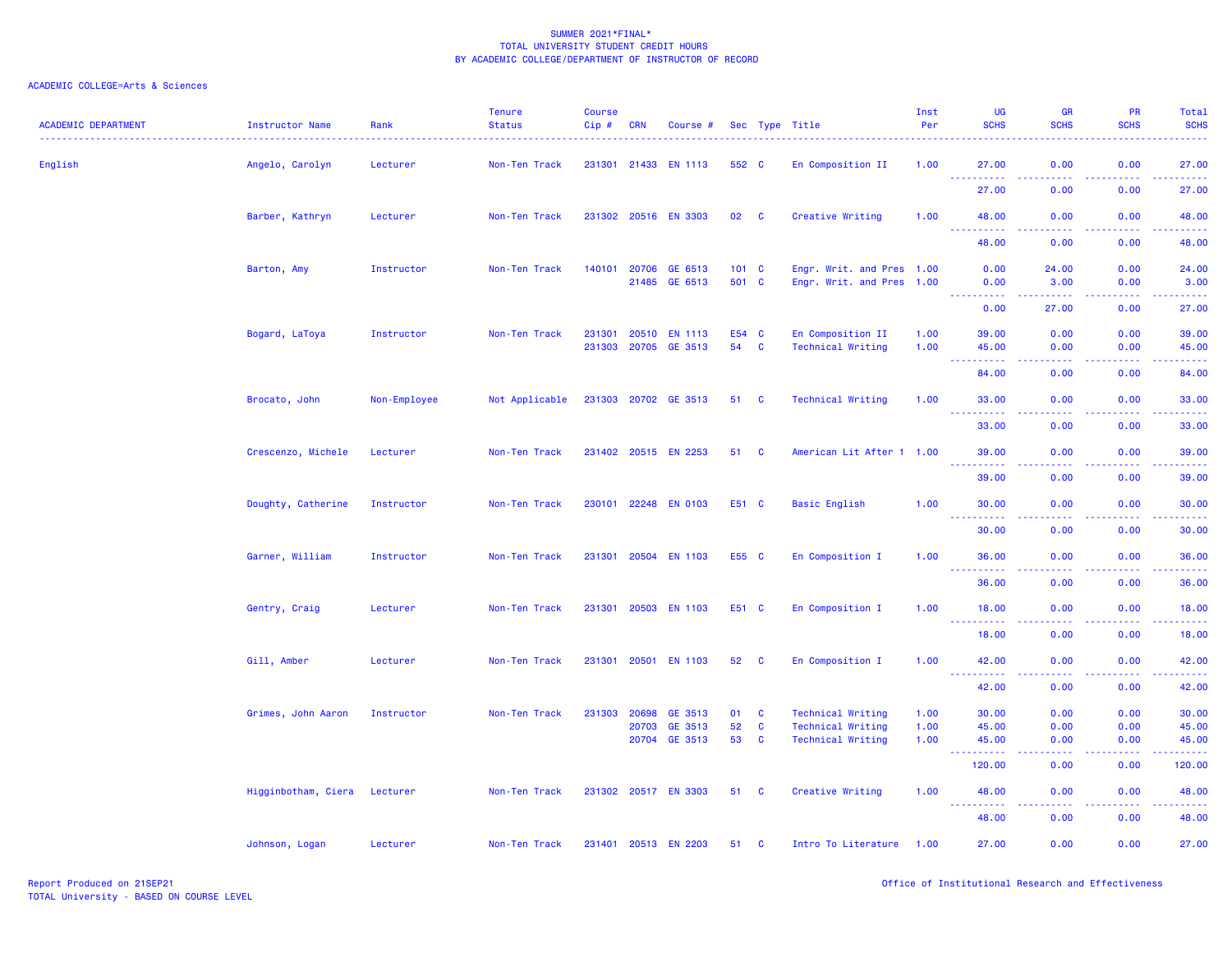| <b>ACADEMIC DEPARTMENT</b> | <b>Instructor Name</b> | Rank                        | <b>Tenure</b><br><b>Status</b> | <b>Course</b><br>Cip# | CRN          | Course #               |         |              | Sec Type Title            | Inst<br>Per | <b>UG</b><br><b>SCHS</b>                                                                                                                                                                                                                | <b>GR</b><br><b>SCHS</b>       | <b>PR</b><br><b>SCHS</b> | Total<br><b>SCHS</b>                                                                                                              |
|----------------------------|------------------------|-----------------------------|--------------------------------|-----------------------|--------------|------------------------|---------|--------------|---------------------------|-------------|-----------------------------------------------------------------------------------------------------------------------------------------------------------------------------------------------------------------------------------------|--------------------------------|--------------------------|-----------------------------------------------------------------------------------------------------------------------------------|
|                            |                        |                             |                                |                       |              |                        |         |              |                           |             | <b></b>                                                                                                                                                                                                                                 | ----                           |                          | .                                                                                                                                 |
|                            |                        |                             |                                |                       |              |                        |         |              |                           |             | 27.00                                                                                                                                                                                                                                   | 0.00                           | 0.00                     | 27.00                                                                                                                             |
| English                    | Kardos, Michael        | Professor                   | <b>Tenured</b>                 |                       | 239999 23280 | <b>EN 8000</b>         | 01      | D            | Research / Thesis         | 1.00        | 0.00<br>$\frac{1}{2} \left( \frac{1}{2} \right) \left( \frac{1}{2} \right) \left( \frac{1}{2} \right) \left( \frac{1}{2} \right) \left( \frac{1}{2} \right)$                                                                            | 7.00<br>.                      | 0.00<br>.                | 7.00<br>$\frac{1}{2} \left( \frac{1}{2} \right) \left( \frac{1}{2} \right) \left( \frac{1}{2} \right) \left( \frac{1}{2} \right)$ |
|                            |                        |                             |                                |                       |              |                        |         |              |                           |             | 0.00                                                                                                                                                                                                                                    | 7.00                           | 0.00                     | 7.00                                                                                                                              |
|                            | Kimbrell, Karleigh     | Lecturer                    | Non-Ten Track                  |                       |              | 231301 20500 EN 1103   | 51      | C            | En Composition I          | 1.00        | 21.00<br>$\sim$ $\sim$ $\sim$<br>$\frac{1}{2} \left( \frac{1}{2} \right) \left( \frac{1}{2} \right) \left( \frac{1}{2} \right) \left( \frac{1}{2} \right)$                                                                              | 0.00                           | 0.00<br>.                | 21.00<br>.                                                                                                                        |
|                            |                        |                             |                                |                       |              |                        |         |              |                           |             | 21.00                                                                                                                                                                                                                                   | 0.00                           | 0.00                     | 21.00                                                                                                                             |
|                            | Lammert, Thomas        | Instructor                  | Non-Ten Track                  | 231301                | 23869        | <b>EN 1113</b>         | 54      | C            | En Composition II         | 1.00        | 39.00                                                                                                                                                                                                                                   | 0.00                           | 0.00                     | 39.00                                                                                                                             |
|                            |                        |                             |                                |                       |              |                        |         |              |                           |             | $\sim$ $\sim$ $\sim$ $\sim$<br>39.00                                                                                                                                                                                                    | $\omega$ is a $\omega$<br>0.00 | .<br>0.00                | .<br>39.00                                                                                                                        |
|                            | Leonard, Ashley        | Instructor                  | Non-Ten Track                  | 231303 20518          |              | <b>EN 3313</b>         | 51      | C            | Writing for the Work 1.00 |             | 57.00                                                                                                                                                                                                                                   | 0.00                           | 0.00                     | 57.00                                                                                                                             |
|                            |                        |                             |                                |                       |              |                        |         |              |                           |             | $\omega_{\rm{eff}}$ and $\omega_{\rm{eff}}$<br>$\frac{1}{2} \left( \frac{1}{2} \right) \left( \frac{1}{2} \right) \left( \frac{1}{2} \right) \left( \frac{1}{2} \right) \left( \frac{1}{2} \right) \left( \frac{1}{2} \right)$<br>57.00 | 0.00                           | بالأباد<br>0.00          | .<br>57.00                                                                                                                        |
|                            | Marcus, Gregory        | Lecturer                    | Non-Ten Track                  |                       | 231301 20506 | <b>EN 1113</b>         | 03      | <b>C</b>     | En Composition II         | 1.00        | 27.00                                                                                                                                                                                                                                   | 0.00                           | 0.00                     | 27.00                                                                                                                             |
|                            |                        |                             |                                |                       |              |                        |         |              |                           |             | 27.00                                                                                                                                                                                                                                   | 0.00                           | 0.00                     | 27.00                                                                                                                             |
|                            | Mattison, Suzanne      | Lecturer                    | Non-Ten Track                  |                       |              | 010802 21258 AELC 3203 | 501 C   |              | Prof Writing ANR Hum 1.00 |             | 33.00                                                                                                                                                                                                                                   | 0.00                           | 0.00                     | 33.00                                                                                                                             |
|                            |                        |                             |                                |                       |              |                        |         |              |                           |             | 33.00                                                                                                                                                                                                                                   | 0.00                           | 0.00                     | 33.00                                                                                                                             |
|                            | Nordin, Alexis         | Instructor                  | Non-Ten Track                  | 231303                | 20699        | GE 3513                | 02      | $\mathbf{C}$ | <b>Technical Writing</b>  | 1.00        | 42.00                                                                                                                                                                                                                                   | 0.00                           | 0.00                     | 42.00                                                                                                                             |
|                            |                        |                             |                                |                       | 20700        | GE 3513                | 03      | $\mathbf{C}$ | <b>Technical Writing</b>  | 1.00        | 39.00<br>$\sim$ $\sim$ $\sim$                                                                                                                                                                                                           | 0.00                           | 0.00                     | 39.00<br>والمتمام المار                                                                                                           |
|                            |                        |                             |                                |                       |              |                        |         |              |                           |             | 81.00                                                                                                                                                                                                                                   | 0.00                           | 0.00                     | 81.00                                                                                                                             |
|                            | Olson, Peter           | Lecturer                    | Non-Ten Track                  |                       |              | 231301 21432 EN 1113   | 551 C   |              | En Composition II         | 1.00        | 18.00<br>.                                                                                                                                                                                                                              | 0.00                           | 0.00                     | 18.00<br>والمستحيل                                                                                                                |
|                            |                        |                             |                                |                       |              |                        |         |              |                           |             | 18.00                                                                                                                                                                                                                                   | 0.00                           | 0.00                     | 18.00                                                                                                                             |
|                            | Parr, Susan            | Instructor                  | Non-Ten Track                  |                       | 131401 23230 | EAP 5323               | 104 C   |              | Academic Research an 1.00 |             | 9.00                                                                                                                                                                                                                                    | 0.00                           | 0.00                     | 9.00                                                                                                                              |
|                            |                        |                             |                                |                       |              |                        |         |              |                           |             | 9.00                                                                                                                                                                                                                                    | 0.00                           | 0.00                     | 9.00                                                                                                                              |
|                            | Pate, Laura            | Instructor                  | Non-Ten Track                  | 130301                |              | 20814 LSK 1033         | 02      | $\mathbf{C}$ | Fund of Achievement 1.00  |             | 60.00<br>$\sim$ $\sim$ $\sim$<br>.                                                                                                                                                                                                      | 0.00<br>بالمحام                | 0.00<br>بالمحامي         | 60.00<br>والمستحيل                                                                                                                |
|                            |                        |                             |                                |                       |              |                        |         |              |                           |             | 60.00                                                                                                                                                                                                                                   | 0.00                           | 0.00                     | 60.00                                                                                                                             |
|                            | Payne, Leslie          | Non-Employee                | Not Applicable                 | 231303                | 21193        | <b>EN 3313</b>         | $201$ C |              | Writing for the Work 1.00 |             | 33.00                                                                                                                                                                                                                                   | 0.00                           | 0.00                     | 33.00                                                                                                                             |
|                            |                        |                             |                                |                       |              | 23557 EN 3313          | 202 C   |              | Writing for the Work 1.00 |             | 39.00<br>$\frac{1}{2} \left( \frac{1}{2} \right) \left( \frac{1}{2} \right) \left( \frac{1}{2} \right) \left( \frac{1}{2} \right) \left( \frac{1}{2} \right)$                                                                           | 0.00<br>.                      | 0.00<br>.                | 39.00<br>.                                                                                                                        |
|                            |                        |                             |                                |                       |              |                        |         |              |                           |             | 72.00                                                                                                                                                                                                                                   | 0.00                           | 0.00                     | 72.00                                                                                                                             |
|                            | Pizer, Ginger          | Associate Professor Tenured |                                |                       | 160102 22213 | <b>EN 4403</b>         | 501 C   |              | Intro To Linguistics 1.00 |             | 15.00                                                                                                                                                                                                                                   | 0.00                           | 0.00                     | 15.00                                                                                                                             |
|                            |                        |                             |                                |                       | 22214        | <b>EN 6403</b>         | 501 C   |              | Intro To Linguistics 1.00 |             | 0.00<br><b></b>                                                                                                                                                                                                                         | 3.00<br>.                      | 0.00<br>. <b>.</b>       | 3.00<br>.                                                                                                                         |
|                            |                        |                             |                                |                       |              |                        |         |              |                           |             | 15.00                                                                                                                                                                                                                                   | 3.00                           | 0.00                     | 18.00                                                                                                                             |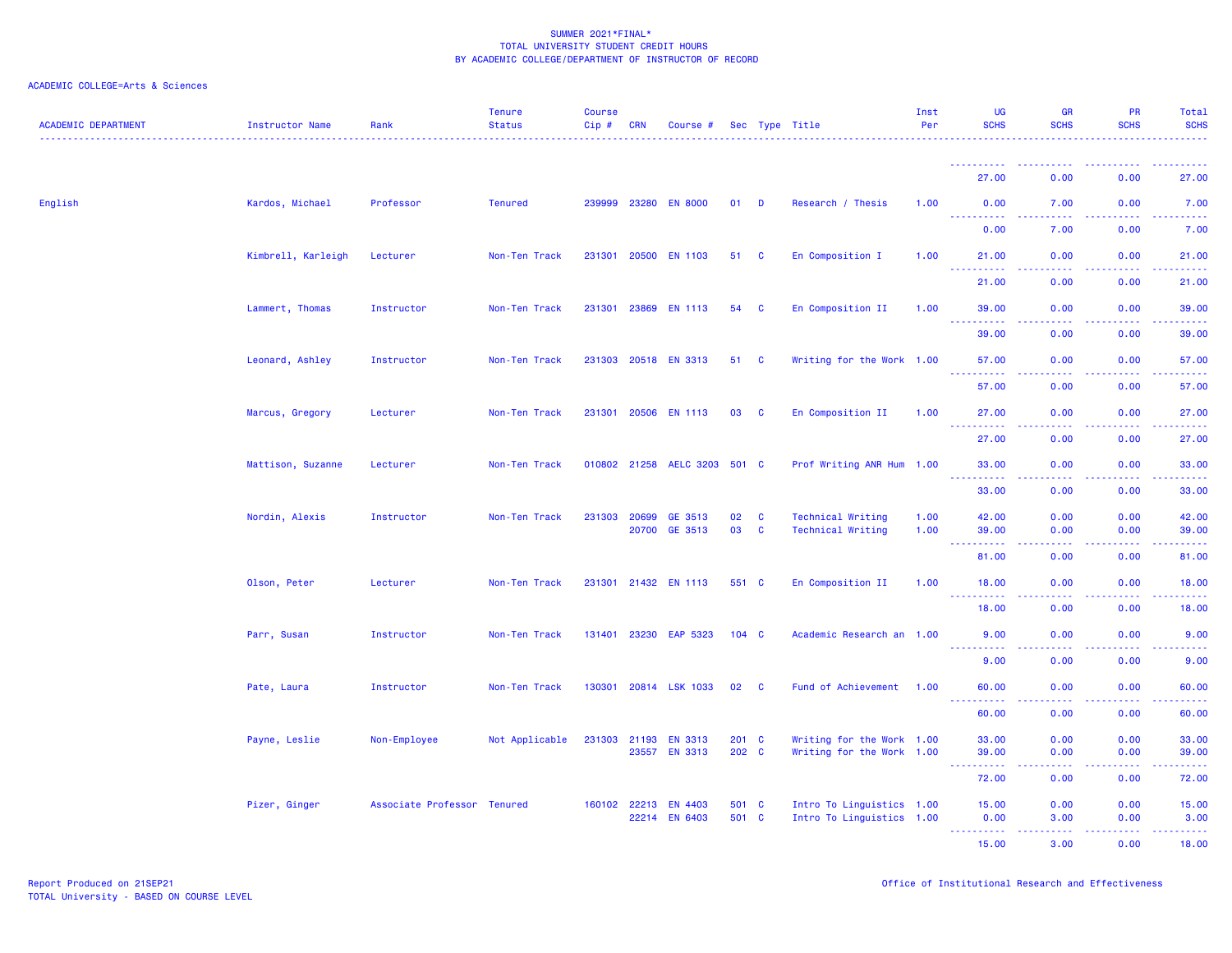| <b>ACADEMIC DEPARTMENT</b>                       | Instructor Name   | Rank       | <b>Tenure</b><br><b>Status</b> | <b>Course</b><br>Cip# | <b>CRN</b>   | Course #                                               |                       |              | Sec Type Title                                                      | Inst<br>Per          | UG<br><b>SCHS</b>                                                                                                                  | <b>GR</b><br><b>SCHS</b>                                                                                                          | PR<br><b>SCHS</b>                                                                                                                                            | Total<br><b>SCHS</b>                                                                                                                                          |
|--------------------------------------------------|-------------------|------------|--------------------------------|-----------------------|--------------|--------------------------------------------------------|-----------------------|--------------|---------------------------------------------------------------------|----------------------|------------------------------------------------------------------------------------------------------------------------------------|-----------------------------------------------------------------------------------------------------------------------------------|--------------------------------------------------------------------------------------------------------------------------------------------------------------|---------------------------------------------------------------------------------------------------------------------------------------------------------------|
| English                                          | Pounds, Shunecy   | Lecturer   | Non-Ten Track                  |                       |              | 231301 22246 EN 1103                                   | 01                    | <b>C</b>     | En Composition I                                                    | 1.00                 | 36.00                                                                                                                              | 0.00<br><b>.</b>                                                                                                                  | 0.00                                                                                                                                                         | 36.00                                                                                                                                                         |
|                                                  |                   |            |                                |                       |              |                                                        |                       |              |                                                                     |                      | -----------<br>36.00                                                                                                               | $\frac{1}{2} \left( \frac{1}{2} \right) \left( \frac{1}{2} \right) \left( \frac{1}{2} \right) \left( \frac{1}{2} \right)$<br>0.00 | .<br>$- - -$<br>0.00                                                                                                                                         | .<br>36.00                                                                                                                                                    |
|                                                  | Sanders, Shelly   | Instructor | Non-Ten Track                  |                       | 231303 20701 | GE 3513                                                | 04                    | <b>C</b>     | Technical Writing                                                   | 1.00                 | 45.00                                                                                                                              | 0.00<br>. <b>.</b><br>$\frac{1}{2} \left( \frac{1}{2} \right) \left( \frac{1}{2} \right) \left( \frac{1}{2} \right)$              | 0.00<br>.                                                                                                                                                    | 45.00<br>.                                                                                                                                                    |
|                                                  |                   |            |                                |                       |              |                                                        |                       |              |                                                                     |                      | -----------<br>45.00                                                                                                               | 0.00                                                                                                                              | 0.00                                                                                                                                                         | 45.00                                                                                                                                                         |
|                                                  | Schmidt, Karen    | Instructor | Non-Ten Track                  |                       |              | 231301 20508 EN 1113                                   | 53                    | <b>C</b>     | En Composition II                                                   | 1.00                 | 42.00                                                                                                                              | 0.00<br>$\frac{1}{2} \left( \frac{1}{2} \right) \left( \frac{1}{2} \right) \left( \frac{1}{2} \right)$<br>.                       | 0.00<br>$\frac{1}{2} \left( \frac{1}{2} \right) \frac{1}{2} \left( \frac{1}{2} \right)$                                                                      | 42.00<br>$- - - - - - -$                                                                                                                                      |
|                                                  |                   |            |                                |                       |              |                                                        |                       |              |                                                                     |                      | -----------<br>42.00                                                                                                               | 0.00                                                                                                                              | -----<br>0.00                                                                                                                                                | 42.00                                                                                                                                                         |
|                                                  | Sheperis, Claire  | Instructor | Non-Ten Track                  |                       |              | 231401 23929 EN 2203                                   | 03                    | <b>C</b>     | Intro To Literature                                                 | 1.00                 | 39.00<br>$\frac{1}{2} \left( \frac{1}{2} \right) \left( \frac{1}{2} \right) \left( \frac{1}{2} \right) \left( \frac{1}{2} \right)$ | 0.00                                                                                                                              | 0.00                                                                                                                                                         | 39.00                                                                                                                                                         |
|                                                  |                   |            |                                |                       |              |                                                        |                       |              |                                                                     |                      | د عام عا<br>39.00                                                                                                                  | 0.00                                                                                                                              | 0.00                                                                                                                                                         | 39.00                                                                                                                                                         |
|                                                  | Stinson, Emily    | Instructor | Non-Ten Track                  |                       |              | 231401 21435 EN 2203                                   | 501 C                 |              | Intro To Literature 1.00                                            |                      | 39,00<br>-----------                                                                                                               | 0.00<br>$\frac{1}{2} \left( \frac{1}{2} \right) \left( \frac{1}{2} \right) \left( \frac{1}{2} \right)$<br>.                       | 0.00<br>$\frac{1}{2} \left( \frac{1}{2} \right) \left( \frac{1}{2} \right) \left( \frac{1}{2} \right) \left( \frac{1}{2} \right) \left( \frac{1}{2} \right)$ | 39.00<br>$\frac{1}{2} \left( \frac{1}{2} \right) \left( \frac{1}{2} \right) \left( \frac{1}{2} \right) \left( \frac{1}{2} \right) \left( \frac{1}{2} \right)$ |
|                                                  |                   |            |                                |                       |              |                                                        |                       |              |                                                                     |                      | 39.00                                                                                                                              | 0.00                                                                                                                              | 0.00                                                                                                                                                         | 39.00                                                                                                                                                         |
|                                                  | Thompson, Jessica | Instructor | Non-Ten Track                  |                       |              | 231401 21437 EN 2203                                   | 551 C                 |              | Intro To Literature 1.00                                            |                      | 30.00                                                                                                                              | 0.00                                                                                                                              | 0.00                                                                                                                                                         | 30.00                                                                                                                                                         |
|                                                  |                   |            |                                |                       |              |                                                        |                       |              |                                                                     |                      | ----------<br>30.00                                                                                                                | 0.00                                                                                                                              | 0.00                                                                                                                                                         | 30.00                                                                                                                                                         |
|                                                  | Trimm, James      | Lecturer   | Non-Ten Track                  | 231401                | 20511        | <b>EN 2203</b><br>20514 EN 2203                        | 01<br>52 C            | $\mathbf{C}$ | Intro To Literature<br>Intro To Literature                          | 1.00<br>1.00         | 45.00<br>45.00<br>-----<br>-----                                                                                                   | 0.00<br>0.00                                                                                                                      | 0.00<br>0.00                                                                                                                                                 | 45.00<br>45.00                                                                                                                                                |
|                                                  |                   |            |                                |                       |              |                                                        |                       |              |                                                                     |                      | 90.00                                                                                                                              | 0.00                                                                                                                              | 0.00                                                                                                                                                         | 90.00                                                                                                                                                         |
|                                                  | Voller, Leslie    | Instructor | Non-Ten Track                  | 230101                |              | 22247 EN 0103<br>23672 EN 0103<br>231401 20512 EN 2203 | 51 C<br>E52 C<br>02 C |              | <b>Basic English</b><br><b>Basic English</b><br>Intro To Literature | 1.00<br>1.00<br>1.00 | 30.00<br>21.00<br>45.00<br>-----------<br>96.00                                                                                    | 0.00<br>0.00<br>0.00<br>. <b>.</b><br>$- - -$<br>0.00                                                                             | 0.00<br>0.00<br>0.00<br>-----<br>0.00                                                                                                                        | 30.00<br>21.00<br>45.00<br>.<br>96.00                                                                                                                         |
| =====================================<br>English |                   |            |                                |                       |              |                                                        |                       |              |                                                                     |                      | ==========<br>1401.00                                                                                                              | ==========<br>37.00                                                                                                               | <b>BERREERES</b><br>0.00                                                                                                                                     | <b>ESSESSERS</b><br>1438.00                                                                                                                                   |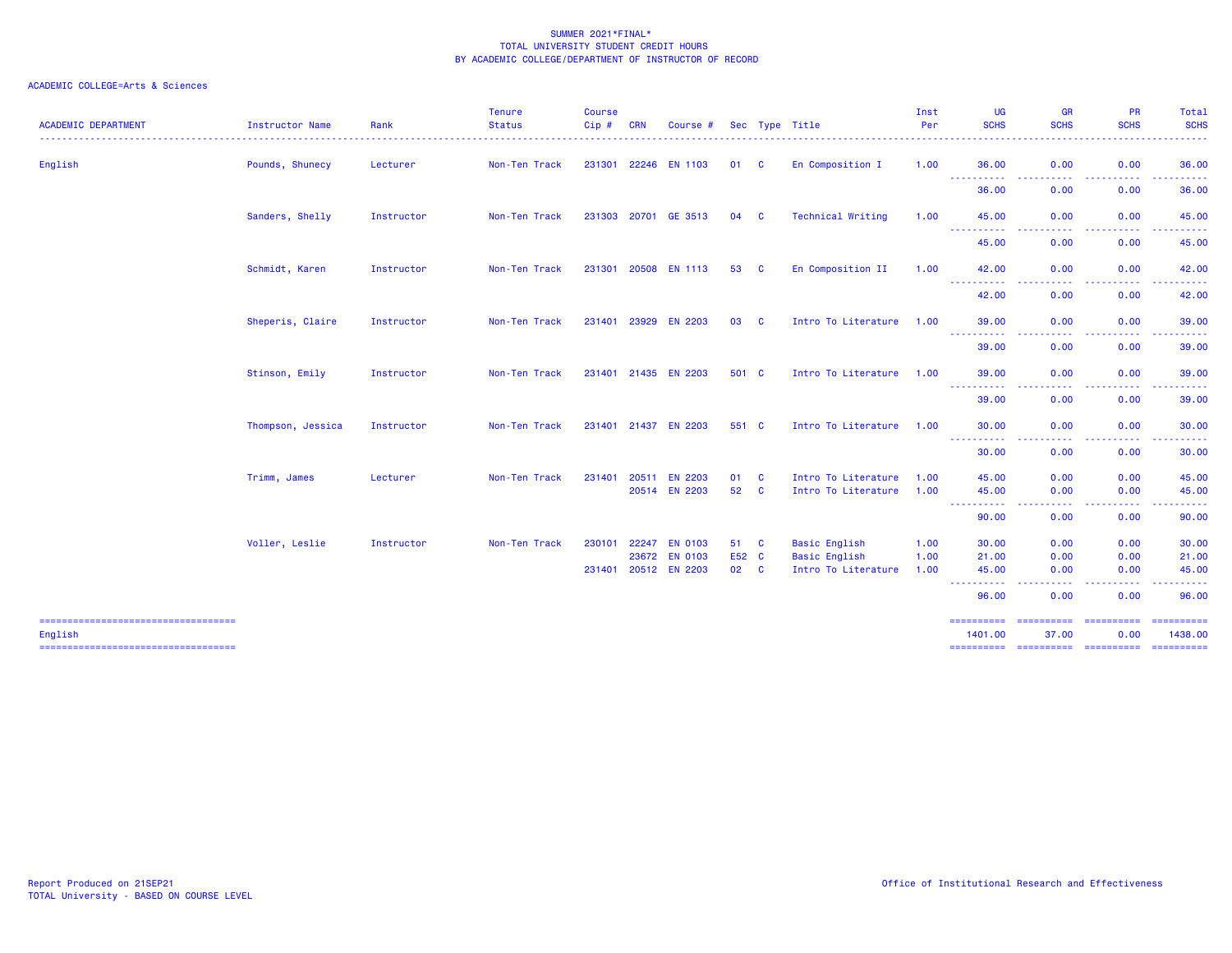ACADEMIC COLLEGE=Arts & Sciences

| <b>ACADEMIC DEPARTMENT</b> | <b>Instructor Name</b>         | Rank                              | <b>Tenure</b><br><b>Status</b> | <b>Course</b><br>Cip# | <b>CRN</b>   | Course #             |                |                | Sec Type Title            | Inst<br>Per | UG<br><b>SCHS</b>                         | <b>GR</b><br><b>SCHS</b>                                                                                                           | <b>PR</b><br><b>SCHS</b> | Total<br><b>SCHS</b>                |
|----------------------------|--------------------------------|-----------------------------------|--------------------------------|-----------------------|--------------|----------------------|----------------|----------------|---------------------------|-------------|-------------------------------------------|------------------------------------------------------------------------------------------------------------------------------------|--------------------------|-------------------------------------|
| Geosciences                | Ambinakudige, Shrini Professor |                                   | <b>Tenured</b>                 |                       | 450701 22089 | GR 6303              | 01             | $\overline{B}$ | Principles of GIS         | 1.00        | 0.00                                      | 3.00                                                                                                                               | 0.00                     | ----<br>3.00                        |
|                            |                                |                                   |                                |                       | 23521        | <b>GR 9000</b>       | 103            | $\mathbf{D}$   | Research/Dissertatio 1.00 |             | 0.00                                      | 6.00                                                                                                                               | 0.00                     | 6.00                                |
|                            |                                |                                   |                                |                       | 450702 22088 | GR 4303              | 01             | $\overline{B}$ | Principles of GIS         | 1.00        | 63.00                                     | 0.00                                                                                                                               | 0.00                     | 63.00                               |
|                            |                                |                                   |                                |                       |              |                      |                |                |                           |             | $\sim$ $\sim$ $\sim$<br>المستملة<br>63.00 | وبالمحام<br>9.00                                                                                                                   | المستملة<br>0.00         | وساعاتها<br>72.00                   |
|                            |                                |                                   |                                |                       |              |                      |                |                |                           |             |                                           |                                                                                                                                    |                          |                                     |
|                            | Brown, Michael E.              | Professor                         | <b>Tenured</b>                 |                       | 400401 21545 | GR 8573              | 501 S          |                | Research Applied Met 1.00 |             | 0.00                                      | 33.00                                                                                                                              | 0.00                     | 33.00                               |
|                            |                                |                                   |                                |                       | 21546        | GR 8573              | 502 S          |                | Research Applied Met 1.00 |             | 0.00                                      | 33.00                                                                                                                              | 0.00                     | 33.00                               |
|                            |                                |                                   |                                |                       | 21547        | GR 8573<br>GR 8191   | 503 S<br>501 S |                | Research Applied Met 1.00 |             | 0.00                                      | 36.00                                                                                                                              | 0.00                     | 36.00                               |
|                            |                                |                                   |                                |                       | 400601 23282 |                      |                |                | Geoscience Review         | 1.00        | 0.00<br>.                                 | 2.00<br>.                                                                                                                          | 0.00<br>-----            | 2.00<br>، د د د د د                 |
|                            |                                |                                   |                                |                       |              |                      |                |                |                           |             | 0.00                                      | 104.00                                                                                                                             | 0.00                     | 104.00                              |
|                            | Clary, Renee                   | Professor                         | <b>Tenured</b>                 | 400601                | 22256        | GG 9000              | 001 D          |                | Research/Dissertatio 1.00 |             | 0.00                                      | 1.00                                                                                                                               | 0.00                     | 1.00                                |
|                            |                                |                                   |                                |                       | 23663        | GG 8000              | $105$ D        |                | Research / Thesis         | 1.00        | 0.00                                      | 1.00                                                                                                                               | 0.00                     | 1.00                                |
|                            |                                |                                   |                                | 400603                | 21505        | GG 8423              | 501 C          |                | Earthquakes & Volcan 1.00 |             | 0.00                                      | 45.00                                                                                                                              | 0.00                     | 45.00                               |
|                            |                                |                                   |                                | 400604                | 21504        | GG 8343              | 501 C          |                | Paleo of Dinosaurs        | 1.00        | 0.00<br>الداعات عامان                     | 24.00<br>.                                                                                                                         | 0.00<br>22222            | 24.00<br>.                          |
|                            |                                |                                   |                                |                       |              |                      |                |                |                           |             | 0.00                                      | 71.00                                                                                                                              | 0.00                     | 71.00                               |
|                            | Crockett, Destiny              | Grad Teach Assist                 | Not Applicable                 |                       |              | 450701 20717 GR 3113 | $101 \quad C$  |                | Conserv Of Nat Res        | 1.00        | 42.00<br>222222                           | 0.00<br>.                                                                                                                          | 0.00<br>22222            | 42.00<br>.                          |
|                            |                                |                                   |                                |                       |              |                      |                |                |                           |             | 42.00                                     | 0.00                                                                                                                               | 0.00                     | 42.00                               |
|                            | Croskery, Craig                | Lecturer                          | Non-Ten Track                  | 450701                | 22087        | GR 1123              | $102 \quad C$  |                | Intro World Geog          | 1.00        | 51.00<br>.                                | 0.00<br>$\frac{1}{2} \left( \frac{1}{2} \right) \left( \frac{1}{2} \right) \left( \frac{1}{2} \right)$                             | 0.00<br>المالمات         | 51.00<br>.                          |
|                            |                                |                                   |                                |                       |              |                      |                |                |                           |             | 51.00                                     | 0.00                                                                                                                               | 0.00                     | 51.00                               |
|                            | Dash, Padmanava                | Associate Professor Tenured       |                                | 450701                | 22741        | GR 6343              | 501 B          |                | Adv Remot Sensing/Ge 1.00 |             | 0.00                                      | 18.00                                                                                                                              | 0.00                     | 18.00                               |
|                            |                                |                                   |                                |                       | 23494        | <b>GR 7000</b>       | $101$ I        |                | Directed Indiv Study 1.00 |             | 0.00                                      | 3.00                                                                                                                               | 0.00                     | 3.00                                |
|                            |                                |                                   |                                |                       |              | 450702 22740 GR 4343 | 501 B          |                | Adv Remot Sensing/Ge 1.00 |             | 3,00                                      | 0.00                                                                                                                               | 0.00                     | 3.00                                |
|                            |                                |                                   |                                |                       |              |                      |                |                |                           |             | .<br>$- - -$<br>3.00                      | $\frac{1}{2} \left( \frac{1}{2} \right) \left( \frac{1}{2} \right) \left( \frac{1}{2} \right) \left( \frac{1}{2} \right)$<br>21.00 | 22222<br>0.00            | .<br>24.00                          |
|                            | Dyer, Jamie                    | Professor                         | <b>Tenured</b>                 |                       | 450701 23321 | <b>GR 8000</b>       | $104$ D        |                | Research / Thesis         | 1.00        | 0.00                                      | 6.00                                                                                                                               | 0.00                     | 6.00                                |
|                            |                                |                                   |                                |                       |              |                      |                |                |                           |             | 0.00                                      | وعامات<br>6.00                                                                                                                     | .<br>0.00                | $\sim$ $\sim$ $\sim$ $\sim$<br>6.00 |
|                            | Ezell, John                    | Non-Employee                      | Not Applicable                 |                       | 450702 21535 | <b>GR 8400</b>       | 501 E          |                | Field Meth In Geosci 1.00 |             | 0.00                                      | 19.00                                                                                                                              | 0.00                     | 19.00                               |
|                            |                                |                                   |                                |                       |              |                      |                |                |                           |             | <u>.</u><br>0.00                          | $- - - - -$<br>19.00                                                                                                               | 22222<br>0.00            | .<br>19.00                          |
|                            | Ferdush, Jannatul              | Grad Teach Assist                 | Not Applicable                 | 400601                | 21487        | GG 1111              | 501 L          |                | Earth Science I Lab       | 1.00        | 17.00                                     | 0.00                                                                                                                               | 0.00                     | 17.00                               |
|                            |                                |                                   |                                |                       | 22082        | GG 1111              | 101 L          |                | Earth Science I Lab       | 1.00        | 11.00                                     | 0.00                                                                                                                               | 0.00                     | 11.00                               |
|                            |                                |                                   |                                |                       |              | 22083 GG 1111        | 102 L          |                | Earth Science I Lab       | 1.00        | 13.00<br>.                                | 0.00<br>.                                                                                                                          | 0.00<br>.                | 13.00<br>.                          |
|                            |                                |                                   |                                |                       |              |                      |                |                |                           |             | 41.00                                     | 0.00                                                                                                                               | 0.00                     | 41.00                               |
|                            | Fraza, Erik                    | Clinical Assist Pro Non-Ten Track |                                | 400404                | 21516        | GR 4473              | 501 C          |                | Numerical Wx Predict 1.00 |             | 93.00                                     | 0.00                                                                                                                               | 0.00                     | 93.00                               |
|                            |                                |                                   |                                |                       | 21517        | GR 4473              | 502 C          |                | Numerical Wx Predict 1.00 |             | 99.00                                     | 0.00                                                                                                                               | 0.00                     | 99.00                               |
|                            |                                |                                   |                                |                       | 21520        | GR 4640              | 501 E          |                | Met Internship            | 1.00        | 1.00                                      | 0.00                                                                                                                               | 0.00                     | 1.00                                |
|                            |                                |                                   |                                |                       | 21524        | GR 4933              | 501 C          |                | Dynamic Meteorology       | 1.00        | 21.00                                     | 0.00                                                                                                                               | 0.00                     | 21.00                               |
|                            |                                |                                   |                                |                       | 21527        | GR 6473              | 501            | $\mathbf{C}$   | Numerical Wx Predict 1.00 |             | 0.00                                      | 21.00                                                                                                                              | 0.00                     | 21.00                               |
|                            |                                |                                   |                                |                       | 450701 21531 | GR 6933              | 501 C          |                | Dynamic Meteorology       | 1.00        | 0.00                                      | 6.00                                                                                                                               | 0.00                     | 6.00                                |

Report Produced on 21SEP21 Office of Institutional Research and Effectiveness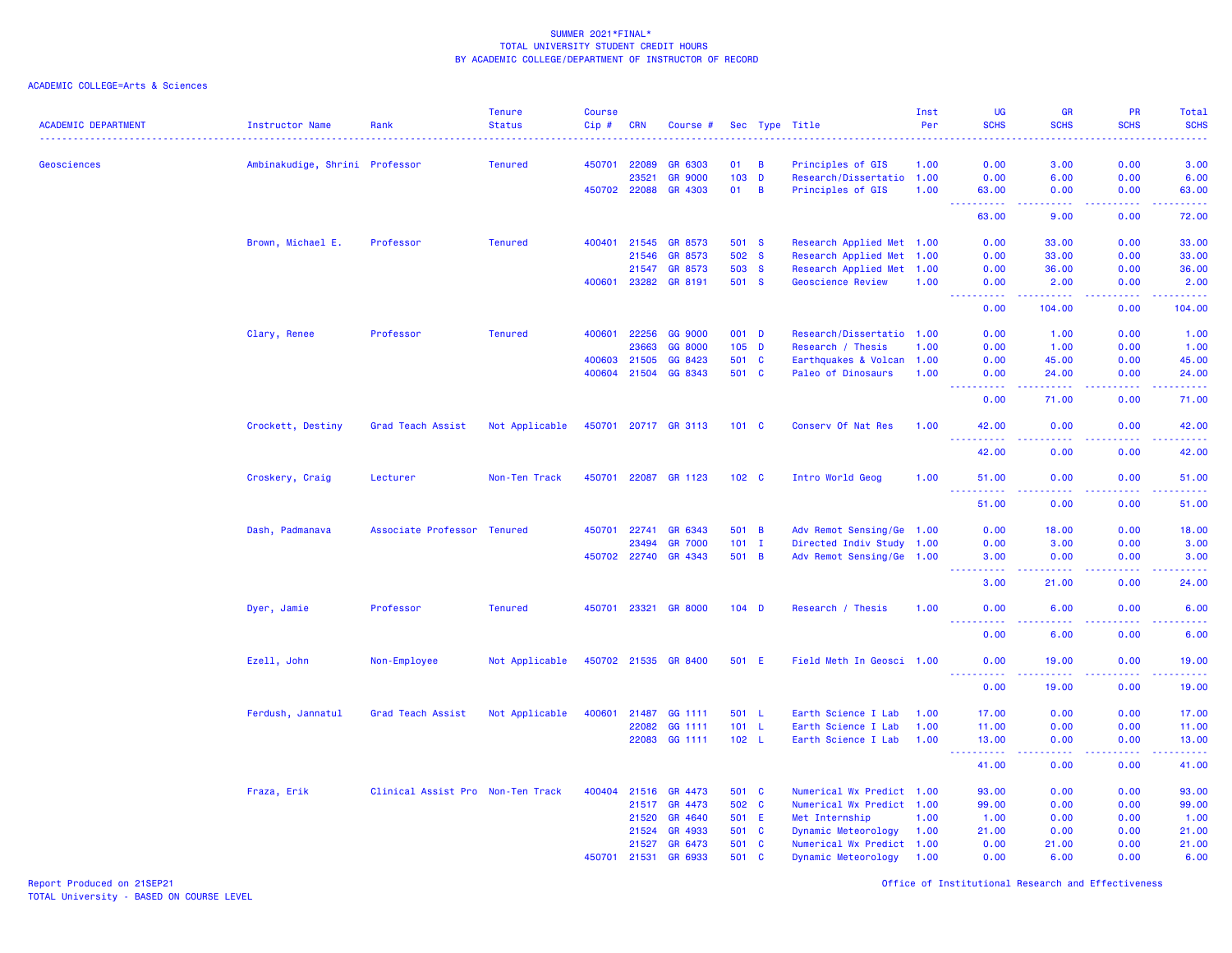| <b>ACADEMIC DEPARTMENT</b> | Instructor Name                                  | Rank                               | <b>Tenure</b><br><b>Status</b> | <b>Course</b><br>$Cip \#$ | <b>CRN</b>   | Course #             |               | Sec Type Title                         | Inst<br>Per  | UG<br><b>SCHS</b>                    | <b>GR</b><br><b>SCHS</b>            | <b>PR</b><br><b>SCHS</b> | Total<br><b>SCHS</b>       |
|----------------------------|--------------------------------------------------|------------------------------------|--------------------------------|---------------------------|--------------|----------------------|---------------|----------------------------------------|--------------|--------------------------------------|-------------------------------------|--------------------------|----------------------------|
| Geosciences                | Fraza, Erik                                      | Clinical Assist Pro Non-Ten Track  |                                | 450701                    | 23966        | <b>GR 8000</b>       | 503 D         | Research / Thesis                      | 1.00         | 0.00                                 | 3.00                                | 0.00                     | 3.00                       |
|                            |                                                  |                                    |                                |                           | 24005        | GR 4000              | 501 I         | Directed Indiv Study 1.00              |              | 2.00                                 | 0.00                                | 0.00                     | 2.00                       |
|                            |                                                  |                                    |                                |                           |              |                      |               |                                        |              | <b>.</b><br>216.00                   | -----<br>30.00                      | . <b>.</b><br>0.00       | المتمام والمتمار<br>246.00 |
|                            |                                                  |                                    |                                | 400401                    | 21528        | GR 6643              | 501 C         |                                        |              | 0.00                                 | 54.00                               | 0.00                     | 54.00                      |
|                            | Fuhrmann, Christophe Associate Professor Tenured |                                    |                                |                           | 21548        | GR 8633              | 501 C         | Physical Climatology<br>Climate Change | 1.00<br>1.00 | 0.00                                 | 51.00                               | 0.00                     | 51.00                      |
|                            |                                                  |                                    |                                |                           | 21549        | GR 8633              | 502 C         | Climate Change                         | 1.00         | 0.00                                 | 54.00                               | 0.00                     | 54.00                      |
|                            |                                                  |                                    |                                |                           | 21550        | GR 8633              | 503 C         | Climate Change                         | 1.00         | 0.00                                 | 60.00                               | 0.00                     | 60.00                      |
|                            |                                                  |                                    |                                | 450701                    | 23392        | <b>GR 8000</b>       | 501 D         | Research / Thesis                      | 1.00         | 0.00                                 | 3.00                                | 0.00                     | 3.00                       |
|                            |                                                  |                                    |                                |                           | 23995        | <b>GR 7000</b>       | $01$ I        | Directed Indiv Study 1.00              |              | 0.00                                 | 1.00                                | 0.00                     | 1.00                       |
|                            |                                                  |                                    |                                |                           |              |                      |               |                                        |              | 2.2.2.2.2<br>0.00                    | .<br>223.00                         | .<br>0.00                | .<br>223.00                |
|                            | Gutter, Barrett                                  | Clinical Assist Pro Non-Ten Track  |                                | 400404                    | 21525        | GR 4963              | 501 C         | Mesoscale Meteorolog 1.00              |              | 30.00                                | 0.00                                | 0.00                     | 30.00                      |
|                            |                                                  |                                    |                                | 400601                    | 23402        | GR 8423              | 502 S         | Virtual Field Method                   | 1.00         | 0.00                                 | 27.00                               | 0.00                     | 27.00                      |
|                            |                                                  |                                    |                                |                           | 23403        | GR 8423              | 503 S         | Virtual Field Method                   | 1.00         | 0.00                                 | 21.00                               | 0.00                     | 21.00                      |
|                            |                                                  |                                    |                                | 450701                    | 21532        | GR 6963              | 501 C         | Mesoscale Meteorolo 1.00               |              | 0.00                                 | 18.00                               | 0.00                     | 18.00                      |
|                            |                                                  |                                    |                                |                           | 23297        | <b>GR 8000</b>       | $103$ D       | Research / Thesis                      | 1.00         | 0.00                                 | 1.00                                | 0.00                     | 1.00                       |
|                            |                                                  |                                    |                                |                           |              |                      |               |                                        |              | الداعات عامان<br>30.00               | المتمامين<br>67.00                  | .<br>0.00                | .<br>97.00                 |
|                            |                                                  |                                    |                                |                           |              |                      |               |                                        |              |                                      |                                     |                          |                            |
|                            | Haney, Christa                                   | Clinical Assist Pro Non-Ten Track  |                                | 231303                    | 21495        | GG 4333              | 501 C         | Geowriting                             | 1.00         | 60.00                                | 0.00                                | 0.00                     | 60.00                      |
|                            |                                                  |                                    |                                |                           | 21496        | GG 4333              | 502 C         | Geowriting                             | 1.00         | 33.00                                | 0.00                                | 0.00                     | 33.00                      |
|                            |                                                  |                                    |                                |                           | 400607 21493 | GG 3603              | 501 C         | Intro To Oceanograph 1.00              |              | 90.00                                | 0.00                                | 0.00                     | 90.00                      |
|                            |                                                  |                                    |                                |                           | 21494        | GG 3603              | 502 C         | Intro To Oceanograph 1.00              |              | 72.00<br>.                           | 0.00<br>$\sim$ $\sim$ $\sim$ $\sim$ | 0.00<br>.                | 72.00<br>.                 |
|                            |                                                  |                                    |                                |                           |              |                      |               |                                        |              | 255.00                               | 0.00                                | 0.00                     | 255.00                     |
|                            | Holliday, Brian                                  | Grad Research Assis Not Applicable |                                | 400404                    | 21523        | GR 4733              | 501 C         | Synoptic Meteorology 0.90              |              | 35.10                                | 0.00                                | 0.00                     | 35.10                      |
|                            |                                                  |                                    |                                | 450701                    | 21529        | GR 6733              | 501 C         | Synoptic Meteorology 0.90              |              | 0.00                                 | 2.70                                | 0.00                     | 2.70                       |
|                            |                                                  |                                    |                                |                           |              |                      |               |                                        |              | 35.10                                | 2.70                                | 0.00                     | 37.80                      |
|                            | Hutton, Brian                                    | Lecturer                           | Non-Ten Track                  |                           |              | 450701 22235 GR 1123 | $201 \quad C$ | Intro World Geog                       | 1.00         | 27.00                                | 0.00                                | 0.00                     | 27.00                      |
|                            |                                                  |                                    |                                |                           |              |                      |               |                                        |              | <u> - - - - - - - - - -</u><br>27,00 | المتمالين<br>0.00                   | 22222<br>0.00            | .<br>27.00                 |
|                            | Intsiful, Adjoa                                  | Grad Teach Assist                  | Not Applicable                 | 450701                    | 22086        | GR 1123              | $101 \quad C$ | Intro World Geog                       | 1.00         | 42.00<br><u>.</u>                    | 0.00<br>د د د د                     | 0.00<br>.                | 42.00<br>.                 |
|                            |                                                  |                                    |                                |                           |              |                      |               |                                        |              | 42.00                                | 0.00                                | 0.00                     | 42.00                      |
|                            | Islam, MD Tazmul                                 | Non-Employee                       | Not Applicable                 |                           |              | 450701 21509 GR 1123 | 501 C         | Intro World Geog                       | 1.00         | 54.00                                | 0.00                                | 0.00                     | 54.00                      |
|                            |                                                  |                                    |                                |                           |              |                      |               |                                        |              | 54.00                                | 0.00                                | 0.00                     | 54.00                      |
|                            | Jimenez, Angel                                   | Grad Teach Assist                  | Not Applicable                 |                           |              | 400601 22078 GG 1113 | 001 C         | Survey Earth Sci I                     | 1.00         | 39.00<br><u>.</u>                    | 0.00<br>.                           | 0.00<br>.                | 39.00<br>.                 |
|                            |                                                  |                                    |                                |                           |              |                      |               |                                        |              | 39.00                                | 0.00                                | 0.00                     | 39.00                      |
|                            | Kirkland, Brenda                                 | Non-Employee                       | Not Applicable                 |                           |              | 400601 21507 GG 8643 | 501 B         | Carbonate Petrograph 1.00              |              | 0.00<br><u>.</u>                     | 12.00<br>.                          | 0.00<br>.                | 12.00<br>.                 |
|                            |                                                  |                                    |                                |                           |              |                      |               |                                        |              | 0.00                                 | 12.00                               | 0.00                     | 12.00                      |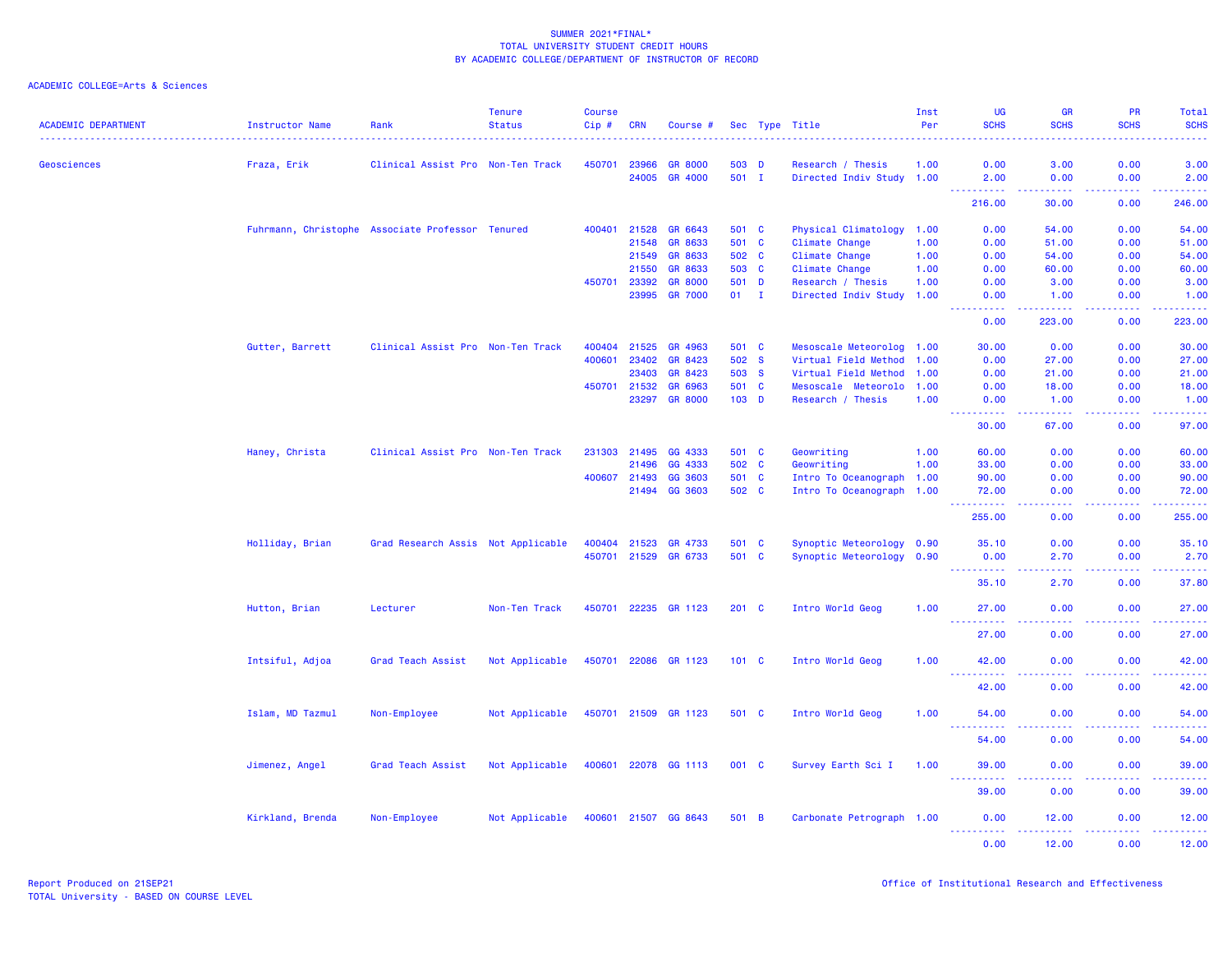### ACADEMIC COLLEGE=Arts & Sciences

| <b>ACADEMIC DEPARTMENT</b> | Instructor Name     | Rank                              | <b>Tenure</b><br><b>Status</b> | <b>Course</b><br>Cip# | <b>CRN</b>   | Course #             |               |              | Sec Type Title            | Inst<br>Per | UG<br><b>SCHS</b>                    | GR<br><b>SCHS</b>                                                                                                                                             | PR<br><b>SCHS</b>  | Total<br><b>SCHS</b>                                                                                                                                           |
|----------------------------|---------------------|-----------------------------------|--------------------------------|-----------------------|--------------|----------------------|---------------|--------------|---------------------------|-------------|--------------------------------------|---------------------------------------------------------------------------------------------------------------------------------------------------------------|--------------------|----------------------------------------------------------------------------------------------------------------------------------------------------------------|
| Geosciences                | Lalk, Sarah         | Clinical Assist Pro Non-Ten Track |                                | 400601                | 21497        | GG 4523              | 501 C         |              | Coastal Environments 1.00 |             | 3.00                                 | 0.00                                                                                                                                                          | 0.00               | 3.00                                                                                                                                                           |
|                            |                     |                                   |                                |                       | 21498        | GG 6523              | 501 C         |              | Coastal Environments      | 1.00        | 0.00                                 | 36.00                                                                                                                                                         | 0.00               | 36.00                                                                                                                                                          |
|                            |                     |                                   |                                |                       | 21502        | GG 8203              | 501 C         |              | Ocean Science             | 1.00        | 0.00                                 | 48.00                                                                                                                                                         | 0.00               | 48.00                                                                                                                                                          |
|                            |                     |                                   |                                |                       | 21503        | GG 8203              | 502 C         |              | Ocean Science             | 1.00        | 0.00                                 | 33.00                                                                                                                                                         | 0.00               | 33.00                                                                                                                                                          |
|                            |                     |                                   |                                |                       | 23404        | GR 8423              | 504 S         |              | Virtual Field Method 1.00 |             | 0.00<br><b><i><u></u></i></b>        | 27.00<br>$\frac{1}{2} \left( \frac{1}{2} \right) \left( \frac{1}{2} \right) \left( \frac{1}{2} \right) \left( \frac{1}{2} \right) \left( \frac{1}{2} \right)$ | 0.00<br>.          | 27.00<br>.                                                                                                                                                     |
|                            |                     |                                   |                                |                       |              |                      |               |              |                           |             | 3.00                                 | 144.00                                                                                                                                                        | 0.00               | 147.00                                                                                                                                                         |
|                            | Lyons, Karly        | Lecturer                          | Non-Ten Track                  |                       | 400601 22084 | GG 1113              | $101 \quad C$ |              | Survey Earth Sci I        | 1.00        | 66.00                                | 0.00                                                                                                                                                          | 0.00               | 66.00                                                                                                                                                          |
|                            |                     |                                   |                                |                       |              |                      |               |              |                           |             | 66.00                                | 0.00                                                                                                                                                          | 0.00               | 66.00                                                                                                                                                          |
|                            | Meng, Qingmin       | Associate Professor Tenured       |                                | 450701                | 22081        | GR 6313              | 001 B         |              | <b>Advanced GIS</b>       | 1.00        | 0.00                                 | 9.00                                                                                                                                                          | 0.00               | 9.00                                                                                                                                                           |
|                            |                     |                                   |                                |                       | 23547        | <b>GR 9000</b>       | $104$ D       |              | Research/Dissertatio 1.00 |             | 0.00                                 | 3.00                                                                                                                                                          | 0.00               | 3.00                                                                                                                                                           |
|                            |                     |                                   |                                |                       | 450702 22080 | GR 4313              | 001 B         |              | <b>Advanced GIS</b>       | 1.00        | 9.00<br>.                            | 0.00<br>$\frac{1}{2} \left( \frac{1}{2} \right) \left( \frac{1}{2} \right) \left( \frac{1}{2} \right) \left( \frac{1}{2} \right) \left( \frac{1}{2} \right)$  | 0.00<br>. <b>.</b> | 9.00<br>.                                                                                                                                                      |
|                            |                     |                                   |                                |                       |              |                      |               |              |                           |             | 9.00                                 | 12.00                                                                                                                                                         | 0.00               | 21.00                                                                                                                                                          |
|                            | Mercer, Andrew      | Associate Professor Tenured       |                                | 400401                | 21543        | GR 8453              | 501 C         |              | Quant Analysis Climo 1.00 |             | 0.00                                 | 69.00                                                                                                                                                         | 0.00               | 69.00                                                                                                                                                          |
|                            |                     |                                   |                                |                       | 21544        | GR 8453              | 502           | $\mathbf{C}$ | Quant Analysis Climo 1.00 |             | 0.00                                 | 30.00                                                                                                                                                         | 0.00               | 30.00                                                                                                                                                          |
|                            |                     |                                   |                                | 400404                | 21523        | GR 4733              | 501 C         |              | Synoptic Meteorology 0.10 |             | 3.90                                 | 0.00                                                                                                                                                          | 0.00               | 3.90                                                                                                                                                           |
|                            |                     |                                   |                                | 450701                | 21529        | GR 6733              | 501 C         |              | Synoptic Meteorology 0.10 |             | 0.00                                 | 0.30                                                                                                                                                          | 0.00               | 0.30                                                                                                                                                           |
|                            |                     |                                   |                                |                       | 23231        | <b>GR 8000</b>       | $101$ D       |              | Research / Thesis         | 1.00        | 0.00                                 | 1.00                                                                                                                                                          | 0.00               | 1.00                                                                                                                                                           |
|                            |                     |                                   |                                |                       | 23232        | <b>GR 9000</b>       | $101$ D       |              | Research/Dissertatio 1.00 |             | 0.00<br>.                            | 12.00<br><u>.</u>                                                                                                                                             | 0.00<br>22222      | 12.00                                                                                                                                                          |
|                            |                     |                                   |                                |                       |              |                      |               |              |                           |             | 3.90                                 | 112.30                                                                                                                                                        | 0.00               | $\frac{1}{2} \left( \frac{1}{2} \right) \left( \frac{1}{2} \right) \left( \frac{1}{2} \right) \left( \frac{1}{2} \right) \left( \frac{1}{2} \right)$<br>116.20 |
|                            | Nagel, Athena       | Clinical Assist Pro Non-Ten Track |                                | 400601                | 21490        | GG 1113              | 501 C         |              | Survey Earth Sci I        | 1.00        | 66.00                                | 0.00                                                                                                                                                          | 0.00               | 66.00                                                                                                                                                          |
|                            |                     |                                   |                                |                       | 21506        | GG 8503              | 501 C         |              | Landforms                 | 1.00        | 0.00                                 | 42.00                                                                                                                                                         | 0.00               | 42.00                                                                                                                                                          |
|                            |                     |                                   |                                |                       | 23401        | GR 8423              | 501           | <b>S</b>     | Virtual Field Method      | 1.00        | 0.00                                 | 27.00                                                                                                                                                         | 0.00               | 27.00                                                                                                                                                          |
|                            |                     |                                   |                                | 450701                | 21526        | GR 6303              | 501 B         |              | Principles of GIS         | 1.00        | 0.00                                 | 75.00                                                                                                                                                         | 0.00               | 75.00                                                                                                                                                          |
|                            |                     |                                   |                                |                       |              | 450702 21513 GR 4303 | 501 B         |              | Principles of GIS         | 1.00        | 3.00                                 | 0.00                                                                                                                                                          | 0.00               | 3.00                                                                                                                                                           |
|                            |                     |                                   |                                |                       |              |                      |               |              |                           |             | 69.00                                | 144.00                                                                                                                                                        | 0.00               | 213.00                                                                                                                                                         |
|                            | Nordstrom, Gregory  | Instructor                        | Non-Ten Track                  |                       | 400404 21512 | <b>GR 1604</b>       | 501 B         |              | Weather and Climate       | 1.00        | 92.00                                | 0.00                                                                                                                                                          | 0.00               | 92.00                                                                                                                                                          |
|                            |                     |                                   |                                |                       | 21514        | GR 4453              | 501 C         |              | Weather Prediction I 1.00 |             | 90.00                                | 0.00                                                                                                                                                          | 0.00               | 90.00                                                                                                                                                          |
|                            |                     |                                   |                                |                       | 21515        | GR 4453              | 502 C         |              | Weather Prediction I 1.00 |             | 87.00                                | 0.00                                                                                                                                                          | 0.00               | 87.00                                                                                                                                                          |
|                            |                     |                                   |                                |                       | 450701 21508 | GR 1114              | 501 B         |              | Physical Geography        | 1.00        | 60.00<br>.                           | 0.00<br>$\sim$ $\sim$ $\sim$ $\sim$                                                                                                                           | 0.00               | 60.00<br>.                                                                                                                                                     |
|                            |                     |                                   |                                |                       |              |                      |               |              |                           |             | 329.00                               | 0.00                                                                                                                                                          | 0.00               | 329.00                                                                                                                                                         |
|                            | Nunley, Christopher | Lecturer                          | Non-Ten Track                  | 400401                | 21518        | GR 4613              | 501 B         |              | Applied Climatology       | 1.00        | 90.00                                | 0.00                                                                                                                                                          | 0.00               | 90.00                                                                                                                                                          |
|                            |                     |                                   |                                |                       | 21519        | GR 4613              | 502 B         |              | Applied Climatology       | 1.00        | 81.00                                | 0.00                                                                                                                                                          | 0.00               | 81.00                                                                                                                                                          |
|                            |                     |                                   |                                |                       | 21521        | GR 4643              | 501 C         |              | Physical Climatology      | 1.00        | 108.00                               | 0.00                                                                                                                                                          | 0.00               | 108.00                                                                                                                                                         |
|                            |                     |                                   |                                |                       | 21522        | GR 4643              | 502 C         |              | Physical Climatology 1.00 |             | 102.00<br>.                          | 0.00<br>.                                                                                                                                                     | 0.00<br>22222      | 102.00<br>.                                                                                                                                                    |
|                            |                     |                                   |                                |                       |              |                      |               |              |                           |             | 381.00                               | 0.00                                                                                                                                                          | 0.00               | 381.00                                                                                                                                                         |
|                            | Poe, Lindsey        | Instructor                        | Non-Ten Track                  |                       |              | 450701 21511 GR 1123 | 551 C         |              | Intro World Geog          | 1.00        | 75.00<br>$\sim$ $\sim$ $\sim$ .<br>. | 0.00<br>.                                                                                                                                                     | 0.00<br>.          | 75.00<br>.                                                                                                                                                     |
|                            |                     |                                   |                                |                       |              |                      |               |              |                           |             | 75.00                                | 0.00                                                                                                                                                          | 0.00               | 75.00                                                                                                                                                          |
|                            | Rodgers, John       | Professor                         | <b>Tenured</b>                 |                       |              | 450701 23399 GR 8000 | 502 D         |              | Research / Thesis         | 1.00        | 0.00                                 | 3.00                                                                                                                                                          | 0.00               | 3.00                                                                                                                                                           |

Report Produced on 21SEP21 Office of Institutional Research and Effectiveness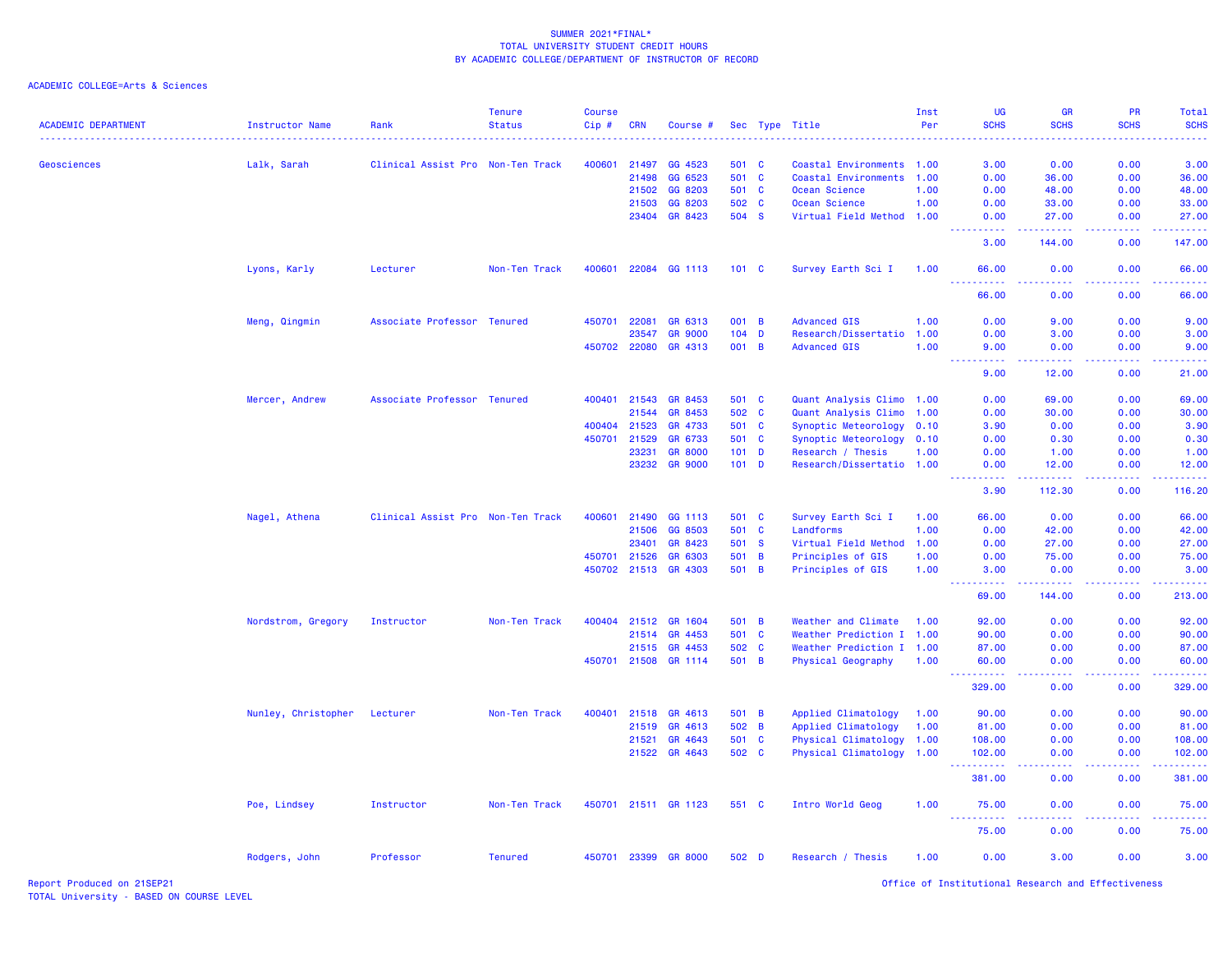| <b>ACADEMIC DEPARTMENT</b>                           | <b>Instructor Name</b> | Rank                          | <b>Tenure</b><br><b>Status</b> | <b>Course</b><br>Cip# | <b>CRN</b> | Course #       |               |                | Sec Type Title            | Inst<br>Per | UG<br><b>SCHS</b>     | GR<br><b>SCHS</b>                                                                                           | <b>PR</b><br><b>SCHS</b>                                                      | Total<br><b>SCHS</b>  |
|------------------------------------------------------|------------------------|-------------------------------|--------------------------------|-----------------------|------------|----------------|---------------|----------------|---------------------------|-------------|-----------------------|-------------------------------------------------------------------------------------------------------------|-------------------------------------------------------------------------------|-----------------------|
|                                                      |                        |                               |                                |                       |            |                |               |                |                           |             |                       |                                                                                                             | .                                                                             |                       |
|                                                      |                        |                               |                                |                       |            |                |               |                |                           |             | 0.00                  | 3.00                                                                                                        | 0.00                                                                          | 3.00                  |
| Geosciences                                          | Skarke, Adam           | Associate Professor Tenured   |                                | 400601                |            | 20712 GG 4446  | 01            | $\overline{B}$ | Summer Geology Field 0.33 |             | 23.76                 | 0.00                                                                                                        | 0.00                                                                          | 23.76                 |
|                                                      |                        |                               |                                |                       | 23300      | GG 8000        | $104$ D       |                | Research / Thesis         | 1.00        | 0.00                  | 6.00                                                                                                        | 0.00                                                                          | 6.00                  |
|                                                      |                        |                               |                                |                       | 23301      | GG 9000        | $104$ D       |                | Research/Dissertatio 1.00 |             | 0.00<br>----------    | 1.00<br><b><i><u><u>.</u></u></i></b><br>.                                                                  | 0.00<br>$\sim$ $\sim$ $\sim$ $\sim$<br><b><i><u><u> - - - - -</u></u></i></b> | 1.00<br>------        |
|                                                      |                        |                               |                                |                       |            |                |               |                |                           |             | 23.76                 | 7.00                                                                                                        | 0.00                                                                          | 30.76                 |
|                                                      | Threatt, Patrick       | Lecturer                      | Non-Ten Track                  | 450701                |            | 21205 GR 1114  | $201 \quad C$ |                | <b>Physical Geography</b> | 1.00        | 44.00<br>----------   | 0.00<br>----                                                                                                | 0.00<br>.                                                                     | 44.00                 |
|                                                      |                        |                               |                                |                       |            |                |               |                |                           |             | 44.00                 | 0.00                                                                                                        | 0.00                                                                          | 44.00                 |
|                                                      | Trent, Brittany        | Lecturer                      | Non-Ten Track                  | 400601                | 22233      | GG 1111        | 201 L         |                | Earth Science I Lab       | 1.00        | 6.00                  | 0.00                                                                                                        | 0.00                                                                          | 6.00                  |
|                                                      |                        |                               |                                |                       |            | 22234 GG 1113  | 201 C         |                | Survey Earth Sci I        | 1.00        | 30.00<br>----------   | 0.00<br>-----                                                                                               | 0.00<br>$\cdots$                                                              | 30.00<br>------       |
|                                                      |                        |                               |                                |                       |            |                |               |                |                           |             | 36.00                 | 0.00                                                                                                        | 0.00                                                                          | 36.00                 |
|                                                      | Warden, Kelsey         | Assistant Professor Ten Track |                                | 400601                | 20712      | GG 4446        | 01            | $\overline{B}$ | Summer Geology Field 0.67 |             | 48.24                 | 0.00                                                                                                        | 0.00                                                                          | 48.24                 |
|                                                      |                        |                               |                                |                       | 22921      | GG 7000        | 01            | - I            | Directed Indiv Study 1.00 |             | 0.00<br>.             | 6.00<br>$\frac{1}{2} \left( \frac{1}{2} \right) \left( \frac{1}{2} \right) \left( \frac{1}{2} \right)$<br>. | 0.00<br>-----                                                                 | 6.00                  |
|                                                      |                        |                               |                                |                       |            |                |               |                |                           |             | 48.24                 | 6.00                                                                                                        | 0.00                                                                          | 54.24                 |
|                                                      | Wood, Kimberly         | Assistant Professor Ten Track |                                | 450701                | 23624      | <b>GR 8000</b> | $105$ D       |                | Research / Thesis         | 1.00        | 0.00                  | 1.00                                                                                                        | 0.00<br>. <u>.</u> .                                                          | 1.00                  |
|                                                      |                        |                               |                                |                       |            |                |               |                |                           |             | 0.00                  | 1.00                                                                                                        | 0.00                                                                          | 1.00                  |
| ====================================                 |                        |                               |                                |                       |            |                |               |                |                           |             | ==========            | ==========                                                                                                  | ==========                                                                    | ==========            |
| Geosciences<br>===================================== |                        |                               |                                |                       |            |                |               |                |                           |             | 1986.00<br>========== | 994.00<br>==========                                                                                        | 0.00<br>-----------                                                           | 2980.00<br>========== |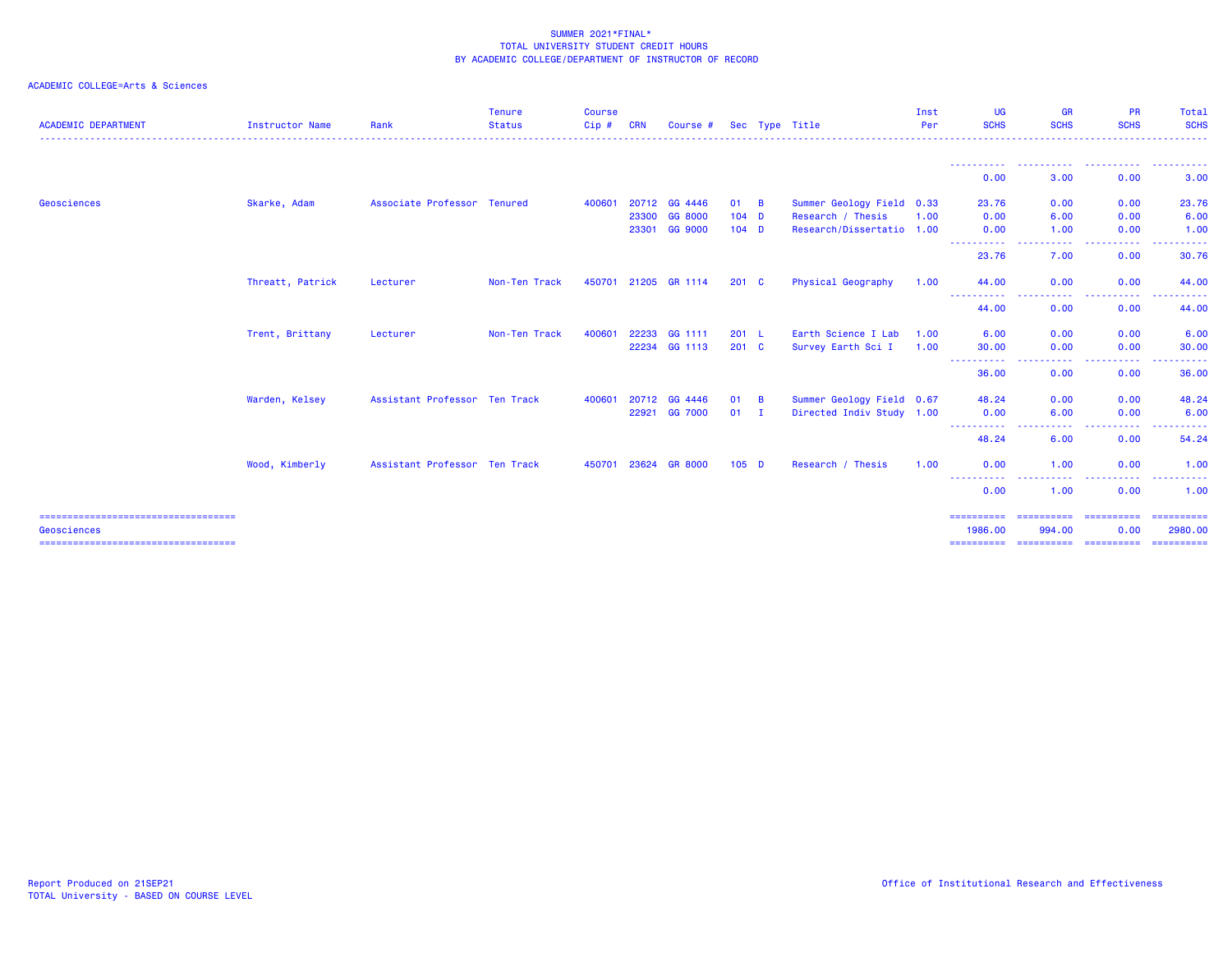| <b>ACADEMIC DEPARTMENT</b> | Instructor Name    | Rank                        | <b>Tenure</b><br><b>Status</b> | <b>Course</b><br>Cip # | <b>CRN</b>   | Course #                              |           |                   | Sec Type Title                                  | Inst<br>Per | <b>UG</b><br><b>SCHS</b>                                                                                                                                     | <b>GR</b><br><b>SCHS</b>                                                                                                          | PR<br><b>SCHS</b> | Total<br><b>SCHS</b>                                                                                                              |
|----------------------------|--------------------|-----------------------------|--------------------------------|------------------------|--------------|---------------------------------------|-----------|-------------------|-------------------------------------------------|-------------|--------------------------------------------------------------------------------------------------------------------------------------------------------------|-----------------------------------------------------------------------------------------------------------------------------------|-------------------|-----------------------------------------------------------------------------------------------------------------------------------|
| History                    | Anderson, Heath    | Grad Teach Assist           | Not Applicable                 |                        | 540101 21866 | HI 4533                               | 501 C     |                   | History of the Cold                             | 0.50        | 3.00                                                                                                                                                         | 0.00                                                                                                                              | 0.00              | 3.00                                                                                                                              |
|                            |                    |                             |                                |                        |              | 22743 HI 4533                         | 201 C     |                   | History of the Cold                             | 0.25        | 4.50                                                                                                                                                         | 0.00                                                                                                                              | 0.00              | 4.50                                                                                                                              |
|                            |                    |                             |                                |                        |              |                                       |           |                   |                                                 |             | -----<br>7.50                                                                                                                                                | $\frac{1}{2} \left( \frac{1}{2} \right) \left( \frac{1}{2} \right) \left( \frac{1}{2} \right) \left( \frac{1}{2} \right)$<br>0.00 | .<br>0.00         | $\frac{1}{2} \left( \frac{1}{2} \right) \left( \frac{1}{2} \right) \left( \frac{1}{2} \right) \left( \frac{1}{2} \right)$<br>7.50 |
|                            | Bates, Toby        | Associate Professor Tenured |                                | 540101                 | 22218        | HI 3133                               | $201$ C   |                   | History U.S. Pop Cul 1.00                       |             | 18.00                                                                                                                                                        | 0.00                                                                                                                              | 0.00              | 18.00                                                                                                                             |
|                            |                    |                             |                                |                        | 22221        | HI 8803                               | 201 C     |                   | Graduate Colloquium                             | 1.00        | 0.00<br>.                                                                                                                                                    | 9.00<br>بالمحام                                                                                                                   | 0.00              | 9.00<br>وبالمستريب                                                                                                                |
|                            |                    |                             |                                |                        |              |                                       |           |                   |                                                 |             | 18.00                                                                                                                                                        | 9.00                                                                                                                              | 0.00              | 27.00                                                                                                                             |
|                            | Brain, Stephen     | Associate Professor Tenured |                                |                        | 540101 21866 | HI 4533                               | 501 C     |                   | History of the Cold                             | 0.50        | 3.00                                                                                                                                                         | 0.00                                                                                                                              | 0.00              | 3.00                                                                                                                              |
|                            |                    |                             |                                |                        |              | 22743 HI 4533                         | 201 C     |                   | History of the Cold                             | 0.75        | 13.50<br><b></b>                                                                                                                                             | 0.00<br>.                                                                                                                         | 0.00<br>.         | 13.50<br>.                                                                                                                        |
|                            |                    |                             |                                |                        |              |                                       |           |                   |                                                 |             | 16.50                                                                                                                                                        | 0.00                                                                                                                              | 0.00              | 16.50                                                                                                                             |
|                            | Davenport, Christy | Grad Teach Assist           | Not Applicable                 |                        |              | 540101 21865 HI 3333                  | 501 C     |                   | Mississippi History                             | 0.75        | 36.00                                                                                                                                                        | 0.00                                                                                                                              | 0.00<br>.         | 36.00<br>.                                                                                                                        |
|                            |                    |                             |                                |                        |              |                                       |           |                   |                                                 |             | <u>.</u><br>36.00                                                                                                                                            | 0.00                                                                                                                              | 0.00              | 36.00                                                                                                                             |
|                            | Davis, Henry       | Grad Teach Assist           | Not Applicable                 |                        |              | 540101 21867 HI 4683                  | 501 C     |                   | Europe WWI - Hitler                             | 0.75        | 6.75                                                                                                                                                         | 0.00                                                                                                                              | 0.00              | 6.75                                                                                                                              |
|                            |                    |                             |                                |                        |              |                                       |           |                   |                                                 |             | 6.75                                                                                                                                                         | 0.00                                                                                                                              | 0.00              | $\frac{1}{2} \left( \frac{1}{2} \right) \left( \frac{1}{2} \right) \left( \frac{1}{2} \right) \left( \frac{1}{2} \right)$<br>6.75 |
|                            | Drake, Nathan      | Non-Faculty                 | Not Applicable                 | 240102                 | 20804        | LIB 9010                              | 101 S     |                   | ETD Format and Submi 0.10                       |             | 0.00                                                                                                                                                         | 0.00                                                                                                                              | 0.00              | 0.00                                                                                                                              |
|                            |                    |                             |                                |                        |              | 21618 LIB 9010                        | 501 S     |                   | ETD Format and Submi 0.10                       |             | 0.00<br>$\frac{1}{2} \left( \frac{1}{2} \right) \left( \frac{1}{2} \right) \left( \frac{1}{2} \right) \left( \frac{1}{2} \right) \left( \frac{1}{2} \right)$ | 0.00<br>.                                                                                                                         | 0.00<br>.         | 0.00<br>$\frac{1}{2} \left( \frac{1}{2} \right) \left( \frac{1}{2} \right) \left( \frac{1}{2} \right) \left( \frac{1}{2} \right)$ |
|                            |                    |                             |                                |                        |              |                                       |           |                   |                                                 |             | 0.00                                                                                                                                                         | 0.00                                                                                                                              | 0.00              | 0.00                                                                                                                              |
|                            | Hay, William       | Professor                   | <b>Tenured</b>                 | 050299                 | 21868        | HI 4713                               | 001 C     |                   | Tudor&Stuart England 1.00                       |             | 6.00                                                                                                                                                         | 0.00                                                                                                                              | 0.00              | 6.00                                                                                                                              |
|                            |                    |                             |                                |                        |              | 540101 21869 HI 6713                  | 001 C     |                   | Tudor&Stuart England 1.00                       |             | 0.00<br>.                                                                                                                                                    | 18.00<br><b><i><u><u>.</u></u></i></b>                                                                                            | 0.00<br>.         | 18.00<br>د د د د د                                                                                                                |
|                            |                    |                             |                                |                        |              |                                       |           |                   |                                                 |             | 6.00                                                                                                                                                         | 18.00                                                                                                                             | 0.00              | 24.00                                                                                                                             |
|                            | Hersey, Mark       | Associate Professor Tenured |                                |                        |              | 540101 23396 HI 8803                  | 01        | <b>C</b>          | Graduate Colloquium                             | 1.00        | 0.00<br>.                                                                                                                                                    | 21.00<br>.                                                                                                                        | 0.00<br>.         | 21.00<br>.                                                                                                                        |
|                            |                    |                             |                                |                        |              |                                       |           |                   |                                                 |             | 0.00                                                                                                                                                         | 21.00                                                                                                                             | 0.00              | 21.00                                                                                                                             |
|                            | Knapp, Steven      | Non-Employee                | Not Applicable                 |                        |              | 540101 21872 HI 1173                  | 51 C      |                   | Wld Hist After 1500                             | 1.00        | 27.00                                                                                                                                                        | 0.00                                                                                                                              | 0.00              | 27.00<br>.                                                                                                                        |
|                            |                    |                             |                                |                        |              |                                       |           |                   |                                                 |             | <u> - - - - - - - - - -</u><br>27.00                                                                                                                         | .<br>0.00                                                                                                                         | .<br>0.00         | 27.00                                                                                                                             |
|                            | Marcus, Alan       | Professor                   | <b>Tenured</b>                 | 540101                 | 23523        | HI 9000                               | $101$ D   |                   | Research / Diss                                 | 1.00        | 0.00                                                                                                                                                         | 6.00                                                                                                                              | 0.00              | 6.00                                                                                                                              |
|                            |                    |                             |                                |                        |              | 540102 23377 HI 7000                  | $101$ I   |                   | Directed Indiv Study 1.00                       |             | 0.00<br>.                                                                                                                                                    | 3.00<br>.                                                                                                                         | 0.00<br>.         | 3.00<br>.                                                                                                                         |
|                            |                    |                             |                                |                        |              |                                       |           |                   |                                                 |             | 0.00                                                                                                                                                         | 9.00                                                                                                                              | 0.00              | 9.00                                                                                                                              |
|                            | Marshall, Anne     | Associate Professor Tenured |                                | 050201                 | 22744        | HI 4363                               | $201$ C   |                   | African American His 0.25                       |             | 2.25                                                                                                                                                         | 0.00                                                                                                                              | 0.00              | 2.25                                                                                                                              |
|                            |                    |                             |                                | 540101                 | 21865        | HI 3333                               | 501 C     |                   | Mississippi History                             | 0.25        | 12.00                                                                                                                                                        | 0.00                                                                                                                              | 0.00              | 12.00                                                                                                                             |
|                            |                    |                             |                                |                        | 21867        | HI 4683                               | 501 C     |                   | Europe WWI - Hitler                             | 0.25        | 2.25                                                                                                                                                         | 0.00                                                                                                                              | 0.00              | 2.25                                                                                                                              |
|                            |                    |                             |                                |                        | 540102 20733 | HI 1063                               | 001 C     |                   | Early U S History                               | 0.25        | 9.75                                                                                                                                                         | 0.00                                                                                                                              | 0.00              | 9.75                                                                                                                              |
|                            |                    |                             |                                |                        | 20734        | HI 1063                               | 01        | C                 | Early U S History                               | 0.25        | 9.75                                                                                                                                                         | 0.00                                                                                                                              | 0.00              | 9.75                                                                                                                              |
|                            |                    |                             |                                |                        |              | 20737 HI 1073<br>540104 22745 HI 6363 | 51<br>201 | C<br>$\mathbf{C}$ | Modern U S History<br>African American His 0.25 | 0.25        | 9.75<br>0.00                                                                                                                                                 | 0.00<br>2.25                                                                                                                      | 0.00<br>0.00      | 9.75<br>2.25                                                                                                                      |
|                            |                    |                             |                                |                        |              |                                       |           |                   |                                                 |             |                                                                                                                                                              |                                                                                                                                   |                   |                                                                                                                                   |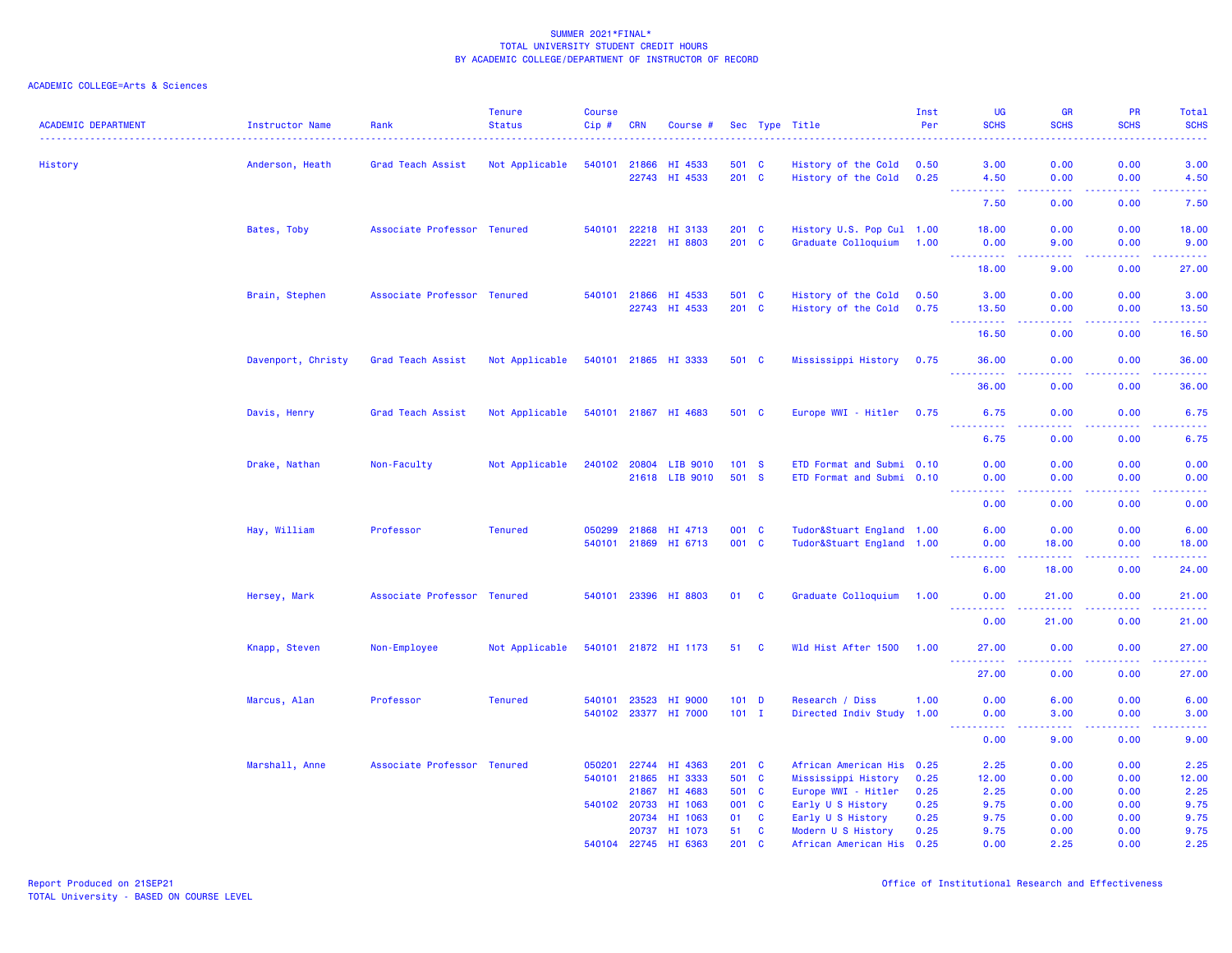| <b>ACADEMIC DEPARTMENT</b>                       | Instructor Name     | Rank              | <b>Tenure</b><br><b>Status</b> | <b>Course</b><br>Cip# | <b>CRN</b> | Course #                              |                          | Sec Type Title                                         | Inst<br>Per | UG<br><b>SCHS</b>                                                                                                                  | <b>GR</b><br><b>SCHS</b>                                                                               | <b>PR</b><br><b>SCHS</b> | Total<br><b>SCHS</b>                                                                                                                                                                                                                                                                                                                                                                                                                                                                   |
|--------------------------------------------------|---------------------|-------------------|--------------------------------|-----------------------|------------|---------------------------------------|--------------------------|--------------------------------------------------------|-------------|------------------------------------------------------------------------------------------------------------------------------------|--------------------------------------------------------------------------------------------------------|--------------------------|----------------------------------------------------------------------------------------------------------------------------------------------------------------------------------------------------------------------------------------------------------------------------------------------------------------------------------------------------------------------------------------------------------------------------------------------------------------------------------------|
|                                                  |                     |                   |                                |                       |            |                                       |                          |                                                        |             | -----------<br>45.75                                                                                                               | $\frac{1}{2} \left( \frac{1}{2} \right) \left( \frac{1}{2} \right) \left( \frac{1}{2} \right)$<br>2.25 | 0.00                     | .<br>48.00                                                                                                                                                                                                                                                                                                                                                                                                                                                                             |
| History                                          | Murphy, Michael     | Lecturer          | Non-Ten Track                  | 050201                |            | 22744 HI 4363<br>540104 22745 HI 6363 | $201 \quad C$<br>$201$ C | African American His 0.75<br>Afro-Am History & Cu 0.75 |             | 6.75<br>0.00                                                                                                                       | 0.00<br>6.75                                                                                           | 0.00<br>0.00             | 6.75<br>6.75                                                                                                                                                                                                                                                                                                                                                                                                                                                                           |
|                                                  |                     |                   |                                |                       |            |                                       |                          |                                                        |             | -----------<br>6.75                                                                                                                | . <u>.</u> .<br>6.75                                                                                   | 0.00                     | 13.50                                                                                                                                                                                                                                                                                                                                                                                                                                                                                  |
|                                                  | Sivels, Xavier      | Grad Teach Assist | Not Applicable                 |                       |            | 540101 21871 HI 1163                  | 01 C                     | Wld Hst Before 1500                                    | 1.00        | 24.00<br>- - - - - - - - - - -                                                                                                     | 0.00<br>$\frac{1}{2} \left( \frac{1}{2} \right) \left( \frac{1}{2} \right) \left( \frac{1}{2} \right)$ | 0.00<br>.                | 24.00                                                                                                                                                                                                                                                                                                                                                                                                                                                                                  |
|                                                  |                     |                   |                                |                       |            |                                       |                          |                                                        |             | 24.00                                                                                                                              | 0.00                                                                                                   | 0.00                     | 24.00                                                                                                                                                                                                                                                                                                                                                                                                                                                                                  |
|                                                  | Sneed, Kymara       | Grad Teach Assist | Not Applicable                 |                       |            | 540102 20737 HI 1073                  | 51 C                     | Modern U S History                                     | 0.75        | 29.25<br>-----------                                                                                                               | 0.00<br>.<br>$\cdots$                                                                                  | 0.00<br>-----            | 29.25                                                                                                                                                                                                                                                                                                                                                                                                                                                                                  |
|                                                  |                     |                   |                                |                       |            |                                       |                          |                                                        |             | 29.25                                                                                                                              | 0.00                                                                                                   | 0.00                     | 29.25                                                                                                                                                                                                                                                                                                                                                                                                                                                                                  |
|                                                  | Snyder, Christopher | Professor         | <b>Tenured</b>                 |                       |            | 309999 21848 ISE 4200                 | 805 A                    | Intl Student Exchang 1.00                              |             | 102.00<br>----------                                                                                                               | 0.00<br>. <b>.</b> .                                                                                   | 0.00<br>.                | 102.00<br>. <b>.</b>                                                                                                                                                                                                                                                                                                                                                                                                                                                                   |
|                                                  |                     |                   |                                |                       |            |                                       |                          |                                                        |             | 102.00                                                                                                                             | 0.00                                                                                                   | 0.00                     | 102.00                                                                                                                                                                                                                                                                                                                                                                                                                                                                                 |
|                                                  | Verhayden, John     | Grad Teach Assist | Not Applicable                 |                       |            | 540102 20733 HI 1063                  | 001 C                    | Early U S History                                      | 0.75        | 29.25<br>----------                                                                                                                | 0.00<br>.                                                                                              | 0.00                     | 29.25                                                                                                                                                                                                                                                                                                                                                                                                                                                                                  |
|                                                  |                     |                   |                                |                       |            |                                       |                          |                                                        |             | 29.25                                                                                                                              | 0.00                                                                                                   | 0.00                     | 29.25                                                                                                                                                                                                                                                                                                                                                                                                                                                                                  |
|                                                  | Wooley, Scott       | Grad Teach Assist | Not Applicable                 |                       |            | 540102 20734 HI 1063                  | 01 C                     | Early U S History                                      | 0.75        | 29.25<br>$\frac{1}{2} \left( \frac{1}{2} \right) \left( \frac{1}{2} \right) \left( \frac{1}{2} \right) \left( \frac{1}{2} \right)$ | 0.00                                                                                                   | 0.00                     | 29.25                                                                                                                                                                                                                                                                                                                                                                                                                                                                                  |
|                                                  |                     |                   |                                |                       |            |                                       |                          |                                                        |             | 29.25                                                                                                                              | 0.00                                                                                                   | 0.00                     | 29.25                                                                                                                                                                                                                                                                                                                                                                                                                                                                                  |
| =====================================<br>History |                     |                   |                                |                       |            |                                       |                          |                                                        |             | ==========<br>384.00                                                                                                               | ==========<br>66.00                                                                                    | ==========<br>0.00       | 450.00                                                                                                                                                                                                                                                                                                                                                                                                                                                                                 |
| ======================================           |                     |                   |                                |                       |            |                                       |                          |                                                        |             | ==========                                                                                                                         | ==========                                                                                             | - ==========             | $\begin{array}{cccccccccc} \multicolumn{2}{c}{} & \multicolumn{2}{c}{} & \multicolumn{2}{c}{} & \multicolumn{2}{c}{} & \multicolumn{2}{c}{} & \multicolumn{2}{c}{} & \multicolumn{2}{c}{} & \multicolumn{2}{c}{} & \multicolumn{2}{c}{} & \multicolumn{2}{c}{} & \multicolumn{2}{c}{} & \multicolumn{2}{c}{} & \multicolumn{2}{c}{} & \multicolumn{2}{c}{} & \multicolumn{2}{c}{} & \multicolumn{2}{c}{} & \multicolumn{2}{c}{} & \multicolumn{2}{c}{} & \multicolumn{2}{c}{} & \mult$ |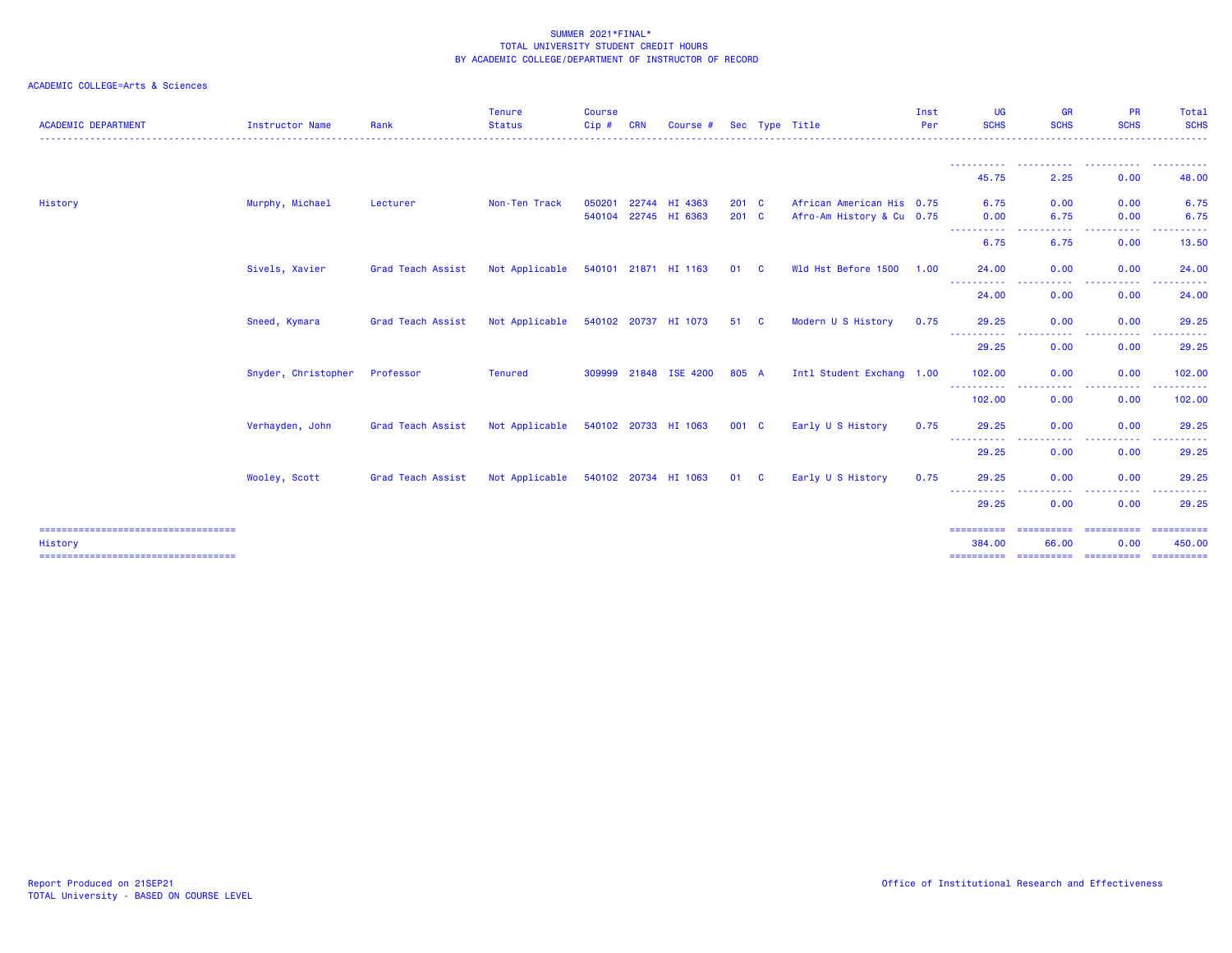| <b>ACADEMIC DEPARTMENT</b> | <b>Instructor Name</b> | Rank                              | <b>Tenure</b><br><b>Status</b> | <b>Course</b><br>Cip# | <b>CRN</b>     | Course #              |             |                | Sec Type Title               | Inst<br>Per  | <b>UG</b><br><b>SCHS</b>                                                                       | <b>GR</b><br><b>SCHS</b>            | <b>PR</b><br><b>SCHS</b> | Total<br><b>SCHS</b> |
|----------------------------|------------------------|-----------------------------------|--------------------------------|-----------------------|----------------|-----------------------|-------------|----------------|------------------------------|--------------|------------------------------------------------------------------------------------------------|-------------------------------------|--------------------------|----------------------|
|                            |                        |                                   |                                |                       |                |                       |             |                |                              | <u>.</u>     |                                                                                                |                                     |                          | .                    |
| Mathematics & Statistics   | Banik, Robert          | Instructor                        | Non-Ten Track                  | 270101                | 20854<br>20889 | MA 1323<br>MA 2733    | E51 C<br>01 | $\mathbf{C}$   | Trigonometry<br>Calculus III | 1.00<br>1.00 | 30.00<br>42.00                                                                                 | 0.00<br>0.00                        | 0.00<br>0.00             | 30.00                |
|                            |                        |                                   |                                |                       | 270102 20839   | MA 1313               | 51          | <b>C</b>       | College Algebra              | 1.00         | 21.00                                                                                          | 0.00                                | 0.00                     | 42.00<br>21.00       |
|                            |                        |                                   |                                |                       |                |                       |             |                |                              |              | $\frac{1}{2} \left( \frac{1}{2} \right) \left( \frac{1}{2} \right) \left( \frac{1}{2} \right)$ | الداعات عا                          | 22222                    | .                    |
|                            |                        |                                   |                                |                       |                |                       |             |                |                              |              | 93.00                                                                                          | 0.00                                | 0.00                     | 93.00                |
|                            | Bashford, Hannah       | Lecturer                          | Non-Ten Track                  | 270101                | 20848          | MA 1323               | 01          | C              | Trigonometry                 | 1.00         | 21.00                                                                                          | 0.00                                | 0.00                     | 21.00                |
|                            |                        |                                   |                                |                       | 21627          | MA 1713               | 501         | $\mathbf{C}$   | Calculus I                   | 1.00         | 30.00                                                                                          | 0.00                                | 0.00                     | 30.00                |
|                            |                        |                                   |                                |                       | 270102 20840   | MA 1313               | 52          | C              | College Algebra              | 1.00         | 21.00                                                                                          | 0.00                                | 0.00                     | 21.00                |
|                            |                        |                                   |                                |                       | 20842          | MA 1313               | 54          | К              | College Algebra              | 1.00         | 0.00<br>المتمامين<br>المتعام                                                                   | 0.00<br>$\sim$ $\sim$ $\sim$ $\sim$ | 0.00<br>.                | 0.00<br>.            |
|                            |                        |                                   |                                |                       |                |                       |             |                |                              |              | 72.00                                                                                          | 0.00                                | 0.00                     | 72.00                |
|                            | Beckman, Jennifer      | Instructor                        | Non-Ten Track                  | 270501                | 20875          | MA 2113               | 001 C       |                | Intro to Stats               | 1.00         | 36.00                                                                                          | 0.00                                | 0.00                     | 36.00                |
|                            |                        |                                   |                                |                       | 20876          | MA 2113               | 002 K       |                | Intro to Stats               | 1.00         | 0.00                                                                                           | 0.00                                | 0.00                     | 0.00                 |
|                            |                        |                                   |                                |                       | 20883          | MA 2113               | 51          | $\overline{B}$ | Intro to Stats               | 1.00         | 21.00                                                                                          | 0.00                                | 0.00                     | 21.00                |
|                            |                        |                                   |                                |                       | 20884          | MA 2113               | 52          | B              | Intro to Stats               | 1.00         | 18.00                                                                                          | 0.00                                | 0.00                     | 18.00                |
|                            |                        |                                   |                                |                       | 20885          | MA 2113               | 53          | $\mathsf{K}$   | Intro to Stats               | 1.00         | 0.00                                                                                           | 0.00                                | 0.00                     | 0.00                 |
|                            |                        |                                   |                                |                       | 20886          | MA 2113               | 54          | $\mathsf{K}$   | Intro to Stats               | 1.00         | 0.00                                                                                           | 0.00                                | 0.00                     | 0.00                 |
|                            |                        |                                   |                                |                       | 20888          | MA 2113               | 56          | $\mathsf{K}$   | Intro to Stats               | 1.00         | 0.00                                                                                           | 0.00                                | 0.00                     | 0.00                 |
|                            |                        |                                   |                                |                       |                | 21122 ST 2113         | 001         | $\mathbf{C}$   | Intro to Stats               | 1.00         | 45.00                                                                                          | 0.00                                | 0.00                     | 45.00                |
|                            |                        |                                   |                                |                       | 21123          | ST 2113               | 002 K       |                | Intro to Stats               | 1.00         | 0.00                                                                                           | 0.00                                | 0.00                     | 0.00                 |
|                            |                        |                                   |                                |                       | 21130          | ST 2113               | 51          | $\overline{B}$ | Intro to Stats               | 1.00         | 33.00                                                                                          | 0.00                                | 0.00                     | 33.00                |
|                            |                        |                                   |                                |                       | 21131          | ST 2113               | 52          | $\overline{B}$ | Intro to Stats               | 1.00         | 33.00                                                                                          | 0.00                                | 0.00                     | 33.00                |
|                            |                        |                                   |                                |                       | 21132          | ST 2113               | 53          | $\mathbf{K}$   | Intro to Stats               | 1.00         | 0.00                                                                                           | 0.00                                | 0.00                     | 0.00                 |
|                            |                        |                                   |                                |                       |                | 21133 ST 2113         | 54          | $\mathsf{K}$   | Intro to Stats               | 1.00         | 0.00                                                                                           | 0.00                                | 0.00                     | 0.00                 |
|                            |                        |                                   |                                |                       |                | 21134 ST 2113         | 55          | <b>K</b>       | Intro to Stats               | 1.00         | 0.00                                                                                           | 0.00                                | 0.00                     | 0.00                 |
|                            |                        |                                   |                                |                       | 21135          | ST 2113               | 56          | $\mathsf{K}$   | Intro to Stats               | 1.00         | 0.00                                                                                           | 0.00                                | 0.00                     | 0.00                 |
|                            |                        |                                   |                                |                       | 21631          | MA 3123               | 501 B       |                | Intro to Stat. Inf           | 1.00         | 9.00                                                                                           | 0.00                                | 0.00                     | 9.00                 |
|                            |                        |                                   |                                |                       |                | 21721 ST 3123         | 501 B       |                | Intro to Stat. Inf.          | 1.00         | 12.00                                                                                          | 0.00                                | 0.00                     | 12.00<br>المتمامين   |
|                            |                        |                                   |                                |                       |                |                       |             |                |                              |              | 207.00                                                                                         | 0.00                                | 0.00                     | 207.00               |
|                            | Dang, Hai              | Professor                         | <b>Tenured</b>                 | 270101                | 20902          | MA 3253               | 03          | <b>C</b>       | Diff Equations               | 1.00         | 36.00                                                                                          | 0.00                                | 0.00                     | 36.00                |
|                            |                        |                                   |                                |                       | 23395          | MA 3253               | 01          | $\mathbf{C}$   | Diff Equations               | 1.00         | 36.00                                                                                          | 0.00                                | 0.00                     | 36.00                |
|                            |                        |                                   |                                |                       | 23561          | <b>MA 9000</b>        | 01          | D              | Research / Diss              | 1.00         | 0.00<br>.                                                                                      | 6.00<br>.                           | 0.00<br>. <b>.</b>       | 6.00<br>.            |
|                            |                        |                                   |                                |                       |                |                       |             |                |                              |              | 72.00                                                                                          | 6.00                                | 0.00                     | 78.00                |
|                            | Davis, Kelsey          | Lecturer                          | Non-Ten Track                  | 270101                | 20819          | <b>MA 0103</b>        | 02          | <b>C</b>       | Intermediate Algebra 1.00    |              | 33.00                                                                                          | 0.00                                | 0.00                     | 33.00                |
|                            |                        |                                   |                                |                       | 20820          | <b>MA 0103</b>        | 03          | $\mathsf{K}$   | Intermediate Algebra 1.00    |              | 0.00                                                                                           | 0.00                                | 0.00                     | 0.00                 |
|                            |                        |                                   |                                |                       | 20830          | <b>MA 0103</b>        | E51 C       |                | Intermediate Algebra 1.00    |              | 78.00                                                                                          | 0.00                                | 0.00                     | 78.00                |
|                            |                        |                                   |                                |                       | 20851          | MA 1323               | 52          | $\mathbf{C}$   | Trigonometry                 | 1.00         | 27.00                                                                                          | 0.00                                | 0.00                     | 27.00                |
|                            |                        |                                   |                                |                       | 20864          | MA 1713               | 03          | $\mathbf{C}$   | Calculus I                   | 1.00         | 24.00                                                                                          | 0.00                                | 0.00                     | 24.00                |
|                            |                        |                                   |                                |                       |                |                       |             |                |                              |              | 162.00                                                                                         | 0.00                                | 0.00                     | 162.00               |
|                            | Eaton, Jonathan        | Non-Faculty                       | Not Applicable                 | 270501 21630          |                | MA 2113               | 502 B       |                | Intro to Stats               | 1.00         | 21.00                                                                                          | 0.00                                | 0.00                     | 21.00                |
|                            |                        |                                   |                                |                       |                | 21720 ST 2113         | 502 B       |                | Intro to Stats               | 1.00         | 15.00                                                                                          | 0.00                                | 0.00                     | 15.00                |
|                            |                        |                                   |                                |                       |                |                       |             |                |                              |              | بالأبابات<br>36.00                                                                             | $  -$<br>0.00                       | .<br>0.00                | المتمامين<br>36.00   |
|                            | Ge, Lin                | Clinical Assist Pro Non-Ten Track |                                |                       |                | 521302 21156 BQA 3123 | 201 C       |                | Bus Stat Methods II 1.00     |              | 30.00                                                                                          | 0.00                                | 0.00                     | 30.00                |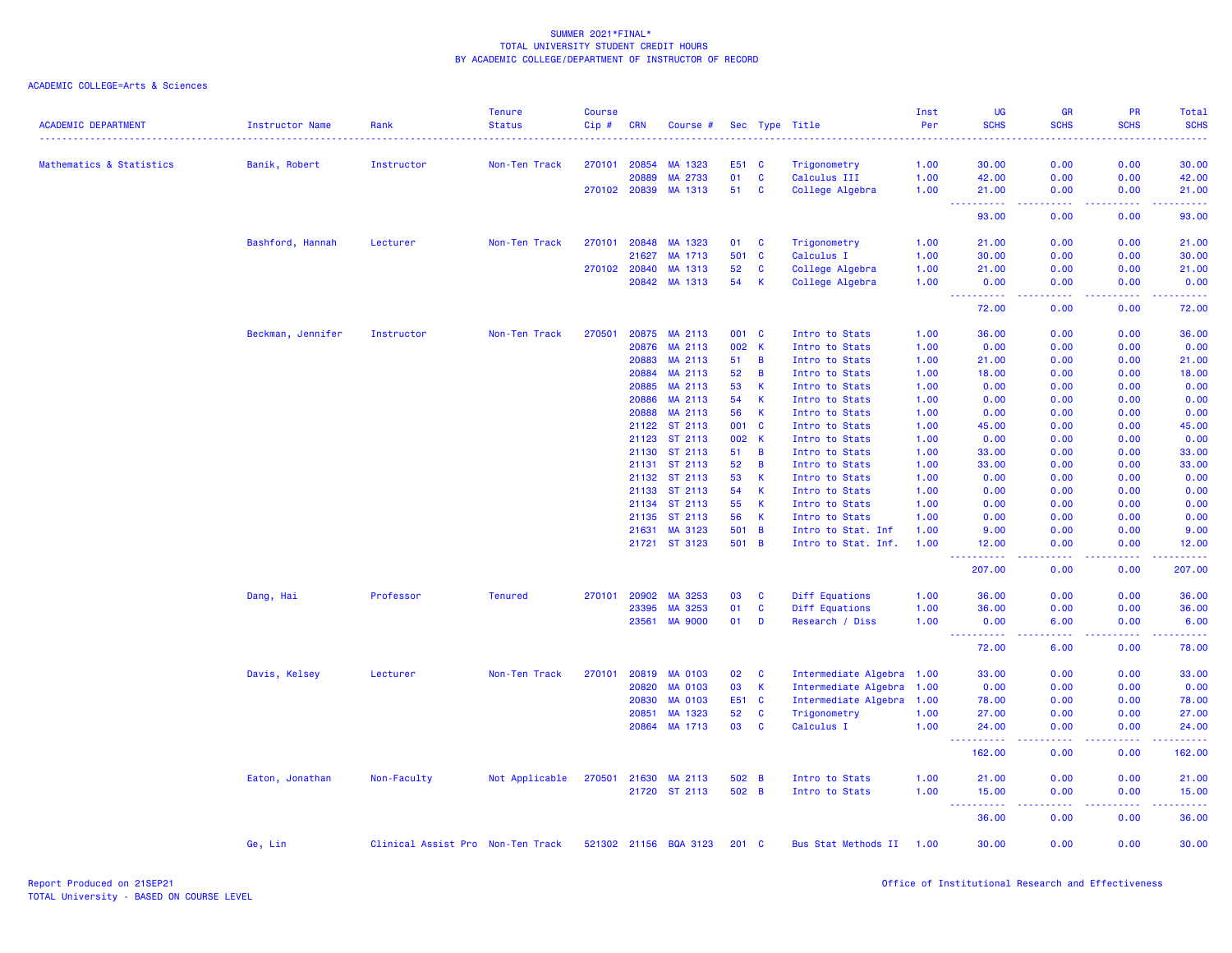| <b>ACADEMIC DEPARTMENT</b> | Instructor Name     | Rank                          | <b>Tenure</b><br><b>Status</b> | <b>Course</b><br>Cip# | <b>CRN</b>     | Course #           |          |                                | Sec Type Title                   | Inst<br>Per  | UG<br><b>SCHS</b>                                                                                                                                              | <b>GR</b><br><b>SCHS</b>                                                                                                                                     | <b>PR</b><br><b>SCHS</b> | Total<br><b>SCHS</b> |
|----------------------------|---------------------|-------------------------------|--------------------------------|-----------------------|----------------|--------------------|----------|--------------------------------|----------------------------------|--------------|----------------------------------------------------------------------------------------------------------------------------------------------------------------|--------------------------------------------------------------------------------------------------------------------------------------------------------------|--------------------------|----------------------|
|                            |                     |                               |                                |                       |                |                    |          |                                |                                  |              |                                                                                                                                                                |                                                                                                                                                              |                          |                      |
|                            |                     |                               |                                |                       |                |                    |          |                                |                                  |              | 30.00                                                                                                                                                          | 0.00                                                                                                                                                         | 0.00                     | 30.00                |
| Mathematics & Statistics   | Good, Abigail       | Instructor                    | Non-Ten Track                  |                       | 270101 20858   | MA 1613            | 01       | <b>C</b>                       | Cal Bus & Life Sc I              | 1.00         | 24.00                                                                                                                                                          | 0.00                                                                                                                                                         | 0.00                     | 24.00                |
|                            |                     |                               |                                |                       | 20870          | MA 1723            | 02       | $\mathbf{C}$                   | Calculus II                      | 1.00         | 42.00                                                                                                                                                          | 0.00                                                                                                                                                         | 0.00                     | 42.00                |
|                            |                     |                               |                                |                       | 270102 20831   | MA 1313            | 001 B    |                                | College Algebra                  | 1.00         | 66.00                                                                                                                                                          | 0.00                                                                                                                                                         | 0.00                     | 66.00                |
|                            |                     |                               |                                |                       |                |                    |          |                                |                                  |              | $  -$<br>. <b>.</b><br>132.00                                                                                                                                  | المتمامين<br>0.00                                                                                                                                            | . <b>.</b><br>0.00       | .<br>132.00          |
|                            | Kilpatrick, Matthew | Instructor                    | Non-Ten Track                  | 270101                | 20861          | MA 1613            | 52       | <b>C</b>                       | Cal Bus & Life Sc I              | 1.00         | 18.00                                                                                                                                                          | 0.00                                                                                                                                                         | 0.00                     | 18.00                |
|                            |                     |                               |                                | 270501                | 20877          | MA 2113            | 01       | $\overline{B}$                 | Intro to Stats                   | 1.00         | 15.00                                                                                                                                                          | 0.00                                                                                                                                                         | 0.00                     | 15.00                |
|                            |                     |                               |                                |                       | 20878          | MA 2113            | 02       | $\overline{B}$                 | Intro to Stats                   | 1.00         | 12.00                                                                                                                                                          | 0.00                                                                                                                                                         | 0.00                     | 12.00                |
|                            |                     |                               |                                |                       | 20879          | MA 2113            | 03       | $\mathsf{K}$                   | Intro to Stats                   | 1.00         | 0.00                                                                                                                                                           | 0.00                                                                                                                                                         | 0.00                     | 0.00                 |
|                            |                     |                               |                                |                       | 20880          | MA 2113            | 04       | $\mathsf{K}$                   | Intro to Stats                   | 1.00         | 0.00                                                                                                                                                           | 0.00                                                                                                                                                         | 0.00                     | 0.00                 |
|                            |                     |                               |                                |                       | 21124          | ST 2113            | 01       | $\overline{B}$                 | Intro to Stats                   | 1.00         | 30.00                                                                                                                                                          | 0.00                                                                                                                                                         | 0.00                     | 30.00                |
|                            |                     |                               |                                |                       | 21125<br>21126 | ST 2113<br>ST 2113 | 02<br>03 | $\overline{B}$<br>$\mathsf{K}$ | Intro to Stats<br>Intro to Stats | 1.00<br>1.00 | 36.00<br>0.00                                                                                                                                                  | 0.00<br>0.00                                                                                                                                                 | 0.00<br>0.00             | 36.00<br>0.00        |
|                            |                     |                               |                                |                       | 21127          | ST 2113            | 04       | $\mathsf{K}$                   | Intro to Stats                   | 1.00         | 0.00                                                                                                                                                           | 0.00                                                                                                                                                         | 0.00                     | 0.00                 |
|                            |                     |                               |                                |                       | 21629          | MA 2113            | 501 C    |                                | Intro to Stats                   | 1.00         | 24.00                                                                                                                                                          | 0.00                                                                                                                                                         | 0.00                     | 24.00                |
|                            |                     |                               |                                |                       |                | 21719 ST 2113      | 501 C    |                                | Intro to Stats                   | 1.00         | 15.00                                                                                                                                                          | 0.00                                                                                                                                                         | 0.00                     | 15.00                |
|                            |                     |                               |                                |                       |                |                    |          |                                |                                  |              | $\frac{1}{2} \left( \frac{1}{2} \right) \left( \frac{1}{2} \right) \left( \frac{1}{2} \right) \left( \frac{1}{2} \right) \left( \frac{1}{2} \right)$<br>150.00 | $\frac{1}{2} \left( \frac{1}{2} \right) \left( \frac{1}{2} \right) \left( \frac{1}{2} \right)$<br>0.00                                                       | .<br>0.00                | .<br>150.00          |
|                            | Kim, Seongjai       | Professor                     | <b>Tenured</b>                 | 270101                | 20905          | MA 4313            | 01       | <b>C</b>                       | Numerical Anal I                 | 1.00         | 30.00                                                                                                                                                          | 0.00                                                                                                                                                         | 0.00                     | 30.00                |
|                            |                     |                               |                                |                       | 20907          | MA 6313            | 01       | $\mathbf{C}$                   | Numerical Anal I                 | 1.00         | 0.00                                                                                                                                                           | 15.00                                                                                                                                                        | 0.00                     | 15.00                |
|                            |                     |                               |                                |                       | 23393          | MA 4323            | 51       | C                              | Numerical Anal II                | 1.00         | 6.00                                                                                                                                                           | 0.00                                                                                                                                                         | 0.00                     | 6.00                 |
|                            |                     |                               |                                |                       | 23470          | MA 6323            | 51       | $\mathbf{C}$                   | Numerical Anal II                | 1.00         | 0.00                                                                                                                                                           | 21.00                                                                                                                                                        | 0.00                     | 21.00                |
|                            |                     |                               |                                |                       | 23562          | <b>MA 9000</b>     | 02       | D                              | Research / Diss                  | 1.00         | 0.00<br>.                                                                                                                                                      | 6.00<br>$\frac{1}{2} \left( \frac{1}{2} \right) \left( \frac{1}{2} \right) \left( \frac{1}{2} \right) \left( \frac{1}{2} \right) \left( \frac{1}{2} \right)$ | 0.00<br>.                | 6.00<br>.            |
|                            |                     |                               |                                |                       |                |                    |          |                                |                                  |              | 36.00                                                                                                                                                          | 42.00                                                                                                                                                        | 0.00                     | 78.00                |
|                            | Luan, Vu Thai       | Assistant Professor Ten Track |                                | 270101                | 20893          | MA 2743            | 02       | C                              | Calculus IV                      | 1.00         | 21.00                                                                                                                                                          | 0.00                                                                                                                                                         | 0.00                     | 21.00                |
|                            |                     |                               |                                |                       | 23563          | <b>MA 9000</b>     | 03       | D                              | Research / Diss                  | 1.00         | 0.00<br><u>.</u>                                                                                                                                               | 3.00<br>.                                                                                                                                                    | 0.00<br>.                | 3.00<br>.            |
|                            |                     |                               |                                |                       |                |                    |          |                                |                                  |              | 21.00                                                                                                                                                          | 3.00                                                                                                                                                         | 0.00                     | 24.00                |
|                            | McBride, Matthew    | Assistant Professor Ten Track |                                |                       | 270101 20863   | MA 1713            | 02       | C                              | Calculus I                       | 1.00         | 24.00                                                                                                                                                          | 0.00                                                                                                                                                         | 0.00                     | 24.00                |
|                            |                     |                               |                                |                       | 20869          | MA 1723            | 01       | <b>C</b>                       | Calculus II                      | 1.00         | 39.00<br>.                                                                                                                                                     | 0.00<br>.                                                                                                                                                    | 0.00<br>22222            | 39.00                |
|                            |                     |                               |                                |                       |                |                    |          |                                |                                  |              | $\sim 100$<br>63.00                                                                                                                                            | 0.00                                                                                                                                                         | 0.00                     | .<br>63.00           |
|                            | Nation, Julie       | Instructor                    | Non-Ten Track                  | 270101                | 21622          | MA 1323            | 501 C    |                                | Trigonometry                     | 1.00         | 27.00                                                                                                                                                          | 0.00                                                                                                                                                         | 0.00                     | 27.00                |
|                            |                     |                               |                                |                       | 21624          | MA 1423            | 501 C    |                                | Problem Solving Real 1.00        |              | 90.00                                                                                                                                                          | 0.00                                                                                                                                                         | 0.00                     | 90.00                |
|                            |                     |                               |                                |                       |                | 21626 MA 1613      | 501 C    |                                | Cal Bus & Life Sc I 1.00         |              | 24.00                                                                                                                                                          | 0.00                                                                                                                                                         | 0.00                     | 24.00                |
|                            |                     |                               |                                |                       |                |                    |          |                                |                                  |              | 141.00                                                                                                                                                         | 0.00                                                                                                                                                         | 0.00                     | 141.00               |
|                            | Oppenheimer, Seth   | Professor                     | <b>Tenured</b>                 |                       | 270101 20897   | MA 3053            | 01 C     |                                | Found Of Math I                  | 1.00         | 18.00                                                                                                                                                          | 0.00                                                                                                                                                         | 0.00                     | 18.00                |
|                            |                     |                               |                                |                       |                |                    |          |                                |                                  |              | $\frac{1}{2} \left( \frac{1}{2} \right) \left( \frac{1}{2} \right) \left( \frac{1}{2} \right) \left( \frac{1}{2} \right)$<br>18.00                             | والمالمات<br>0.00                                                                                                                                            | بالمحامي<br>0.00         | .<br>18.00           |
|                            | Patil, Prakash      | Professor                     | <b>Tenured</b>                 | 270501                | 20906          | MA 4523            | 01       | <b>C</b>                       | Intro To Probability 1.00        |              | 21.00                                                                                                                                                          | 0.00                                                                                                                                                         | 0.00                     | 21.00                |
|                            |                     |                               |                                |                       | 20908          | MA 6523            | 01       | $\mathbf{C}$                   | Intro To Probability 1.00        |              | 0.00                                                                                                                                                           | 3.00                                                                                                                                                         | 0.00                     | 3.00                 |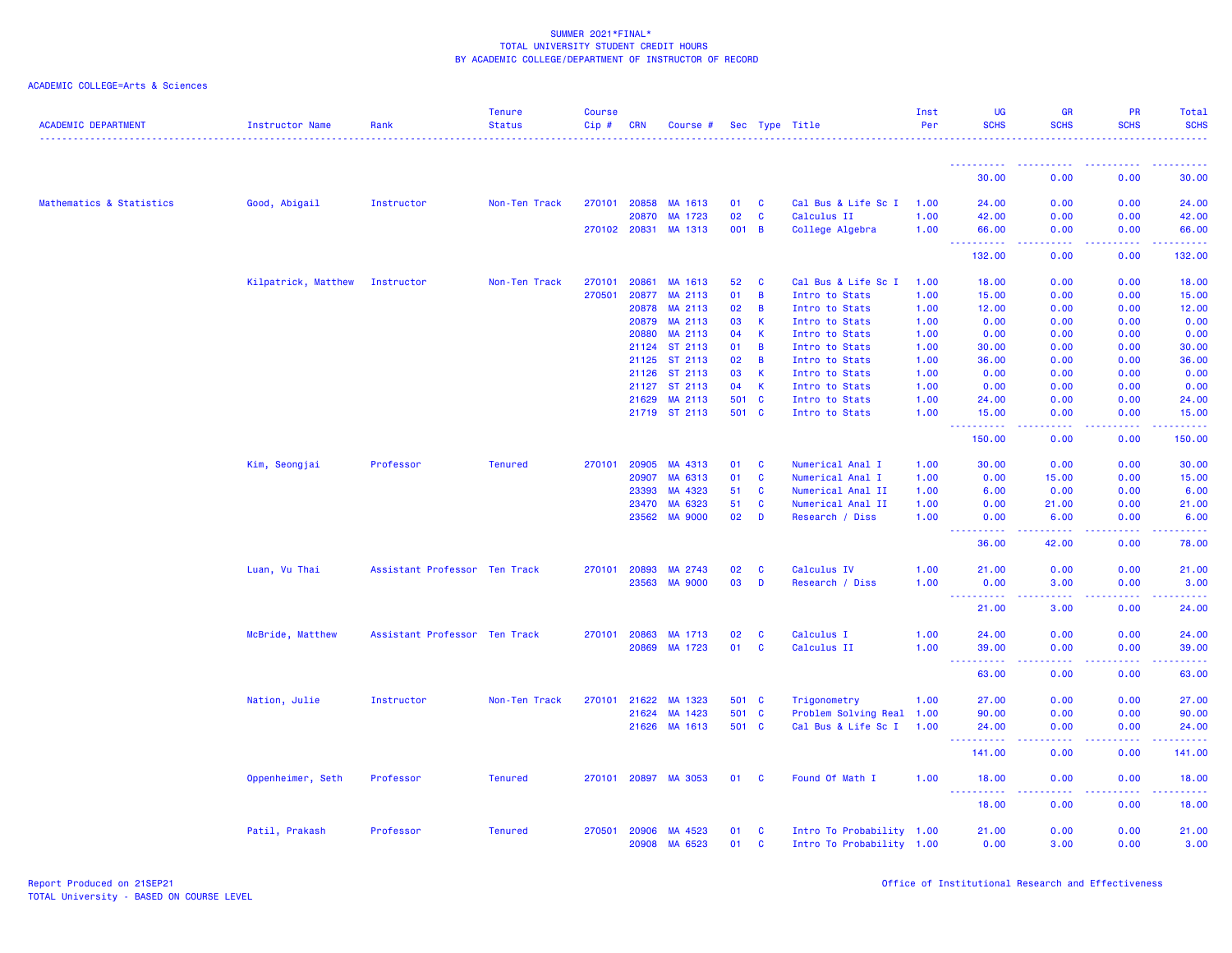| <b>ACADEMIC DEPARTMENT</b> | <b>Instructor Name</b> | Rank                                               | <b>Tenure</b><br><b>Status</b> | <b>Course</b><br>Cip# | <b>CRN</b>     | Course #                         |           |                   | Sec Type Title                         | Inst<br>Per  | UG<br><b>SCHS</b>                     | <b>GR</b><br><b>SCHS</b>            | <b>PR</b><br><b>SCHS</b> | <b>Total</b><br><b>SCHS</b>                                                                                           |
|----------------------------|------------------------|----------------------------------------------------|--------------------------------|-----------------------|----------------|----------------------------------|-----------|-------------------|----------------------------------------|--------------|---------------------------------------|-------------------------------------|--------------------------|-----------------------------------------------------------------------------------------------------------------------|
|                            |                        |                                                    |                                |                       |                |                                  |           |                   |                                        |              | <u> - - - - - - - - - -</u>           | . <u>.</u>                          | <u>.</u>                 | .                                                                                                                     |
|                            |                        |                                                    |                                |                       |                |                                  |           |                   |                                        |              | 21.00                                 | 3.00                                | 0.00                     | 24.00                                                                                                                 |
| Mathematics & Statistics   | Qian, Chuanxi          | Professor                                          | <b>Tenured</b>                 | 270101 23565          |                | <b>MA 9000</b>                   | 05        | D                 | Research / Diss                        | 1.00         | 0.00                                  | 3.00                                | 0.00                     | 3.00                                                                                                                  |
|                            |                        |                                                    |                                | 270102 20900          |                | MA 3113                          | 51        | $\mathbf{C}$      | Intro Linear Algebra 1.00              |              | 33.00<br>.                            | 0.00<br>.                           | 0.00<br>$  -$            | 33.00<br>.                                                                                                            |
|                            |                        |                                                    |                                |                       |                |                                  |           |                   |                                        |              | 33.00                                 | 3.00                                | 0.00                     | 36.00                                                                                                                 |
|                            | Razzaghi, Mohsen       | Professor                                          | <b>Tenured</b>                 | 270101                | 23566          | <b>MA 9000</b><br><b>MA 7000</b> | 06<br>02  | D                 | Research / Diss                        | 1.00         | 0.00                                  | 18.00                               | 0.00                     | 18.00                                                                                                                 |
|                            |                        |                                                    |                                |                       | 24042          |                                  |           | $\mathbf{I}$      | Directed Indiv Study                   | 1.00         | 0.00                                  | 3.00                                | 0.00                     | 3.00                                                                                                                  |
|                            |                        |                                                    |                                |                       |                |                                  |           |                   |                                        |              | 0.00                                  | 21.00                               | 0.00                     | 21.00                                                                                                                 |
|                            | Riahi, Sheida          | Instructor                                         | Non-Ten Track                  | 521302                | 20171          | <b>BQA 2113</b>                  | 001       | $\mathbf{C}$      | <b>Bus Stat Methods I</b>              | 1.00         | 63.00                                 | 0.00                                | 0.00                     | 63.00                                                                                                                 |
|                            |                        |                                                    |                                |                       |                | 20172 BQA 2113                   | 01        | <b>C</b>          | <b>Bus Stat Methods I</b>              | 1.00         | 48.00<br>$\sim 10$<br>.               | 0.00<br>$\sim$ $\sim$ $\sim$ $\sim$ | 0.00<br>.                | 48.00<br>.                                                                                                            |
|                            |                        |                                                    |                                |                       |                |                                  |           |                   |                                        |              | 111.00                                | 0.00                                | 0.00                     | 111.00                                                                                                                |
|                            | Robinson, Amber        | Instructor                                         | Non-Ten Track                  | 270101                | 20847          | MA 1323                          | 001 C     |                   | Trigonometry                           | 1.00         | 72.00                                 | 0.00                                | 0.00                     | 72.00                                                                                                                 |
|                            |                        |                                                    |                                |                       | 22238          | MA 3253                          | 501 C     |                   | Diff Equations                         | 1.00         | 27.00<br>$\sim 100$<br>.              | 0.00<br>.                           | 0.00<br>.                | 27.00<br>.                                                                                                            |
|                            |                        |                                                    |                                |                       |                |                                  |           |                   |                                        |              | 99.00                                 | 0.00                                | 0.00                     | 99.00                                                                                                                 |
|                            |                        | Sepehrifar, Mohammad Associate Professor Tenured   |                                | 270501                | 23572          | <b>ST 9000</b>                   | 01        | D                 | Research / Diss                        | 1.00         | 0.00                                  | 6.00                                | 0.00                     | 6.00                                                                                                                  |
|                            |                        |                                                    |                                |                       | 24047          | <b>ST 9000</b>                   | 08        | D                 | Research / Diss                        | 1.00         | 0.00<br>22222<br>$\sim$ $\sim$ $\sim$ | 3.00<br>بالأباد                     | 0.00<br>.                | 3.00<br>وتوتون                                                                                                        |
|                            |                        |                                                    |                                |                       |                |                                  |           |                   |                                        |              | 0.00                                  | 9.00                                | 0.00                     | 9.00                                                                                                                  |
|                            |                        | Sivaraman, Vaidyanat Assistant Professor Ten Track |                                | 270101                | 20873          | MA 1723                          | 53        | <b>C</b>          | Calculus II                            | 1.00         | 27.00                                 | 0.00                                | 0.00                     | 27.00                                                                                                                 |
|                            |                        |                                                    |                                |                       | 20891          | MA 2733                          | 52        | <b>C</b>          | Calculus III                           | 1.00         | 42.00<br>$\sim 100$<br>بالاناباذ      | 0.00<br>ولايات                      | 0.00                     | 42.00<br>.                                                                                                            |
|                            |                        |                                                    |                                |                       |                |                                  |           |                   |                                        |              | 69.00                                 | 0.00                                | 0.00                     | 69.00                                                                                                                 |
|                            | Smith, Jaclyn          | Instructor                                         | Non-Ten Track                  | 270101                | 20825          | <b>MA 0103</b>                   | 52        | $\mathbf{C}$      | Intermediate Algebra 1.00              |              | 39.00                                 | 0.00                                | 0.00                     | 39.00                                                                                                                 |
|                            |                        |                                                    |                                |                       | 20826          | <b>MA 0103</b>                   | 53        | $\mathbf{K}$      | Intermediate Algebra                   | 1.00         | 0.00                                  | 0.00                                | 0.00                     | 0.00                                                                                                                  |
|                            |                        |                                                    |                                | 270102                | 20857<br>20833 | MA 1613<br>MA 1313               | 001<br>02 | $\mathbf{C}$<br>C | Cal Bus & Life Sc I<br>College Algebra | 1.00<br>1.00 | 42.00<br>33.00                        | 0.00<br>0.00                        | 0.00<br>0.00             | 42.00<br>33.00                                                                                                        |
|                            |                        |                                                    |                                |                       | 20835          | MA 1313                          | 04        | $\mathsf{K}$      | College Algebra                        | 1.00         | 0.00                                  | 0.00                                | 0.00                     | 0.00                                                                                                                  |
|                            |                        |                                                    |                                |                       | 20836          | MA 1313                          | 05        | <b>K</b>          | College Algebra                        | 1.00         | 0.00                                  | 0.00                                | 0.00                     | 0.00                                                                                                                  |
|                            |                        |                                                    |                                |                       |                | 20846 MA 1313                    | E51 C     |                   | College Algebra                        | 1.00         | 33.00                                 | 0.00                                | 0.00                     | 33.00                                                                                                                 |
|                            |                        |                                                    |                                |                       |                |                                  |           |                   |                                        |              | 147.00                                | .<br>0.00                           | 22222<br>0.00            | $\begin{array}{cccccccccc} \bullet & \bullet & \bullet & \bullet & \bullet & \bullet & \bullet \end{array}$<br>147.00 |
|                            | Smith, Robert          | Associate Professor Tenured                        |                                | 270101 20872          |                | MA 1723                          | 52        | C                 | Calculus II                            | 1.00         | 33.00                                 | 0.00                                | 0.00                     | 33.00                                                                                                                 |
|                            |                        |                                                    |                                |                       | 20895          | MA 2743                          | 51        | C                 | Calculus IV                            | 1.00         | 33.00<br><u> - - - - - - - - - -</u>  | 0.00<br>.                           | 0.00<br>.                | 33.00<br>.                                                                                                            |
|                            |                        |                                                    |                                |                       |                |                                  |           |                   |                                        |              | 66.00                                 | 0.00                                | 0.00                     | 66.00                                                                                                                 |
|                            | Tschume, William       | Instructor                                         | Non-Ten Track                  | 270101                | 20866          | MA 1713                          | 51        | $\mathbf{C}$      | Calculus I                             | 1.00         | 51.00                                 | 0.00                                | 0.00                     | 51.00                                                                                                                 |
|                            |                        |                                                    |                                |                       | 20868          | MA 1713                          | E51       | $\mathbf{C}$      | Calculus I                             | 1.00         | 39.00                                 | 0.00                                | 0.00                     | 39.00                                                                                                                 |
|                            |                        |                                                    |                                | 270102 20899          |                | MA 3113                          | 02        | $\mathbf{C}$      | Intro Linear Algebra 1.00              |              | 30.00<br><u>.</u>                     | 0.00<br>المتمامين                   | 0.00<br>.                | 30.00<br>بالمستما                                                                                                     |
|                            |                        |                                                    |                                |                       |                |                                  |           |                   |                                        |              | 120.00                                | 0.00                                | 0.00                     | 120.00                                                                                                                |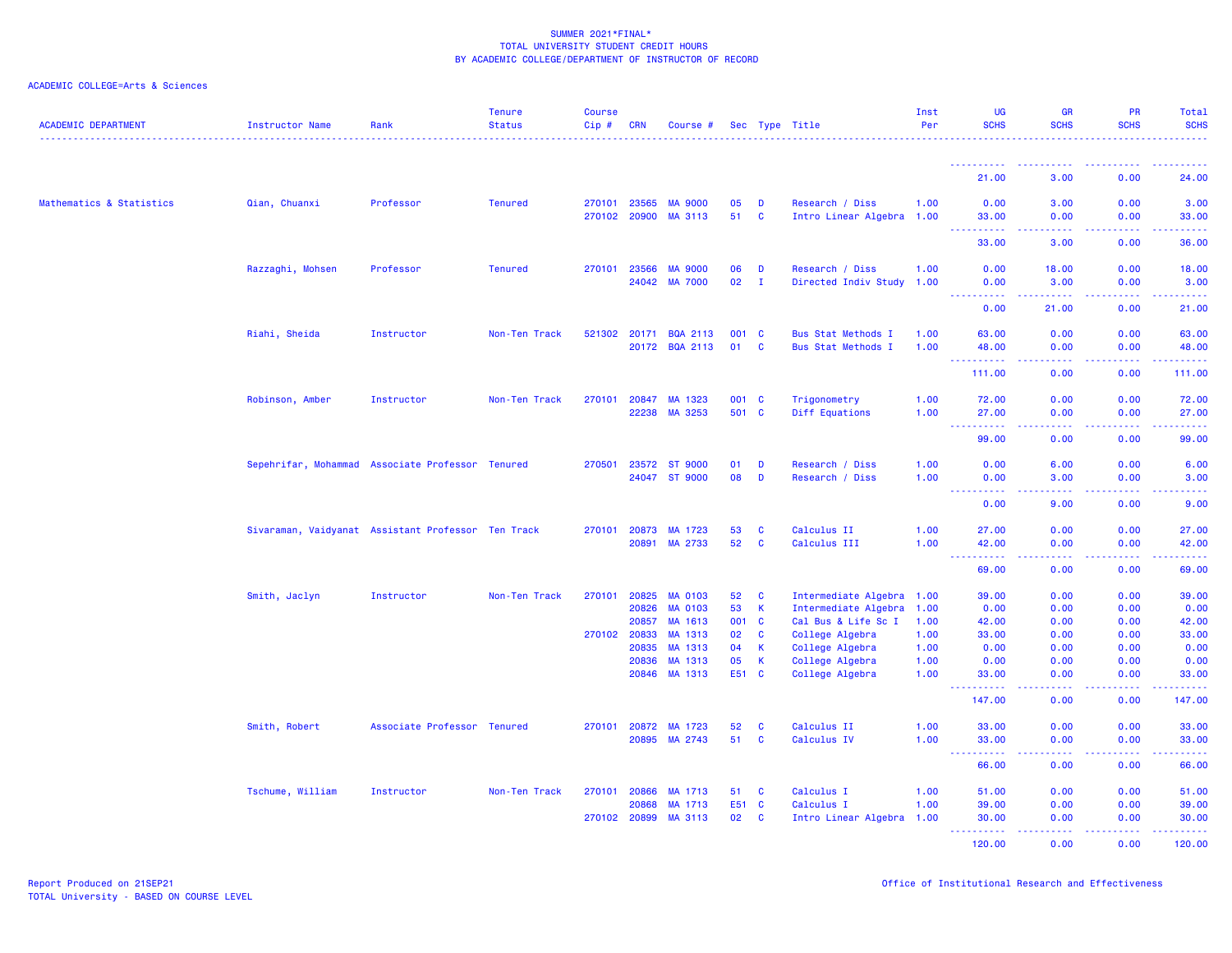| <b>ACADEMIC DEPARTMENT</b>            | <b>Instructor Name</b> | Rank                                             | <b>Tenure</b><br><b>Status</b> | <b>Course</b><br>$Cip \#$ | CRN          | Course #             |        |          | Sec Type Title             | Inst<br>Per | <b>UG</b><br><b>SCHS</b>                                                                                                               | <b>GR</b><br><b>SCHS</b> | PR<br><b>SCHS</b>                                                                                                                                                                                                                                                                                                                                                                                                                                                                              | Total<br><b>SCHS</b>                                                                                                              |
|---------------------------------------|------------------------|--------------------------------------------------|--------------------------------|---------------------------|--------------|----------------------|--------|----------|----------------------------|-------------|----------------------------------------------------------------------------------------------------------------------------------------|--------------------------|------------------------------------------------------------------------------------------------------------------------------------------------------------------------------------------------------------------------------------------------------------------------------------------------------------------------------------------------------------------------------------------------------------------------------------------------------------------------------------------------|-----------------------------------------------------------------------------------------------------------------------------------|
|                                       |                        |                                                  |                                |                           |              |                      |        |          |                            |             |                                                                                                                                        |                          |                                                                                                                                                                                                                                                                                                                                                                                                                                                                                                |                                                                                                                                   |
| Mathematics & Statistics              | Walters, Kimberly      | Instructor                                       | Non-Ten Track                  | 270101                    | 20859        | MA 1613              | 02     | <b>C</b> | Cal Bus & Life Sc I        | 1.00        | 12.00                                                                                                                                  | 0.00                     | 0.00                                                                                                                                                                                                                                                                                                                                                                                                                                                                                           | 12.00                                                                                                                             |
|                                       |                        |                                                  |                                |                           | 270102 20832 | MA 1313              | 01     | <b>C</b> | College Algebra            | 1.00        | 33.00                                                                                                                                  | 0.00                     | 0.00                                                                                                                                                                                                                                                                                                                                                                                                                                                                                           | 33.00                                                                                                                             |
|                                       |                        |                                                  |                                |                           | 21620        | MA 1313              | 501 C  |          | College Algebra            | 1.00        | 33.00<br>-----------                                                                                                                   | 0.00<br>.                | 0.00<br>$\frac{1}{2} \left( \frac{1}{2} \right) \left( \frac{1}{2} \right) \left( \frac{1}{2} \right) \left( \frac{1}{2} \right) \left( \frac{1}{2} \right)$                                                                                                                                                                                                                                                                                                                                   | 33.00<br>.                                                                                                                        |
|                                       |                        |                                                  |                                |                           |              |                      |        |          |                            |             | 78.00                                                                                                                                  | 0.00                     | 0.00                                                                                                                                                                                                                                                                                                                                                                                                                                                                                           | 78.00                                                                                                                             |
|                                       | Woodard, Kelly         | Lecturer                                         | Non-Ten Track                  |                           | 270101 21619 | <b>MA 0103</b>       | 501 C  |          | Intermediate Algebra 1.00  |             | 36.00                                                                                                                                  | 0.00                     | 0.00                                                                                                                                                                                                                                                                                                                                                                                                                                                                                           | 36.00                                                                                                                             |
|                                       |                        |                                                  |                                |                           | 21623        | MA 1413              | 501 C  |          | Structure Real Numbe       | 1.00        | 66.00                                                                                                                                  | 0.00                     | 0.00                                                                                                                                                                                                                                                                                                                                                                                                                                                                                           | 66.00                                                                                                                             |
|                                       |                        |                                                  |                                |                           | 21625        | MA 1433              | 501 C  |          | Informal Geom & Meas       | 1.00        | 54.00                                                                                                                                  | 0.00                     | 0.00                                                                                                                                                                                                                                                                                                                                                                                                                                                                                           | 54.00                                                                                                                             |
|                                       |                        |                                                  |                                |                           | 270102 21621 | MA 1313              | 502 B  |          | College Algebra            | 1.00        | 24.00<br><u> - - - - - - - - - -</u>                                                                                                   | 0.00<br>.                | 0.00<br>$\frac{1}{2} \left( \frac{1}{2} \right) \left( \frac{1}{2} \right) \left( \frac{1}{2} \right) \left( \frac{1}{2} \right) \left( \frac{1}{2} \right)$                                                                                                                                                                                                                                                                                                                                   | 24.00<br><u> 22222</u>                                                                                                            |
|                                       |                        |                                                  |                                |                           |              |                      |        |          |                            |             | 180.00                                                                                                                                 | 0.00                     | 0.00                                                                                                                                                                                                                                                                                                                                                                                                                                                                                           | 180.00                                                                                                                            |
|                                       | Woody, Jonathan        | Associate Professor Tenured                      |                                | 270501                    | 23574        | <b>ST 9000</b>       | 03     | D        | Research / Diss            | 1.00        | 0.00                                                                                                                                   | 6.00                     | 0.00                                                                                                                                                                                                                                                                                                                                                                                                                                                                                           | 6.00                                                                                                                              |
|                                       |                        |                                                  |                                |                           | 24043        | <b>ST 9000</b>       | 07     | D        | Research / Diss            | 1.00        | 0.00<br>----------                                                                                                                     | 1.00<br>بالأباب          | 0.00<br>.                                                                                                                                                                                                                                                                                                                                                                                                                                                                                      | 1.00<br>.                                                                                                                         |
|                                       |                        |                                                  |                                |                           |              |                      |        |          |                            |             | 0.00                                                                                                                                   | 7.00                     | 0.00                                                                                                                                                                                                                                                                                                                                                                                                                                                                                           | 7.00                                                                                                                              |
|                                       | Wu, Tung-Lung          | Associate Professor Tenured                      |                                | 270501                    | 23288        | ST 8253              | 51     | <b>C</b> | <b>Regression Analysis</b> | 1.00        | 0.00                                                                                                                                   | 15.00                    | 0.00                                                                                                                                                                                                                                                                                                                                                                                                                                                                                           | 15.00                                                                                                                             |
|                                       |                        |                                                  |                                |                           |              | 23575 ST 9000        | 04     | D        | Research / Diss            | 1.00        | 0.00<br>----------                                                                                                                     | 6.00<br>.                | 0.00<br>$\begin{array}{cccccccccccccc} \multicolumn{2}{c}{} & \multicolumn{2}{c}{} & \multicolumn{2}{c}{} & \multicolumn{2}{c}{} & \multicolumn{2}{c}{} & \multicolumn{2}{c}{} & \multicolumn{2}{c}{} & \multicolumn{2}{c}{} & \multicolumn{2}{c}{} & \multicolumn{2}{c}{} & \multicolumn{2}{c}{} & \multicolumn{2}{c}{} & \multicolumn{2}{c}{} & \multicolumn{2}{c}{} & \multicolumn{2}{c}{} & \multicolumn{2}{c}{} & \multicolumn{2}{c}{} & \multicolumn{2}{c}{} & \multicolumn{2}{c}{} & \$ | 6.00<br>. <b>.</b> .                                                                                                              |
|                                       |                        |                                                  |                                |                           |              |                      |        |          |                            |             | 0.00                                                                                                                                   | 21.00                    | 0.00                                                                                                                                                                                                                                                                                                                                                                                                                                                                                           | 21.00                                                                                                                             |
|                                       | Xu, Xiangsheng         | Professor                                        | <b>Tenured</b>                 |                           |              | 270101 23911 MA 9000 | $12$ D |          | Research / Diss            | 1.00        | 0.00<br><u> - - - - - - - - - -</u>                                                                                                    | 6.00                     | 0.00                                                                                                                                                                                                                                                                                                                                                                                                                                                                                           | 6.00                                                                                                                              |
|                                       |                        |                                                  |                                |                           |              |                      |        |          |                            |             | 0.00                                                                                                                                   | .<br>6.00                | $\frac{1}{2} \left( \frac{1}{2} \right) \left( \frac{1}{2} \right) \left( \frac{1}{2} \right) \left( \frac{1}{2} \right) \left( \frac{1}{2} \right)$<br>0.00                                                                                                                                                                                                                                                                                                                                   | .<br>6.00                                                                                                                         |
|                                       |                        | Yarahmadian, Shantia Associate Professor Tenured |                                |                           | 270101 20871 | MA 1723              | 03     | C        | Calculus II                | 1.00        | 36.00                                                                                                                                  | 0.00                     | 0.00                                                                                                                                                                                                                                                                                                                                                                                                                                                                                           | 36.00                                                                                                                             |
|                                       |                        |                                                  |                                |                           | 20890        | MA 2733              | 02     | <b>C</b> | Calculus III               | 1.00        | 36.00                                                                                                                                  | 0.00                     | 0.00                                                                                                                                                                                                                                                                                                                                                                                                                                                                                           | 36.00                                                                                                                             |
|                                       |                        |                                                  |                                |                           |              |                      |        |          |                            |             | 72.00                                                                                                                                  | 0.00                     | 0.00                                                                                                                                                                                                                                                                                                                                                                                                                                                                                           | 72.00                                                                                                                             |
|                                       | Young, Danielle        | Instructor                                       | Non-Ten Track                  | 270101                    | 20849        | MA 1323              | 03     | <b>C</b> | Trigonometry               | 1.00        | 24.00                                                                                                                                  | 0.00                     | 0.00                                                                                                                                                                                                                                                                                                                                                                                                                                                                                           | 24.00                                                                                                                             |
|                                       |                        |                                                  |                                |                           | 20862        | MA 1713              | 01     | C        | Calculus I                 | 1.00        | 30.00<br>$- - -$                                                                                                                       | 0.00                     | 0.00                                                                                                                                                                                                                                                                                                                                                                                                                                                                                           | 30.00                                                                                                                             |
|                                       |                        |                                                  |                                |                           |              |                      |        |          |                            |             | 54.00                                                                                                                                  | 0.00                     | 0.00                                                                                                                                                                                                                                                                                                                                                                                                                                                                                           | 54.00                                                                                                                             |
|                                       | Zhang, Jialin          | Assistant Professor Ten Track                    |                                |                           |              | 270501 23740 ST 9000 | 06     | D        | Research / Diss            | 1.00        | 0.00                                                                                                                                   | 6.00                     | 0.00                                                                                                                                                                                                                                                                                                                                                                                                                                                                                           | 6.00                                                                                                                              |
|                                       |                        |                                                  |                                |                           |              |                      |        |          |                            |             | ----------<br>0.00                                                                                                                     | د د د د<br>6.00          | .<br>0.00                                                                                                                                                                                                                                                                                                                                                                                                                                                                                      | $\frac{1}{2} \left( \frac{1}{2} \right) \left( \frac{1}{2} \right) \left( \frac{1}{2} \right) \left( \frac{1}{2} \right)$<br>6.00 |
|                                       | Zhou, Qian             | Assistant Professor Ten Track                    |                                |                           |              | 270501 23576 ST 9000 | 05     | D        | Research / Diss            | 1.00        | 0.00                                                                                                                                   | 6.00                     | 0.00                                                                                                                                                                                                                                                                                                                                                                                                                                                                                           | 6.00                                                                                                                              |
|                                       |                        |                                                  |                                |                           |              |                      |        |          |                            |             | $\frac{1}{2} \left( \frac{1}{2} \right) \left( \frac{1}{2} \right) \left( \frac{1}{2} \right) \left( \frac{1}{2} \right)$<br>.<br>0.00 | 6.00                     | 0.00                                                                                                                                                                                                                                                                                                                                                                                                                                                                                           | 6.00                                                                                                                              |
| ===================================== |                        |                                                  |                                |                           |              |                      |        |          |                            |             | ==========                                                                                                                             | ==========               | ==========                                                                                                                                                                                                                                                                                                                                                                                                                                                                                     | ==========                                                                                                                        |
| Mathematics & Statistics              |                        |                                                  |                                |                           |              |                      |        |          |                            |             | 2283.00                                                                                                                                | 133,00                   | 0.00                                                                                                                                                                                                                                                                                                                                                                                                                                                                                           | 2416.00                                                                                                                           |
| ------------------------------------  |                        |                                                  |                                |                           |              |                      |        |          |                            |             |                                                                                                                                        |                          |                                                                                                                                                                                                                                                                                                                                                                                                                                                                                                | - ==========                                                                                                                      |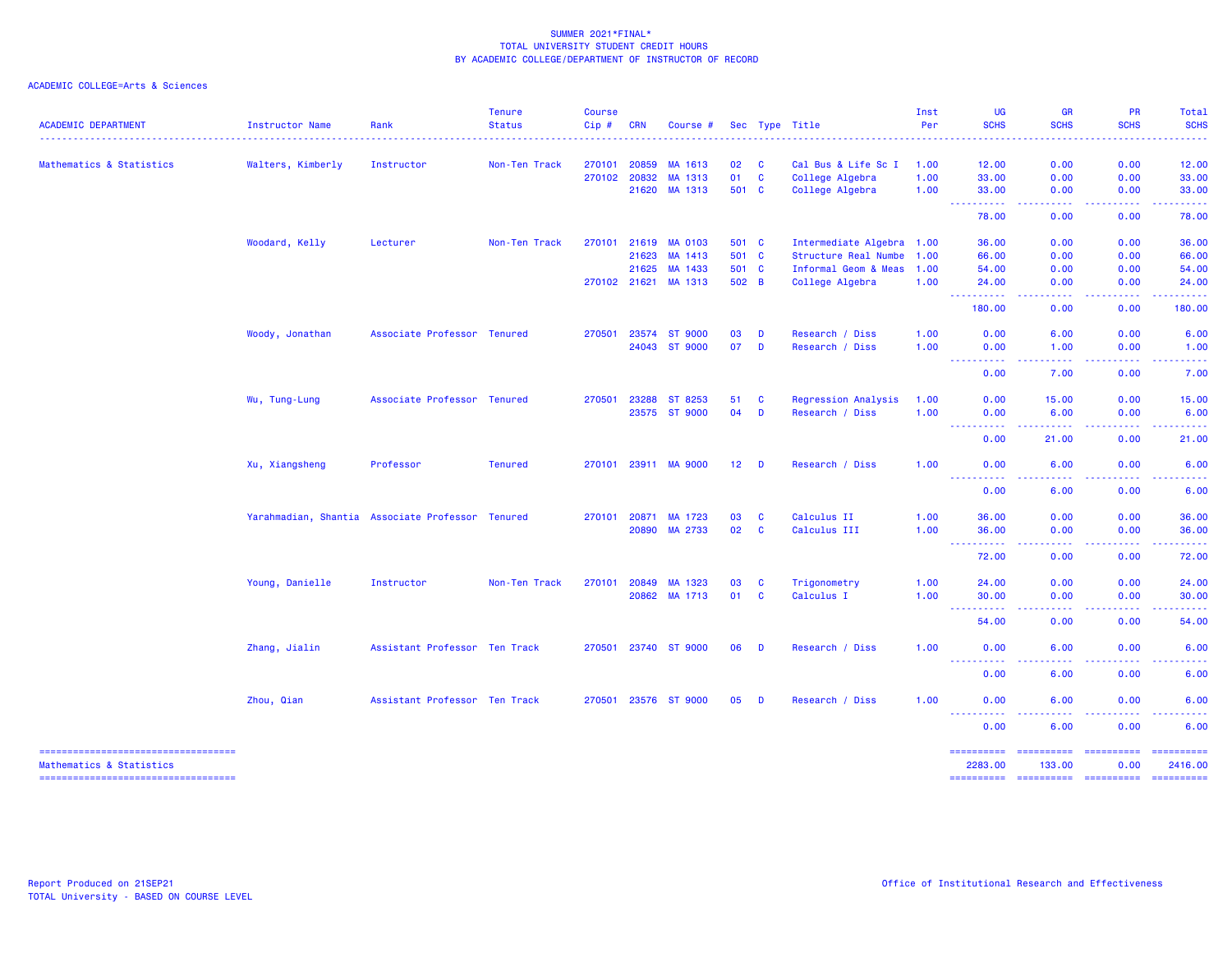| <b>ACADEMIC DEPARTMENT</b>                                     | <b>Instructor Name</b>        | Rank                        | <b>Tenure</b><br><b>Status</b> | <b>Course</b><br>Cip# | <b>CRN</b> | Course #              |               |          | Sec Type Title         | Inst<br>Per | <b>UG</b><br><b>SCHS</b>                                                                                                           | GR<br><b>SCHS</b>          | <b>PR</b><br><b>SCHS</b>                                                                                    | Total<br><b>SCHS</b>                                                                                                                                                                                                                                                                                                                                                                                                                                                                   |
|----------------------------------------------------------------|-------------------------------|-----------------------------|--------------------------------|-----------------------|------------|-----------------------|---------------|----------|------------------------|-------------|------------------------------------------------------------------------------------------------------------------------------------|----------------------------|-------------------------------------------------------------------------------------------------------------|----------------------------------------------------------------------------------------------------------------------------------------------------------------------------------------------------------------------------------------------------------------------------------------------------------------------------------------------------------------------------------------------------------------------------------------------------------------------------------------|
|                                                                |                               |                             |                                |                       |            |                       |               |          |                        |             |                                                                                                                                    |                            |                                                                                                             | $- - - - -$                                                                                                                                                                                                                                                                                                                                                                                                                                                                            |
| Philosophy & Religion                                          | Bisson, Albert                | Instructor                  | Non-Ten Track                  | 380201                |            | 21097 REL 1103        | 01 C          |          | Intro To Religion      | 1.00        | 24.00                                                                                                                              | 0.00                       | 0.00                                                                                                        | 24.00                                                                                                                                                                                                                                                                                                                                                                                                                                                                                  |
|                                                                |                               |                             |                                |                       |            | 21710 REL 1103        | 501 C         |          | Intro To Religion      | 1.00        | 54.00                                                                                                                              | 0.00                       | 0.00                                                                                                        | 54.00                                                                                                                                                                                                                                                                                                                                                                                                                                                                                  |
|                                                                |                               |                             |                                |                       |            | 21711 REL 1103        | 551 C         |          | Intro To Religion      | 1.00        | 33.00<br>----------                                                                                                                | 0.00<br>.                  | 0.00<br>.                                                                                                   | 33.00<br>------                                                                                                                                                                                                                                                                                                                                                                                                                                                                        |
|                                                                |                               |                             |                                |                       |            |                       |               |          |                        |             | 111.00                                                                                                                             | 0.00                       | 0.00                                                                                                        | 111.00                                                                                                                                                                                                                                                                                                                                                                                                                                                                                 |
|                                                                | Clifford, Michael             | Professor                   | <b>Tenured</b>                 |                       |            | 380103 22119 PHI 3013 | 01            | <b>C</b> | <b>Business Ethics</b> | 1.00        | 51.00                                                                                                                              | 0.00                       | 0.00                                                                                                        | 51.00                                                                                                                                                                                                                                                                                                                                                                                                                                                                                  |
|                                                                |                               |                             |                                |                       |            |                       |               |          |                        |             | -----------<br>51.00                                                                                                               | .<br>0.00                  | .<br>$\frac{1}{2} \left( \frac{1}{2} \right) \left( \frac{1}{2} \right) \left( \frac{1}{2} \right)$<br>0.00 | .<br>51.00                                                                                                                                                                                                                                                                                                                                                                                                                                                                             |
|                                                                | Hall, Alicia                  | Associate Professor Tenured |                                |                       |            | 380102 21024 PHI 1113 | 001 C         |          | Intro To Logic         | 1.00        | 60.00                                                                                                                              | 0.00                       | 0.00                                                                                                        | 60.00                                                                                                                                                                                                                                                                                                                                                                                                                                                                                  |
|                                                                |                               |                             |                                |                       |            |                       |               |          |                        |             | ----------<br>60.00                                                                                                                | .<br>0.00                  | .<br>0.00                                                                                                   | - - - - - -<br>60.00                                                                                                                                                                                                                                                                                                                                                                                                                                                                   |
|                                                                |                               |                             |                                |                       |            |                       |               |          |                        |             |                                                                                                                                    |                            |                                                                                                             |                                                                                                                                                                                                                                                                                                                                                                                                                                                                                        |
|                                                                | Hammons, Christopher Lecturer |                             | Non-Ten Track                  |                       |            | 380103 21027 PHI 1123 | 501 C         |          | Intro To Ethics        | 1.00        | 15.00<br><b>.</b>                                                                                                                  | 0.00                       | 0.00                                                                                                        | 15.00                                                                                                                                                                                                                                                                                                                                                                                                                                                                                  |
|                                                                |                               |                             |                                |                       |            |                       |               |          |                        |             | 15.00                                                                                                                              | 0.00                       | 0.00                                                                                                        | 15.00                                                                                                                                                                                                                                                                                                                                                                                                                                                                                  |
|                                                                | Holt, Dale                    | Professor                   | <b>Tenured</b>                 |                       |            | 380103 21028 PHI 1123 | 51            | <b>C</b> | Intro To Ethics        | 1.00        | 54.00                                                                                                                              | 0.00                       | 0.00                                                                                                        | 54.00                                                                                                                                                                                                                                                                                                                                                                                                                                                                                  |
|                                                                |                               |                             |                                |                       |            |                       |               |          |                        |             | ----<br>.<br>54.00                                                                                                                 | ----<br>0.00               | .<br>0.00                                                                                                   | .<br>54.00                                                                                                                                                                                                                                                                                                                                                                                                                                                                             |
|                                                                | Kallfelz, William             | Instructor                  | Non-Ten Track                  |                       |            | 380102 21026 PHI 1113 | E51 C         |          | Intro To Logic         | 1.00        | 36.00                                                                                                                              | 0.00                       | 0.00                                                                                                        | 36.00                                                                                                                                                                                                                                                                                                                                                                                                                                                                                  |
|                                                                |                               |                             |                                |                       |            |                       |               |          |                        |             | -----------<br>36.00                                                                                                               | المتمالين<br>0.00          | -----<br>0.00                                                                                               | ------<br>36.00                                                                                                                                                                                                                                                                                                                                                                                                                                                                        |
|                                                                | Moffatt, Barton               | Associate Professor Tenured |                                |                       |            | 380101 22118 PHI 3323 | $101 \quad C$ |          | <b>Medical Ethics</b>  | 1.00        | 36.00                                                                                                                              | 0.00                       | 0.00                                                                                                        | 36.00                                                                                                                                                                                                                                                                                                                                                                                                                                                                                  |
|                                                                |                               |                             |                                |                       |            |                       |               |          |                        |             | $\frac{1}{2} \left( \frac{1}{2} \right) \left( \frac{1}{2} \right) \left( \frac{1}{2} \right) \left( \frac{1}{2} \right)$<br>36.00 | 0.00                       | 0.00                                                                                                        | 36.00                                                                                                                                                                                                                                                                                                                                                                                                                                                                                  |
|                                                                |                               |                             |                                |                       |            |                       |               |          |                        |             |                                                                                                                                    |                            |                                                                                                             | 42.00                                                                                                                                                                                                                                                                                                                                                                                                                                                                                  |
|                                                                |                               |                             |                                |                       |            |                       |               |          |                        |             | . <b>.</b>                                                                                                                         |                            |                                                                                                             |                                                                                                                                                                                                                                                                                                                                                                                                                                                                                        |
|                                                                |                               |                             |                                |                       |            |                       |               |          |                        |             |                                                                                                                                    |                            |                                                                                                             | 42.00                                                                                                                                                                                                                                                                                                                                                                                                                                                                                  |
| =====================================<br>Philosophy & Religion |                               |                             |                                |                       |            |                       |               |          |                        |             | ==========<br>405.00                                                                                                               | <b>ESSESSESSE</b><br>0.00  | eccessesses<br>0.00                                                                                         | 405.00                                                                                                                                                                                                                                                                                                                                                                                                                                                                                 |
| -----------------------------------                            | Montgomery, Robert            | Lecturer                    | Non-Ten Track                  |                       |            | 380201 22117 REL 1103 | 001 C         |          | Intro To Religion      | 1.00        | 42.00<br>42.00<br>==========                                                                                                       | 0.00<br>0.00<br>========== | 0.00<br>0.00<br>-----------                                                                                 | $\begin{array}{cccccccccc} \multicolumn{2}{c}{} & \multicolumn{2}{c}{} & \multicolumn{2}{c}{} & \multicolumn{2}{c}{} & \multicolumn{2}{c}{} & \multicolumn{2}{c}{} & \multicolumn{2}{c}{} & \multicolumn{2}{c}{} & \multicolumn{2}{c}{} & \multicolumn{2}{c}{} & \multicolumn{2}{c}{} & \multicolumn{2}{c}{} & \multicolumn{2}{c}{} & \multicolumn{2}{c}{} & \multicolumn{2}{c}{} & \multicolumn{2}{c}{} & \multicolumn{2}{c}{} & \multicolumn{2}{c}{} & \multicolumn{2}{c}{} & \mult$ |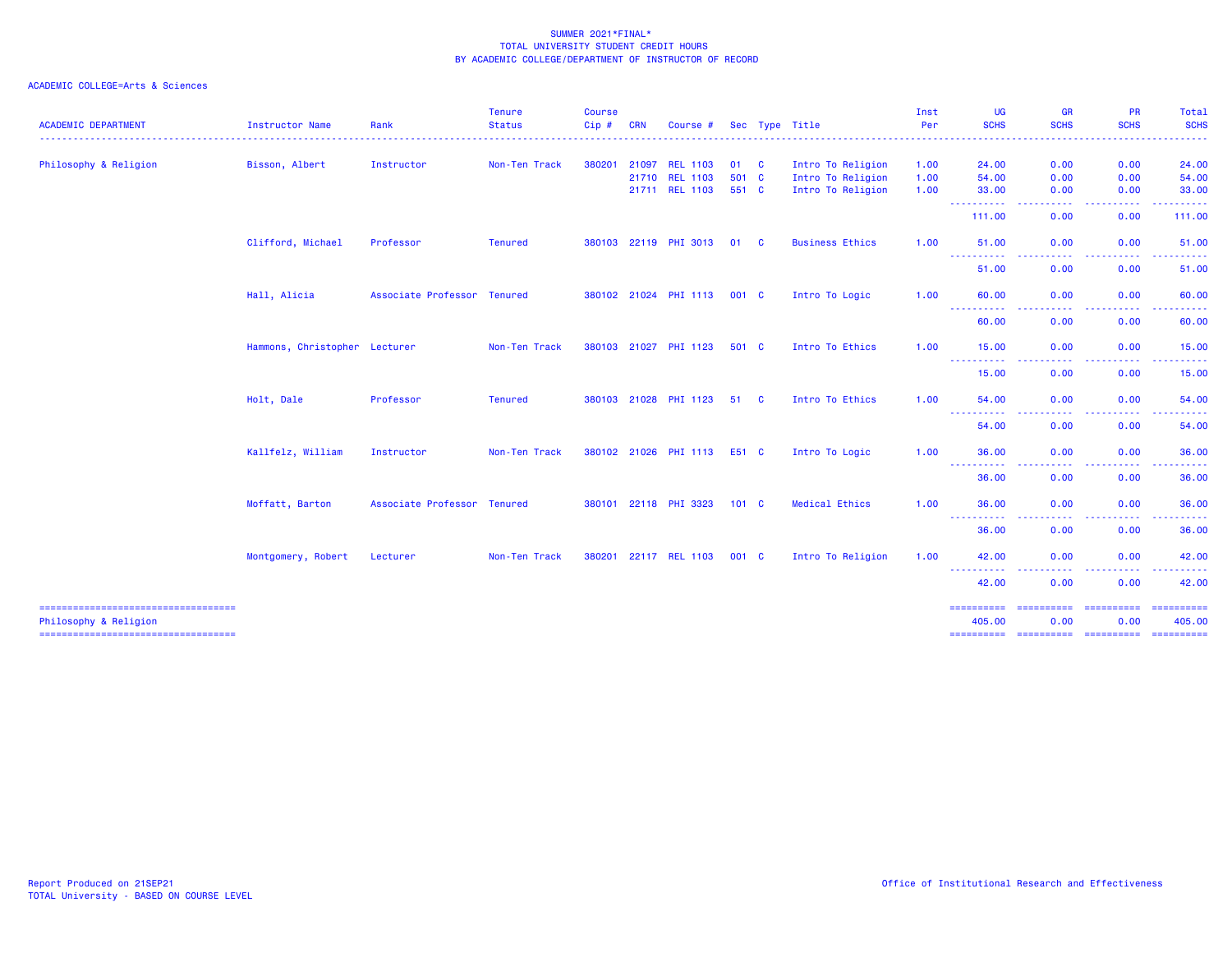| <b>ACADEMIC DEPARTMENT</b> | Instructor Name                        | Rank                          | <b>Tenure</b><br><b>Status</b> | <b>Course</b><br>Cip# | <b>CRN</b>     | Course #             |                  |                             | Sec Type Title                   | Inst<br>Per  | UG<br><b>SCHS</b>                                                                                    | <b>GR</b><br><b>SCHS</b>            | <b>PR</b><br><b>SCHS</b>            | Total<br><b>SCHS</b>                                                                                                               |
|----------------------------|----------------------------------------|-------------------------------|--------------------------------|-----------------------|----------------|----------------------|------------------|-----------------------------|----------------------------------|--------------|------------------------------------------------------------------------------------------------------|-------------------------------------|-------------------------------------|------------------------------------------------------------------------------------------------------------------------------------|
| Physics & Astronomy        | Arnoldus, Henk                         | Professor                     | <b>Tenured</b>                 | 400801                | 23749          | <b>PH 9000</b>       | $103$ D          |                             | Research / Diss                  | 1.00         | 0.00                                                                                                 | 2.00                                | 0.00                                | 2.00                                                                                                                               |
|                            |                                        |                               |                                |                       |                |                      |                  |                             |                                  |              | 0.00                                                                                                 | 2.00                                | 0.00                                | 2.00                                                                                                                               |
|                            | Crider, Benjamin                       | Assistant Professor Ten Track |                                | 309999                |                | 23515 CME 8000       | 102 <sub>D</sub> |                             | Research/Thesis                  | 1.00         | 0.00<br>د د د د                                                                                      | 6.00<br>والمستناء                   | 0.00                                | 6.00<br>----                                                                                                                       |
|                            |                                        |                               |                                |                       |                |                      |                  |                             |                                  |              | 0.00                                                                                                 | 6.00                                | 0.00                                | 6.00                                                                                                                               |
|                            | Inkoom, Godfred                        | Instructor                    | Non-Ten Track                  | 400801                | 20989          | PH 1113              | 01               | <b>C</b>                    | Gen Physics I                    | 1.00         | 27.00                                                                                                | 0.00                                | 0.00                                | 27.00                                                                                                                              |
|                            |                                        |                               |                                |                       | 20993          | PH 1113              | 51               | $\mathbf{C}$                | Gen Physics I                    | 1.00         | 18.00                                                                                                | 0.00                                | 0.00                                | 18.00                                                                                                                              |
|                            |                                        |                               |                                |                       | 21007          | PH 2213              | 001 C            |                             | Physics I                        | 1.00         | 24.00                                                                                                | 0.00<br>.                           | 0.00<br>$\sim$ $\sim$ $\sim$ $\sim$ | 24.00<br>$\frac{1}{2}$ . $\frac{1}{2}$ . $\frac{1}{2}$                                                                             |
|                            |                                        |                               |                                |                       |                |                      |                  |                             |                                  |              | 69.00                                                                                                | 0.00                                | 0.00                                | 69.00                                                                                                                              |
|                            | Marsh, Jarrod                          | Lecturer                      | Non-Ten Track                  | 400801                | 21009          | PH 2213              | 51               | <b>C</b>                    | Physics I                        | 1.00         | 30.00                                                                                                | 0.00                                | 0.00                                | 30.00                                                                                                                              |
|                            |                                        |                               |                                |                       |                | 21011 PH 2223        | 01               | $\mathbf{C}$                | Physics II                       | 1.00         | 45.00<br>.<br>$\sim$ $\sim$ $\sim$                                                                   | 0.00<br>.                           | 0.00<br>. <b>.</b>                  | 45.00<br>.                                                                                                                         |
|                            |                                        |                               |                                |                       |                |                      |                  |                             |                                  |              | 75.00                                                                                                | 0.00                                | 0.00                                | 75.00                                                                                                                              |
|                            | Mohanmurthy, Prajwal Grad Teach Assist |                               | Not Applicable                 | 400801                | 20987          | PH 1021              | 101 L            |                             | Physical Science Lab 0.01        |              | 0.02                                                                                                 | 0.00                                | 0.00                                | 0.02                                                                                                                               |
|                            |                                        |                               |                                |                       | 21682          | PH 1021              | 501 L            |                             | Physical Science Lab 0.01        |              | 0.04<br>بالأبابات                                                                                    | 0.00<br>$\omega \sim \omega/\omega$ | 0.00<br>. <b>.</b>                  | 0.04<br>$\sim$ $\sim$ $\sim$ $\sim$                                                                                                |
|                            |                                        |                               |                                |                       |                |                      |                  |                             |                                  |              | 0.06                                                                                                 | 0.00                                | 0.00                                | 0.06                                                                                                                               |
|                            | Moody, Judith                          | Lecturer                      | Non-Ten Track                  | 400801                | 20988          | PH 1023              | 101 C            |                             | Physical Sci Survey              | 1.00         | 15.00                                                                                                | 0.00                                | 0.00                                | 15.00                                                                                                                              |
|                            |                                        |                               |                                |                       | 21683          | PH 1023              | 501 C            |                             | Physical Sci Survey              | 1.00         | 12.00<br><b>.</b><br>$\frac{1}{2} \left( \frac{1}{2} \right) \frac{1}{2} \left( \frac{1}{2} \right)$ | 0.00<br>د د د د                     | 0.00<br>.                           | 12.00<br>.                                                                                                                         |
|                            |                                        |                               |                                |                       |                |                      |                  |                             |                                  |              | 27.00                                                                                                | 0.00                                | 0.00                                | 27.00                                                                                                                              |
|                            | Solomon, Lazarus                       | Instructor                    | Non-Ten Track                  | 400801                | 20997          | PH 1123              | 01               | $\mathbf{C}$                | Gen Physics II                   | 1.00         | 39.00<br><u>.</u>                                                                                    | 0.00                                | 0.00                                | 39.00                                                                                                                              |
|                            |                                        |                               |                                |                       |                |                      |                  |                             |                                  |              | 39.00                                                                                                | 0.00                                | 0.00                                | 39.00                                                                                                                              |
|                            | Swanson, Robert                        | Instructor                    | Non-Ten Track                  | 400202                | 22115          | PH 1063              | 101 C            |                             | Descrip Astronomy                | 1.00         | 15.00                                                                                                | 0.00                                | 0.00                                | 15.00                                                                                                                              |
|                            |                                        |                               |                                |                       | 22545          | PH 1063              | 501 C            |                             | Descrip Astronomy                | 1.00         | 9.00                                                                                                 | 0.00                                | 0.00                                | 9.00                                                                                                                               |
|                            |                                        |                               |                                | 400801                | 20986          | PH 1013              | 101 C            |                             | Physical Sci Survey              | 1.00         | 24.00                                                                                                | 0.00                                | 0.00                                | 24.00                                                                                                                              |
|                            |                                        |                               |                                |                       | 20987          | PH 1021              | 101 L            |                             | Physical Science Lab             | 0.99         | 1.98                                                                                                 | 0.00                                | 0.00                                | 1.98                                                                                                                               |
|                            |                                        |                               |                                |                       | 20990          | PH 1113              | 02               | $\mathbf{K}$                | Gen Physics I                    | 1.00         | 0.00                                                                                                 | 0.00                                | 0.00                                | 0.00                                                                                                                               |
|                            |                                        |                               |                                |                       | 20994          | PH 1113<br>PH 1123   | 52               | $\mathbf{K}$<br>$\mathsf K$ | Gen Physics I                    | 1.00         | 0.00                                                                                                 | 0.00                                | 0.00                                | 0.00                                                                                                                               |
|                            |                                        |                               |                                |                       | 20998<br>21001 | PH 1123              | 02<br>52         | $\mathsf K$                 | Gen Physics II<br>Gen Physics II | 1.00<br>1.00 | 0.00<br>0.00                                                                                         | 0.00<br>0.00                        | 0.00<br>0.00                        | 0.00<br>0.00                                                                                                                       |
|                            |                                        |                               |                                |                       | 21012          | PH 2223              | 02               | $\,$ K                      | Physics II                       | 1.00         | 0.00                                                                                                 | 0.00                                | 0.00                                | 0.00                                                                                                                               |
|                            |                                        |                               |                                |                       | 21013          | PH 2223              | 03               | $\mathsf{K}$                | Physics II                       | 1.00         | 0.00                                                                                                 | 0.00                                | 0.00                                | 0.00                                                                                                                               |
|                            |                                        |                               |                                |                       | 21016          | PH 2223              | 52               | <b>K</b>                    | Physics II                       | 1.00         | 0.00                                                                                                 | 0.00                                | 0.00                                | 0.00                                                                                                                               |
|                            |                                        |                               |                                |                       | 21682          | PH 1021              | 501 L            |                             | Physical Science Lab             | 0.99         | 3.96                                                                                                 | 0.00                                | 0.00                                | 3.96                                                                                                                               |
|                            |                                        |                               |                                |                       |                | 22544 PH 1013        | 501 C            |                             | Physical Sci Survey              | 1.00         | 6.00                                                                                                 | 0.00                                | 0.00                                | 6.00                                                                                                                               |
|                            |                                        |                               |                                |                       |                |                      |                  |                             |                                  |              | 59.94                                                                                                | $\sim$ $\sim$ $\sim$ $\sim$<br>0.00 | .<br>0.00                           | $\frac{1}{2} \left( \frac{1}{2} \right) \left( \frac{1}{2} \right) \left( \frac{1}{2} \right) \left( \frac{1}{2} \right)$<br>59.94 |
|                            | Tanner, Angelle                        | Associate Professor Tenured   |                                |                       |                | 400801 21008 PH 2213 | 01 C             |                             | Physics I                        | 1.00         | 45.00<br>$\sim 100$<br>.                                                                             | 0.00<br>والمسامين                   | 0.00<br>.                           | 45.00<br>.                                                                                                                         |
|                            |                                        |                               |                                |                       |                |                      |                  |                             |                                  |              | 45.00                                                                                                | 0.00                                | 0.00                                | 45.00                                                                                                                              |
|                            | Wang, Kun                              | Assistant Professor Ten Track |                                |                       | 400501 23887   | <b>CH 9000</b>       | 19               | D                           | Research / Diss                  | 1.00         | 0.00                                                                                                 | 3.00                                | 0.00                                | 3.00                                                                                                                               |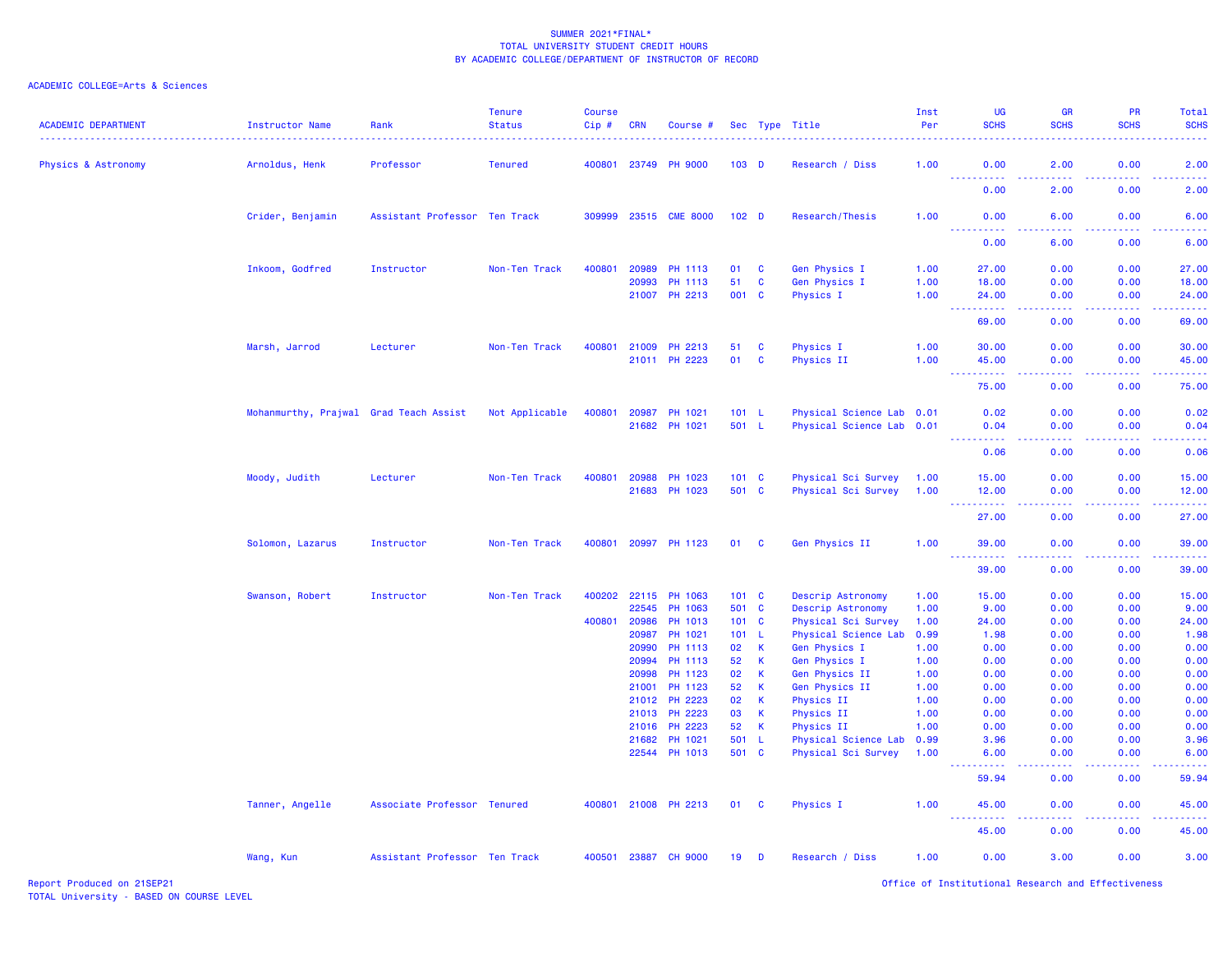### ACADEMIC COLLEGE=Arts & Sciences

| <b>ACADEMIC DEPARTMENT</b>                                    | Instructor Name | Rank                          | Tenure<br><b>Status</b> | <b>Course</b><br>$Cip \#$ | <b>CRN</b> | Course # Sec Type Title         |                          |          |                                    | Inst<br>Per  | <b>UG</b><br><b>SCHS</b> | <b>GR</b><br><b>SCHS</b> | <b>PR</b><br><b>SCHS</b> | Total<br><b>SCHS</b>  |
|---------------------------------------------------------------|-----------------|-------------------------------|-------------------------|---------------------------|------------|---------------------------------|--------------------------|----------|------------------------------------|--------------|--------------------------|--------------------------|--------------------------|-----------------------|
| <b>Physics &amp; Astronomy</b>                                | Wang, Kun       | Assistant Professor Ten Track |                         | 400501<br>400801          | 23889      | <b>CH 9000</b><br>23748 PH 9000 | 69<br>102 <sub>D</sub>   | D        | Research / Diss<br>Research / Diss | 1.00<br>1.00 | 0.00<br>0.00             | 3.00<br>6.00             | 0.00<br>0.00             | 3.00<br>6.00          |
|                                                               |                 |                               |                         |                           |            |                                 |                          |          |                                    |              | -----------<br>0.00      | .<br>12.00               | .<br>0.00                | .<br>12.00            |
|                                                               | Winger, Jeffry  | Professor                     | Tenured                 | 400801                    |            | 21015 PH 2223<br>23541 PH 9000  | 51 C<br>101 <sub>D</sub> |          | Physics II<br>Research / Diss      | 1.00<br>1.00 | 36.00<br>0.00            | 0.00<br>6.00             | 0.00<br>0.00             | 36.00<br>6.00         |
|                                                               |                 |                               |                         |                           |            |                                 |                          |          |                                    |              | -----------<br>36.00     | .<br>6.00                | .<br>0.00                | .<br>42.00            |
|                                                               | Worthy, Mark    | Instructor                    | Non-Ten Track           | 400801                    |            | 21000 PH 1123                   | 51                       | <b>C</b> | Gen Physics II                     | 1.00         | 30.00                    | 0.00                     | 0.00                     | 30.00                 |
|                                                               |                 |                               |                         |                           |            |                                 |                          |          |                                    |              | ----------<br>30.00      | .<br>0.00                | .<br>0.00                | .<br>30.00            |
| ======================================<br>Physics & Astronomy |                 |                               |                         |                           |            |                                 |                          |          |                                    |              | ==========<br>381.00     | ==========<br>26.00      | -----------<br>0.00      | -----------<br>407.00 |

Physics & Astronomy 381.00 26.00 0.00 407.00

=================================== ========== ========== ========== ==========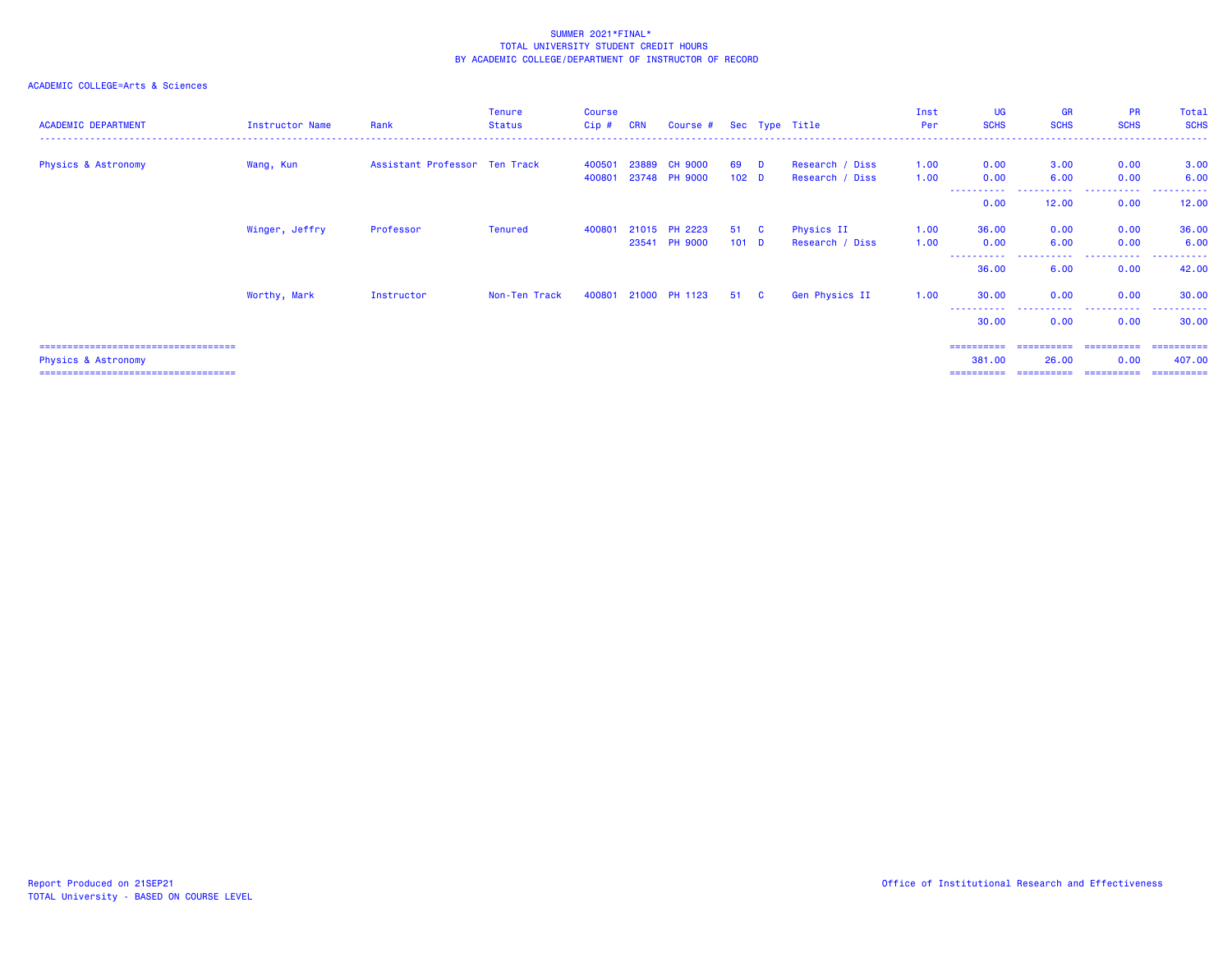| <b>ACADEMIC DEPARTMENT</b>                              | <b>Instructor Name</b> | Rank                                               | <b>Tenure</b><br><b>Status</b> | <b>Course</b><br>Cip# | <b>CRN</b>   | Course #                                |                  |                      | Sec Type Title                            | Inst<br>Per  | <b>UG</b><br><b>SCHS</b>                                                                                                                                                                                                                                                                                                                                                                                                                                                                       | <b>GR</b><br><b>SCHS</b>                                                                                                                                     | PR<br><b>SCHS</b> | Total<br><b>SCHS</b><br>$\frac{1}{2} \left( \frac{1}{2} \right) \left( \frac{1}{2} \right) \left( \frac{1}{2} \right) \left( \frac{1}{2} \right)$ |
|---------------------------------------------------------|------------------------|----------------------------------------------------|--------------------------------|-----------------------|--------------|-----------------------------------------|------------------|----------------------|-------------------------------------------|--------------|------------------------------------------------------------------------------------------------------------------------------------------------------------------------------------------------------------------------------------------------------------------------------------------------------------------------------------------------------------------------------------------------------------------------------------------------------------------------------------------------|--------------------------------------------------------------------------------------------------------------------------------------------------------------|-------------------|---------------------------------------------------------------------------------------------------------------------------------------------------|
| Political Science & Public Administ Abutabenjeh, Sawsan |                        | Assistant Professor Ten Track                      |                                | 440401                | 22261        | <b>PPA 8990</b>                         | 551 C            |                      | Special Topic In PPA 1.00                 |              | 0.00                                                                                                                                                                                                                                                                                                                                                                                                                                                                                           | 33.00                                                                                                                                                        | 0.00              | 33.00                                                                                                                                             |
|                                                         |                        |                                                    |                                |                       | 23878        | <b>PPA 7000</b>                         | $101$ I          |                      | Directed Indiv Study 1.00                 |              | 0.00<br>.                                                                                                                                                                                                                                                                                                                                                                                                                                                                                      | 3.00<br>$\frac{1}{2} \left( \frac{1}{2} \right) \left( \frac{1}{2} \right) \left( \frac{1}{2} \right) \left( \frac{1}{2} \right) \left( \frac{1}{2} \right)$ | 0.00<br>.         | 3.00<br>.                                                                                                                                         |
|                                                         |                        |                                                    |                                |                       |              |                                         |                  |                      |                                           |              | 0.00                                                                                                                                                                                                                                                                                                                                                                                                                                                                                           | 36.00                                                                                                                                                        | 0.00              | 36.00                                                                                                                                             |
|                                                         | Baker, Leslie          | Instructor                                         | Non-Ten Track                  | 451001                | 22107        | <b>PS 1313</b>                          | 01               | <b>C</b>             | Intro Intnat'l Relat 1.00                 |              | 21.00                                                                                                                                                                                                                                                                                                                                                                                                                                                                                          | 0.00                                                                                                                                                         | 0.00              | 21.00                                                                                                                                             |
|                                                         |                        |                                                    |                                |                       |              | 451002 21039 PS 1113                    | 51               | C                    | American Government 1.00                  |              | 51.00<br><u> - - - - - - - - - -</u>                                                                                                                                                                                                                                                                                                                                                                                                                                                           | 0.00<br>$- - - - -$                                                                                                                                          | 0.00<br>.         | 51.00<br>.                                                                                                                                        |
|                                                         |                        |                                                    |                                |                       |              |                                         |                  |                      |                                           |              | 72.00                                                                                                                                                                                                                                                                                                                                                                                                                                                                                          | 0.00                                                                                                                                                         | 0.00              | 72.00                                                                                                                                             |
|                                                         |                        | Dimitrijevska Markos Assistant Professor Ten Track |                                |                       |              | 440401 22262 PPA 8990                   | 01               | <b>C</b>             | Special Topic In PPA 1.00                 |              | 0.00<br><u>.</u>                                                                                                                                                                                                                                                                                                                                                                                                                                                                               | 30.00<br>$- - - - -$                                                                                                                                         | 0.00<br>.         | 30.00<br>.                                                                                                                                        |
|                                                         |                        |                                                    |                                |                       |              |                                         |                  |                      |                                           |              | 0.00                                                                                                                                                                                                                                                                                                                                                                                                                                                                                           | 30.00                                                                                                                                                        | 0.00              | 30.00                                                                                                                                             |
|                                                         | Holmes, Carolyn        | Assistant Professor Ten Track                      |                                |                       |              | 451001 21041 PS 1513                    | 51               | <b>C</b>             | Comparative Govt                          | 1.00         | 42.00<br>.                                                                                                                                                                                                                                                                                                                                                                                                                                                                                     | 0.00<br>.                                                                                                                                                    | 0.00<br>.         | 42.00<br>.                                                                                                                                        |
|                                                         |                        |                                                    |                                |                       |              |                                         |                  |                      |                                           |              | 42.00                                                                                                                                                                                                                                                                                                                                                                                                                                                                                          | 0.00                                                                                                                                                         | 0.00              | 42.00                                                                                                                                             |
|                                                         | Merivaki, Thessalia    | Assistant Professor Ten Track                      |                                |                       |              | 451001 23876 PS 4000                    | 02               | . п                  | Directed Indiv Study 1.00                 |              | 3.00<br><u>.</u>                                                                                                                                                                                                                                                                                                                                                                                                                                                                               | 0.00<br>.                                                                                                                                                    | 0.00<br>.         | 3.00<br>د د د د د                                                                                                                                 |
|                                                         |                        |                                                    |                                |                       |              |                                         |                  |                      |                                           |              | 3.00                                                                                                                                                                                                                                                                                                                                                                                                                                                                                           | 0.00                                                                                                                                                         | 0.00              | 3.00                                                                                                                                              |
|                                                         | Nukpezah, Julius       | Assistant Professor Ten Track                      |                                | 440401                | 22105        | <b>PPA 8183</b>                         | 001 C            |                      | Local Government Fin 1.00                 |              | 0.00                                                                                                                                                                                                                                                                                                                                                                                                                                                                                           | 27.00                                                                                                                                                        | 0.00              | 27.00                                                                                                                                             |
|                                                         |                        |                                                    |                                |                       |              | 23670 PPA 9000                          | 102 <sub>D</sub> |                      | Research / Diss                           | 1.00         | 0.00<br>22222                                                                                                                                                                                                                                                                                                                                                                                                                                                                                  | 1.00<br>$- - - - -$                                                                                                                                          | 0.00<br>.         | 1.00<br>.                                                                                                                                         |
|                                                         |                        |                                                    |                                |                       |              |                                         |                  |                      |                                           |              | 0.00                                                                                                                                                                                                                                                                                                                                                                                                                                                                                           | 28.00                                                                                                                                                        | 0.00              | 28.00                                                                                                                                             |
|                                                         | Potter, Michael        | Associate Professor Tenured                        |                                |                       | 440401 21036 | <b>PPA 8400</b>                         | $101 \quad C$    |                      | Public Ad Intern                          | 1.00         | 0.00                                                                                                                                                                                                                                                                                                                                                                                                                                                                                           | 3.00                                                                                                                                                         | 0.00              | 3.00                                                                                                                                              |
|                                                         |                        |                                                    |                                |                       | 22109        | <b>PPA 9613</b>                         | 51               | $\mathbf{s}$         | Rural Gov Admin I                         | 1.00         | 0.00                                                                                                                                                                                                                                                                                                                                                                                                                                                                                           | 33.00                                                                                                                                                        | 0.00              | 33.00                                                                                                                                             |
|                                                         |                        |                                                    |                                |                       | 23912        | <b>PPA 7000</b>                         | 51               | л.                   | Directed Indiv Study                      | 1.00         | 0.00                                                                                                                                                                                                                                                                                                                                                                                                                                                                                           | 3.00                                                                                                                                                         | 0.00              | 3.00                                                                                                                                              |
|                                                         |                        |                                                    |                                |                       |              | 23945 PPA 7000                          | 52               | $\blacksquare$       | Directed Indiv Study 1.00                 |              | 0.00<br>$\begin{array}{cccccccccccccc} \multicolumn{2}{c}{} & \multicolumn{2}{c}{} & \multicolumn{2}{c}{} & \multicolumn{2}{c}{} & \multicolumn{2}{c}{} & \multicolumn{2}{c}{} & \multicolumn{2}{c}{} & \multicolumn{2}{c}{} & \multicolumn{2}{c}{} & \multicolumn{2}{c}{} & \multicolumn{2}{c}{} & \multicolumn{2}{c}{} & \multicolumn{2}{c}{} & \multicolumn{2}{c}{} & \multicolumn{2}{c}{} & \multicolumn{2}{c}{} & \multicolumn{2}{c}{} & \multicolumn{2}{c}{} & \multicolumn{2}{c}{} & \$ | 3.00<br>-----                                                                                                                                                | 0.00<br>.         | 3.00<br>.                                                                                                                                         |
|                                                         |                        |                                                    |                                |                       |              |                                         |                  |                      |                                           |              | 0.00                                                                                                                                                                                                                                                                                                                                                                                                                                                                                           | 42.00                                                                                                                                                        | 0.00              | 42.00                                                                                                                                             |
|                                                         | Rush, Christine        | Associate Professor Tenured                        |                                | 440401                |              | 23678 PPA 9000                          | $103$ D          |                      | Research / Diss                           | 1.00         | 0.00<br>$\frac{1}{2} \left( \frac{1}{2} \right) \left( \frac{1}{2} \right) \left( \frac{1}{2} \right) \left( \frac{1}{2} \right) \left( \frac{1}{2} \right)$                                                                                                                                                                                                                                                                                                                                   | 6.00<br>د د د د                                                                                                                                              | 0.00<br>د د د د   | 6.00<br>$\frac{1}{2} \left( \frac{1}{2} \right) \left( \frac{1}{2} \right) \left( \frac{1}{2} \right) \left( \frac{1}{2} \right)$                 |
|                                                         |                        |                                                    |                                |                       |              |                                         |                  |                      |                                           |              | 0.00                                                                                                                                                                                                                                                                                                                                                                                                                                                                                           | 6.00                                                                                                                                                         | 0.00              | 6.00                                                                                                                                              |
|                                                         | Shoup, Brian           | Associate Professor Tenured                        |                                | 440401                | 23503        | <b>PPA 9000</b>                         | $101$ D          |                      | Research / Diss                           | 1.00         | 0.00                                                                                                                                                                                                                                                                                                                                                                                                                                                                                           | 3.00                                                                                                                                                         | 0.00              | 3.00                                                                                                                                              |
|                                                         |                        |                                                    |                                | 450901                |              | 21046 PS 4633                           | 01               | <b>C</b>             | Democracy and Democr 1.00                 |              | 36.00<br>.                                                                                                                                                                                                                                                                                                                                                                                                                                                                                     | 0.00<br>.                                                                                                                                                    | 0.00<br>.         | 36.00<br>.                                                                                                                                        |
|                                                         |                        |                                                    |                                |                       |              |                                         |                  |                      |                                           |              | 36.00                                                                                                                                                                                                                                                                                                                                                                                                                                                                                          | 3.00                                                                                                                                                         | 0.00              | 39.00                                                                                                                                             |
|                                                         | Stanisevski, Dragan    | Associate Professor Tenured                        |                                |                       |              | 451001 22106 PPA 9303                   | 01 C             |                      | <b>Foundations of PA</b>                  | 1.00         | 0.00<br>$\frac{1}{2} \left( \frac{1}{2} \right) \left( \frac{1}{2} \right) \left( \frac{1}{2} \right)$<br>.                                                                                                                                                                                                                                                                                                                                                                                    | 9.00<br>$\frac{1}{2} \left( \frac{1}{2} \right) \left( \frac{1}{2} \right) \left( \frac{1}{2} \right) \left( \frac{1}{2} \right)$                            | 0.00<br>.         | 9.00<br>$\frac{1}{2} \left( \frac{1}{2} \right) \left( \frac{1}{2} \right) \left( \frac{1}{2} \right) \left( \frac{1}{2} \right)$                 |
|                                                         |                        |                                                    |                                |                       |              |                                         |                  |                      |                                           |              | 0.00                                                                                                                                                                                                                                                                                                                                                                                                                                                                                           | 9.00                                                                                                                                                         | 0.00              | 9.00                                                                                                                                              |
|                                                         | Tkach, Benjamin        | Assistant Professor Ten Track                      |                                | 451001 24061          |              | <b>PS 4000</b>                          | 03               | $\mathbf{I}$         | Directed Indiv Study 1.00                 |              | 3.00<br><b><i><u><u><b>a</b></u></u> a a a a a</i></b>                                                                                                                                                                                                                                                                                                                                                                                                                                         | 0.00<br>22222                                                                                                                                                | 0.00<br>22222     | 3.00<br>د د د د د                                                                                                                                 |
|                                                         |                        |                                                    |                                |                       |              |                                         |                  |                      |                                           |              | 3.00                                                                                                                                                                                                                                                                                                                                                                                                                                                                                           | 0.00                                                                                                                                                         | 0.00              | 3.00                                                                                                                                              |
|                                                         | Waide, David           | Clinical Assist Pro Non-Ten Track                  |                                | 451001 21037          |              | <b>PPA 8743</b><br>451002 21038 PS 1113 | 01<br>01         | <b>S</b><br><b>C</b> | Administrative Law<br>American Government | 1.00<br>1.00 | 0.00<br>63.00                                                                                                                                                                                                                                                                                                                                                                                                                                                                                  | 33.00<br>0.00                                                                                                                                                | 0.00<br>0.00      | 33.00<br>63.00                                                                                                                                    |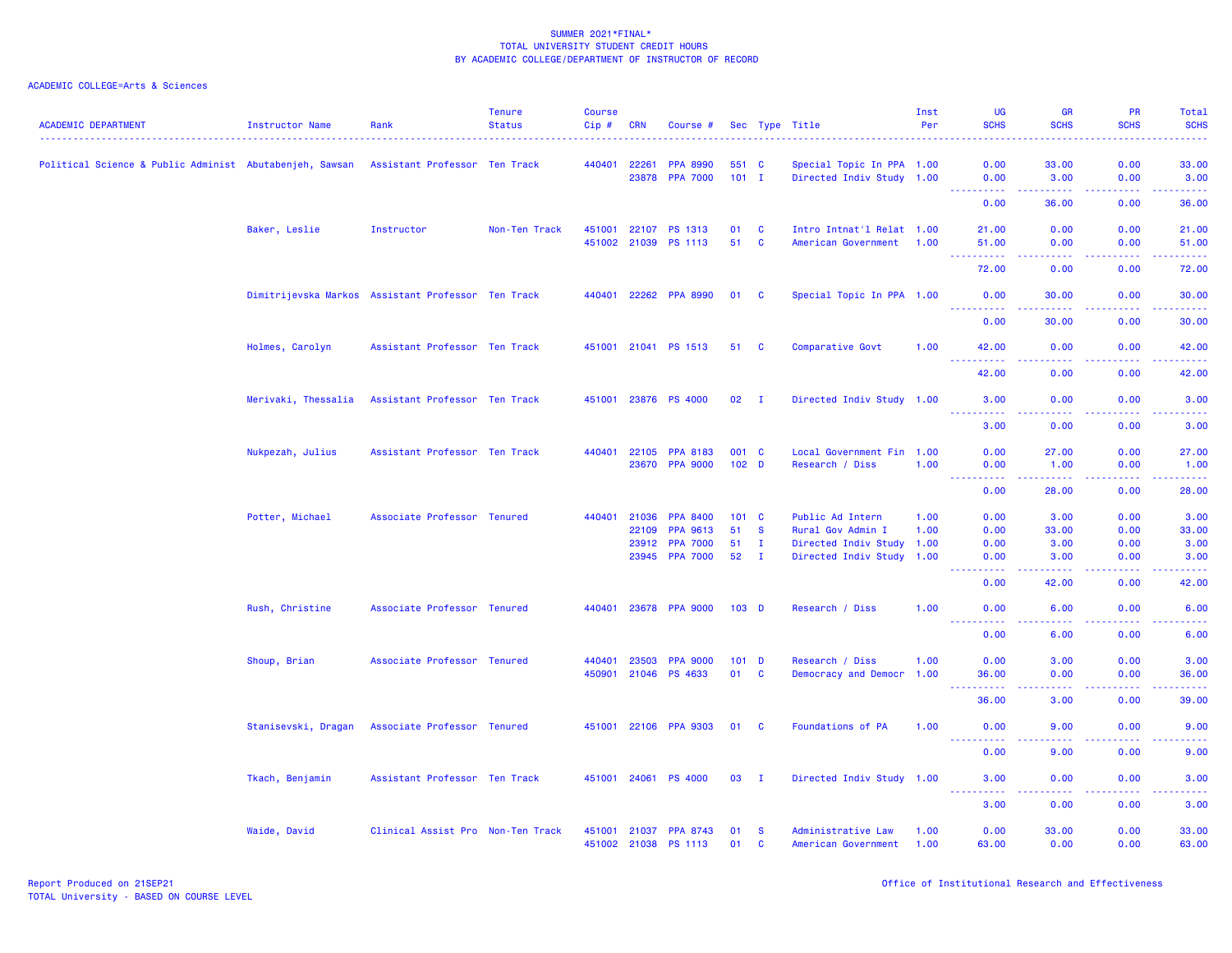| <b>ACADEMIC DEPARTMENT</b>            | Instructor Name | Rank | <b>Tenure</b><br>Status | <b>Course</b><br>$Cip$ # | <b>CRN</b> | Course # Sec Type Title |  | Inst<br>Per | UG<br><b>SCHS</b> | GR<br><b>SCHS</b> | <b>PR</b><br><b>SCHS</b> | Total<br><b>SCHS</b> |
|---------------------------------------|-----------------|------|-------------------------|--------------------------|------------|-------------------------|--|-------------|-------------------|-------------------|--------------------------|----------------------|
|                                       |                 |      |                         |                          |            |                         |  |             | 63.00             | 33.00             | 0.00                     | 96.00                |
| ------------------------------------- |                 |      |                         |                          |            |                         |  |             | ==========        | -----------       | -----------              | -----------          |
| Political Science & Public Administ   |                 |      |                         |                          |            |                         |  |             | 219,00            | 187,00            | 0.00                     | 406.00               |
| ===================================== |                 |      |                         |                          |            |                         |  |             | =========         |                   | =========                | ==========           |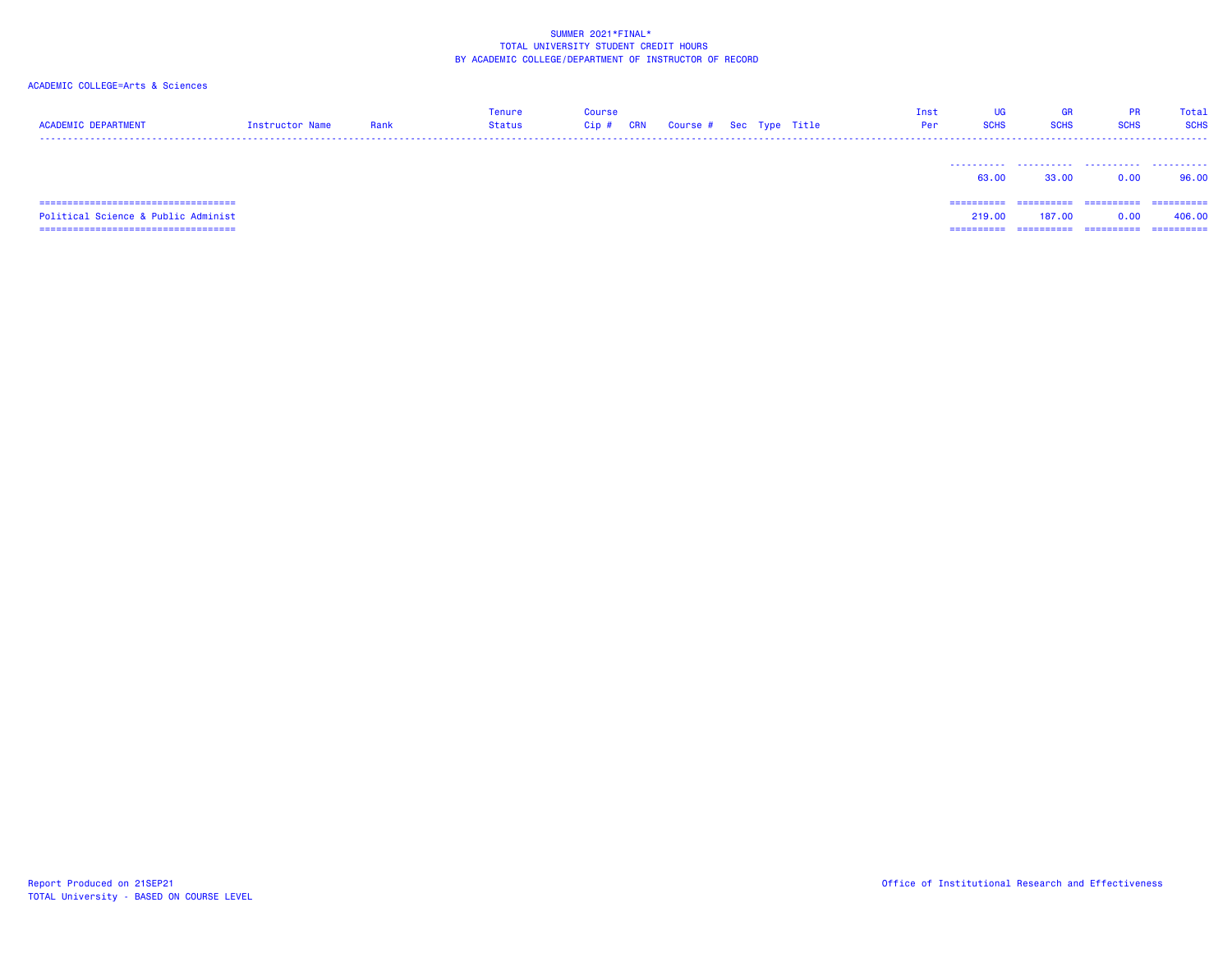| <b>ACADEMIC DEPARTMENT</b> | <b>Instructor Name</b> | Rank                          | <b>Tenure</b><br><b>Status</b> | <b>Course</b><br>Cip# | <b>CRN</b>     | Course #                                 |                  |               | Sec Type Title                                  | Inst<br>Per | <b>UG</b><br><b>SCHS</b>                                                                                                                                      | <b>GR</b><br><b>SCHS</b>       | PR<br><b>SCHS</b> | Total<br><b>SCHS</b><br>والانتاب                                                                                                   |
|----------------------------|------------------------|-------------------------------|--------------------------------|-----------------------|----------------|------------------------------------------|------------------|---------------|-------------------------------------------------|-------------|---------------------------------------------------------------------------------------------------------------------------------------------------------------|--------------------------------|-------------------|------------------------------------------------------------------------------------------------------------------------------------|
| Psychology                 | Armstrong, Kevin       | Associate Professor Tenured   |                                | 420101 21086          |                | <b>PSY 8450</b>                          | 102 E            |               | Applied Clin Practic 1.00                       |             | 0.00                                                                                                                                                          | 27.00                          | 0.00              | 27.00                                                                                                                              |
|                            |                        |                               |                                |                       |                | 422813 21874 PSY 8233                    | 01 C             |               | Eth & Prof Issue Cli 1.00                       |             | 0.00<br>د د د د                                                                                                                                               | 21.00<br>.                     | 0.00<br>.         | 21.00<br>.                                                                                                                         |
|                            |                        |                               |                                |                       |                |                                          |                  |               |                                                 |             | 0.00                                                                                                                                                          | 48.00                          | 0.00              | 48.00                                                                                                                              |
|                            | Bell, Jacqueline       | Lecturer                      | Non-Ten Track                  |                       |                | 422706 21864 PSY 4403                    | 501 C            |               | Biological Psycholog 1.00                       |             | 57.00<br>. <u>.</u> .                                                                                                                                         | 0.00                           | 0.00<br>.         | 57.00<br>.                                                                                                                         |
|                            |                        |                               |                                |                       |                |                                          |                  |               |                                                 |             | 57.00                                                                                                                                                         | 0.00                           | 0.00              | 57.00                                                                                                                              |
|                            | Berman, Mitchell       | Professor                     | <b>Tenured</b>                 |                       |                | 422813 23731 PSY 9000                    | 103 <sub>D</sub> |               | Research/Diss                                   | 1.00        | 0.00<br>.                                                                                                                                                     | 1.00<br>د د د د                | 0.00<br>.         | 1.00<br>.                                                                                                                          |
|                            |                        |                               |                                |                       |                |                                          |                  |               |                                                 |             | 0.00                                                                                                                                                          | 1.00                           | 0.00              | 1.00                                                                                                                               |
|                            | Brandon, Russell       | Lecturer                      | Non-Ten Track                  | 422708                | 23400          | <b>PSY 3104</b>                          | 102 B            |               | Introductory Psychol 1.00                       |             | 112.00<br><u> - - - - - - - - - -</u>                                                                                                                         | 0.00<br>.                      | 0.00<br>.         | 112.00<br>.                                                                                                                        |
|                            |                        |                               |                                |                       |                |                                          |                  |               |                                                 |             | 112.00                                                                                                                                                        | 0.00                           | 0.00              | 112.00                                                                                                                             |
|                            | Campbell, Kristen      | Instructor                    | Non-Ten Track                  | 422708                | 21072          | <b>PSY 3104</b>                          | 101 B            |               | Introductory Psychol 1.00                       |             | 72.00                                                                                                                                                         | 0.00                           | 0.00              | 72.00                                                                                                                              |
|                            |                        |                               |                                |                       | 21692          | <b>PSY 3104</b><br>422803 21081 PSY 4223 | 501 B<br>101 C   |               | Introductory Psychol 1.00<br>Drug Use And Abuse | 1.00        | 52.00<br>81.00                                                                                                                                                | 0.00<br>0.00                   | 0.00<br>0.00      | 52.00<br>81.00                                                                                                                     |
|                            |                        |                               |                                |                       |                |                                          |                  |               |                                                 |             | .<br>205.00                                                                                                                                                   | $\omega$ is a $\omega$<br>0.00 | .<br>0.00         | .<br>205.00                                                                                                                        |
|                            | Carskadon, Thomas      | Professor                     | <b>Tenured</b>                 | 420101 21069          |                | <b>PSY 1013</b>                          | 01               | C             | Gen Psychology                                  | 1.00        | 42.00                                                                                                                                                         | 0.00                           | 0.00              | 42.00                                                                                                                              |
|                            |                        |                               |                                |                       | 21071          | <b>PSY 1013</b>                          | E51 C            |               | Gen Psychology                                  | 1.00        | 54.00                                                                                                                                                         | 0.00                           | 0.00              | 54.00                                                                                                                              |
|                            |                        |                               |                                |                       |                |                                          |                  |               |                                                 |             | 96.00                                                                                                                                                         | .<br>0.00                      | د د د د<br>0.00   | والمستحيل<br>96.00                                                                                                                 |
|                            | Eakin, Deborah         | Associate Professor Tenured   |                                | 420101                | 24057          | <b>PSY 7000</b>                          | 51 I             |               | Directed Indiv Study 1.00                       |             | 0.00                                                                                                                                                          | 3.00                           | 0.00              | 3.00                                                                                                                               |
|                            |                        |                               |                                | 422813 23981          |                | <b>PSY 9000</b>                          | 111D             |               | Research/Diss                                   | 1.00        | 0.00                                                                                                                                                          | 1.00                           | 0.00              | 1.00                                                                                                                               |
|                            |                        |                               |                                |                       |                |                                          |                  |               |                                                 |             | .<br>0.00                                                                                                                                                     | .<br>4.00                      | .<br>0.00         | .<br>4.00                                                                                                                          |
|                            | Gier, Vicki            | Associate Professor Tenured   |                                | 420101                | 22237          | <b>PSY 6733</b>                          | $201$ C          |               | Memory                                          | 1.00        | 0.00                                                                                                                                                          | 12.00                          | 0.00              | 12.00                                                                                                                              |
|                            |                        |                               |                                | 422701                | 22236          | <b>PSY 4733</b>                          | 201              | C             | Memory                                          | 1.00        | 45.00                                                                                                                                                         | 0.00                           | 0.00              | 45.00                                                                                                                              |
|                            |                        |                               |                                |                       |                | 422707 21225 PSY 3353                    | $201$ C          |               | Motivation                                      | 1.00        | 42.00<br>$\frac{1}{2} \left( \frac{1}{2} \right) \left( \frac{1}{2} \right) \left( \frac{1}{2} \right) \left( \frac{1}{2} \right) \left( \frac{1}{2} \right)$ | 0.00<br>.                      | 0.00<br>.         | 42.00<br>.                                                                                                                         |
|                            |                        |                               |                                |                       |                |                                          |                  |               |                                                 |             | 87.00                                                                                                                                                         | 12.00                          | 0.00              | 99.00                                                                                                                              |
|                            | Jarosz, Andrew         | Assistant Professor Ten Track |                                |                       |                | 422813 24010 PSY 9000                    | 112 <sub>D</sub> |               | Research/Diss                                   | 1.00        | 0.00                                                                                                                                                          | 6.00                           | 0.00              | 6.00                                                                                                                               |
|                            |                        |                               |                                |                       |                |                                          |                  |               |                                                 |             | 0.00                                                                                                                                                          | 6.00                           | 0.00              | 6.00                                                                                                                               |
|                            | Johnson, Mallory       | Lecturer                      | Non-Ten Track                  |                       |                | 422707 21695 PSY 3353                    | 501 C            |               | Motivation                                      | 1.00        | 90.00<br><u>.</u>                                                                                                                                             | 0.00                           | 0.00              | 90.00<br>$\frac{1}{2} \left( \frac{1}{2} \right) \left( \frac{1}{2} \right) \left( \frac{1}{2} \right) \left( \frac{1}{2} \right)$ |
|                            |                        |                               |                                |                       |                |                                          |                  |               |                                                 |             | 90.00                                                                                                                                                         | 0.00                           | 0.00              | 90.00                                                                                                                              |
|                            | Johnson, Marlena       | Lecturer                      | Non-Ten Track                  |                       |                | 422813 21694 PSY 3343                    | 501 C            |               | Psych Of Learning                               | 1.00        | 84.00                                                                                                                                                         | 0.00                           | 0.00              | 84.00                                                                                                                              |
|                            |                        |                               |                                |                       |                |                                          |                  |               |                                                 |             | .<br>84.00                                                                                                                                                    | 0.00                           | .<br>0.00         | وتوتون<br>84.00                                                                                                                    |
|                            | McKinney, Clifford     | Associate Professor Tenured   |                                | 422704                | 21873          | <b>PSY 3314</b>                          | 01               | B             | Experimental Psych                              | 1.00        | 68.00                                                                                                                                                         | 0.00                           | 0.00              | 68.00                                                                                                                              |
|                            |                        |                               |                                | 429999                | 21875<br>23581 | <b>PSY 3314</b><br><b>PSY 8990</b>       | 51<br>01         | B<br><b>C</b> | Experimental Psych<br>Special Topic In PSY 1.00 | 1.00        | 64.00<br>0.00                                                                                                                                                 | 0.00<br>27.00                  | 0.00<br>0.00      | 64.00<br>27.00                                                                                                                     |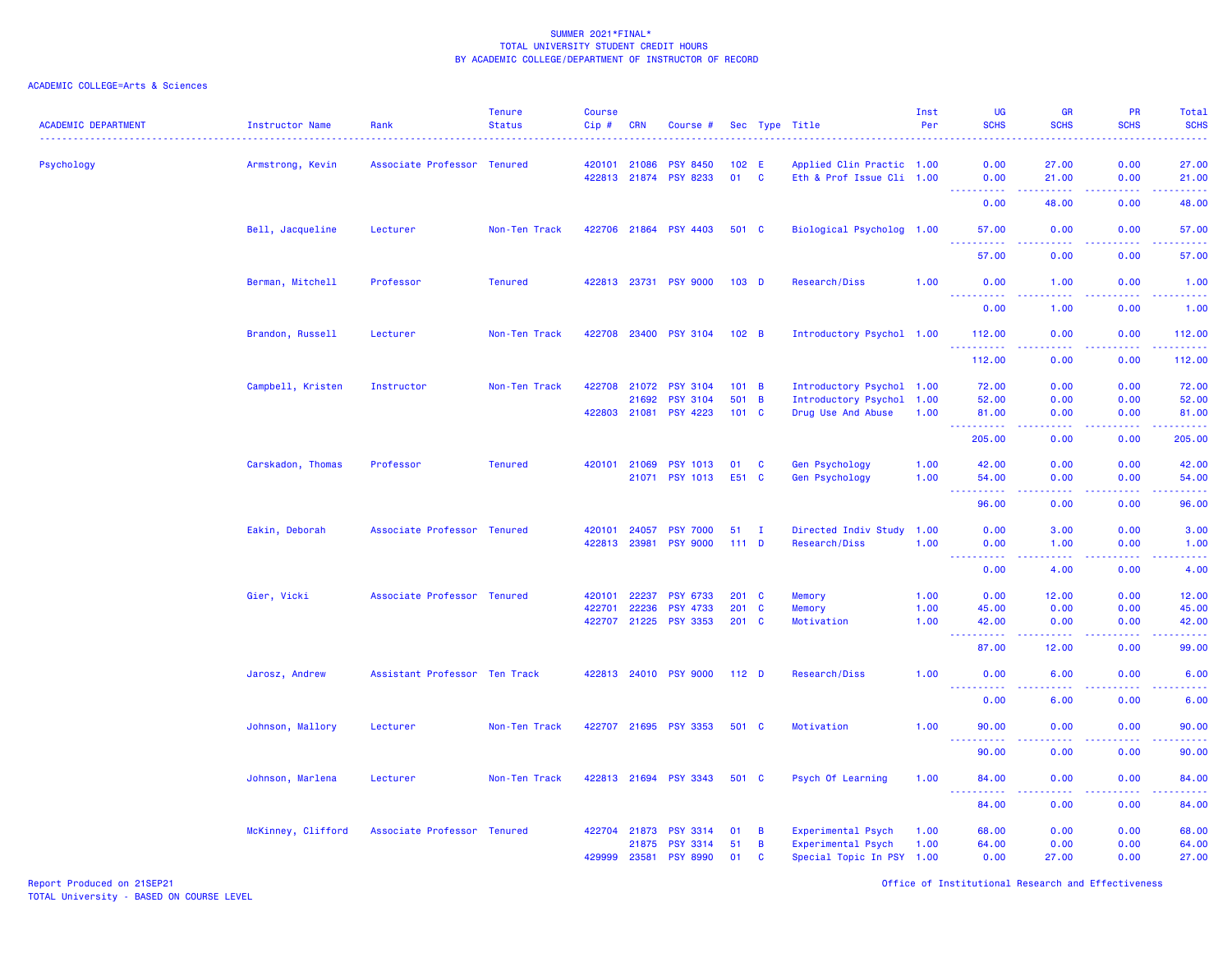| <b>ACADEMIC DEPARTMENT</b>                           | Instructor Name    | Rank                               | <b>Tenure</b><br><b>Status</b> | <b>Course</b><br>Cip# | <b>CRN</b> | Course #              |                  | Sec Type Title            | Inst<br>Per | UG<br><b>SCHS</b>                                                                                                                                                                                                                                                                                                                                                                                                                                                                                | <b>GR</b><br><b>SCHS</b>                                                                                                                                                                                                                                                                                                                                                                                                                                                               | PR<br><b>SCHS</b>                                                                                                                                                                                                                                                                                                                                                                                                                                                                         | Total<br><b>SCHS</b>   |
|------------------------------------------------------|--------------------|------------------------------------|--------------------------------|-----------------------|------------|-----------------------|------------------|---------------------------|-------------|--------------------------------------------------------------------------------------------------------------------------------------------------------------------------------------------------------------------------------------------------------------------------------------------------------------------------------------------------------------------------------------------------------------------------------------------------------------------------------------------------|----------------------------------------------------------------------------------------------------------------------------------------------------------------------------------------------------------------------------------------------------------------------------------------------------------------------------------------------------------------------------------------------------------------------------------------------------------------------------------------|-------------------------------------------------------------------------------------------------------------------------------------------------------------------------------------------------------------------------------------------------------------------------------------------------------------------------------------------------------------------------------------------------------------------------------------------------------------------------------------------|------------------------|
|                                                      |                    |                                    |                                |                       |            |                       |                  |                           |             | <u> - - - - - - - - - -</u><br>132.00                                                                                                                                                                                                                                                                                                                                                                                                                                                            | 27.00                                                                                                                                                                                                                                                                                                                                                                                                                                                                                  | 0.00                                                                                                                                                                                                                                                                                                                                                                                                                                                                                      | 159.00                 |
| Psychology                                           | Mendonca, Justin   | Grad Research Assis Not Applicable |                                |                       |            | 422707 21876 PSY 3363 | 51 C             | <b>Behav Modification</b> | 1.00        | 99.00                                                                                                                                                                                                                                                                                                                                                                                                                                                                                            | 0.00                                                                                                                                                                                                                                                                                                                                                                                                                                                                                   | 0.00                                                                                                                                                                                                                                                                                                                                                                                                                                                                                      | 99.00                  |
|                                                      |                    |                                    |                                |                       |            |                       |                  |                           |             | $\frac{1}{2} \left( \frac{1}{2} \right) \left( \frac{1}{2} \right) \left( \frac{1}{2} \right)$<br>.<br>99.00                                                                                                                                                                                                                                                                                                                                                                                     | .<br>0.00                                                                                                                                                                                                                                                                                                                                                                                                                                                                              | 0.00                                                                                                                                                                                                                                                                                                                                                                                                                                                                                      | 99.00                  |
|                                                      | Nadorff, Michael   | Associate Professor Tenured        |                                | 420101 21088          |            | <b>PSY 8460</b>       | 101 E            | App Ext Clinical Pra 1.00 |             | 0.00                                                                                                                                                                                                                                                                                                                                                                                                                                                                                             | 34.00                                                                                                                                                                                                                                                                                                                                                                                                                                                                                  | 0.00                                                                                                                                                                                                                                                                                                                                                                                                                                                                                      | 34.00                  |
|                                                      |                    |                                    |                                | 422813 21090          |            | <b>PSY 9730</b>       | $101$ E          | Doc Internship Clin       | 1.00        | 0.00                                                                                                                                                                                                                                                                                                                                                                                                                                                                                             | 6.00                                                                                                                                                                                                                                                                                                                                                                                                                                                                                   | 0.00                                                                                                                                                                                                                                                                                                                                                                                                                                                                                      | 6.00                   |
|                                                      |                    |                                    |                                |                       | 23735      | <b>PSY 9000</b>       | 107 <sub>D</sub> | Research/Diss             | 1.00        | 0.00<br><u>.</u>                                                                                                                                                                                                                                                                                                                                                                                                                                                                                 | 10.00<br>.                                                                                                                                                                                                                                                                                                                                                                                                                                                                             | 0.00                                                                                                                                                                                                                                                                                                                                                                                                                                                                                      | 10.00                  |
|                                                      |                    |                                    |                                |                       |            |                       |                  |                           |             | 0.00                                                                                                                                                                                                                                                                                                                                                                                                                                                                                             | 50.00                                                                                                                                                                                                                                                                                                                                                                                                                                                                                  | 0.00                                                                                                                                                                                                                                                                                                                                                                                                                                                                                      | 50.00                  |
|                                                      | Roby, Earnestine   | Non-Faculty                        | Not Applicable                 |                       |            | 422703 21701 PSY 3803 | 501 C            | Int Dev Psychology        | 1.00        | 63.00                                                                                                                                                                                                                                                                                                                                                                                                                                                                                            | 0.00                                                                                                                                                                                                                                                                                                                                                                                                                                                                                   | 0.00                                                                                                                                                                                                                                                                                                                                                                                                                                                                                      | 63.00                  |
|                                                      |                    |                                    |                                |                       |            |                       |                  |                           |             | د د د د د<br>63.00                                                                                                                                                                                                                                                                                                                                                                                                                                                                               | .<br>0.00                                                                                                                                                                                                                                                                                                                                                                                                                                                                              | .<br>0.00                                                                                                                                                                                                                                                                                                                                                                                                                                                                                 | . <u>.</u><br>63.00    |
|                                                      | Shumate, James     | Lecturer                           | Non-Ten Track                  | 422803                | 22216      | <b>PSY 4223</b>       | 201 C            | Drug Use And Abuse        | 1.00        | 12.00                                                                                                                                                                                                                                                                                                                                                                                                                                                                                            | 0.00                                                                                                                                                                                                                                                                                                                                                                                                                                                                                   | 0.00                                                                                                                                                                                                                                                                                                                                                                                                                                                                                      | 12.00                  |
|                                                      |                    |                                    |                                | 429999                |            | 22217 PSY 6223        | 201 C            | Drug Use And Abuse        | 1.00        | 0.00<br>.                                                                                                                                                                                                                                                                                                                                                                                                                                                                                        | 3.00                                                                                                                                                                                                                                                                                                                                                                                                                                                                                   | 0.00                                                                                                                                                                                                                                                                                                                                                                                                                                                                                      | 3.00                   |
|                                                      |                    |                                    |                                |                       |            |                       |                  |                           |             | 12.00                                                                                                                                                                                                                                                                                                                                                                                                                                                                                            | 3.00                                                                                                                                                                                                                                                                                                                                                                                                                                                                                   | 0.00                                                                                                                                                                                                                                                                                                                                                                                                                                                                                      | 15.00                  |
|                                                      | Sinclair, Hillary  | Associate Professor Tenured        |                                |                       |            | 420101 22923 PSY 4000 | $101$ I          | Directed Indiv Study 1.00 |             | 3.00                                                                                                                                                                                                                                                                                                                                                                                                                                                                                             | 0.00                                                                                                                                                                                                                                                                                                                                                                                                                                                                                   | 0.00                                                                                                                                                                                                                                                                                                                                                                                                                                                                                      | 3.00                   |
|                                                      |                    |                                    |                                |                       |            |                       |                  |                           |             | 3.00                                                                                                                                                                                                                                                                                                                                                                                                                                                                                             | 0.00                                                                                                                                                                                                                                                                                                                                                                                                                                                                                   | 0.00                                                                                                                                                                                                                                                                                                                                                                                                                                                                                      | 3.00                   |
|                                                      | Spencer, Jordan    | Non-Faculty                        | Not Applicable                 | 422805                | 21441      | EPY 4103              | 501 C            | ABA for Behavior Tec 1.00 |             | 30.00                                                                                                                                                                                                                                                                                                                                                                                                                                                                                            | 0.00                                                                                                                                                                                                                                                                                                                                                                                                                                                                                   | 0.00                                                                                                                                                                                                                                                                                                                                                                                                                                                                                      | 30.00                  |
|                                                      |                    |                                    |                                |                       | 21442      | EPY 4103              | 551 C            | ABA for Behavior Tec      | 1.00        | 30.00                                                                                                                                                                                                                                                                                                                                                                                                                                                                                            | 0.00                                                                                                                                                                                                                                                                                                                                                                                                                                                                                   | 0.00                                                                                                                                                                                                                                                                                                                                                                                                                                                                                      | 30.00                  |
|                                                      |                    |                                    |                                |                       | 21444      | EPY 6103              | 501 C            | ABA for Behavior Tec 1.00 |             | 0.00                                                                                                                                                                                                                                                                                                                                                                                                                                                                                             | 12.00                                                                                                                                                                                                                                                                                                                                                                                                                                                                                  | 0.00                                                                                                                                                                                                                                                                                                                                                                                                                                                                                      | 12.00                  |
|                                                      |                    |                                    |                                |                       |            | 21445 EPY 6103        | 551 C            | ABA for Behavior Tec 1.00 |             | 0.00<br>----<br>.                                                                                                                                                                                                                                                                                                                                                                                                                                                                                | 6.00<br>.                                                                                                                                                                                                                                                                                                                                                                                                                                                                              | 0.00<br>.                                                                                                                                                                                                                                                                                                                                                                                                                                                                                 | 6.00<br>د د د د د      |
|                                                      |                    |                                    |                                |                       |            |                       |                  |                           |             | 60.00                                                                                                                                                                                                                                                                                                                                                                                                                                                                                            | 18.00                                                                                                                                                                                                                                                                                                                                                                                                                                                                                  | 0.00                                                                                                                                                                                                                                                                                                                                                                                                                                                                                      | 78.00                  |
|                                                      | Stafford, Ty       | Non-Faculty                        | Not Applicable                 |                       |            | 420101 21085 PSY 8450 | 101 E            | Applied Clin Practic 1.00 |             | 0.00<br><u>.</u>                                                                                                                                                                                                                                                                                                                                                                                                                                                                                 | 34.00<br>$- - - - - -$                                                                                                                                                                                                                                                                                                                                                                                                                                                                 | 0.00<br>.                                                                                                                                                                                                                                                                                                                                                                                                                                                                                 | 34.00<br>.             |
|                                                      |                    |                                    |                                |                       |            |                       |                  |                           |             | 0.00                                                                                                                                                                                                                                                                                                                                                                                                                                                                                             | 34.00                                                                                                                                                                                                                                                                                                                                                                                                                                                                                  | 0.00                                                                                                                                                                                                                                                                                                                                                                                                                                                                                      | 34.00                  |
|                                                      | Tan, Elaine        | Lecturer                           | Non-Ten Track                  |                       |            | 422701 21699 PSY 3713 | 501 C            | Cognitive Psychology 1.00 |             | 69.00<br>----                                                                                                                                                                                                                                                                                                                                                                                                                                                                                    | 0.00                                                                                                                                                                                                                                                                                                                                                                                                                                                                                   | 0.00                                                                                                                                                                                                                                                                                                                                                                                                                                                                                      | 69.00                  |
|                                                      |                    |                                    |                                |                       |            |                       |                  |                           |             | 69.00                                                                                                                                                                                                                                                                                                                                                                                                                                                                                            | 0.00                                                                                                                                                                                                                                                                                                                                                                                                                                                                                   | 0.00                                                                                                                                                                                                                                                                                                                                                                                                                                                                                      | 69.00                  |
|                                                      | Valentine, Michael | Non-Faculty                        | Not Applicable                 |                       |            | 422803 21703 PSY 4223 | 501 C            | Drug Use And Abuse        | 1.00        | 75.00                                                                                                                                                                                                                                                                                                                                                                                                                                                                                            | 0.00                                                                                                                                                                                                                                                                                                                                                                                                                                                                                   | 0.00                                                                                                                                                                                                                                                                                                                                                                                                                                                                                      | 75.00                  |
|                                                      |                    |                                    |                                |                       |            |                       |                  |                           |             | <u>.</u><br>75.00                                                                                                                                                                                                                                                                                                                                                                                                                                                                                | .<br>0.00                                                                                                                                                                                                                                                                                                                                                                                                                                                                              | 0.00                                                                                                                                                                                                                                                                                                                                                                                                                                                                                      | 75.00                  |
|                                                      | Webb, Christopher  | Non-Employee                       | Not Applicable                 |                       |            | 422707 21705 PSY 4353 | 501 C            | Psychology and the L 1.00 |             | 54.00                                                                                                                                                                                                                                                                                                                                                                                                                                                                                            | 0.00                                                                                                                                                                                                                                                                                                                                                                                                                                                                                   | 0.00                                                                                                                                                                                                                                                                                                                                                                                                                                                                                      | 54.00                  |
|                                                      |                    |                                    |                                |                       |            |                       |                  |                           |             | ----------<br>54.00                                                                                                                                                                                                                                                                                                                                                                                                                                                                              | -----<br>0.00                                                                                                                                                                                                                                                                                                                                                                                                                                                                          | -----<br>0.00                                                                                                                                                                                                                                                                                                                                                                                                                                                                             | .<br>54.00             |
| ----------------------------------                   |                    |                                    |                                |                       |            |                       |                  |                           |             | $\begin{minipage}{0.03\linewidth} \hspace*{-0.03\linewidth} \hspace*{-0.03\linewidth} \hspace*{-0.03\linewidth} \hspace*{-0.03\linewidth} \hspace*{-0.03\linewidth} \hspace*{-0.03\linewidth} \hspace*{-0.03\linewidth} \hspace*{-0.03\linewidth} \hspace*{-0.03\linewidth} \hspace*{-0.03\linewidth} \hspace*{-0.03\linewidth} \hspace*{-0.03\linewidth} \hspace*{-0.03\linewidth} \hspace*{-0.03\linewidth} \hspace*{-0.03\linewidth} \hspace*{-0.03\linewidth} \hspace*{-0.03\linewidth} \hs$ | $\begin{array}{cccccccccc} \multicolumn{2}{c}{} & \multicolumn{2}{c}{} & \multicolumn{2}{c}{} & \multicolumn{2}{c}{} & \multicolumn{2}{c}{} & \multicolumn{2}{c}{} & \multicolumn{2}{c}{} & \multicolumn{2}{c}{} & \multicolumn{2}{c}{} & \multicolumn{2}{c}{} & \multicolumn{2}{c}{} & \multicolumn{2}{c}{} & \multicolumn{2}{c}{} & \multicolumn{2}{c}{} & \multicolumn{2}{c}{} & \multicolumn{2}{c}{} & \multicolumn{2}{c}{} & \multicolumn{2}{c}{} & \multicolumn{2}{c}{} & \mult$ | $\begin{minipage}{0.03\linewidth} \begin{tabular}{l} \multicolumn{2}{l}{} & \multicolumn{2}{l}{} & \multicolumn{2}{l}{} \\ \multicolumn{2}{l}{} & \multicolumn{2}{l}{} & \multicolumn{2}{l}{} \\ \multicolumn{2}{l}{} & \multicolumn{2}{l}{} & \multicolumn{2}{l}{} \\ \multicolumn{2}{l}{} & \multicolumn{2}{l}{} & \multicolumn{2}{l}{} \\ \multicolumn{2}{l}{} & \multicolumn{2}{l}{} & \multicolumn{2}{l}{} \\ \multicolumn{2}{l}{} & \multicolumn{2}{l}{} & \multicolumn{2}{l}{} \\$ | ==========             |
| Psychology<br>====================================== |                    |                                    |                                |                       |            |                       |                  |                           |             | 1298.00                                                                                                                                                                                                                                                                                                                                                                                                                                                                                          | 203.00                                                                                                                                                                                                                                                                                                                                                                                                                                                                                 | 0.00                                                                                                                                                                                                                                                                                                                                                                                                                                                                                      | 1501.00<br>----------- |
|                                                      |                    |                                    |                                |                       |            |                       |                  |                           |             |                                                                                                                                                                                                                                                                                                                                                                                                                                                                                                  |                                                                                                                                                                                                                                                                                                                                                                                                                                                                                        |                                                                                                                                                                                                                                                                                                                                                                                                                                                                                           |                        |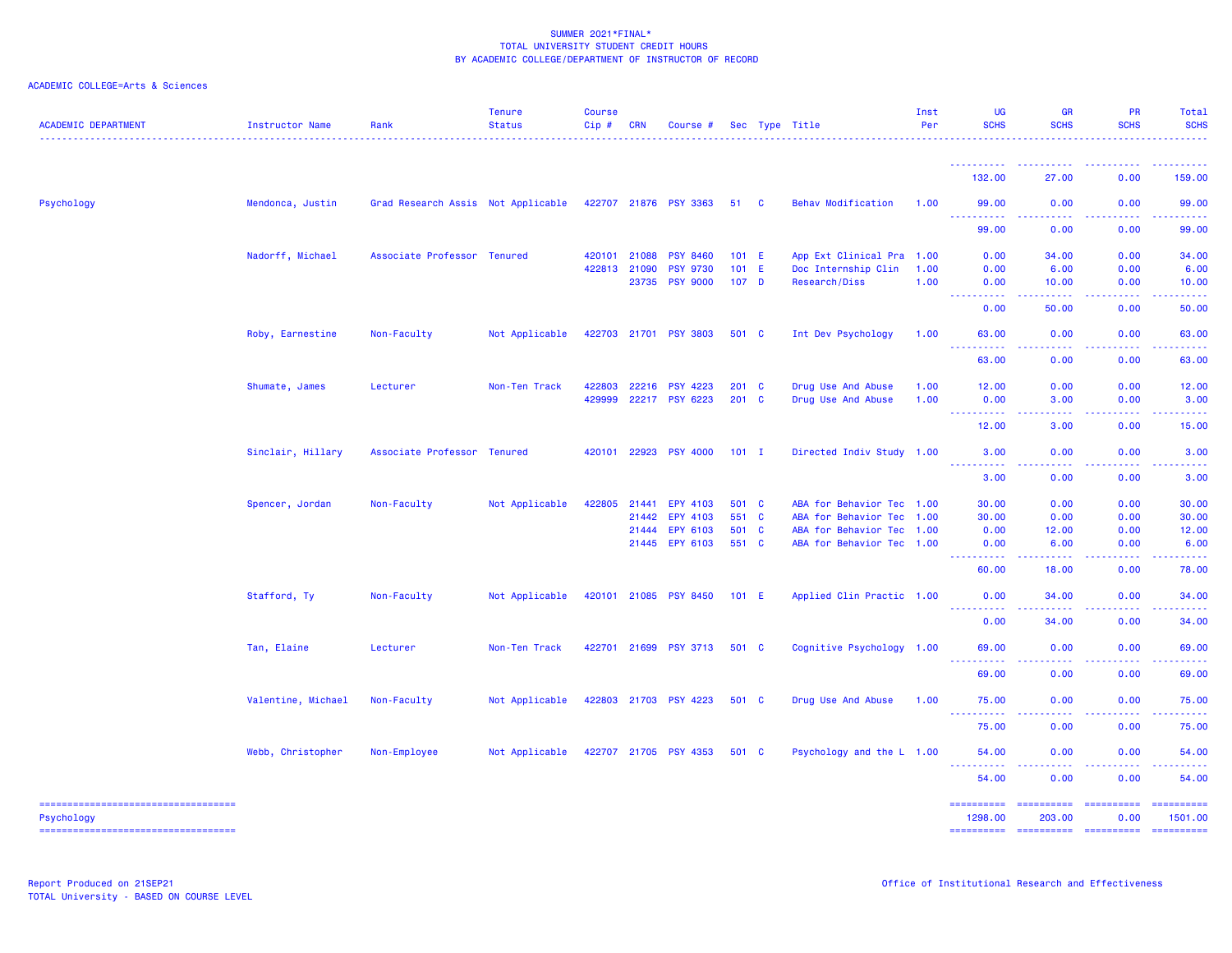| <b>ACADEMIC DEPARTMENT</b> | Instructor Name    | Rank                          | <b>Tenure</b><br><b>Status</b> | <b>Course</b><br>Cip # | <b>CRN</b>   | Course #              |         |              | Sec Type Title            | Inst<br>Per | UG<br><b>SCHS</b>                                                                                            | <b>GR</b><br><b>SCHS</b>                                                                                                                                     | <b>PR</b><br><b>SCHS</b>                                                                                                                                     | Total<br><b>SCHS</b>                                                                                                              |
|----------------------------|--------------------|-------------------------------|--------------------------------|------------------------|--------------|-----------------------|---------|--------------|---------------------------|-------------|--------------------------------------------------------------------------------------------------------------|--------------------------------------------------------------------------------------------------------------------------------------------------------------|--------------------------------------------------------------------------------------------------------------------------------------------------------------|-----------------------------------------------------------------------------------------------------------------------------------|
| Sociology                  | Allison, Rachel    | Associate Professor Tenured   |                                |                        |              | 451101 21101 SO 1003  | 51 C    |              | Intro To Sociology        | 1.00        | 75.00                                                                                                        | 0.00                                                                                                                                                         | 0.00                                                                                                                                                         | 75.00                                                                                                                             |
|                            |                    |                               |                                |                        |              |                       |         |              |                           |             | <u>.</u><br>75.00                                                                                            | 22222<br>0.00                                                                                                                                                | 22222<br>0.00                                                                                                                                                | 22222<br>75.00                                                                                                                    |
|                            | Barranco, Raymond  | Associate Professor Tenured   |                                |                        |              | 451101 21888 SO 3313  | 51 C    |              | Deviant Behavior          | 1.00        | 51.00                                                                                                        | 0.00                                                                                                                                                         | 0.00                                                                                                                                                         | 51.00                                                                                                                             |
|                            |                    |                               |                                |                        |              |                       |         |              |                           |             | 51.00                                                                                                        | 0.00                                                                                                                                                         | .<br>0.00                                                                                                                                                    | 51.00                                                                                                                             |
|                            | Cook, Amanda       | Assistant Professor Ten Track |                                | 450401                 | 22227        | <b>CRM 4233</b>       | 201 C   |              | Juvenile Delinquency 1.00 |             | 33.00                                                                                                        | 0.00                                                                                                                                                         | 0.00                                                                                                                                                         | 33.00                                                                                                                             |
|                            |                    |                               |                                |                        | 22230        | CRM 4513              | 201 C   |              | Correctional Systems 1.00 |             | 18.00                                                                                                        | 0.00                                                                                                                                                         | 0.00                                                                                                                                                         | 18.00                                                                                                                             |
|                            |                    |                               |                                |                        | 451101 22228 | SO 4233               | 201 C   |              | Juvenile Delinquency 1.00 |             | 6.00                                                                                                         | 0.00                                                                                                                                                         | 0.00                                                                                                                                                         | 6.00                                                                                                                              |
|                            |                    |                               |                                |                        | 22229        | SO 6233               | 201 C   |              | Juvenile Delinquency 1.00 |             | 0.00                                                                                                         | 6.00                                                                                                                                                         | 0.00                                                                                                                                                         | 6.00                                                                                                                              |
|                            |                    |                               |                                |                        | 22231        | SO 4513               | 201 C   |              | Correctional Systems 1.00 |             | 3.00                                                                                                         | 0.00                                                                                                                                                         | 0.00                                                                                                                                                         | 3.00                                                                                                                              |
|                            |                    |                               |                                |                        | 22232        | SO 6513               | 201 C   |              | Correctional Systems 1.00 |             | 0.00<br>المتمام مناسب                                                                                        | 3.00<br>.                                                                                                                                                    | 0.00<br>.                                                                                                                                                    | 3.00<br>.                                                                                                                         |
|                            |                    |                               |                                |                        |              |                       |         |              |                           |             | 60.00                                                                                                        | 9.00                                                                                                                                                         | 0.00                                                                                                                                                         | 69.00                                                                                                                             |
|                            | Hagerman, Margaret | Associate Professor Tenured   |                                |                        |              | 451101 21108 SO 8900  | 001 S   |              | Fields Of Sociology       | 1.00        | 0.00<br><b>.</b>                                                                                             | 18.00<br>.                                                                                                                                                   | 0.00<br>الداعات عامات                                                                                                                                        | 18.00<br>.                                                                                                                        |
|                            |                    |                               |                                |                        |              |                       |         |              |                           |             | 0.00                                                                                                         | 18.00                                                                                                                                                        | 0.00                                                                                                                                                         | 18.00                                                                                                                             |
|                            | Haynes, Stacy      | Associate Professor Tenured   |                                |                        | 450401 21887 | <b>CRM 4513</b>       | 51      | <b>C</b>     | Correctional Systems 1.00 |             | 51.00                                                                                                        | 0.00                                                                                                                                                         | 0.00                                                                                                                                                         | 51.00                                                                                                                             |
|                            |                    |                               |                                |                        |              | 451101 23665 SO 8000  | $101$ D |              | Research / Thesis         | 1.00        | 0.00<br>.                                                                                                    | 1.00<br>.                                                                                                                                                    | 0.00<br><u>.</u>                                                                                                                                             | 1.00<br>.                                                                                                                         |
|                            |                    |                               |                                |                        |              |                       |         |              |                           |             | 51.00                                                                                                        | 1.00                                                                                                                                                         | 0.00                                                                                                                                                         | 52.00                                                                                                                             |
|                            | Kelly, Kimberly    | Associate Professor Tenured   |                                |                        |              | 451101 22075 SO 1003  | 501 C   |              | Intro To Sociology        | 1.00        | 54.00<br>$\frac{1}{2} \left( \frac{1}{2} \right) \left( \frac{1}{2} \right) \left( \frac{1}{2} \right)$<br>. | 0.00<br>.                                                                                                                                                    | 0.00<br>. <b>.</b>                                                                                                                                           | 54.00<br>.                                                                                                                        |
|                            |                    |                               |                                |                        |              |                       |         |              |                           |             | 54.00                                                                                                        | 0.00                                                                                                                                                         | 0.00                                                                                                                                                         | 54.00                                                                                                                             |
|                            | King, Sanna        | Assistant Professor Ten Track |                                |                        |              | 450401 21886 CRM 2003 | 01 C    |              | Crime Justice Inequa 1.00 |             | 33.00<br><u>.</u>                                                                                            | 0.00<br>د د د د                                                                                                                                              | 0.00<br>2.2.2.2.2                                                                                                                                            | 33.00<br>.                                                                                                                        |
|                            |                    |                               |                                |                        |              |                       |         |              |                           |             | 33.00                                                                                                        | 0.00                                                                                                                                                         | 0.00                                                                                                                                                         | 33.00                                                                                                                             |
|                            | Knowles, Veronica  | Instructor                    | Non-Ten Track                  |                        | 440701 21882 | <b>SW 3033</b>        | 501 S   |              | Seminar in Resilienc 1.00 |             | 27,00<br>.                                                                                                   | 0.00<br>المالما لمالية ا                                                                                                                                     | 0.00<br>. <b>.</b>                                                                                                                                           | 27.00<br>.                                                                                                                        |
|                            |                    |                               |                                |                        |              |                       |         |              |                           |             | 27.00                                                                                                        | 0.00                                                                                                                                                         | 0.00                                                                                                                                                         | 27.00                                                                                                                             |
|                            | Leap, Braden       | Assistant Professor Ten Track |                                |                        |              | 451101 21104 SO 1103  | 51 C    |              | Contemp Social Prob       | 1.00        | 72.00<br><u>.</u>                                                                                            | 0.00                                                                                                                                                         | 0.00                                                                                                                                                         | 72.00<br>.                                                                                                                        |
|                            |                    |                               |                                |                        |              |                       |         |              |                           |             | 72.00                                                                                                        | 0.00                                                                                                                                                         | 0.00                                                                                                                                                         | 72.00                                                                                                                             |
|                            | May, David         | Professor                     | <b>Tenured</b>                 |                        | 450401 24037 | <b>CRM 4000</b>       | 02      | $\mathbf{I}$ | Directed Indiv Study 1.00 |             | 3.00<br><u>.</u>                                                                                             | 0.00<br>.                                                                                                                                                    | 0.00<br>.                                                                                                                                                    | 3.00<br>$\frac{1}{2} \left( \frac{1}{2} \right) \left( \frac{1}{2} \right) \left( \frac{1}{2} \right) \left( \frac{1}{2} \right)$ |
|                            |                    |                               |                                |                        |              |                       |         |              |                           |             | 3.00                                                                                                         | 0.00                                                                                                                                                         | 0.00                                                                                                                                                         | 3.00                                                                                                                              |
|                            | Miller, Gabriel    | Assistant Professor Ten Track |                                |                        |              | 451101 23583 SO 4000  | $101$ I |              | Directed Indiv Study 1.00 |             | 3.00<br><b>.</b>                                                                                             | 0.00<br>.                                                                                                                                                    | 0.00<br>.                                                                                                                                                    | 3.00<br>.                                                                                                                         |
|                            |                    |                               |                                |                        |              |                       |         |              |                           |             | 3.00                                                                                                         | 0.00                                                                                                                                                         | 0.00                                                                                                                                                         | 3.00                                                                                                                              |
|                            | Nolen, Amelia      | Lecturer                      | Non-Ten Track                  |                        | 440701 21881 | <b>SW 3023</b>        | 501 C   |              | Hum Beh Soc Envir II 1.00 |             | 18.00<br><u>.</u> .                                                                                          | 0.00<br>$\frac{1}{2} \left( \frac{1}{2} \right) \left( \frac{1}{2} \right) \left( \frac{1}{2} \right) \left( \frac{1}{2} \right) \left( \frac{1}{2} \right)$ | 0.00<br>$\frac{1}{2} \left( \frac{1}{2} \right) \left( \frac{1}{2} \right) \left( \frac{1}{2} \right) \left( \frac{1}{2} \right) \left( \frac{1}{2} \right)$ | 18.00<br>.                                                                                                                        |
|                            |                    |                               |                                |                        |              |                       |         |              |                           |             | 18.00                                                                                                        | 0.00                                                                                                                                                         | 0.00                                                                                                                                                         | 18.00                                                                                                                             |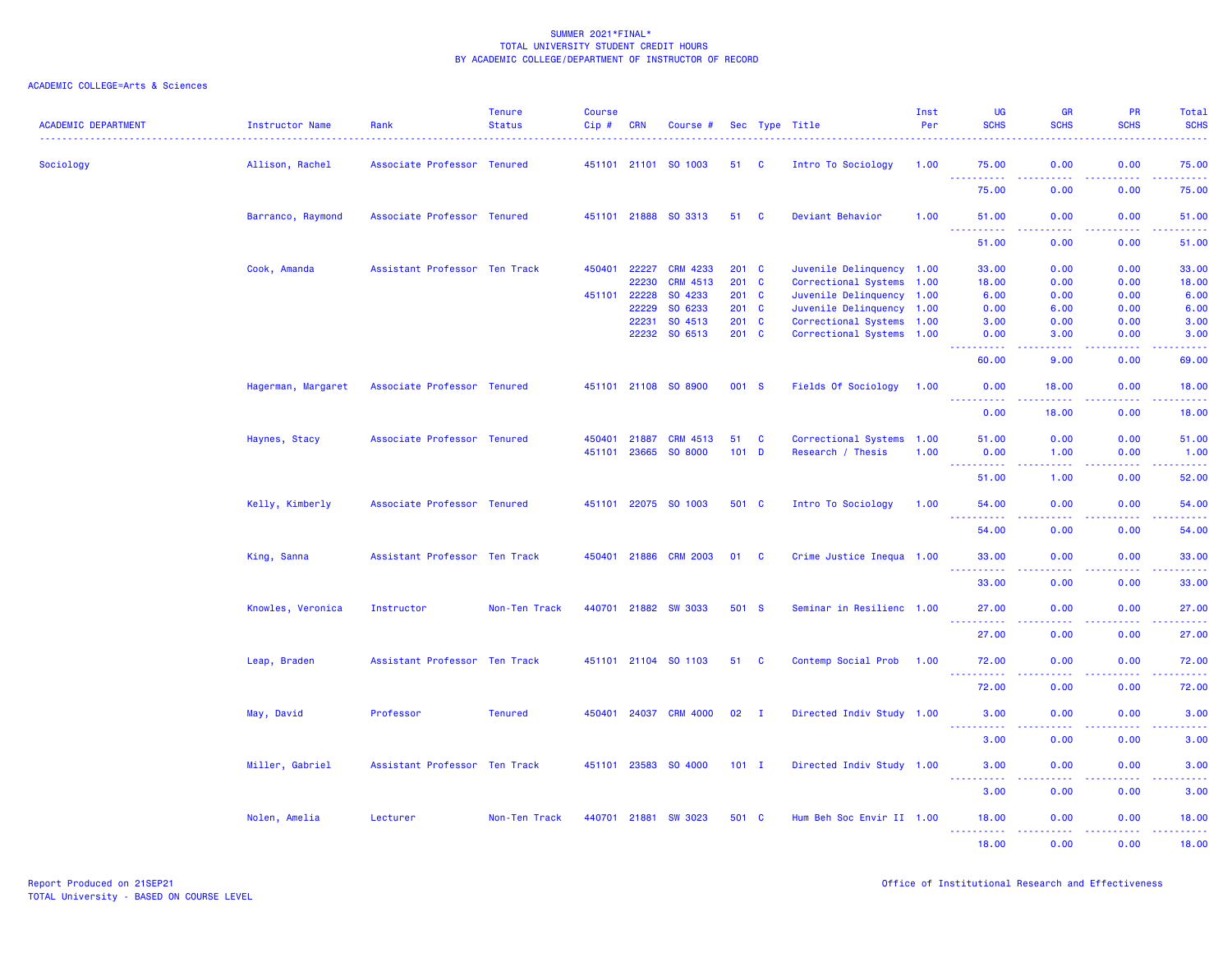| <b>ACADEMIC DEPARTMENT</b>                         | <b>Instructor Name</b> | Rank                          | <b>Tenure</b><br><b>Status</b> | <b>Course</b><br>Cip# | <b>CRN</b> | Course #              |                  |          | Sec Type Title            | Inst<br>Per | <b>UG</b><br><b>SCHS</b>     | <b>GR</b><br><b>SCHS</b> | <b>PR</b><br><b>SCHS</b>                                                                                                                                     | Total<br><b>SCHS</b> |
|----------------------------------------------------|------------------------|-------------------------------|--------------------------------|-----------------------|------------|-----------------------|------------------|----------|---------------------------|-------------|------------------------------|--------------------------|--------------------------------------------------------------------------------------------------------------------------------------------------------------|----------------------|
| Sociology                                          | Perry, Ashley          | Instructor                    | Non-Ten Track                  | 450401 21885          |            | <b>CRM 1003</b>       | 502 C            |          | Crime & Justice in A 1.00 |             | 21,00                        | 0.00<br>المتعاطين        | 0.00<br>$   -$                                                                                                                                               | 21.00<br><u>.</u>    |
|                                                    |                        |                               |                                |                       |            |                       |                  |          |                           |             | -----------<br>21.00         | 0.00                     | $\frac{1}{2} \left( \frac{1}{2} \right) \left( \frac{1}{2} \right) \left( \frac{1}{2} \right) \left( \frac{1}{2} \right) \left( \frac{1}{2} \right)$<br>0.00 | 21.00                |
|                                                    | Peterson, Lindsey      | Assistant Professor Ten Track |                                |                       |            | 451101 21106 SO 4804  | 51               | <b>B</b> | Social Research Prac 1.00 |             | 32.00                        | 0.00                     | 0.00                                                                                                                                                         | 32.00                |
|                                                    |                        |                               |                                |                       |            |                       |                  |          |                           |             | ---------- <i>-</i><br>32.00 | ----<br>0.00             | 0.00                                                                                                                                                         | 32.00                |
|                                                    | Ralston, Margaret      | Assistant Professor Ten Track |                                | 451101                | 21105      | SO 3213               | 01               | - C      | Intr To Social Res        | 1.00        | 33,00                        | 0.00                     | 0.00                                                                                                                                                         | 33.00                |
|                                                    |                        |                               |                                |                       |            | 24041 SO 9000         | 103 <sub>D</sub> |          | Research / Diss           | 1.00        | 0.00                         | 6.00<br>----             | 0.00                                                                                                                                                         | 6.00                 |
|                                                    |                        |                               |                                |                       |            |                       |                  |          |                           |             | 33,00                        | 6.00                     | 0.00                                                                                                                                                         | 39.00                |
|                                                    | Vancil-Leap, Ashley    | Instructor                    | Non-Ten Track                  | 050207                | 21552      | GS 1173               | 501 C            |          | Introduction to Gend 1.00 |             | 3.00                         | 0.00                     | 0.00                                                                                                                                                         | 3.00                 |
|                                                    |                        |                               |                                |                       |            | 21713 SO 1173         | 501 C            |          | Intro Gender Studies 1.00 |             | 12.00                        | 0.00                     | 0.00                                                                                                                                                         | 12.00                |
|                                                    |                        |                               |                                |                       |            | 22249 AN 1173         | 501 C            |          | Intro Gender Studies 1.00 |             | 6.00                         | 0.00                     | 0.00                                                                                                                                                         | 6.00                 |
|                                                    |                        |                               |                                |                       |            | 451101 21717 SO 4403  | 501 C            |          | Soc of Gender and Se 1.00 |             | 21,00<br>----------          | 0.00                     | 0.00<br>.                                                                                                                                                    | 21,00                |
|                                                    |                        |                               |                                |                       |            |                       |                  |          |                           |             | 42.00                        | 0.00                     | 0.00                                                                                                                                                         | 42.00                |
|                                                    | Young, Britany         | Grad Teach Assist             | Not Applicable                 |                       |            | 050201 20002 AAS 1063 | 01 C             |          | Intro to African Ame 1.00 |             | 18,00                        | 0.00                     | 0.00                                                                                                                                                         | 18.00                |
|                                                    |                        |                               |                                |                       |            |                       |                  |          |                           |             | 18.00                        | 0.00                     | 0.00                                                                                                                                                         | 18,00                |
| =====================================              |                        |                               |                                |                       |            |                       |                  |          |                           |             | ==========                   | ==========               | ==========                                                                                                                                                   | ==========           |
| Sociology<br>===================================== |                        |                               |                                |                       |            |                       |                  |          |                           |             | 593.00<br>==========         | 34.00<br>==========      | 0.00<br>==========                                                                                                                                           | 627,00<br>========== |
|                                                    |                        |                               |                                |                       |            |                       |                  |          |                           |             |                              |                          |                                                                                                                                                              |                      |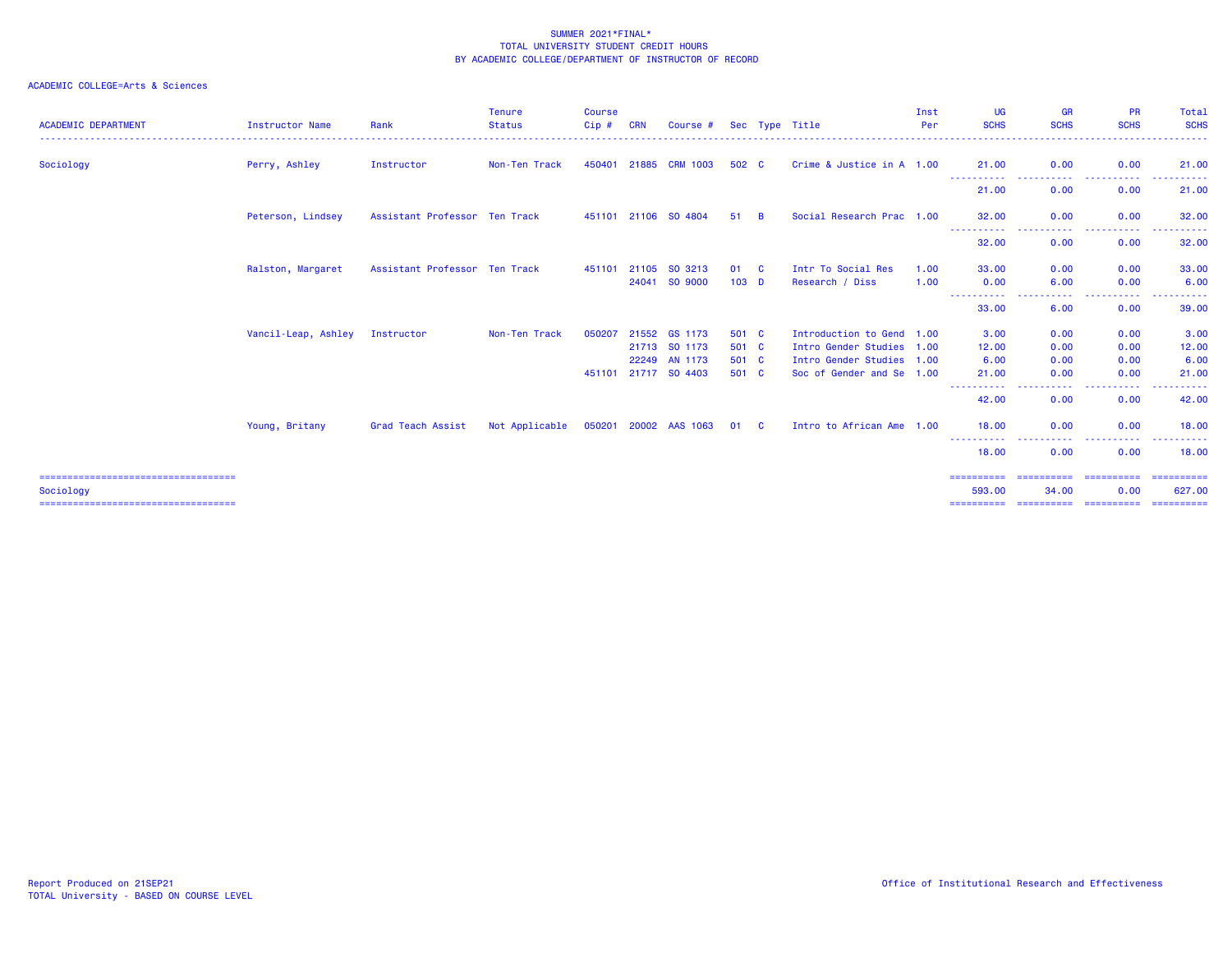| <b>ACADEMIC DEPARTMENT</b> | <b>Instructor Name</b> | Rank                              | <b>Tenure</b><br><b>Status</b> | <b>Course</b><br>$Cip$ # | <b>CRN</b>     | Course #             |                |          | Sec Type Title                                    | Inst<br>Per | <b>UG</b><br><b>SCHS</b>            | <b>GR</b><br><b>SCHS</b>                                                                                                           | <b>PR</b><br><b>SCHS</b> | Total<br><b>SCHS</b><br>$\frac{1}{2} \left( \frac{1}{2} \right) \left( \frac{1}{2} \right) \left( \frac{1}{2} \right) \left( \frac{1}{2} \right)$ |
|----------------------------|------------------------|-----------------------------------|--------------------------------|--------------------------|----------------|----------------------|----------------|----------|---------------------------------------------------|-------------|-------------------------------------|------------------------------------------------------------------------------------------------------------------------------------|--------------------------|---------------------------------------------------------------------------------------------------------------------------------------------------|
| Accountancy, School of     | Addy, Noel             | Lecturer                          | Non-Ten Track                  | 520301                   | 20013          | <b>ACC 3033</b>      | 51             | <b>C</b> | Intermediate Acc II                               | 1.00        | 75.00                               | 0.00                                                                                                                               | 0.00                     | 75.00                                                                                                                                             |
|                            |                        |                                   |                                |                          | 21241<br>23514 | ACC 8213<br>ACC 8213 | 521 C<br>522 C |          | Fin & Acc Report Ana<br>Fin & Acc Report Ana 1.00 | 1.00        | 0.00<br>0.00                        | 87.00<br>96.00                                                                                                                     | 0.00<br>0.00             | 87.00<br>96.00                                                                                                                                    |
|                            |                        |                                   |                                |                          |                |                      |                |          |                                                   |             | <u>.</u><br>75.00                   | .<br>183.00                                                                                                                        | 22222<br>0.00            | .<br>258.00                                                                                                                                       |
|                            | Berglund, Nathan       | Assistant Professor Ten Track     |                                | 520301                   | 20005          | ACC 2013             | 01             | <b>C</b> | Prin Financial Acct                               | 1.00        | 147.00                              | 0.00                                                                                                                               | 0.00                     | 147.00                                                                                                                                            |
|                            |                        |                                   |                                |                          | 21878          | ACC 4033             | 51             | C        | Auditing                                          | 1.00        | 48.00                               | 0.00                                                                                                                               | 0.00                     | 48.00                                                                                                                                             |
|                            |                        |                                   |                                |                          | 21880          | ACC 8033             | 51             | C        | Assurance and Data A 1.00                         |             | 0.00<br>.                           | 69.00<br>بالأباب                                                                                                                   | 0.00<br>-----            | 69.00<br>، د د د د د                                                                                                                              |
|                            |                        |                                   |                                |                          |                |                      |                |          |                                                   |             | 195.00                              | 69.00                                                                                                                              | 0.00                     | 264.00                                                                                                                                            |
|                            | Ennis, Kevin           | Professor                         | <b>Tenured</b>                 | 520301                   | 21151          | ACC 4043             | 201 C          |          | Municipal & Govt Acc 1.00                         |             | 42.00                               | 0.00                                                                                                                               | 0.00                     | 42.00                                                                                                                                             |
|                            |                        |                                   |                                |                          |                | 21152 ACC 8213       | 201 C          |          | Fin & Acc Report Ana 1.00                         |             | 0.00                                | 48.00                                                                                                                              | 0.00                     | 48.00<br>والمحاميات                                                                                                                               |
|                            |                        |                                   |                                |                          |                |                      |                |          |                                                   |             | 42.00                               | 48.00                                                                                                                              | 0.00                     | 90.00                                                                                                                                             |
|                            | Faello, Joseph         | Associate Professor Tenured       |                                | 520301                   |                | 21150 ACC 4023       | $201$ C        |          | <b>Advanced ACC</b>                               | 1.00        | 48.00<br>222                        | 0.00                                                                                                                               | 0.00                     | 48.00                                                                                                                                             |
|                            |                        |                                   |                                |                          |                |                      |                |          |                                                   |             | 48.00                               | 0.00                                                                                                                               | 0.00                     | 48.00                                                                                                                                             |
|                            | Gardner, Virginia      | Non-Faculty                       | Not Applicable                 | 520301                   |                | 21240 ACC 2203       | 501 C          |          | Survey of Accounting 1.00                         |             | 33.00<br>.                          | 0.00<br>د د د د                                                                                                                    | 0.00<br>.                | 33.00<br>.                                                                                                                                        |
|                            |                        |                                   |                                |                          |                |                      |                |          |                                                   |             | 33.00                               | 0.00                                                                                                                               | 0.00                     | 33.00                                                                                                                                             |
|                            | Herring, Clyde         | Clinical Assoc Prof Non-Ten Track |                                | 520301                   | 20024          | ACC 8213             | 01             | <b>C</b> | Fin & Acc Report Ana 1.00                         |             | 0.00                                | 138.00                                                                                                                             | 0.00                     | 138.00                                                                                                                                            |
|                            |                        |                                   |                                |                          | 21877          | ACC 8013             | 01             | <b>C</b> | Sem-Fin Acc Theory                                | 1.00        | 0.00                                | 75.00                                                                                                                              | 0.00                     | 75.00                                                                                                                                             |
|                            |                        |                                   |                                |                          |                |                      |                |          |                                                   |             | <u>.</u><br>0.00                    | 213.00                                                                                                                             | 0.00                     | 213.00                                                                                                                                            |
|                            | Lang, Bradley          | Assistant Professor Ten Track     |                                | 520301                   | 20011          | ACC 3013             | 51             | C        | Cost Accounting                                   | 1.00        | 96.00                               | 0.00                                                                                                                               | 0.00                     | 96.00                                                                                                                                             |
|                            |                        |                                   |                                |                          | 21879          | ACC 8023             | 51             | C        | Managerial Acc                                    | 1.00        | 0.00                                | 27.00                                                                                                                              | 0.00                     | 27.00                                                                                                                                             |
|                            |                        |                                   |                                |                          |                |                      |                |          |                                                   |             | . <b>.</b><br>96.00                 | $\frac{1}{2} \left( \frac{1}{2} \right) \left( \frac{1}{2} \right) \left( \frac{1}{2} \right) \left( \frac{1}{2} \right)$<br>27.00 | 22222<br>0.00            | ------<br>123.00                                                                                                                                  |
|                            | Nickell, Erin          | Non-Employee                      | Not Applicable                 | 520301                   | 20022          | <b>ACC 8043</b>      | 01             | <b>C</b> | Fraud Examination                                 | 1.00        | 0.00                                | 75.00                                                                                                                              | 0.00                     | 75.00                                                                                                                                             |
|                            |                        |                                   |                                |                          |                |                      |                |          |                                                   |             | <u> - - - - - - - - - -</u><br>0.00 | 22222<br>75.00                                                                                                                     | 22222<br>0.00            | <u>.</u><br>75.00                                                                                                                                 |
|                            | Pannell, Angela        | Instructor                        | Non-Ten Track                  | 520301                   | 20009          | ACC 2023             | 01             | <b>C</b> | Prin Managerial Acct 1.00                         |             | 102.00                              | 0.00                                                                                                                               | 0.00                     | 102.00                                                                                                                                            |
|                            |                        |                                   |                                |                          | 20010          | ACC 2023             | 51             | C        | Prin Managerial Acct 1.00                         |             | 150.00                              | 0.00                                                                                                                               | 0.00                     | 150.00                                                                                                                                            |
|                            |                        |                                   |                                |                          | 21239          | ACC 2023             | 501 C          |          | Prin Managerial Acct 1.00                         |             | 21.00<br><b>.</b>                   | 0.00<br>$\omega_{\rm c}$ and $\omega_{\rm c}$                                                                                      | 0.00<br>.                | 21.00<br>$\begin{array}{cccccccccc} \bullet & \bullet & \bullet & \bullet & \bullet & \bullet & \bullet & \bullet \end{array}$                    |
|                            |                        |                                   |                                |                          |                |                      |                |          |                                                   |             | 273.00                              | 0.00                                                                                                                               | 0.00                     | 273.00                                                                                                                                            |
|                            | Stancill, Alan         | Clinical Assist Pro Non-Ten Track |                                | 520301                   | 20012          | ACC 3023             | 01             | C        | Intermediate Acc I                                | 1.00        | 36.00                               | 0.00                                                                                                                               | 0.00                     | 36.00                                                                                                                                             |
|                            |                        |                                   |                                | 521601                   |                | 20014 ACC 4013       | 01             | C        | Income Tax I                                      | 1.00        | 84.00                               | 0.00                                                                                                                               | 0.00                     | 84.00<br>.                                                                                                                                        |
|                            |                        |                                   |                                |                          |                |                      |                |          |                                                   |             | 120.00                              | 0.00                                                                                                                               | 0.00                     | 120.00                                                                                                                                            |
|                            | Trinkle, Bradley       | Associate Professor Tenured       |                                | 520301                   |                | 20008 ACC 2023       | 001 C          |          | Prin Managerial Acct 1.00                         |             | 60.00<br>----------                 | 0.00<br>والمسامين                                                                                                                  | 0.00<br>.                | 60.00                                                                                                                                             |
|                            |                        |                                   |                                |                          |                |                      |                |          |                                                   |             | 60.00                               | 0.00                                                                                                                               | 0.00                     | 60.00                                                                                                                                             |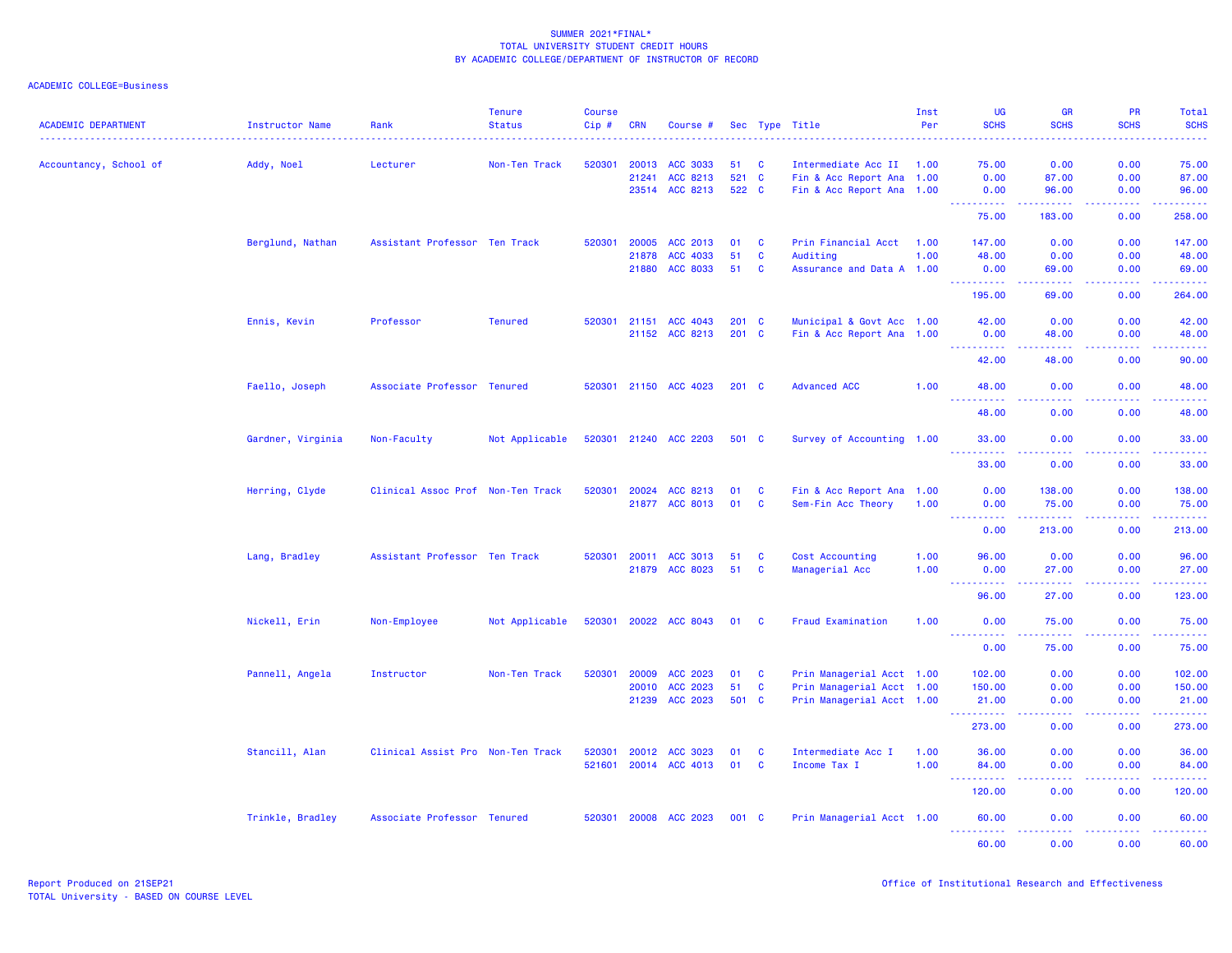| <b>ACADEMIC DEPARTMENT</b>                                      | Instructor Name | Rank                              | Tenure<br>Status | Course<br>$Cip$ # | <b>CRN</b> | Course # Sec Type Title                                                        |               |                                                                              | Inst<br>Per                  | UG<br><b>SCHS</b>                                       | <b>GR</b><br><b>SCHS</b>               | <b>PR</b><br><b>SCHS</b>             | Total<br><b>SCHS</b>                      |
|-----------------------------------------------------------------|-----------------|-----------------------------------|------------------|-------------------|------------|--------------------------------------------------------------------------------|---------------|------------------------------------------------------------------------------|------------------------------|---------------------------------------------------------|----------------------------------------|--------------------------------------|-------------------------------------------|
| Accountancy, School of                                          | Walker, Arthur  | Clinical Assist Pro Non-Ten Track |                  | 520301<br>521601  |            | 20004 ACC 2013<br>20006 ACC 2013<br>20018 ACC 6063 51 C<br>20016 ACC 4063 51 C | 001 C<br>51 C | Prin Financial Acct<br>Prin Financial Acct<br>Income Tax II<br>Income Tax II | 1.00<br>1.00<br>1.00<br>1.00 | 63.00<br>69.00<br>0.00<br>3.00<br>-----------<br>135,00 | 0.00<br>0.00<br>60.00<br>0.00<br>60.00 | 0.00<br>0.00<br>0.00<br>0.00<br>0.00 | 63.00<br>69.00<br>60.00<br>3.00<br>195.00 |
| =====================================                           |                 |                                   |                  |                   |            |                                                                                |               |                                                                              |                              | ==========                                              | -----------                            | ==========                           | -----------                               |
| Accountancy, School of<br>===================================== |                 |                                   |                  |                   |            |                                                                                |               |                                                                              |                              | 1077.00<br>==========                                   | 675.00<br>==========                   | 0.00<br>==========                   | 1752.00<br>==========                     |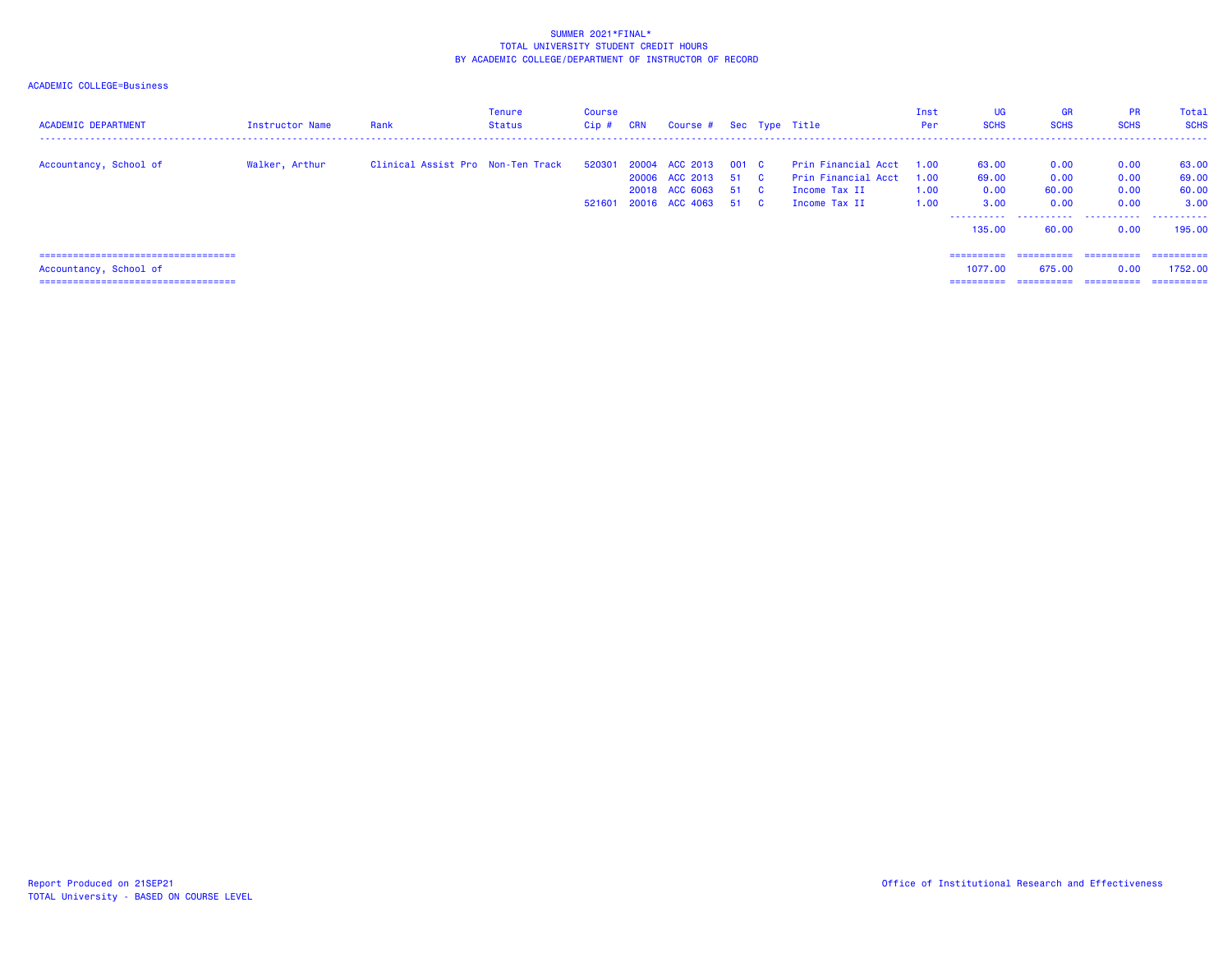| <b>ACADEMIC DEPARTMENT</b>     | <b>Instructor Name</b>                 | Rank                                                   | <b>Tenure</b><br><b>Status</b> | <b>Course</b><br>Cip# | CRN            | Course #                           |                           |              | Sec Type Title                               | Inst<br>Per | <b>UG</b><br><b>SCHS</b>            | <b>GR</b><br><b>SCHS</b>                                                                                                                                     | <b>PR</b><br><b>SCHS</b> | Total<br><b>SCHS</b>                                                                                                               |
|--------------------------------|----------------------------------------|--------------------------------------------------------|--------------------------------|-----------------------|----------------|------------------------------------|---------------------------|--------------|----------------------------------------------|-------------|-------------------------------------|--------------------------------------------------------------------------------------------------------------------------------------------------------------|--------------------------|------------------------------------------------------------------------------------------------------------------------------------|
|                                |                                        |                                                        |                                |                       |                |                                    |                           |              |                                              |             |                                     |                                                                                                                                                              |                          |                                                                                                                                    |
| <b>Finance &amp; Economics</b> | Blank, Douglas                         | Assistant Professor Ten Track                          |                                | 520201<br>520801      | 23585<br>20598 | <b>FIN 9000</b><br><b>FIN 3123</b> | 102 <sub>D</sub><br>001 C |              | Research / Diss<br>Financial Management 1.00 | 1.00        | 0.00<br>81.00                       | 18.00<br>0.00                                                                                                                                                | 0.00<br>0.00             | 18.00<br>81.00                                                                                                                     |
|                                |                                        |                                                        |                                |                       |                |                                    |                           |              |                                              |             | .<br>81.00                          | <b>.</b><br>18.00                                                                                                                                            | .<br>0.00                | .<br>99.00                                                                                                                         |
|                                |                                        |                                                        |                                |                       |                |                                    |                           |              |                                              |             |                                     |                                                                                                                                                              |                          |                                                                                                                                    |
|                                | Campbell, Randall                      | Professor                                              | <b>Tenured</b>                 | 450601                | 20434          | EC 2113                            | 01                        | $\mathbf{C}$ | Prin Of Macroecon                            | 1.00        | 63.00                               | 0.00                                                                                                                                                         | 0.00                     | 63.00                                                                                                                              |
|                                |                                        |                                                        |                                |                       | 20438          | EC 2123                            | 01                        | $\mathbf{C}$ | Prin Of Microecon                            | 1.00        | 63.00                               | 0.00                                                                                                                                                         | 0.00                     | 63.00                                                                                                                              |
|                                |                                        |                                                        |                                |                       | 23939          | <b>EC 9000</b>                     | 01                        | D            | Research / Diss                              | 1.00        | 0.00                                | 3.00                                                                                                                                                         | 0.00                     | 3.00                                                                                                                               |
|                                |                                        |                                                        |                                |                       |                |                                    |                           |              |                                              |             | 126,00                              | 3.00                                                                                                                                                         | 0.00                     | 129.00                                                                                                                             |
|                                | Cline, Brandon                         | Professor                                              | <b>Tenured</b>                 | 520801                | 20599          | <b>FIN 3123</b>                    | 01                        | C            | Financial Management 1.00                    |             | 99.00                               | 0.00                                                                                                                                                         | 0.00                     | 99.00                                                                                                                              |
|                                |                                        |                                                        |                                | 520806                | 20601          | <b>FIN 4223</b>                    | 01                        | $\mathbf{C}$ | Intermediate Financi 1.00                    |             | 39.00                               | 0.00                                                                                                                                                         | 0.00                     | 39.00                                                                                                                              |
|                                |                                        |                                                        |                                |                       |                |                                    |                           |              |                                              |             | 138.00                              | 0.00                                                                                                                                                         | 0.00                     | 138.00                                                                                                                             |
|                                |                                        | Gonzalez Lozano, Her Clinical Assist Pro Non-Ten Track |                                | 450601                | 20435          | EC 2113                            | 51                        | C            | Prin Of Macroecon                            | 1.00        | 90.00                               | 0.00                                                                                                                                                         | 0.00                     | 90.00                                                                                                                              |
|                                |                                        |                                                        |                                |                       | 20439          | EC 2123                            | 51                        | $\mathbf{C}$ | Prin Of Microecon                            | 1.00        | 93.00                               | 0.00                                                                                                                                                         | 0.00                     | 93.00                                                                                                                              |
|                                |                                        |                                                        |                                |                       |                |                                    |                           |              |                                              |             | 183.00                              | 0.00                                                                                                                                                         | 0.00                     | وعاعاها<br>183.00                                                                                                                  |
|                                | Liano, Kartono                         | Professor                                              | <b>Tenured</b>                 |                       |                | 520801 21912 FIN 3113              | 001 C                     |              | <b>Financial Systems</b>                     | 1.00        | 30.00                               | 0.00                                                                                                                                                         | 0.00                     | 30.00                                                                                                                              |
|                                |                                        |                                                        |                                |                       | 21913          | <b>FIN 3113</b>                    | 51                        | <b>C</b>     | <b>Financial Systems</b>                     | 1.00        | 33.00                               | 0.00                                                                                                                                                         | 0.00                     | 33.00                                                                                                                              |
|                                |                                        |                                                        |                                |                       |                | 520807 21914 FIN 4423              | 51                        | <b>C</b>     | Investments                                  | 1.00        | 30.00                               | 0.00                                                                                                                                                         | 0.00                     | 30.00                                                                                                                              |
|                                |                                        |                                                        |                                |                       |                |                                    |                           |              |                                              |             | $\sim 100$<br>.<br>93.00            | .<br>0.00                                                                                                                                                    | .<br>0.00                | .<br>93.00                                                                                                                         |
|                                | Metz, Tammi                            | Instructor                                             | Non-Ten Track                  | 520804                | 21616          | <b>INS 3503</b>                    | 501 C                     |              | <b>Employee Benefits</b>                     | 1.00        | 39.00                               | 0.00                                                                                                                                                         | 0.00                     | 39.00                                                                                                                              |
|                                |                                        |                                                        |                                | 521701                | 20790          | <b>INS 3103</b>                    | 51                        | C            | Prin Of Insurance                            | 1.00        | 42.00                               | 0.00                                                                                                                                                         | 0.00                     | 42.00                                                                                                                              |
|                                |                                        |                                                        |                                |                       | 20791          | <b>INS 3203</b>                    | 51                        | $\mathbf{C}$ | Prop and Cas Ins                             | 1.00        | 18.00                               | 0.00                                                                                                                                                         | 0.00                     | 18.00                                                                                                                              |
|                                |                                        |                                                        |                                |                       |                | 21615 INS 3303                     | 501 C                     |              | Life Insurance                               | 1.00        | 33.00                               | 0.00                                                                                                                                                         | 0.00                     | 33.00<br>$\frac{1}{2} \left( \frac{1}{2} \right) \left( \frac{1}{2} \right) \left( \frac{1}{2} \right) \left( \frac{1}{2} \right)$ |
|                                |                                        |                                                        |                                |                       |                |                                    |                           |              |                                              |             | 132.00                              | 0.00                                                                                                                                                         | 0.00                     | 132.00                                                                                                                             |
|                                | Miller, Thomas W.                      | Professor                                              | <b>Tenured</b>                 |                       |                | 520201 23299 FIN 9000              | $101$ D                   |              | Research / Diss                              | 1.00        | 0.00<br><u> - - - - - - - - - -</u> | 13.00<br>$-1 - 1 - 1 = 0$                                                                                                                                    | 0.00<br>.                | 13.00<br>.                                                                                                                         |
|                                |                                        |                                                        |                                |                       |                |                                    |                           |              |                                              |             | 0.00                                | 13.00                                                                                                                                                        | 0.00                     | 13.00                                                                                                                              |
|                                |                                        | Orozco Aleman, Sandr Associate Professor Tenured       |                                | 450601                |                | 20443 EC 3123                      | 51                        | C            | Interm Micro                                 | 1.00        | 33.00                               | 0.00                                                                                                                                                         | 0.00                     | 33.00                                                                                                                              |
|                                |                                        |                                                        |                                |                       |                |                                    |                           |              |                                              |             | <b></b><br>33.00                    | .<br>0.00                                                                                                                                                    | . <b>.</b><br>0.00       | .<br>33.00                                                                                                                         |
|                                | Rogers, Kevin                          | Professor                                              | <b>Tenured</b>                 |                       |                | 520101 20176 BUS 4203              | 101 E                     |              | <b>Business Internship</b>                   | 1.00        | 6.00                                | 0.00                                                                                                                                                         | 0.00                     | 6.00                                                                                                                               |
|                                |                                        |                                                        |                                |                       |                |                                    |                           |              |                                              |             | <u> - - - - - - - - - -</u><br>6.00 | $\frac{1}{2} \left( \frac{1}{2} \right) \left( \frac{1}{2} \right) \left( \frac{1}{2} \right) \left( \frac{1}{2} \right)$<br>0.00                            | .<br>0.00                | .<br>6.00                                                                                                                          |
|                                | Roskelley, Kenneth                     | Professor                                              | <b>Tenured</b>                 | 520801                | 21452          | <b>FIN 8113</b>                    | 501                       | <b>C</b>     | Corporate Finance                            | 1.00        | 0.00                                | 135.00                                                                                                                                                       | 0.00                     | 135.00                                                                                                                             |
|                                |                                        |                                                        |                                |                       | 521501 21096   | <b>REF 3333</b>                    | 51                        | $\mathbf{C}$ | Principles of Real E 1.00                    |             | 84.00                               | 0.00                                                                                                                                                         | 0.00                     | 84.00                                                                                                                              |
|                                |                                        |                                                        |                                |                       | 23473          | <b>REF 3333</b>                    | 01                        | $\mathbf{C}$ | Principles of Real E 1.00                    |             | 90.00<br>.                          | 0.00<br>$\frac{1}{2} \left( \frac{1}{2} \right) \left( \frac{1}{2} \right) \left( \frac{1}{2} \right) \left( \frac{1}{2} \right) \left( \frac{1}{2} \right)$ | 0.00<br>22222            | 90.00<br><u>.</u>                                                                                                                  |
|                                |                                        |                                                        |                                |                       |                |                                    |                           |              |                                              |             | 174.00                              | 135.00                                                                                                                                                       | 0.00                     | 309.00                                                                                                                             |
|                                | Skorodziyevskiy, Vit Grad Teach Assist |                                                        | Not Applicable                 |                       |                | 520101 20179 BUS 4853              | 51 C                      |              | <b>Business Policy</b>                       | 1.00        | 72.00                               | 0.00                                                                                                                                                         | 0.00                     | 72.00                                                                                                                              |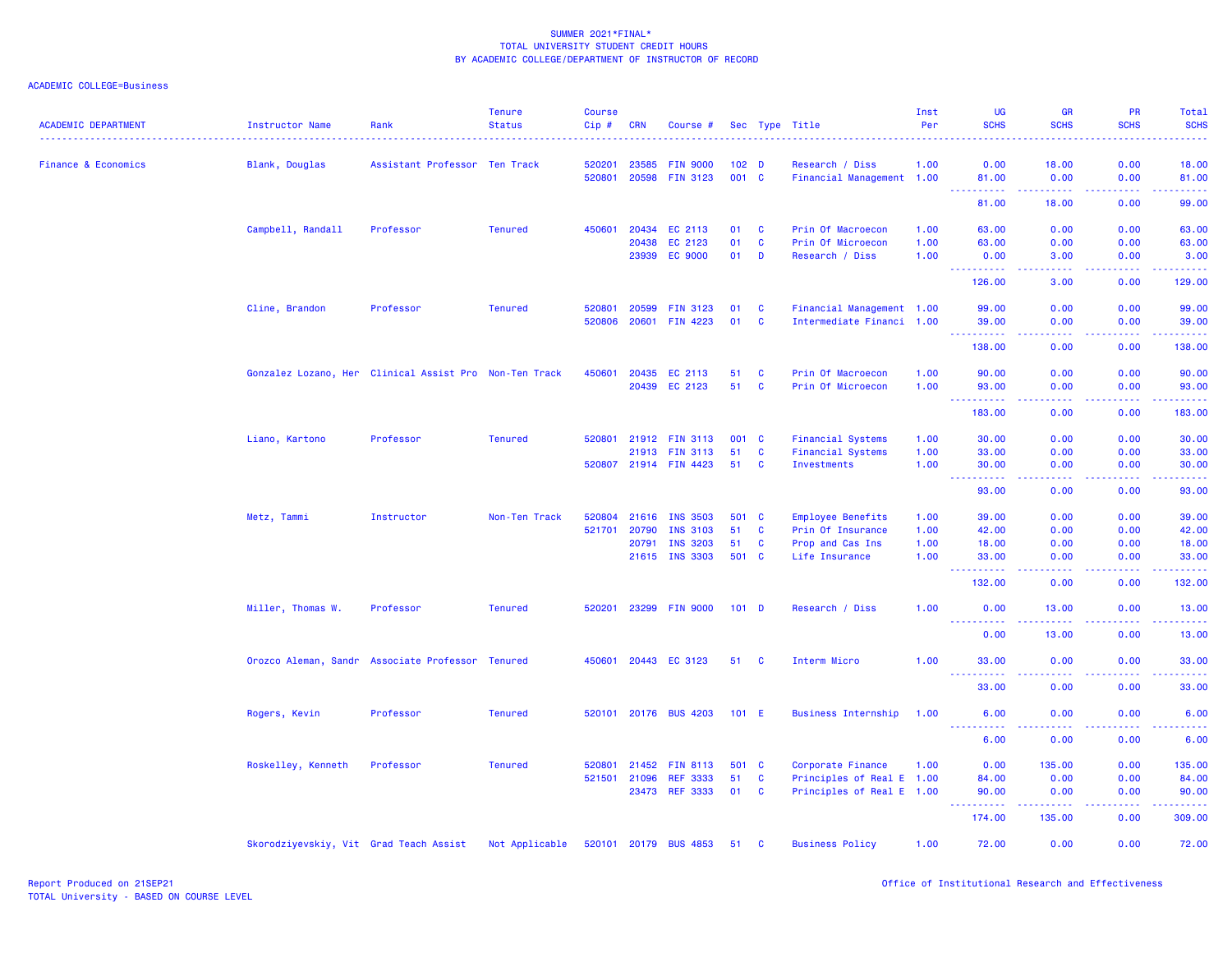| <b>ACADEMIC DEPARTMENT</b>            | Instructor Name    | Rank                              | <b>Tenure</b><br><b>Status</b> | <b>Course</b><br>$Cip$ # | <b>CRN</b> | Course $#$ Sec Type Title        |             |                |                                                        | Inst<br>Per | UG<br><b>SCHS</b>              | <b>GR</b><br><b>SCHS</b> | <b>PR</b><br><b>SCHS</b> | Total<br><b>SCHS</b>  |
|---------------------------------------|--------------------|-----------------------------------|--------------------------------|--------------------------|------------|----------------------------------|-------------|----------------|--------------------------------------------------------|-------------|--------------------------------|--------------------------|--------------------------|-----------------------|
|                                       |                    |                                   |                                |                          |            |                                  |             |                |                                                        |             | -----------<br>72.00           | 0.00                     | 0.00                     | 72.00                 |
| <b>Finance &amp; Economics</b>        | Whitledge, Matthew | Clinical Assist Pro Non-Ten Track |                                | 520801                   | 20600      | <b>FIN 3123</b>                  | 51 C        |                | Financial Management 1.00                              |             | 123.00                         | 0.00                     | 0.00                     | 123.00                |
|                                       |                    |                                   |                                |                          |            | 21451 FIN 3123<br>22922 FIN 4243 | 501 C<br>51 | $\overline{c}$ | Financial Management 1.00<br>Senior Seminar in Fi 1.00 |             | 114.00<br>27.00<br>----------- | 0.00<br>0.00<br>.        | 0.00<br>0.00<br>.        | 114.00<br>27.00<br>.  |
|                                       |                    |                                   |                                |                          |            |                                  |             |                |                                                        |             | 264,00                         | 0.00                     | 0.00                     | 264.00                |
|                                       | Wiseman, Travis    | Clinical Assist Pro Non-Ten Track |                                | 450601                   | 20437      | EC 2123                          | 001 C       |                | Prin Of Microecon                                      | 1.00        | 39.00                          | 0.00                     | 0.00                     | 39.00                 |
|                                       |                    |                                   |                                | 521101                   | 20750      | IB 3900                          | $101$ E     |                | IB Intern Work                                         | 1.00        | 19,00                          | 0.00                     | 0.00                     | 19.00                 |
|                                       |                    |                                   |                                |                          | 20751      | IB 4903                          | 101 E       |                | IB Intern Academics                                    | 1.00        | 6.00<br>-----------            | 0.00<br>-----------      | 0.00<br>.                | 6.00<br>.             |
|                                       |                    |                                   |                                |                          |            |                                  |             |                |                                                        |             | 64.00                          | 0.00                     | 0.00                     | 64.00                 |
| ===================================== |                    |                                   |                                |                          |            |                                  |             |                |                                                        |             | ==========                     |                          |                          | ==========            |
| <b>Finance &amp; Economics</b>        |                    |                                   |                                |                          |            |                                  |             |                |                                                        |             | 1366.00<br>==========          | 169,00<br>==========     | 0.00<br><b>CONSIGNER</b> | 1535.00<br>---------- |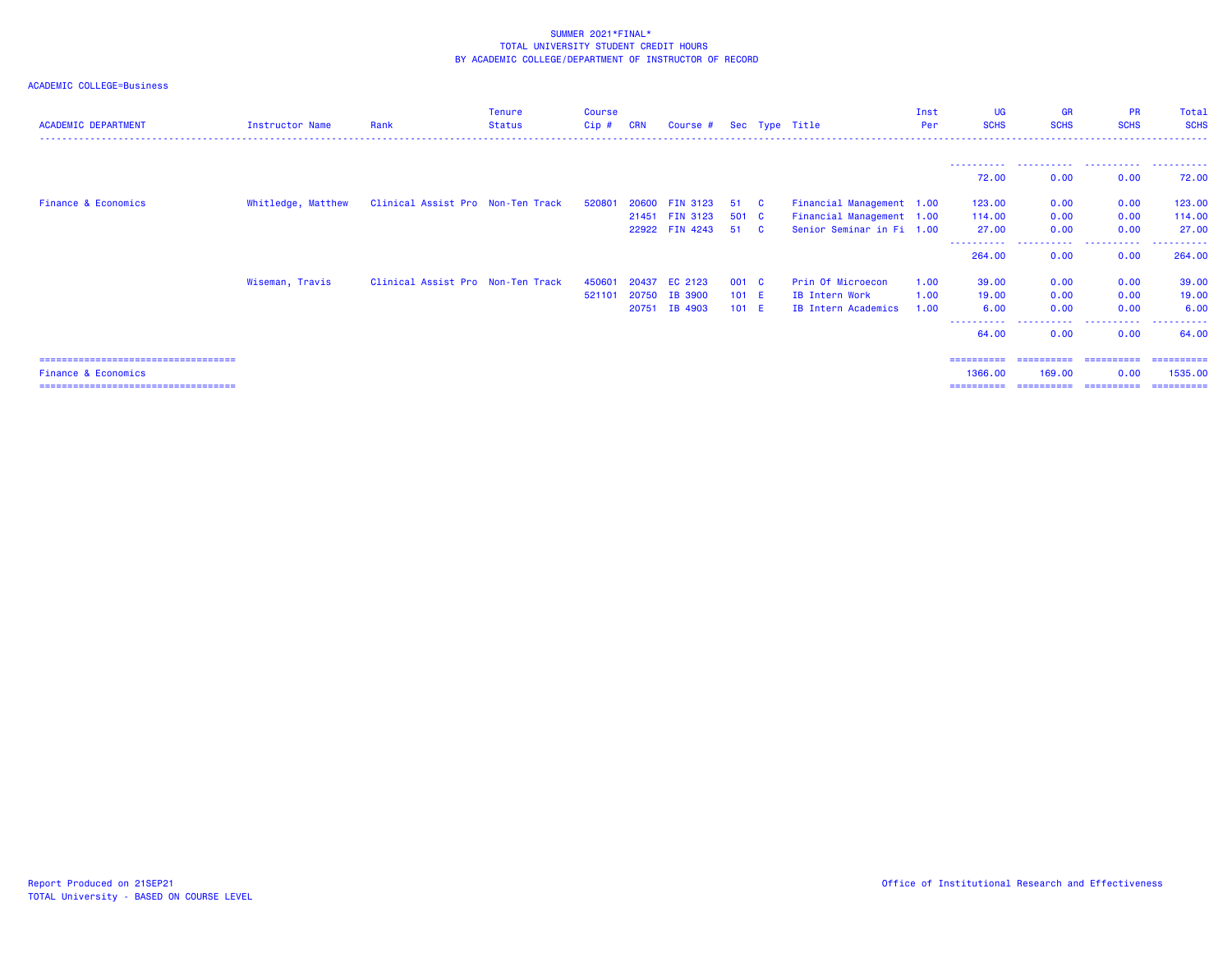| <b>ACADEMIC DEPARTMENT</b>       | <b>Instructor Name</b> | Rank<br>.                     | <b>Tenure</b><br><b>Status</b> | <b>Course</b><br>Cip# | <b>CRN</b>     | Course #                           |                  |              | Sec Type Title                                                 | Inst<br>Per  | <b>UG</b><br><b>SCHS</b>                                                                                      | <b>GR</b><br><b>SCHS</b>                                                                                                                                     | <b>PR</b><br><b>SCHS</b>                                                                                                          | Total<br><b>SCHS</b><br>$\frac{1}{2} \left( \frac{1}{2} \right) \left( \frac{1}{2} \right) \left( \frac{1}{2} \right) \left( \frac{1}{2} \right)$ |
|----------------------------------|------------------------|-------------------------------|--------------------------------|-----------------------|----------------|------------------------------------|------------------|--------------|----------------------------------------------------------------|--------------|---------------------------------------------------------------------------------------------------------------|--------------------------------------------------------------------------------------------------------------------------------------------------------------|-----------------------------------------------------------------------------------------------------------------------------------|---------------------------------------------------------------------------------------------------------------------------------------------------|
| Management & Information Systems | Bogue, Patty           | Instructor                    | Non-Ten Track                  | 520201                | 20923          | <b>MGT 3213</b>                    | 001 C            |              | Org Communications                                             | 1.00         | 39.00                                                                                                         | 0.00                                                                                                                                                         | 0.00                                                                                                                              | 39.00                                                                                                                                             |
|                                  |                        |                               |                                |                       | 21662          | <b>MGT 3213</b>                    | 501 C            |              | Org Communications                                             | 1.00         | 99.00<br>.                                                                                                    | 0.00<br>$- - - -$                                                                                                                                            | 0.00<br>$\frac{1}{2} \left( \frac{1}{2} \right) \left( \frac{1}{2} \right) \left( \frac{1}{2} \right) \left( \frac{1}{2} \right)$ | 99.00<br>.                                                                                                                                        |
|                                  |                        |                               |                                |                       |                |                                    |                  |              |                                                                |              | 138.00                                                                                                        | 0.00                                                                                                                                                         | 0.00                                                                                                                              | 138.00                                                                                                                                            |
|                                  | Canfield, Stephen      | Instructor                    | Non-Ten Track                  | 110901                | 20163          | <b>BIS 6513</b>                    | 01               | C            | Microcomputers/Netwo 1.00                                      |              | 0.00                                                                                                          | 12.00                                                                                                                                                        | 0.00                                                                                                                              | 12.00                                                                                                                                             |
|                                  |                        |                               |                                | 521201                | 22576          | <b>BIS 4513</b>                    | 01               | $\mathbf c$  | Microcomputers/Netwo 1.00                                      |              | 21.00<br>المستملة                                                                                             | 0.00<br>.                                                                                                                                                    | 0.00<br>$\sim$ $\sim$ $\sim$ $\sim$                                                                                               | 21.00<br>والمحاميات                                                                                                                               |
|                                  |                        |                               |                                |                       |                |                                    |                  |              |                                                                |              | 21.00                                                                                                         | 12.00                                                                                                                                                        | 0.00                                                                                                                              | 33.00                                                                                                                                             |
|                                  | Chrisman, James        | Professor                     | <b>Tenured</b>                 |                       |                | 521302 23682 MGT 9000              | 103 <sub>D</sub> |              | Research / Diss                                                | 1.00         | 0.00<br>.                                                                                                     | 7.00<br>$\frac{1}{2} \left( \frac{1}{2} \right) \left( \frac{1}{2} \right) \left( \frac{1}{2} \right)$                                                       | 0.00<br>المالمات                                                                                                                  | 7.00<br>$\frac{1}{2} \left( \frac{1}{2} \right) \left( \frac{1}{2} \right) \left( \frac{1}{2} \right) \left( \frac{1}{2} \right)$                 |
|                                  |                        |                               |                                |                       |                |                                    |                  |              |                                                                |              | 0.00                                                                                                          | 7.00                                                                                                                                                         | 0.00                                                                                                                              | 7.00                                                                                                                                              |
|                                  | Dearing, Kristi        | Non-Faculty                   | Not Applicable                 | 520201                |                | 21215 MGT 3213                     | $201$ C          |              | Org Communications                                             | 1.00         | 45.00<br>$\sim$ $\sim$ $\sim$ $\sim$                                                                          | 0.00<br>د د د د                                                                                                                                              | 0.00<br>.                                                                                                                         | 45.00<br>.                                                                                                                                        |
|                                  |                        |                               |                                |                       |                |                                    |                  |              |                                                                |              | 45.00                                                                                                         | 0.00                                                                                                                                                         | 0.00                                                                                                                              | 45.00                                                                                                                                             |
|                                  | Hester, Clinton        | Non-Faculty                   | Not Applicable                 |                       |                | 521201 20159 BIS 3233              | 51 C             |              | Management Informati 1.00                                      |              | 57.00                                                                                                         | 0.00                                                                                                                                                         | 0.00                                                                                                                              | 57.00                                                                                                                                             |
|                                  |                        |                               |                                |                       |                |                                    |                  |              |                                                                |              | 57.00                                                                                                         | .<br>0.00                                                                                                                                                    | $  -$<br>0.00                                                                                                                     | .<br>57.00                                                                                                                                        |
|                                  | Jones, Gabrielle       | Non-Faculty                   | Not Applicable                 | 521201                |                | 21154 BIS 3233                     | $201 \quad C$    |              | Management Informati 1.00                                      |              | 30.00                                                                                                         | 0.00                                                                                                                                                         | 0.00                                                                                                                              | 30.00                                                                                                                                             |
|                                  |                        |                               |                                |                       |                | 21292 BIS 3233                     | 501 C            |              | Management Informati 1.00                                      |              | 51.00<br>.                                                                                                    | 0.00<br>$\omega$ is $\omega$ in                                                                                                                              | 0.00                                                                                                                              | 51.00<br>.                                                                                                                                        |
|                                  |                        |                               |                                |                       |                |                                    |                  |              |                                                                |              | 81.00                                                                                                         | 0.00                                                                                                                                                         | 0.00                                                                                                                              | 81.00                                                                                                                                             |
|                                  | Long, Rebecca          | Professor                     | <b>Tenured</b>                 | 520201                | 21663          | <b>MGT 8103</b>                    | 501 C            |              | Strategic Entreprene 1.00                                      |              | 0.00                                                                                                          | 174.00                                                                                                                                                       | 0.00                                                                                                                              | 174.00                                                                                                                                            |
|                                  |                        |                               |                                | 521302 23273          |                | <b>MGT 9000</b>                    | $101$ D          |              | Research / Diss                                                | 1.00         | 0.00<br>.                                                                                                     | 6.00<br>$\frac{1}{2} \left( \frac{1}{2} \right) \left( \frac{1}{2} \right) \left( \frac{1}{2} \right) \left( \frac{1}{2} \right) \left( \frac{1}{2} \right)$ | 0.00<br>.                                                                                                                         | 6.00<br>.                                                                                                                                         |
|                                  |                        |                               |                                |                       |                |                                    |                  |              |                                                                |              | 0.00                                                                                                          | 180.00                                                                                                                                                       | 0.00                                                                                                                              | 180.00                                                                                                                                            |
|                                  | Marett, Emily          | Instructor                    | Non-Ten Track                  |                       |                | 521001 21909 MGT 3513              | 51 C             |              | Intro Human Res Mgt 1.00                                       |              | 87.00<br>.                                                                                                    | 0.00<br>د د د د                                                                                                                                              | 0.00<br>22222                                                                                                                     | 87.00<br>.                                                                                                                                        |
|                                  |                        |                               |                                |                       |                |                                    |                  |              |                                                                |              | 87.00                                                                                                         | 0.00                                                                                                                                                         | 0.00                                                                                                                              | 87.00                                                                                                                                             |
|                                  | Marett, Lawrence       | Associate Professor Tenured   |                                | 111003                | 20160          | <b>BIS 4113</b>                    | 001 C            |              | BIS Security Managem 1.00                                      |              | 18.00                                                                                                         | 0.00                                                                                                                                                         | 0.00                                                                                                                              | 18.00                                                                                                                                             |
|                                  |                        |                               |                                | 521201                | 20162          | <b>BIS 6113</b>                    | 001              | $\mathbf{C}$ | <b>BIS Security Managem</b>                                    | 1.00         | 0.00                                                                                                          | 3.00                                                                                                                                                         | 0.00                                                                                                                              | 3.00                                                                                                                                              |
|                                  |                        |                               |                                |                       | 23390<br>23909 | <b>BIS 9000</b><br><b>BIS 9000</b> | $101$ D<br>01    | D            | Research / Diss<br>Research / Diss                             | 1.00<br>1.00 | 0.00<br>0.00                                                                                                  | 1.00<br>7.00                                                                                                                                                 | 0.00<br>0.00                                                                                                                      | 1.00<br>7.00                                                                                                                                      |
|                                  |                        |                               |                                |                       |                |                                    |                  |              |                                                                |              | 18,00                                                                                                         | 11.00                                                                                                                                                        | 0.00                                                                                                                              | 29.00                                                                                                                                             |
|                                  | McLarty, Benjamin      | Assistant Professor Ten Track |                                |                       |                | 520201 21908 MGT 3113              | 01 C             |              | Principles of Manag 1.00                                       |              | 147.00                                                                                                        | 0.00                                                                                                                                                         | 0.00                                                                                                                              | 147.00                                                                                                                                            |
|                                  |                        |                               |                                |                       |                |                                    |                  |              |                                                                |              | $\sim$ $\sim$ $\sim$<br>.<br>147.00                                                                           | .<br>0.00                                                                                                                                                    | -----<br>0.00                                                                                                                     | <u>.</u><br>147.00                                                                                                                                |
|                                  |                        |                               |                                |                       |                |                                    |                  |              |                                                                |              |                                                                                                               |                                                                                                                                                              |                                                                                                                                   |                                                                                                                                                   |
|                                  | Pervez, Adam           | Assistant Professor Ten Track |                                | 520201                | 21661          | 21214 MGT 3113<br><b>MGT 3113</b>  | $201$ C<br>501   | $\mathbf{C}$ | Principles of Manag 1.00<br>Principles of<br><b>Manag</b> 1.00 |              | 33.00<br>66.00                                                                                                | 0.00<br>0.00                                                                                                                                                 | 0.00<br>0.00                                                                                                                      | 33.00<br>66.00                                                                                                                                    |
|                                  |                        |                               |                                | 520701                | 22185          | <b>MGT 3323</b>                    | 201 C            |              | Entrepreneurship                                               | 1.00         | 39.00                                                                                                         | 0.00                                                                                                                                                         | 0.00                                                                                                                              | 39.00                                                                                                                                             |
|                                  |                        |                               |                                |                       |                |                                    |                  |              |                                                                |              | .<br>$\frac{1}{2} \left( \frac{1}{2} \right) \left( \frac{1}{2} \right) \left( \frac{1}{2} \right)$<br>138.00 | $\sim$ $\sim$ $\sim$ $\sim$<br>0.00                                                                                                                          | .<br>0.00                                                                                                                         | 22222)<br>138.00                                                                                                                                  |
|                                  | Roberts, Renata        | Instructor                    | Non-Ten Track                  | 520201                | 20924          | <b>MGT 3213</b>                    | 01               | - C          | Org Communications                                             | 1.00         | 102.00                                                                                                        | 0.00                                                                                                                                                         | 0.00                                                                                                                              | 102.00                                                                                                                                            |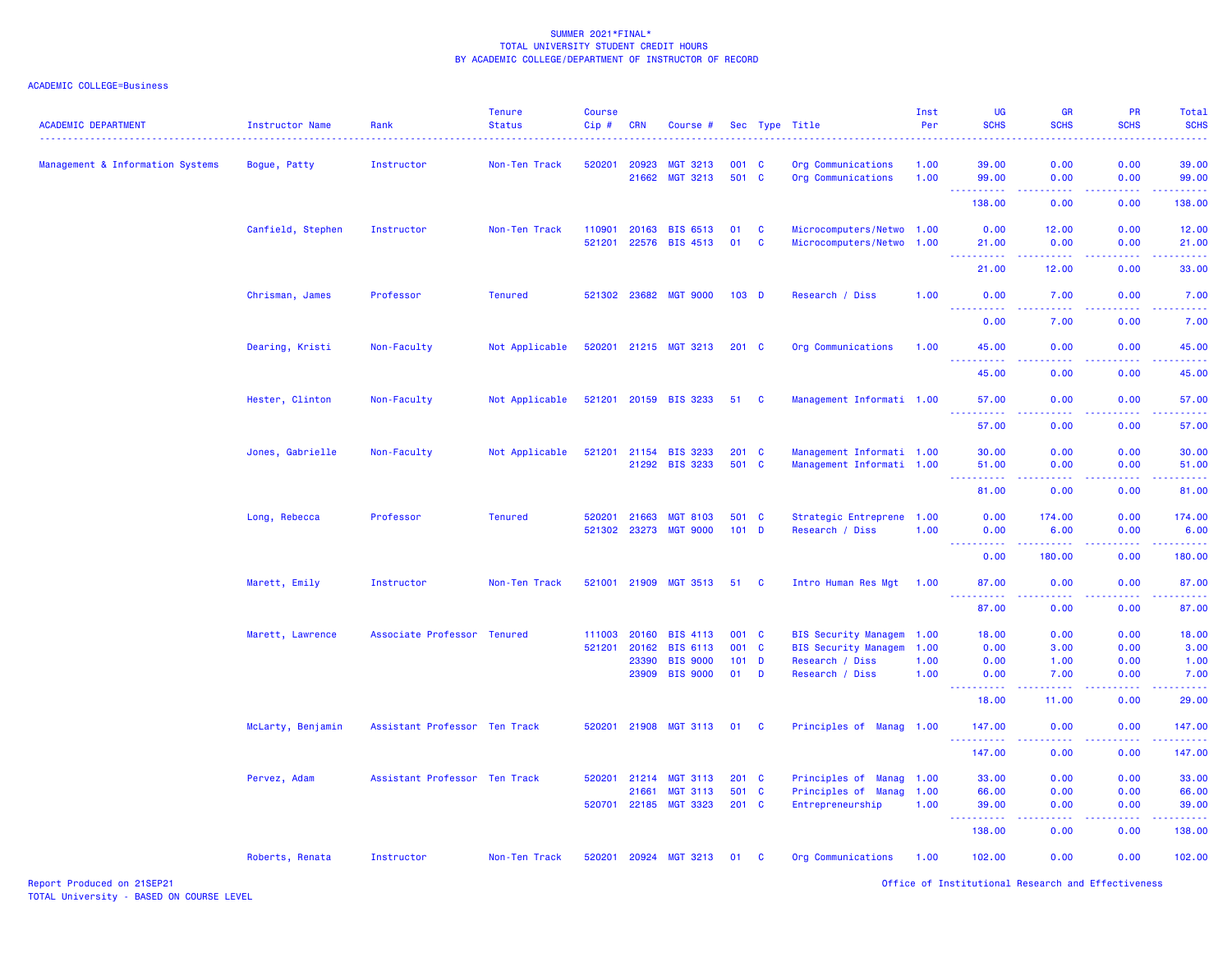| <b>ACADEMIC DEPARTMENT</b>                                                | Instructor Name    | Rank                              | <b>Tenure</b><br><b>Status</b> | <b>Course</b><br>Cip # | <b>CRN</b>   | Course #              |                  |              | Sec Type Title            | Inst<br>Per | <b>UG</b><br><b>SCHS</b>         | <b>GR</b><br><b>SCHS</b>               | PR<br><b>SCHS</b>                   | Total<br><b>SCHS</b>                                                                                                              |
|---------------------------------------------------------------------------|--------------------|-----------------------------------|--------------------------------|------------------------|--------------|-----------------------|------------------|--------------|---------------------------|-------------|----------------------------------|----------------------------------------|-------------------------------------|-----------------------------------------------------------------------------------------------------------------------------------|
|                                                                           |                    |                                   |                                |                        |              |                       |                  |              |                           |             |                                  |                                        |                                     |                                                                                                                                   |
| Management & Information Systems                                          | Roberts, Renata    | Instructor                        | Non-Ten Track                  | 520201                 | 20926        | <b>MGT 3213</b>       | 51               | <b>C</b>     | Org Communications        | 1.00        | 81.00                            | 0.00                                   | 0.00                                | 81.00                                                                                                                             |
|                                                                           |                    |                                   |                                | 521201                 |              | 20158 BIS 3233        | 01               | <b>C</b>     | Management Informati 1.00 |             | 78.00<br><b></b>                 | 0.00<br>----                           | 0.00<br>.                           | 78.00<br>.                                                                                                                        |
|                                                                           |                    |                                   |                                |                        |              |                       |                  |              |                           |             | 261.00                           | 0.00                                   | 0.00                                | 261.00                                                                                                                            |
|                                                                           | Sikolia, David     | Clinical Assist Pro Non-Ten Track |                                | 521201                 |              | 20152 BIS 1012        | 001 C            |              | Intro to Bus Info Sy 1.00 |             | 20.00                            | 0.00                                   | 0.00                                | 20.00                                                                                                                             |
|                                                                           |                    |                                   |                                |                        |              | 20153 BIS 1012        | 01               | $\mathbf{C}$ | Intro to Bus Info Sy 1.00 |             | 28.00<br>----------              | 0.00<br>.                              | 0.00<br>بالمسا                      | 28.00<br>-----                                                                                                                    |
|                                                                           |                    |                                   |                                |                        |              |                       |                  |              |                           |             | 48.00                            | 0.00                                   | 0.00                                | 48.00                                                                                                                             |
|                                                                           | Spencer, Barbara   | Lecturer                          | Non-Ten Track                  |                        | 520201 21665 | <b>MGT 8123</b>       | 501 C            |              | Strategic Bus Consul 1.00 |             | 0.00                             | 75.00                                  | 0.00                                | 75.00                                                                                                                             |
|                                                                           |                    |                                   |                                |                        |              |                       |                  |              |                           |             | ----------<br>0.00               | 75.00                                  | .<br>0.00                           | .<br>75.00                                                                                                                        |
|                                                                           | Taylor, Dona       | Instructor                        | Non-Ten Track                  | 520101                 | 20178        | <b>BUS 4853</b>       | 01               | C            | <b>Business Policy</b>    | 1.00        | 66.00                            | 0.00                                   | 0.00                                | 66.00                                                                                                                             |
|                                                                           |                    |                                   |                                | 521001                 | 20928        | <b>MGT 3513</b>       | 001 C            |              | Intro Human Res Mgt       | 1.00        | 66.00<br><b></b>                 | 0.00<br>.                              | 0.00<br>-----                       | 66.00<br>.                                                                                                                        |
|                                                                           |                    |                                   |                                |                        |              |                       |                  |              |                           |             | 132.00                           | 0.00                                   | 0.00                                | 132.00                                                                                                                            |
|                                                                           | Templeton, Laura   | Professor                         | <b>Tenured</b>                 | 521302 23274           |              | <b>MGT 9000</b>       | 102 <sub>D</sub> |              | Research / Diss           | 1.00        | 0.00<br>الماليات<br>. <u>.</u> . | 7.00                                   | 0.00                                | 7.00<br>$\frac{1}{2} \left( \frac{1}{2} \right) \left( \frac{1}{2} \right) \left( \frac{1}{2} \right) \left( \frac{1}{2} \right)$ |
|                                                                           |                    |                                   |                                |                        |              |                       |                  |              |                           |             | 0.00                             | 7.00                                   | 0.00                                | 7.00                                                                                                                              |
|                                                                           | Vardaman, James    | Non-Employee                      | Not Applicable                 | 520201 21664           |              | MGT 8113              | 521 C            |              | Leadership Skills         | 1.00        | 0.00<br>----------               | 144.00                                 | 0.00<br>$\sim$ $\sim$ $\sim$ $\sim$ | 144.00                                                                                                                            |
|                                                                           |                    |                                   |                                |                        |              |                       |                  |              |                           |             | 0.00                             | 144.00                                 | 0.00                                | 144.00                                                                                                                            |
|                                                                           | Warkentin, Merrill | Professor                         | <b>Tenured</b>                 | 521201 23491           |              | <b>BIS 9000</b>       | 102 <sub>D</sub> |              | Research / Diss           | 1.00        | 0.00                             | 18.00                                  | 0.00                                | 18.00                                                                                                                             |
|                                                                           |                    |                                   |                                |                        |              |                       |                  |              |                           |             | -----------<br>0.00              | <b><i><u><u>.</u></u></i></b><br>18.00 | .<br>0.00                           | . <u>.</u><br>18.00                                                                                                               |
|                                                                           | Yates, Victoria    | Grad Teach Assist                 | Not Applicable                 |                        |              | 520101 20177 BUS 4853 | 001 C            |              | <b>Business Policy</b>    | 1.00        | 60.00                            | 0.00                                   | 0.00                                | 60.00                                                                                                                             |
|                                                                           |                    |                                   |                                |                        |              |                       |                  |              |                           |             | 60.00                            | 0.00                                   | .<br>0.00                           | .<br>60.00                                                                                                                        |
|                                                                           | Young, Carlton     | Professor                         | <b>Tenured</b>                 | 510701                 | 21206        | <b>HCA 4013</b>       | $201 \quad C$    |              | Ethical Issues in He 1.00 |             | 18.00                            | 0.00                                   | 0.00                                | 18.00                                                                                                                             |
|                                                                           |                    |                                   |                                | 520201                 | 21217        | <b>MGT 3823</b>       | $201$ C          |              | Responsible Leadersh 1.00 |             | 21.00                            | 0.00                                   | 0.00<br>.                           | 21.00<br>.                                                                                                                        |
|                                                                           |                    |                                   |                                |                        |              |                       |                  |              |                           |             | 39.00                            | 0.00                                   | 0.00                                | 39.00                                                                                                                             |
| =====================================<br>Management & Information Systems |                    |                                   |                                |                        |              |                       |                  |              |                           |             | ==========<br>1272.00            | ==========<br>454.00                   | $=$ ==========<br>0.00              | 1726.00                                                                                                                           |
| =====================================                                     |                    |                                   |                                |                        |              |                       |                  |              |                           |             | ---------- ---------- ---------  |                                        |                                     | $\begin{array}{c} \texttt{m} = \texttt{m} = \texttt{m} = \texttt{m} = \texttt{m} \end{array}$                                     |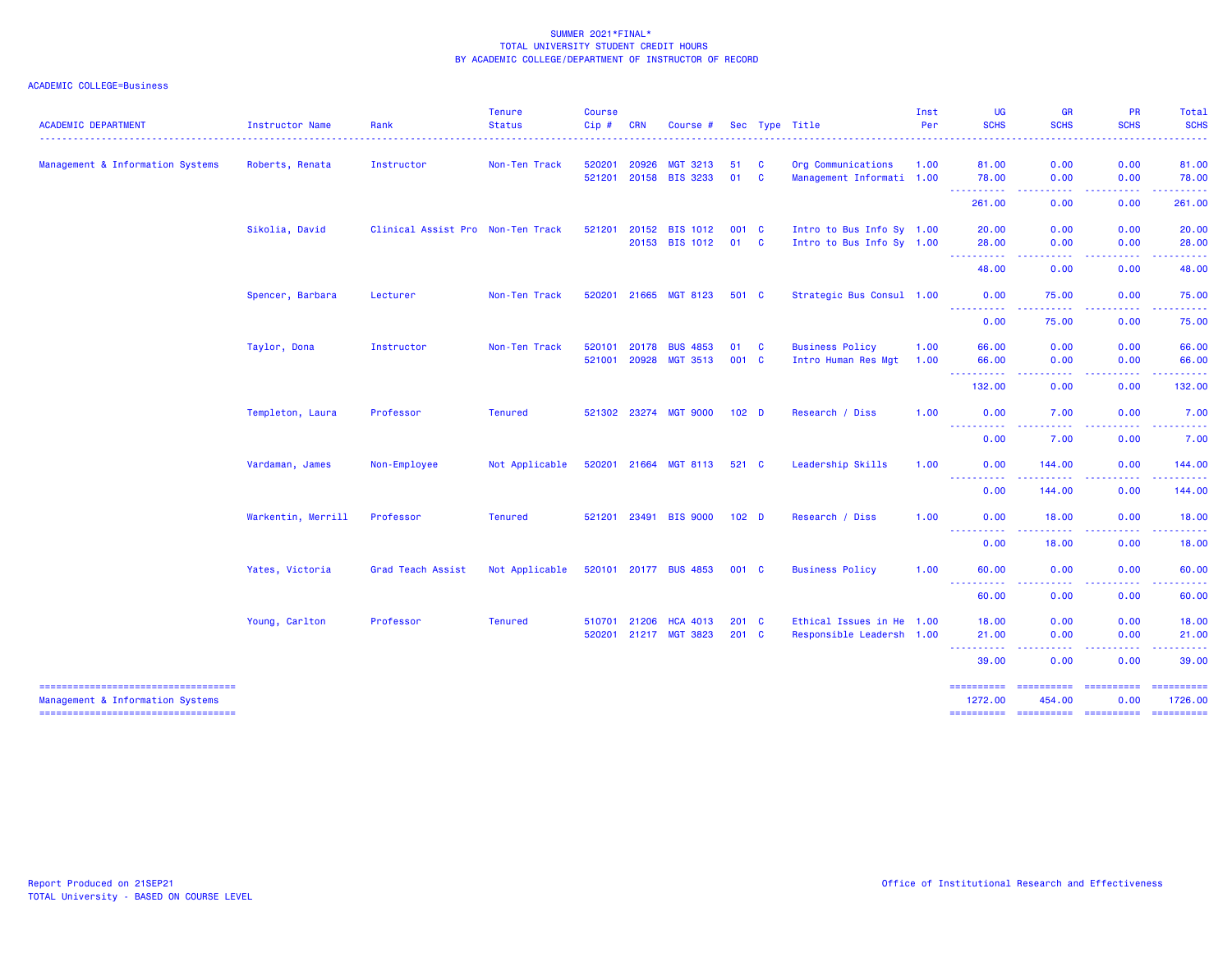| <b>ACADEMIC DEPARTMENT</b>         | Instructor Name     | Rank                          | <b>Tenure</b><br><b>Status</b> | <b>Course</b><br>$Cip \#$ | <b>CRN</b> | Course #              |                  |              | Sec Type Title             | Inst<br>Per | <b>UG</b><br><b>SCHS</b>                                                                                                                                                                                                                 | GR<br><b>SCHS</b>                   | PR<br><b>SCHS</b>            | Total<br><b>SCHS</b><br>$\omega$ is $\omega$ in .                                                                                   |
|------------------------------------|---------------------|-------------------------------|--------------------------------|---------------------------|------------|-----------------------|------------------|--------------|----------------------------|-------------|------------------------------------------------------------------------------------------------------------------------------------------------------------------------------------------------------------------------------------------|-------------------------------------|------------------------------|-------------------------------------------------------------------------------------------------------------------------------------|
| Marketing, Quantitative Analysis & | Adams, Frank        | Associate Professor Tenured   |                                | 521401 23859              |            | <b>MKT 9000</b>       | 103 <sub>D</sub> |              | Research / Diss            | 1.00        | 0.00                                                                                                                                                                                                                                     | 6.00                                | 0.00                         | 6.00                                                                                                                                |
|                                    |                     |                               |                                |                           |            |                       |                  |              |                            |             | $\frac{1}{2} \left( \frac{1}{2} \right) \left( \frac{1}{2} \right) \left( \frac{1}{2} \right) \left( \frac{1}{2} \right) \left( \frac{1}{2} \right)$<br>0.00                                                                             | 6.00                                | 0.00                         | <b>.</b> .<br>6.00                                                                                                                  |
|                                    | Ballard, Iva        | Instructor                    | Non-Ten Track                  | 521302                    | 20173      | <b>BQA 3123</b>       | 001 C            |              | <b>Bus Stat Methods II</b> | 1.00        | 84.00                                                                                                                                                                                                                                    | 0.00                                | 0.00                         | 84.00                                                                                                                               |
|                                    |                     |                               |                                |                           | 20174      | <b>BQA 3123</b>       | 01               | $\mathbf{C}$ | <b>Bus Stat Methods II</b> | 1.00        | 117.00                                                                                                                                                                                                                                   | 0.00                                | 0.00                         | 117.00                                                                                                                              |
|                                    |                     |                               |                                |                           | 21296      | <b>BQA 3123</b>       | 511 C            |              | <b>Bus Stat Methods II</b> | 1.00        | 21.00                                                                                                                                                                                                                                    | 0.00                                | 0.00                         | 21.00                                                                                                                               |
|                                    |                     |                               |                                |                           | 21915      | <b>BQA 3123</b>       | 51               | $\mathbf{C}$ | Bus Stat Methods II        | 1.00        | 57.00                                                                                                                                                                                                                                    | 0.00                                | 0.00                         | 57.00                                                                                                                               |
|                                    |                     |                               |                                |                           | 22537      | <b>BQA 7000</b>       | $101$ I          |              | Directed Indiv Study 1.00  |             | 0.00<br><u> - - - - - - - - - -</u>                                                                                                                                                                                                      | 3.00<br>.                           | 0.00<br>.                    | 3.00<br>$\begin{array}{cccccccccc} \bullet & \bullet & \bullet & \bullet & \bullet & \bullet & \bullet & \bullet \end{array}$       |
|                                    |                     |                               |                                |                           |            |                       |                  |              |                            |             | 279.00                                                                                                                                                                                                                                   | 3.00                                | 0.00                         | 282.00                                                                                                                              |
|                                    | Boone, Christopher  | Assistant Professor Ten Track |                                |                           |            | 520203 21672 MKT 8213 | 501 C            |              | Supply Chain Operati 1.00  |             | 0.00                                                                                                                                                                                                                                     | 90.00                               | 0.00                         | 90.00                                                                                                                               |
|                                    |                     |                               |                                |                           |            |                       |                  |              |                            |             | 0.00                                                                                                                                                                                                                                     | 90.00                               | 0.00                         | 90.00                                                                                                                               |
|                                    | Breazeale, Michael  | Associate Professor Tenured   |                                | 521401                    | 20942      | <b>MKT 4423</b>       | 01               | C            | Strategic Brand Mana 1.00  |             | 99.00                                                                                                                                                                                                                                    | 0.00                                | 0.00                         | 99.00                                                                                                                               |
|                                    |                     |                               |                                |                           | 20945      | <b>MKT 6423</b>       | 01               | $\mathbf{C}$ | Strategic Brand Mana 1.00  |             | 0.00                                                                                                                                                                                                                                     | 36.00                               | 0.00                         | 36.00                                                                                                                               |
|                                    |                     |                               |                                |                           | 21669      | <b>MKT 4423</b>       | 511 C            |              | Strategic Brand Mana 1.00  |             | 24.00                                                                                                                                                                                                                                    | 0.00                                | 0.00                         | 24.00                                                                                                                               |
|                                    |                     |                               |                                |                           | 21670      | <b>MKT 6423</b>       | 511 C            |              | Strategic Brand Mana       | 1.00        | 0.00                                                                                                                                                                                                                                     | 81.00                               | 0.00                         | 81.00                                                                                                                               |
|                                    |                     |                               |                                |                           | 23701      | <b>MKT 9000</b>       | 102 <sub>D</sub> |              | Research / Diss            | 1.00        | 0.00                                                                                                                                                                                                                                     | 6.00                                | 0.00                         | 6.00                                                                                                                                |
|                                    |                     |                               |                                |                           |            |                       |                  |              |                            |             | <u>.</u><br>123.00                                                                                                                                                                                                                       | .<br>123.00                         | .<br>0.00                    | .<br>246.00                                                                                                                         |
|                                    | Brown, Haley-Lavell | Instructor                    | Non-Ten Track                  | 220207                    | 20167      | <b>BL 4263</b>        | 51               | $\mathbf{C}$ | Environmental Law          | 1.00        | 27.00                                                                                                                                                                                                                                    | 0.00                                | 0.00                         | 27.00                                                                                                                               |
|                                    |                     |                               |                                | 229999                    | 20169      | <b>BL</b><br>6263     | 51               | $\mathbf{C}$ | Environmental Law          | 1.00        | 0.00                                                                                                                                                                                                                                     | 30.00                               | 0.00                         | 30.00                                                                                                                               |
|                                    |                     |                               |                                | 521501                    | 20168      | <b>BL 4333</b>        | 51               | $\mathbf{C}$ | Real Estate Law            | 1.00        | 66.00                                                                                                                                                                                                                                    | 0.00                                | 0.00                         | 66.00                                                                                                                               |
|                                    |                     |                               |                                |                           | 20170      | <b>BL 6333</b>        | 51               | $\mathbf{C}$ | Real Estate Law            | 1.00        | 0.00                                                                                                                                                                                                                                     | 24.00                               | 0.00                         | 24.00                                                                                                                               |
|                                    |                     |                               |                                |                           |            |                       |                  |              |                            |             | 93.00                                                                                                                                                                                                                                    | .<br>54.00                          | $\sim$ $\sim$ $\sim$<br>0.00 | $\frac{1}{2} \left( \frac{1}{2} \right) \left( \frac{1}{2} \right) \left( \frac{1}{2} \right) \left( \frac{1}{2} \right)$<br>147.00 |
|                                    | Collier, Joel       | Professor                     | <b>Tenured</b>                 | 521401                    |            | 23675 MKT 9000        | $101$ D          |              | Research / Diss            | 1.00        | 0.00                                                                                                                                                                                                                                     | 12.00                               | 0.00                         | 12.00                                                                                                                               |
|                                    |                     |                               |                                |                           |            |                       |                  |              |                            |             | <u> - - - - - - - - - -</u><br>0.00                                                                                                                                                                                                      | .<br>12.00                          | .<br>0.00                    | .<br>12.00                                                                                                                          |
|                                    | Cook, Cecelia       | Instructor                    | Non-Ten Track                  | 220205                    | 20164      | <b>BL 2413</b>        | 01               | C            | Legal Envt Bus             | 1.00        | 84.00                                                                                                                                                                                                                                    | 0.00                                | 0.00                         | 84.00                                                                                                                               |
|                                    |                     |                               |                                |                           |            | 20166 BL 3223         | 01               | $\mathbf c$  | Law Of Comm Trans          | 1.00        | 24.00                                                                                                                                                                                                                                    | 0.00                                | 0.00                         | 24.00                                                                                                                               |
|                                    |                     |                               |                                |                           |            |                       |                  |              |                            |             | $\omega_{\rm{eff}}$ and $\omega_{\rm{eff}}$<br>$\frac{1}{2} \left( \frac{1}{2} \right) \left( \frac{1}{2} \right) \left( \frac{1}{2} \right) \left( \frac{1}{2} \right) \left( \frac{1}{2} \right) \left( \frac{1}{2} \right)$<br>108.00 | $\sim$ $\sim$ $\sim$ $\sim$<br>0.00 | 0.00                         | .<br>108.00                                                                                                                         |
|                                    |                     |                               |                                |                           |            |                       |                  |              |                            |             |                                                                                                                                                                                                                                          |                                     |                              |                                                                                                                                     |
|                                    | Dunlap, Kali        | Non-Faculty                   | Not Applicable                 |                           |            | 240102 21571 IDS 4111 | 501 C            |              | Professional Seminar 1.00  |             | 9.00<br><u>.</u>                                                                                                                                                                                                                         | 0.00<br>.                           | 0.00                         | 9.00<br><u>.</u>                                                                                                                    |
|                                    |                     |                               |                                |                           |            |                       |                  |              |                            |             | 9.00                                                                                                                                                                                                                                     | 0.00                                | 0.00                         | 9.00                                                                                                                                |
|                                    | Hardman, Haley      | Grad Teach Assist             | Not Applicable                 |                           |            | 521401 21668 MKT 4113 | 521 C            |              | Personal Selling           | 1.00        | 66.00                                                                                                                                                                                                                                    | 0.00                                | 0.00                         | 66.00                                                                                                                               |
|                                    |                     |                               |                                |                           |            |                       |                  |              |                            |             | 66.00                                                                                                                                                                                                                                    | 0.00                                | 0.00                         | 66.00                                                                                                                               |
|                                    | Hazen, Benjamin     | Non-Employee                  | Not Applicable                 | 520203                    | 23540      | <b>MKT 8213</b>       | 502 C            |              | Supply Chain Operati 1.00  |             | 0.00<br><u>.</u>                                                                                                                                                                                                                         | 81.00<br>.                          | 0.00<br>.                    | 81.00<br>.                                                                                                                          |
|                                    |                     |                               |                                |                           |            |                       |                  |              |                            |             | 0.00                                                                                                                                                                                                                                     | 81.00                               | 0.00                         | 81.00                                                                                                                               |
|                                    | He, Lu              | Non-Employee                  | Not Applicable                 | 520201                    | 23644      | <b>BQA 6423</b>       | 502 C            |              | Business Decision An 1.00  |             | 0.00                                                                                                                                                                                                                                     | 72.00                               | 0.00                         | 72.00                                                                                                                               |
|                                    |                     |                               |                                | 521403                    | 23643      | <b>MKT 3323</b>       | 51               | <b>C</b>     | International Logist 1.00  |             | 69.00                                                                                                                                                                                                                                    | 0.00                                | 0.00                         | 69.00                                                                                                                               |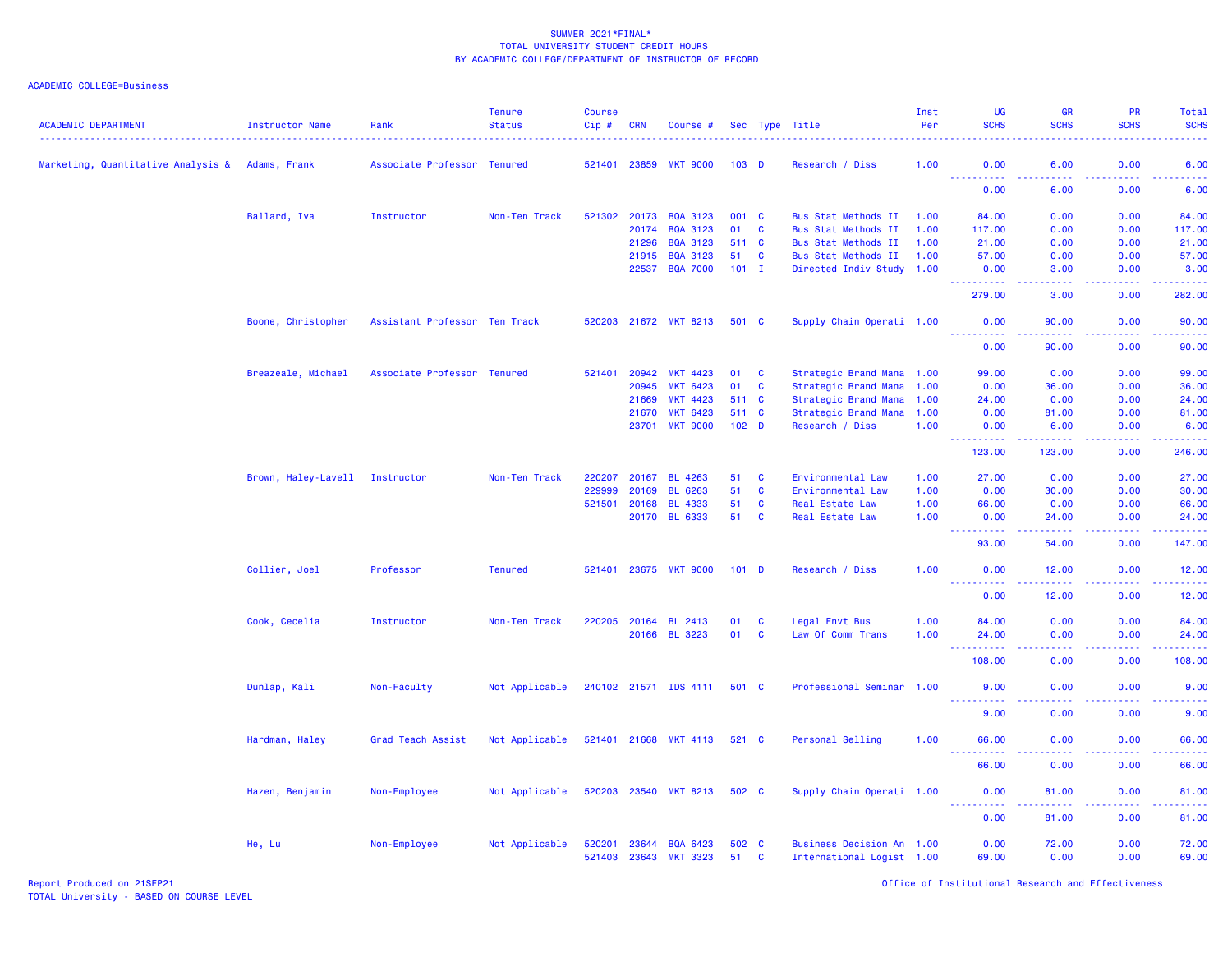| <b>ACADEMIC DEPARTMENT</b>                       | <b>Instructor Name</b> | Rank                          | <b>Tenure</b><br><b>Status</b> | <b>Course</b><br>Cip# | <b>CRN</b>   | Course #              |               |              | Sec Type Title            | Inst<br>Per | <b>UG</b><br><b>SCHS</b>                                                                                                                                     | <b>GR</b><br><b>SCHS</b>                                                                                                                                      | PR<br><b>SCHS</b> | Total<br><b>SCHS</b>                                                                                                               |
|--------------------------------------------------|------------------------|-------------------------------|--------------------------------|-----------------------|--------------|-----------------------|---------------|--------------|---------------------------|-------------|--------------------------------------------------------------------------------------------------------------------------------------------------------------|---------------------------------------------------------------------------------------------------------------------------------------------------------------|-------------------|------------------------------------------------------------------------------------------------------------------------------------|
|                                                  |                        |                               |                                |                       |              |                       |               |              |                           |             |                                                                                                                                                              |                                                                                                                                                               |                   |                                                                                                                                    |
|                                                  |                        |                               |                                |                       |              |                       |               |              |                           |             | - - - - - - - - - - -<br>69.00                                                                                                                               | 72.00                                                                                                                                                         | .<br>0.00         | 141.00                                                                                                                             |
| Marketing, Quantitative Analysis & Hill, William |                        | Professor                     | <b>Tenured</b>                 |                       | 521401 21224 | <b>MKT 8153</b>       | $201 \quad C$ |              | Strategic Marketing       | 1.00        | 0.00                                                                                                                                                         | 51.00                                                                                                                                                         | 0.00              | 51.00                                                                                                                              |
|                                                  |                        |                               |                                |                       | 22549        | <b>MKT 6143</b>       | $201$ C       |              | Sales Management          | 1.00        | 0.00                                                                                                                                                         | 27.00                                                                                                                                                         | 0.00              | 27.00                                                                                                                              |
|                                                  |                        |                               |                                |                       | 521801 22546 | <b>MKT 4143</b>       | 201 C         |              | Sales Management          | 1.00        | 9.00<br>$\sim$ $\sim$ $\sim$ $\sim$                                                                                                                          | 0.00<br>.                                                                                                                                                     | 0.00<br>المستبد   | 9.00<br>والمتمام المار                                                                                                             |
|                                                  |                        |                               |                                |                       |              |                       |               |              |                           |             | 9.00                                                                                                                                                         | 78.00                                                                                                                                                         | 0.00              | 87.00                                                                                                                              |
|                                                  | Landers, Vincent       | Assistant Professor Ten Track |                                |                       | 521401 22133 | <b>MKT 4413</b>       | 51            | $\mathbf{C}$ | Consumer Behavior         | 1.00        | 105.00<br><u>.</u>                                                                                                                                           | 0.00<br>.                                                                                                                                                     | 0.00<br>22222     | 105.00<br>2.2.2.2.2.2                                                                                                              |
|                                                  |                        |                               |                                |                       |              |                       |               |              |                           |             | 105.00                                                                                                                                                       | 0.00                                                                                                                                                          | 0.00              | 105.00                                                                                                                             |
|                                                  | Lueg, Jason            | Professor                     | <b>Tenured</b>                 |                       | 521401 21919 | <b>MKT 4813</b>       | 51            | <b>C</b>     | Marketing-Mgt             | 1.00        | 48.00                                                                                                                                                        | 0.00                                                                                                                                                          | 0.00              | 48.00                                                                                                                              |
|                                                  |                        |                               |                                |                       | 21921        | <b>MKT 6313</b>       | 51            | $\mathbf{C}$ | Physical Distributio      | 1.00        | 0.00                                                                                                                                                         | 36.00                                                                                                                                                         | 0.00              | 36.00                                                                                                                              |
|                                                  |                        |                               |                                | 521801 21920          |              | <b>MKT 4313</b>       | 51            | <b>C</b>     | Physical Distrib Mgt 1.00 |             | 21.00                                                                                                                                                        | 0.00                                                                                                                                                          | 0.00              | 21.00                                                                                                                              |
|                                                  |                        |                               |                                |                       |              | 521803 21918 MKT 3213 | 51            | <b>C</b>     | Retailing                 | 1.00        | 111.00<br>----------                                                                                                                                         | 0.00                                                                                                                                                          | 0.00<br>.         | 111.00<br>.                                                                                                                        |
|                                                  |                        |                               |                                |                       |              |                       |               |              |                           |             | 180.00                                                                                                                                                       | 36.00                                                                                                                                                         | 0.00              | 216.00                                                                                                                             |
|                                                  | Lueg, Nicole           | Professor                     | <b>Tenured</b>                 |                       |              | 521402 20943 MKT 4533 | 01            | <b>C</b>     | Marketing Research        | 1.00        | 54.00<br><u> - - - - - - - - - -</u>                                                                                                                         | 0.00                                                                                                                                                          | 0.00              | 54.00<br>$\frac{1}{2} \left( \frac{1}{2} \right) \left( \frac{1}{2} \right) \left( \frac{1}{2} \right) \left( \frac{1}{2} \right)$ |
|                                                  |                        |                               |                                |                       |              |                       |               |              |                           |             | 54.00                                                                                                                                                        | 0.00                                                                                                                                                          | 0.00              | 54.00                                                                                                                              |
|                                                  | Mallette, Stephanie    | Instructor                    | Non-Ten Track                  |                       |              | 220205 21294 BL 2413  | 521 C         |              | Legal Envt Bus            | 1.00        | 33.00                                                                                                                                                        | 0.00                                                                                                                                                          | 0.00              | 33.00                                                                                                                              |
|                                                  |                        |                               |                                |                       | 229999 21295 | <b>BL 8113</b>        | 511 C         |              | Law Ethics Disp Res       | 1.00        | 0.00                                                                                                                                                         | 75.00                                                                                                                                                         | 0.00              | 75.00                                                                                                                              |
|                                                  |                        |                               |                                |                       |              |                       |               |              |                           |             | <u> - - - - - - - - - -</u><br>33.00                                                                                                                         | $\frac{1}{2} \left( \frac{1}{2} \right) \left( \frac{1}{2} \right) \left( \frac{1}{2} \right) \left( \frac{1}{2} \right) \left( \frac{1}{2} \right)$<br>75.00 | .<br>0.00         | .<br>108.00                                                                                                                        |
|                                                  | Meredith, Kavitha      | Grad Teach Assist             | Not Applicable                 | 521403 21667          |              | <b>MKT 3323</b>       | 521 C         |              | International Logist 1.00 |             | 45.00<br><u> - - - - - - - - - -</u>                                                                                                                         | 0.00                                                                                                                                                          | 0.00              | 45.00                                                                                                                              |
|                                                  |                        |                               |                                |                       |              |                       |               |              |                           |             | 45.00                                                                                                                                                        | 0.00                                                                                                                                                          | 0.00              | 45.00                                                                                                                              |
|                                                  | Moore, Robert          | Professor                     | <b>Tenured</b>                 | 521401                | 20934        | <b>MKT 3013</b>       | 01            | <b>C</b>     | Principles Of Mkt         | 1.00        | 150.00                                                                                                                                                       | 0.00                                                                                                                                                          | 0.00              | 150.00                                                                                                                             |
|                                                  |                        |                               |                                |                       | 21666        | <b>MKT 3013</b>       | 521           | $\mathbf{C}$ | Principles Of Mkt         | 1.00        | 60.00                                                                                                                                                        | 0.00                                                                                                                                                          | 0.00              | 60.00                                                                                                                              |
|                                                  |                        |                               |                                |                       | 21916        | <b>MKT 3013</b>       | 001 C         |              | Principles Of Mkt         | 1.00        | 105.00<br>.                                                                                                                                                  | 0.00<br>د د د د                                                                                                                                               | 0.00<br>.         | 105.00<br>.                                                                                                                        |
|                                                  |                        |                               |                                |                       |              |                       |               |              |                           |             | 315.00                                                                                                                                                       | 0.00                                                                                                                                                          | 0.00              | 315.00                                                                                                                             |
|                                                  | Qu, Yingge             | Associate Professor Tenured   |                                |                       | 521401 21219 | <b>MKT 3013</b>       | $201 \quad C$ |              | Principles Of Mkt         | 1.00        | 33.00                                                                                                                                                        | 0.00                                                                                                                                                          | 0.00              | 33.00                                                                                                                              |
|                                                  |                        |                               |                                |                       | 21222        | <b>MKT 4213</b>       | 201 C         |              | Internet Marketing        | 1.00        | 15.00                                                                                                                                                        | 0.00                                                                                                                                                          | 0.00              | 15.00                                                                                                                              |
|                                                  |                        |                               |                                |                       | 21223        | <b>MKT 6213</b>       | 201 C         |              | Internet Marketing        | 1.00        | 0.00<br>$\frac{1}{2} \left( \frac{1}{2} \right) \left( \frac{1}{2} \right) \left( \frac{1}{2} \right) \left( \frac{1}{2} \right) \left( \frac{1}{2} \right)$ | 12.00<br>.                                                                                                                                                    | 0.00<br>المستبد   | 12.00<br>بالأباليات                                                                                                                |
|                                                  |                        |                               |                                |                       |              |                       |               |              |                           |             | 48.00                                                                                                                                                        | 12.00                                                                                                                                                         | 0.00              | 60.00                                                                                                                              |
|                                                  | Shanahan, Kevin        | Professor                     | <b>Tenured</b>                 | 521401                | 20939        | <b>MKT 4123</b>       | 51            | $\mathbf{C}$ | Advertising               | 1.00        | 72.00                                                                                                                                                        | 0.00                                                                                                                                                          | 0.00              | 72.00                                                                                                                              |
|                                                  |                        |                               |                                |                       | 21671        | <b>MKT 8153</b>       | 501 C         |              | Strategic Marketing       | 1.00        | 0.00                                                                                                                                                         | 99.00                                                                                                                                                         | 0.00              | 99.00                                                                                                                              |
|                                                  |                        |                               |                                |                       | 23512        | <b>MKT 8153</b>       | 531 C         |              | Strategic Marketing       | 1.00        | 0.00                                                                                                                                                         | 108.00                                                                                                                                                        | 0.00              | 108.00                                                                                                                             |
|                                                  |                        |                               |                                |                       | 521403 21922 | <b>MKT 3933</b>       | 01            | $\mathbf{C}$ | International Mkt         | 1.00        | 45.00<br>.<br>$\frac{1}{2} \left( \frac{1}{2} \right) \frac{1}{2} \left( \frac{1}{2} \right)$                                                                | 0.00<br>.                                                                                                                                                     | 0.00<br><b></b>   | 45.00<br><b><i><u><u></u></u></i></b>                                                                                              |
|                                                  |                        |                               |                                |                       |              |                       |               |              |                           |             | 117.00                                                                                                                                                       | 207.00                                                                                                                                                        | 0.00              | 324.00                                                                                                                             |
|                                                  | Wen, Jutong            | Grad Teach Assist             | Not Applicable                 |                       |              | 521403 22263 MKT 3933 | 511 C         |              | International Mkt         | 1.00        | 36.00                                                                                                                                                        | 0.00                                                                                                                                                          | 0.00              | 36.00                                                                                                                              |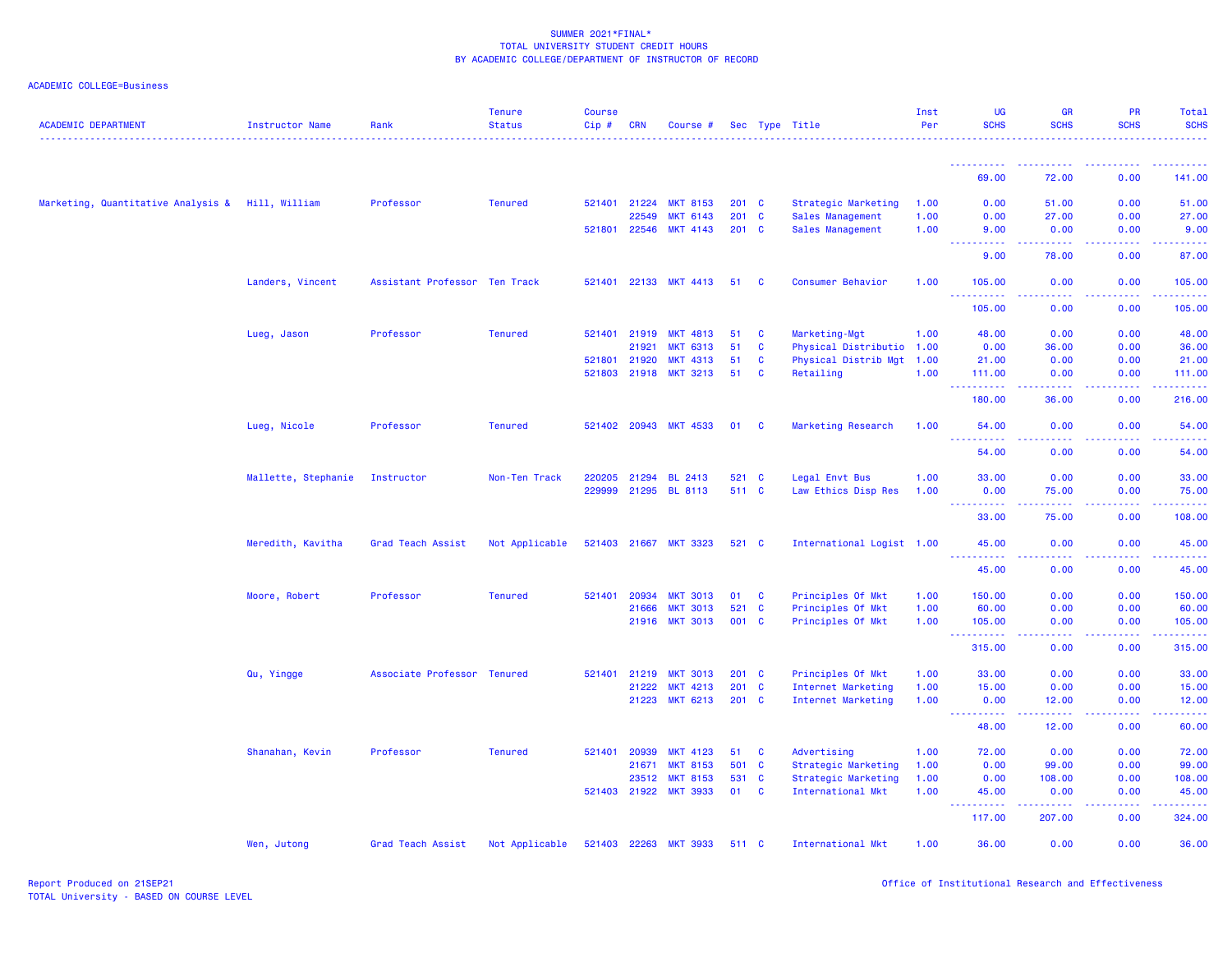| <b>ACADEMIC DEPARTMENT</b>                                                                                            | Instructor Name | Rank                          | Tenure<br>Status | Course<br>$Cip$ # | <b>CRN</b> | Course # Sec Type Title                             |  |                                                 | Inst<br>Per | <b>UG</b><br><b>SCHS</b>            | <b>GR</b><br><b>SCHS</b>            | <b>PR</b><br><b>SCHS</b><br>------------------------------------ | Total<br><b>SCHS</b>                 |
|-----------------------------------------------------------------------------------------------------------------------|-----------------|-------------------------------|------------------|-------------------|------------|-----------------------------------------------------|--|-------------------------------------------------|-------------|-------------------------------------|-------------------------------------|------------------------------------------------------------------|--------------------------------------|
|                                                                                                                       |                 |                               |                  |                   |            |                                                     |  |                                                 |             | 36,00                               | 0.00                                | 0.00                                                             | 36.00                                |
| Marketing, Quantitative Analysis & Zhuo, Yueran                                                                       |                 | Assistant Professor Ten Track |                  | 520201            |            | 22552 BQA 6423 501 C<br>521302 22297 BQA 8443 501 C |  | Business Decision An 1.00<br>Stat Analy Bus Dec | 1.00        | 0.00<br>0.00<br>.<br>0.00           | 93.00<br>135,00<br>228,00           | 0.00<br>0.00<br>0.00                                             | 93.00<br>135,00<br>228,00            |
| =====================================<br>Marketing, Quantitative Analysis &<br>====================================== |                 |                               |                  |                   |            |                                                     |  |                                                 |             | ==========<br>1689.00<br>========== | ==========<br>1077.00<br>========== | ==========<br>0.00<br>==========                                 | ==========<br>2766.00<br>----------- |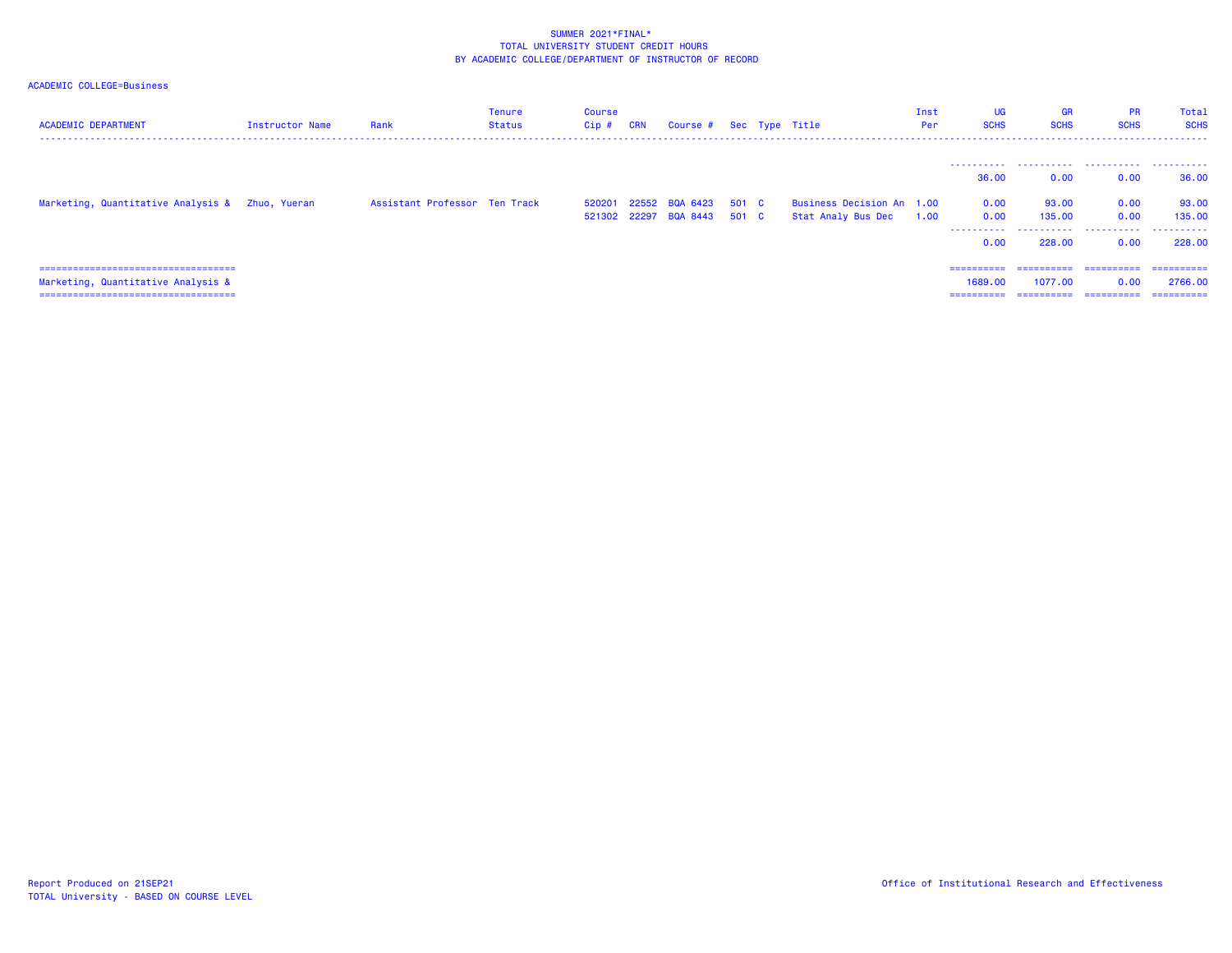|                                                      |                   |                                                    | <b>Tenure</b>  | <b>Course</b> |              |                       |                  |              |                           | Inst | <b>UG</b>                                                                                                                                                     | <b>GR</b>                                                                                              | <b>PR</b>                                                                                                                         | Total           |
|------------------------------------------------------|-------------------|----------------------------------------------------|----------------|---------------|--------------|-----------------------|------------------|--------------|---------------------------|------|---------------------------------------------------------------------------------------------------------------------------------------------------------------|--------------------------------------------------------------------------------------------------------|-----------------------------------------------------------------------------------------------------------------------------------|-----------------|
| <b>ACADEMIC DEPARTMENT</b>                           | Instructor Name   | Rank                                               | <b>Status</b>  | Cip#          | <b>CRN</b>   | Course #              |                  |              | Sec Type Title            | Per  | <b>SCHS</b>                                                                                                                                                   | <b>SCHS</b>                                                                                            | <b>SCHS</b>                                                                                                                       | <b>SCHS</b>     |
| Counseling, Educational Psychology, Abernathy, Larry |                   | Research Assoc Prof Non-Ten Track                  |                | 422805        | 23610        | EPY 4710              | 801 A            |              | Int and Nat Exp in E 1.00 |      | 3.00                                                                                                                                                          | 0.00                                                                                                   | 0.00                                                                                                                              | 3.00            |
|                                                      |                   |                                                    |                | 422806        | 20552        | EPY 2513              | 51               | $\mathbf{C}$ | Human Growth & Devel 1.00 |      | 18.00                                                                                                                                                         | 0.00                                                                                                   | 0.00                                                                                                                              | 18.00           |
|                                                      |                   |                                                    |                |               | 21439        | EPY 2513              | 551 C            |              | Human Growth & Devel 1.00 |      | 15.00                                                                                                                                                         | 0.00                                                                                                   | 0.00                                                                                                                              | 15.00           |
|                                                      |                   |                                                    |                | 429999        | 23612        | <b>PSY 4710</b>       | 801 A            |              | Int and Nat Exp in E 1.00 |      | 33,00                                                                                                                                                         | 0.00                                                                                                   | 0.00                                                                                                                              | 33.00           |
|                                                      |                   |                                                    |                |               | 23613        | <b>PSY 6710</b>       | 801 A            |              | Int and Nat Exp in E 1.00 |      | 0.00                                                                                                                                                          | 3.00                                                                                                   | 0.00                                                                                                                              | 3.00            |
|                                                      |                   |                                                    |                |               |              |                       |                  |              |                           |      | $\frac{1}{2} \left( \frac{1}{2} \right) \left( \frac{1}{2} \right) \left( \frac{1}{2} \right) \left( \frac{1}{2} \right) \left( \frac{1}{2} \right)$<br>69.00 | $\frac{1}{2} \left( \frac{1}{2} \right) \left( \frac{1}{2} \right) \left( \frac{1}{2} \right)$<br>3.00 | .<br>0.00                                                                                                                         | .<br>72.00      |
|                                                      | Ball, Kimberly    | Lecturer                                           | Non-Ten Track  |               |              | 422807 21440 EPY 3543 | 551 C            |              | Psych Of Adoles           | 1.00 | 27.00                                                                                                                                                         | 0.00                                                                                                   | 0.00                                                                                                                              | 27.00           |
|                                                      |                   |                                                    |                |               |              |                       |                  |              |                           |      | .<br>27.00                                                                                                                                                    | د د د د<br>0.00                                                                                        | 22222<br>0.00                                                                                                                     | .<br>27.00      |
|                                                      |                   | Bates-Brantley, Kayl Assistant Professor Ten Track |                | 422805        | 20562        | EPY 6123              | 51               | <b>C</b>     | App of School Psych 1.00  |      | 0.00                                                                                                                                                          | 12.00                                                                                                  | 0.00                                                                                                                              | 12.00           |
|                                                      |                   |                                                    |                |               | 20563        | EPY 6133              | 01               | $\mathbf{C}$ | Data-Based Decisions 1.00 |      | 0.00                                                                                                                                                          | 15.00                                                                                                  | 0.00                                                                                                                              | 15.00           |
|                                                      |                   |                                                    |                |               | 20569        | EPY 9443              | 01               | <b>C</b>     | Single Subject Desig 1.00 |      | 0.00                                                                                                                                                          | 21.00                                                                                                  | 0.00                                                                                                                              | 21.00           |
|                                                      |                   |                                                    |                |               |              |                       |                  |              |                           |      | $\sim 100$<br>0.00                                                                                                                                            | .<br>48.00                                                                                             | 22222<br>0.00                                                                                                                     | .<br>48.00      |
|                                                      | Borgen, John      | Assistant Professor Ten Track                      |                |               | 422703 21923 | <b>EPY 8253</b>       | 501 C            |              | Child Dev/Pathology       | 1.00 | 0.00                                                                                                                                                          | 33.00                                                                                                  | 0.00                                                                                                                              | 33.00           |
|                                                      |                   |                                                    |                |               |              | 21935 EPY 8253        | 01               | $\mathbf{C}$ | Child Dev/Pathology       | 1.00 | 0.00                                                                                                                                                          | 15.00                                                                                                  | 0.00                                                                                                                              | 15.00           |
|                                                      |                   |                                                    |                |               |              |                       |                  |              |                           |      | .<br>0.00                                                                                                                                                     | 22222<br>48.00                                                                                         | $\frac{1}{2} \left( \frac{1}{2} \right) \left( \frac{1}{2} \right) \left( \frac{1}{2} \right) \left( \frac{1}{2} \right)$<br>0.00 | .<br>48.00      |
|                                                      | Boyles, Caragh    | Non-Faculty                                        | Not Applicable |               |              | 350103 20578 EXL 0190 | 102 E            |              | Experiential Learnin 1.00 |      | 9.00                                                                                                                                                          | 0.00                                                                                                   | 0.00                                                                                                                              | 9.00            |
|                                                      |                   |                                                    |                |               |              |                       |                  |              |                           |      | $\sim 100$<br>د د د د<br>9.00                                                                                                                                 | 0.00                                                                                                   | 0.00                                                                                                                              | 9.00            |
|                                                      | Dooley, Kathy     | Professor                                          | <b>Tenured</b> |               | 422703 20307 | COE 4903              | 01               | $\mathbf{C}$ | Dev Coun/Men Health       | 1.00 | 12.00                                                                                                                                                         | 0.00                                                                                                   | 0.00                                                                                                                              | 12.00           |
|                                                      |                   |                                                    |                |               | 20309        | COE 6903              | 01               | $\mathbf{C}$ | Dev Coun/Men Health       | 1.00 | 0.00                                                                                                                                                          | 15.00                                                                                                  | 0.00                                                                                                                              | 15.00           |
|                                                      |                   |                                                    |                | 422803        | 23139        | <b>COE 9000</b>       | 101 <sub>D</sub> |              | Research / Diss           | 1.00 | 0.00                                                                                                                                                          | 7.00                                                                                                   | 0.00                                                                                                                              | 7.00            |
|                                                      |                   |                                                    |                |               |              | 511501 20319 COE 8783 | 51               | $\mathbf{C}$ | Counsel Chem Dep Fam 1.00 |      | 0.00                                                                                                                                                          | 24,00                                                                                                  | 0.00                                                                                                                              | 24.00           |
|                                                      |                   |                                                    |                |               |              |                       |                  |              |                           |      | .<br>12.00                                                                                                                                                    | .<br>46.00                                                                                             | .<br>0.00                                                                                                                         | .<br>58.00      |
|                                                      | Gadke, Daniel     | Associate Professor Tenured                        |                | 429999        |              | 23183 EPY 9000        | 103 <sub>D</sub> |              | Research / Diss           | 1.00 | 0.00                                                                                                                                                          | 13.00                                                                                                  | 0.00                                                                                                                              | 13.00           |
|                                                      |                   |                                                    |                |               |              |                       |                  |              |                           |      | $- - - - - - -$<br>0.00                                                                                                                                       | <b><i><u><u>.</u></u></i></b><br>13.00                                                                 | . <b>.</b><br>0.00                                                                                                                | .<br>13.00      |
|                                                      | Gainer, Donna     | Instructor                                         | Non-Ten Track  | 130499        | 21443        | EPY 4313              | 551 C            |              | Measure & Eval            | 1.00 | 39.00                                                                                                                                                         | 0.00                                                                                                   | 0.00                                                                                                                              | 39.00           |
|                                                      |                   |                                                    |                | 422806        | 22558        | <b>EPY 3503</b>       | 501 C            |              | Principles of Ed Psy 1.00 |      | 24.00                                                                                                                                                         | 0.00                                                                                                   | 0.00                                                                                                                              | 24.00           |
|                                                      |                   |                                                    |                |               |              |                       |                  |              |                           |      | .<br>63.00                                                                                                                                                    | .<br>0.00                                                                                              | . <b>.</b><br>0.00                                                                                                                | .<br>63.00      |
|                                                      | Gallo, Katarzyna  | Assistant Professor Ten Track                      |                |               |              | 231303 20557 EPY 3513 | 01 C             |              | Behavioral Sci Writi 1.00 |      | 39.00                                                                                                                                                         | 0.00                                                                                                   | 0.00                                                                                                                              | 39.00           |
|                                                      |                   |                                                    |                |               |              |                       |                  |              |                           |      | $\sim$ $\sim$ $\sim$ .<br>$- - - - - - -$<br>39.00                                                                                                            | .<br>0.00                                                                                              | 2.2.2.2.2<br>0.00                                                                                                                 | .<br>39.00      |
|                                                      | Goldberg, Rebecca | Associate Professor Tenured                        |                |               | 131101 20316 | COE 8623              | 01               | <b>C</b>     | Adv Law/Ethics in Co 1.00 |      | 0.00                                                                                                                                                          | 12.00                                                                                                  | 0.00                                                                                                                              | 12.00           |
|                                                      |                   |                                                    |                |               | 131102 20314 | COE 8143              | 51               | <b>C</b>     | Grief Counseling          | 1.00 | 0.00                                                                                                                                                          | 18.00                                                                                                  | 0.00                                                                                                                              | 18.00           |
|                                                      |                   |                                                    |                | 422803        | 22331        | <b>COE 8990</b>       | 01               | $\mathbf{C}$ | Special Topic In COE 1.00 |      | 0.00                                                                                                                                                          | 12.00                                                                                                  | 0.00                                                                                                                              | 12.00           |
|                                                      |                   |                                                    |                |               | 511508 21936 | COE 8743              | 51               | <b>C</b>     | Counseling LGBTQ          | 1.00 | 0.00                                                                                                                                                          | 15.00                                                                                                  | 0.00                                                                                                                              | 15.00           |
|                                                      |                   |                                                    |                |               |              |                       |                  |              |                           |      | <u>.</u><br>0.00                                                                                                                                              | .<br>57.00                                                                                             | 22222<br>0.00                                                                                                                     | ------<br>57.00 |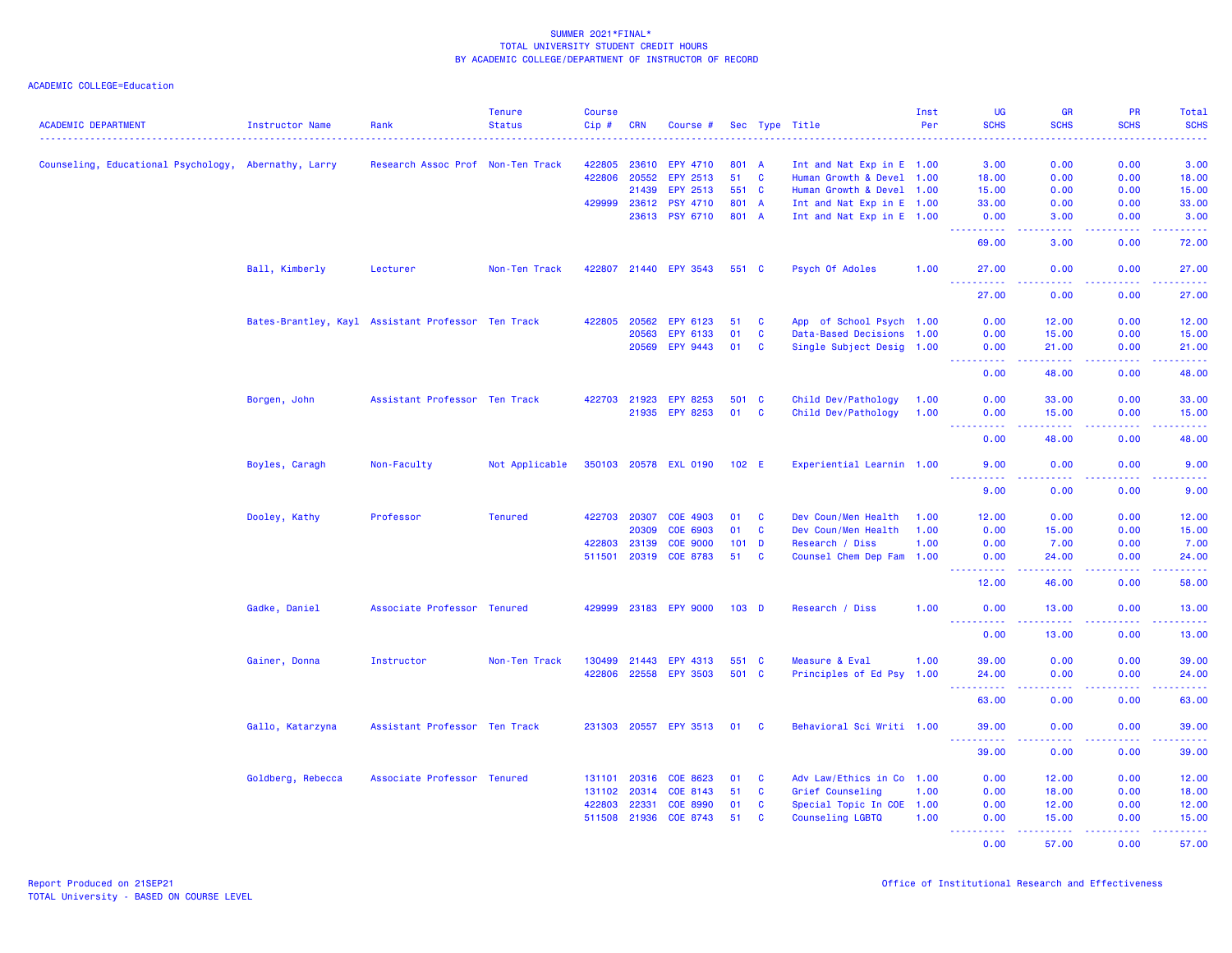| <b>ACADEMIC DEPARTMENT</b>                              | <b>Instructor Name</b> | Rank                          | <b>Tenure</b><br><b>Status</b> | <b>Course</b><br>Cip# | CRN          | Course #              |                  |              | Sec Type Title            | Inst<br>Per<br>. | UG<br><b>SCHS</b>                                                                                                   | <b>GR</b><br><b>SCHS</b> | PR<br><b>SCHS</b>                    | Total<br><b>SCHS</b><br>. |
|---------------------------------------------------------|------------------------|-------------------------------|--------------------------------|-----------------------|--------------|-----------------------|------------------|--------------|---------------------------|------------------|---------------------------------------------------------------------------------------------------------------------|--------------------------|--------------------------------------|---------------------------|
| Counseling, Educational Psychology, Gooden-Hunley, Lisa |                        | Non-Faculty                   | Not Applicable                 | 350103                | 20322        | CP 2103               | $101$ E          |              | First Work Sem            | 1.00             | 204,00                                                                                                              | 0.00                     | 0.00                                 | 204.00                    |
|                                                         |                        |                               |                                |                       | 20323        | CP 2203               | 101 E            |              | <b>Second Work Sem</b>    | 1.00             | 267.00                                                                                                              | 0.00                     | 0.00                                 | 267.00                    |
|                                                         |                        |                               |                                |                       | 20324        | CP 3303               | 101 E            |              | Third Work Sem            | 1.00             | 216.00                                                                                                              | 0.00                     | 0.00                                 | 216.00                    |
|                                                         |                        |                               |                                |                       | 20325        | CP 3403               | 101 E            |              | Fourth Work Sem           | 1.00             | 42.00                                                                                                               | 0.00                     | 0.00                                 | 42.00                     |
|                                                         |                        |                               |                                |                       | 20326        | CP 4503               | 101 E            |              | Fifth Work Sem            | 1.00             | 36.00                                                                                                               | 0.00                     | 0.00                                 | 36.00                     |
|                                                         |                        |                               |                                |                       | 20327        | CP 4603               | 101 E            |              | Sixth Work Sem            | 1.00             | 9.00                                                                                                                | 0.00                     | 0.00                                 | 9.00                      |
|                                                         |                        |                               |                                |                       | 20577        | <b>EXL 0190</b>       | 101 E            |              | Experiential Learnin      | 1.00             | 21.00                                                                                                               | 0.00                     | 0.00                                 | 21.00                     |
|                                                         |                        |                               |                                |                       | 20587        | <b>EXL 3100</b>       | 101 E            |              | CCPP Internship I         | 1.00             | 99.00                                                                                                               | 0.00                     | 0.00                                 | 99.00                     |
|                                                         |                        |                               |                                |                       | 20588        | <b>EXL 3100</b>       | H01 E            |              | Honors CCPP Internsh      | 1.00             | 18.00                                                                                                               | 0.00                     | 0.00                                 | 18.00                     |
|                                                         |                        |                               |                                |                       | 21727        | CP 2103               | 601 E            |              | First Work Sem            | 1.00             | 18.00                                                                                                               | 0.00                     | 0.00                                 | 18.00                     |
|                                                         |                        |                               |                                |                       | 21728        | CP 2203               | 601 E            |              | <b>Second Work Sem</b>    | 1.00             | 27.00                                                                                                               | 0.00                     | 0.00                                 | 27.00                     |
|                                                         |                        |                               |                                |                       | 21729        | CP 3303               | 601 E            |              | Third Work Sem            | 1.00             | 18.00                                                                                                               | 0.00                     | 0.00                                 | 18.00                     |
|                                                         |                        |                               |                                |                       | 21730        | <b>EXL 0190</b>       | 601 E            |              | Experiential Learnin      | 1.00             | 6.00                                                                                                                | 0.00                     | 0.00                                 | 6.00                      |
|                                                         |                        |                               |                                | 521001 20330          |              | CP 8013               | 101 E            |              | First Work Sem            | 1.00             | 0.00                                                                                                                | 30.00                    | 0.00                                 | 30.00                     |
|                                                         |                        |                               |                                |                       | 20331        | CP 8023               | $101$ E          |              | <b>Second Work Sem</b>    | 1.00             | 0.00                                                                                                                | 6.00                     | 0.00                                 | 6.00                      |
|                                                         |                        |                               |                                |                       | 20589        | <b>EXL 3200</b>       | 101 E            |              | CCPP Internship I         | 1.00             | 21.00                                                                                                               | 0.00                     | 0.00                                 | 21.00                     |
|                                                         |                        |                               |                                |                       |              |                       |                  |              |                           |                  | <u>.</u><br>1002.00                                                                                                 | 2222.<br>36.00           | 22222<br>0.00                        | .<br>1038.00              |
|                                                         | Henington, Carlen      | Professor                     | <b>Tenured</b>                 | 130301                | 22200        | <b>EDS 6403</b>       | 251              | <b>C</b>     | Eval in Sec Schools       | 1.00             | 0.00                                                                                                                | 51.00                    | 0.00                                 | 51.00                     |
|                                                         |                        |                               |                                |                       | 22206        | <b>EDS 6403</b>       | 281 C            |              | Eval in Sec Schools       | 1.00             | 0.00<br>$\omega$ is a $\omega$                                                                                      | 24.00<br>.               | 0.00                                 | 24.00                     |
|                                                         |                        |                               |                                |                       |              |                       |                  |              |                           |                  | 0.00                                                                                                                | 75.00                    | 0.00                                 | 75.00                     |
|                                                         | Justice, Cheryl        | Associate Professor Tenured   |                                | 422803                | 20311        | COE 8043              | 001              | $\mathbf{C}$ | Group Tech & Proced       | 1.00             | 0.00                                                                                                                | 18.00                    | 0.00                                 | 18.00                     |
|                                                         |                        |                               |                                |                       | 20312        | COE 8043              | 01               | C            | Group Tech & Proced       | 1.00             | 0.00                                                                                                                | 21.00                    | 0.00                                 | 21.00                     |
|                                                         |                        |                               |                                |                       | 21928        | COE 8043              | 02               | <b>C</b>     | Group Tech & Proced       | 1.00             | 0.00                                                                                                                | 27.00                    | 0.00                                 | 27.00                     |
|                                                         |                        |                               |                                |                       | 23140        | <b>COE 9000</b>       | 102 <sub>D</sub> |              | Research / Diss           | 1.00             | 0.00                                                                                                                | 1.00                     | 0.00                                 | 1.00                      |
|                                                         |                        |                               |                                |                       | 23296        | <b>COE 7000</b>       | $001$ I          |              | Directed Indiv Study 1.00 |                  | 0.00                                                                                                                | 3.00                     | 0.00                                 | 3.00                      |
|                                                         |                        |                               |                                |                       | 23609        | <b>COE 7000</b>       | 01               | Ι.           | Directed Indiv Study      | 1.00             | 0.00                                                                                                                | 1.00                     | 0.00                                 | 1.00                      |
|                                                         |                        |                               |                                |                       | 23727        | <b>COE 7000</b>       | 02               | $\mathbf{I}$ | Directed Indiv Study 1.00 |                  | 0.00<br><u>.</u>                                                                                                    | 1.00<br>2222.            | 0.00<br><u>.</u>                     | 1.00<br>.                 |
|                                                         |                        |                               |                                |                       |              |                       |                  |              |                           |                  | 0.00                                                                                                                | 72.00                    | 0.00                                 | 72.00                     |
|                                                         | Karami, Sareh          | Assistant Professor Ten Track |                                | 130499                | 21937        | EPY 4553              | 51               | C            | Creativity/Innovatio 1.00 |                  | 27.00                                                                                                               | 0.00                     | 0.00                                 | 27.00                     |
|                                                         |                        |                               |                                | 131005                | 21933        | EPY 4073              | 01               | C            | Personal & Motivatio      | 1.00             | 45.00                                                                                                               | 0.00                     | 0.00                                 | 45.00                     |
|                                                         |                        |                               |                                |                       | 422806 22533 | EPY 6073              | 01               | <b>C</b>     | Personal & Motivatio 1.00 |                  | 0.00<br>$\begin{array}{cccccccccc} \bullet & \bullet & \bullet & \bullet & \bullet & \bullet & \bullet \end{array}$ | 6.00<br>.                | 0.00<br>-----                        | 6.00<br>المتمامين         |
|                                                         |                        |                               |                                |                       |              |                       |                  |              |                           |                  | 72.00                                                                                                               | 6.00                     | 0.00                                 | 78.00                     |
|                                                         | Looby, Eugenie         | Professor                     | <b>Tenured</b>                 | 422707                | 20313        | COE 8073              | 01               | <b>C</b>     | Cultural Found/Couns 1.00 |                  | 0.00                                                                                                                | 39.00                    | 0.00                                 | 39.00                     |
|                                                         |                        |                               |                                | 422803                | 21926        | COE 9033              | 101              | $\mathbf{s}$ | Adv Seminar               | 1.00             | 0.00                                                                                                                | 27.00                    | 0.00                                 | 27.00                     |
|                                                         |                        |                               |                                |                       | 22746        | <b>COE 8990</b>       | 51               | <b>C</b>     | Special Topic In COE 1.00 |                  | 0.00                                                                                                                | 9.00                     | 0.00                                 | 9.00                      |
|                                                         |                        |                               |                                |                       | 23141        | <b>COE 9000</b>       | 103              | $\mathbf{D}$ | Research / Diss           | 1.00             | 0.00                                                                                                                | 6.00                     | 0.00                                 | 6.00                      |
|                                                         |                        |                               |                                |                       | 511508 21932 | COE 8763              | 01               | C            | Coun Sex Abuse Clien 1.00 |                  | 0.00                                                                                                                | 21.00                    | 0.00                                 | 21.00                     |
|                                                         |                        |                               |                                |                       |              |                       |                  |              |                           |                  | ----------                                                                                                          | .                        | <b><i><u><u> - - - -</u></u></i></b> |                           |
|                                                         |                        |                               |                                |                       |              |                       |                  |              |                           |                  | 0.00                                                                                                                | 102.00                   | 0.00                                 | 102.00                    |
|                                                         | McCleon, Tawny         | Associate Professor Tenured   |                                | 422806                | 20570        | <b>EPY 9730</b>       | 101              | - E          | Doc Psy Internship        | 1.00             | 0.00                                                                                                                | 36.00                    | 0.00                                 | 36.00                     |
|                                                         |                        |                               |                                | 429999                | 23184        | <b>EPY 9000</b>       | $104$ D          |              | Research / Diss           | 1.00             | 0.00                                                                                                                | 16.00                    | 0.00                                 | 16.00                     |
|                                                         |                        |                               |                                |                       |              |                       |                  |              |                           |                  | 0.00                                                                                                                | 52.00                    | 0.00                                 | 52.00                     |
|                                                         | Nalls, Tommy           | Lecturer                      | Non-Ten Track                  |                       |              | 130101 22202 EDS 8103 | $251\quad C$     |              | Adv Meth in Mid/Sec       | 1.00             | 0.00                                                                                                                | 48.00                    | 0.00                                 | 48.00                     |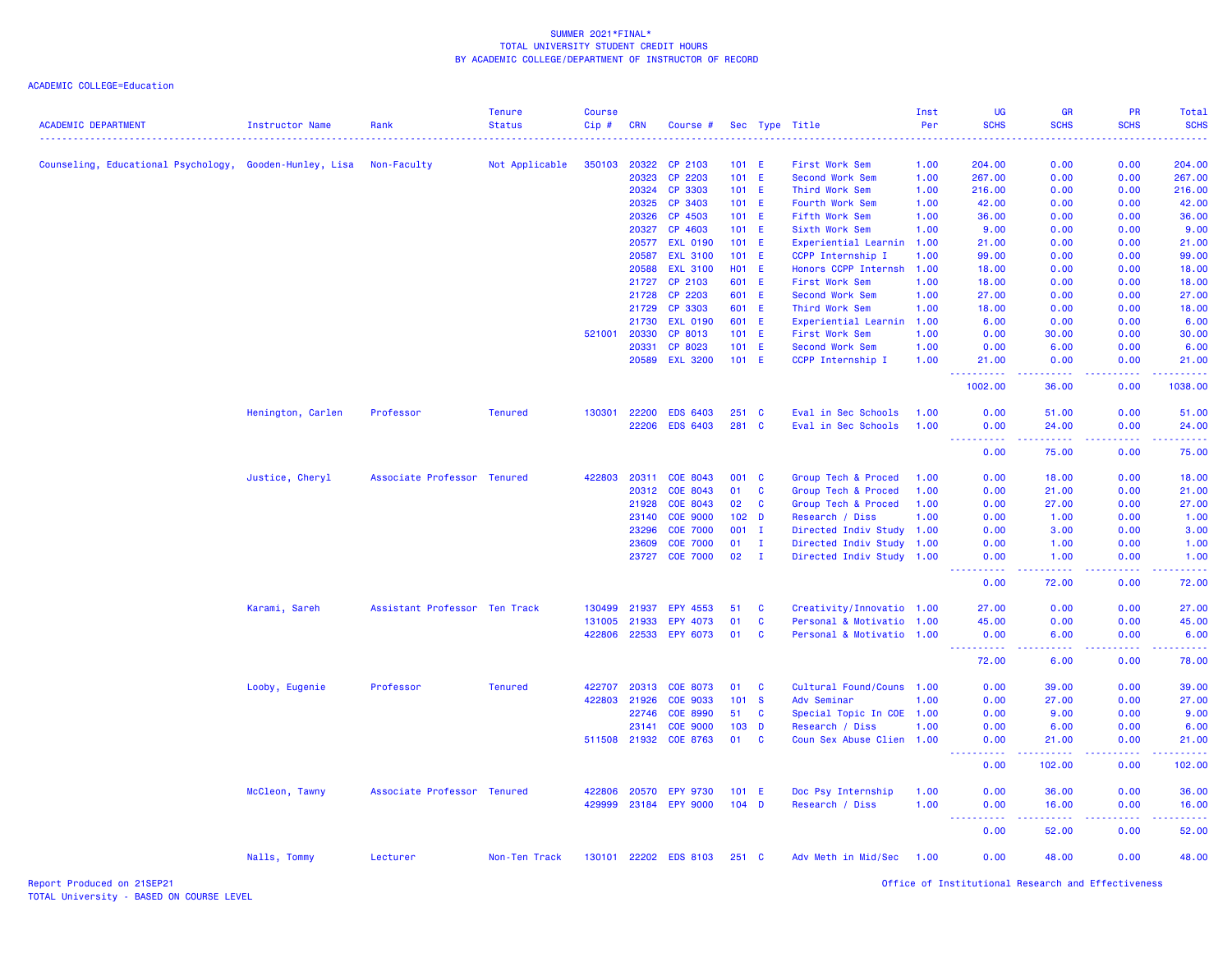# ACADEMIC COLLEGE=Education

| <b>ACADEMIC DEPARTMENT</b>                       | Instructor Name                                  | Rank                              | <b>Tenure</b><br><b>Status</b> | <b>Course</b><br>Cip# | <b>CRN</b>            | Course #                           |               |                   | Sec Type Title                                       | Inst<br>Per | UG<br><b>SCHS</b>                           | <b>GR</b><br><b>SCHS</b> | <b>PR</b><br><b>SCHS</b>                                                                                                                                     | Total<br><b>SCHS</b>                                                                                                           |
|--------------------------------------------------|--------------------------------------------------|-----------------------------------|--------------------------------|-----------------------|-----------------------|------------------------------------|---------------|-------------------|------------------------------------------------------|-------------|---------------------------------------------|--------------------------|--------------------------------------------------------------------------------------------------------------------------------------------------------------|--------------------------------------------------------------------------------------------------------------------------------|
| Counseling, Educational Psychology, Nalls, Tommy |                                                  | Lecturer                          | Non-Ten Track                  |                       |                       | 130101 22207 EDS 8103              | 281 C         |                   | Adv Meth in Mid/Sec                                  | 1.00        | 0.00                                        | 27.00                    | 0.00                                                                                                                                                         | 27.00<br>.                                                                                                                     |
|                                                  |                                                  |                                   |                                |                       |                       |                                    |               |                   |                                                      |             | <u> - - - - - - - - - -</u><br>0.00         | .<br>75.00               | 22222<br>0.00                                                                                                                                                | 75.00                                                                                                                          |
|                                                  | Ripple, Hailey                                   | Assistant Professor Ten Track     |                                | 422801<br>422803      | 20567<br>20565        | <b>EPY 8890</b><br><b>EPY 8263</b> | 51<br>01      | E<br>$\mathbf{C}$ | School PSY Practicu 1.00<br>Psy Test Ed Rel Set 1.00 |             | 0.00<br>0.00                                | 18.00<br>18.00           | 0.00<br>0.00                                                                                                                                                 | 18.00<br>18.00                                                                                                                 |
|                                                  |                                                  |                                   |                                |                       |                       |                                    |               |                   |                                                      |             | $\omega = \omega = \omega = \omega$<br>0.00 | بالأباليات<br>36.00      | .<br>0.00                                                                                                                                                    | .<br>36.00                                                                                                                     |
|                                                  | Smith, Hallie                                    | Assistant Professor Ten Track     |                                |                       | 422803 21924<br>21939 | <b>EPY 8263</b><br><b>EPY 8263</b> | 551 C<br>51   | <b>C</b>          | Psy Test Ed Rel Set 1.00<br>Psy Test Ed Rel Set 1.00 |             | 0.00<br>0.00                                | 30.00<br>48.00           | 0.00<br>0.00                                                                                                                                                 | 30.00<br>48.00                                                                                                                 |
|                                                  |                                                  |                                   |                                |                       |                       |                                    |               |                   |                                                      |             | <u> - - - - - - - - - -</u><br>0.00         | .<br>78.00               | . <b>.</b><br>0.00                                                                                                                                           | .<br>78.00                                                                                                                     |
|                                                  | Stinson-Perez, Sylvi Non-Faculty                 |                                   | Not Applicable                 |                       |                       | 131009 21362 COE 6323              | 501 C         |                   | Sensory Aid Technlgy 1.00                            |             | 0.00                                        | 48.00                    | 0.00                                                                                                                                                         | 48.00                                                                                                                          |
|                                                  |                                                  |                                   |                                |                       |                       |                                    |               |                   |                                                      |             | <u>.</u><br>0.00                            | . <u>.</u><br>48.00      | .<br>0.00                                                                                                                                                    | .<br>48.00                                                                                                                     |
|                                                  | Stratton-Gadke, Kase Associate Professor Tenured |                                   |                                | 429999                |                       | 23186 EPY 9000                     | $106$ D       |                   | Research / Diss                                      | 1.00        | 0.00<br>$\omega \equiv \omega$ .<br>.       | 15.00                    | 0.00<br>.                                                                                                                                                    | 15.00<br>.                                                                                                                     |
|                                                  |                                                  |                                   |                                |                       |                       |                                    |               |                   |                                                      |             | 0.00                                        | 15.00                    | 0.00                                                                                                                                                         | 15.00                                                                                                                          |
|                                                  | Suddeath, Eric                                   | Assistant Professor Ten Track     |                                | 422707                | 22578                 | COE 6990                           | 001 C         |                   | Special Topic In COE 1.00                            |             | 0.00                                        | 33.00                    | 0.00                                                                                                                                                         | 33,00                                                                                                                          |
|                                                  |                                                  |                                   |                                | 422803                | 21158                 | COE 8043                           | 253 C         |                   | Group Tech & Proced                                  | 1.00        | 0.00                                        | 24.00                    | 0.00                                                                                                                                                         | 24.00                                                                                                                          |
|                                                  |                                                  |                                   |                                |                       | 21159                 | <b>COE 8043</b>                    | 254 C         |                   | Group Tech & Proced                                  | 1.00        | 0.00<br>.                                   | 36.00                    | 0.00<br>ولايت                                                                                                                                                | 36.00<br>والمستناب                                                                                                             |
|                                                  |                                                  |                                   |                                |                       |                       |                                    |               |                   |                                                      |             | 0.00                                        | 93.00                    | 0.00                                                                                                                                                         | 93.00                                                                                                                          |
|                                                  | Wei, Tianlan                                     | Associate Professor Ten Track     |                                |                       |                       | 130603 21446 EPY 6214              | 501 C         |                   | Ed & Psy Statistics                                  | 1.00        | 0.00                                        | 72.00                    | 0.00                                                                                                                                                         | 72.00                                                                                                                          |
|                                                  |                                                  |                                   |                                |                       |                       | 21447 EPY 8214                     | 551 B         |                   | Int Ed & Psy Stat                                    | 1.00        | 0.00                                        | 64.00                    | 0.00                                                                                                                                                         | 64.00                                                                                                                          |
|                                                  |                                                  |                                   |                                |                       |                       |                                    |               |                   |                                                      |             | <u>.</u><br>0.00                            | .<br>136.00              | .<br>0.00                                                                                                                                                    | .<br>136.00                                                                                                                    |
|                                                  | Wildmon, Mark                                    | Assistant Professor Ten Track     |                                |                       |                       | 422805 20564 EPY 8123              | 01 C          |                   | Infant/Toddler Asses 1.00                            |             | 0.00                                        | 15.00                    | 0.00                                                                                                                                                         | 15.00                                                                                                                          |
|                                                  |                                                  |                                   |                                |                       |                       |                                    |               |                   |                                                      |             | .<br>0.00                                   | 15.00                    | .<br>0.00                                                                                                                                                    | وتوتون<br>15.00                                                                                                                |
|                                                  | Windham, Melissa                                 | Clinical Assist Pro Non-Ten Track |                                | 130901                | 21173                 | <b>EDF 3333</b>                    | $201 \quad C$ |                   | Social Foundation Ed 1.00                            |             | 57.00                                       | 0.00                     | 0.00                                                                                                                                                         | 57.00                                                                                                                          |
|                                                  |                                                  |                                   |                                | 131101 21164          |                       | COE 8913                           | 001 C         |                   | Counseling Children 1.00                             |             | 0.00                                        | 21.00                    | 0.00                                                                                                                                                         | 21.00                                                                                                                          |
|                                                  |                                                  |                                   |                                | 422707                | 23618                 | COE 6990                           | $201$ C       |                   | Special Topic In COE 1.00                            |             | 0.00                                        | 33.00                    | 0.00                                                                                                                                                         | 33.00                                                                                                                          |
|                                                  |                                                  |                                   |                                | 511501                | 22204                 | <b>COE 8783</b>                    | 281 C         |                   | Counsel Chem Dep Fam 1.00                            |             | 0.00<br>.                                   | 33.00<br>.               | 0.00<br>.                                                                                                                                                    | 33.00<br>222222                                                                                                                |
|                                                  |                                                  |                                   |                                |                       |                       |                                    |               |                   |                                                      |             | 57.00                                       | 87.00                    | 0.00                                                                                                                                                         | 144.00                                                                                                                         |
|                                                  | Wozny, Darren                                    | Professor                         | <b>Tenured</b>                 | 131101 22199          |                       | COE 8623                           | $251$ C       |                   | Adv Law/Ethics in Co 1.00                            |             | 0.00                                        | 39.00                    | 0.00                                                                                                                                                         | 39.00                                                                                                                          |
|                                                  |                                                  |                                   |                                | 422707                | 21160                 | COE 8073                           | 282 C         |                   | Cultural Found/Couns 1.00                            |             | 0.00                                        | 54.00                    | 0.00                                                                                                                                                         | 54.00                                                                                                                          |
|                                                  |                                                  |                                   |                                | 422802                | 22203                 | <b>COE 8703</b>                    | 281 C         |                   | Prin Clin Mental Hlt 1.00                            |             | 0.00                                        | 54.00                    | 0.00                                                                                                                                                         | 54.00                                                                                                                          |
|                                                  |                                                  |                                   |                                |                       |                       | 511505 22198 COE 8303              | $251$ C       |                   | Family Couns Theory 1.00                             |             | 0.00<br><u> - - - - - - - - - -</u>         | 39.00<br>.               | 0.00<br>$\frac{1}{2} \left( \frac{1}{2} \right) \left( \frac{1}{2} \right) \left( \frac{1}{2} \right) \left( \frac{1}{2} \right) \left( \frac{1}{2} \right)$ | 39.00<br>$\begin{array}{cccccccccc} \bullet & \bullet & \bullet & \bullet & \bullet & \bullet & \bullet & \bullet \end{array}$ |
|                                                  |                                                  |                                   |                                |                       |                       |                                    |               |                   |                                                      |             | 0.00                                        | 186.00                   | 0.00                                                                                                                                                         | 186.00                                                                                                                         |
| ----------------------------------               |                                                  |                                   |                                |                       |                       |                                    |               |                   |                                                      |             |                                             |                          |                                                                                                                                                              |                                                                                                                                |

Counseling, Educational Psychology, 1350.00 1327.00 0.00 2677.00

=================================== ========== ========== ========== ==========

Report Produced on 21SEP21 Office of Institutional Research and Effectiveness TOTAL University - BASED ON COURSE LEVEL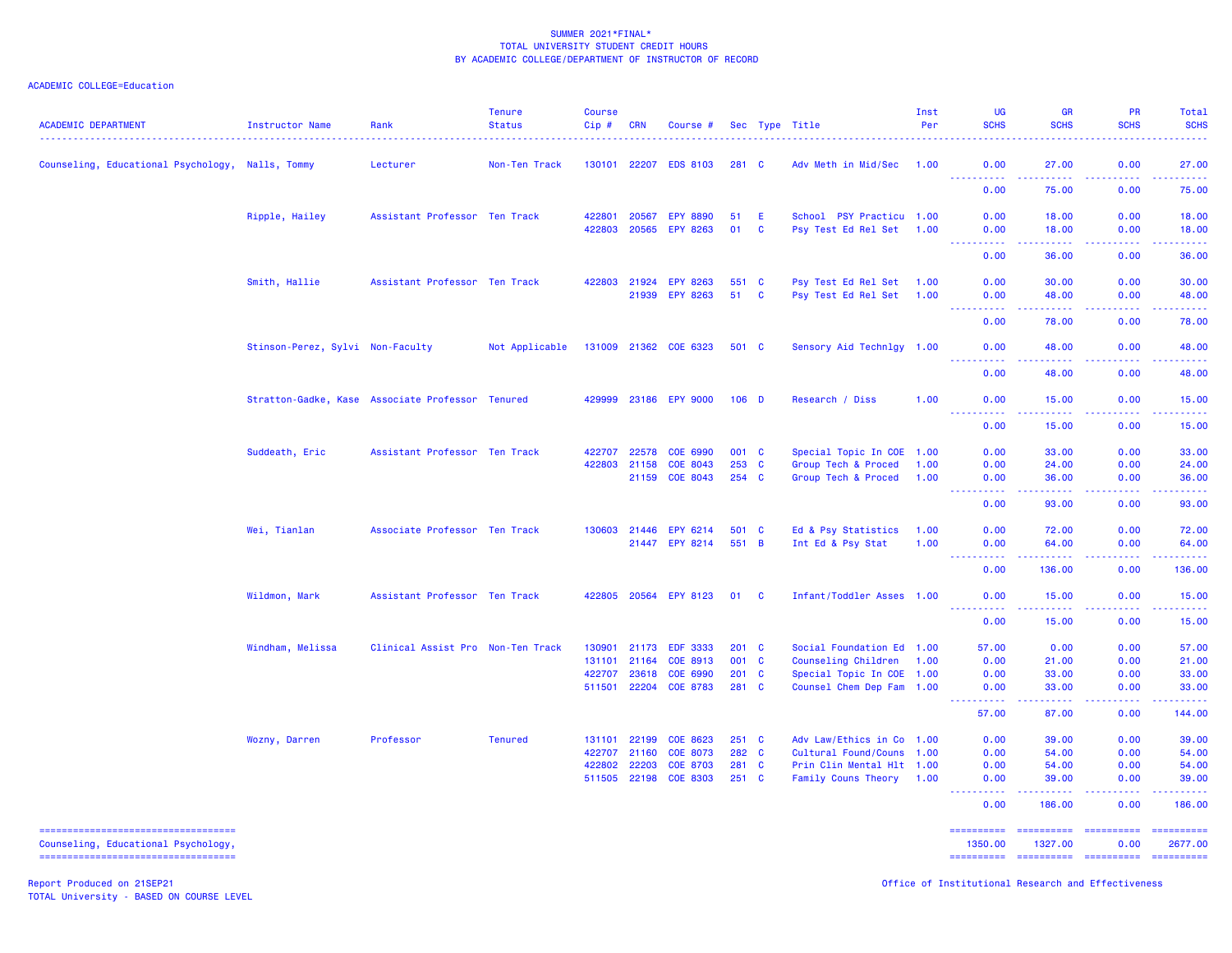| <b>ACADEMIC DEPARTMENT</b>                           | Instructor Name                 | Rank                          | <b>Tenure</b><br><b>Status</b> | <b>Course</b><br>$Cip \#$ | <b>CRN</b>            | Course #                           |                    |                | Sec Type Title                                         | Inst<br>Per  | UG<br><b>SCHS</b>                   | <b>GR</b><br><b>SCHS</b>          | <b>PR</b><br><b>SCHS</b> | Total<br><b>SCHS</b>  |
|------------------------------------------------------|---------------------------------|-------------------------------|--------------------------------|---------------------------|-----------------------|------------------------------------|--------------------|----------------|--------------------------------------------------------|--------------|-------------------------------------|-----------------------------------|--------------------------|-----------------------|
| Curriculum, Instruction & Special E Ahonle, Zaccheus |                                 | Assistant Professor Ten Track |                                | 512310 20308              |                       | COE 6373                           | 51                 | $\overline{B}$ | Voc Assessmnt Sp Per 1.00                              |              | 0.00                                | 15.00                             | 0.00<br>2.2.2.2.2        | 15.00                 |
|                                                      |                                 |                               |                                |                           |                       |                                    |                    |                |                                                        |              | <b>.</b> .<br>0.00                  | .<br>15.00                        | 0.00                     | 22222<br>15.00        |
|                                                      | Alley, Kathleen                 | Associate Professor Tenured   |                                | 131202 22536              |                       | <b>EDE 8433</b>                    | 01                 | $\mathbf{C}$   | Elem Sch Curric                                        | 1.00         | 0.00                                | 18.00                             | 0.00                     | 18.00                 |
|                                                      |                                 |                               |                                |                           | 23375                 | <b>EDE 9000</b>                    | 102 <sub>D</sub>   |                | Research / Diss                                        | 1.00         | 0.00<br><u> - - - - - - - - - -</u> | 6.00<br>$\omega$ is a $\omega$ in | 0.00<br>.                | 6.00<br>المتمامين     |
|                                                      |                                 |                               |                                |                           |                       |                                    |                    |                |                                                        |              | 0.00                                | 24.00                             | 0.00                     | 24.00                 |
|                                                      | Atterberry, Tiffiney Instructor |                               | Non-Ten Track                  | 131202 23580              |                       | <b>EDE 3443</b>                    | $102 \quad C$      |                | Creat Arts Elem / Mid 1.00                             |              | 42.00<br><b>.</b>                   | 0.00<br>22222                     | 0.00<br>. <b>.</b>       | 42.00<br>.            |
|                                                      |                                 |                               |                                |                           |                       |                                    |                    |                |                                                        |              | 42.00                               | 0.00                              | 0.00                     | 42.00                 |
|                                                      | Binford, Paul                   | Associate Professor Tenured   |                                | 131203 21409              |                       | <b>EDS 8243</b>                    | 501 C              |                | Adv. Plan Manage Lea 1.00                              |              | 0.00                                | 66.00                             | 0.00                     | 66.00                 |
|                                                      |                                 |                               |                                |                           | 22428                 | <b>EDS 8243</b>                    | 503 C              |                | Adv. Plan Manage Lea 1.00                              |              | 0.00<br>.                           | 21.00<br>.                        | 0.00<br>22222            | 21.00<br>.            |
|                                                      |                                 |                               |                                |                           |                       |                                    |                    |                |                                                        |              | 0.00                                | 87.00                             | 0.00                     | 87.00                 |
|                                                      | Brenner, Devon                  | Professor                     | <b>Tenured</b>                 | 131205 23626              |                       | <b>EDS 9000</b>                    | $103$ D            |                | Research / Diss                                        | 1.00         | 0.00<br>22222                       | 3.00<br>.                         | 0.00<br>22222            | 3.00<br>.             |
|                                                      |                                 |                               |                                |                           |                       |                                    |                    |                |                                                        |              | 0.00                                | 3.00                              | 0.00                     | 3.00                  |
|                                                      | Coffey, Kenneth                 | Professor                     | <b>Tenured</b>                 | 131001 21419              |                       | <b>EDX 6193</b>                    | 501 C              |                | Adv. Plan Special Ed 1.00                              |              | 0.00                                | 75.00                             | 0.00                     | 75.00                 |
|                                                      |                                 |                               |                                |                           | 23956<br>422806 22529 | <b>EDX 7000</b><br><b>EDX 8103</b> | 503 I<br>01 C      |                | Directed Indiv Study 1.00<br>Adv Contingency Mgt 1.00  |              | 0.00<br>0.00                        | 1.00<br>15.00                     | 0.00<br>0.00             | 1.00<br>15.00         |
|                                                      |                                 |                               |                                |                           |                       |                                    |                    |                |                                                        |              | 0.00                                | 91.00                             | 0.00                     | 91.00                 |
|                                                      | Collier, Matthew                | Lecturer                      | Non-Ten Track                  |                           |                       | 131001 21420 EDX 6193              | 502 C              |                | Adv. Plan Special Ed 1.00                              |              | 0.00                                | 66.00                             | 0.00                     | 66.00                 |
|                                                      |                                 |                               |                                |                           |                       |                                    |                    |                |                                                        |              | <u>.</u><br>0.00                    | $- - - -$<br>66.00                | 0.00                     | .<br>66.00            |
|                                                      | Crum, Karen                     | Lecturer                      | Non-Ten Track                  | 131203 21168              |                       | <b>EDE 3223</b>                    | $201 \quad C$      |                | Middle Level Educati 1.00                              |              | 54.00                               | 0.00                              | 0.00                     | 54.00                 |
|                                                      |                                 |                               |                                | 131315 22192              | 22893                 | <b>RDG 8653</b><br><b>RDG 6113</b> | 001 C<br>$201$ C   |                | Teach Read Sec Sch<br>Mid Lev Literacy Dev 1.00        | 1.00         | 0.00<br>0.00                        | 48.00<br>9.00                     | 0.00<br>0.00             | 48.00<br>9.00         |
|                                                      |                                 |                               |                                |                           |                       |                                    |                    |                |                                                        |              | <b><i><u></u></i></b><br>54.00      | المستملة<br>57.00                 | 22222<br>0.00            | د د د د د د<br>111.00 |
|                                                      |                                 |                               |                                |                           | 20481                 |                                    |                    |                |                                                        |              |                                     |                                   | 0.00                     |                       |
|                                                      | Devlin, Sandy                   | Professor                     | <b>Tenured</b>                 | 131001                    | 21988                 | <b>EDX 8123</b><br><b>EDX 8780</b> | 01<br>101 E        | <b>C</b>       | Org & Super Sp Ed<br>Intern-Sp Ed                      | 1.00<br>1.00 | 0.00<br>0.00                        | 12.00<br>18.00                    | 0.00                     | 12.00<br>18.00        |
|                                                      |                                 |                               |                                |                           | 22890                 | <b>EDX 8213</b>                    | 51                 | $\mathbf{C}$   | Remediation Stdts w/                                   | 1.00         | 0.00                                | 15.00                             | 0.00                     | 15.00                 |
|                                                      |                                 |                               |                                |                           | 22917                 | <b>EDX 9000</b>                    | $101$ D            |                | Research / Diss                                        | 1.00         | 0.00                                | 11.00                             | 0.00                     | 11.00                 |
|                                                      |                                 |                               |                                |                           | 24055                 | <b>EDX 7000</b>                    | 51                 | $\mathbf{I}$   | Directed Indiv Study 1.00                              |              | 0.00<br>$- - - - - - -$             | 3.00<br>.                         | 0.00<br>. <b>.</b>       | 3.00<br>.             |
|                                                      |                                 |                               |                                |                           |                       |                                    |                    |                |                                                        |              | 0.00                                | 59.00                             | 0.00                     | 59.00                 |
|                                                      | Fondren, Patricia               | Assistant Professor Ten Track |                                | 131001 21422              |                       | <b>EDX 6813</b>                    | 501 C              |                | Intro Assmt Spec Ed                                    | 1.00         | 0.00                                | 90.00                             | 0.00                     | 90.00                 |
|                                                      |                                 |                               |                                |                           | 21424<br>24027        | <b>EDX 6813</b><br><b>EDX 4000</b> | 503 C<br>$101$ I   |                | Intro Assmt Spec Ed<br>Directed Indiv Study 1.00       | 1.00         | 0.00<br>3.00                        | 66.00<br>0.00                     | 0.00<br>0.00             | 66.00<br>3.00         |
|                                                      |                                 |                               |                                |                           |                       |                                    |                    |                |                                                        |              | د د د د<br>3.00                     | .<br>156.00                       | المتمالي<br>0.00         | المستملة<br>159.00    |
|                                                      |                                 |                               |                                |                           |                       |                                    |                    |                |                                                        |              |                                     |                                   |                          |                       |
|                                                      | Franz, Dana                     | Professor                     | <b>Tenured</b>                 | 131205 23890              | 23925                 | <b>EDS 7000</b><br><b>EDS 7000</b> | $501$ I<br>$103$ I |                | Directed Indiv Study 1.00<br>Directed Indiv Study 1.00 |              | 0.00<br>0.00                        | 3.00<br>3.00                      | 0.00<br>0.00             | 3.00<br>3.00          |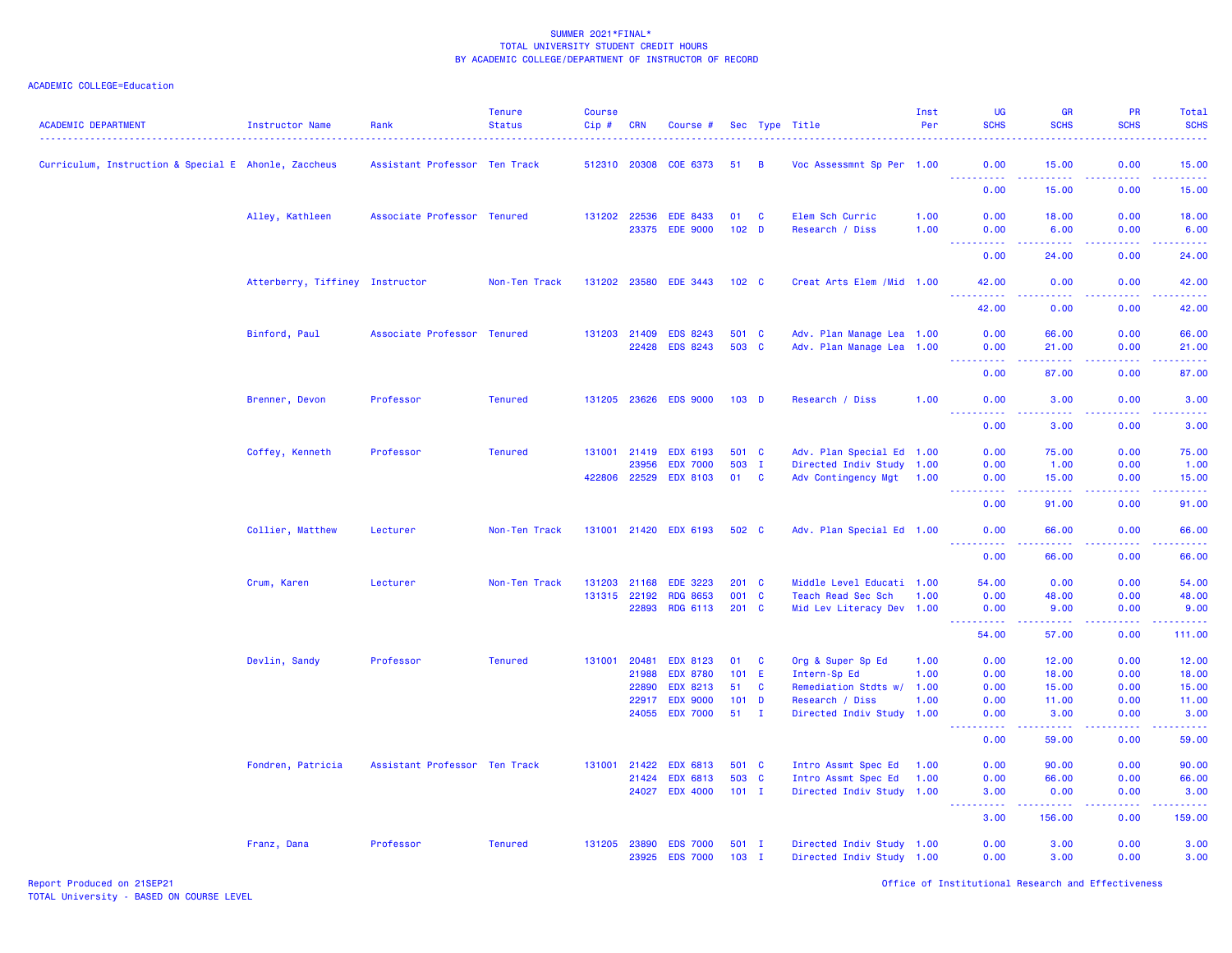# ACADEMIC COLLEGE=Education

| <b>ACADEMIC DEPARTMENT</b>                       | Instructor Name   | Rank                              | <b>Tenure</b><br><b>Status</b> | <b>Course</b><br>Cip# | <b>CRN</b>   | Course #              |                  |              | Sec Type Title             | Inst<br>Per | <b>UG</b><br><b>SCHS</b>                                                                                                      | <b>GR</b><br><b>SCHS</b>                                                                                                                                      | PR<br><b>SCHS</b>                                                                                                                                            | Total<br><b>SCHS</b>                            |
|--------------------------------------------------|-------------------|-----------------------------------|--------------------------------|-----------------------|--------------|-----------------------|------------------|--------------|----------------------------|-------------|-------------------------------------------------------------------------------------------------------------------------------|---------------------------------------------------------------------------------------------------------------------------------------------------------------|--------------------------------------------------------------------------------------------------------------------------------------------------------------|-------------------------------------------------|
|                                                  |                   |                                   |                                |                       |              |                       |                  |              |                            |             | <u>.</u>                                                                                                                      |                                                                                                                                                               |                                                                                                                                                              |                                                 |
|                                                  |                   |                                   |                                |                       |              |                       |                  |              |                            |             | 0.00                                                                                                                          | 6.00                                                                                                                                                          | 0.00                                                                                                                                                         | 6.00                                            |
| Curriculum, Instruction & Special E Hanna, Tania |                   | Clinical Assist Pro Non-Ten Track |                                | 131203 21229          |              | <b>RDG 3413</b>       | $201$ C          |              | Middle Lvl Lit I           | 1.00        | 60.00                                                                                                                         | 0.00                                                                                                                                                          | 0.00                                                                                                                                                         | 60.00                                           |
|                                                  |                   |                                   |                                |                       | 21230        | <b>RDG 3423</b>       | $201$ C          |              | Middle Lvl Lit II          | 1.00        | 57.00                                                                                                                         | 0.00                                                                                                                                                          | 0.00                                                                                                                                                         | 57.00                                           |
|                                                  |                   |                                   |                                | 131315 21231          |              | <b>RDG 8713</b>       | 251 E            |              | Tch Struggling Reade 1.00  |             | 0.00                                                                                                                          | 12.00                                                                                                                                                         | 0.00                                                                                                                                                         | 12.00                                           |
|                                                  |                   |                                   |                                |                       | 22208        | <b>RDG 8653</b>       | 281 C            |              | Teach Read Sec Sch         | 1.00        | 0.00<br><u> - - - - - - - - - -</u>                                                                                           | 30.00<br>$\frac{1}{2} \left( \frac{1}{2} \right) \left( \frac{1}{2} \right) \left( \frac{1}{2} \right) \left( \frac{1}{2} \right) \left( \frac{1}{2} \right)$ | 0.00<br>.                                                                                                                                                    | 30.00<br><u>.</u>                               |
|                                                  |                   |                                   |                                |                       |              |                       |                  |              |                            |             | 117.00                                                                                                                        | 42.00                                                                                                                                                         | 0.00                                                                                                                                                         | 159.00                                          |
|                                                  | Henry, Heather    | Non-Employee                      | Not Applicable                 |                       |              | 131311 21169 EDE 3523 | $201 \quad C$    |              | Found EL/ML Math Edu 1.00  |             | 57.00<br>22222                                                                                                                | 0.00                                                                                                                                                          | 0.00                                                                                                                                                         | 57.00                                           |
|                                                  |                   |                                   |                                |                       |              |                       |                  |              |                            |             | 57.00                                                                                                                         | 0.00                                                                                                                                                          | 0.00                                                                                                                                                         | 57.00                                           |
|                                                  | Hopper, Peggy     | Professor                         | <b>Tenured</b>                 |                       | 131205 24033 | <b>EDS 7000</b>       | 551 I            |              | Directed Indiv Study 1.00  |             | 0.00                                                                                                                          | 1.00                                                                                                                                                          | 0.00                                                                                                                                                         | 1.00                                            |
|                                                  |                   |                                   |                                |                       | 24034        | <b>EDS 7000</b>       | 552 I            |              | Directed Indiv Study       | 1.00        | 0.00                                                                                                                          | 1.00                                                                                                                                                          | 0.00                                                                                                                                                         | 1.00                                            |
|                                                  |                   |                                   |                                |                       | 131315 21709 | <b>RDG 8653</b>       | 551 C            |              | Teach Read Sec Sch         | 1.00        | 0.00                                                                                                                          | 66.00                                                                                                                                                         | 0.00                                                                                                                                                         | 66.00                                           |
|                                                  |                   |                                   |                                |                       | 23619        | <b>RDG 8653</b>       | 552 C            |              | Teach Read Sec Sch         | 1.00        | 0.00<br><u>.</u>                                                                                                              | 63.00<br>$\frac{1}{2} \left( \frac{1}{2} \right) \left( \frac{1}{2} \right) \left( \frac{1}{2} \right) \left( \frac{1}{2} \right)$                            | 0.00                                                                                                                                                         | 63.00<br>.                                      |
|                                                  |                   |                                   |                                |                       |              |                       |                  |              |                            |             | 0.00                                                                                                                          | 131.00                                                                                                                                                        | 0.00                                                                                                                                                         | 131.00                                          |
|                                                  | Jamison, Breana   | Instructor                        | Non-Ten Track                  |                       | 131001 21418 | <b>EDX 4113</b>       | 501 C            |              | Mthds/Mats Erly Chil 1.00  |             | 39.00                                                                                                                         | 0.00                                                                                                                                                          | 0.00                                                                                                                                                         | 39.00                                           |
|                                                  |                   |                                   |                                |                       | 22445        | <b>EDX 8013</b>       | 502 C            |              | Fundamentals of Teac 1.00  |             | 0.00                                                                                                                          | 54.00                                                                                                                                                         | 0.00                                                                                                                                                         | 54.00                                           |
|                                                  |                   |                                   |                                |                       | 22531        | <b>EDX 8023</b>       | 552 C            |              | Fundamentals of Teac 1.00  |             | 0.00<br>$\begin{array}{cccccccccc} \bullet & \bullet & \bullet & \bullet & \bullet & \bullet & \bullet & \bullet \end{array}$ | 42.00<br>.                                                                                                                                                    | 0.00<br>22222                                                                                                                                                | 42.00<br>.                                      |
|                                                  |                   |                                   |                                |                       |              |                       |                  |              |                            |             | 39,00                                                                                                                         | 96.00                                                                                                                                                         | 0.00                                                                                                                                                         | 135.00                                          |
|                                                  | Javorsky, Kristin | Assistant Professor Ten Track     |                                |                       | 131315 21095 | <b>RDG 8713</b>       | 01               | -E           | Tch Struggling Reade 1.00  |             | 0.00                                                                                                                          | 12.00                                                                                                                                                         | 0.00                                                                                                                                                         | 12.00                                           |
|                                                  |                   |                                   |                                |                       | 21382        | <b>EDE 3233</b>       | 501              | $\mathbf{C}$ | Teach Lit at Elem/Mi 1.00  |             | 39.00                                                                                                                         | 0.00                                                                                                                                                          | 0.00                                                                                                                                                         | 39.00                                           |
|                                                  |                   |                                   |                                |                       |              |                       |                  |              |                            |             | <u> - - - - - - - - - -</u><br>39.00                                                                                          | $\frac{1}{2} \left( \frac{1}{2} \right) \left( \frac{1}{2} \right) \left( \frac{1}{2} \right) \left( \frac{1}{2} \right)$<br>12.00                            | .<br>0.00                                                                                                                                                    | .<br>51.00                                      |
|                                                  | Leffler, Jeffrey  | Assistant Professor Ten Track     |                                |                       |              | 131202 21170 EDE 8313 | 281 C            |              | Thry & Dev Child Ed        | 0.10        | 0.00                                                                                                                          | 2.40                                                                                                                                                          | 0.00                                                                                                                                                         | 2.40                                            |
|                                                  |                   |                                   |                                |                       |              | 21171 EDE 8543        | $251$ C          |              | Ma Exp Early Child         | 0.10        | 0.00                                                                                                                          | 1.80<br>22222                                                                                                                                                 | 0.00                                                                                                                                                         | 1.80                                            |
|                                                  |                   |                                   |                                |                       |              |                       |                  |              |                            |             | ----------<br>0.00                                                                                                            | 4.20                                                                                                                                                          | <b><i><u><u> - - - -</u></u></i></b><br>0.00                                                                                                                 | .<br>4.20                                       |
|                                                  | Lemley, Stephanie | Associate Professor Tenured       |                                |                       | 131202 23718 | <b>EDE 9000</b>       | 103 <sub>D</sub> |              | Research / Diss            | 1.00        | 0.00                                                                                                                          | 1.00                                                                                                                                                          | 0.00                                                                                                                                                         | 1.00                                            |
|                                                  |                   |                                   |                                |                       |              | 131316 20467 EDE 8733 | 51               | $\mathbf{C}$ | Tchg Science in Emem 1.00  |             | 0.00<br>.                                                                                                                     | 12.00                                                                                                                                                         | 0.00                                                                                                                                                         | 12.00                                           |
|                                                  |                   |                                   |                                |                       |              |                       |                  |              |                            |             | 0.00                                                                                                                          | 13.00                                                                                                                                                         | 0.00                                                                                                                                                         | 13.00                                           |
|                                                  | Lindsey, Gail     | Clinical Assist Pro Non-Ten Track |                                |                       | 131202 21384 | EDE 3443              | 501 C            |              | Creat Arts Elem / Mid 1.00 |             | 75.00                                                                                                                         | 0.00                                                                                                                                                          | 0.00                                                                                                                                                         | 75.00                                           |
|                                                  |                   |                                   |                                |                       | 21385        | <b>EDE 3443</b>       | 502 C            |              | Creat Arts Elem / Mid 1.00 |             | 81.00                                                                                                                         | 0.00<br>ولالات                                                                                                                                                | 0.00<br>.                                                                                                                                                    | 81.00                                           |
|                                                  |                   |                                   |                                |                       |              |                       |                  |              |                            |             | 156.00                                                                                                                        | 0.00                                                                                                                                                          | 0.00                                                                                                                                                         | 156.00                                          |
|                                                  | Mattox, Kimberly  | Instructor                        | Non-Ten Track                  |                       |              | 422814 21417 EDX 3213 | 501 C            |              | Indiv Inst Except Ch 1.00  |             | 48.00                                                                                                                         | 0.00                                                                                                                                                          | 0.00                                                                                                                                                         | 48.00                                           |
|                                                  |                   |                                   |                                |                       |              |                       |                  |              |                            |             | ----------<br>48.00                                                                                                           | -----<br>0.00                                                                                                                                                 | $\frac{1}{2} \left( \frac{1}{2} \right) \left( \frac{1}{2} \right) \left( \frac{1}{2} \right) \left( \frac{1}{2} \right) \left( \frac{1}{2} \right)$<br>0.00 | <b><i><u><u> - - - - -</u></u></i></b><br>48.00 |
|                                                  | McGinnis, Brecken | Instructor                        | Non-Ten Track                  |                       | 131001 21425 | <b>EDX 8013</b>       | 501 C            |              | Fundamentals of Teac 1.00  |             | 0.00                                                                                                                          | 54.00                                                                                                                                                         | 0.00                                                                                                                                                         | 54.00                                           |
|                                                  |                   |                                   |                                |                       | 21426        | <b>EDX 8023</b>       | 551 C            |              | Fundamentals of Teac 1.00  |             | 0.00                                                                                                                          | 57.00                                                                                                                                                         | 0.00                                                                                                                                                         | 57.00                                           |
|                                                  |                   |                                   |                                |                       |              | 21427 EDX 8173        | 505 C            |              | Sp Ed In Reg Classrm 1.00  |             | 0.00                                                                                                                          | 57.00                                                                                                                                                         | 0.00                                                                                                                                                         | 57.00                                           |

Report Produced on 21SEP21 Office of Institutional Research and Effectiveness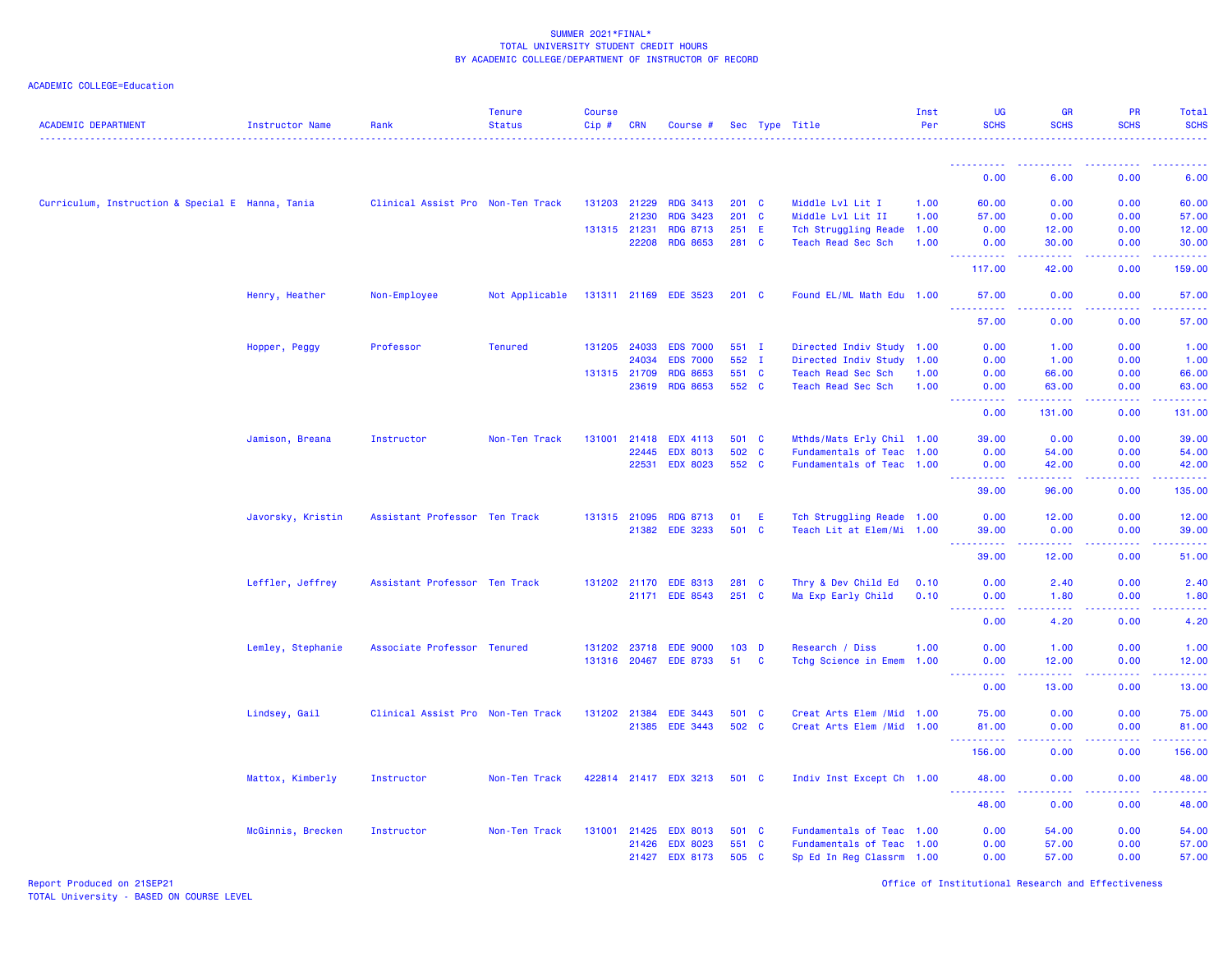| <b>ACADEMIC DEPARTMENT</b>                            | Instructor Name                | Rank                        | <b>Tenure</b><br><b>Status</b> | <b>Course</b><br>Cip# | <b>CRN</b>     | Course #                           |               |                   | Sec Type Title                                         | Inst<br>Per | <b>UG</b><br><b>SCHS</b> | <b>GR</b><br><b>SCHS</b>                                                                                                            | PR<br><b>SCHS</b>                                                                                                                 | Total<br><b>SCHS</b>                                                                                                  |
|-------------------------------------------------------|--------------------------------|-----------------------------|--------------------------------|-----------------------|----------------|------------------------------------|---------------|-------------------|--------------------------------------------------------|-------------|--------------------------|-------------------------------------------------------------------------------------------------------------------------------------|-----------------------------------------------------------------------------------------------------------------------------------|-----------------------------------------------------------------------------------------------------------------------|
| Curriculum, Instruction & Special E McGinnis, Brecken |                                | Instructor                  | Non-Ten Track                  |                       | 131001 21428   | <b>EDX 8173</b>                    |               | 506 C             | Sp Ed In Reg Classrm 1.00                              |             | 0.00                     | 48.00                                                                                                                               | 0.00                                                                                                                              | 48.00                                                                                                                 |
|                                                       |                                |                             |                                |                       | 23977          | <b>EDX 7000</b>                    |               | 501 I             | Directed Indiv Study 1.00                              |             | 0.00                     | 3.00                                                                                                                                | 0.00                                                                                                                              | 3.00                                                                                                                  |
|                                                       |                                |                             |                                |                       | 24051          | <b>EDX 4000</b>                    |               | $102$ I           | Directed Indiv Study 1.00                              |             | 3.00                     | 0.00                                                                                                                                | 0.00                                                                                                                              | 3.00                                                                                                                  |
|                                                       |                                |                             |                                |                       |                |                                    |               |                   |                                                        |             | .<br>3.00                | 222222<br>219.00                                                                                                                    | $\frac{1}{2} \left( \frac{1}{2} \right) \left( \frac{1}{2} \right) \left( \frac{1}{2} \right) \left( \frac{1}{2} \right)$<br>0.00 | د د د د د د<br>222.00                                                                                                 |
|                                                       | Miller, Nicole                 | Associate Professor Tenured |                                |                       |                | 131202 23906 EDE 7000              | $101$ I       |                   | Directed Indiv Study 1.00                              |             | 0.00<br><u>.</u>         | 1.00<br>.                                                                                                                           | 0.00<br>.                                                                                                                         | 1.00<br>.                                                                                                             |
|                                                       |                                |                             |                                |                       |                |                                    |               |                   |                                                        |             | 0.00                     | 1.00                                                                                                                                | 0.00                                                                                                                              | 1.00                                                                                                                  |
|                                                       | Moffett, Erick                 | Non-Employee                | Not Applicable                 |                       |                | 131316 23509 EDE 8733              | 281 C         |                   | Tchg Science in Emem 1.00                              |             | 0.00                     | 21.00                                                                                                                               | 0.00                                                                                                                              | 21.00                                                                                                                 |
|                                                       |                                |                             |                                |                       |                |                                    |               |                   |                                                        |             | .<br>0.00                | 21.00                                                                                                                               | -----<br>0.00                                                                                                                     | 21.00                                                                                                                 |
|                                                       | Mulkana, Angela                | Lecturer                    | Non-Ten Track                  |                       | 131203 21706   | <b>RDG 8113</b>                    | 501 C         |                   | Mid Level Literacy I 1.00                              |             | 0.00                     | 66.00                                                                                                                               | 0.00                                                                                                                              | 66.00                                                                                                                 |
|                                                       |                                |                             |                                |                       | 22451          | <b>RDG 8113</b>                    |               | 502 C             | Mid Level Literacy I 1.00                              |             | 0.00                     | 54.00                                                                                                                               | 0.00                                                                                                                              | 54.00                                                                                                                 |
|                                                       |                                |                             |                                |                       | 131315 21094   | <b>RDG 3513</b>                    | 51            | <b>C</b>          | Rdg Strag Second Sch 1.00                              |             | 57.00<br>.               | 0.00<br>$\frac{1}{2} \left( \frac{1}{2} \right) \left( \frac{1}{2} \right) \left( \frac{1}{2} \right) \left( \frac{1}{2} \right)$   | 0.00<br>المستما                                                                                                                   | 57.00<br>.                                                                                                            |
|                                                       |                                |                             |                                |                       |                |                                    |               |                   |                                                        |             | 57.00                    | 120.00                                                                                                                              | 0.00                                                                                                                              | 177.00                                                                                                                |
|                                                       |                                | Instructor                  | Non-Ten Track                  |                       | 131202 20464   | <b>EDE 2521</b>                    | 02            | <b>C</b>          |                                                        | 1.00        | 14.00                    | 0.00                                                                                                                                | 0.00                                                                                                                              |                                                                                                                       |
|                                                       | Parker, Sarah                  |                             |                                |                       | 21381          | <b>EDE 2521</b>                    | 501 C         |                   | Intro to Elem Ed<br>Intro to Elem Ed                   | 1.00        | 21.00                    | 0.00                                                                                                                                | 0.00                                                                                                                              | 14.00<br>21.00                                                                                                        |
|                                                       |                                |                             |                                |                       |                |                                    |               |                   |                                                        |             | .<br>35.00               | .<br>0.00                                                                                                                           | 0.00                                                                                                                              | .<br>35.00                                                                                                            |
|                                                       | Pollard, Sarieta               | Non-Employee                | Not Applicable                 | 131001                | 22191          | <b>EDX 8173</b>                    |               | 001 C             | Sp Ed In Reg Classrm 1.00                              |             | 0.00                     | 24.00                                                                                                                               | 0.00                                                                                                                              | 24.00                                                                                                                 |
|                                                       |                                |                             |                                |                       | 22196          | <b>EDX 8173</b>                    |               | 201 C             | Sp Ed In Reg Classrm 1.00                              |             | 0.00                     | 57.00                                                                                                                               | 0.00                                                                                                                              | 57.00                                                                                                                 |
|                                                       |                                |                             |                                |                       | 22894          | <b>EDX 8133</b>                    | 252 C         |                   | Reading And Research 1.00                              |             | 0.00                     | 24.00                                                                                                                               | 0.00                                                                                                                              | 24.00                                                                                                                 |
|                                                       |                                |                             |                                |                       |                |                                    |               |                   |                                                        |             | <u>.</u><br>0.00         | $\frac{1}{2} \left( \frac{1}{2} \right) \left( \frac{1}{2} \right) \left( \frac{1}{2} \right) \left( \frac{1}{2} \right)$<br>105.00 | 22222<br>0.00                                                                                                                     | <u>.</u><br>105.00                                                                                                    |
|                                                       | Prater, Kathy                  | Instructor                  | Non-Ten Track                  |                       |                | 131315 20812 LSK 1023              | E51 C         |                   | Col Read/Study Skill 1.00                              |             | 45.00                    | 0.00                                                                                                                                | 0.00                                                                                                                              | 45.00                                                                                                                 |
|                                                       |                                |                             |                                |                       |                | 20813 LSK 1023                     | E53 C         |                   | Col Read/Study Skill 1.00                              |             | 42.00<br>.               | 0.00<br>$\frac{1}{2} \left( \frac{1}{2} \right) \left( \frac{1}{2} \right) \left( \frac{1}{2} \right) \left( \frac{1}{2} \right)$   | 0.00                                                                                                                              | 42.00                                                                                                                 |
|                                                       |                                |                             |                                |                       |                |                                    |               |                   |                                                        |             | 87.00                    | 0.00                                                                                                                                | a a a a an<br>0.00                                                                                                                | .<br>87.00                                                                                                            |
|                                                       | Ratliff, Lindon                | Associate Professor Tenured |                                |                       | 130301 21404   | <b>EDS 6403</b>                    |               | 501 C             | Eval in Sec Schools                                    | 1.00        | 0.00                     | 69.00                                                                                                                               | 0.00                                                                                                                              | 69.00                                                                                                                 |
|                                                       |                                |                             |                                |                       | 21406          | <b>EDS 6403</b>                    | 551 C         |                   | Eval in Sec Schools                                    | 1.00        | 0.00                     | 69.00                                                                                                                               | 0.00                                                                                                                              | 69.00                                                                                                                 |
|                                                       |                                |                             |                                |                       | 21986          | <b>EDS 6403</b>                    |               | 503 C             | Eval in Sec Schools                                    | 1.00        | 0.00                     | 21.00                                                                                                                               | 0.00                                                                                                                              | 21.00                                                                                                                 |
|                                                       |                                |                             |                                |                       | 131205 21984   | <b>EDS 8623</b>                    |               | 502 C             | Effective Instructio 1.00                              |             | 0.00<br>222222           | 72.00                                                                                                                               | 0.00                                                                                                                              | 72.00<br>.                                                                                                            |
|                                                       |                                |                             |                                |                       |                |                                    |               |                   |                                                        |             | 0.00                     | 231.00                                                                                                                              | 0.00                                                                                                                              | 231.00                                                                                                                |
|                                                       | Robichaux-Davis, Reb Professor |                             | <b>Tenured</b>                 |                       | 130301 20815   | <b>LSK 1043</b>                    | 01            | C                 | Life Skills for Athl 1.00                              |             | 69.00                    | 0.00                                                                                                                                | 0.00                                                                                                                              | 69.00                                                                                                                 |
|                                                       |                                |                             |                                | 131299                | 20816<br>22296 | <b>LSK 1043</b><br><b>EDE 8990</b> | 51<br>01      | $\mathbf{C}$<br>C | Life Skills for Athl 1.00<br>Special Topic In EDE 1.00 |             | 30.00<br>0.00            | 0.00<br>12.00                                                                                                                       | 0.00<br>0.00                                                                                                                      | 30.00<br>12.00                                                                                                        |
|                                                       |                                |                             |                                |                       | 131311 20468   | <b>EDE 8763</b>                    | 51            | <b>C</b>          | Elem/Mid Math Educ                                     | 1.00        | 0.00                     | 9.00                                                                                                                                | 0.00                                                                                                                              | 9.00                                                                                                                  |
|                                                       |                                |                             |                                |                       |                |                                    |               |                   |                                                        |             | 22222<br>99.00           | .<br>21.00                                                                                                                          | .<br>0.00                                                                                                                         | $\begin{array}{cccccccccc} \bullet & \bullet & \bullet & \bullet & \bullet & \bullet & \bullet \end{array}$<br>120.00 |
|                                                       | Smith, Eric                    | Lecturer                    | Non-Ten Track                  |                       | 131203 21188   | <b>EDS 8243</b>                    |               | 281 C             | Adv. Plan Manage Lea 1.00                              |             | 0.00                     | 24.00                                                                                                                               | 0.00                                                                                                                              | 24.00                                                                                                                 |
|                                                       |                                |                             |                                |                       | 22201          | <b>EDS 8243</b>                    | $251$ C       |                   | Adv. Plan Manage Lea 1.00                              |             | 0.00                     | 57.00                                                                                                                               | 0.00                                                                                                                              | 57.00                                                                                                                 |
|                                                       |                                |                             |                                |                       | 131205 22194   | <b>EDS 8623</b>                    |               | $201$ C           | Effective Instructio 1.00                              |             | 0.00                     | 45.00                                                                                                                               | 0.00                                                                                                                              | 45.00                                                                                                                 |
|                                                       |                                |                             |                                |                       | 22195          | <b>EDS 8623</b>                    | $202 \quad C$ |                   | Effective Instructio 1.00                              |             | 0.00                     | 36.00                                                                                                                               | 0.00                                                                                                                              | 36.00                                                                                                                 |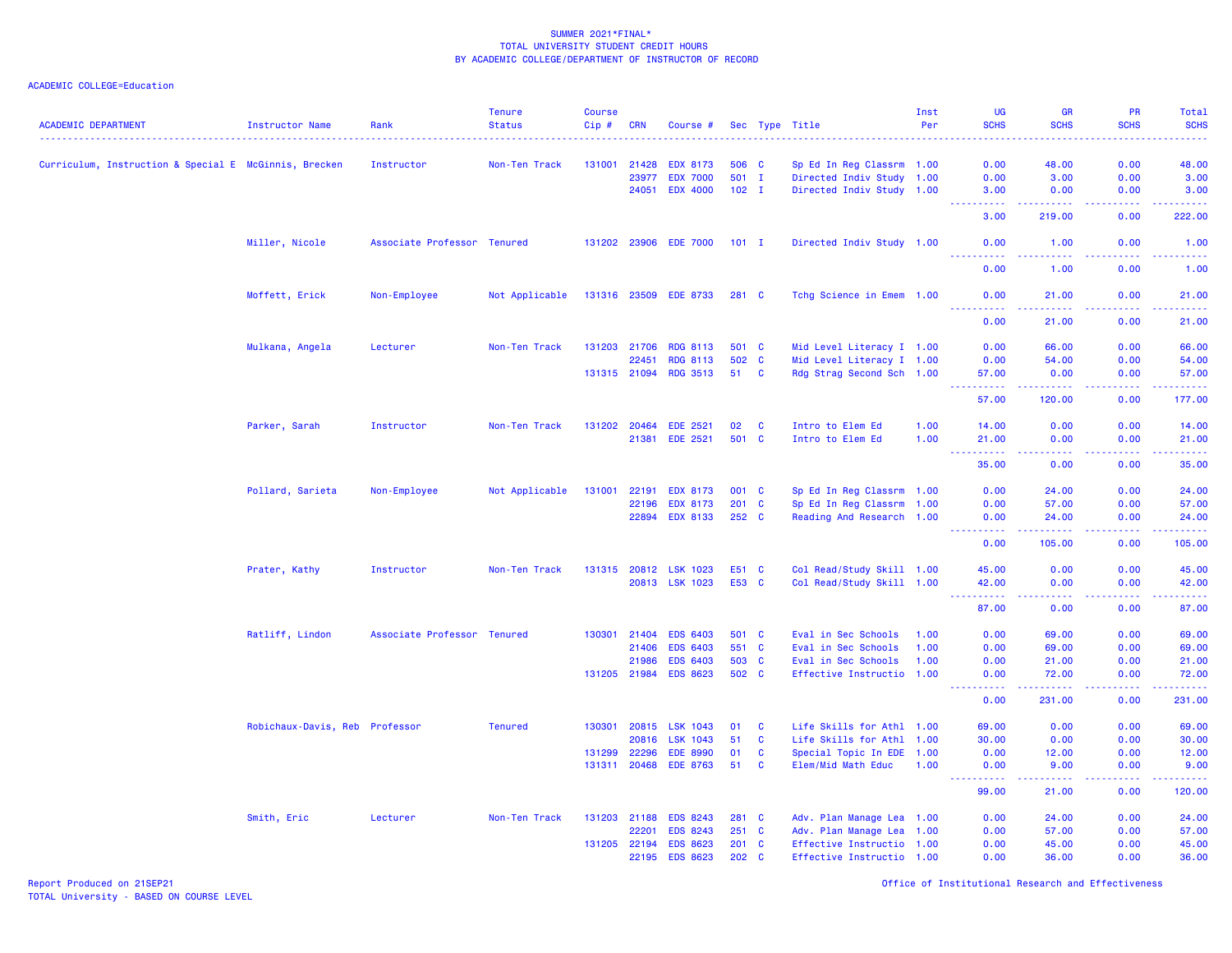| <b>ACADEMIC DEPARTMENT</b>                                                    | <b>Instructor Name</b>          | Rank                        | <b>Tenure</b><br><b>Status</b> | <b>Course</b><br>Cip# | <b>CRN</b>   | Course #              |              | Sec Type Title            | Inst<br>Per | <b>UG</b><br><b>SCHS</b>                                                                                                           | <b>GR</b><br><b>SCHS</b>          | <b>PR</b><br><b>SCHS</b>           | <b>Total</b><br><b>SCHS</b> |
|-------------------------------------------------------------------------------|---------------------------------|-----------------------------|--------------------------------|-----------------------|--------------|-----------------------|--------------|---------------------------|-------------|------------------------------------------------------------------------------------------------------------------------------------|-----------------------------------|------------------------------------|-----------------------------|
|                                                                               |                                 |                             |                                |                       |              |                       |              |                           |             |                                                                                                                                    |                                   |                                    |                             |
|                                                                               |                                 |                             |                                |                       |              |                       |              |                           |             | ----------<br>0.00                                                                                                                 | <u>.</u><br>162.00                | 0.00                               | <u>.</u><br>162.00          |
| Curriculum, Instruction & Special E Smith, Kimberly                           |                                 | Instructor                  | Non-Ten Track                  |                       |              | 131202 21383 EDE 3343 | 501 C        | <b>Teach Adoles Lit</b>   | 1.00        | 30.00                                                                                                                              | 0.00                              | 0.00                               | 30.00                       |
|                                                                               |                                 |                             |                                |                       |              |                       |              |                           |             | 30.00                                                                                                                              | 0.00                              | 0.00                               | 30.00                       |
|                                                                               | Stampley, Amy                   | Lecturer                    | Non-Ten Track                  |                       | 131203 21411 | <b>EDS 8243</b>       | 551 C        | Adv. Plan Manage Lea 1.00 |             | 0.00                                                                                                                               | 60.00                             | 0.00                               | 60.00                       |
|                                                                               |                                 |                             |                                |                       |              | 131205 23620 EDS 8623 | 504 C        | Effective Instructio 1.00 |             | 0.00<br><b>.</b> .                                                                                                                 | 78.00                             | 0.00<br>$\sim$ $\sim$ $\sim$       | 78.00                       |
|                                                                               |                                 |                             |                                |                       |              |                       |              |                           |             | 0.00                                                                                                                               | 138.00                            | <b><i><u>ALLAS</u></i></b><br>0.00 | 138.00                      |
|                                                                               | Vollenweider, Jennif Instructor |                             | Non-Ten Track                  |                       | 150612 21609 | INDT 3343 501 C       |              | 3D Modeling for Manu 1.00 |             | 18.00                                                                                                                              | 0.00                              | 0.00                               | 18.00                       |
|                                                                               |                                 |                             |                                |                       | 21996        | <b>INDT 3363</b>      | 501 B        | Motion & Time Study       | 1.00        | 30.00                                                                                                                              | 0.00                              | 0.00                               | 30.00                       |
|                                                                               |                                 |                             |                                |                       | 22037        | INDT 3063 101 C       |              | Ind Human Relations       | 1.00        | 27,00                                                                                                                              | 0.00                              | 0.00                               | 27.00                       |
|                                                                               |                                 |                             |                                |                       |              |                       |              |                           |             | $\frac{1}{2} \left( \frac{1}{2} \right) \left( \frac{1}{2} \right) \left( \frac{1}{2} \right) \left( \frac{1}{2} \right)$<br>75.00 | 0.00                              | 0.00                               | 75.00                       |
|                                                                               | Wachtel, Lois                   | Lecturer                    | Non-Ten Track                  |                       |              | 131202 21170 EDE 8313 | 281 C        | Thry & Dev Child Ed       | 0.90        | 0.00                                                                                                                               | 21.60                             | 0.00                               | 21.60                       |
|                                                                               |                                 |                             |                                |                       |              | 21171 EDE 8543        | 251 C        | Ma Exp Early Child        | 0.90        | 0.00                                                                                                                               | 16.20                             | 0.00                               | 16.20                       |
|                                                                               |                                 |                             |                                |                       |              |                       |              |                           |             | <b>.</b> .<br>0.00                                                                                                                 | 37.80                             | 0.00                               | 37.80                       |
|                                                                               | Walker, Ryan                    | Associate Professor Tenured |                                | 130101                | 21408        | <b>EDS 8103</b>       | 501 C        | Adv Meth in Mid/Sec       | 1.00        | 0.00                                                                                                                               | 60.00                             | 0.00                               | 60.00                       |
|                                                                               |                                 |                             |                                |                       | 131205 21415 | <b>EDS 8613</b>       | 501 C        | Mdle & Sec Sch Curr       | 1.00        | 0.00                                                                                                                               | 69.00                             | 0.00                               | 69.00                       |
|                                                                               |                                 |                             |                                |                       | 21987        | <b>EDS 8613</b>       | 551 C        | Mdle & Sec Sch Curr       | 1.00        | 0.00                                                                                                                               | 39.00                             | 0.00                               | 39.00                       |
|                                                                               |                                 |                             |                                |                       | 23891        | <b>EDS 7000</b>       | $502$ I      | Directed Indiv Study 1.00 |             | 0.00                                                                                                                               | 3.00                              | 0.00                               | 3.00                        |
|                                                                               |                                 |                             |                                |                       | 24058        | <b>EDS 4000</b>       | $51 \quad I$ | Directed Indiv Study 1.00 |             | 3.00                                                                                                                               | 0.00                              | 0.00                               | 3.00                        |
|                                                                               |                                 |                             |                                |                       |              | 24076 EDS 7000        | 503 I        | Directed Indiv Study 1.00 |             | 0.00                                                                                                                               | 3.00                              | 0.00                               | 3.00                        |
|                                                                               |                                 |                             |                                |                       |              |                       |              |                           |             | <u> - - - - - - - - - -</u><br>3.00                                                                                                | 174.00                            | 0.00                               | 177.00                      |
| ======================================<br>Curriculum, Instruction & Special E |                                 |                             |                                |                       |              |                       |              |                           |             | ==========<br>944.00                                                                                                               | ======================<br>2092.00 | 0.00                               | ==========<br>3036.00       |
| =====================================                                         |                                 |                             |                                |                       |              |                       |              |                           |             | ==========                                                                                                                         | ----------- ---------             |                                    | ==========                  |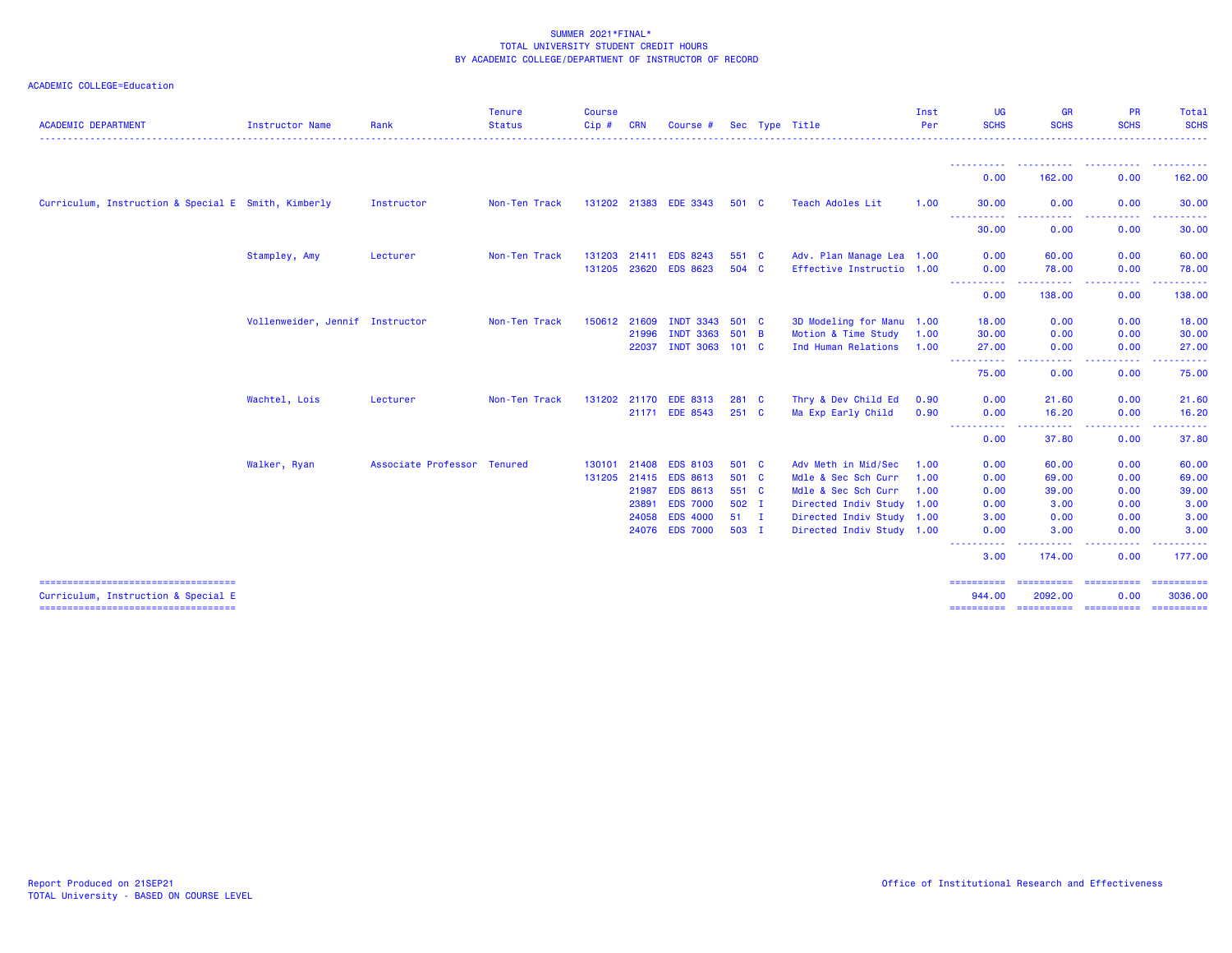### ACADEMIC COLLEGE=Education

| <b>ACADEMIC DEPARTMENT</b> | Instructor Name               | Rank                          | <b>Tenure</b><br><b>Status</b> | <b>Course</b><br>$Cip \#$ | <b>CRN</b>   | Course #              |                  |          | Sec Type Title            | Inst<br>Per | <b>UG</b><br><b>SCHS</b>                                                                                                                                     | <b>GR</b><br><b>SCHS</b>                                                                                                                                      | <b>PR</b><br><b>SCHS</b>                                                                                                                                     | Total<br><b>SCHS</b>                          |
|----------------------------|-------------------------------|-------------------------------|--------------------------------|---------------------------|--------------|-----------------------|------------------|----------|---------------------------|-------------|--------------------------------------------------------------------------------------------------------------------------------------------------------------|---------------------------------------------------------------------------------------------------------------------------------------------------------------|--------------------------------------------------------------------------------------------------------------------------------------------------------------|-----------------------------------------------|
|                            |                               |                               |                                |                           |              |                       |                  |          |                           |             |                                                                                                                                                              |                                                                                                                                                               |                                                                                                                                                              |                                               |
| Educational Leadership     | Blackbourn, Richard Professor |                               | <b>Tenured</b>                 |                           | 130401 21394 | <b>EDL 8413</b>       | 551 C            |          | Sch Legal & Ethic Pe 1.00 |             | 0.00                                                                                                                                                         | 39.00                                                                                                                                                         | 0.00                                                                                                                                                         | 39.00                                         |
|                            |                               |                               |                                |                           |              | 21399 EDL 8633        | 551 C            |          | HR Leadership             | 1.00        | 0.00                                                                                                                                                         | 24.00                                                                                                                                                         | 0.00                                                                                                                                                         | 24.00                                         |
|                            |                               |                               |                                |                           |              |                       |                  |          |                           |             | .<br>0.00                                                                                                                                                    | $\frac{1}{2} \left( \frac{1}{2} \right) \left( \frac{1}{2} \right) \left( \frac{1}{2} \right) \left( \frac{1}{2} \right) \left( \frac{1}{2} \right)$<br>63.00 | -----<br>0.00                                                                                                                                                | .<br>63.00                                    |
|                            | Briscoe, Kaleb                | Assistant Professor Ten Track |                                |                           |              | 130499 23486 HED 8990 | 502 C            |          | Special Topic In HED 1.00 |             | 0.00                                                                                                                                                         | 24,00                                                                                                                                                         | 0.00                                                                                                                                                         | 24.00                                         |
|                            |                               |                               |                                |                           |              |                       |                  |          |                           |             | <b></b><br>0.00                                                                                                                                              | .<br>24.00                                                                                                                                                    | . <u>.</u><br>0.00                                                                                                                                           | <b><i><u><u><b>A</b></u></u></i></b><br>24.00 |
|                            | Campbell, Annika              | Non-Faculty                   | Not Applicable                 | 309999                    |              | 21852 ISE 4200        | 820 A            |          | Intl Stu Exch - Prov 1.00 |             | 3.00                                                                                                                                                         | 0.00                                                                                                                                                          | 0.00                                                                                                                                                         | 3.00                                          |
|                            |                               |                               |                                |                           | 21855        | ISE 4200              | 829 A            |          | Intl Stu Exch - Prov      | 1.00        | 8.00                                                                                                                                                         | 0.00                                                                                                                                                          | 0.00                                                                                                                                                         | 8.00                                          |
|                            |                               |                               |                                |                           |              | 21856 ISE 4200        | 833 A            |          | Intl Student Exchang 1.00 |             | 54.00                                                                                                                                                        | 0.00                                                                                                                                                          | 0.00                                                                                                                                                         | 54.00                                         |
|                            |                               |                               |                                |                           |              |                       |                  |          |                           |             | 65.00                                                                                                                                                        | 0.00                                                                                                                                                          | 0.00                                                                                                                                                         | 65.00                                         |
|                            | Coats, Linda                  | Professor                     | <b>Tenured</b>                 | 130401                    | 23606        | <b>EDA 9000</b>       | $101$ D          |          | Research / Diss           | 1.00        | 0.00                                                                                                                                                         | 1.00                                                                                                                                                          | 0.00                                                                                                                                                         | 1.00                                          |
|                            |                               |                               |                                |                           | 130407 21299 | <b>CCL 8113</b>       | 501 C            |          | Comm Col Hist/Philos 1.00 |             | 0.00                                                                                                                                                         | 42.00                                                                                                                                                         | 0.00                                                                                                                                                         | 42.00                                         |
|                            |                               |                               |                                |                           | 21301        | <b>CCL 8133</b>       | 501 C            |          | Lead Theory Pract in 1.00 |             | 0.00                                                                                                                                                         | 54.00                                                                                                                                                         | 0.00                                                                                                                                                         | 54.00                                         |
|                            |                               |                               |                                |                           | 21302        | <b>CCL 8143</b>       | 501 C            |          | Program Planning and 1.00 |             | 0.00                                                                                                                                                         | 30.00                                                                                                                                                         | 0.00                                                                                                                                                         | 30.00                                         |
|                            |                               |                               |                                |                           | 21309        | <b>CCL 9000</b>       | 502 D            |          | Diss./Dissertation R 1.00 |             | 0.00<br>$\frac{1}{2} \left( \frac{1}{2} \right) \left( \frac{1}{2} \right) \left( \frac{1}{2} \right) \left( \frac{1}{2} \right) \left( \frac{1}{2} \right)$ | 10.00<br>$-1 - 1 - 1 = 1$                                                                                                                                     | 0.00<br>.                                                                                                                                                    | 10.00<br>.                                    |
|                            |                               |                               |                                |                           |              |                       |                  |          |                           |             | 0.00                                                                                                                                                         | 137.00                                                                                                                                                        | 0.00                                                                                                                                                         | 137.00                                        |
|                            | Cutts, Qiana                  | Assistant Professor Ten Track |                                | 130101                    | 20471        | <b>EDF 4243</b>       | 01               | C        | Plan for Diverse Lea 1.00 |             | 45.00                                                                                                                                                        | 0.00                                                                                                                                                          | 0.00                                                                                                                                                         | 45.00                                         |
|                            |                               |                               |                                |                           |              | 20472 EDF 6243        | 01               | <b>C</b> | Plan for Diverse Lea 1.00 |             | 0.00                                                                                                                                                         | 3.00                                                                                                                                                          | 0.00                                                                                                                                                         | 3.00                                          |
|                            |                               |                               |                                |                           |              |                       |                  |          |                           |             | <b><i><u><u> - - - - - - - - - -</u></u></i></b><br>45.00                                                                                                    | 22222<br>3.00                                                                                                                                                 | $\frac{1}{2} \left( \frac{1}{2} \right) \left( \frac{1}{2} \right) \left( \frac{1}{2} \right) \left( \frac{1}{2} \right) \left( \frac{1}{2} \right)$<br>0.00 | <b>.</b><br>48.00                             |
|                            | Fincher, Mark                 | Associate Professor Tenured   |                                |                           | 130407 21306 | <b>CCL 8233</b>       | 501 C            |          | Comm Col Legal Issue 1.00 |             | 0.00                                                                                                                                                         | 39.00                                                                                                                                                         | 0.00                                                                                                                                                         | 39.00                                         |
|                            |                               |                               |                                |                           | 21310        | <b>CCL 9000</b>       | 503 D            |          | Diss./Dissertation R      | 1.00        | 0.00                                                                                                                                                         | 1.00                                                                                                                                                          | 0.00                                                                                                                                                         | 1.00                                          |
|                            |                               |                               |                                |                           | 21991        | <b>CCL 8193</b>       | 501 S            |          | Sem Comm Coll Lead        | 1.00        | 0.00                                                                                                                                                         | 48.00                                                                                                                                                         | 0.00                                                                                                                                                         | 48.00                                         |
|                            |                               |                               |                                |                           |              | 130601 21175 EDF 8363 | $201 \quad C$    |          | Func & Met Res In Ed 1.00 |             | 0.00<br>.                                                                                                                                                    | 18.00<br>.                                                                                                                                                    | 0.00<br>.                                                                                                                                                    | 18.00<br><b>.</b>                             |
|                            |                               |                               |                                |                           |              |                       |                  |          |                           |             | 0.00                                                                                                                                                         | 106.00                                                                                                                                                        | 0.00                                                                                                                                                         | 106.00                                        |
|                            | Hickmon, Fredrick             | Lecturer                      | Non-Ten Track                  |                           | 130401 21400 | <b>EDL 8713</b>       | 501 C            |          | Sch Bus & Facilities 1.00 |             | 0.00                                                                                                                                                         | 75.00                                                                                                                                                         | 0.00                                                                                                                                                         | 75.00                                         |
|                            |                               |                               |                                |                           | 23892        | <b>EDL 8713</b>       | 502 C            |          | Sch Bus & Facilities 1.00 |             | 0.00                                                                                                                                                         | 39.00                                                                                                                                                         | 0.00                                                                                                                                                         | 39.00                                         |
|                            |                               |                               |                                |                           |              |                       |                  |          |                           |             | <b><i><u><u> - - - - - - - - - -</u></u></i></b><br>0.00                                                                                                     | <b><i><u><u> - - - - -</u></u></i></b><br>114.00                                                                                                              | <b><i><u><u> - - - - -</u></u></i></b><br>0.00                                                                                                               | 114.00                                        |
|                            | King, Stephanie               | Associate Professor Tenured   |                                | 130407                    |              | 21308 CCL 9000        | 501 D            |          | Diss./Dissertation R 1.00 |             | 0.00                                                                                                                                                         | 8.00                                                                                                                                                          | 0.00                                                                                                                                                         | 8.00                                          |
|                            |                               |                               |                                |                           |              |                       |                  |          |                           |             | 0.00                                                                                                                                                         | 8.00                                                                                                                                                          | 0.00                                                                                                                                                         | 8.00                                          |
|                            | Labat Jr., Myron              | Associate Professor Ten Track |                                | 130401                    | 21401        | <b>EDL 8723</b>       | 501 C            |          | Positive Sch Culture 1.00 |             | 0.00                                                                                                                                                         | 57.00                                                                                                                                                         | 0.00                                                                                                                                                         | 57.00                                         |
|                            |                               |                               |                                |                           | 21402        | <b>EDL 8723</b>       | 551 C            |          | Positive Sch Culture      | 1.00        | 0.00                                                                                                                                                         | 51.00                                                                                                                                                         | 0.00                                                                                                                                                         | 51.00                                         |
|                            |                               |                               |                                |                           | 21992        | <b>EDA 8353</b>       | 501 C            |          | Apli Theory Educ Adm      | 1.00        | 0.00                                                                                                                                                         | 27.00                                                                                                                                                         | 0.00                                                                                                                                                         | 27.00                                         |
|                            |                               |                               |                                |                           | 23482        | <b>EDA 8990</b>       | 501 C            |          | Special Topic In EDA 1.00 |             | 0.00                                                                                                                                                         | 30.00                                                                                                                                                         | 0.00                                                                                                                                                         | 30.00                                         |
|                            |                               |                               |                                |                           | 23607        | <b>EDA 9000</b>       | 102 <sub>D</sub> |          | Research / Diss           | 1.00        | 0.00                                                                                                                                                         | 3.00                                                                                                                                                          | 0.00                                                                                                                                                         | 3.00                                          |
|                            |                               |                               |                                |                           | 130601 21994 | <b>EDA 8473</b>       | 501 C            |          | Intro to Research in 1.00 |             | 0.00<br>.                                                                                                                                                    | 57.00                                                                                                                                                         | 0.00                                                                                                                                                         | 57.00<br>.                                    |
|                            |                               |                               |                                |                           |              |                       |                  |          |                           |             | 0.00                                                                                                                                                         | 225.00                                                                                                                                                        | 0.00                                                                                                                                                         | 225.00                                        |
|                            | Labat, Cherie                 | Lecturer                      | Non-Ten Track                  | 130401                    |              | 21993 EDA 8463        | 501 C            |          | Tech and Comm in Ed       | 1.00        | 0.00                                                                                                                                                         | 21.00                                                                                                                                                         | 0.00                                                                                                                                                         | 21.00                                         |

Report Produced on 21SEP21 Office of Institutional Research and Effectiveness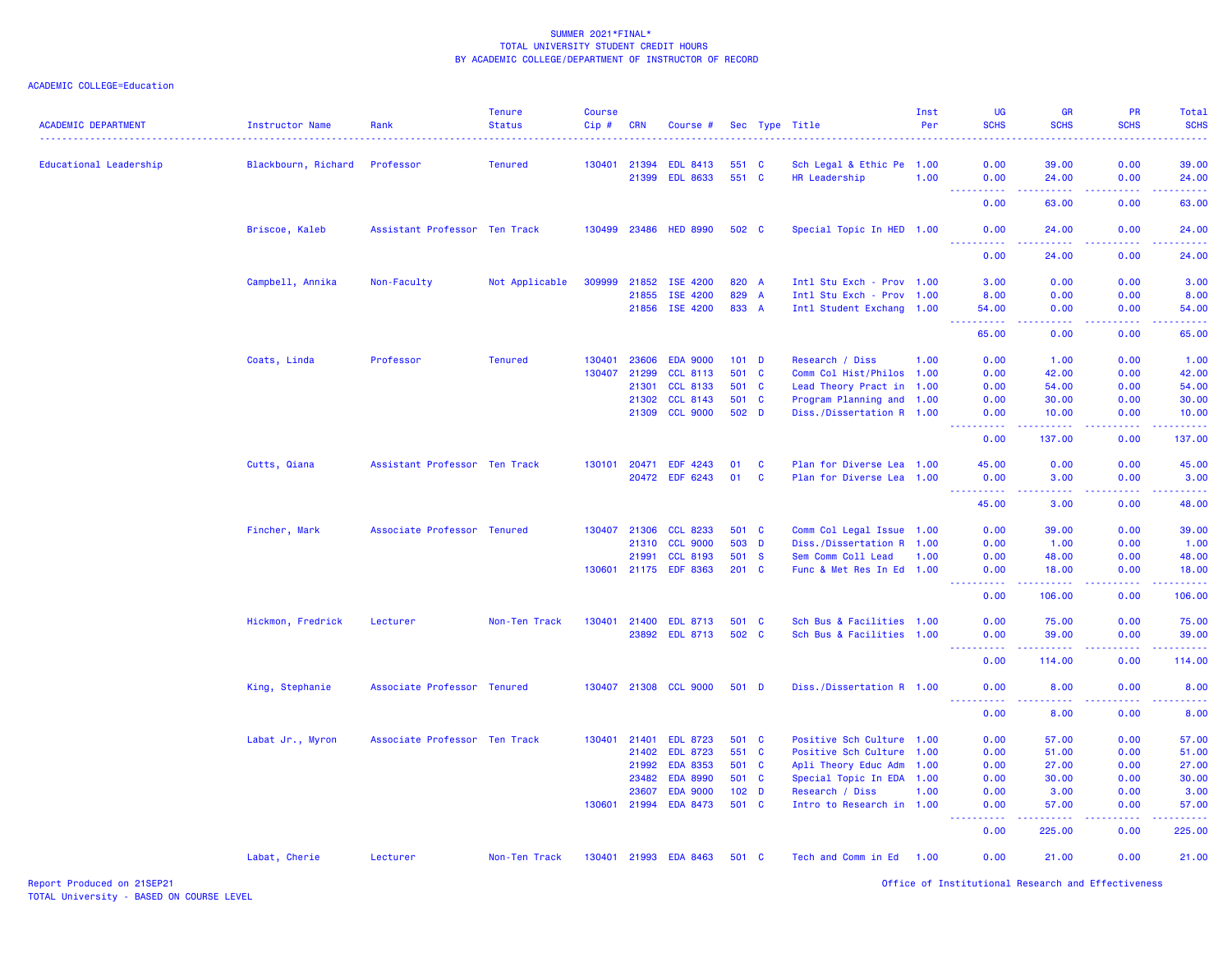# ACADEMIC COLLEGE=Education

| <b>ACADEMIC DEPARTMENT</b> | Instructor Name     | Rank                              | <b>Tenure</b><br><b>Status</b> | <b>Course</b><br>Cip# | <b>CRN</b>   | Course #              |               |              | Sec Type Title             | Inst<br>Per | UG<br><b>SCHS</b>                   | <b>GR</b><br><b>SCHS</b> | <b>PR</b><br><b>SCHS</b> | <b>Total</b><br><b>SCHS</b>                                                                                                    |
|----------------------------|---------------------|-----------------------------------|--------------------------------|-----------------------|--------------|-----------------------|---------------|--------------|----------------------------|-------------|-------------------------------------|--------------------------|--------------------------|--------------------------------------------------------------------------------------------------------------------------------|
|                            |                     |                                   |                                |                       |              |                       |               |              |                            |             |                                     |                          |                          |                                                                                                                                |
|                            |                     |                                   |                                |                       |              |                       |               |              |                            |             | 0.00                                | 21.00                    | 0.00                     | 21.00                                                                                                                          |
| Educational Leadership     | Maulding, Christy   | Non-Employee                      | Not Applicable                 |                       |              | 130401 21397 EDL 8433 | 501 C         |              | Data for Sch Impr          | 1.00        | 0.00<br><u>.</u>                    | 45.00<br>2222.           | 0.00                     | 45.00<br>.                                                                                                                     |
|                            |                     |                                   |                                |                       |              |                       |               |              |                            |             | 0.00                                | 45.00                    | 0.00                     | 45.00                                                                                                                          |
|                            | McMullan, Leigh Ann | Clinical Assist Pro Non-Ten Track |                                | 130401                | 20476        | <b>EDL 8313</b>       | 101 C         |              | <b>Assess Content Know</b> | 1.00        | 0.00                                | 21.00                    | 0.00                     | 21.00                                                                                                                          |
|                            |                     |                                   |                                |                       | 20477        | <b>EDL 8343</b>       | $101 \quad C$ |              | Effect Refl Pract Te 1.00  |             | 0.00                                | 15.00                    | 0.00                     | 15.00                                                                                                                          |
|                            |                     |                                   |                                |                       | 23484        | <b>EDL 8353</b>       | 101           | - H          | Teacher Leadership I 1.00  |             | 0.00                                | 27.00                    | 0.00                     | 27.00                                                                                                                          |
|                            |                     |                                   |                                |                       | 24003        | <b>EDL 7000</b>       | 05            | $\mathbf{I}$ | Directed Indiv Study 1.00  |             | 0.00                                | 1.00                     | 0.00                     | 1.00                                                                                                                           |
|                            |                     |                                   |                                |                       |              | 24004 EDL 7000        | 06            | $\mathbf{I}$ | Directed Indiv Study 1.00  |             | 0.00<br>$\sim$ $\sim$ $\sim$ $\sim$ | 1.00<br>وعاعات           | 0.00                     | 1.00<br>2222                                                                                                                   |
|                            |                     |                                   |                                |                       |              |                       |               |              |                            |             | 0.00                                | 65.00                    | 0.00                     | 65.00                                                                                                                          |
|                            | Molina, Danielle    | Associate Professor Tenured       |                                | 130401                | 20728        | <b>HED 8010</b>       | 101 E         |              | Practicum                  | 1.00        | 0.00                                | 45.00                    | 0.00                     | 45.00                                                                                                                          |
|                            |                     |                                   |                                |                       | 20730        | <b>HED 8553</b>       | 101           | $\mathbf{C}$ | Student Aff/High Ed        | 1.00        | 0.00                                | 15.00                    | 0.00                     | 15.00                                                                                                                          |
|                            |                     |                                   |                                |                       | 20731        | <b>HED 8583</b>       | 001 C         |              | Admin Comp Budget/Su       | 1.00        | 0.00                                | 30.00                    | 0.00                     | 30.00                                                                                                                          |
|                            |                     |                                   |                                | 130406                | 23586        | <b>HED 9000</b>       | $101$ D       |              | Research / Diss            | 1.00        | 0.00<br>.                           | 12.00<br><u>.</u>        | 0.00                     | 12.00<br>.                                                                                                                     |
|                            |                     |                                   |                                |                       |              |                       |               |              |                            |             | 0.00                                | 102.00                   | 0.00                     | 102.00                                                                                                                         |
|                            | Operton, Rosalind   | Clinical Assist Pro Non-Ten Track |                                | 130401                | 21178        | <b>EDL 8343</b>       | 281 C         |              | Effect Refl Pract Te 1.00  |             | 0.00                                | 30.00                    | 0.00                     | 30.00                                                                                                                          |
|                            |                     |                                   |                                |                       | 21179        | <b>EDL 8413</b>       | 281           | $\mathbf{C}$ | Sch Legal & Ethic Pe 1.00  |             | 0.00                                | 24.00                    | 0.00                     | 24.00                                                                                                                          |
|                            |                     |                                   |                                |                       | 21181        | <b>EDL 8433</b>       | 251 C         |              | Data for Sch Impr          | 1.00        | 0.00                                | 36.00                    | 0.00                     | 36.00                                                                                                                          |
|                            |                     |                                   |                                |                       |              | 21183 EDL 8713        | 253 C         |              | Sch Bus & Facilities 1.00  |             | 0.00<br>. <b>.</b>                  | 30.00<br>.               | 0.00                     | 30.00<br>.                                                                                                                     |
|                            |                     |                                   |                                |                       |              |                       |               |              |                            |             | 0.00                                | 120.00                   | 0.00                     | 120.00                                                                                                                         |
|                            | Prince, Debra       | Associate Professor Tenured       |                                | 130401                | 21391        | <b>EDF 8443</b>       | 501 C         |              | Eval of Sch Prog           | 1.00        | 0.00                                | 42.00                    | 0.00                     | 42.00                                                                                                                          |
|                            |                     |                                   |                                | 130601                | 21390        | <b>EDF 8363</b>       | 501           | <b>C</b>     | Func & Met Res In Ed 1.00  |             | 0.00                                | 27.00                    | 0.00                     | 27.00                                                                                                                          |
|                            |                     |                                   |                                |                       | 131202 21388 | EDF 3423              | 501 C         |              | <b>Exploring Diversity</b> | 1.00        | 75.00                               | 0.00                     | 0.00                     | 75.00                                                                                                                          |
|                            |                     |                                   |                                |                       | 21389        | <b>EDF 3423</b>       | 502 C         |              | Exploring Diversity        | 1.00        | 72.00<br>.                          | 0.00<br>د د د د د        | 0.00<br>.                | 72.00<br>$\begin{array}{cccccccccc} \bullet & \bullet & \bullet & \bullet & \bullet & \bullet & \bullet & \bullet \end{array}$ |
|                            |                     |                                   |                                |                       |              |                       |               |              |                            |             | 147.00                              | 69.00                    | 0.00                     | 216.00                                                                                                                         |
|                            | Savage, Howard      | Non-Employee                      | Not Applicable                 |                       |              | 130401 21176 EDF 8443 | 281 C         |              | Eval of Sch Prog           | 1.00        | 0.00<br><u>.</u>                    | 24.00<br>.               | 0.00                     | 24.00<br>.                                                                                                                     |
|                            |                     |                                   |                                |                       |              |                       |               |              |                            |             | 0.00                                | 24.00                    | 0.00                     | 24.00                                                                                                                          |
|                            | Smith, Kaleb        | Lecturer                          | Non-Ten Track                  |                       | 131205 22190 | <b>EDS 8613</b>       | 001 C         |              | Mdle & Sec Sch Curr        | 1.00        | 0.00                                | 45.00                    | 0.00                     | 45.00                                                                                                                          |
|                            |                     |                                   |                                |                       | 22193        | <b>EDS 8613</b>       | 201           | $\mathbf{C}$ | Mdle & Sec Sch Curr        | 1.00        | 0.00                                | 60.00                    | 0.00                     | 60.00                                                                                                                          |
|                            |                     |                                   |                                |                       |              |                       |               |              |                            |             | <u>.</u><br>0.00                    | .<br>105.00              | 22222<br>0.00            | 22222<br>105.00                                                                                                                |
|                            | Tharp, Paula        | Assistant Professor Ten Track     |                                | 130401                | 21395        | <b>EDL 8423</b>       | 501 C         |              | School Leadership          | 1.00        | 0.00                                | 36.00                    | 0.00                     | 36.00                                                                                                                          |
|                            |                     |                                   |                                |                       | 21396        | <b>EDL 8423</b>       | 551 C         |              | School Leadership          | 1.00        | 0.00                                | 15.00                    | 0.00                     | 15.00                                                                                                                          |
|                            |                     |                                   |                                |                       | 21398        | <b>EDL 8433</b>       | 551 C         |              | Data for Sch Impr          | 1.00        | 0.00                                | 30.00                    | 0.00                     | 30.00                                                                                                                          |
|                            |                     |                                   |                                |                       | 23477        | <b>EDL 8413</b>       | 501           | <b>C</b>     | Sch Legal & Ethic Pe 1.00  |             | 0.00                                | 60.00                    | 0.00                     | 60.00                                                                                                                          |
|                            |                     |                                   |                                |                       | 23998        | <b>EDL 7000</b>       | 01            | $\mathbf{I}$ | Directed Indiv Study       | 1.00        | 0.00                                | 1.00                     | 0.00                     | 1.00                                                                                                                           |
|                            |                     |                                   |                                |                       | 23999        | <b>EDL 7000</b>       | 02            | $\mathbf{I}$ | Directed Indiv Study 1.00  |             | 0.00                                | 3.00                     | 0.00                     | 3.00                                                                                                                           |
|                            |                     |                                   |                                |                       | 24001        | <b>EDL 7000</b>       | 03            | $\mathbf{I}$ | Directed Indiv Study 1.00  |             | 0.00                                | 3.00                     | 0.00                     | 3.00                                                                                                                           |
|                            |                     |                                   |                                |                       | 24002        | <b>EDL 7000</b>       | 04            | Ι.           | Directed Indiv Study 1.00  |             | 0.00                                | 1.00                     | 0.00                     | 1.00                                                                                                                           |
|                            |                     |                                   |                                |                       | 24059        | <b>EDL 7000</b>       | 07            | л.           | Directed Indiv Study 1.00  |             | 0.00                                | 1.00                     | 0.00                     | 1.00                                                                                                                           |

Report Produced on 21SEP21 Office of Institutional Research and Effectiveness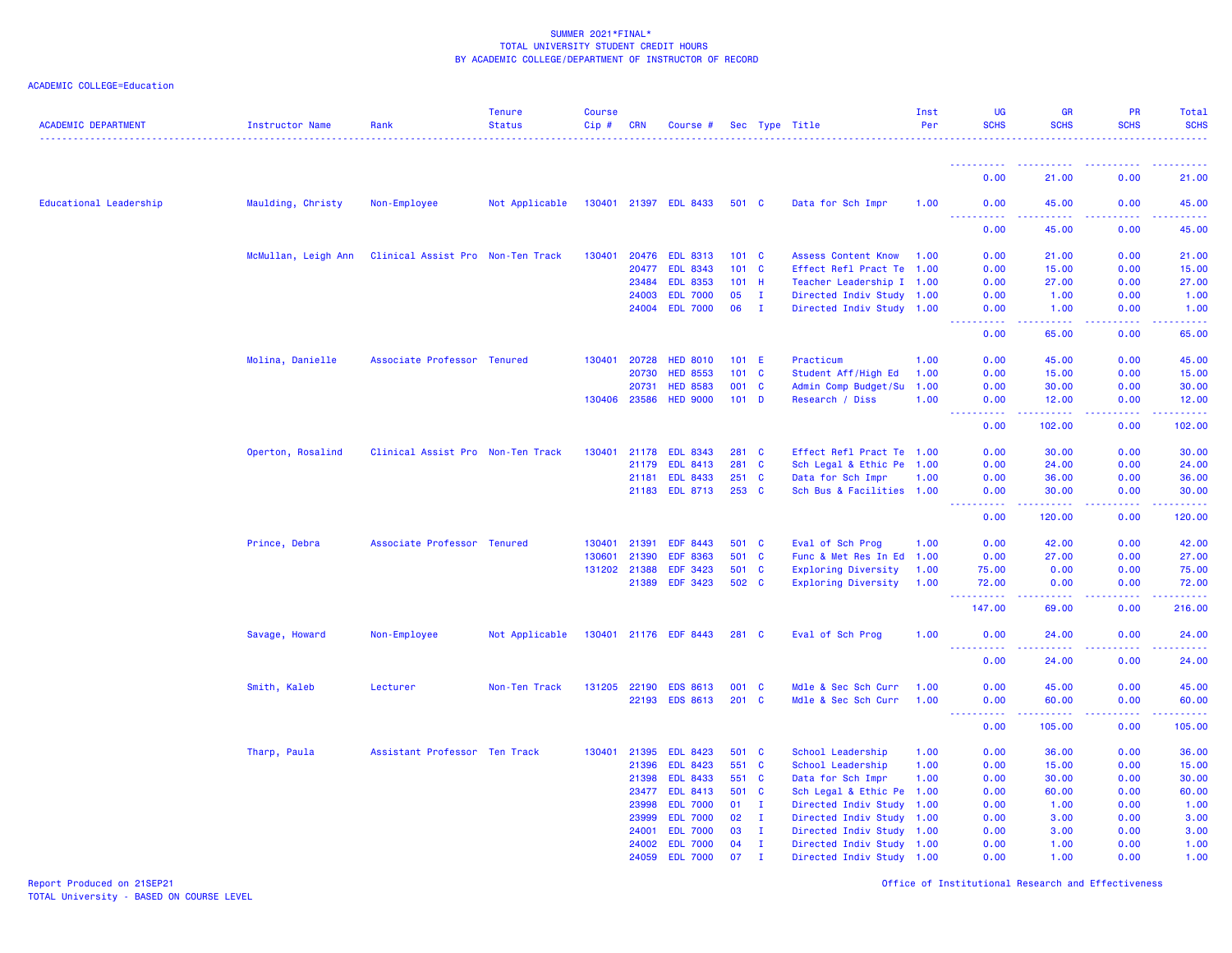| <b>ACADEMIC DEPARTMENT</b>                                       | Instructor Name     | Rank                              | <b>Tenure</b><br><b>Status</b> | <b>Course</b><br>Cip# | <b>CRN</b> | Course #              |         |   | Sec Type Title            | Inst<br>Per | <b>UG</b><br><b>SCHS</b> | <b>GR</b><br><b>SCHS</b> | <b>PR</b><br><b>SCHS</b>                                                                                                                                                                                                                                       | Total<br><b>SCHS</b>    |
|------------------------------------------------------------------|---------------------|-----------------------------------|--------------------------------|-----------------------|------------|-----------------------|---------|---|---------------------------|-------------|--------------------------|--------------------------|----------------------------------------------------------------------------------------------------------------------------------------------------------------------------------------------------------------------------------------------------------------|-------------------------|
| Educational Leadership                                           | Tharp, Paula        | Assistant Professor Ten Track     |                                |                       |            | 130401 24078 EDL 7000 | 551 I   |   | Directed Indiv Study 1.00 |             | 0.00                     | 3.00                     | 0.00                                                                                                                                                                                                                                                           | 3.00                    |
|                                                                  |                     |                                   |                                |                       |            |                       |         |   |                           |             | <b></b><br>0.00          | .<br>153.00              | $\frac{1}{2} \left( \frac{1}{2} \right) \left( \frac{1}{2} \right) \left( \frac{1}{2} \right) \left( \frac{1}{2} \right)$<br>0.00                                                                                                                              | .<br>153.00             |
|                                                                  | Wallin, Patsy       | Associate Professor Tenured       |                                | 130401                | 21180      | <b>EDL 8423</b>       | 251 C   |   | School Leadership         | 1.00        | 0.00                     | 33.00                    | 0.00                                                                                                                                                                                                                                                           | 33.00                   |
|                                                                  |                     |                                   |                                |                       | 21182      | <b>EDL 8633</b>       | 001 C   |   | HR Leadership             | 1.00        | 0.00                     | 30.00                    | 0.00                                                                                                                                                                                                                                                           | 30.00                   |
|                                                                  |                     |                                   |                                |                       |            | 21184 EDL 8723        | 253 C   |   | Positive Sch Culture 1.00 |             | 0.00<br>-----------      | 45.00<br>. <b>.</b>      | 0.00<br><b><i><u>ALASA</u></i></b><br>.                                                                                                                                                                                                                        | 45.00<br>. <u>.</u> .   |
|                                                                  |                     |                                   |                                |                       |            |                       |         |   |                           |             | 0.00                     | 108.00                   | 0.00                                                                                                                                                                                                                                                           | 108.00                  |
|                                                                  | White Jones, Ashley | Clinical Assist Pro Non-Ten Track |                                | 131307                | 22197      | PE 6163               | $201$ C |   | Prin Meth of Sec Hth 1.00 |             | 0.00                     | 18.00                    | 0.00                                                                                                                                                                                                                                                           | 18.00                   |
|                                                                  |                     |                                   |                                |                       |            | 310505 23510 KI 4990  | $201$ C |   | Special Topic in Kin 1.00 |             | 12.00                    | 0.00                     | 0.00                                                                                                                                                                                                                                                           | 12.00                   |
|                                                                  |                     |                                   |                                |                       |            |                       |         |   |                           |             | ----------<br>12.00      | .<br>18.00               | -----<br>0.00                                                                                                                                                                                                                                                  | - - - - - -<br>30.00    |
|                                                                  | Williams, Frankie   | Visit Clinical Prof Non-Ten Track |                                |                       |            | 130401 23548 EDA 9000 | 01      | D | Research / Diss           | 1.00        | 0.00                     | 1.00                     | 0.00                                                                                                                                                                                                                                                           | 1.00                    |
|                                                                  |                     |                                   |                                |                       |            |                       |         |   |                           |             | 0.00                     | ----<br>1.00             | $\frac{1}{2} \left( \frac{1}{2} \right) \left( \frac{1}{2} \right) \left( \frac{1}{2} \right) \left( \frac{1}{2} \right)$<br>0.00                                                                                                                              | 1.00                    |
|                                                                  | Winkler, Christa    | Assistant Professor Ten Track     |                                | 130407                | 23872      | <b>HED 7000</b>       | $101$ I |   | Directed Indiv Study 1.00 |             | 0.00                     | 3.00                     | 0.00                                                                                                                                                                                                                                                           | 3.00                    |
|                                                                  |                     |                                   |                                | 130499                | 23480      | <b>HED 8990</b>       | 501 C   |   | Special Topic In HED 1.00 |             | 0.00                     | 51.00                    | 0.00                                                                                                                                                                                                                                                           | 51.00                   |
|                                                                  |                     |                                   |                                |                       |            |                       |         |   |                           |             | -----------<br>0.00      | .<br>54.00               | $\frac{1}{2} \left( \frac{1}{2} \right) \left( \frac{1}{2} \right) \left( \frac{1}{2} \right) \left( \frac{1}{2} \right) \left( \frac{1}{2} \right)$<br>$\frac{1}{2} \left( \frac{1}{2} \right) \left( \frac{1}{2} \right) \left( \frac{1}{2} \right)$<br>0.00 | .<br>54.00              |
|                                                                  | Xu, Jianzhong       | Professor                         | <b>Tenured</b>                 | 130603                | 20473      | <b>EDF 9373</b>       | 01      | C | Ed Res Design             | 1.00        | 0.00                     | 33.00                    | 0.00                                                                                                                                                                                                                                                           | 33.00                   |
|                                                                  |                     |                                   |                                |                       | 20475      | <b>EDF 9453</b>       | 01      | C | Intro Qual Research       | 1.00        | 0.00                     | 21.00                    | 0.00                                                                                                                                                                                                                                                           | 21.00                   |
|                                                                  |                     |                                   |                                |                       |            |                       |         |   |                           |             | ----------<br>0.00       | .<br>54.00               | .<br>0.00                                                                                                                                                                                                                                                      | .<br>54.00              |
| -----------------------------------                              |                     |                                   |                                |                       |            |                       |         |   |                           |             | ==========               |                          | ========================                                                                                                                                                                                                                                       | ==========              |
| Educational Leadership<br>====================================== |                     |                                   |                                |                       |            |                       |         |   |                           |             | 269,00<br>==========     | 1619,00                  | 0.00<br>=======================                                                                                                                                                                                                                                | 1888.00<br>- ========== |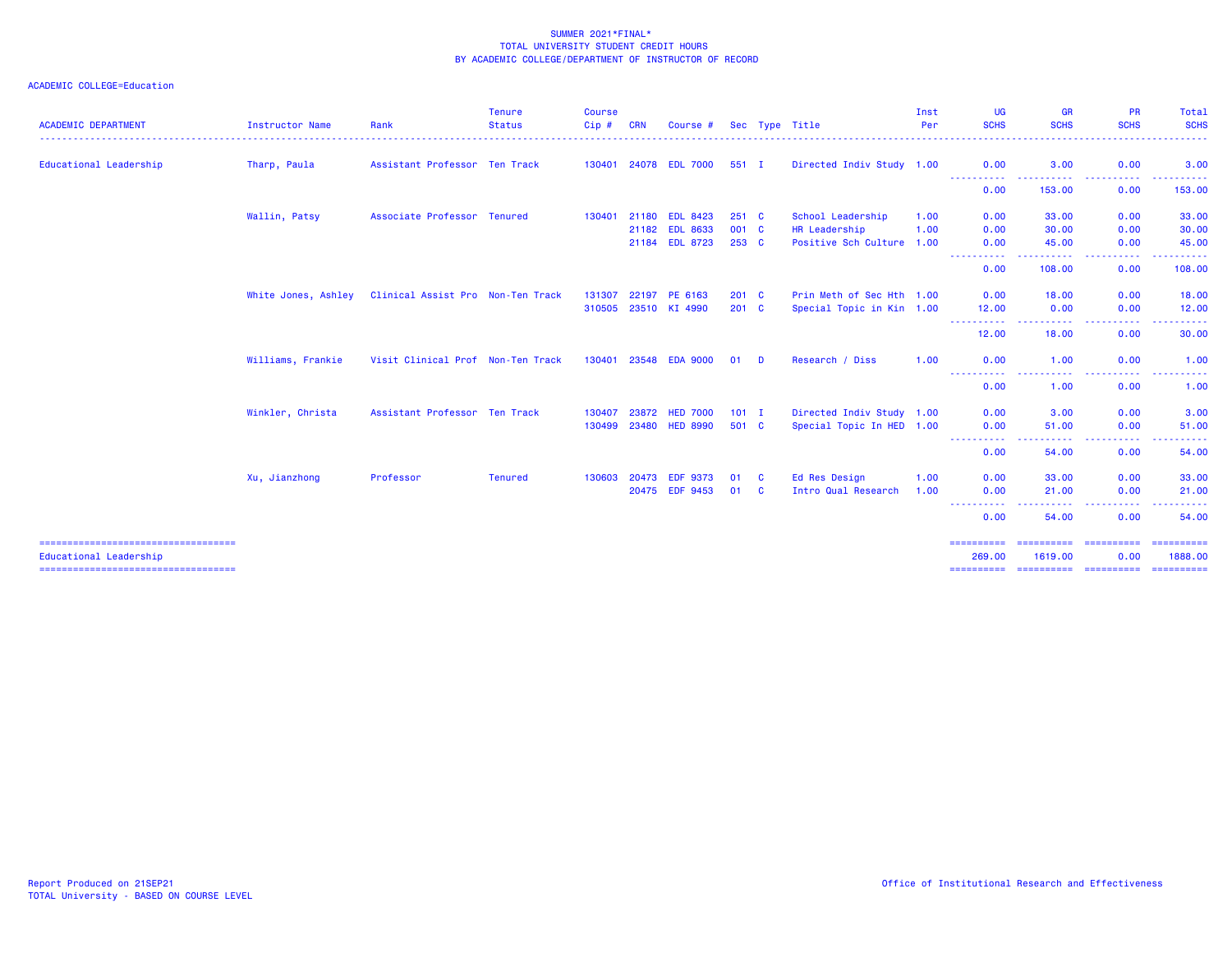| <b>ACADEMIC DEPARTMENT</b>                       | Instructor Name   | Rank                              | <b>Tenure</b><br><b>Status</b> | <b>Course</b><br>Cip# | <b>CRN</b>   | Course #                     |       |                | Sec Type Title            | Inst<br>Per | UG<br><b>SCHS</b>                      | <b>GR</b><br><b>SCHS</b>                                                                               | <b>PR</b><br><b>SCHS</b> | Total<br><b>SCHS</b> |
|--------------------------------------------------|-------------------|-----------------------------------|--------------------------------|-----------------------|--------------|------------------------------|-------|----------------|---------------------------|-------------|----------------------------------------|--------------------------------------------------------------------------------------------------------|--------------------------|----------------------|
|                                                  |                   |                                   |                                |                       |              |                              |       |                |                           |             |                                        |                                                                                                        |                          | ----                 |
| Instructional Systems and Workforce Adams, James |                   | Professor                         | <b>Tenured</b>                 | 131309                | 22027        | <b>TECH 4143</b>             | 551 C |                | His & Phil Career &       | 1.00        | 6.00                                   | 0.00                                                                                                   | 0.00                     | 6.00                 |
|                                                  |                   |                                   |                                |                       | 22028        | <b>TECH 6143</b>             |       | 551 C          | His & Phil Career &       | 1.00        | 0.00                                   | 9.00                                                                                                   | 0.00                     | 9.00                 |
|                                                  |                   |                                   |                                |                       | 131310 22005 | <b>TECH 4493</b>             |       | 501 C          | Meth Tchn Career Pat 1.00 |             | 3.00                                   | 0.00                                                                                                   | 0.00                     | 3.00                 |
|                                                  |                   |                                   |                                |                       | 22006        | <b>TECH 6493</b>             |       | 501 C          | Meth Tchn Career Pat 1.00 |             | 0.00                                   | 21.00                                                                                                  | 0.00                     | 21.00                |
|                                                  |                   |                                   |                                | 131399                | 22007        | <b>TECH 4263</b>             |       | 501 C          | Diverse Wrk & Ed Env 1.00 |             | 6.00                                   | 0.00                                                                                                   | 0.00                     | 6.00                 |
|                                                  |                   |                                   |                                |                       | 22008        | <b>TECH 6263</b>             |       | 501 C          | Diverse Wrk & Ed Env 1.00 |             | 0.00                                   | 36.00                                                                                                  | 0.00                     | 36.00                |
|                                                  |                   |                                   |                                |                       | 22021        | <b>TECH 4263</b>             |       | 551 C          | Diverse Wrk & Ed Env 1.00 |             | 6.00                                   | 0.00                                                                                                   | 0.00                     | 6.00                 |
|                                                  |                   |                                   |                                |                       | 22022        | <b>TECH 6263</b>             | 551 C |                | Diverse Wrk & Ed Env 1.00 |             | 0.00<br>.                              | 33.00<br>د د د د                                                                                       | 0.00<br>22222            | 33.00<br><u>.</u>    |
|                                                  |                   |                                   |                                |                       |              |                              |       |                |                           |             | 21.00                                  | 99.00                                                                                                  | 0.00                     | 120.00               |
|                                                  | Bailey, Melinda   | Non-Faculty                       | Not Applicable                 |                       |              | 240102 21573 IDS 4111        |       | 503 C          | Professional Seminar 1.00 |             | 8.00                                   | 0.00                                                                                                   | 0.00                     | 8.00                 |
|                                                  |                   |                                   |                                |                       |              |                              |       |                |                           |             | 8.00                                   | 0.00                                                                                                   | 0.00                     | 8.00                 |
|                                                  | Beriswill, Joanne | Associate Professor Tenured       |                                |                       |              | 110301 22044 TECH 1273 01 C  |       |                | Computer Application 1.00 |             | 66.00<br>- - - -                       | 0.00<br>.                                                                                              | 0.00                     | 66.00                |
|                                                  |                   |                                   |                                |                       |              |                              |       |                |                           |             | 66.00                                  | 0.00                                                                                                   | 0.00                     | 66.00                |
|                                                  | Buchanan, Jody    | Instructor                        | Non-Ten Track                  |                       | 131319 24071 | <b>INDT 4000</b>             | 54    | $\mathbf{I}$   | Directed Individual       | 1.00        | 3.00                                   | 0.00                                                                                                   | 0.00                     | 3.00                 |
|                                                  |                   |                                   |                                |                       | 24074        | <b>INDT 4000</b>             | 56    | $\mathbf{I}$   | Directed Individual       | 1.00        | 3.00                                   | 0.00                                                                                                   | 0.00                     | 3.00                 |
|                                                  |                   |                                   |                                |                       | 150613 21614 | <b>INDT 4463</b>             | 501 C |                | Mfg Tech & Proc II        | 1.00        | 27.00                                  | 0.00                                                                                                   | 0.00                     | 27.00                |
|                                                  |                   |                                   |                                |                       |              | 150614 22041 INDT 2323       | 01    | $\overline{B}$ | <b>Welding Tech</b>       | 1.00        | 27.00                                  | 0.00                                                                                                   | 0.00                     | 27.00                |
|                                                  |                   |                                   |                                |                       |              |                              |       |                |                           |             | 22222<br>$\sim$ $\sim$ $\sim$<br>60.00 | $\frac{1}{2} \left( \frac{1}{2} \right) \left( \frac{1}{2} \right) \left( \frac{1}{2} \right)$<br>0.00 | 0.00                     | .<br>60.00           |
|                                                  | Cornelious, Linda | Professor                         | <b>Tenured</b>                 |                       |              | 131319 24060 TECH 9000 110 D |       |                | Research/Diss             | 1.00        | 0.00                                   | 5.00                                                                                                   | 0.00                     | 5.00                 |
|                                                  |                   |                                   |                                |                       |              |                              |       |                |                           |             | 0.00                                   | 5.00                                                                                                   | ولايت<br>0.00            | 5.00                 |
|                                                  | Francom, Gregory  | Clinical Assist Pro Non-Ten Track |                                | 110301                | 22019        | <b>TECH 4543</b>             | 551 C |                | Information Processi 1.00 |             | 21.00                                  | 0.00                                                                                                   | 0.00                     | 21.00                |
|                                                  |                   |                                   |                                | 131309                | 22002        | <b>TECH 4763</b>             |       | 501 C          | Digital Tools/Learni 1.00 |             | 21.00                                  | 0.00                                                                                                   | 0.00                     | 21.00                |
|                                                  |                   |                                   |                                |                       | 22003        | TECH 6763 501 C              |       |                | Digital Tools/Learni 1.00 |             | 0.00<br>بالأباب                        | 21.00<br>$\sim$ $\sim$ $\sim$ $\sim$                                                                   | 0.00                     | 21.00<br>المتمامين   |
|                                                  |                   |                                   |                                |                       |              |                              |       |                |                           |             | 42.00                                  | 21.00                                                                                                  | 0.00                     | 63.00                |
|                                                  | Giordano, Mickey  | Instructor                        | Non-Ten Track                  |                       |              | 150612 22039 INDT 4203       | 101 B |                | <b>Automated Systems</b>  | 1.00        | 24.00                                  | 0.00                                                                                                   | 0.00                     | 24.00<br>.           |
|                                                  |                   |                                   |                                |                       |              |                              |       |                |                           |             | 24.00                                  | 0.00                                                                                                   | 0.00                     | 24.00                |
|                                                  | Latham, Angela    | Instructor                        | Non-Ten Track                  | 500799                | 22763        | ART 4990                     | 51    | B              | Special Topic In ART 1.00 |             | 27.00                                  | 0.00                                                                                                   | 0.00                     | 27.00                |
|                                                  |                   |                                   |                                |                       | 22764        | ART 4990                     | 02    | $\overline{B}$ | Special Topic In ART 1.00 |             | 33.00                                  | 0.00                                                                                                   | 0.00                     | 33.00                |
|                                                  |                   |                                   |                                |                       |              |                              |       |                |                           |             | د د د د د<br>60.00                     | $\omega$ is a $\omega$<br>0.00                                                                         | .<br>0.00                | .<br>60.00           |
|                                                  | Lee, Sang Joon    | Associate Professor Tenured       |                                | 110801                | 22013        | <b>TECH 4583</b>             | 501 B |                | Graphics and Web Des 1.00 |             | 18.00                                  | 0.00                                                                                                   | 0.00                     | 18.00                |
|                                                  |                   |                                   |                                |                       | 22014        | <b>TECH 6583</b>             | 501 B |                | Graphics and Web Des 1.00 |             | 0.00                                   | 9.00                                                                                                   | 0.00                     | 9.00                 |
|                                                  |                   |                                   |                                | 131309                | 22010        | <b>TECH 4343</b>             | 501 C |                | Infor Tech Project M 1.00 |             | 21.00                                  | 0.00<br>$\sim$ $\sim$ $\sim$                                                                           | 0.00                     | 21.00                |
|                                                  |                   |                                   |                                |                       |              |                              |       |                |                           |             | 39.00                                  | 9.00                                                                                                   | 0.00                     | 48.00                |
|                                                  | Okojie, Mabel     | Professor                         | <b>Tenured</b>                 | 110301                | 22018        | <b>TECH 8773</b>             | 501 C |                | Teach & Train with M 1.00 |             | 0.00                                   | 18.00                                                                                                  | 0.00                     | 18.00                |
|                                                  |                   |                                   |                                | 131309                | 22023        | <b>TECH 8233</b>             |       | 551 C          | Analysis & Survey Re 1.00 |             | 0.00                                   | 18.00                                                                                                  | 0.00                     | 18.00                |
|                                                  |                   |                                   |                                |                       | 22033        | <b>TECH 8273</b>             | 551 C |                | Con Iss Cur Pla ISWD 1.00 |             | 0.00                                   | 18.00                                                                                                  | 0.00                     | 18.00                |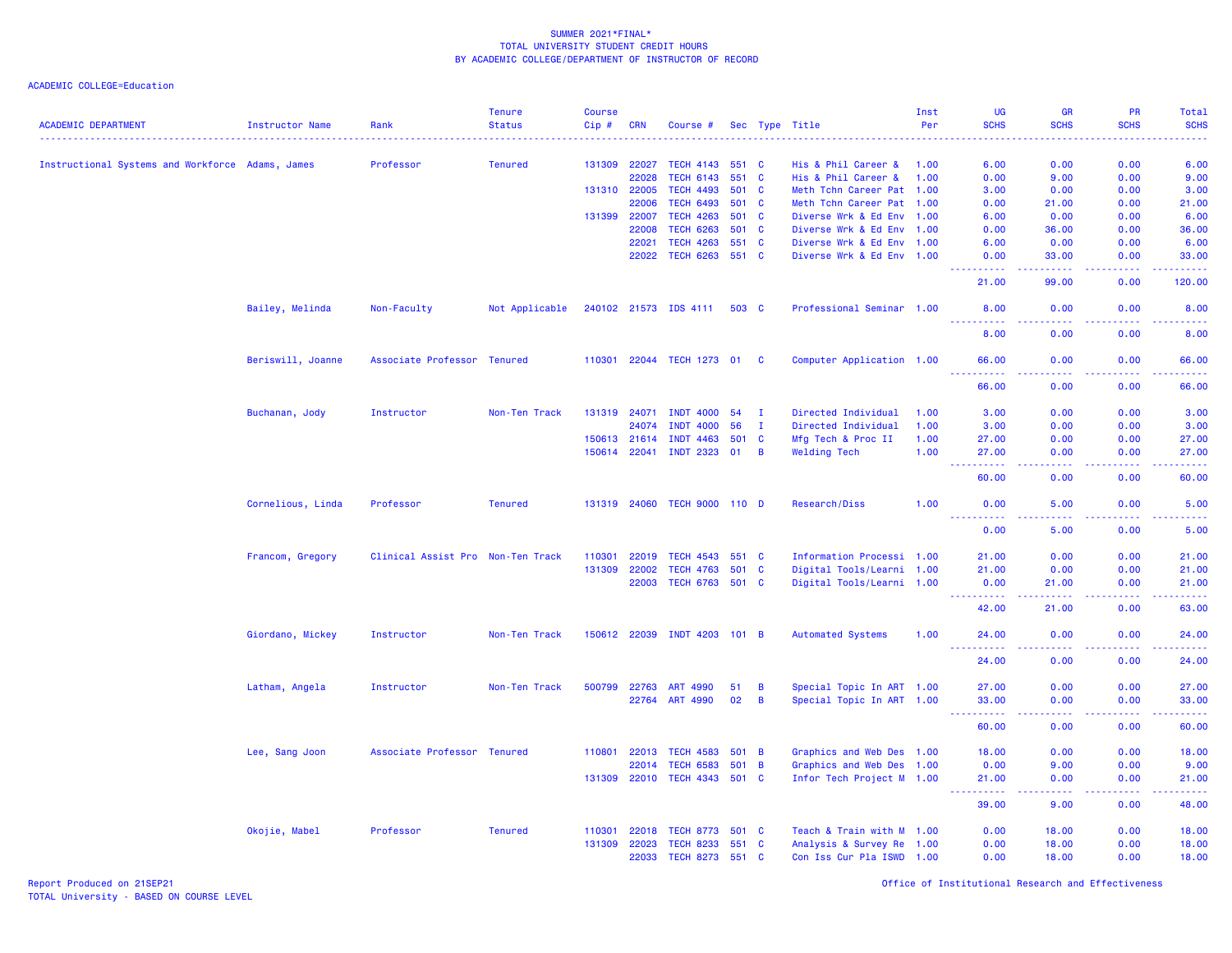| <b>ACADEMIC DEPARTMENT</b>                                                   | <b>Instructor Name</b>                           | Rank                          | <b>Tenure</b><br><b>Status</b> | Course<br>Cip# | <b>CRN</b>   | Course #                     |                  |              | Sec Type Title            | Inst<br>Per | <b>UG</b><br><b>SCHS</b>      | <b>GR</b><br><b>SCHS</b>                                                                                                                                                                                                                                                                                                                                                                                                                                                               | PR<br><b>SCHS</b>                                                                                                                                            | Total<br><b>SCHS</b>                                                                                                                                                                                                                                                                                                                                                                                                                                                                             |
|------------------------------------------------------------------------------|--------------------------------------------------|-------------------------------|--------------------------------|----------------|--------------|------------------------------|------------------|--------------|---------------------------|-------------|-------------------------------|----------------------------------------------------------------------------------------------------------------------------------------------------------------------------------------------------------------------------------------------------------------------------------------------------------------------------------------------------------------------------------------------------------------------------------------------------------------------------------------|--------------------------------------------------------------------------------------------------------------------------------------------------------------|--------------------------------------------------------------------------------------------------------------------------------------------------------------------------------------------------------------------------------------------------------------------------------------------------------------------------------------------------------------------------------------------------------------------------------------------------------------------------------------------------|
| Instructional Systems and Workforce Okojie, Mabel                            |                                                  | Professor                     | <b>Tenured</b>                 |                | 131319 24022 | TECH 9000 105 D              |                  |              | Research/Diss             | 1.00        | 0.00                          | 3.00                                                                                                                                                                                                                                                                                                                                                                                                                                                                                   | 0.00                                                                                                                                                         | 3.00                                                                                                                                                                                                                                                                                                                                                                                                                                                                                             |
|                                                                              |                                                  |                               |                                |                |              |                              |                  |              |                           |             | -----<br>.                    | .                                                                                                                                                                                                                                                                                                                                                                                                                                                                                      | $\frac{1}{2} \left( \frac{1}{2} \right) \left( \frac{1}{2} \right) \left( \frac{1}{2} \right) \left( \frac{1}{2} \right) \left( \frac{1}{2} \right)$         | ------                                                                                                                                                                                                                                                                                                                                                                                                                                                                                           |
|                                                                              |                                                  |                               |                                |                |              |                              |                  |              |                           |             | 0.00                          | 57.00                                                                                                                                                                                                                                                                                                                                                                                                                                                                                  | 0.00                                                                                                                                                         | 57.00                                                                                                                                                                                                                                                                                                                                                                                                                                                                                            |
|                                                                              | Patole, Swapnil                                  | Assistant Professor Ten Track |                                |                | 131319 24062 | <b>INDT 4000</b>             | 51 I             |              | Directed Individual       | 1.00        | 3.00                          | 0.00                                                                                                                                                                                                                                                                                                                                                                                                                                                                                   | 0.00                                                                                                                                                         | 3.00                                                                                                                                                                                                                                                                                                                                                                                                                                                                                             |
|                                                                              |                                                  |                               |                                |                | 24070        | <b>INDT 4000</b>             | 53               | $\mathbf{I}$ | Directed Individual       | 1.00        | 3.00                          | 0.00                                                                                                                                                                                                                                                                                                                                                                                                                                                                                   | 0.00                                                                                                                                                         | 3.00                                                                                                                                                                                                                                                                                                                                                                                                                                                                                             |
|                                                                              |                                                  |                               |                                |                | 24073        | <b>INDT 4000</b>             | 55               | $\mathbf{I}$ | Directed Individual       | 1.00        | 4.00<br><u>.</u>              | 0.00<br>$   -$                                                                                                                                                                                                                                                                                                                                                                                                                                                                         | 0.00<br>.                                                                                                                                                    | 4.00<br>.                                                                                                                                                                                                                                                                                                                                                                                                                                                                                        |
|                                                                              |                                                  |                               |                                |                |              |                              |                  |              |                           |             | 10.00                         | 0.00                                                                                                                                                                                                                                                                                                                                                                                                                                                                                   | 0.00                                                                                                                                                         | 10.00                                                                                                                                                                                                                                                                                                                                                                                                                                                                                            |
|                                                                              | Peterson, Whitney                                | Instructor                    | Non-Ten Track                  | 110301         | 22015        | <b>TECH 1273</b>             | 501 C            |              | Computer Application 1.00 |             | 39.00                         | 0.00                                                                                                                                                                                                                                                                                                                                                                                                                                                                                   | 0.00                                                                                                                                                         | 39.00                                                                                                                                                                                                                                                                                                                                                                                                                                                                                            |
|                                                                              |                                                  |                               |                                |                | 22020        | TECH 1273 551 C              |                  |              | Computer Application 1.00 |             | 15.00                         | 0.00                                                                                                                                                                                                                                                                                                                                                                                                                                                                                   | 0.00                                                                                                                                                         | 15.00                                                                                                                                                                                                                                                                                                                                                                                                                                                                                            |
|                                                                              |                                                  |                               |                                |                |              |                              |                  |              |                           |             | .<br>54.00                    | .<br>0.00                                                                                                                                                                                                                                                                                                                                                                                                                                                                              | .<br>0.00                                                                                                                                                    | .<br>54.00                                                                                                                                                                                                                                                                                                                                                                                                                                                                                       |
|                                                                              | Scott-Bracey, Pamela Associate Professor Tenured |                               |                                |                |              | 131309 22016 TECH 6473 501 C |                  |              | Methods of Teaching 1.00  |             | 0.00                          | 18.00                                                                                                                                                                                                                                                                                                                                                                                                                                                                                  | 0.00                                                                                                                                                         | 18.00                                                                                                                                                                                                                                                                                                                                                                                                                                                                                            |
|                                                                              |                                                  |                               |                                |                |              |                              |                  |              |                           |             | <b><i><u></u></i></b><br>0.00 | 18.00                                                                                                                                                                                                                                                                                                                                                                                                                                                                                  | 0.00                                                                                                                                                         | 18.00                                                                                                                                                                                                                                                                                                                                                                                                                                                                                            |
|                                                                              | Sun, Yan                                         | Assistant Professor Ten Track |                                | 131319         | 23849        | <b>TECH 7000</b>             | $01 \quad I$     |              | Directed Indiv Study 1.00 |             | 0.00                          | 1.00                                                                                                                                                                                                                                                                                                                                                                                                                                                                                   | 0.00                                                                                                                                                         | 1.00                                                                                                                                                                                                                                                                                                                                                                                                                                                                                             |
|                                                                              |                                                  |                               |                                |                | 150613 22024 | TECH 8713 551 B              |                  |              | Research in ISWD          | 1.00        | 0.00                          | 54.00                                                                                                                                                                                                                                                                                                                                                                                                                                                                                  | 0.00                                                                                                                                                         | 54.00                                                                                                                                                                                                                                                                                                                                                                                                                                                                                            |
|                                                                              |                                                  |                               |                                |                |              |                              |                  |              |                           |             | ----------<br>0.00            | $\frac{1}{2} \left( \frac{1}{2} \right) \left( \frac{1}{2} \right) \left( \frac{1}{2} \right) \left( \frac{1}{2} \right)$<br>55.00                                                                                                                                                                                                                                                                                                                                                     | $\frac{1}{2} \left( \frac{1}{2} \right) \left( \frac{1}{2} \right) \left( \frac{1}{2} \right) \left( \frac{1}{2} \right) \left( \frac{1}{2} \right)$<br>0.00 | .<br>55.00                                                                                                                                                                                                                                                                                                                                                                                                                                                                                       |
|                                                                              | Wyatt, John                                      | Associate Professor Tenured   |                                | 150611         | 20783        | <b>INDT 3683</b>             | 51               | B            | CNC Machining Proces 1.00 |             | 27.00                         | 0.00                                                                                                                                                                                                                                                                                                                                                                                                                                                                                   | 0.00                                                                                                                                                         | 27.00                                                                                                                                                                                                                                                                                                                                                                                                                                                                                            |
|                                                                              |                                                  |                               |                                | 150612 20781   |              | <b>INDT 2123</b>             | <b>O1</b>        | B            | Intro to CNC Prog         | 1.00        | 24.00                         | 0.00                                                                                                                                                                                                                                                                                                                                                                                                                                                                                   | 0.00                                                                                                                                                         | 24.00                                                                                                                                                                                                                                                                                                                                                                                                                                                                                            |
|                                                                              |                                                  |                               |                                |                |              |                              |                  |              |                           |             | <b>.</b> .<br>51.00           | د د د د<br>0.00                                                                                                                                                                                                                                                                                                                                                                                                                                                                        | -----<br>0.00                                                                                                                                                | .<br>51.00                                                                                                                                                                                                                                                                                                                                                                                                                                                                                       |
|                                                                              | Yu, Chien                                        | Professor                     | <b>Tenured</b>                 | 130501         | 22000        | <b>TECH 8523</b>             | 501 C            |              | Project Mgt in Instr 1.00 |             | 0.00                          | 27.00                                                                                                                                                                                                                                                                                                                                                                                                                                                                                  | 0.00                                                                                                                                                         | 27.00                                                                                                                                                                                                                                                                                                                                                                                                                                                                                            |
|                                                                              |                                                  |                               |                                | 131319         | 23518        | <b>TKT 9000</b>              | 101 <sub>D</sub> |              | Research / Diss           | 1.00        | 0.00                          | 6.00                                                                                                                                                                                                                                                                                                                                                                                                                                                                                   | 0.00                                                                                                                                                         | 6.00                                                                                                                                                                                                                                                                                                                                                                                                                                                                                             |
|                                                                              |                                                  |                               |                                |                | 23623        | <b>TECH 7000</b>             | 503 I            |              | Directed Indiv Study 1.00 |             | 0.00                          | 3.00                                                                                                                                                                                                                                                                                                                                                                                                                                                                                   | 0.00                                                                                                                                                         | 3.00                                                                                                                                                                                                                                                                                                                                                                                                                                                                                             |
|                                                                              |                                                  |                               |                                | 131321         | 22009        | <b>TECH 8813</b>             | 501 C            |              | Foundations of Dista 1.00 |             | 0.00                          | 42.00                                                                                                                                                                                                                                                                                                                                                                                                                                                                                  | 0.00                                                                                                                                                         | 42.00                                                                                                                                                                                                                                                                                                                                                                                                                                                                                            |
|                                                                              |                                                  |                               |                                |                |              |                              |                  |              |                           |             | -----<br>.<br>0.00            | .<br>78.00                                                                                                                                                                                                                                                                                                                                                                                                                                                                             | .<br>0.00                                                                                                                                                    | .<br>78.00                                                                                                                                                                                                                                                                                                                                                                                                                                                                                       |
|                                                                              | Yu, Wei-Chieh                                    | Assistant Professor Ten Track |                                |                | 131319 22914 | <b>TECH 7000</b>             | $501$ I          |              | Directed Indiv Study 1.00 |             | 0.00                          | 1.00                                                                                                                                                                                                                                                                                                                                                                                                                                                                                   | 0.00                                                                                                                                                         | 1.00                                                                                                                                                                                                                                                                                                                                                                                                                                                                                             |
|                                                                              |                                                  |                               |                                |                | 23481        | <b>TECH 7000</b>             | $502$ I          |              | Directed Indiv Study 1.00 |             | 0.00                          | 1.00                                                                                                                                                                                                                                                                                                                                                                                                                                                                                   | 0.00                                                                                                                                                         | 1.00                                                                                                                                                                                                                                                                                                                                                                                                                                                                                             |
|                                                                              |                                                  |                               |                                |                |              |                              |                  |              |                           |             | ----------<br>0.00            | .<br>2.00                                                                                                                                                                                                                                                                                                                                                                                                                                                                              | <b><i><u><u> - - - -</u></u></i></b><br>0.00                                                                                                                 | .<br>2.00                                                                                                                                                                                                                                                                                                                                                                                                                                                                                        |
| -----------------------------------                                          |                                                  |                               |                                |                |              |                              |                  |              |                           |             | ==========                    | $\begin{array}{cccccccccc} \multicolumn{2}{c}{} & \multicolumn{2}{c}{} & \multicolumn{2}{c}{} & \multicolumn{2}{c}{} & \multicolumn{2}{c}{} & \multicolumn{2}{c}{} & \multicolumn{2}{c}{} & \multicolumn{2}{c}{} & \multicolumn{2}{c}{} & \multicolumn{2}{c}{} & \multicolumn{2}{c}{} & \multicolumn{2}{c}{} & \multicolumn{2}{c}{} & \multicolumn{2}{c}{} & \multicolumn{2}{c}{} & \multicolumn{2}{c}{} & \multicolumn{2}{c}{} & \multicolumn{2}{c}{} & \multicolumn{2}{c}{} & \mult$ | <b>CONSISSION</b>                                                                                                                                            | $\begin{array}{c} \texttt{m} = \texttt{m} = \texttt{m} = \texttt{m} = \texttt{m} \end{array}$                                                                                                                                                                                                                                                                                                                                                                                                    |
| Instructional Systems and Workforce<br>===================================== |                                                  |                               |                                |                |              |                              |                  |              |                           |             | 435.00<br>==========          | 344.00<br>=======================                                                                                                                                                                                                                                                                                                                                                                                                                                                      | 0.00                                                                                                                                                         | 779.00<br>$\begin{array}{cccccccccc} \multicolumn{2}{c}{} & \multicolumn{2}{c}{} & \multicolumn{2}{c}{} & \multicolumn{2}{c}{} & \multicolumn{2}{c}{} & \multicolumn{2}{c}{} & \multicolumn{2}{c}{} & \multicolumn{2}{c}{} & \multicolumn{2}{c}{} & \multicolumn{2}{c}{} & \multicolumn{2}{c}{} & \multicolumn{2}{c}{} & \multicolumn{2}{c}{} & \multicolumn{2}{c}{} & \multicolumn{2}{c}{} & \multicolumn{2}{c}{} & \multicolumn{2}{c}{} & \multicolumn{2}{c}{} & \multicolumn{2}{c}{} & \mult$ |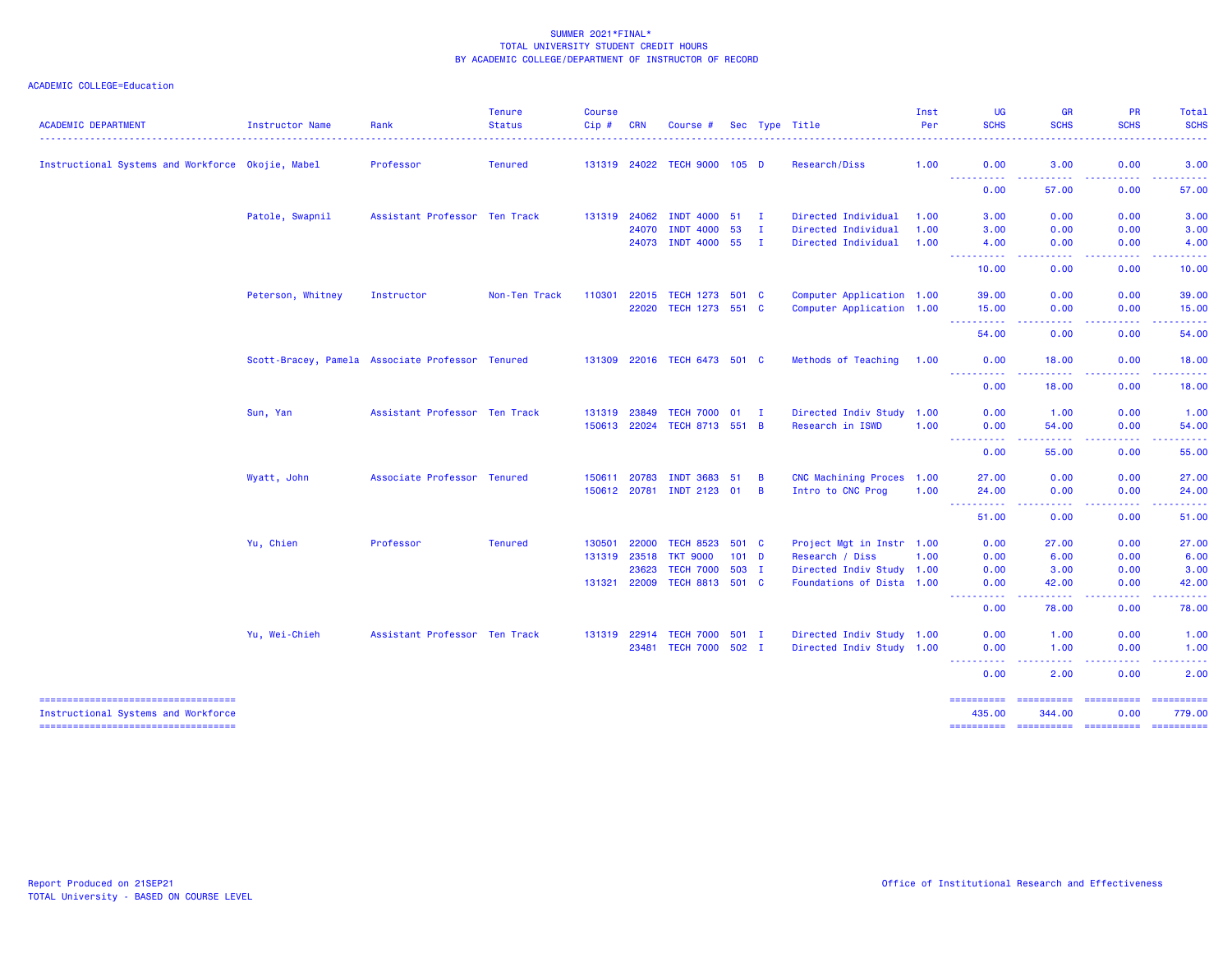| <b>ACADEMIC DEPARTMENT</b> | Instructor Name     | Rank                                             | <b>Tenure</b><br><b>Status</b> | <b>Course</b><br>Cip#  | <b>CRN</b>              | Course #                                          |                             |                          | Sec Type Title                                                                      | Inst<br>Per  | <b>UG</b><br><b>SCHS</b>                   | <b>GR</b><br><b>SCHS</b>     | <b>PR</b><br><b>SCHS</b>            | <b>Total</b><br><b>SCHS</b>                                                                                                       |
|----------------------------|---------------------|--------------------------------------------------|--------------------------------|------------------------|-------------------------|---------------------------------------------------|-----------------------------|--------------------------|-------------------------------------------------------------------------------------|--------------|--------------------------------------------|------------------------------|-------------------------------------|-----------------------------------------------------------------------------------------------------------------------------------|
| Kinesiology                |                     | Agiovlasitis, Stamat Associate Professor Tenured |                                |                        |                         | 310504 23910 EP 4143                              | 51 C                        |                          | Aging and Disability 1.00                                                           |              | 39.00                                      | 0.00                         | 0.00                                | 39.00                                                                                                                             |
|                            |                     |                                                  |                                |                        |                         |                                                   |                             |                          |                                                                                     |              | <u>.</u><br>39.00                          | .<br>0.00                    | .<br>0.00                           | .<br>39.00                                                                                                                        |
|                            | Ballenger, Brantley | Grad Teach Assist                                | Not Applicable                 | 260908                 | 20535<br>20536          | EP 3304<br>EP 3304                                | 52<br>53                    | K<br>К                   | <b>Exercise Physiology</b><br><b>Exercise Physiology</b>                            | 1.00<br>1.00 | 0.00<br>0.00                               | 0.00<br>0.00                 | 0.00<br>0.00                        | 0.00<br>0.00                                                                                                                      |
|                            |                     |                                                  |                                |                        |                         |                                                   |                             |                          |                                                                                     |              | <u>.</u><br>0.00                           | الدالد الدالد<br>0.00        | .<br>0.00                           | $\frac{1}{2} \left( \frac{1}{2} \right) \left( \frac{1}{2} \right) \left( \frac{1}{2} \right) \left( \frac{1}{2} \right)$<br>0.00 |
|                            | Bello, Marissa      | Grad Teach Assist                                | Not Applicable                 | 260908<br>310505 21957 | 20533                   | EP 3304<br>KI 2603                                | 06<br>51                    | К<br>$\mathbf{C}$        | <b>Exercise Physiology</b><br>Medical Terminology                                   | 1.00<br>1.00 | 0.00<br>48.00                              | 0.00<br>0.00                 | 0.00<br>0.00                        | 0.00<br>48.00                                                                                                                     |
|                            |                     |                                                  |                                |                        |                         |                                                   |                             |                          |                                                                                     |              | بالمستعا<br>48.00                          | $\sim$ $\sim$ $\sim$<br>0.00 | $\sim$ $\sim$ $\sim$ $\sim$<br>0.00 | المستنب<br>48.00                                                                                                                  |
|                            | Brown, Stanley      | Professor                                        | <b>Tenured</b>                 | 310505 22534           |                         | KI 8710                                           | $101$ E                     |                          | Internship                                                                          | 0.50         | 0.00                                       | 10.50                        | 0.00                                | 10.50                                                                                                                             |
|                            |                     |                                                  |                                |                        |                         |                                                   |                             |                          |                                                                                     |              | .<br>0.00                                  | .<br>10.50                   | <u>.</u><br>0.00                    | .<br>10.50                                                                                                                        |
|                            | Chander, Harish     | Associate Professor Tenured                      |                                | 310505                 | 23739<br>23883          | KI 9000<br>KI 7000                                | 102 <sub>D</sub><br>$101$ I |                          | Research / Diss<br>Directed Indiv Study 1.00                                        | 1.00         | 0.00<br>0.00<br>المستمات                   | 7.00<br>3.00<br>.            | 0.00<br>0.00<br>بالأباب             | 7.00<br>3.00<br>وساعات                                                                                                            |
|                            |                     |                                                  |                                |                        |                         |                                                   |                             |                          |                                                                                     |              | 0.00                                       | 10.00                        | 0.00                                | 10.00                                                                                                                             |
|                            | Chen, Chih Chia     | Assistant Professor Ten Track                    |                                | 131314                 | 21942<br>23493          | PE 3163<br><b>PE 4000</b><br>260908 23930 EP 4123 | 501 C<br>01<br>51           | $\mathbf{I}$<br><b>C</b> | Sport Psychology<br>Directed Indiv Study 1.00<br>Aging and Physical A 1.00          | 1.00         | 54.00<br>3.00<br>51.00                     | 0.00<br>0.00<br>0.00         | 0.00<br>0.00<br>0.00                | 54.00<br>3.00<br>51.00                                                                                                            |
|                            |                     |                                                  |                                |                        |                         |                                                   |                             |                          |                                                                                     |              | .<br>108.00                                | .<br>0.00                    | .<br>0.00                           | .<br>108.00                                                                                                                       |
|                            | Gillen, Zachary     | Assistant Professor Ten Track                    |                                | 260908                 | 20534                   | EP 3304                                           | 51                          | $\mathbf{C}$             | Exercise Physiology                                                                 | 1.00         | 64.00                                      | 0.00                         | 0.00                                | 64.00                                                                                                                             |
|                            |                     |                                                  |                                | 310505 21956           |                         | PE 4853                                           | 01                          | $\mathbf{C}$             | Motor Lrng and Skill 1.00                                                           |              | 39.00<br>.                                 | 0.00<br>بالأباد              | 0.00<br>22222                       | 39.00<br>.                                                                                                                        |
|                            |                     |                                                  |                                |                        |                         |                                                   |                             |                          |                                                                                     |              | 103.00                                     | 0.00                         | 0.00                                | 103.00                                                                                                                            |
|                            | Jackson, Stacy      | Non-Faculty                                      | Not Applicable                 | 320104<br>320105 22181 | 22180                   | <b>DSS 0113</b><br><b>DSS 0713</b>                | 501 C<br>501 C              |                          | Practical Money Skil 1.00<br>Career Exploration                                     | 1.00         | 6.00<br>3.00                               | 0.00<br>0.00                 | 0.00<br>0.00                        | 6.00<br>3.00                                                                                                                      |
|                            |                     |                                                  |                                |                        |                         |                                                   |                             |                          |                                                                                     |              | .<br>9.00                                  | بالأباب<br>0.00              | .<br>0.00                           | وساعات<br>9.00                                                                                                                    |
|                            | Joe, Lee            | Instructor                                       | Non-Ten Track                  | 260908                 | 20549<br>20550<br>21951 | EP 4814<br>EP 4814<br>EP 4814                     | 101 H<br>102 H<br>103 H     |                          | Exercise Science Int 1.00<br>Exercise Science Int 1.00<br>Exercise Science Int 1.00 |              | 60.00<br>60.00<br>56.00                    | 0.00<br>0.00<br>0.00         | 0.00<br>0.00<br>0.00                | 60.00<br>60.00<br>56.00                                                                                                           |
|                            |                     |                                                  |                                |                        |                         |                                                   |                             |                          |                                                                                     |              | .<br>$\sim$ $\sim$ $\sim$ $\sim$<br>176.00 | بالأباد<br>0.00              | .<br>0.00                           | .<br>176.00                                                                                                                       |
|                            | Kim, Dae Eun        | Instructor                                       | Non-Ten Track                  | 310504 21940           |                         | <b>SS 3503</b>                                    | 501 C                       |                          | Sport and Rec Leader 1.00                                                           |              | 33.00                                      | 0.00                         | 0.00                                | 33.00                                                                                                                             |
|                            |                     |                                                  |                                |                        |                         |                                                   |                             |                          |                                                                                     |              | .<br>33.00                                 | .<br>0.00                    | 0.00                                | .<br>33.00                                                                                                                        |
|                            | Knight, Adam        | Associate Professor Tenured                      |                                | 260908                 | 20547                   | EP 4703                                           | 001 C                       |                          | Neural Contl Human M 1.00                                                           |              | 27.00                                      | 0.00                         | 0.00                                | 27.00                                                                                                                             |
|                            |                     |                                                  |                                | 310505                 | 20798                   | KI 8313                                           | 51                          | $\mathbf{C}$             | Interpret Data Kines 1.00                                                           |              | 0.00<br><u> - - - - - - - - - -</u>        | 30.00<br>.                   | 0.00<br>22222                       | 30.00<br>.                                                                                                                        |
|                            |                     |                                                  |                                |                        |                         |                                                   |                             |                          |                                                                                     |              | 27,00                                      | 30.00                        | 0.00                                | 57.00                                                                                                                             |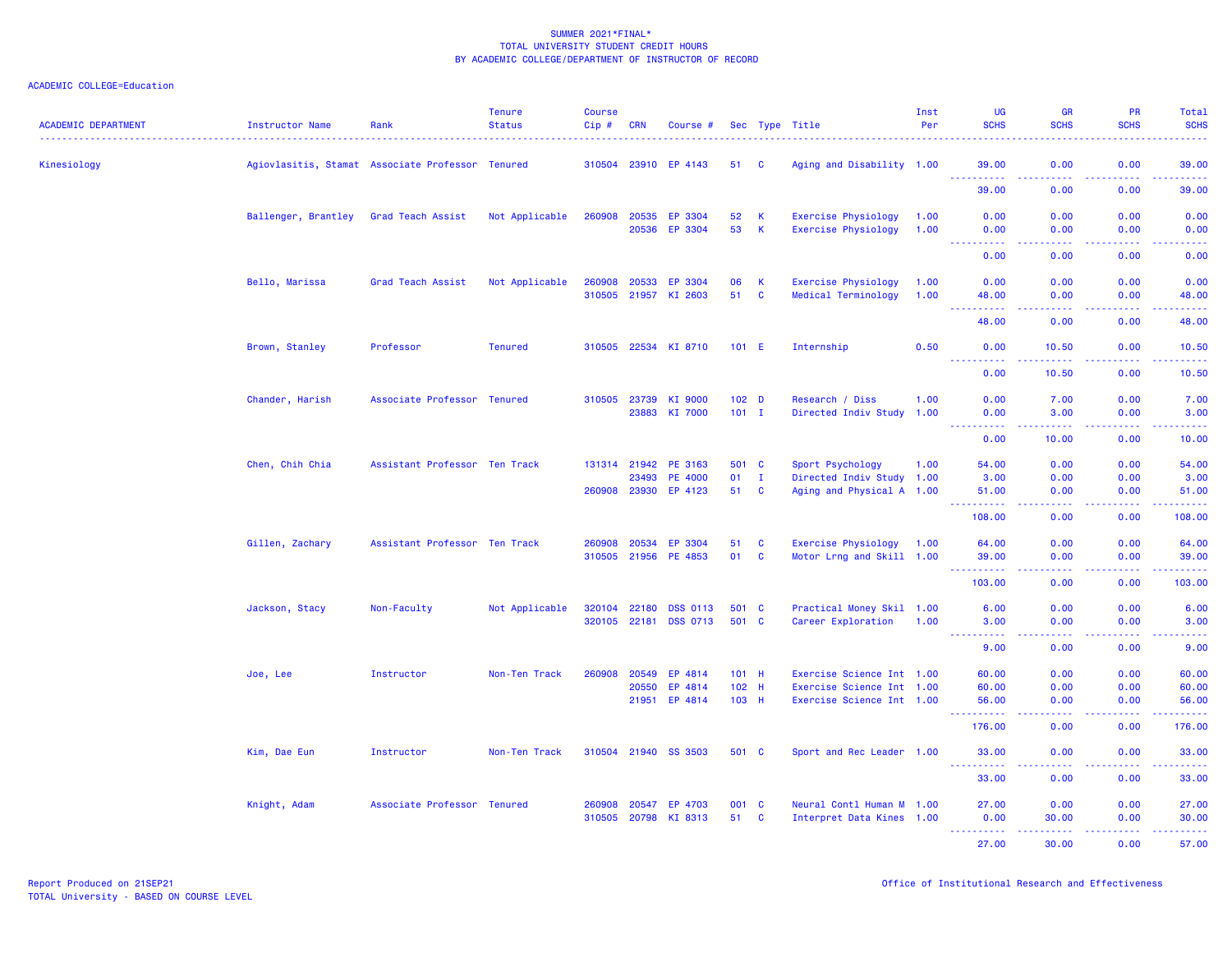| <b>ACADEMIC DEPARTMENT</b> | Instructor Name                                  | Rank                          | <b>Tenure</b><br><b>Status</b> | <b>Course</b><br>$Cip \#$ | <b>CRN</b>   | Course #             |         |                | Sec Type Title            | Inst<br>Per | <b>UG</b><br><b>SCHS</b>             | <b>GR</b><br><b>SCHS</b>                                                                                                                                     | PR<br><b>SCHS</b>                                                                                                                                            | Total<br><b>SCHS</b> |
|----------------------------|--------------------------------------------------|-------------------------------|--------------------------------|---------------------------|--------------|----------------------|---------|----------------|---------------------------|-------------|--------------------------------------|--------------------------------------------------------------------------------------------------------------------------------------------------------------|--------------------------------------------------------------------------------------------------------------------------------------------------------------|----------------------|
| Kinesiology                | Kodithuwakku Arachch                             | Grad Teach Assist             | Not Applicable                 |                           | 131314 21953 | EP 4504              | 01      | $\overline{B}$ | Mechanical Analysis       | 1.00        | 52.00                                | 0.00                                                                                                                                                         | 0.00                                                                                                                                                         | 52.00                |
|                            |                                                  |                               |                                |                           |              | 310505 21958 PE 4283 | 51 C    |                | Sport Biomechanics        | 1.00        | 33.00                                | 0.00                                                                                                                                                         | 0.00                                                                                                                                                         | 33.00                |
|                            |                                                  |                               |                                |                           |              |                      |         |                |                           |             | .<br>$ -$<br>85.00                   | .<br>0.00                                                                                                                                                    | .<br>0.00                                                                                                                                                    | .<br>85.00           |
|                            | Lamberth, John                                   | Associate Professor Tenured   |                                | 260908                    | 21959        | EP 3233              | 51      | $\mathbf{C}$   | Anatomical Kinesiolo 1.00 |             | 24.00                                | 0.00                                                                                                                                                         | 0.00                                                                                                                                                         | 24.00                |
|                            |                                                  |                               |                                |                           | 310505 23324 | KI 9000              | $101$ D |                | Research / Diss           | 1.00        | 0.00                                 | 3.00                                                                                                                                                         | 0.00                                                                                                                                                         | 3.00                 |
|                            |                                                  |                               |                                |                           |              |                      |         |                |                           |             | <u> - - - - - - - - - -</u><br>24,00 | د د د د<br>3.00                                                                                                                                              | .<br>0.00                                                                                                                                                    | .<br>27.00           |
|                            | Lee, Young Han                                   | Associate Professor Tenured   |                                |                           |              | 310504 21948 SS 3103 | 001 C   |                | Sport Sponsorship         | 1.00        | 42.00                                | 0.00                                                                                                                                                         | 0.00                                                                                                                                                         | 42.00                |
|                            |                                                  |                               |                                |                           |              |                      |         |                |                           |             | <u>.</u><br>42.00                    | $\frac{1}{2} \left( \frac{1}{2} \right) \left( \frac{1}{2} \right) \left( \frac{1}{2} \right)$<br>0.00                                                       | 22222<br>0.00                                                                                                                                                | .<br>42.00           |
|                            | Pan, Zhujun                                      | Assistant Professor Ten Track |                                |                           |              | 260908 20528 EP 3183 | 51 C    |                | Exercise Psychology       | 1.00        | 51.00<br>$  -$<br>.                  | 0.00<br>.                                                                                                                                                    | 0.00                                                                                                                                                         | 51.00                |
|                            |                                                  |                               |                                |                           |              |                      |         |                |                           |             | 51.00                                | 0.00                                                                                                                                                         | $\frac{1}{2} \left( \frac{1}{2} \right) \left( \frac{1}{2} \right) \left( \frac{1}{2} \right) \left( \frac{1}{2} \right) \left( \frac{1}{2} \right)$<br>0.00 | .<br>51.00           |
|                            | Price Jr., Lexie                                 | Non-Employee                  | Not Applicable                 | 131304                    | 20982        | PE 4423              | 51      | $\mathbf{C}$   | Driver Ed Meth II         | 1.00        | 63.00                                | 0.00                                                                                                                                                         | 0.00                                                                                                                                                         | 63.00                |
|                            |                                                  |                               |                                |                           | 21681        | PE 4413              | 501 C   |                | Basic Driver Ed I         | 1.00        | 69.00                                | 0.00                                                                                                                                                         | 0.00                                                                                                                                                         | 69.00                |
|                            |                                                  |                               |                                |                           | 512201 21679 | PE 3433              | 501 C   |                | Genl Safety Methods       | 1.00        | 33.00                                | 0.00                                                                                                                                                         | 0.00                                                                                                                                                         | 33.00                |
|                            |                                                  |                               |                                |                           | 21680        | PE 3433              | 551 C   |                | Genl Safety Methods       | 1.00        | 45.00<br><b>.</b>                    | 0.00<br>المتمامين                                                                                                                                            | 0.00<br>. <b>.</b>                                                                                                                                           | 45.00<br>.           |
|                            |                                                  |                               |                                |                           |              |                      |         |                |                           |             | 210.00                               | 0.00                                                                                                                                                         | 0.00                                                                                                                                                         | 210.00               |
|                            | Rye, David                                       | Instructor                    | Non-Ten Track                  | 310504                    | 21116        | SS 4396              | 101 E   |                | Sports Studies Inter 1.00 |             | 144.00                               | 0.00                                                                                                                                                         | 0.00                                                                                                                                                         | 144.00               |
|                            |                                                  |                               |                                |                           |              | 310505 22534 KI 8710 | $101$ E |                | Internship                | 0.50        | 0.00                                 | 10.50                                                                                                                                                        | 0.00                                                                                                                                                         | 10.50                |
|                            |                                                  |                               |                                |                           |              |                      |         |                |                           |             | .<br>144.00                          | .<br>10.50                                                                                                                                                   | 0.00                                                                                                                                                         | 22222)<br>154.50     |
|                            | Smith, JohnEric                                  | Associate Professor Tenured   |                                | 260908                    | 20531        | EP 3304              | 04      | <b>C</b>       | Exercise Physiology       | 1.00        | 48.00                                | 0.00                                                                                                                                                         | 0.00                                                                                                                                                         | 48.00                |
|                            |                                                  |                               |                                | 310501                    |              | 20537 EP 4113        | 001 B   |                | Fitness Prog & Testi 1.00 |             | 24.00                                | 0.00                                                                                                                                                         | 0.00                                                                                                                                                         | 24.00                |
|                            |                                                  |                               |                                |                           |              |                      |         |                |                           |             | .<br>72.00                           | .<br>0.00                                                                                                                                                    | 22222<br>0.00                                                                                                                                                | .<br>72.00           |
|                            | Twietmeyer, Greggory Associate Professor Tenured |                               |                                |                           | 131314 21117 | SS 4403              | 01      | <b>C</b>       | Gender & Sport            | 1.00        | 18.00                                | 0.00                                                                                                                                                         | 0.00                                                                                                                                                         | 18.00                |
|                            |                                                  |                               |                                |                           | 21120        | SS 6403              | 01      | $\mathbf{C}$   | Gender & Sport            | 1.00        | 0.00                                 | 15.00                                                                                                                                                        | 0.00                                                                                                                                                         | 15.00                |
|                            |                                                  |                               |                                |                           | 22104        | GS 6403              | 01      | $\mathbf{C}$   | Gender & Sport            | 1.00        | 0.00                                 | 3.00                                                                                                                                                         | 0.00                                                                                                                                                         | 3.00                 |
|                            |                                                  |                               |                                | 310504 21114              |              | SS 4103              | 51      | $\mathbf{C}$   | Ethics in Sports Mgm 1.00 |             | 42.00                                | 0.00<br>والمسامين                                                                                                                                            | 0.00<br>.                                                                                                                                                    | 42.00<br>.           |
|                            |                                                  |                               |                                |                           |              |                      |         |                |                           |             | 60.00                                | 18.00                                                                                                                                                        | 0.00                                                                                                                                                         | 78.00                |
|                            | Vickers, J.                                      | Associate Professor Tenured   |                                |                           | 131307 20980 | PE 4163              | 001 C   |                | Prin Meth of Sec Hth 1.00 |             | 21.00                                | 0.00                                                                                                                                                         | 0.00                                                                                                                                                         | 21.00                |
|                            |                                                  |                               |                                |                           | 20984        | PE 6163              | 001 C   |                | Prin Meth of Sec Hth 1.00 |             | 0.00                                 | 12.00                                                                                                                                                        | 0.00                                                                                                                                                         | 12.00                |
|                            |                                                  |                               |                                |                           | 131314 24031 | <b>PE 7000</b>       | $01$ I  |                | Directed Indiv Study 1.00 |             | 0.00<br>.                            | 1.00<br>$\frac{1}{2} \left( \frac{1}{2} \right) \left( \frac{1}{2} \right) \left( \frac{1}{2} \right) \left( \frac{1}{2} \right) \left( \frac{1}{2} \right)$ | 0.00<br>.                                                                                                                                                    | 1.00<br>.            |
|                            |                                                  |                               |                                |                           |              |                      |         |                |                           |             | 21.00                                | 13.00                                                                                                                                                        | 0.00                                                                                                                                                         | 34.00                |
|                            | Watson, Deborah                                  | Grad Teach Assist             | Not Applicable                 |                           |              | 310505 21941 KI 2213 | 501 C   |                | Emergency Health Car 1.00 |             | 27.00                                | 0.00                                                                                                                                                         | 0.00                                                                                                                                                         | 27.00                |
|                            |                                                  |                               |                                |                           |              |                      |         |                |                           |             | 27.00                                | 0.00                                                                                                                                                         | 0.00                                                                                                                                                         | 27.00                |
|                            | Wax, Benjamin                                    | Associate Professor Tenured   |                                |                           |              | 310501 22747 EP 4153 | 01 C    |                | Train Tech Exerc & S 1.00 |             | 12.00                                | 0.00                                                                                                                                                         | 0.00                                                                                                                                                         | 12.00                |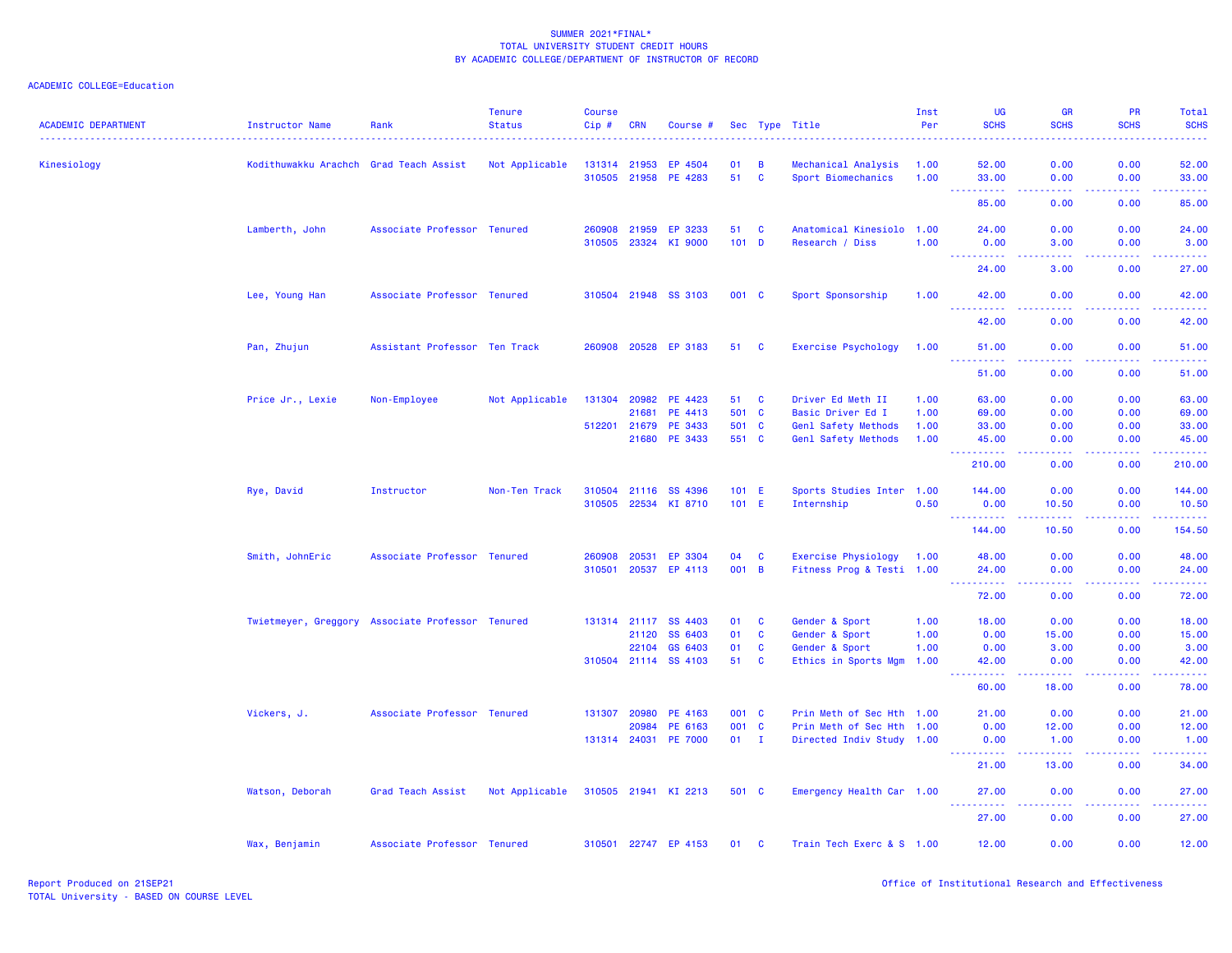| <b>ACADEMIC DEPARTMENT</b>             | Instructor Name | Rank                                             | Tenure<br>Status | Course<br>$Cip$ # | <b>CRN</b> | Course # Sec Type Title |                  |                           | Inst<br>Per | <b>UG</b><br><b>SCHS</b> | <b>GR</b><br><b>SCHS</b> | <b>PR</b><br><b>SCHS</b> | Total<br><b>SCHS</b> |
|----------------------------------------|-----------------|--------------------------------------------------|------------------|-------------------|------------|-------------------------|------------------|---------------------------|-------------|--------------------------|--------------------------|--------------------------|----------------------|
|                                        |                 |                                                  |                  |                   |            |                         |                  |                           |             |                          |                          |                          |                      |
|                                        |                 |                                                  |                  |                   |            |                         |                  |                           |             | 12,00                    | 0.00                     | 0.00                     | 12.00                |
| Kinesiology                            |                 | Zimmerman, Matthew Assistant Professor Ten Track |                  |                   |            | 310504 21118 SS 4503    | 51 C             | Sport Promotion & Sa 1.00 |             | 27.00                    | 0.00                     | 0.00                     | 27.00                |
|                                        |                 |                                                  |                  |                   |            | 21121 SS 6503           | 51 C             | Sport Promotion & Sa 1.00 |             | 0.00                     | 6.00                     | 0.00                     | 6.00                 |
|                                        |                 |                                                  |                  | 310505            |            | 23948 KI 8000           | 01 D             | Research/Thesis           | 1.00        | 0.00                     | 3.00                     | 0.00                     | 3.00                 |
|                                        |                 |                                                  |                  |                   |            | 24083 KI 9000           | 103 <sub>D</sub> | Research / Diss           | 1.00        | 0.00                     | 1.00                     | 0.00                     | 1.00                 |
|                                        |                 |                                                  |                  |                   |            |                         |                  |                           |             | .<br>27.00               | .<br>10.00               | .<br>0.00                | .<br>37.00           |
| ====================================== |                 |                                                  |                  |                   |            |                         |                  |                           |             | ==========               |                          |                          | - ==========         |
| Kinesiology                            |                 |                                                  |                  |                   |            |                         |                  |                           |             | 1318,00                  | 105,00                   | 0.00                     | 1423.00              |
| ====================================   |                 |                                                  |                  |                   |            |                         |                  |                           |             | ==========               | ==========               | ==========               | ==========           |
|                                        |                 |                                                  |                  |                   |            |                         |                  |                           |             |                          |                          |                          |                      |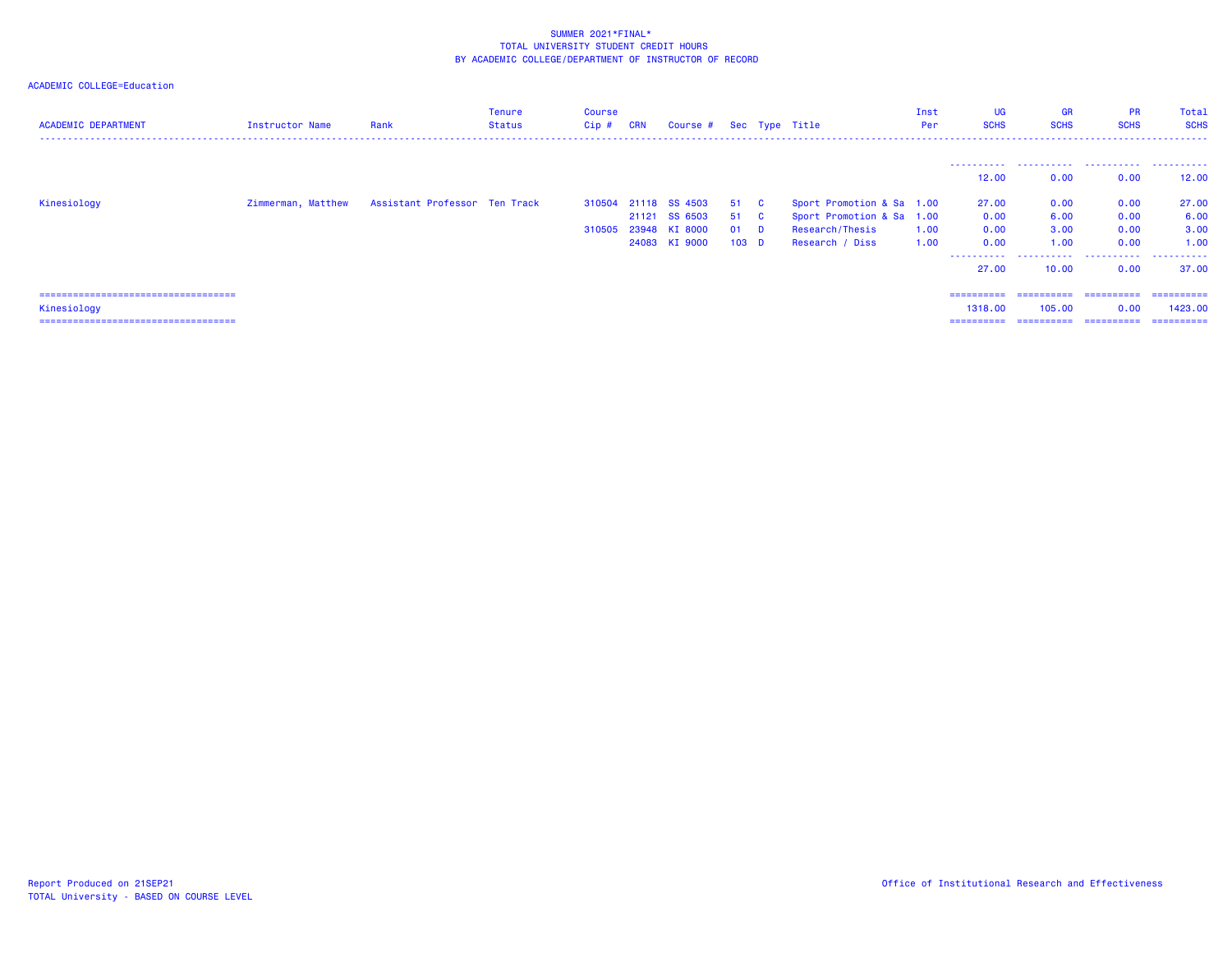| <b>ACADEMIC DEPARTMENT</b> | Instructor Name<br><u>.</u> | Rank                              | <b>Tenure</b><br><b>Status</b> | <b>Course</b><br>$Cip \#$ | <b>CRN</b>            | Course #                           |                                   |              | Sec Type Title                                         | Inst<br>Per | UG<br><b>SCHS</b>                   | <b>GR</b><br><b>SCHS</b>            | <b>PR</b><br><b>SCHS</b> | Total<br><b>SCHS</b> |
|----------------------------|-----------------------------|-----------------------------------|--------------------------------|---------------------------|-----------------------|------------------------------------|-----------------------------------|--------------|--------------------------------------------------------|-------------|-------------------------------------|-------------------------------------|--------------------------|----------------------|
| Music                      | Banks, Jessica              | Instructor                        | Non-Ten Track                  | 500903                    | 23478                 | <b>MUA 3110</b>                    | 01                                | E            | Flute                                                  | 1.00        | 2.00                                | 0.00                                | 0.00                     | 2.00                 |
|                            |                             |                                   |                                |                           | 23495                 | <b>MUA 8440</b>                    | 103 E                             |              | Individual Studio In 1.00                              |             | 0.00                                | 2.00<br>$\sim$ $\sim$ $\sim$ $\sim$ | 0.00<br>.                | 2.00                 |
|                            |                             |                                   |                                |                           |                       |                                    |                                   |              |                                                        |             | 2.00                                | 2.00                                | 0.00                     | 4.00                 |
|                            | Damm, Robert                | Professor                         | <b>Tenured</b>                 |                           | 131312 22153          | MU 8412                            | 101 C                             |              | World Drumming                                         | 1.00        | 0.00                                | 18.00                               | 0.00                     | 18.00                |
|                            |                             |                                   |                                |                           | 500912 21969          | <b>MUE 8033</b>                    | 01                                | C            | Curr. Topics in Musi 1.00                              |             | 0.00                                | 36.00                               | 0.00                     | 36.00                |
|                            |                             |                                   |                                |                           |                       |                                    |                                   |              |                                                        |             | 0.00                                | .<br>54.00                          | .<br>0.00                | .<br>54.00           |
|                            | Davis, Daniel               | Non-Faculty                       | Not Applicable                 |                           | 240102 20804          | LIB 9010                           | 101 S                             |              | ETD Format and Submi 0.10                              |             | 0.00                                | 0.00                                | 0.00                     | 0.00                 |
|                            |                             |                                   |                                |                           |                       | 21618 LIB 9010                     | 501 S                             |              | ETD Format and Submi 0.10                              |             | 0.00                                | 0.00                                | 0.00                     | 0.00                 |
|                            |                             |                                   |                                |                           |                       |                                    |                                   |              |                                                        |             | 2.2.2.2.2<br>0.00                   | .<br>0.00                           | 0.00                     | -----<br>0.00        |
|                            | Falcone, Sheri              | Instructor                        | Non-Ten Track                  |                           |                       | 500915 21971 MUE 8302              | 01 C                              |              | Advanced Woodwind Pe 1.00                              |             | 0.00                                | 10.00                               | 0.00                     | 10.00                |
|                            |                             |                                   |                                |                           |                       |                                    |                                   |              |                                                        |             | 0.00                                | 10.00                               | 0.00                     | 10.00                |
|                            | Fontaine, Jeanette          | Assistant Professor Ten Track     |                                |                           |                       | 500903 23851 MUA 3050              | 102 E                             |              | Voice                                                  | 1.00        | 1.00                                | 0.00                                | 0.00                     | 1.00                 |
|                            |                             |                                   |                                |                           |                       |                                    |                                   |              |                                                        |             | <u> - - - - - - - - - -</u><br>1.00 | .<br>0.00                           | .<br>0.00                | .<br>1.00            |
|                            | Haislip, Matthew            | Assistant Professor Ten Track     |                                |                           |                       | 131312 21674 MU 1123               | 551 C                             |              | American Music App.                                    | 1.00        | 57.00                               | 0.00                                | 0.00                     | 57.00                |
|                            |                             |                                   |                                |                           |                       | 500901 21673 MU 1113               | 501 C                             |              | His & Apprec Of Musi 1.00                              |             | 30.00                               | 0.00                                | 0.00                     | 30.00                |
|                            |                             |                                   |                                |                           |                       |                                    |                                   |              |                                                        |             | 87.00                               | 0.00                                | 0.00                     | وعاعاها<br>87.00     |
|                            | Hause, Barry                | Lecturer                          | Non-Ten Track                  |                           |                       | 500902 21675 MU 1133               | 501 C                             |              | The History of Rock 1.00                               |             | 45.00<br><u>.</u>                   | 0.00<br>.                           | 0.00                     | 45.00<br>.           |
|                            |                             |                                   |                                |                           |                       |                                    |                                   |              |                                                        |             | 45.00                               | 0.00                                | 0.00                     | 45.00                |
|                            | Human, Richard              | Associate Professor Tenured       |                                |                           |                       | 500901 20952 MU 1113               | 51 C                              |              | His & Apprec Of Musi 1.00                              |             | 66.00<br>.                          | 0.00<br>والمسامين                   | 0.00                     | 66.00<br>.           |
|                            |                             |                                   |                                |                           |                       |                                    |                                   |              |                                                        |             | 66.00                               | 0.00                                | 0.00                     | 66.00                |
|                            | Packwood, Gary              | Associate Professor Tenured       |                                | 130601                    | 20967                 | <b>MUE 9012</b>                    | 101 S                             |              | Final Project in Mus 1.00                              |             | 0.00                                | 6.00                                | 0.00                     | 6.00                 |
|                            |                             |                                   |                                |                           | 131312 23741          | <b>MUE 7000</b>                    | 001 I                             |              | Directed Indiv Study 1.00                              |             | 0.00                                | 3.00                                | 0.00                     | 3.00                 |
|                            |                             |                                   |                                | 500901                    | 23584                 | <b>MU 4000</b>                     | 01                                | $\mathbf{I}$ | Directed Indiv Study 1.00                              |             | 1.00                                | 0.00                                | 0.00                     | 1.00                 |
|                            |                             |                                   |                                | 500903                    | 21970<br>500906 23374 | <b>MUE 8122</b><br><b>MUA 8460</b> | 01<br>$102 \quad Q$               | $\mathbf{C}$ | Techniques of Choral 1.00<br><b>Applied Conducting</b> | 1.00        | 0.00<br>0.00                        | 28.00<br>1.00                       | 0.00<br>0.00             | 28.00<br>1.00        |
|                            |                             |                                   |                                |                           |                       |                                    |                                   |              |                                                        |             | 1.00                                | 38.00                               | 0.00                     | 39.00                |
|                            |                             |                                   |                                |                           |                       |                                    |                                   |              |                                                        |             |                                     |                                     |                          |                      |
|                            | Ryall, Blake                | Lecturer                          | Non-Ten Track                  |                           |                       | 500903 23928 MUA 1550              | 02                                | - E          | Tuba                                                   | 1.00        | 1.00<br>----------                  | 0.00<br>.                           | 0.00<br>22222            | 1.00<br>.            |
|                            |                             |                                   |                                |                           |                       |                                    |                                   |              |                                                        |             | 1.00                                | 0.00                                | 0.00                     | 1.00                 |
|                            | Sobaskie, James             | Associate Professor Tenured       |                                |                           |                       | 500901 21975 MU 1173               | 551 C                             |              | Music of the Beatles 1.00                              |             | 27.00<br>.                          | 0.00<br>$\sim$ $\sim$ $\sim$ $\sim$ | 0.00<br>.                | 27.00<br>المستملة    |
|                            |                             |                                   |                                |                           |                       |                                    |                                   |              |                                                        |             | 27.00                               | 0.00                                | 0.00                     | 27.00                |
|                            | Stockton, Phillip           | Clinical Assist Pro Non-Ten Track |                                |                           | 131312 23371          | <b>MUE 6990</b><br>23715 MUE 4990  | $101 \quad C$<br>102 <sub>c</sub> |              | Special Topic In MUE 1.00<br>Special Topic In MUE 1.00 |             | 0.00<br>7.00                        | 18.00<br>0.00                       | 0.00<br>0.00             | 18.00<br>7.00        |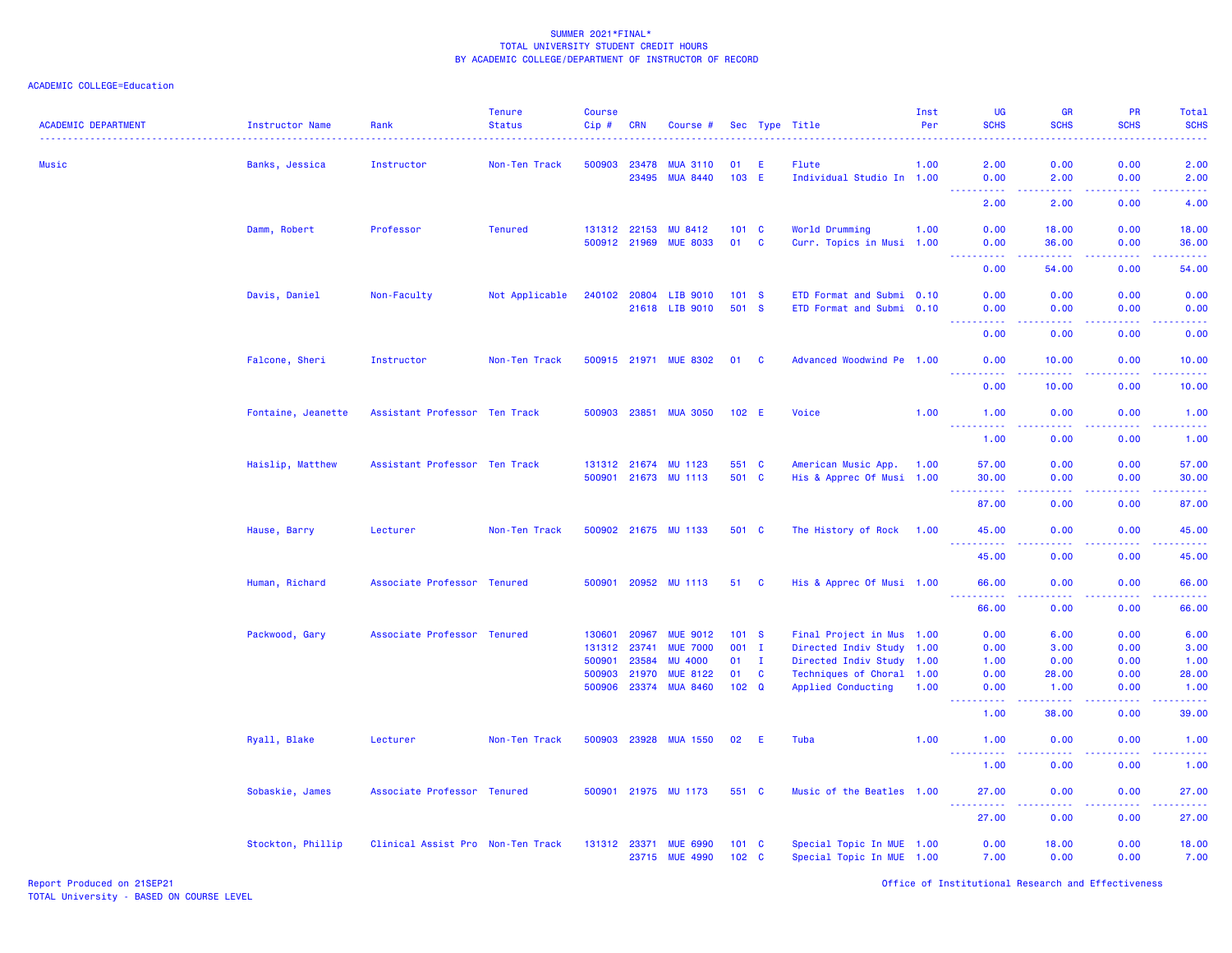| <b>ACADEMIC DEPARTMENT</b>                                                                | <b>Instructor Name</b> | Rank                              | <b>Tenure</b><br><b>Status</b> | <b>Course</b><br>Cip# | <b>CRN</b> | Course #                                 |                  |                         | Sec Type Title                                         | Inst<br>Per  | UG<br><b>SCHS</b>                  | <b>GR</b><br><b>SCHS</b> | <b>PR</b><br><b>SCHS</b>         | Total<br><b>SCHS</b>                |
|-------------------------------------------------------------------------------------------|------------------------|-----------------------------------|--------------------------------|-----------------------|------------|------------------------------------------|------------------|-------------------------|--------------------------------------------------------|--------------|------------------------------------|--------------------------|----------------------------------|-------------------------------------|
| Music                                                                                     | Stockton, Phillip      | Clinical Assist Pro Non-Ten Track |                                |                       |            | 500906 20962 MUA 8460                    | $101 \quad Q$    |                         | Applied Conducting                                     | 1.00         | 0.00<br>-----------                | 4.00<br>.                | 0.00<br>.                        | 4.00                                |
|                                                                                           |                        |                                   |                                |                       |            |                                          |                  |                         |                                                        |              | 7.00                               | 22.00                    | 0.00                             | 29.00                               |
|                                                                                           | Taylor, Clifton        | Associate Professor Tenured       |                                |                       |            | 500912 21972 MUE 8472                    | 01 C             |                         | Jazz Techniques                                        | 1.00         | 0.00                               | 10.00                    | 0.00                             | 10.00                               |
|                                                                                           |                        |                                   |                                |                       |            |                                          |                  |                         |                                                        |              | 0.00                               | 10.00                    | -----<br>0.00                    | 10.00                               |
|                                                                                           | Torbert, Garrett       | Instructor                        | Non-Ten Track                  | 500903                | 20958      | <b>MUA 8440</b><br>500912 21973 MUE 8102 | $101$ E<br>01    | $\overline{\mathbf{C}}$ | Individual Studio In 1.00<br>Advanced Vocal Pedag 1.00 |              | 0.00<br>0.00                       | 9.00<br>26.00            | 0.00<br>0.00                     | 9.00<br>26.00                       |
|                                                                                           |                        |                                   |                                |                       |            |                                          |                  |                         |                                                        |              | ----------<br>0.00                 | .<br>35.00               | .<br>0.00                        | 35.00                               |
|                                                                                           | Tulyaganova, Roza      | Assistant Professor Ten Track     |                                | 500903                | 23755      | <b>MUA 2050</b><br>23756 MUA 3050        | 107 E<br>$101$ E |                         | Voice<br>Voice                                         | 1.00<br>1.00 | 1.00<br>1.00                       | 0.00<br>0.00             | 0.00<br>0.00                     | 1.00<br>1.00                        |
|                                                                                           |                        |                                   |                                |                       |            |                                          |                  |                         |                                                        |              | -----------<br>2.00                | 0.00                     | . <b>.</b><br>0.00               | $\sim$ $\sim$ $\sim$ $\sim$<br>2.00 |
| ======================================<br>Music<br>====================================== |                        |                                   |                                |                       |            |                                          |                  |                         |                                                        |              | ==========<br>239,00<br>========== | 171.00<br>==========     | ==========<br>0.00<br>========== | ==========<br>410.00<br>==========  |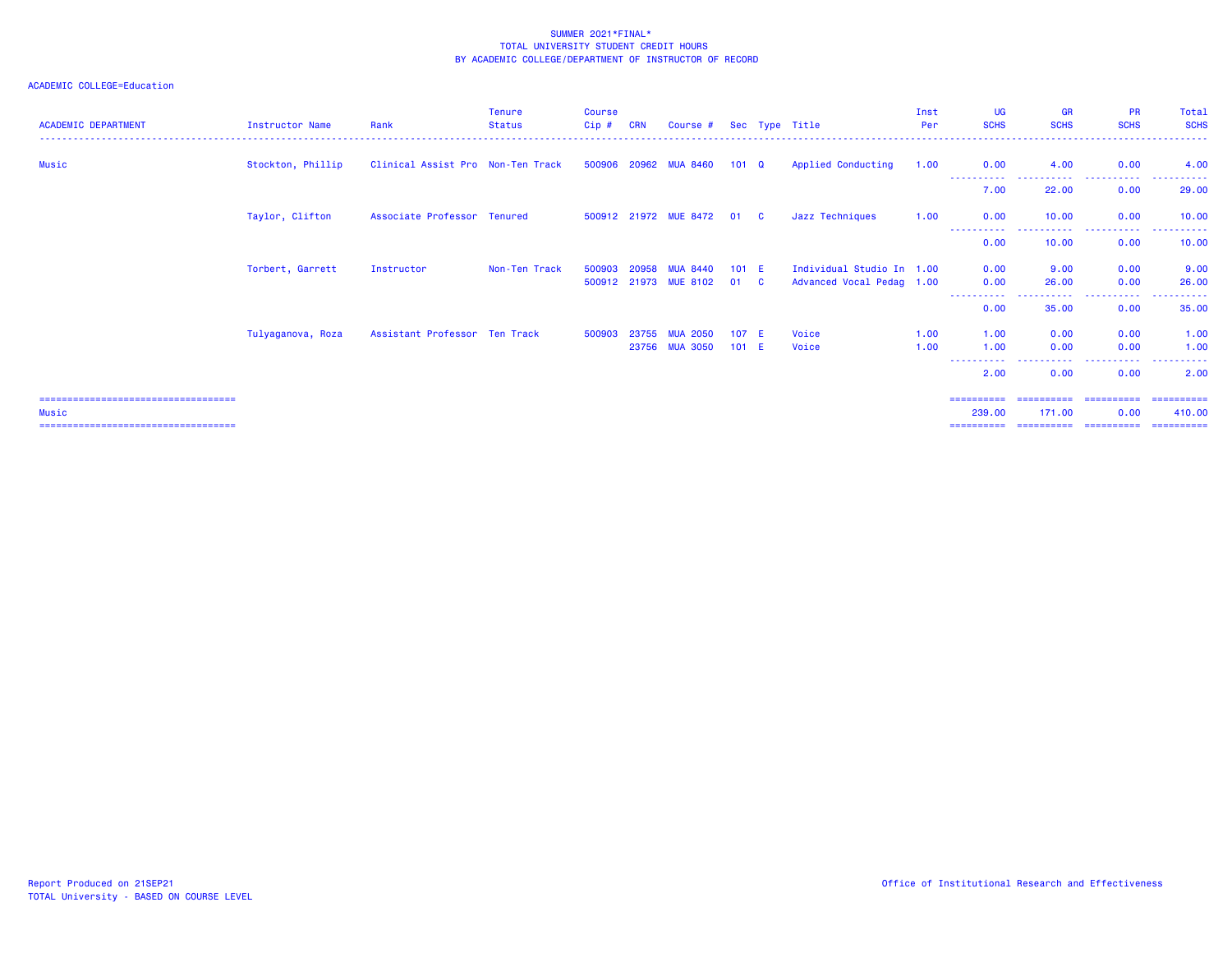| <b>ACADEMIC DEPARTMENT</b> | Instructor Name | Rank                              | <b>Tenure</b><br><b>Status</b> | <b>Course</b><br>$Cip$ # | <b>CRN</b>     | Course #                           |                  |                   | Sec Type Title                     | Inst<br>Per  | <b>UG</b><br><b>SCHS</b> | <b>GR</b><br><b>SCHS</b>             | PR<br><b>SCHS</b>                                                                                      | Total<br><b>SCHS</b> |
|----------------------------|-----------------|-----------------------------------|--------------------------------|--------------------------|----------------|------------------------------------|------------------|-------------------|------------------------------------|--------------|--------------------------|--------------------------------------|--------------------------------------------------------------------------------------------------------|----------------------|
| Aerospace Engineering      | Belk, Davy      | Professor                         | <b>Tenured</b>                 | 140201                   | 23654<br>23703 | <b>ASE 8000</b><br><b>ASE 9000</b> |                  | $101$ D<br>$01$ D | Research / Thesis<br>Research/Diss | 1.00<br>1.00 | 0.00<br>0.00             | 6.00<br>6.00                         | 0.00<br>0.00                                                                                           | 6.00<br>6.00         |
|                            |                 |                                   |                                |                          |                |                                    |                  |                   |                                    |              | ----<br>.<br>0.00        | .<br>12.00                           | .<br>0.00                                                                                              | .<br>12.00           |
|                            | Cagle, Don      | Lecturer                          | Non-Ten Track                  |                          |                | 141101 20485 EM 2413               |                  | 51 C              | Engineering Mech I                 | 1.00         | 72.00                    | 0.00                                 | 0.00                                                                                                   | 72.00                |
|                            |                 |                                   |                                |                          |                |                                    |                  |                   |                                    |              | <u>.</u><br>72.00        | .<br>0.00                            | .<br>0.00                                                                                              | 222222<br>72.00      |
|                            | Cheng, Yang     | Associate Professor Tenured       |                                |                          |                | 140201 23655 ASE 8000              | 102 <sub>D</sub> |                   | Research / Thesis                  | 1.00         | 0.00                     | 1.00                                 | 0.00                                                                                                   | 1.00                 |
|                            |                 |                                   |                                |                          |                |                                    |                  |                   |                                    |              | .<br>0.00                | 1.00                                 | .<br>0.00                                                                                              | د د د د د<br>1.00    |
|                            | Daghigh, Vahid  | Lecturer                          | Non-Ten Track                  |                          |                | 141101 20491 EM 3213               | 51               | <b>C</b>          | Mech Of Materials                  | 1.00         | 81.00                    | 0.00                                 | 0.00                                                                                                   | 81.00                |
|                            |                 |                                   |                                |                          |                |                                    |                  |                   |                                    |              | <b>.</b><br>.<br>81.00   | .<br>0.00                            | .<br>0.00                                                                                              | .<br>81.00           |
|                            | Lv, Yu          | Assistant Professor Ten Track     |                                |                          |                | 140201 23651 ASE 9000              | 102 <sub>D</sub> |                   | Research/Diss                      | 1.00         | 0.00                     | 6.00                                 | 0.00                                                                                                   | 6.00                 |
|                            |                 |                                   |                                |                          |                |                                    |                  |                   |                                    |              | <u>.</u><br>0.00         | .<br>6.00                            | .<br>0.00                                                                                              | .<br>6.00            |
|                            | Moore, Timothy  | Instructor                        | Non-Ten Track                  |                          | 141101 20486   | <b>EM 2433</b>                     | 01               | <b>C</b>          | Engineering Mech II                | 1.00         | 12.00                    | 0.00                                 | 0.00                                                                                                   | 12.00                |
|                            |                 |                                   |                                |                          |                |                                    |                  |                   |                                    |              | .<br>12.00               | .<br>0.00                            | .<br>0.00                                                                                              | .<br>12.00           |
|                            | Sescu, Adrian   | Associate Professor Tenured       |                                | 140201                   | 23652          | <b>ASE 9000</b>                    |                  | $103$ D           | Research/Diss                      | 1.00         | 0.00                     | 12.00                                | 0.00                                                                                                   | 12.00                |
|                            |                 |                                   |                                |                          | 23657          | <b>ASE 8000</b>                    |                  | $104$ D           | Research / Thesis                  | 1.00         | 0.00                     | 12.00                                | 0.00                                                                                                   | 12.00                |
|                            |                 |                                   |                                |                          | 23705          | <b>ASE 9000</b>                    | 03               | D                 | Research/Diss                      | 1.00         | 0.00                     | 3.00                                 | 0.00                                                                                                   | 3.00                 |
|                            |                 |                                   |                                |                          | 23712          | ASE 9000                           | 54               | D                 | Research/Diss                      | 1.00         | 0.00                     | 3.00                                 | 0.00                                                                                                   | 3.00                 |
|                            |                 |                                   |                                |                          | 23860          | <b>ASE 7000</b>                    |                  | 001 I             | Directed Indiv Study               | 1.00         | 0.00                     | 3.00                                 | 0.00                                                                                                   | 3.00                 |
|                            |                 |                                   |                                |                          | 23984          | <b>ASE 7000</b>                    | 02               | $\mathbf{I}$      | Directed Indiv Study               | 1.00         | 0.00                     | 3.00                                 | 0.00                                                                                                   | 3.00                 |
|                            |                 |                                   |                                | 309999                   | 24044          | <b>CME 8000</b>                    |                  | 103 D             | Research/Thesis                    | 1.00         | 0.00                     | 2.00                                 | 0.00                                                                                                   | 2.00                 |
|                            |                 |                                   |                                |                          |                |                                    |                  |                   |                                    |              | 2.2.2.2<br>0.00          | $\sim$ $\sim$ $\sim$ $\sim$<br>38.00 | $\frac{1}{2} \left( \frac{1}{2} \right) \left( \frac{1}{2} \right) \left( \frac{1}{2} \right)$<br>0.00 | $- - - - -$<br>38.00 |
|                            | Sescu, Carmen   | Clinical Assist Pro Non-Ten Track |                                |                          | 141101 20493   | <b>EM 3313</b>                     | 001 C            |                   | <b>Fluid Mechanics</b>             | 1.00         | 75.00                    | 0.00                                 | 0.00                                                                                                   | 75.00                |
|                            |                 |                                   |                                |                          |                |                                    |                  |                   |                                    |              | 2.2.2.2.2.2<br>75.00     | 0.00                                 | 0.00                                                                                                   | .<br>75.00           |
|                            | Sullivan, Rani  | Professor                         | <b>Tenured</b>                 | 140201                   | 23653          | <b>ASE 9000</b>                    | $104$ D          |                   | Research/Diss                      | 1.00         | 0.00                     | 6.00                                 | 0.00                                                                                                   | 6.00                 |
|                            |                 |                                   |                                |                          |                |                                    |                  |                   |                                    |              | <u>.</u><br>0.00         | .<br>6.00                            | د د د د .<br>0.00                                                                                      | $- - - - -$<br>6.00  |
|                            | Tian, Zhenhua   | Assistant Professor Ten Track     |                                | 140201                   | 23660          | ASE 9000                           |                  | $106$ D           | Research/Diss                      | 1.00         | 0.00                     | 18.00                                | 0.00                                                                                                   | 18.00                |
|                            |                 |                                   |                                |                          | 23707          | ASE 9000                           | 05               | D                 | Research/Diss                      | 1.00         | 0.00                     | 1.00                                 | 0.00                                                                                                   | 1.00                 |
|                            |                 |                                   |                                |                          |                | 23714 ASE 9000                     | 56               | D                 | Research/Diss                      | 1.00         | 0.00                     | 6.00                                 | 0.00                                                                                                   | 6.00                 |
|                            |                 |                                   |                                |                          |                |                                    |                  |                   |                                    |              | .<br>0.00                | .<br>25.00                           | .<br>0.00                                                                                              | بالأباليات<br>25.00  |
|                            | Wahidi, Redha   | Visiting Assist Pro Non-Ten Track |                                | 141101                   | 20492          | <b>EM 3313</b>                     | 01               | C                 | <b>Fluid Mechanics</b>             | 1.00         | 45.00                    | 0.00                                 | 0.00                                                                                                   | 45.00                |
|                            |                 |                                   |                                |                          | 20494          | <b>EM 3313</b>                     | 51               | <b>C</b>          | <b>Fluid Mechanics</b>             | 1.00         | 18.00                    | 0.00                                 | 0.00                                                                                                   | 18.00                |
|                            |                 |                                   |                                |                          |                |                                    |                  |                   |                                    |              | 222222<br>63.00          | .<br>0.00                            | .<br>0.00                                                                                              | 222222<br>63.00      |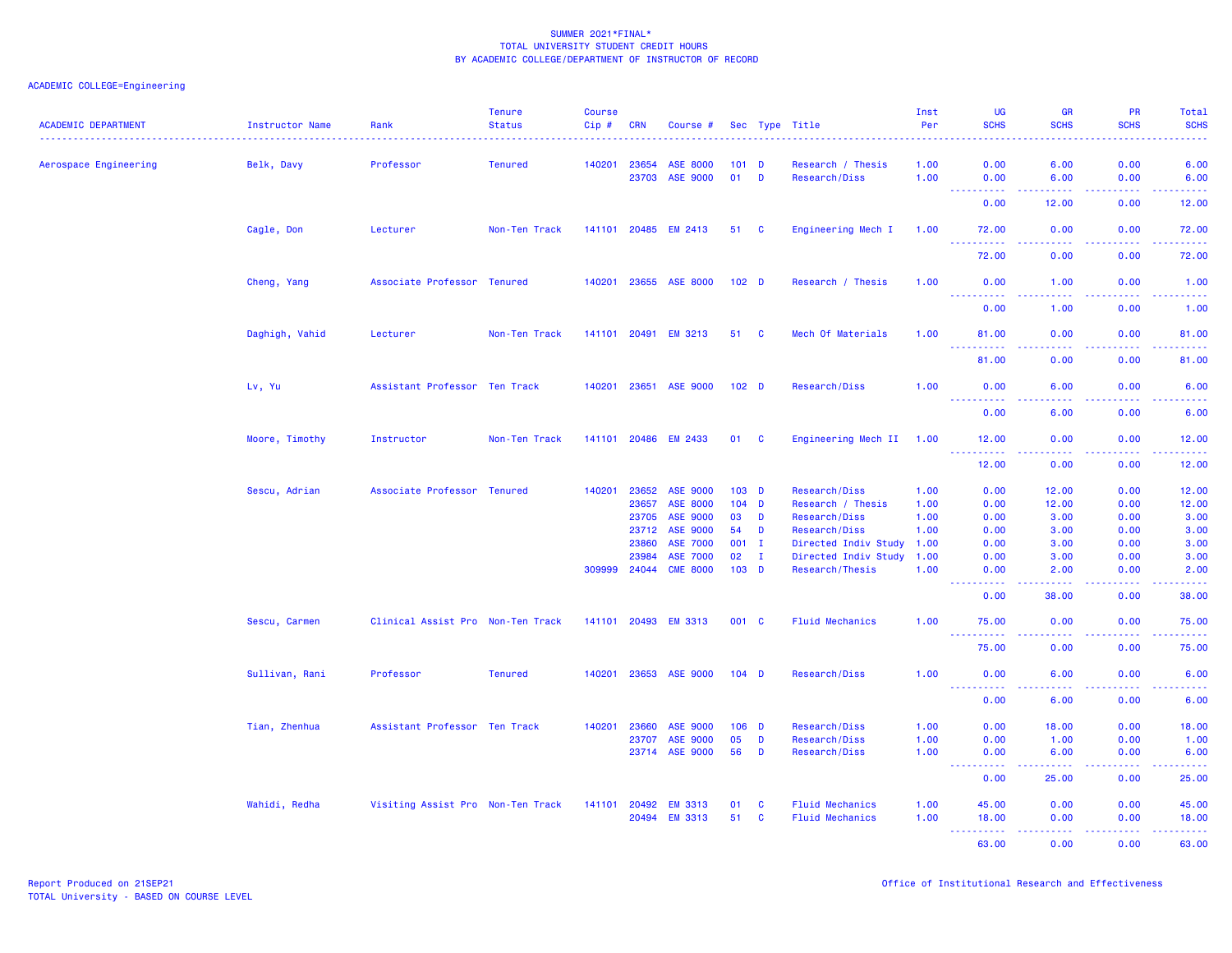| <b>ACADEMIC DEPARTMENT</b>             | Instructor Name | Rank       | <b>Tenure</b><br>Status | <b>Course</b><br>Cip# | <b>CRN</b> | Course # Sec Type Title    |              |              |                                                        | Inst<br>Per | UG<br><b>SCHS</b>     | <b>GR</b><br><b>SCHS</b> | <b>PR</b><br><b>SCHS</b> | Total<br><b>SCHS</b> |
|----------------------------------------|-----------------|------------|-------------------------|-----------------------|------------|----------------------------|--------------|--------------|--------------------------------------------------------|-------------|-----------------------|--------------------------|--------------------------|----------------------|
| Aerospace Engineering                  | Walker, Calvin  | Instructor | Non-Ten Track           | 140201                | 20081      | ASE 4163<br>20083 ASE 6163 | 51 C<br>51 C |              | Intro to Flight Test 1.00<br>Intro to Flight Test 1.00 |             | 15.00<br>0.00         | 0.00<br>21.00            | 0.00<br>0.00             | 15.00<br>21.00       |
|                                        |                 |            |                         |                       |            | 21268 ASE 6163             | 551 C        |              | Intro to Flight Test 1.00                              |             | 0.00                  | 21.00                    | 0.00                     | 21.00                |
|                                        |                 |            |                         | 141101                | 20487      | <b>EM 2433</b>             | 001 C        |              | Engineering Mech II 1.00                               |             | 108.00                | 0.00                     | 0.00                     | 108.00               |
|                                        |                 |            |                         |                       | 20488      | <b>EM 2433</b>             | 51 C         |              | Engineering Mech II 1.00                               |             | 33.00                 | 0.00                     | 0.00                     | 33.00                |
|                                        |                 |            |                         |                       |            |                            |              |              |                                                        |             | .<br>156.00           | .<br>42.00               | .<br>0.00                | . <b>.</b><br>198.00 |
|                                        | Walters, Andrew | Instructor | Non-Ten Track           | 141101                |            | 20483 EM 2413              | 01 C         |              | Engineering Mech I                                     | 1.00        | 57.00                 | 0.00                     | 0.00                     | 57.00                |
|                                        |                 |            |                         |                       | 20489      | <b>EM 3213</b>             | 01           | $\mathbf{C}$ | Mech Of Materials                                      | 1.00        | 72.00                 | 0.00                     | 0.00                     | 72.00                |
|                                        |                 |            |                         |                       |            |                            |              |              |                                                        |             | -----------<br>129,00 | .<br>0.00                | .<br>0.00                | .<br>129,00          |
| ====================================== |                 |            |                         |                       |            |                            |              |              |                                                        |             | ==========            | ==========               | ==========               | -----------          |
| Aerospace Engineering                  |                 |            |                         |                       |            |                            |              |              |                                                        |             | 588.00                | 130.00                   | 0.00                     | 718.00               |
| ====================================== |                 |            |                         |                       |            |                            |              |              |                                                        |             | ==========            |                          | ----------- ----------   | -----------          |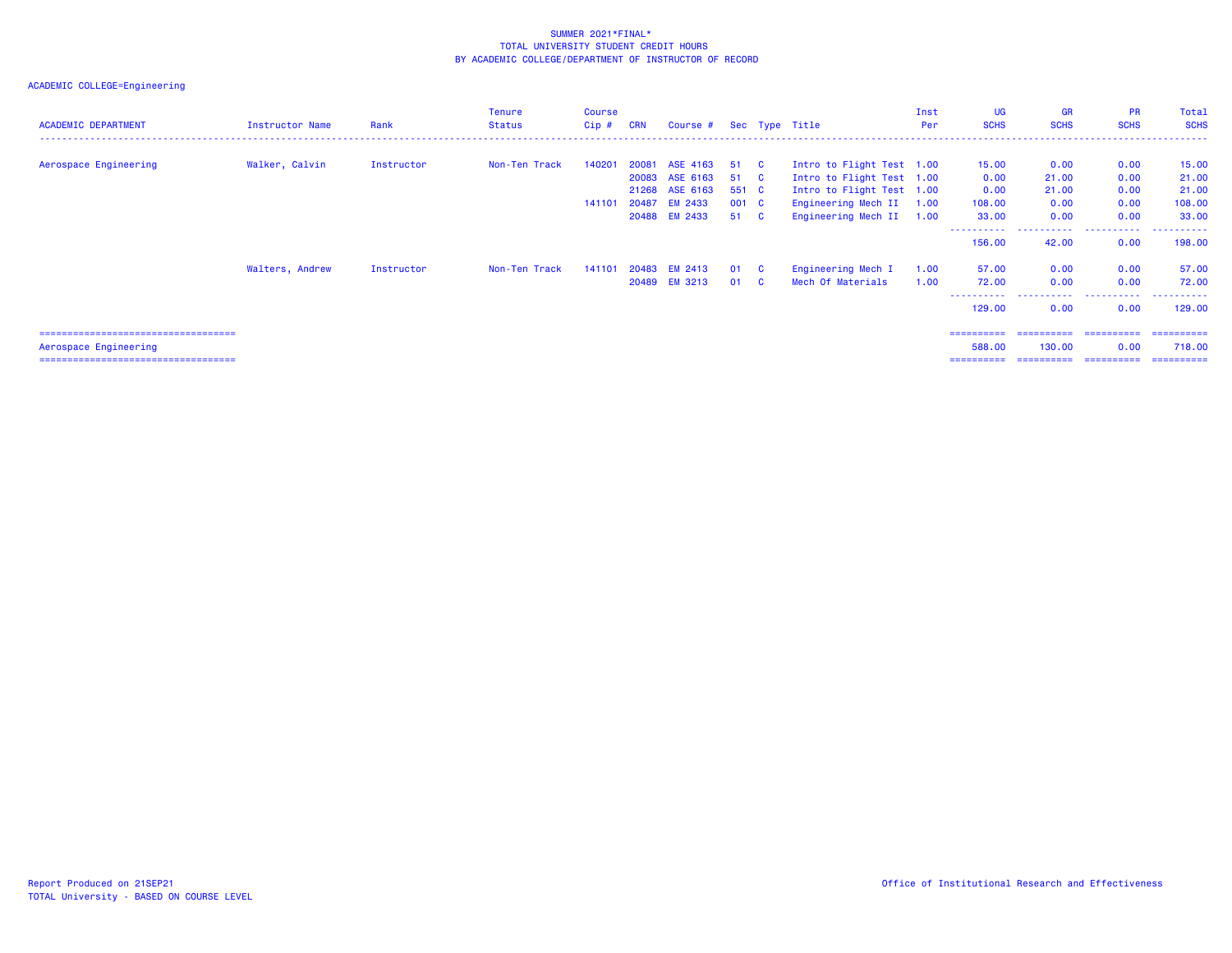# ACADEMIC COLLEGE=Engineering

| <b>ACADEMIC DEPARTMENT</b> | Instructor Name | Rank                        | Tenure<br><b>Status</b> | <b>Course</b><br>$Cip$ # | <b>CRN</b> | Course # Sec Type Title                |                                      |                                              | Inst<br>Per  | <b>UG</b><br><b>SCHS</b> | <b>GR</b><br><b>SCHS</b> | <b>PR</b><br><b>SCHS</b> | Total<br><b>SCHS</b> |
|----------------------------|-----------------|-----------------------------|-------------------------|--------------------------|------------|----------------------------------------|--------------------------------------|----------------------------------------------|--------------|--------------------------|--------------------------|--------------------------|----------------------|
| Ag & Bio Engineering       | Elder, Steven   | Professor                   | Tenured                 | 140301                   |            | 23750 ABE 9000<br>24011 ABE 4800 101 I | 105 <sub>D</sub>                     | Research / Diss<br>Undergraduate Resear 1.00 | 1.00         | 0.00<br>3.00             | 6.00<br>0.00             | 0.00<br>0.00             | 6.00<br>3.00         |
|                            |                 |                             |                         |                          |            |                                        |                                      |                                              |              | -----------<br>3.00      | .<br>6.00                | 0.00                     | 9.00                 |
|                            | Parajuli, Prem  | Associate Professor Tenured |                         |                          |            | 140301 23640 ABE 9000 103 D            |                                      | Research / Diss                              | 1.00         | 0.00                     | 9.00                     | 0.00                     | 9.00                 |
|                            |                 |                             |                         |                          |            |                                        |                                      |                                              |              | .<br>0.00                | 9.00                     | <br>0.00                 | 9.00                 |
|                            | To, Suminto     | Professor                   | Tenured                 | 140301                   | 23627      | <b>ABE 9000</b><br>23632 ABE 8000      | 101 <sub>D</sub><br>101 <sub>D</sub> | Research / Diss<br>Research / Thesis         | 1.00<br>1.00 | 0.00<br>0.00             | 9.00<br>12.00            | 0.00<br>0.00             | 9.00<br>12.00        |
|                            |                 |                             |                         |                          |            |                                        |                                      |                                              |              | .<br>0.00                | 21.00                    | .<br>0.00                | .<br>21,00           |

=================================== ========== ========== ========== ==========

 Ag & Bio Engineering 3.00 36.00 0.00 39.00 =================================== ========== ========== ========== ==========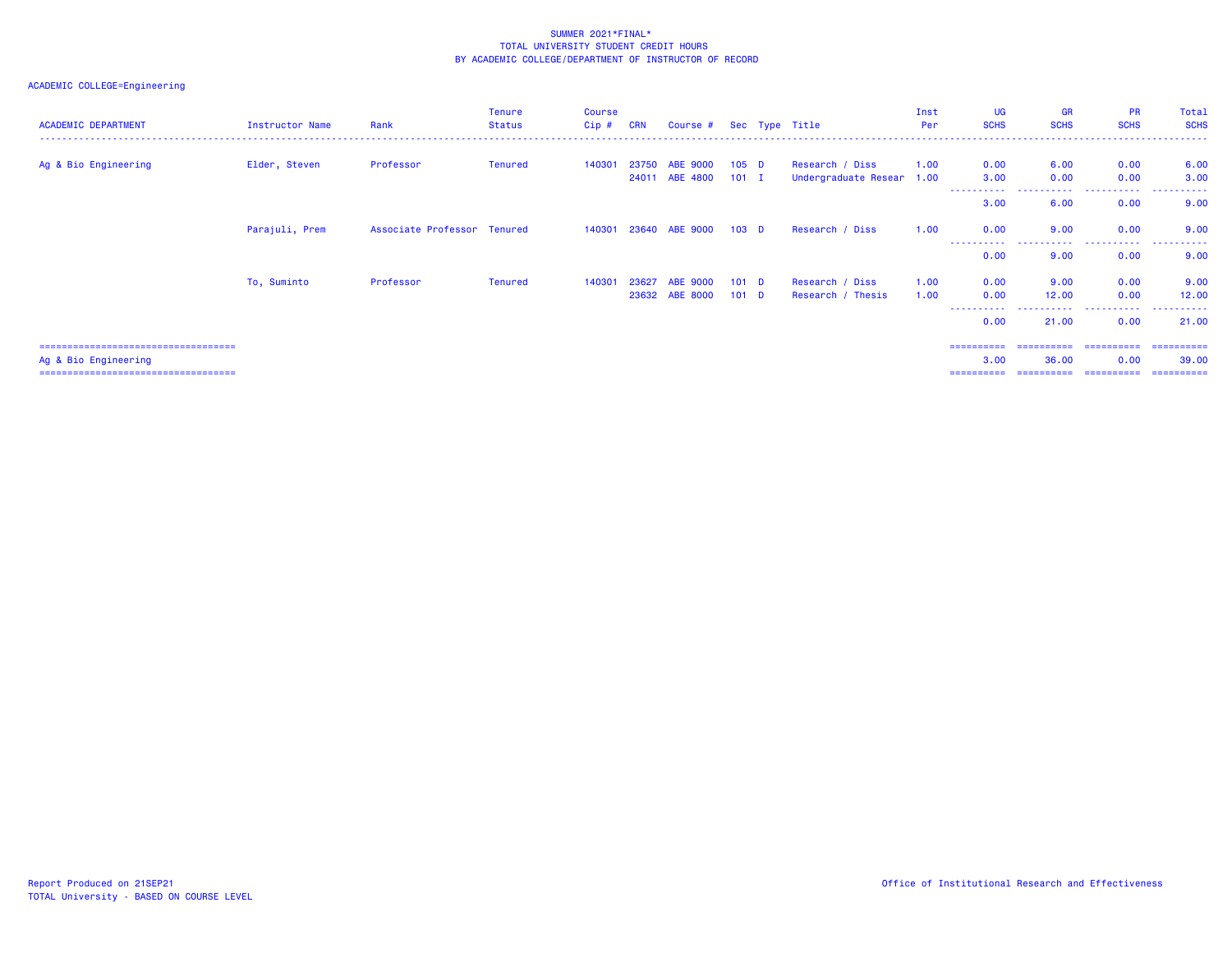| <b>ACADEMIC DEPARTMENT</b>                                               | Instructor Name  | Rank                              | <b>Tenure</b><br><b>Status</b> | <b>Course</b><br>Cip# | <b>CRN</b>   | Course #              |                  |                         | Sec Type Title            | Inst<br>Per | UG<br><b>SCHS</b>                                                                                                                                                       | <b>GR</b><br><b>SCHS</b>                                                                                                          | <b>PR</b><br><b>SCHS</b>                                                                                                          | Total<br><b>SCHS</b><br>$\frac{1}{2}$ |
|--------------------------------------------------------------------------|------------------|-----------------------------------|--------------------------------|-----------------------|--------------|-----------------------|------------------|-------------------------|---------------------------|-------------|-------------------------------------------------------------------------------------------------------------------------------------------------------------------------|-----------------------------------------------------------------------------------------------------------------------------------|-----------------------------------------------------------------------------------------------------------------------------------|---------------------------------------|
| Chemical Engineering, School of                                          | Amirlatifi, Amin | Assistant Professor Ten Track     |                                |                       | 140701 23882 | <b>CHE 9000</b>       | 502 <sub>D</sub> |                         | Research/Diss             | 1.00        | 0.00                                                                                                                                                                    | 1.00                                                                                                                              | 0.00                                                                                                                              | 1.00                                  |
|                                                                          |                  |                                   |                                |                       |              |                       |                  |                         |                           |             | ----<br>0.00                                                                                                                                                            | .<br>1.00                                                                                                                         | . <b>.</b> .<br>0.00                                                                                                              | .<br>1.00                             |
|                                                                          | Bricka, Ray      | Associate Professor Tenured       |                                |                       |              | 140701 22910 CHE 4990 | 001 C            |                         | Special Topic in CHE 1.00 |             | 30.00                                                                                                                                                                   | 0.00                                                                                                                              | 0.00                                                                                                                              | 30.00                                 |
|                                                                          |                  |                                   |                                |                       |              |                       |                  |                         |                           |             | -----------<br>30.00                                                                                                                                                    | . <b>.</b><br>0.00                                                                                                                | .<br>0.00                                                                                                                         | .<br>30.00                            |
|                                                                          | French, William  | Professor                         | <b>Tenured</b>                 |                       |              | 140701 20271 CHE 2114 | $01$ B           |                         | Mass & Energy Balanc 1.00 |             | 72.00                                                                                                                                                                   | 0.00                                                                                                                              | 0.00                                                                                                                              | 72.00                                 |
|                                                                          |                  |                                   |                                |                       |              |                       |                  |                         |                           |             | $\frac{1}{2} \left( \frac{1}{2} \right) \left( \frac{1}{2} \right) \left( \frac{1}{2} \right)$<br>72.00                                                                 | 0.00                                                                                                                              | . <u>.</u> .<br>0.00                                                                                                              | 72.00                                 |
|                                                                          | Kundu, Santanu   | Associate Professor Tenured       |                                | 140701                | 23499        | <b>CHE 9000</b>       | 101 <sub>D</sub> |                         | Research/Diss             | 1.00        | 0.00                                                                                                                                                                    | 6.00                                                                                                                              | 0.00                                                                                                                              | 6.00                                  |
|                                                                          |                  |                                   |                                |                       | 23542        | <b>CHE 8000</b>       | 101 <sub>D</sub> |                         | Research / Thesis         | 1.00        | 0.00                                                                                                                                                                    | 6.00                                                                                                                              | 0.00                                                                                                                              | 6.00                                  |
|                                                                          |                  |                                   |                                |                       | 23843        | <b>CHE 9000</b>       | $501$ D          |                         | Research/Diss             | 1.00        | 0.00<br>----                                                                                                                                                            | 1.00<br>$\frac{1}{2} \left( \frac{1}{2} \right) \left( \frac{1}{2} \right) \left( \frac{1}{2} \right) \left( \frac{1}{2} \right)$ | 0.00<br>$\frac{1}{2} \left( \frac{1}{2} \right) \left( \frac{1}{2} \right) \left( \frac{1}{2} \right) \left( \frac{1}{2} \right)$ | 1.00<br>.                             |
|                                                                          |                  |                                   |                                |                       |              |                       |                  |                         |                           |             | 0.00                                                                                                                                                                    | 13.00                                                                                                                             | 0.00                                                                                                                              | 13.00                                 |
|                                                                          | Meng, Dong       | Assistant Professor Ten Track     |                                |                       |              | 140701 23500 CHE 9000 | 102 <sub>D</sub> |                         | Research/Diss             | 1.00        | 0.00                                                                                                                                                                    | 6.00                                                                                                                              | 0.00                                                                                                                              | 6.00                                  |
|                                                                          |                  |                                   |                                |                       |              |                       |                  |                         |                           |             | $- - -$<br>$\frac{1}{2} \left( \frac{1}{2} \right) \left( \frac{1}{2} \right) \left( \frac{1}{2} \right) \left( \frac{1}{2} \right) \left( \frac{1}{2} \right)$<br>0.00 | 6.00                                                                                                                              | 0.00                                                                                                                              | 6.00                                  |
|                                                                          | Pearson, Larry   | Clinical Assist Pro Non-Ten Track |                                | 140701                | 20273        | CHE 3123              | 01               | <b>C</b>                | Chem En Thermo II         | 1.00        | 45.00                                                                                                                                                                   | 0.00                                                                                                                              | 0.00                                                                                                                              | 45.00                                 |
|                                                                          |                  |                                   |                                |                       | 20274        | <b>CHE 3203</b>       | 01               | $\mathbf{C}$            | Fluid Flow Op             | 1.00        | 63.00                                                                                                                                                                   | 0.00                                                                                                                              | 0.00                                                                                                                              | 63.00                                 |
|                                                                          |                  |                                   |                                |                       | 20275        | CHE 3213              | 51               | <b>C</b>                | Heat Transfer Op          | 1.00        | 51.00                                                                                                                                                                   | 0.00                                                                                                                              | 0.00                                                                                                                              | 51.00                                 |
|                                                                          |                  |                                   |                                |                       | 20276        | CHE 3223              | 51               | $\overline{\mathbf{C}}$ | Separation Processes      | 1.00        | 51.00                                                                                                                                                                   | 0.00                                                                                                                              | 0.00                                                                                                                              | 51.00                                 |
|                                                                          |                  |                                   |                                |                       | 23683        | CHE 3123              | 501 C            |                         | Chem En Thermo II         | 1.00        | 3.00                                                                                                                                                                    | 0.00                                                                                                                              | 0.00                                                                                                                              | 3.00                                  |
|                                                                          |                  |                                   |                                |                       | 23684        | <b>CHE 3223</b>       | 551 C            |                         | Separation Processes      | 1.00        | 3.00                                                                                                                                                                    | 0.00                                                                                                                              | 0.00                                                                                                                              | 3.00                                  |
|                                                                          |                  |                                   |                                |                       | 23688        | <b>CHE 3203</b>       | 501 C            |                         | Fluid Flow Op             | 1.00        | 3.00                                                                                                                                                                    | 0.00                                                                                                                              | 0.00                                                                                                                              | 3.00                                  |
|                                                                          |                  |                                   |                                |                       | 23689        | CHE 3213              | 551 C            |                         | Heat Transfer Op          | 1.00        | 3.00                                                                                                                                                                    | 0.00<br>----                                                                                                                      | 0.00                                                                                                                              | 3.00<br>. <b>.</b>                    |
|                                                                          |                  |                                   |                                |                       |              |                       |                  |                         |                           |             | 222.00                                                                                                                                                                  | 0.00                                                                                                                              | 0.00                                                                                                                              | 222.00                                |
| =====================================<br>Chemical Engineering, School of |                  |                                   |                                |                       |              |                       |                  |                         |                           |             | ==========<br>324.00                                                                                                                                                    | ==========<br>20.00                                                                                                               | ==========<br>0.00                                                                                                                | ==========<br>344.00                  |
| ======================================                                   |                  |                                   |                                |                       |              |                       |                  |                         |                           |             | ==========                                                                                                                                                              | -----------                                                                                                                       | ----------                                                                                                                        | ==========                            |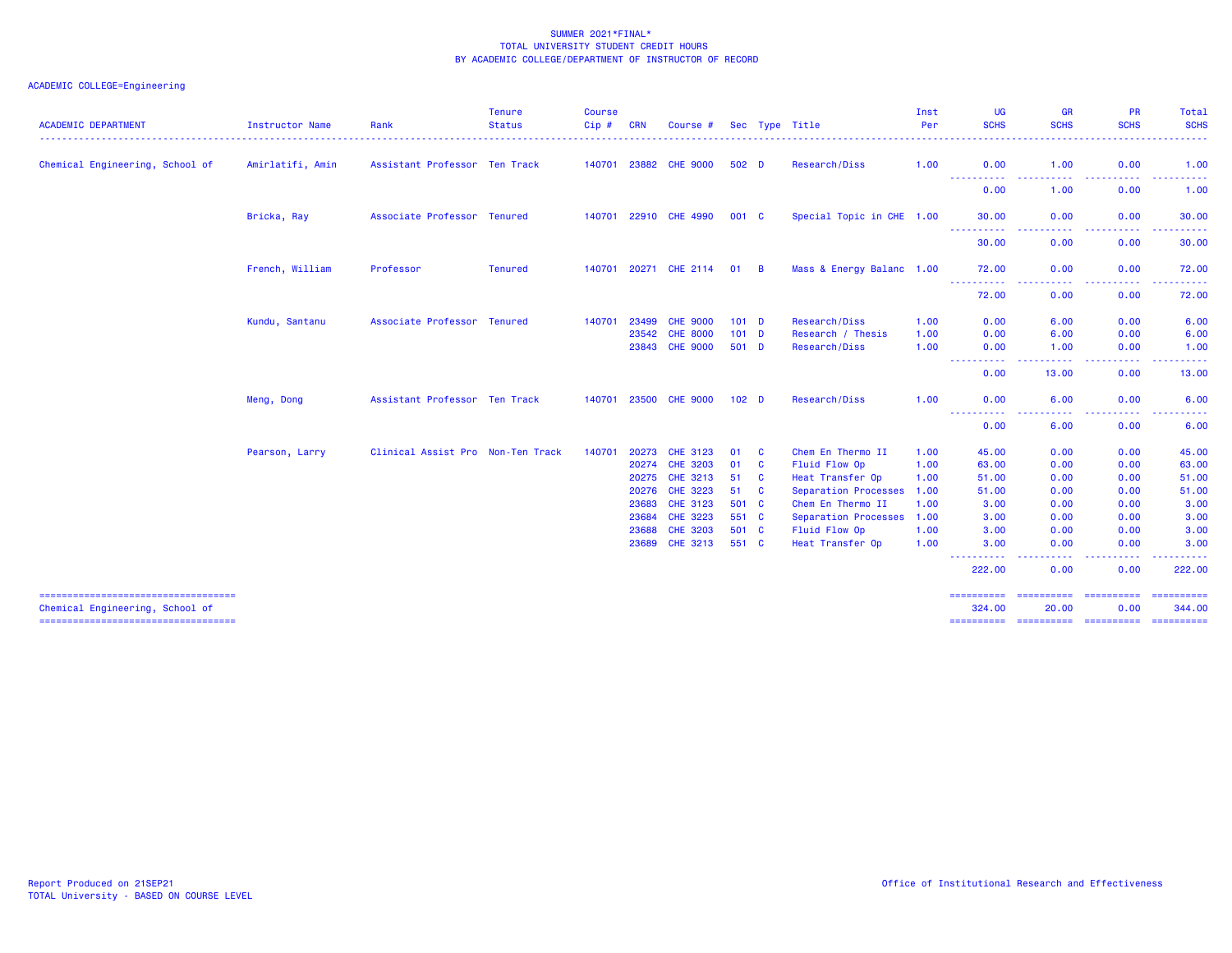| <b>ACADEMIC DEPARTMENT</b>        | Instructor Name                   | Rank                              | <b>Tenure</b><br><b>Status</b> | <b>Course</b><br>$Cip \#$ | <b>CRN</b>   | Course #             |                  |              | Sec Type Title            | Inst<br>Per | UG<br><b>SCHS</b>                                                                                     | <b>GR</b><br><b>SCHS</b>                                                                                                           | <b>PR</b><br><b>SCHS</b>                                                                                                          | Total<br><b>SCHS</b><br>$\frac{1}{2} \left( \frac{1}{2} \right) \left( \frac{1}{2} \right) \left( \frac{1}{2} \right) \left( \frac{1}{2} \right)$            |
|-----------------------------------|-----------------------------------|-----------------------------------|--------------------------------|---------------------------|--------------|----------------------|------------------|--------------|---------------------------|-------------|-------------------------------------------------------------------------------------------------------|------------------------------------------------------------------------------------------------------------------------------------|-----------------------------------------------------------------------------------------------------------------------------------|--------------------------------------------------------------------------------------------------------------------------------------------------------------|
| Civil & Environmental Engineering | Ermagun, Alireza                  | Assistant Professor Ten Track     |                                |                           | 140801 21904 | <b>CE 3113</b>       | 51 C             |              | Transportation Engr       | 1.00        | 39.00                                                                                                 | 0.00                                                                                                                               | 0.00                                                                                                                              | 39.00                                                                                                                                                        |
|                                   |                                   |                                   |                                |                           | 23924        | <b>CE 7000</b>       | $106$ I          |              | Directed Indiv Study 1.00 |             | 0.00                                                                                                  | 3.00<br>.                                                                                                                          | 0.00<br>.                                                                                                                         | 3.00                                                                                                                                                         |
|                                   |                                   |                                   |                                |                           |              |                      |                  |              |                           |             | 39.00                                                                                                 | 3.00                                                                                                                               | 0.00                                                                                                                              | .<br>42.00                                                                                                                                                   |
|                                   | Freyne, Seamus                    | Associate Professor Tenured       |                                |                           |              | 140801 21324 CE 9000 | 501 D            |              | Research / Diss           | 1.00        | 0.00                                                                                                  | 1.00                                                                                                                               | 0.00                                                                                                                              | 1.00                                                                                                                                                         |
|                                   |                                   |                                   |                                |                           |              |                      |                  |              |                           |             | <b></b><br>0.00                                                                                       | .<br>1.00                                                                                                                          | $\frac{1}{2} \left( \frac{1}{2} \right) \left( \frac{1}{2} \right) \left( \frac{1}{2} \right) \left( \frac{1}{2} \right)$<br>0.00 | .<br>1.00                                                                                                                                                    |
|                                   | Gude, Veera                       | Associate Professor Tenured       |                                | 140801                    | 21325        | <b>CE 9000</b>       | 502 D            |              | Research / Diss           | 1.00        | 0.00                                                                                                  | 3.00                                                                                                                               | 0.00                                                                                                                              | 3.00                                                                                                                                                         |
|                                   |                                   |                                   |                                |                           | 23862        | <b>CE 7000</b>       | $105$ I          |              | Directed Indiv Study      | 1.00        | 0.00                                                                                                  | 3.00                                                                                                                               | 0.00                                                                                                                              | 3.00                                                                                                                                                         |
|                                   |                                   |                                   |                                |                           | 23863        | <b>CE 9000</b>       | $103$ D          |              | Research / Diss           | 1.00        | 0.00<br>$\sim 10$<br>$\mathbf{1} \cdot \mathbf{1} \cdot \mathbf{1} \cdot \mathbf{1} \cdot \mathbf{1}$ | 3.00<br>.                                                                                                                          | 0.00<br>.                                                                                                                         | 3.00<br>$\frac{1}{2} \left( \frac{1}{2} \right) \left( \frac{1}{2} \right) \left( \frac{1}{2} \right) \left( \frac{1}{2} \right) \left( \frac{1}{2} \right)$ |
|                                   |                                   |                                   |                                |                           |              |                      |                  |              |                           |             | 0.00                                                                                                  | 9.00                                                                                                                               | 0.00                                                                                                                              | 9.00                                                                                                                                                         |
|                                   | Gullett, Philip                   | Associate Professor Tenured       |                                | 140801                    | 20203        | CE 4973              | 01               | $\mathbf{C}$ | Concrete Structures       | 1.00        | 33.00                                                                                                 | 0.00                                                                                                                               | 0.00                                                                                                                              | 33.00                                                                                                                                                        |
|                                   |                                   |                                   |                                |                           | 23622        | <b>CE 8000</b>       | 101              | $\mathbf D$  | Research / Thesis         | 1.00        | 0.00                                                                                                  | 6.00                                                                                                                               | 0.00                                                                                                                              | 6.00                                                                                                                                                         |
|                                   |                                   |                                   |                                | 140803                    | 20200        | CE 3603              | 01               | $\mathbf{C}$ | Structural Mech           | 1.00        | 30.00                                                                                                 | 0.00<br>$  -$                                                                                                                      | 0.00<br>ولاوياء                                                                                                                   | 30.00<br>وساعات                                                                                                                                              |
|                                   |                                   |                                   |                                |                           |              |                      |                  |              |                           |             | 63.00                                                                                                 | 6.00                                                                                                                               | 0.00                                                                                                                              | 69.00                                                                                                                                                        |
|                                   | Howard, Isaac                     | Professor                         | <b>Tenured</b>                 | 140801                    |              | 21315 CE 8000        | 504 D            |              | Research / Thesis         | 1.00        | 0.00                                                                                                  | 2.00                                                                                                                               | 0.00                                                                                                                              | 2.00                                                                                                                                                         |
|                                   |                                   |                                   |                                |                           | 21327        | <b>CE 9000</b>       | 504 D            |              | Research / Diss           | 1.00        | 0.00                                                                                                  | 2.00                                                                                                                               | 0.00                                                                                                                              | 2.00                                                                                                                                                         |
|                                   |                                   |                                   |                                |                           | 23855        | <b>CE 7000</b>       | $101$ I          |              | Directed Indiv Study 1.00 |             | 0.00                                                                                                  | 3.00                                                                                                                               | 0.00                                                                                                                              | 3.00                                                                                                                                                         |
|                                   |                                   |                                   |                                |                           | 23856        | <b>CE 7000</b>       | $102 \quad I$    |              | Directed Indiv Study 1.00 |             | 0.00                                                                                                  | 3.00                                                                                                                               | 0.00                                                                                                                              | 3.00                                                                                                                                                         |
|                                   |                                   |                                   |                                |                           | 23857        | <b>CE 7000</b>       | $103$ I          |              | Directed Indiv Study 1.00 |             | 0.00                                                                                                  | 3.00                                                                                                                               | 0.00                                                                                                                              | 3.00                                                                                                                                                         |
|                                   |                                   |                                   |                                | 140803                    | 21900        | CE 8333              | 101 C            |              | Pavement Rehabillita 1.00 |             | 0.00                                                                                                  | 15.00                                                                                                                              | 0.00                                                                                                                              | 15.00                                                                                                                                                        |
|                                   |                                   |                                   |                                |                           | 21902        | CE 8333              | 501 C            |              | Pavement Rehabillita 1.00 |             | 0.00<br><u>.</u>                                                                                      | 18.00<br>المستمالين                                                                                                                | 0.00<br>المتمامي                                                                                                                  | 18.00<br>.                                                                                                                                                   |
|                                   |                                   |                                   |                                |                           |              |                      |                  |              |                           |             | 0.00                                                                                                  | 46.00                                                                                                                              | 0.00                                                                                                                              | 46.00                                                                                                                                                        |
|                                   | Johnston, Gary                    | Non-Employee                      | Not Applicable                 | 140101                    | 23285        | GE 8303              | 501 C            |              | Intro Military Engin 0.95 |             | 0.00<br>2.2.2.2.2.2                                                                                   | 39.90<br>2.2.2.2.2                                                                                                                 | 0.00<br>.                                                                                                                         | 39.90<br>.                                                                                                                                                   |
|                                   |                                   |                                   |                                |                           |              |                      |                  |              |                           |             | 0.00                                                                                                  | 39.90                                                                                                                              | 0.00                                                                                                                              | 39.90                                                                                                                                                        |
|                                   | Lynn, Thomas                      | Clinical Assist Pro Non-Ten Track |                                |                           |              | 140801 20199 CE 3503 | 01               | <b>C</b>     | Water Resource Engr. 1.00 |             | 30.00                                                                                                 | 0.00                                                                                                                               | 0.00                                                                                                                              | 30.00                                                                                                                                                        |
|                                   |                                   |                                   |                                |                           |              |                      |                  |              |                           |             | 30.00                                                                                                 | 0.00                                                                                                                               | 0.00                                                                                                                              | والمالم مال<br>30.00                                                                                                                                         |
|                                   | Ramirez Avila, John               | Assistant Professor Ten Track     |                                | 140801                    |              | 21318 CE 8000        | 508 D            |              | Research / Thesis         | 1.00        | 0.00                                                                                                  | 2.00                                                                                                                               | 0.00                                                                                                                              | 2.00                                                                                                                                                         |
|                                   |                                   |                                   |                                |                           | 21330        | <b>CE 9000</b>       | 508 D            |              | Research / Diss           | 1.00        | 0.00                                                                                                  | 1.00                                                                                                                               | 0.00                                                                                                                              | 1.00                                                                                                                                                         |
|                                   |                                   |                                   |                                |                           | 23957        | <b>CE 9000</b>       | $104$ D          |              | Research / Diss           | 1.00        | 0.00                                                                                                  | 13.00                                                                                                                              | 0.00                                                                                                                              | 13.00                                                                                                                                                        |
|                                   |                                   |                                   |                                |                           | 23958        | <b>CE 8000</b>       | 102 <sub>D</sub> |              | Research / Thesis         | 1.00        | 0.00                                                                                                  | 3.00                                                                                                                               | 0.00                                                                                                                              | 3.00                                                                                                                                                         |
|                                   |                                   |                                   |                                |                           | 23970        | <b>CE 7000</b>       | $107$ I          |              | Directed Indiv Study 1.00 |             | 0.00                                                                                                  | 3.00                                                                                                                               | 0.00                                                                                                                              | 3.00                                                                                                                                                         |
|                                   |                                   |                                   |                                |                           |              | 23971 CE 7000        | $108$ I          |              | Directed Indiv Study 1.00 |             | 0.00<br><b>.</b>                                                                                      | 3.00<br>.                                                                                                                          | 0.00<br>.                                                                                                                         | 3.00<br>.                                                                                                                                                    |
|                                   |                                   |                                   |                                |                           |              |                      |                  |              |                           |             | 0.00                                                                                                  | 25.00                                                                                                                              | 0.00                                                                                                                              | 25.00                                                                                                                                                        |
|                                   | Taylor, Oliver-Denzi Non-Employee |                                   | Not Applicable                 |                           |              | 140801 21903 CE 8433 | 551 C            |              | Advanced Foundations 1.00 |             | 0.00                                                                                                  | 12.00                                                                                                                              | 0.00                                                                                                                              | 12.00                                                                                                                                                        |
|                                   |                                   |                                   |                                |                           |              |                      |                  |              |                           |             | 0.00                                                                                                  | $\frac{1}{2} \left( \frac{1}{2} \right) \left( \frac{1}{2} \right) \left( \frac{1}{2} \right) \left( \frac{1}{2} \right)$<br>12.00 | .<br>0.00                                                                                                                         | .<br>12.00                                                                                                                                                   |
|                                   | Vahedifard, Farshid               | Associate Professor Tenured       |                                | 140801                    | 21320        | <b>CE 8000</b>       | 510 D            |              | Research / Thesis         | 1.00        | 0.00                                                                                                  | 6.00                                                                                                                               | 0.00                                                                                                                              | 6.00                                                                                                                                                         |
|                                   |                                   |                                   |                                |                           |              | 21332 CE 9000        | 510 D            |              | Research / Diss           | 1.00        | 0.00                                                                                                  | 1.00                                                                                                                               | 0.00                                                                                                                              | 1.00                                                                                                                                                         |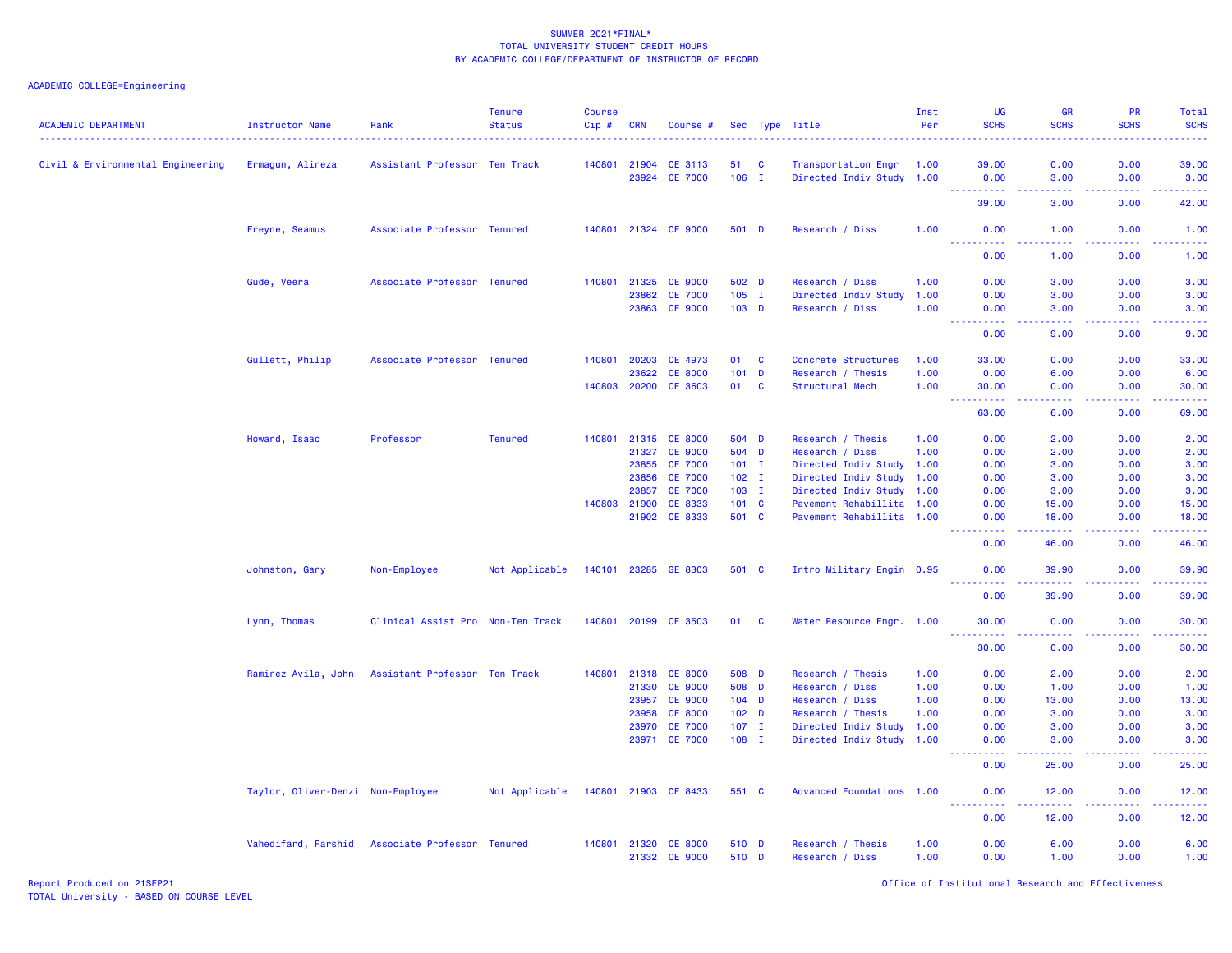# ACADEMIC COLLEGE=Engineering

| <b>ACADEMIC DEPARTMENT</b>           | Instructor Name | Rank                                            | Tenure<br><b>Status</b> | <b>Course</b><br>Cip # CRN | Course # Sec Type Title     |                  |                 | Inst<br>Per | <b>UG</b><br><b>SCHS</b> | <b>GR</b><br><b>SCHS</b>     | <b>PR</b><br><b>SCHS</b> | Total<br><b>SCHS</b> |
|--------------------------------------|-----------------|-------------------------------------------------|-------------------------|----------------------------|-----------------------------|------------------|-----------------|-------------|--------------------------|------------------------------|--------------------------|----------------------|
| Civil & Environmental Engineering    |                 | Vahedifard, Farshid Associate Professor Tenured |                         | 140801                     | 21335 CE 9000               | 513 D            | Research / Diss | 1.00        | 0.00                     | 1.00                         | 0.00                     | 1.00                 |
|                                      |                 |                                                 |                         |                            | 23671 CE 9000               | 101 <sub>D</sub> | Research / Diss | 1.00        | 0.00<br>.<br>0.00        | 7.00<br>-----------<br>15.00 | 0.00<br>.<br>0.00        | 7.00<br>.<br>15.00   |
|                                      | Wang, Jun       | Assistant Professor Ten Track                   |                         | 140801                     | 21334 CE 9000               | 512 D            | Research / Diss | 1.00        | 0.00                     | 6.00                         | 0.00                     | 6.00                 |
|                                      |                 |                                                 |                         |                            | 23858 CE 9000               | 102 <sub>D</sub> | Research / Diss | 1.00        | 0.00<br>.<br>0.00        | 9.00<br>.<br>15.00           | 0.00<br>.<br>0.00        | 9.00<br>.<br>15.00   |
|                                      | Zhang, Li       | Associate Professor Tenured                     |                         |                            | 309999 23490 CME 8000 101 D |                  | Research/Thesis | 1.00        | 0.00                     | 6.00                         | 0.00                     | 6.00                 |
|                                      |                 |                                                 |                         |                            |                             |                  |                 |             | ----------<br>0.00       | .<br>6.00                    | .<br>0.00                | .<br>6.00            |
| ==================================== |                 |                                                 |                         |                            |                             |                  |                 |             | ==========               | ==========                   | -----------              | -----------          |

Civil & Environmental Engineering 132.00 177.90 0.00 309.90

=================================== ========== ========== ========== ==========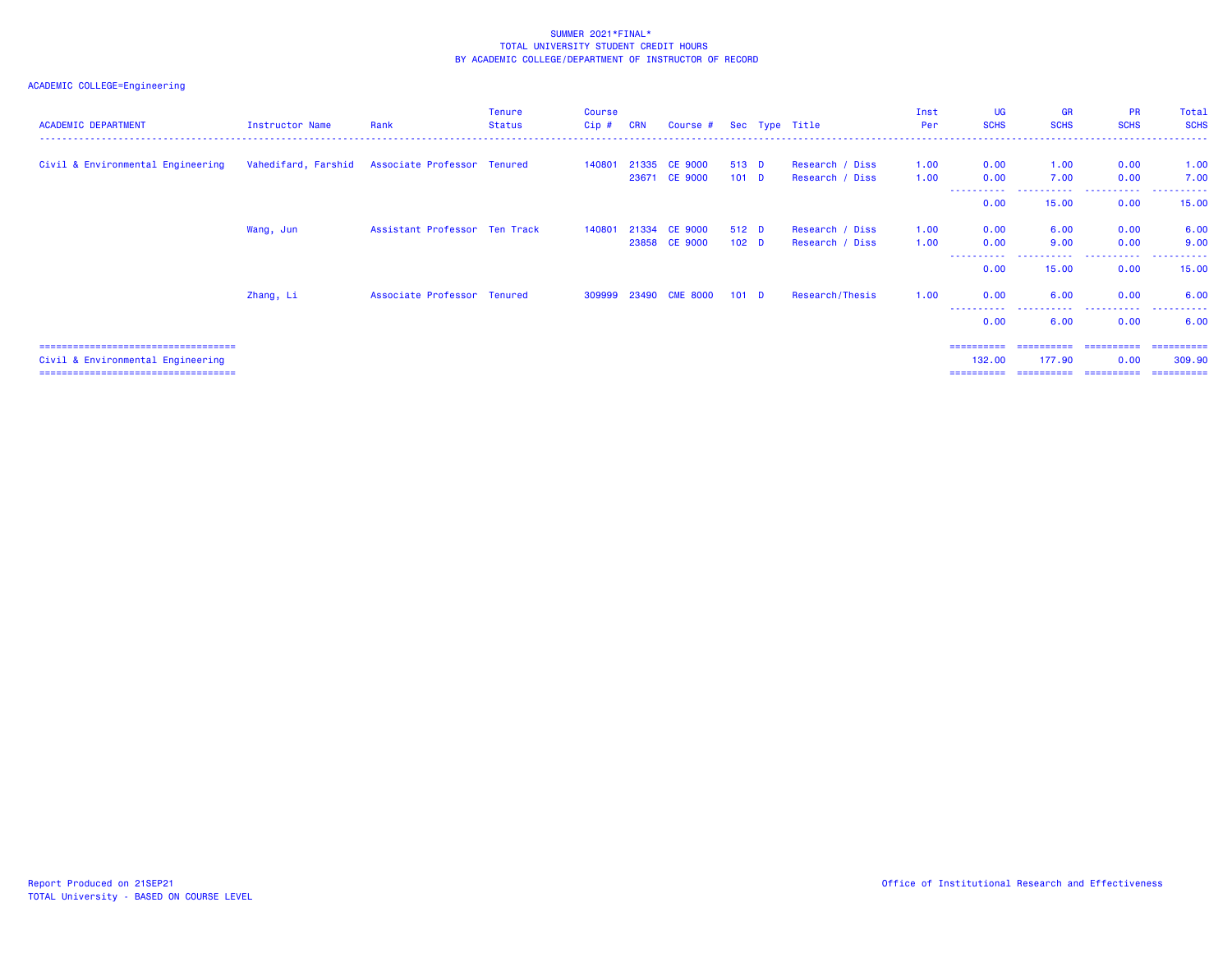| <b>ACADEMIC DEPARTMENT</b>     | Instructor Name                        | Rank                          | <b>Tenure</b><br><b>Status</b> | <b>Course</b><br>Cip # | <b>CRN</b>     | Course #                           |                                      |          | Sec Type Title                     | Inst<br>Per  | <b>UG</b><br><b>SCHS</b>                                                                                                                                                                                                                                                                                                                                                                                                                                                                       | <b>GR</b><br><b>SCHS</b>                                                                                                                                      | PR<br><b>SCHS</b> | Total<br><b>SCHS</b>                                                                                                              |
|--------------------------------|----------------------------------------|-------------------------------|--------------------------------|------------------------|----------------|------------------------------------|--------------------------------------|----------|------------------------------------|--------------|------------------------------------------------------------------------------------------------------------------------------------------------------------------------------------------------------------------------------------------------------------------------------------------------------------------------------------------------------------------------------------------------------------------------------------------------------------------------------------------------|---------------------------------------------------------------------------------------------------------------------------------------------------------------|-------------------|-----------------------------------------------------------------------------------------------------------------------------------|
| Computer Science & Engineering | Banicescu, Ioana                       | Professor                     | <b>Tenured</b>                 |                        | 309999 21343   | <b>CME 9000</b>                    | 502 D                                |          | Research/Dis                       | 1.00         | 0.00<br>$\begin{array}{cccccccccccccc} \multicolumn{2}{c}{} & \multicolumn{2}{c}{} & \multicolumn{2}{c}{} & \multicolumn{2}{c}{} & \multicolumn{2}{c}{} & \multicolumn{2}{c}{} & \multicolumn{2}{c}{} & \multicolumn{2}{c}{} & \multicolumn{2}{c}{} & \multicolumn{2}{c}{} & \multicolumn{2}{c}{} & \multicolumn{2}{c}{} & \multicolumn{2}{c}{} & \multicolumn{2}{c}{} & \multicolumn{2}{c}{} & \multicolumn{2}{c}{} & \multicolumn{2}{c}{} & \multicolumn{2}{c}{} & \multicolumn{2}{c}{} & \$ | 6.00<br>.                                                                                                                                                     | 0.00<br>22222     | 6.00<br>$\begin{array}{cccccccccc} \bullet & \bullet & \bullet & \bullet & \bullet & \bullet \end{array}$                         |
|                                |                                        |                               |                                |                        |                |                                    |                                      |          |                                    |              | 0.00                                                                                                                                                                                                                                                                                                                                                                                                                                                                                           | 6.00                                                                                                                                                          | 0.00              | 6.00                                                                                                                              |
|                                | Bethel, Cindy                          | Professor                     | <b>Tenured</b>                 | 110101 23326           | 23346          | <b>CSE 8000</b><br><b>CSE 9000</b> | 102 <sub>D</sub><br>102 <sub>D</sub> |          | Research / Thesis<br>Research/Diss | 1.00<br>1.00 | 0.00<br>0.00                                                                                                                                                                                                                                                                                                                                                                                                                                                                                   | 6.00<br>24.00                                                                                                                                                 | 0.00<br>0.00      | 6.00<br>24.00                                                                                                                     |
|                                |                                        |                               |                                |                        |                |                                    |                                      |          |                                    |              | <b><i><u><u> Listen Listen</u></u></i></b><br>0.00                                                                                                                                                                                                                                                                                                                                                                                                                                             | .<br>30.00                                                                                                                                                    | 22222<br>0.00     | .<br>30.00                                                                                                                        |
|                                | Bhowmik, Tanmay                        | Assistant Professor Ten Track |                                |                        |                | 110101 23347 CSE 9000              | $103$ D                              |          | Research/Diss                      | 1.00         | 0.00                                                                                                                                                                                                                                                                                                                                                                                                                                                                                           | 1.00                                                                                                                                                          | 0.00              | 1.00                                                                                                                              |
|                                |                                        |                               |                                |                        |                |                                    |                                      |          |                                    |              | <u>.</u><br>0.00                                                                                                                                                                                                                                                                                                                                                                                                                                                                               | .<br>1.00                                                                                                                                                     | .<br>0.00         | .<br>1.00                                                                                                                         |
|                                | Chen, Zhiqian                          | Assistant Professor Ten Track |                                |                        |                | 110101 23329 CSE 8000              | $105$ D                              |          | Research / Thesis                  | 1.00         | 0.00<br>$\frac{1}{2} \left( \frac{1}{2} \right) \left( \frac{1}{2} \right) \left( \frac{1}{2} \right)$<br>.                                                                                                                                                                                                                                                                                                                                                                                    | 12.00<br>$\frac{1}{2} \left( \frac{1}{2} \right) \left( \frac{1}{2} \right) \left( \frac{1}{2} \right) \left( \frac{1}{2} \right) \left( \frac{1}{2} \right)$ | 0.00<br>.         | 12.00<br>.                                                                                                                        |
|                                |                                        |                               |                                |                        |                |                                    |                                      |          |                                    |              | 0.00                                                                                                                                                                                                                                                                                                                                                                                                                                                                                           | 12.00                                                                                                                                                         | 0.00              | 12.00                                                                                                                             |
|                                | Dhakal Ghimire, Amri Grad Teach Assist |                               | Not Applicable                 |                        |                | 110201 21893 CSE 1384 102 K        |                                      |          | Intermed Comp Prog                 | 1.00         | 0.00<br><b>.</b>                                                                                                                                                                                                                                                                                                                                                                                                                                                                               | 0.00<br>.                                                                                                                                                     | 0.00<br>22222     | 0.00<br>.                                                                                                                         |
|                                |                                        |                               |                                |                        |                |                                    |                                      |          |                                    |              | 0.00                                                                                                                                                                                                                                                                                                                                                                                                                                                                                           | 0.00                                                                                                                                                          | 0.00              | 0.00                                                                                                                              |
|                                | Hamilton, John                         | Professor                     | <b>Tenured</b>                 | 110101                 | 23331          | <b>CSE 8000</b><br>23351 CSE 9000  | 107 <sub>D</sub><br>107 <sub>D</sub> |          | Research / Thesis<br>Research/Diss | 1.00<br>1.00 | 0.00<br>0.00                                                                                                                                                                                                                                                                                                                                                                                                                                                                                   | 1.00<br>2.00                                                                                                                                                  | 0.00<br>0.00      | 1.00<br>2.00                                                                                                                      |
|                                |                                        |                               |                                |                        |                |                                    |                                      |          |                                    |              | المتمامين<br>$\sim 100$<br>0.00                                                                                                                                                                                                                                                                                                                                                                                                                                                                | .<br>3.00                                                                                                                                                     | .<br>0.00         | د د د د د<br>3.00                                                                                                                 |
|                                | Hansen, Eric                           | Associate Professor Tenured   |                                | 110101                 | 20355          | <b>CSE 8080</b>                    | $108$ I                              |          | Directed Project Cs                | 1.00         | 0.00                                                                                                                                                                                                                                                                                                                                                                                                                                                                                           | 1.00                                                                                                                                                          | 0.00              | 1.00                                                                                                                              |
|                                |                                        |                               |                                |                        | 23332          | <b>CSE 8000</b>                    | $108$ D                              |          | Research / Thesis                  | 1.00         | 0.00                                                                                                                                                                                                                                                                                                                                                                                                                                                                                           | 7.00                                                                                                                                                          | 0.00              | 7.00                                                                                                                              |
|                                |                                        |                               |                                |                        |                | 23352 CSE 9000                     | $108$ D                              |          | Research/Diss                      | 1.00         | 0.00<br>$\sim 100$<br>$\frac{1}{2} \left( \frac{1}{2} \right) \left( \frac{1}{2} \right) \left( \frac{1}{2} \right) \left( \frac{1}{2} \right)$                                                                                                                                                                                                                                                                                                                                                | 1.00<br>$\omega_{\rm{eff}}$ and $\omega_{\rm{eff}}$                                                                                                           | 0.00<br>.         | 1.00<br>$\frac{1}{2} \left( \frac{1}{2} \right) \left( \frac{1}{2} \right) \left( \frac{1}{2} \right) \left( \frac{1}{2} \right)$ |
|                                |                                        |                               |                                |                        |                |                                    |                                      |          |                                    |              | 0.00                                                                                                                                                                                                                                                                                                                                                                                                                                                                                           | 9.00                                                                                                                                                          | 0.00              | 9.00                                                                                                                              |
|                                | Iannucci, Stefano                      | Assistant Professor Ten Track |                                | 110101                 | 22571          | <b>CSE 4733</b>                    | 101 C                                |          | Operating Systems I                | 1.00         | 24.00                                                                                                                                                                                                                                                                                                                                                                                                                                                                                          | 0.00                                                                                                                                                          | 0.00              | 24.00                                                                                                                             |
|                                |                                        |                               |                                |                        | 22574          | CSE 6733                           | 501 C                                |          | Operating Systems I                | 1.00         | 0.00                                                                                                                                                                                                                                                                                                                                                                                                                                                                                           | 3.00                                                                                                                                                          | 0.00              | 3.00                                                                                                                              |
|                                |                                        |                               |                                |                        | 23333<br>23353 | <b>CSE 8000</b><br><b>CSE 9000</b> | 109<br>109 D                         | <b>D</b> | Research / Thesis<br>Research/Diss | 1.00<br>1.00 | 0.00<br>0.00                                                                                                                                                                                                                                                                                                                                                                                                                                                                                   | 6.00<br>6.00                                                                                                                                                  | 0.00<br>0.00      | 6.00<br>6.00                                                                                                                      |
|                                |                                        |                               |                                |                        |                |                                    |                                      |          |                                    |              | <u>.</u>                                                                                                                                                                                                                                                                                                                                                                                                                                                                                       |                                                                                                                                                               | .                 | د د د د د                                                                                                                         |
|                                |                                        |                               |                                |                        |                |                                    |                                      |          |                                    |              | 24.00                                                                                                                                                                                                                                                                                                                                                                                                                                                                                          | 15.00                                                                                                                                                         | 0.00              | 39.00                                                                                                                             |
|                                | Jankun-Kelly, T.                       | Associate Professor Tenured   |                                | 110201                 | 20346          | <b>CSE 2383</b>                    | 101 <sub>C</sub>                     |          | Data Struc & Anal of 1.00          |              | 66.00                                                                                                                                                                                                                                                                                                                                                                                                                                                                                          | 0.00                                                                                                                                                          | 0.00              | 66.00                                                                                                                             |
|                                |                                        |                               |                                |                        | 20347          | <b>CSE 2383</b>                    | H01 C                                |          | Honor Data Struc & A 1.00          |              | 3.00<br>$\sim 100$<br>.                                                                                                                                                                                                                                                                                                                                                                                                                                                                        | 0.00<br>$\omega$ is $\omega$ in                                                                                                                               | 0.00<br>المتمالين | 3.00<br>د د د د د                                                                                                                 |
|                                |                                        |                               |                                |                        |                |                                    |                                      |          |                                    |              | 69.00                                                                                                                                                                                                                                                                                                                                                                                                                                                                                          | 0.00                                                                                                                                                          | 0.00              | 69.00                                                                                                                             |
|                                | Knight, Aubrey                         | Instructor                    | Non-Ten Track                  | 110201                 | 20345          | <b>CSE 1384</b>                    | 101 <sub>C</sub>                     |          | Intermed Comp Prog                 | 1.00         | 64.00                                                                                                                                                                                                                                                                                                                                                                                                                                                                                          | 0.00                                                                                                                                                          | 0.00              | 64.00                                                                                                                             |
|                                |                                        |                               |                                |                        | 21367          | <b>CSE 1384</b>                    | 501 B                                |          | Intermed Comp Prog                 | 1.00         | 4.00                                                                                                                                                                                                                                                                                                                                                                                                                                                                                           | 0.00                                                                                                                                                          | 0.00              | 4.00                                                                                                                              |
|                                |                                        |                               |                                |                        |                |                                    |                                      |          |                                    |              | $\sim 100$<br>.<br>68.00                                                                                                                                                                                                                                                                                                                                                                                                                                                                       | .<br>0.00                                                                                                                                                     | .<br>0.00         | المتمالين<br>68.00                                                                                                                |
|                                | Luke, Edward                           | Professor                     | <b>Tenured</b>                 | 309999                 | 23720          | <b>CME 9000</b>                    | 01                                   | D        | Research/Dis                       | 1.00         | 0.00                                                                                                                                                                                                                                                                                                                                                                                                                                                                                           | 1.00                                                                                                                                                          | 0.00              | 1.00                                                                                                                              |
|                                |                                        |                               |                                |                        | 24007          | <b>CME 7000</b>                    | $502$ I                              |          | Directed Indiv Study 1.00          |              | 0.00                                                                                                                                                                                                                                                                                                                                                                                                                                                                                           | 3.00                                                                                                                                                          | 0.00              | 3.00                                                                                                                              |
|                                |                                        |                               |                                |                        |                |                                    |                                      |          |                                    |              | <u> - - - - - - - - - -</u><br>0.00                                                                                                                                                                                                                                                                                                                                                                                                                                                            | 22222<br>4.00                                                                                                                                                 | .<br>0.00         | .<br>4.00                                                                                                                         |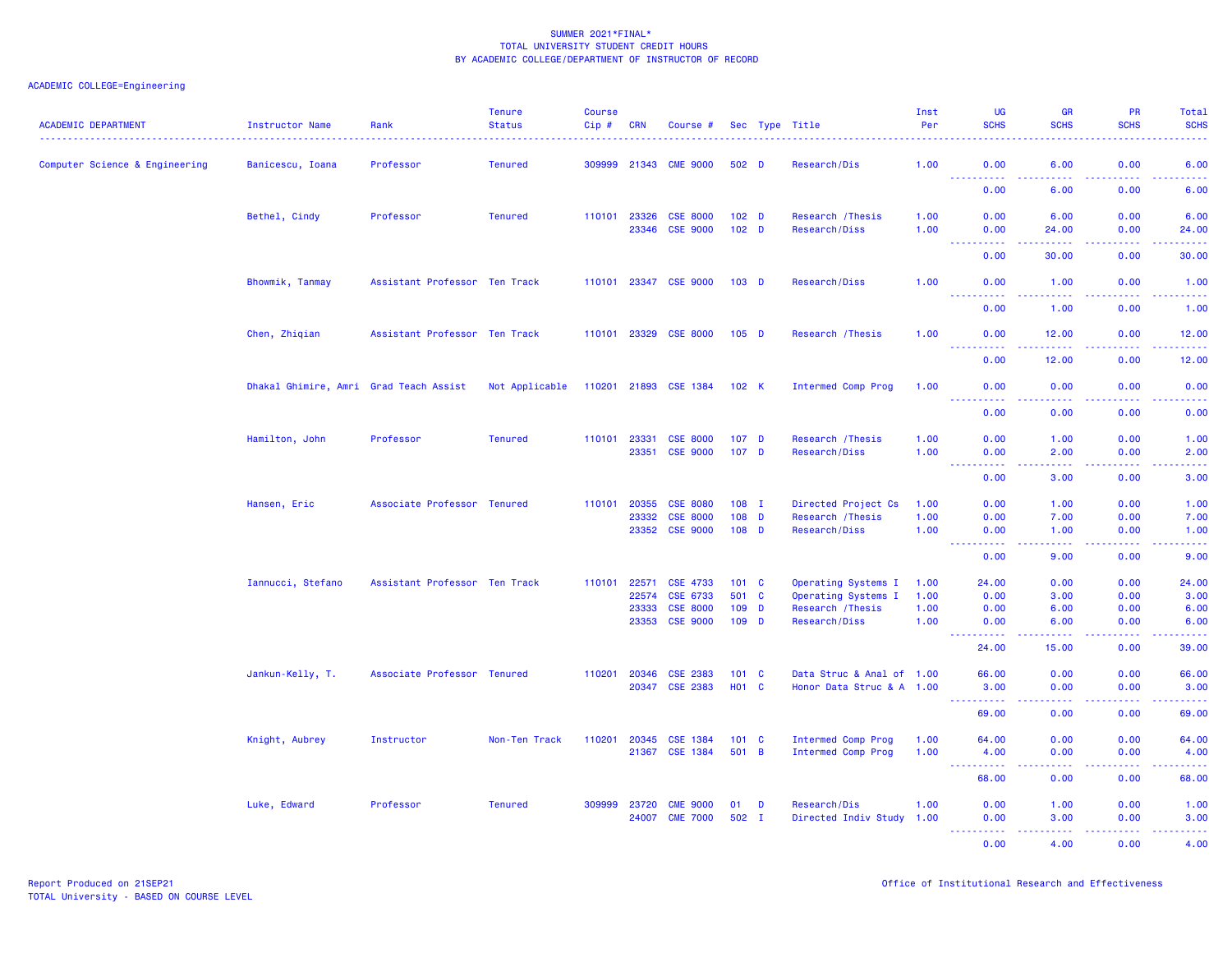| <b>ACADEMIC DEPARTMENT</b>                                           | <b>Instructor Name</b>          | Rank                                             | <b>Tenure</b><br><b>Status</b> | <b>Course</b><br>Cip# | <b>CRN</b>     | Course #              |                | Sec Type Title                           | Inst<br>Per  | <b>UG</b><br><b>SCHS</b>                                                                                                                       | <b>GR</b><br><b>SCHS</b>                                                                                                           | <b>PR</b><br><b>SCHS</b>                                                                                                                                     | Total<br><b>SCHS</b>                                                                                                                                                                                                                                                                                                                                                                                                                                                                             |
|----------------------------------------------------------------------|---------------------------------|--------------------------------------------------|--------------------------------|-----------------------|----------------|-----------------------|----------------|------------------------------------------|--------------|------------------------------------------------------------------------------------------------------------------------------------------------|------------------------------------------------------------------------------------------------------------------------------------|--------------------------------------------------------------------------------------------------------------------------------------------------------------|--------------------------------------------------------------------------------------------------------------------------------------------------------------------------------------------------------------------------------------------------------------------------------------------------------------------------------------------------------------------------------------------------------------------------------------------------------------------------------------------------|
| Computer Science & Engineering                                       | McDaniel, Christophe Instructor |                                                  | Non-Ten Track                  | 110201                |                | 20340 CSE 1233        | $101 \quad C$  | Cmptr Prog-C                             | 1.00         | 51.00                                                                                                                                          | 0.00                                                                                                                               | 0.00                                                                                                                                                         | 51.00                                                                                                                                                                                                                                                                                                                                                                                                                                                                                            |
|                                                                      |                                 |                                                  |                                |                       |                |                       |                |                                          |              | 51.00                                                                                                                                          | .<br>0.00                                                                                                                          | $\frac{1}{2} \left( \frac{1}{2} \right) \left( \frac{1}{2} \right) \left( \frac{1}{2} \right) \left( \frac{1}{2} \right) \left( \frac{1}{2} \right)$<br>0.00 | <b>.</b><br>51.00                                                                                                                                                                                                                                                                                                                                                                                                                                                                                |
|                                                                      | Perkins, Andy                   | Professor                                        | <b>Tenured</b>                 | 260101                | 21894          | CSE 4623              | $101 \quad C$  | Computational Biolog 1.00                |              | 3.00                                                                                                                                           | 0.00                                                                                                                               | 0.00                                                                                                                                                         | 3.00                                                                                                                                                                                                                                                                                                                                                                                                                                                                                             |
|                                                                      |                                 |                                                  |                                |                       | 21895          | CSE 6623              | $101 \quad C$  | Computational Biolog 1.00                |              | 0.00                                                                                                                                           | 24.00                                                                                                                              | 0.00                                                                                                                                                         | 24.00                                                                                                                                                                                                                                                                                                                                                                                                                                                                                            |
|                                                                      |                                 |                                                  |                                |                       | 261104 23412   | <b>CMB 8000</b>       | $106$ D        | Thesis/Thesis Resear 1.00                |              | 0.00                                                                                                                                           | 1.00                                                                                                                               | 0.00                                                                                                                                                         | 1.00                                                                                                                                                                                                                                                                                                                                                                                                                                                                                             |
|                                                                      |                                 |                                                  |                                |                       |                |                       |                |                                          |              | والمرامين<br>$\frac{1}{2} \left( \frac{1}{2} \right) \left( \frac{1}{2} \right) \left( \frac{1}{2} \right) \left( \frac{1}{2} \right)$<br>3.00 | $\frac{1}{2} \left( \frac{1}{2} \right) \left( \frac{1}{2} \right) \left( \frac{1}{2} \right)$<br>25.00                            | 0.00                                                                                                                                                         | 28.00                                                                                                                                                                                                                                                                                                                                                                                                                                                                                            |
|                                                                      | Popescu, George                 | Research Assist Pro Non-Ten Track                |                                |                       |                | 260202 23633 BCH 8000 | $104$ D        | Research / Thesis                        | 1.00         | 0.00                                                                                                                                           | 16.00                                                                                                                              | 0.00                                                                                                                                                         | 16.00                                                                                                                                                                                                                                                                                                                                                                                                                                                                                            |
|                                                                      |                                 |                                                  |                                |                       |                |                       |                |                                          |              | $-22222$<br><u>.</u><br>0.00                                                                                                                   | $\frac{1}{2} \left( \frac{1}{2} \right) \left( \frac{1}{2} \right) \left( \frac{1}{2} \right) \left( \frac{1}{2} \right)$<br>16.00 | .<br>0.00                                                                                                                                                    | .<br>16.00                                                                                                                                                                                                                                                                                                                                                                                                                                                                                       |
|                                                                      | Rahimi, Shahram                 | Professor                                        | <b>Tenured</b>                 | 110101                | 23338          | <b>CSE 8000</b>       | $114$ D        | Research / Thesis                        | 1.00         | 0.00                                                                                                                                           | 18.00                                                                                                                              | 0.00                                                                                                                                                         | 18.00                                                                                                                                                                                                                                                                                                                                                                                                                                                                                            |
|                                                                      |                                 |                                                  |                                |                       | 23358          | <b>CSE 9000</b>       | $114$ D        | Research/Diss                            | 1.00         | 0.00<br>$   -$<br>$\sim$ $\sim$ $\sim$                                                                                                         | 38.00<br>.                                                                                                                         | 0.00<br>$- - - - -$                                                                                                                                          | 38.00                                                                                                                                                                                                                                                                                                                                                                                                                                                                                            |
|                                                                      |                                 |                                                  |                                |                       |                |                       |                |                                          |              | 0.00                                                                                                                                           | 56.00                                                                                                                              | 0.00                                                                                                                                                         | 56.00                                                                                                                                                                                                                                                                                                                                                                                                                                                                                            |
|                                                                      |                                 | Ramkumar, Mahalingam Associate Professor Tenured |                                | 309999                | 21346          | <b>CME 9000</b>       | 505 D          | Research/Dis                             | 1.00         | 0.00                                                                                                                                           | 3.00                                                                                                                               | 0.00                                                                                                                                                         | 3.00                                                                                                                                                                                                                                                                                                                                                                                                                                                                                             |
|                                                                      |                                 |                                                  |                                |                       | 23759          | <b>CME 7000</b>       | $501$ I        | Directed Indiv Study 1.00                |              | 0.00<br>$\sim 100$<br>----                                                                                                                     | 3.00<br>$\sim$ $\sim$ $\sim$ $\sim$                                                                                                | 0.00                                                                                                                                                         | 3.00                                                                                                                                                                                                                                                                                                                                                                                                                                                                                             |
|                                                                      |                                 |                                                  |                                |                       |                |                       |                |                                          |              | 0.00                                                                                                                                           | 6.00                                                                                                                               | 0.00                                                                                                                                                         | 6.00                                                                                                                                                                                                                                                                                                                                                                                                                                                                                             |
|                                                                      | Swan, John                      | Professor                                        | <b>Tenured</b>                 |                       | 110101 23340   | <b>CSE 8000</b>       | $116$ D        | Research / Thesis                        | 1.00         | 0.00                                                                                                                                           | 27.00                                                                                                                              | 0.00                                                                                                                                                         | 27.00                                                                                                                                                                                                                                                                                                                                                                                                                                                                                            |
|                                                                      |                                 |                                                  |                                |                       | 23360          | <b>CSE 9000</b>       | $116$ D        | Research/Diss                            | 1.00         | 0.00                                                                                                                                           | 6.00                                                                                                                               | 0.00                                                                                                                                                         | 6.00                                                                                                                                                                                                                                                                                                                                                                                                                                                                                             |
|                                                                      |                                 |                                                  |                                |                       | 23558          | <b>CSE 7000</b>       | $101$ I        | Directed Indiv Study 1.00                |              | 0.00                                                                                                                                           | 3.00                                                                                                                               | 0.00                                                                                                                                                         | 3.00                                                                                                                                                                                                                                                                                                                                                                                                                                                                                             |
|                                                                      |                                 |                                                  |                                |                       |                | 23844 CSE 8080        | $001$ I        | Directed Project Cs                      | 1.00         | 0.00<br>$\omega$ is $\omega$ in                                                                                                                | 3.00<br>د د د د                                                                                                                    | 0.00<br>.                                                                                                                                                    | 3.00<br>$\omega$ is $\omega$ in                                                                                                                                                                                                                                                                                                                                                                                                                                                                  |
|                                                                      |                                 |                                                  |                                |                       |                |                       |                |                                          |              | 0.00                                                                                                                                           | 39.00                                                                                                                              | 0.00                                                                                                                                                         | 39.00                                                                                                                                                                                                                                                                                                                                                                                                                                                                                            |
|                                                                      | Trawick, George                 | Clinical Assoc Prof Non-Ten Track                |                                | 110101                | 23690          | <b>CSE 4000</b>       | $101$ I        | Directed Indiv Study 1.00                |              | 3.00                                                                                                                                           | 0.00                                                                                                                               | 0.00                                                                                                                                                         | 3.00                                                                                                                                                                                                                                                                                                                                                                                                                                                                                             |
|                                                                      |                                 |                                                  |                                | 111003                | 21905          | CSE 4773              | 101 C          | Intro to Cyber Ops                       | 1.00         | 60.00                                                                                                                                          | 0.00                                                                                                                               | 0.00                                                                                                                                                         | 60.00                                                                                                                                                                                                                                                                                                                                                                                                                                                                                            |
|                                                                      |                                 |                                                  |                                |                       | 22240          | CSE 4773              | 501 C          | Intro to Cyber Ops                       | 1.00         | 3.00                                                                                                                                           | 0.00                                                                                                                               | 0.00                                                                                                                                                         | 3.00                                                                                                                                                                                                                                                                                                                                                                                                                                                                                             |
|                                                                      |                                 |                                                  |                                |                       | 22241<br>22572 | CSE 6773<br>CSE 6773  | 501 C<br>101 C | Intro to Cyber Ops<br>Intro to Cyber Ops | 1.00<br>1.00 | 0.00<br>0.00                                                                                                                                   | 15.00<br>9.00                                                                                                                      | 0.00<br>0.00                                                                                                                                                 | 15.00<br>9.00                                                                                                                                                                                                                                                                                                                                                                                                                                                                                    |
|                                                                      |                                 |                                                  |                                |                       |                |                       |                |                                          |              | $\sim$ $\sim$ $\sim$ $\sim$<br>$\frac{1}{2} \left( \frac{1}{2} \right) \left( \frac{1}{2} \right) \left( \frac{1}{2} \right)$<br>66.00         | .<br>24.00                                                                                                                         | .<br>0.00                                                                                                                                                    | 90.00                                                                                                                                                                                                                                                                                                                                                                                                                                                                                            |
|                                                                      | Young, Maxwell                  | Assistant Professor Ten Track                    |                                |                       | 110101 23344   | <b>CSE 8000</b>       | $120$ D        | Research / Thesis                        | 1.00         | 0.00                                                                                                                                           | 6.00                                                                                                                               | 0.00                                                                                                                                                         | 6.00                                                                                                                                                                                                                                                                                                                                                                                                                                                                                             |
|                                                                      |                                 |                                                  |                                |                       | 23364          | <b>CSE 9000</b>       | $120$ D        | <b>Research/Diss</b>                     | 1.00         | 0.00                                                                                                                                           | 6.00                                                                                                                               | 0.00                                                                                                                                                         | 6.00                                                                                                                                                                                                                                                                                                                                                                                                                                                                                             |
|                                                                      |                                 |                                                  |                                |                       |                |                       |                |                                          |              | .<br>-----<br>0.00                                                                                                                             | .<br>12.00                                                                                                                         | .<br>0.00                                                                                                                                                    | .<br>12.00                                                                                                                                                                                                                                                                                                                                                                                                                                                                                       |
| ----------------------------------<br>Computer Science & Engineering |                                 |                                                  |                                |                       |                |                       |                |                                          |              | ==========<br>281.00                                                                                                                           | ======================<br>258.00                                                                                                   | 0.00                                                                                                                                                         | $\begin{array}{cccccccccc} \multicolumn{2}{c}{} & \multicolumn{2}{c}{} & \multicolumn{2}{c}{} & \multicolumn{2}{c}{} & \multicolumn{2}{c}{} & \multicolumn{2}{c}{} & \multicolumn{2}{c}{} & \multicolumn{2}{c}{} & \multicolumn{2}{c}{} & \multicolumn{2}{c}{} & \multicolumn{2}{c}{} & \multicolumn{2}{c}{} & \multicolumn{2}{c}{} & \multicolumn{2}{c}{} & \multicolumn{2}{c}{} & \multicolumn{2}{c}{} & \multicolumn{2}{c}{} & \multicolumn{2}{c}{} & \multicolumn{2}{c}{} & \mult$<br>539.00 |
| ----------------------------------                                   |                                 |                                                  |                                |                       |                |                       |                |                                          |              | ==========                                                                                                                                     | =======================                                                                                                            |                                                                                                                                                              | -----------                                                                                                                                                                                                                                                                                                                                                                                                                                                                                      |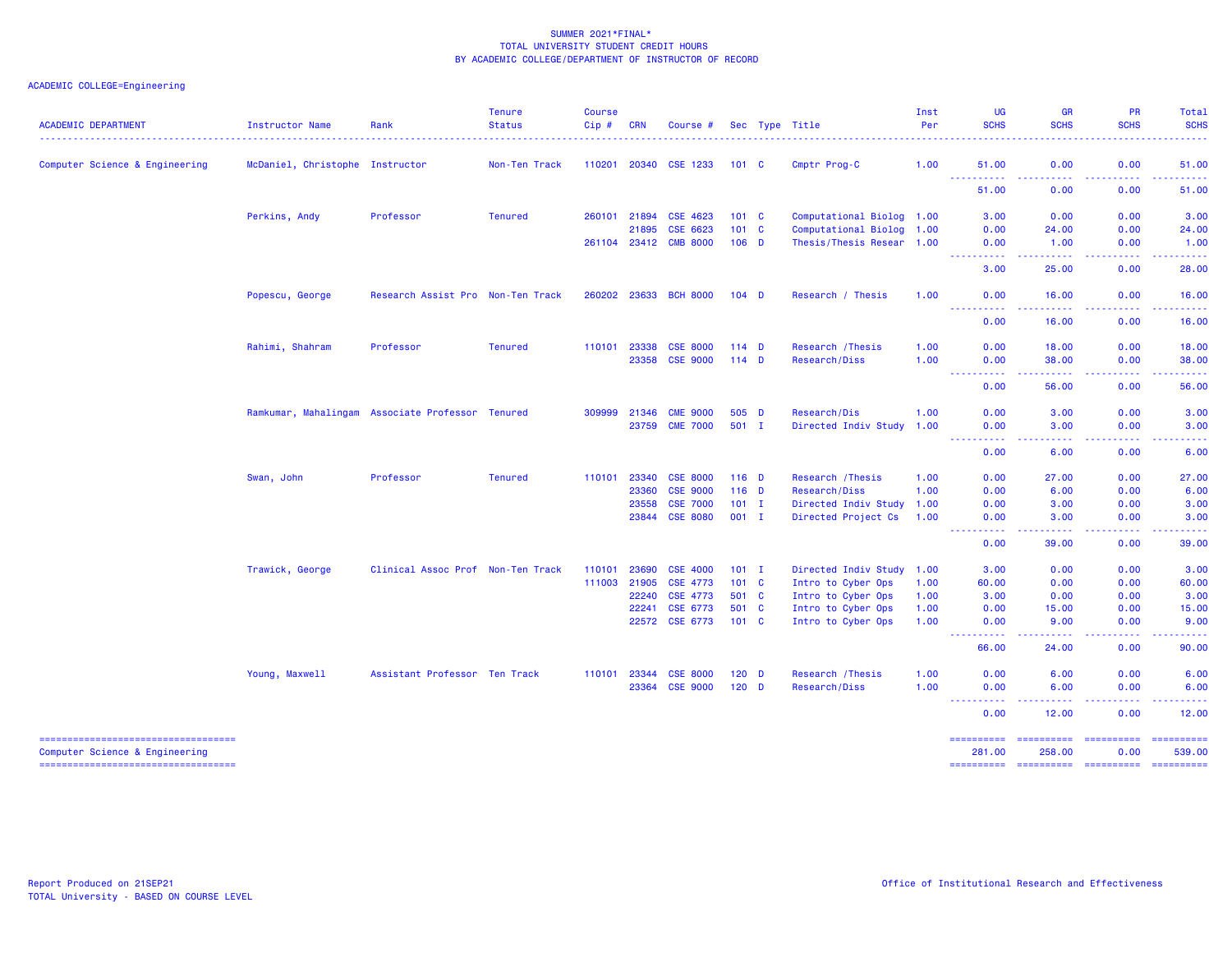| <b>ACADEMIC DEPARTMENT</b>        | Instructor Name   | Rank                                             | <b>Tenure</b><br><b>Status</b> | <b>Course</b><br>Cip# | <b>CRN</b>     | Course #                    |                  |                              | Sec Type Title                                         | Inst<br>Per | UG<br><b>SCHS</b>                                                                                                                 | <b>GR</b><br><b>SCHS</b>                                                                                                                                     | PR<br><b>SCHS</b>  | Total<br><b>SCHS</b><br>.                                                                                                          |
|-----------------------------------|-------------------|--------------------------------------------------|--------------------------------|-----------------------|----------------|-----------------------------|------------------|------------------------------|--------------------------------------------------------|-------------|-----------------------------------------------------------------------------------------------------------------------------------|--------------------------------------------------------------------------------------------------------------------------------------------------------------|--------------------|------------------------------------------------------------------------------------------------------------------------------------|
| Electrical & Computer Engineering | Ball, John        | Associate Professor Tenured                      |                                |                       | 141001 21375   | <b>ECE 8000</b>             | 505 D            |                              | Research/Thesis                                        | 1.00        | 0.00                                                                                                                              | 1.00                                                                                                                                                         | 0.00               | 1.00                                                                                                                               |
|                                   |                   |                                                  |                                |                       | 23528          | <b>ECE 9000</b>             |                  | $105$ D                      | Research/Diss                                          | 1.00        | 0.00                                                                                                                              | 25.00                                                                                                                                                        | 0.00               | 25.00                                                                                                                              |
|                                   |                   |                                                  |                                | 309999 21341          |                | <b>CME 8000</b>             | 501 D            |                              | Research/Thesis                                        | 1.00        | 0.00                                                                                                                              | 6.00                                                                                                                                                         | 0.00               | 6.00                                                                                                                               |
|                                   |                   |                                                  |                                |                       |                |                             |                  |                              |                                                        |             | 0.00                                                                                                                              | .<br>32.00                                                                                                                                                   | $  -$<br>0.00      | $\frac{1}{2} \left( \frac{1}{2} \right) \left( \frac{1}{2} \right) \left( \frac{1}{2} \right) \left( \frac{1}{2} \right)$<br>32,00 |
|                                   | Choi, Seungdeog   | Associate Professor Tenured                      |                                |                       | 141001 21379   | <b>ECE 9000</b>             | 514 D            |                              | Research/Diss                                          | 1.00        | 0.00                                                                                                                              | 6.00                                                                                                                                                         | 0.00               | 6.00                                                                                                                               |
|                                   |                   |                                                  |                                |                       | 23526          | <b>ECE 9000</b>             | $103$ D          |                              | Research/Diss                                          | 1.00        | 0.00                                                                                                                              | 28.00                                                                                                                                                        | 0.00               | 28.00                                                                                                                              |
|                                   |                   |                                                  |                                |                       |                |                             |                  |                              |                                                        |             | $\frac{1}{2} \left( \frac{1}{2} \right) \left( \frac{1}{2} \right) \left( \frac{1}{2} \right) \left( \frac{1}{2} \right)$<br>0.00 | 34.00                                                                                                                                                        | .<br>0.00          | .<br>34.00                                                                                                                         |
|                                   | Du, Qian          | Professor                                        | <b>Tenured</b>                 | 141001                | 23530          | <b>ECE 9000</b>             | 107 <sub>D</sub> |                              | Research/Diss                                          | 1.00        | 0.00                                                                                                                              | 6.00                                                                                                                                                         | 0.00               | 6.00                                                                                                                               |
|                                   |                   |                                                  |                                |                       |                |                             |                  |                              |                                                        |             | <u> - - - - - - - - - -</u><br>0.00                                                                                               | .<br>6.00                                                                                                                                                    | . <b>.</b><br>0.00 | .<br>6.00                                                                                                                          |
|                                   | Follett, Randolph | Associate Professor Tenured                      |                                | 141001                | 20450          | <b>ECE 3413</b>             | 51               | C                            | Intro to Electronic                                    | 1.00        | 45.00                                                                                                                             | 0.00                                                                                                                                                         | 0.00               | 45.00                                                                                                                              |
|                                   |                   |                                                  |                                |                       | 20457          | <b>ECE 3443</b>             | 51               | $\mathbf{C}$                 | Signals and Systems                                    | 1.00        | 54.00                                                                                                                             | 0.00                                                                                                                                                         | 0.00               | 54.00                                                                                                                              |
|                                   |                   |                                                  |                                |                       | 23602          | <b>ECE 3443</b>             | 551 C            |                              | Signals and Systems                                    | 1.00        | 21.00<br>.<br>$\frac{1}{2} \left( \frac{1}{2} \right) \left( \frac{1}{2} \right) \left( \frac{1}{2} \right)$                      | 0.00<br>المتمامين                                                                                                                                            | 0.00<br>. <b>.</b> | 21.00<br>.                                                                                                                         |
|                                   |                   |                                                  |                                |                       |                |                             |                  |                              |                                                        |             | 120.00                                                                                                                            | 0.00                                                                                                                                                         | 0.00               | 120.00                                                                                                                             |
|                                   | Green, Ryan       | Assistant Professor Ten Track                    |                                | 141001                |                | 23527 ECE 9000              | $104$ D          |                              | Research/Diss                                          | 1.00        | 0.00                                                                                                                              | 9.00                                                                                                                                                         | 0.00               | 9.00                                                                                                                               |
|                                   |                   |                                                  |                                |                       |                |                             |                  |                              |                                                        |             | 0.00                                                                                                                              | 9.00                                                                                                                                                         | 0.00               | 9.00                                                                                                                               |
|                                   | Gurbuz, Ali       | Assistant Professor Ten Track                    |                                | 141001                | 23537          | <b>ECE 8000</b>             | $101$ D          |                              | Research/Thesis                                        | 1.00        | 0.00                                                                                                                              | 18.00                                                                                                                                                        | 0.00               | 18.00                                                                                                                              |
|                                   |                   |                                                  |                                |                       | 23967          | <b>ECE 8000</b>             | 511 D            |                              | Research/Thesis                                        | 1.00        | 0.00                                                                                                                              | 1.00                                                                                                                                                         | 0.00               | 1.00                                                                                                                               |
|                                   |                   |                                                  |                                |                       | 23982          | <b>ECE 9000</b>             | $118$ D          |                              | Research/Diss                                          | 1.00        | 0.00                                                                                                                              | 3.00                                                                                                                                                         | 0.00               | 3.00                                                                                                                               |
|                                   |                   |                                                  |                                | 309999                | 23686          | <b>CME 9000</b>             | 507 D            |                              | Research/Dis                                           | 1.00        | 0.00<br>.                                                                                                                         | 6.00<br>$\frac{1}{2} \left( \frac{1}{2} \right) \left( \frac{1}{2} \right) \left( \frac{1}{2} \right) \left( \frac{1}{2} \right) \left( \frac{1}{2} \right)$ | 0.00<br>.          | 6.00<br>.                                                                                                                          |
|                                   |                   |                                                  |                                |                       |                |                             |                  |                              |                                                        |             | 0.00                                                                                                                              | 28.00                                                                                                                                                        | 0.00               | 28.00                                                                                                                              |
|                                   | Iqbal, Umar       | Clinical Assist Pro Non-Ten Track                |                                | 141001                | 20451          | <b>ECE 3424</b>             | 53               | C                            | Intm Electronic Circ 1.00                              |             | 44.00                                                                                                                             | 0.00                                                                                                                                                         | 0.00               | 44.00                                                                                                                              |
|                                   |                   |                                                  |                                |                       | 20452          | ECE 3424                    | 54               | $\mathsf K$                  | Intm Electronic Circ 1.00                              |             | 0.00                                                                                                                              | 0.00                                                                                                                                                         | 0.00               | 0.00                                                                                                                               |
|                                   |                   |                                                  |                                |                       | 20454          | <b>ECE 3434</b>             | 04               | $\mathbf{C}$                 | Adv Electronic Circu 1.00                              |             | 108.00                                                                                                                            | 0.00                                                                                                                                                         | 0.00               | 108.00                                                                                                                             |
|                                   |                   |                                                  |                                |                       | 20455          | <b>ECE 3434</b>             | 05               | <b>K</b>                     | Adv Electronic Circu 1.00                              |             | 0.00                                                                                                                              | 0.00                                                                                                                                                         | 0.00               | 0.00                                                                                                                               |
|                                   |                   |                                                  |                                |                       | 20456<br>22569 | ECE 3434<br><b>ECE 6990</b> | 06<br>01         | $\mathsf{K}$<br>$\mathbf{C}$ | Adv Electronic Circu 1.00<br>Special Topic in ECE 1.00 |             | 0.00                                                                                                                              | 0.00                                                                                                                                                         | 0.00               | 0.00<br>9.00                                                                                                                       |
|                                   |                   |                                                  |                                |                       | 22570          | <b>ECE 6990</b>             | 501              | $\mathbf{C}$                 | Special Topic in ECE 1.00                              |             | 0.00<br>0.00                                                                                                                      | 9.00<br>3.00                                                                                                                                                 | 0.00<br>0.00       | 3.00                                                                                                                               |
|                                   |                   |                                                  |                                |                       | 23770          | <b>ECE 4990</b>             | 601              | $\mathbf{C}$                 | Special Topic in ECE 1.00                              |             | 12.00                                                                                                                             | 0.00                                                                                                                                                         | 0.00               | 12.00                                                                                                                              |
|                                   |                   |                                                  |                                |                       |                |                             |                  |                              |                                                        |             | <u>.</u><br>164.00                                                                                                                | -----<br>12.00                                                                                                                                               | .<br>0.00          | <u>.</u><br>176.00                                                                                                                 |
|                                   |                   | Karimi-Ghartemani, M Associate Professor Tenured |                                |                       |                | 141001 23511 ECE 9000       | $101$ D          |                              | Research/Diss                                          | 1.00        | 0.00                                                                                                                              | 18.00                                                                                                                                                        | 0.00               | 18.00                                                                                                                              |
|                                   |                   |                                                  |                                |                       |                |                             |                  |                              |                                                        |             | 0.00                                                                                                                              | 18.00                                                                                                                                                        | 0.00               | 18.00                                                                                                                              |
|                                   | Khan, Samee       | Professor                                        | <b>Tenured</b>                 |                       |                | 141001 23761 ECE 9000       | 117 <sub>D</sub> |                              | Research/Diss                                          | 1.00        | 0.00                                                                                                                              | 6.00                                                                                                                                                         | 0.00               | 6.00                                                                                                                               |
|                                   |                   |                                                  |                                |                       |                |                             |                  |                              |                                                        |             | 0.00                                                                                                                              | 6.00                                                                                                                                                         | 0.00               | 6.00                                                                                                                               |
|                                   | Kurum, Mehmet     | Assistant Professor Ten Track                    |                                |                       | 141001 23539   | <b>ECE 9000</b>             | $113$ D          |                              | Research/Diss                                          | 1.00        | 0.00                                                                                                                              | 13.00                                                                                                                                                        | 0.00               | 13.00                                                                                                                              |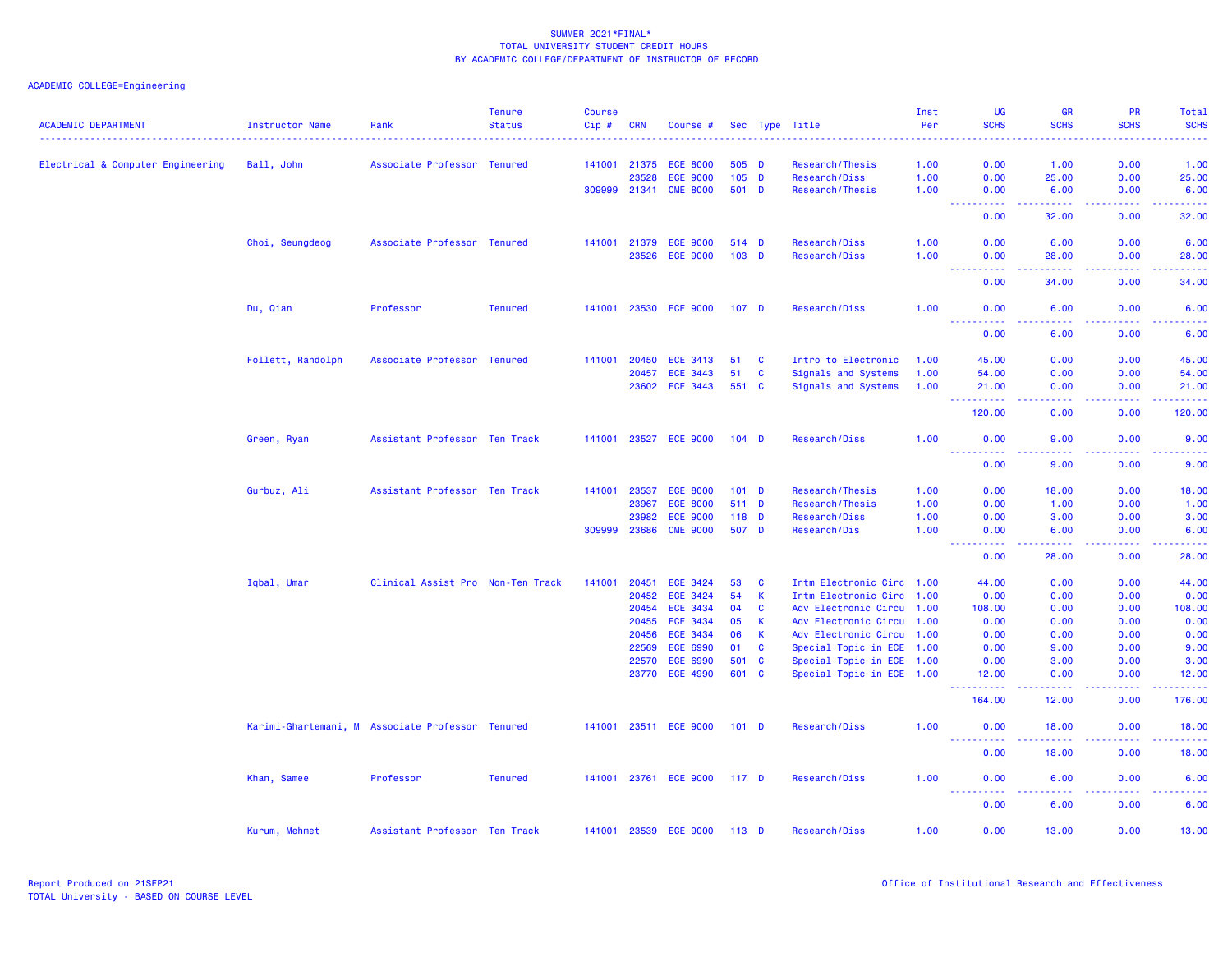| <b>ACADEMIC DEPARTMENT</b>        | Instructor Name                                        | Rank                          | <b>Tenure</b><br><b>Status</b> | <b>Course</b><br>Cip# | <b>CRN</b>   | Course #              |                  | Sec Type Title            | Inst<br>Per | UG<br><b>SCHS</b>                                                                                      | <b>GR</b><br><b>SCHS</b>      | PR<br><b>SCHS</b> | Total<br><b>SCHS</b>  |
|-----------------------------------|--------------------------------------------------------|-------------------------------|--------------------------------|-----------------------|--------------|-----------------------|------------------|---------------------------|-------------|--------------------------------------------------------------------------------------------------------|-------------------------------|-------------------|-----------------------|
|                                   |                                                        |                               |                                |                       |              |                       |                  |                           |             | <u>.</u>                                                                                               | ----------                    | .                 | .                     |
|                                   |                                                        |                               |                                |                       |              |                       |                  |                           |             | 0.00                                                                                                   | 13.00                         | 0.00              | 13.00                 |
| Electrical & Computer Engineering | Liu, Chun-Hung                                         | Assistant Professor Ten Track |                                |                       |              | 141001 23535 ECE 9000 | 111D             | Research/Diss             | 1.00        | 0.00                                                                                                   | 6.00                          | 0.00              | 6.00                  |
|                                   |                                                        |                               |                                |                       |              |                       |                  |                           |             | .<br>0.00                                                                                              | 6.00                          | 0.00              | 6.00                  |
|                                   | Luo, Chaomin                                           | Associate Professor Tenured   |                                | 141001                | 23754        | <b>ECE 9000</b>       | $116$ D          | Research/Diss             | 1.00        | 0.00                                                                                                   | 18.00                         | 0.00              | 18.00                 |
|                                   |                                                        |                               |                                |                       |              | 23768 ECE 9000        | 515 D            | Research/Diss             | 1.00        | 0.00<br>22222                                                                                          | 6.00                          | 0.00              | 6.00                  |
|                                   |                                                        |                               |                                |                       |              |                       |                  |                           |             | 0.00                                                                                                   | 24.00                         | 0.00              | 24.00                 |
|                                   | Luo, Yu                                                | Assistant Professor Ten Track |                                |                       |              | 141001 23560 ECE 9000 | $114$ D          | Research/Diss             | 1.00        | 0.00                                                                                                   | 7.00                          | 0.00              | 7.00                  |
|                                   |                                                        |                               |                                |                       |              |                       |                  |                           |             | $\sim$ $\sim$ $\sim$ $\sim$<br>.<br>0.00                                                               | 22222<br>7.00                 | 22222<br>0.00     | .<br>7.00             |
|                                   | Marojevic, Vuk                                         | Associate Professor Ten Track |                                |                       | 141001 21376 | <b>ECE 9000</b>       | 509 D            | Research/Diss             | 1.00        | 0.00                                                                                                   | 3.00                          | 0.00              | 3.00                  |
|                                   |                                                        |                               |                                |                       | 23534        | <b>ECE 9000</b>       | $110$ D          | Research/Diss             | 1.00        | 0.00                                                                                                   | 27.00                         | 0.00              | 27.00                 |
|                                   |                                                        |                               |                                |                       |              | 23696 ECE 7000        | $101$ I          | Directed Indiv Study      | 1.00        | 0.00                                                                                                   | 3.00                          | 0.00              | 3.00                  |
|                                   |                                                        |                               |                                |                       |              |                       |                  |                           |             | $\frac{1}{2} \left( \frac{1}{2} \right) \left( \frac{1}{2} \right) \left( \frac{1}{2} \right)$<br>0.00 | $\sim$ $\sim$ $\sim$<br>33.00 | 0.00              | 33.00                 |
|                                   | Melnychuk, Galyna                                      | Non-Faculty                   | Not Applicable                 |                       |              | 143501 21841 IE 3913  | 801 A            | Engr Economy I            | 1.00        | 42.00                                                                                                  | 0.00                          | 0.00              | 42.00                 |
|                                   |                                                        |                               |                                |                       |              |                       |                  |                           |             | 42.00                                                                                                  | 0.00                          | 0.00              | 42.00                 |
|                                   | Mohammadi-Aragh, Mah Assistant Professor Ten Track     |                               |                                |                       | 141001 20449 | ECE 3413              | 01 C             | Intro to Electronic       | 1.00        | 117.00                                                                                                 | 0.00                          | 0.00              | 117.00                |
|                                   |                                                        |                               |                                |                       | 23636        | <b>ECE 3413</b>       | 501 C            | Intro to Electronic       | 1.00        | 12.00                                                                                                  | 0.00                          | 0.00              | 12.00                 |
|                                   |                                                        |                               |                                |                       | 23746        | <b>ECE 9000</b>       | $115$ D          | Research/Diss             | 1.00        | 0.00                                                                                                   | 6.00                          | 0.00              | 6.00                  |
|                                   |                                                        |                               |                                |                       | 149999 22162 | <b>ENE 8003</b>       | 101 C            | Foundations in Engin 1.00 |             | 0.00                                                                                                   | 24.00                         | 0.00              | 24.00                 |
|                                   |                                                        |                               |                                |                       | 22163        | <b>ENE 8003</b>       | 501 C            | Foundations in Engin      | 1.00        | 0.00                                                                                                   | 30.00                         | 0.00              | 30.00                 |
|                                   |                                                        |                               |                                |                       | 22258        | <b>ENE 9000</b>       | 102 <sub>D</sub> | Research/Diss             | 1.00        | 0.00                                                                                                   | 6.00                          | 0.00              | 6.00                  |
|                                   |                                                        |                               |                                |                       | 23952        | <b>ENE 9000</b>       | 502 D            | Research/Diss             | 1.00        | 0.00<br>.                                                                                              | 6.00<br>د د د د               | 0.00<br>.         | 6.00<br><u> 22222</u> |
|                                   |                                                        |                               |                                |                       |              |                       |                  |                           |             | 129.00                                                                                                 | 72.00                         | 0.00              | 201.00                |
|                                   | Moorhead, Robert                                       | Professor                     | <b>Tenured</b>                 |                       |              | 141001 21378 ECE 9000 | 513 D            | Research/Diss             | 1.00        | 0.00<br>. <b>.</b>                                                                                     | 3.00<br>وبالاناء              | 0.00<br>بالابات   | 3.00<br>بالأبالي      |
|                                   |                                                        |                               |                                |                       |              |                       |                  |                           |             | 0.00                                                                                                   | 3.00                          | 0.00              | 3.00                  |
|                                   | Park, Chanyeop                                         | Assistant Professor Ten Track |                                |                       | 141001 21892 | <b>ECE 9000</b>       | 503 D            | Research/Diss             | 1.00        | 0.00                                                                                                   | 1.00                          | 0.00              | 1.00                  |
|                                   |                                                        |                               |                                |                       | 23529        | <b>ECE 9000</b>       | $106$ D          | Research/Diss             | 1.00        | 0.00                                                                                                   | 6.00                          | 0.00              | 6.00                  |
|                                   |                                                        |                               |                                |                       |              |                       |                  |                           |             | 0.00                                                                                                   | 7.00                          | 0.00              | 7.00                  |
|                                   | Samiappan, Sathishku Research Assist Pro Non-Ten Track |                               |                                |                       | 309999 23954 | <b>CME 9000</b>       | 509 D            | Research/Dis              | 1.00        | 0.00                                                                                                   | 3.00                          | 0.00              | 3.00                  |
|                                   |                                                        |                               |                                |                       |              |                       |                  |                           |             | 0.00                                                                                                   | 3.00                          | 0.00              | 3.00                  |
|                                   | Tang, Bo                                               | Assistant Professor Ten Track |                                |                       |              | 141001 23533 ECE 9000 | $109$ D          | Research/Diss             | 1.00        | 0.00                                                                                                   | 9.00                          | 0.00              | 9.00                  |
|                                   |                                                        |                               |                                |                       |              |                       |                  |                           |             | 0.00                                                                                                   | 9.00                          | 0.00              | 9.00                  |
|                                   | Zhao, Junbo                                            | Assistant Professor Ten Track |                                |                       |              | 141001 23525 ECE 9000 | 102 <sub>D</sub> | Research/Diss             | 1.00        | 0.00                                                                                                   | 12.00                         | 0.00              | 12.00                 |
|                                   |                                                        |                               |                                |                       |              |                       |                  |                           |             |                                                                                                        |                               |                   |                       |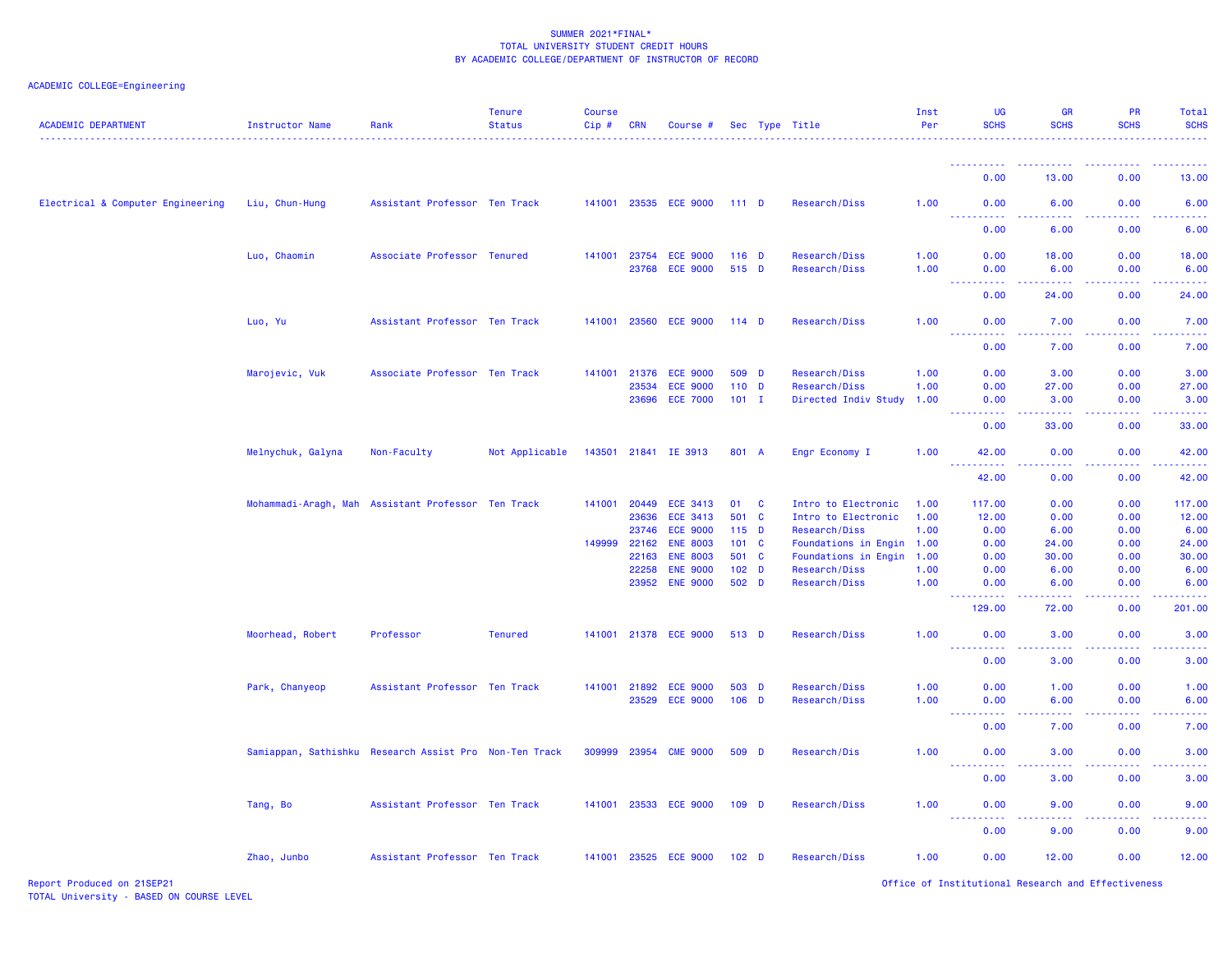| <b>ACADEMIC DEPARTMENT</b>                                                                                           | Instructor Name | Rank                          | <b>Tenure</b><br>Status | Course<br>$C$ ip $#$ | CRN | Course # Sec Type Title     |  |               | Inst<br>Per | UG<br><b>SCHS</b>                  | <b>GR</b><br><b>SCHS</b> | <b>PR</b><br><b>SCHS</b> | Total<br><b>SCHS</b>                |
|----------------------------------------------------------------------------------------------------------------------|-----------------|-------------------------------|-------------------------|----------------------|-----|-----------------------------|--|---------------|-------------|------------------------------------|--------------------------|--------------------------|-------------------------------------|
| Electrical & Computer Engineering                                                                                    | Zhao, Junbo     | Assistant Professor Ten Track |                         |                      |     | 141001 23601 ECE 9000 511 D |  | Research/Diss | 1.00        | 0.00<br>.<br>0.00                  | 3.00<br>.<br>15.00       | 0.00<br>.<br>0.00        | 3.00<br>.<br>15.00                  |
| =====================================<br>Electrical & Computer Engineering<br>====================================== |                 |                               |                         |                      |     |                             |  |               |             | -----------<br>455,00<br>========= | ==========<br>337,00     | -----------<br>0.00      | -----------<br>792.00<br>========== |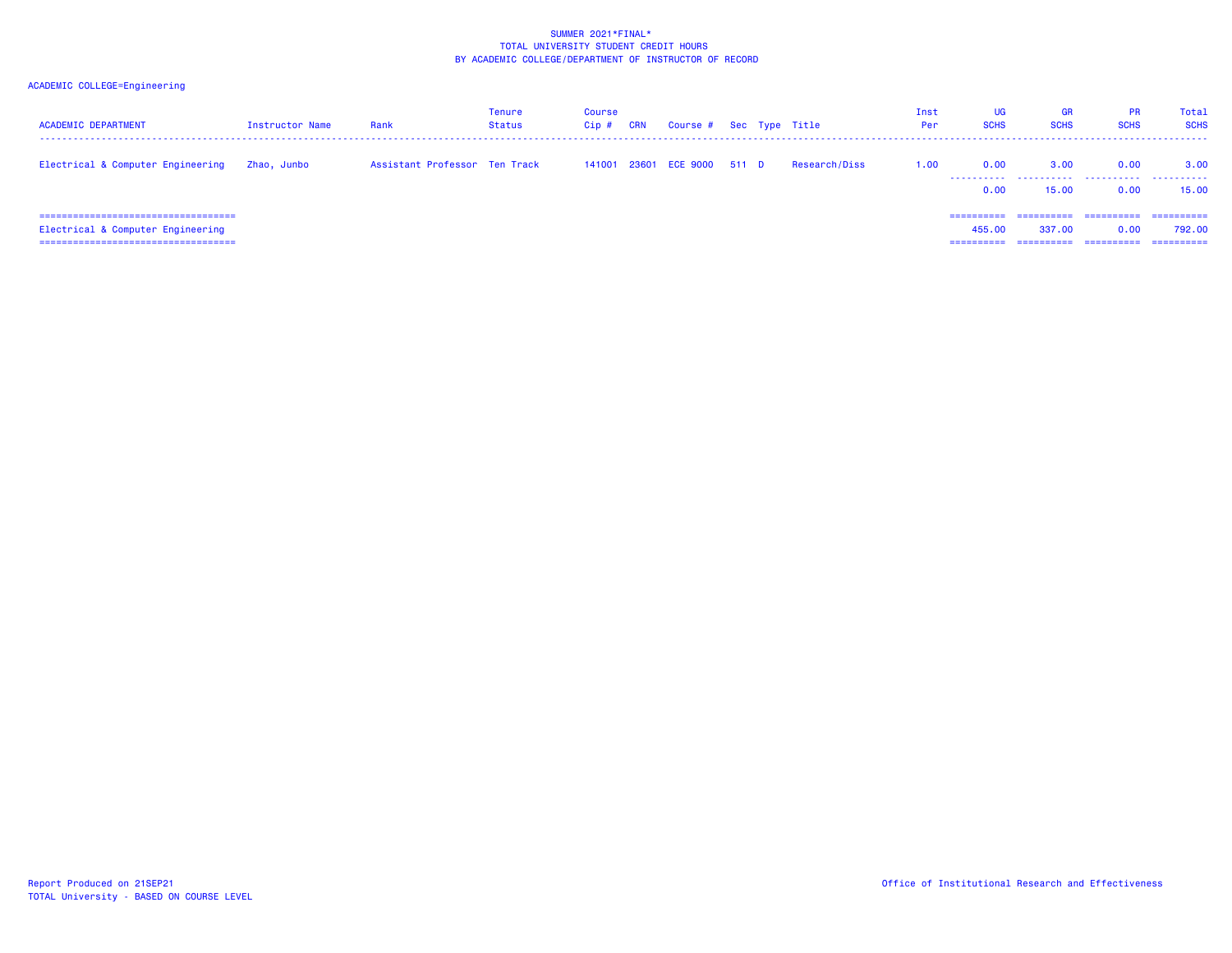ACADEMIC COLLEGE=Engineering

| <b>ACADEMIC DEPARTMENT</b>       | Instructor Name                        | Rank                                               | <b>Tenure</b><br><b>Status</b> | <b>Course</b><br>Cip# | <b>CRN</b> | Course #              |         |                  | Sec Type Title            | Inst<br>Per | <b>UG</b><br><b>SCHS</b>           | <b>GR</b><br><b>SCHS</b>                                                                                                                                      | <b>PR</b><br><b>SCHS</b>            | <b>Total</b><br><b>SCHS</b> |
|----------------------------------|----------------------------------------|----------------------------------------------------|--------------------------------|-----------------------|------------|-----------------------|---------|------------------|---------------------------|-------------|------------------------------------|---------------------------------------------------------------------------------------------------------------------------------------------------------------|-------------------------------------|-----------------------------|
| Industrial & Systems Engineering | Bian, Linkan                           | Associate Professor Tenured                        |                                | 143501                | 21592      | <b>IE 9000</b>        |         | 501 D            | Research/DIss             | 1.00        | 0.00                               | 1.00                                                                                                                                                          | 0.00                                | 1.00                        |
|                                  |                                        |                                                    |                                |                       | 22265      | IE 8000               |         | $101$ D          | Research / Thesis         | 1.00        | 0.00                               | 6.00                                                                                                                                                          | 0.00                                | 6.00                        |
|                                  |                                        |                                                    |                                |                       |            | 22278 IE 9000         |         | $101$ D          | Research/DIss             | 1.00        | 0.00                               | 7.00                                                                                                                                                          | 0.00                                | 7.00                        |
|                                  |                                        |                                                    |                                |                       |            |                       |         |                  |                           |             | المتمالين                          | 22222                                                                                                                                                         | .                                   | والمالمات بما               |
|                                  |                                        |                                                    |                                |                       |            |                       |         |                  |                           |             | 0.00                               | 14.00                                                                                                                                                         | 0.00                                | 14.00                       |
|                                  | Burch, Reuben                          | Assistant Professor Ten Track                      |                                | 143501                | 21594      | IE 9000               | 503 D   |                  | Research/DIss             | 1.00        | 0.00                               | 9.00                                                                                                                                                          | 0.00                                | 9.00                        |
|                                  |                                        |                                                    |                                |                       | 22266      | <b>IE 8000</b>        |         | 102 <sub>D</sub> | Research / Thesis         | 1.00        | 0.00                               | 4.00                                                                                                                                                          | 0.00                                | 4.00                        |
|                                  |                                        |                                                    |                                |                       | 22279      | IE 9000               |         | 102 <sub>D</sub> | Research/DIss             | 1.00        | 0.00                               | 15.00                                                                                                                                                         | 0.00                                | 15.00                       |
|                                  |                                        |                                                    |                                |                       | 23743      | IE 7000               | $101$ I |                  | Directed Indiv Study 1.00 |             | 0.00<br>المتمامين                  | 3.00<br>.                                                                                                                                                     | 0.00<br>.                           | 3.00<br>وعاماما             |
|                                  |                                        |                                                    |                                |                       |            |                       |         |                  |                           |             | 0.00                               | 31.00                                                                                                                                                         | 0.00                                | 31.00                       |
|                                  | Campbell, Sara                         | Grad Teach Assist                                  | Not Applicable                 | 143501                | 20766      | IE 3913               | 001 C   |                  | Engr Economy I            | 1.00        | 42.00                              | 0.00                                                                                                                                                          | 0.00                                | 42.00                       |
|                                  |                                        |                                                    |                                |                       | 23394      | IE 3913               | 501 C   |                  | Engr Economy I            | 0.90        | 2.70                               | 0.00                                                                                                                                                          | 0.00                                | 2.70                        |
|                                  |                                        |                                                    |                                |                       |            | 23397 IE 3913         | 601 C   |                  | Engr Economy I            | 1.00        | 18.00                              | 0.00<br>----                                                                                                                                                  | 0.00                                | 18.00<br>.                  |
|                                  |                                        |                                                    |                                |                       |            |                       |         |                  |                           |             | 62.70                              | 0.00                                                                                                                                                          | 0.00                                | 62.70                       |
|                                  | Hill, Eric                             | Non-Faculty                                        | Not Applicable                 |                       |            | 520701 20927 MGT 3323 | 51 C    |                  | Entrepreneurship          | 0.50        | 43.50                              | 0.00                                                                                                                                                          | 0.00                                | 43.50                       |
|                                  |                                        |                                                    |                                |                       |            |                       |         |                  |                           |             | $\sim$ $\sim$ $\sim$<br>.<br>43.50 | .<br>0.00                                                                                                                                                     | -----<br>0.00                       | .<br>43.50                  |
|                                  | Ibne Hossain, Niamat Grad Teach Assist |                                                    | Not Applicable                 | 143501                |            | 20767 IE 4333         | 01      | <b>C</b>         | Prod Control Sys I        | 1.00        | 57.00                              | 0.00                                                                                                                                                          | 0.00                                | 57.00                       |
|                                  |                                        |                                                    |                                |                       | 20774      | IE 6333               | 01      | $\mathbf{C}$     | Prod Control Sys I        | 1.00        | 0.00                               | 39.00                                                                                                                                                         | 0.00                                | 39.00                       |
|                                  |                                        |                                                    |                                |                       | 21907      | IE 6333               | 501 C   |                  | Prod Control Sys I        | 1.00        | 0.00                               | 36.00                                                                                                                                                         | 0.00                                | 36.00                       |
|                                  |                                        |                                                    |                                |                       |            | 23680 IE 4333         | 501 C   |                  | Prod Control Sys I        | 1.00        | 3.00<br>-----                      | 0.00<br>-----                                                                                                                                                 | 0.00<br>.                           | 3.00<br>.                   |
|                                  |                                        |                                                    |                                |                       |            |                       |         |                  |                           |             | 60.00                              | 75.00                                                                                                                                                         | 0.00                                | 135.00                      |
|                                  | Jaradat, Raed                          | Associate Professor Ten Track                      |                                | 143501                | 21583      | <b>IE 8000</b>        |         | 504 D            | Research / Thesis         | 1.00        | 0.00                               | 1.00                                                                                                                                                          | 0.00                                | 1.00                        |
|                                  |                                        |                                                    |                                |                       | 21595      | IE 9000               |         | 504 D            | Research/DIss             | 1.00        | 0.00                               | 6.00                                                                                                                                                          | 0.00                                | 6.00                        |
|                                  |                                        |                                                    |                                |                       | 22267      | <b>IE 8000</b>        |         | $103$ D          | Research / Thesis         | 1.00        | 0.00                               | 15.00                                                                                                                                                         | 0.00                                | 15.00                       |
|                                  |                                        |                                                    |                                |                       |            | 22280 IE 9000         | $103$ D |                  | Research/DIss             | 1.00        | 0.00<br>.                          | 28.00<br>$\frac{1}{2} \left( \frac{1}{2} \right) \left( \frac{1}{2} \right) \left( \frac{1}{2} \right) \left( \frac{1}{2} \right) \left( \frac{1}{2} \right)$ | 0.00<br>.                           | 28.00<br>المتمامين          |
|                                  |                                        |                                                    |                                |                       |            |                       |         |                  |                           |             | 0.00                               | 50.00                                                                                                                                                         | 0.00                                | 50.00                       |
|                                  | Ma, Junfeng                            | Assistant Professor Ten Track                      |                                | 143501                | 21596      | <b>IE 9000</b>        |         | 505 D            | Research/DIss             | 1.00        | 0.00                               | 16.00                                                                                                                                                         | 0.00                                | 16.00                       |
|                                  |                                        |                                                    |                                |                       | 22281      | IE 9000               |         | $104$ D          | Research/DIss             | 1.00        | 0.00                               | 7.00                                                                                                                                                          | 0.00                                | 7.00                        |
|                                  |                                        |                                                    |                                |                       |            | 23588 IE 7000         | 501 I   |                  | Directed Indiv Study      | 1.00        | 0.00                               | 3.00                                                                                                                                                          | 0.00                                | 3.00                        |
|                                  |                                        |                                                    |                                |                       |            |                       |         |                  |                           |             | 0.00                               | 26.00                                                                                                                                                         | 0.00                                | 26.00                       |
|                                  |                                        | Marufuzzaman, Mohamm Associate Professor Ten Track |                                | 143501                | 21597      | <b>IE 9000</b>        | 506 D   |                  | Research/DIss             | 1.00        | 0.00                               | 8.00                                                                                                                                                          | 0.00                                | 8.00                        |
|                                  |                                        |                                                    |                                |                       | 22269      | IE 8000               |         | 105 D            | Research / Thesis         | 1.00        | 0.00                               | 6.00                                                                                                                                                          | 0.00                                | 6.00                        |
|                                  |                                        |                                                    |                                |                       | 22282      | <b>IE 9000</b>        | $105$ D |                  | Research/DIss             | 1.00        | 0.00<br>----                       | 12.00<br>وبالمحام                                                                                                                                             | 0.00<br>$\sim$ $\sim$ $\sim$ $\sim$ | 12.00<br>المستما            |
|                                  |                                        |                                                    |                                |                       |            |                       |         |                  |                           |             | 0.00                               | 26.00                                                                                                                                                         | 0.00                                | 26.00                       |
|                                  | Morshedlou, Nazanin                    | Assistant Professor Ten Track                      |                                | 143501                | 22283      | IE 9000               |         | $106$ D          | Research/DIss             | 1.00        | 0.00                               | 6.00                                                                                                                                                          | 0.00                                | 6.00                        |
|                                  |                                        |                                                    |                                | 270101                | 20772      | IE 4733               | 51      | $\mathbf{C}$     | Linear Programming I 1.00 |             | 54.00                              | 0.00                                                                                                                                                          | 0.00                                | 54.00                       |
|                                  |                                        |                                                    |                                |                       | 20779      | IE 6733               | 51      | $\mathbf{C}$     | Linear Programming I 1.00 |             | 0.00                               | 6.00                                                                                                                                                          | 0.00                                | 6.00                        |
|                                  |                                        |                                                    |                                |                       | 21579      | IE 6733               | 551     | <b>C</b>         | Linear Programming I 1.00 |             | 0.00                               | 12.00                                                                                                                                                         | 0.00                                | 12.00                       |
|                                  |                                        |                                                    |                                |                       |            | 24015 IE 4733         | 551 C   |                  | Linear Programming I 1.00 |             | 3.00                               | 0.00                                                                                                                                                          | 0.00                                | 3.00                        |

Report Produced on 21SEP21 Office of Institutional Research and Effectiveness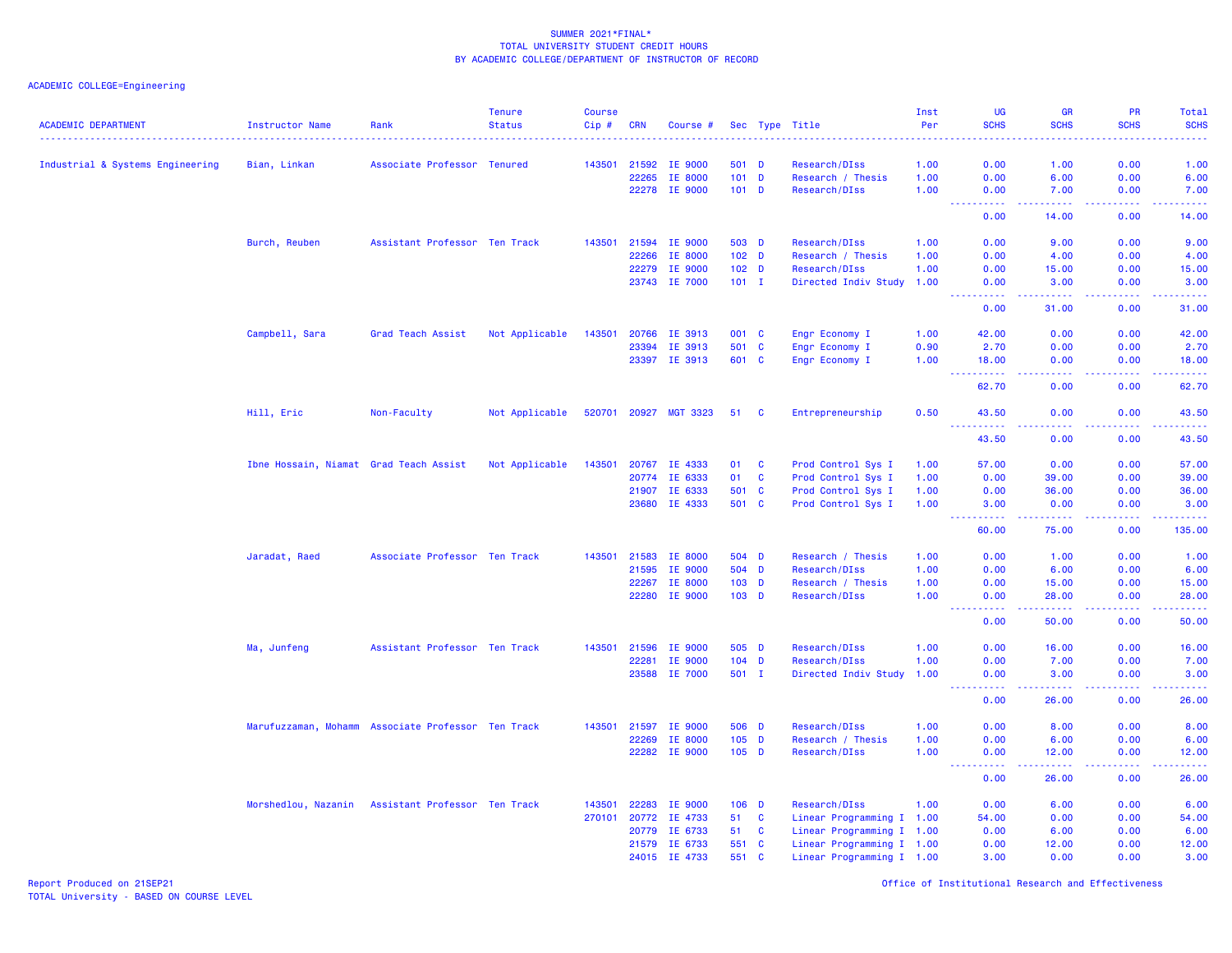| <b>ACADEMIC DEPARTMENT</b>       | <b>Instructor Name</b> | Rank                              | <b>Tenure</b><br><b>Status</b> | <b>Course</b><br>Cip# | <b>CRN</b> | Course #             |                  |                | Sec Type Title            | Inst<br>Per<br>. | UG<br><b>SCHS</b>                                                                                                                                                      | <b>GR</b><br><b>SCHS</b>                                                                                                                                                                                                                                                                                                                                                                                                                                                                        | <b>PR</b><br><b>SCHS</b>                                                                                                                                     | Total<br><b>SCHS</b><br>.                                                                                                                                     |
|----------------------------------|------------------------|-----------------------------------|--------------------------------|-----------------------|------------|----------------------|------------------|----------------|---------------------------|------------------|------------------------------------------------------------------------------------------------------------------------------------------------------------------------|-------------------------------------------------------------------------------------------------------------------------------------------------------------------------------------------------------------------------------------------------------------------------------------------------------------------------------------------------------------------------------------------------------------------------------------------------------------------------------------------------|--------------------------------------------------------------------------------------------------------------------------------------------------------------|---------------------------------------------------------------------------------------------------------------------------------------------------------------|
| Industrial & Systems Engineering | Morshedlou, Nazanin    | Assistant Professor Ten Track     |                                | 270301                | 20770      | IE 4613              | 01               | <b>C</b>       | Eng Statistics I          | 1.00             | 45.00                                                                                                                                                                  | 0.00                                                                                                                                                                                                                                                                                                                                                                                                                                                                                            | 0.00                                                                                                                                                         | 45.00                                                                                                                                                         |
|                                  |                        |                                   |                                |                       | 20777      | IE 6613              | 01               | C              | Eng Statistics I          | 1.00             | 0.00                                                                                                                                                                   | 12.00                                                                                                                                                                                                                                                                                                                                                                                                                                                                                           | 0.00                                                                                                                                                         | 12.00                                                                                                                                                         |
|                                  |                        |                                   |                                |                       |            | 21577 IE 6613        | 501              | $\mathbf{C}$   | Eng Statistics I          | 1.00             | 0.00                                                                                                                                                                   | 9.00                                                                                                                                                                                                                                                                                                                                                                                                                                                                                            | 0.00                                                                                                                                                         | 9.00                                                                                                                                                          |
|                                  |                        |                                   |                                |                       |            |                      |                  |                |                           |                  | .<br>102.00                                                                                                                                                            | 22222<br>45.00                                                                                                                                                                                                                                                                                                                                                                                                                                                                                  | 22222<br>0.00                                                                                                                                                | 22222<br>147.00                                                                                                                                               |
|                                  | Pirim, Harun           | Clinical Assist Pro Non-Ten Track |                                | 142701                |            | 20773 IE 4753        | 01               | C              | Systems Engr & Analy 1.00 |                  | 33.00                                                                                                                                                                  | 0.00                                                                                                                                                                                                                                                                                                                                                                                                                                                                                            | 0.00                                                                                                                                                         | 33.00                                                                                                                                                         |
|                                  |                        |                                   |                                | 143501                | 20768      | IE 4543              | 51               | C              | Logistics Engineerin 1.00 |                  | 30.00                                                                                                                                                                  | 0.00                                                                                                                                                                                                                                                                                                                                                                                                                                                                                            | 0.00                                                                                                                                                         | 30.00                                                                                                                                                         |
|                                  |                        |                                   |                                |                       | 20771      | IE 4653              | 51               | $\mathbf c$    | Ind Qual Control I        | 1.00             | 54.00                                                                                                                                                                  | 0.00                                                                                                                                                                                                                                                                                                                                                                                                                                                                                            | 0.00                                                                                                                                                         | 54.00                                                                                                                                                         |
|                                  |                        |                                   |                                |                       | 20775      | IE 6543              | 51               | C              | Logistics Engineerin 1.00 |                  | 0.00                                                                                                                                                                   | 6.00                                                                                                                                                                                                                                                                                                                                                                                                                                                                                            | 0.00                                                                                                                                                         | 6.00                                                                                                                                                          |
|                                  |                        |                                   |                                |                       | 20778      | IE 6653              | 51               | C              | Ind Qual Control I        | 1.00             | 0.00                                                                                                                                                                   | 15.00                                                                                                                                                                                                                                                                                                                                                                                                                                                                                           | 0.00                                                                                                                                                         | 15.00                                                                                                                                                         |
|                                  |                        |                                   |                                |                       | 20780      | IE 6753              | 01               | C              | Systems Engr & Analy 1.00 |                  | 0.00                                                                                                                                                                   | 12.00                                                                                                                                                                                                                                                                                                                                                                                                                                                                                           | 0.00                                                                                                                                                         | 12.00                                                                                                                                                         |
|                                  |                        |                                   |                                |                       | 21575      | IE 4653              | 551              | <b>C</b>       | Ind Qual Control I        | 1.00             | 3.00                                                                                                                                                                   | 0.00                                                                                                                                                                                                                                                                                                                                                                                                                                                                                            | 0.00                                                                                                                                                         | 3.00                                                                                                                                                          |
|                                  |                        |                                   |                                |                       | 21576      | IE 6543              | 551 C            |                | Logistics Engineerin 1.00 |                  | 0.00                                                                                                                                                                   | 6.00                                                                                                                                                                                                                                                                                                                                                                                                                                                                                            | 0.00                                                                                                                                                         | 6.00                                                                                                                                                          |
|                                  |                        |                                   |                                |                       | 21578      | IE 6653              | 551              | <b>C</b>       | Ind Qual Control I        | 1.00             | 0.00                                                                                                                                                                   | 12.00                                                                                                                                                                                                                                                                                                                                                                                                                                                                                           | 0.00                                                                                                                                                         | 12.00                                                                                                                                                         |
|                                  |                        |                                   |                                |                       |            | 22166 IE 6753        | 501 C            |                | Systems Engr & Analy 1.00 |                  | 0.00                                                                                                                                                                   | 6.00                                                                                                                                                                                                                                                                                                                                                                                                                                                                                            | 0.00                                                                                                                                                         | 6.00                                                                                                                                                          |
|                                  |                        |                                   |                                |                       |            |                      |                  |                |                           |                  | $\frac{1}{2} \left( \frac{1}{2} \right) \left( \frac{1}{2} \right) \left( \frac{1}{2} \right) \left( \frac{1}{2} \right) \left( \frac{1}{2} \right)$<br>120.00         | $\begin{array}{cccccccccccccc} \multicolumn{2}{c}{} & \multicolumn{2}{c}{} & \multicolumn{2}{c}{} & \multicolumn{2}{c}{} & \multicolumn{2}{c}{} & \multicolumn{2}{c}{} & \multicolumn{2}{c}{} & \multicolumn{2}{c}{} & \multicolumn{2}{c}{} & \multicolumn{2}{c}{} & \multicolumn{2}{c}{} & \multicolumn{2}{c}{} & \multicolumn{2}{c}{} & \multicolumn{2}{c}{} & \multicolumn{2}{c}{} & \multicolumn{2}{c}{} & \multicolumn{2}{c}{} & \multicolumn{2}{c}{} & \multicolumn{2}{c}{} & \$<br>57.00 | <b></b><br>0.00                                                                                                                                              | .<br>177.00                                                                                                                                                   |
|                                  | Reeves, Kari           | Professor                         | <b>Tenured</b>                 | 140101                | 21486      | GE 8003              | 501 C            |                | <b>MENG Capstone</b>      | 0.50             | 0.00                                                                                                                                                                   | 3.00                                                                                                                                                                                                                                                                                                                                                                                                                                                                                            | 0.00                                                                                                                                                         | 3.00                                                                                                                                                          |
|                                  |                        |                                   |                                | 143501                | 23394      | IE 3913              | 501 C            |                | Engr Economy I            | 0.10             | 0.30                                                                                                                                                                   | 0.00                                                                                                                                                                                                                                                                                                                                                                                                                                                                                            | 0.00                                                                                                                                                         | 0.30                                                                                                                                                          |
|                                  |                        |                                   |                                |                       | 23895      | IE 7000              | $102$ I          |                | Directed Indiv Study      | 1.00             | 0.00                                                                                                                                                                   | 3.00                                                                                                                                                                                                                                                                                                                                                                                                                                                                                            | 0.00                                                                                                                                                         | 3.00                                                                                                                                                          |
|                                  |                        |                                   |                                |                       | 23897      | IE 7000              | $103$ I          |                | Directed Indiv Study      | 1.00             | 0.00                                                                                                                                                                   | 3.00                                                                                                                                                                                                                                                                                                                                                                                                                                                                                            | 0.00                                                                                                                                                         | 3.00                                                                                                                                                          |
|                                  |                        |                                   |                                |                       | 23898      | IE 7000              | $104$ I          |                | Directed Indiv Study      | 1.00             | 0.00                                                                                                                                                                   | 3.00                                                                                                                                                                                                                                                                                                                                                                                                                                                                                            | 0.00                                                                                                                                                         | 3.00                                                                                                                                                          |
|                                  |                        |                                   |                                |                       |            | 23899 IE 7000        | $105$ I          |                | Directed Indiv Study 1.00 |                  | 0.00                                                                                                                                                                   | 3.00                                                                                                                                                                                                                                                                                                                                                                                                                                                                                            | 0.00                                                                                                                                                         | 3.00                                                                                                                                                          |
|                                  |                        |                                   |                                |                       |            |                      |                  |                |                           |                  | 0.30                                                                                                                                                                   | 15.00                                                                                                                                                                                                                                                                                                                                                                                                                                                                                           | 0.00                                                                                                                                                         | 15.30                                                                                                                                                         |
|                                  | Smith, Brian           | Associate Professor Ten Track     |                                | 143501                |            | 21600 IE 9000        | 510 D            |                | Research/DIss             | 1.00             | 0.00                                                                                                                                                                   | 10.00                                                                                                                                                                                                                                                                                                                                                                                                                                                                                           | 0.00                                                                                                                                                         | 10.00                                                                                                                                                         |
|                                  |                        |                                   |                                |                       | 22290      | IE 9000              | 113 D            |                | Research/DIss             | 1.00             | 0.00                                                                                                                                                                   | 6.00                                                                                                                                                                                                                                                                                                                                                                                                                                                                                            | 0.00                                                                                                                                                         | 6.00                                                                                                                                                          |
|                                  |                        |                                   |                                |                       |            |                      |                  |                |                           |                  | $\frac{1}{2} \left( \frac{1}{2} \right) \left( \frac{1}{2} \right) \left( \frac{1}{2} \right) \left( \frac{1}{2} \right) \left( \frac{1}{2} \right)$<br>$   -$<br>0.00 | $\frac{1}{2} \left( \frac{1}{2} \right) \left( \frac{1}{2} \right) \left( \frac{1}{2} \right) \left( \frac{1}{2} \right) \left( \frac{1}{2} \right)$<br>16.00                                                                                                                                                                                                                                                                                                                                   | 22222<br>0.00                                                                                                                                                | .<br>16.00                                                                                                                                                    |
|                                  | Strawderman, Lesley    | Professor                         | <b>Tenured</b>                 | 143501                | 21601      | IE 9000              | 511 D            |                | Research/DIss             | 1.00             | 0.00                                                                                                                                                                   | 8.00                                                                                                                                                                                                                                                                                                                                                                                                                                                                                            | 0.00                                                                                                                                                         | 8.00                                                                                                                                                          |
|                                  |                        |                                   |                                |                       | 22070      | IE 6113              | 501              | $\overline{B}$ | Human Factors Eng         | 1.00             | 0.00                                                                                                                                                                   | 27.00                                                                                                                                                                                                                                                                                                                                                                                                                                                                                           | 0.00                                                                                                                                                         | 27.00                                                                                                                                                         |
|                                  |                        |                                   |                                |                       | 22071      | IE 4113              | 01               | B              | Human Factors Eng         | 1.00             | 27.00                                                                                                                                                                  | 0.00                                                                                                                                                                                                                                                                                                                                                                                                                                                                                            | 0.00                                                                                                                                                         | 27.00                                                                                                                                                         |
|                                  |                        |                                   |                                |                       | 22072      | IE 6113              | 01               | B              | Human Factors Eng         | 1.00             | 0.00                                                                                                                                                                   | 6.00                                                                                                                                                                                                                                                                                                                                                                                                                                                                                            | 0.00                                                                                                                                                         | 6.00                                                                                                                                                          |
|                                  |                        |                                   |                                | 270301                | 20769      | IE 4613              | 001              | <b>C</b>       | Eng Statistics I          | 1.00             | 180.00                                                                                                                                                                 | 0.00                                                                                                                                                                                                                                                                                                                                                                                                                                                                                            | 0.00                                                                                                                                                         | 180.00                                                                                                                                                        |
|                                  |                        |                                   |                                |                       | 20776      | IE 6613              | 001 C            |                | Eng Statistics I          | 1.00             | 0.00                                                                                                                                                                   | 30.00                                                                                                                                                                                                                                                                                                                                                                                                                                                                                           | 0.00                                                                                                                                                         | 30.00                                                                                                                                                         |
|                                  |                        |                                   |                                |                       |            | 22913 IE 6613        | 502 C            |                | Eng Statistics I          | 1.00             | 0.00                                                                                                                                                                   | 15.00                                                                                                                                                                                                                                                                                                                                                                                                                                                                                           | 0.00                                                                                                                                                         | 15.00                                                                                                                                                         |
|                                  |                        |                                   |                                |                       |            |                      |                  |                |                           |                  | 207.00                                                                                                                                                                 | 86.00                                                                                                                                                                                                                                                                                                                                                                                                                                                                                           | 0.00                                                                                                                                                         | 293.00                                                                                                                                                        |
|                                  | Tian, Wenmeng          | Assistant Professor Ten Track     |                                | 143501                | 22275      | IE 8000              | $111$ D          |                | Research / Thesis         | 1.00             | 0.00                                                                                                                                                                   | 6.00                                                                                                                                                                                                                                                                                                                                                                                                                                                                                            | 0.00                                                                                                                                                         | 6.00                                                                                                                                                          |
|                                  |                        |                                   |                                |                       | 22287      | IE 9000              | $110$ D          |                | Research/DIss             | 1.00             | 0.00                                                                                                                                                                   | 12.00                                                                                                                                                                                                                                                                                                                                                                                                                                                                                           | 0.00                                                                                                                                                         | 12.00                                                                                                                                                         |
|                                  |                        |                                   |                                | 309999                | 21345      | <b>CME 9000</b>      | 504 D            |                | Research/Dis              | 1.00             | 0.00                                                                                                                                                                   | 10.00                                                                                                                                                                                                                                                                                                                                                                                                                                                                                           | 0.00                                                                                                                                                         | 10.00                                                                                                                                                         |
|                                  |                        |                                   |                                |                       |            |                      |                  |                |                           |                  | <u>.</u><br>.<br>0.00                                                                                                                                                  | $\frac{1}{2} \left( \frac{1}{2} \right) \left( \frac{1}{2} \right) \left( \frac{1}{2} \right) \left( \frac{1}{2} \right) \left( \frac{1}{2} \right)$<br>28.00                                                                                                                                                                                                                                                                                                                                   | $\frac{1}{2} \left( \frac{1}{2} \right) \left( \frac{1}{2} \right) \left( \frac{1}{2} \right) \left( \frac{1}{2} \right) \left( \frac{1}{2} \right)$<br>0.00 | $\frac{1}{2} \left( \frac{1}{2} \right) \left( \frac{1}{2} \right) \left( \frac{1}{2} \right) \left( \frac{1}{2} \right) \left( \frac{1}{2} \right)$<br>28.00 |
|                                  | Walden, Clayton        | Associate Professor Tenured       |                                |                       |            | 140701 23472 IE 6923 | 51               | $\overline{B}$ | Six Sigma Project         | 1.00             | 0.00                                                                                                                                                                   | 6.00                                                                                                                                                                                                                                                                                                                                                                                                                                                                                            | 0.00                                                                                                                                                         | 6.00                                                                                                                                                          |
|                                  |                        |                                   |                                |                       |            |                      |                  |                |                           |                  | .<br>0.00                                                                                                                                                              | 6.00                                                                                                                                                                                                                                                                                                                                                                                                                                                                                            | 0.00                                                                                                                                                         | 6.00                                                                                                                                                          |
|                                  |                        | Assistant Professor Ten Track     |                                | 143501                | 22289      | <b>IE 9000</b>       | 112 <sub>D</sub> |                | Research/DIss             | 1.00             | 0.00                                                                                                                                                                   | 6.00                                                                                                                                                                                                                                                                                                                                                                                                                                                                                            | 0.00                                                                                                                                                         | 6.00                                                                                                                                                          |
|                                  | Wang, Haifeng          |                                   |                                |                       |            |                      |                  |                |                           |                  |                                                                                                                                                                        |                                                                                                                                                                                                                                                                                                                                                                                                                                                                                                 |                                                                                                                                                              |                                                                                                                                                               |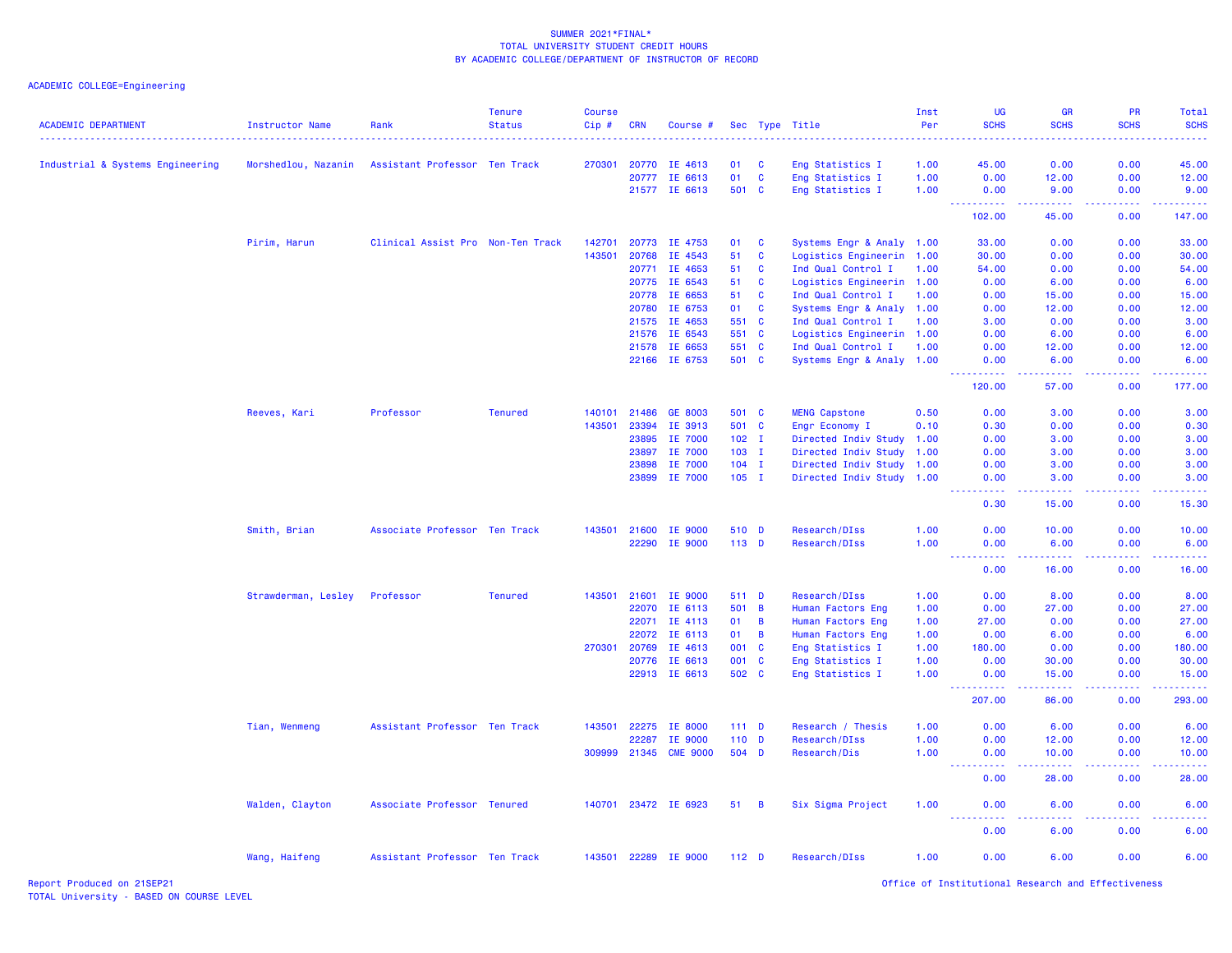| <b>ACADEMIC DEPARTMENT</b>             | Instructor Name | Rank | <b>Tenure</b><br>Status | <b>Course</b><br>Cip# | <b>CRN</b> | Course # Sec Type Title |  | Inst<br>Per | UG<br><b>SCHS</b> | <b>GR</b><br><b>SCHS</b> | <b>PR</b><br><b>SCHS</b> | Total<br><b>SCHS</b> |
|----------------------------------------|-----------------|------|-------------------------|-----------------------|------------|-------------------------|--|-------------|-------------------|--------------------------|--------------------------|----------------------|
|                                        |                 |      |                         |                       |            |                         |  |             | 0.00              | 6.00                     | 0.00                     | 6.00                 |
| =====================================  |                 |      |                         |                       |            |                         |  |             | ==========        | ==========               | -----------              | ==========           |
| Industrial & Systems Engineering       |                 |      |                         |                       |            |                         |  |             | 595.50            | 481.00                   | 0.00                     | 1076.50              |
| ====================================== |                 |      |                         |                       |            |                         |  |             | ==========        | ==========               | ==========               | ==========           |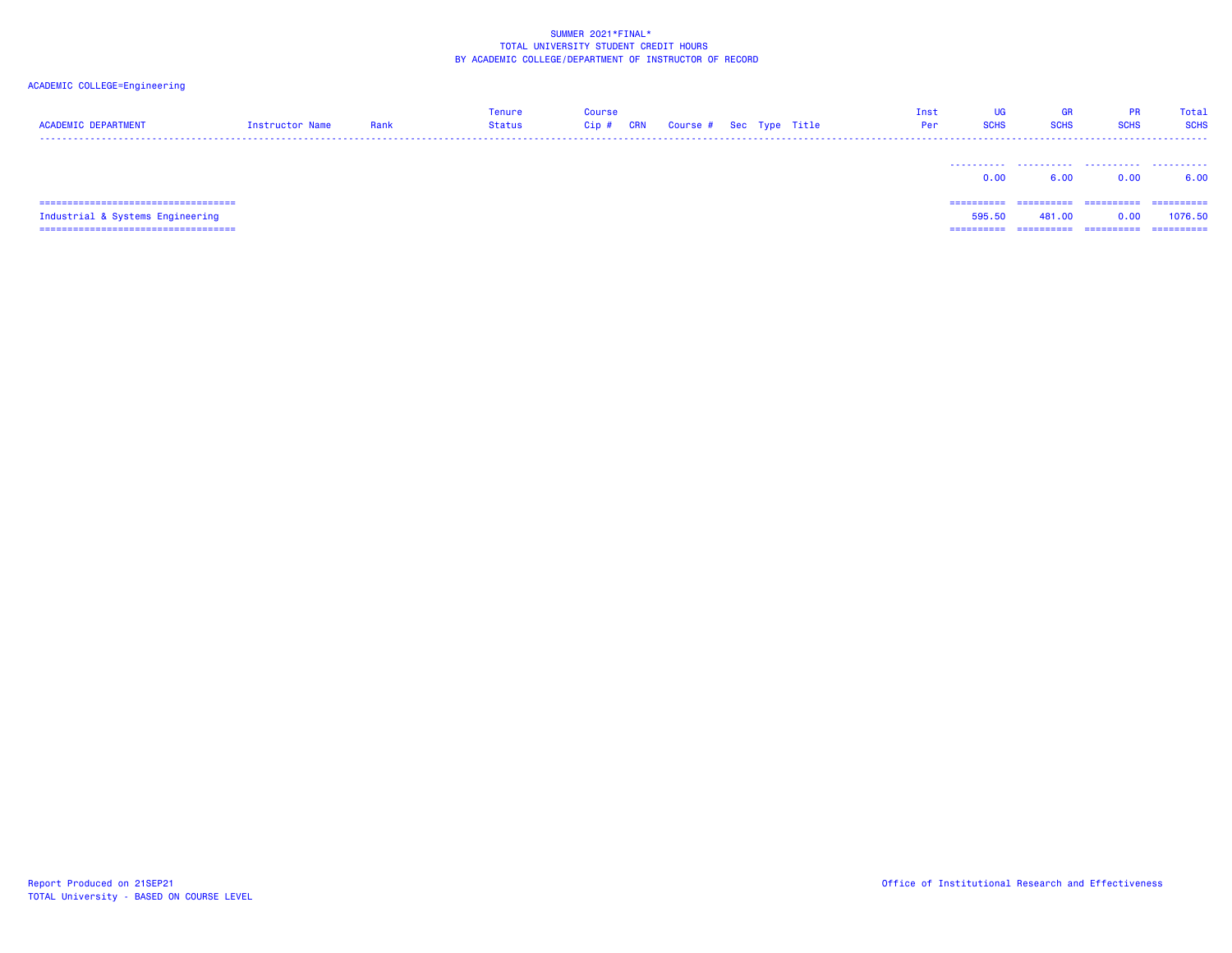# ACADEMIC COLLEGE=Engineering

| <b>ACADEMIC DEPARTMENT</b> | <b>Instructor Name</b> | Rank                                               | <b>Tenure</b><br><b>Status</b> | <b>Course</b><br>Cip# | <b>CRN</b>     | Course #                          |                             |          | Sec Type Title                          | Inst<br>Per<br>. | <b>UG</b><br><b>SCHS</b> | <b>GR</b><br><b>SCHS</b>                                                                                                                                      | <b>PR</b><br><b>SCHS</b> | Total<br><b>SCHS</b><br>.                                                                                                       |
|----------------------------|------------------------|----------------------------------------------------|--------------------------------|-----------------------|----------------|-----------------------------------|-----------------------------|----------|-----------------------------------------|------------------|--------------------------|---------------------------------------------------------------------------------------------------------------------------------------------------------------|--------------------------|---------------------------------------------------------------------------------------------------------------------------------|
| Mechanical Engineering     | Askari, Omid           | Assistant Professor Ten Track                      |                                |                       |                | 141901 23442 ME 9000              | $101$ D                     |          | Research / Diss                         | 1.00             | 0.00<br><u>.</u>         | 6.00<br>.                                                                                                                                                     | 0.00<br>.                | 6.00<br>$\sim$ $\sim$ $\sim$ $\sim$                                                                                             |
|                            |                        |                                                    |                                |                       |                |                                   |                             |          |                                         |                  | 0.00                     | 6.00                                                                                                                                                          | 0.00                     | 6.00                                                                                                                            |
|                            | Bammann, Douglas       | Professor                                          | <b>Tenured</b>                 | 141901                | 23420          | <b>ME 8000</b>                    | 102 <sub>D</sub>            |          | Research / Thesis                       | 1.00             | 0.00                     | 6.00                                                                                                                                                          | 0.00                     | 6.00                                                                                                                            |
|                            |                        |                                                    |                                |                       |                | 23944 ME 7000                     | $119$ I                     |          | Directed Indiv Study 1.00               |                  | 0.00<br>د د د د          | 3.00<br>$\sim$ $\sim$ $\sim$ $\sim$                                                                                                                           | 0.00<br>.                | 3.00<br>.                                                                                                                       |
|                            |                        |                                                    |                                |                       |                |                                   |                             |          |                                         |                  | 0.00                     | 9.00                                                                                                                                                          | 0.00                     | 9.00                                                                                                                            |
|                            |                        | Barrett, Christopher Assistant Professor Ten Track |                                | 141901                | 23421          | <b>ME 8000</b>                    | $103$ D                     |          | Research / Thesis                       | 1.00             | 0.00                     | 6.00                                                                                                                                                          | 0.00                     | 6.00                                                                                                                            |
|                            |                        |                                                    |                                |                       | 23444<br>24009 | <b>ME 9000</b><br><b>ME 4000</b>  | $103$ D<br>$103$ I          |          | Research / Diss<br>Directed Indiv Study | 1.00<br>1.00     | 0.00<br>3.00             | 6.00<br>0.00                                                                                                                                                  | 0.00<br>0.00             | 6.00<br>3.00                                                                                                                    |
|                            |                        |                                                    |                                |                       |                |                                   |                             |          |                                         |                  | <b></b>                  | $\frac{1}{2} \left( \frac{1}{2} \right) \left( \frac{1}{2} \right) \left( \frac{1}{2} \right) \left( \frac{1}{2} \right) \left( \frac{1}{2} \right)$          | -----                    | .                                                                                                                               |
|                            |                        |                                                    |                                |                       |                |                                   |                             |          |                                         |                  | 3.00                     | 12.00                                                                                                                                                         | 0.00                     | 15.00                                                                                                                           |
|                            | Bhushan, Shanti        | Assistant Professor Ten Track                      |                                | 141901                | 23446          | <b>ME 9000</b>                    | $105$ D                     |          | Research / Diss                         | 1.00             | 0.00                     | 18.00                                                                                                                                                         | 0.00                     | 18.00                                                                                                                           |
|                            |                        |                                                    |                                | 309999                | 23913<br>23900 | <b>ME 7000</b><br><b>CME 9000</b> | $110$ I<br>102 <sub>D</sub> |          | Directed Indiv Study<br>Research/Dis    | 1.00<br>1.00     | 0.00<br>0.00             | 3.00<br>12.00                                                                                                                                                 | 0.00<br>0.00             | 3.00<br>12.00                                                                                                                   |
|                            |                        |                                                    |                                |                       |                |                                   |                             |          |                                         |                  | المتمامين<br>0.00        | $\frac{1}{2} \left( \frac{1}{2} \right) \left( \frac{1}{2} \right) \left( \frac{1}{2} \right) \left( \frac{1}{2} \right) \left( \frac{1}{2} \right)$<br>33.00 | المتمامين<br>0.00        | والمستحيل<br>33.00                                                                                                              |
|                            | Cho, HeeJin            | Associate Professor Tenured                        |                                | 141901                | 21647          | <b>ME 9000</b>                    | 501 D                       |          | Research / Diss                         | 1.00             | 0.00                     | 3.00                                                                                                                                                          | 0.00                     | 3.00                                                                                                                            |
|                            |                        |                                                    |                                |                       | 23425          | <b>ME 8000</b>                    | 107 D                       |          | Research / Thesis                       | 1.00             | 0.00                     | 3.00                                                                                                                                                          | 0.00                     | 3.00                                                                                                                            |
|                            |                        |                                                    |                                |                       | 23448          | <b>ME 9000</b>                    | $107$ D                     |          | Research / Diss                         | 1.00             | 0.00                     | 6.00                                                                                                                                                          | 0.00                     | 6.00                                                                                                                            |
|                            |                        |                                                    |                                |                       | 23940          | <b>ME 7000</b>                    | $117$ I                     |          | Directed Indiv Study 1.00               |                  | 0.00                     | 3.00                                                                                                                                                          | 0.00                     | 3.00                                                                                                                            |
|                            |                        |                                                    |                                |                       | 23943          | <b>ME 7000</b>                    | 118 I                       |          | Directed Indiv Study 1.00               |                  | 0.00<br>22222            | 3.00<br>.                                                                                                                                                     | 0.00<br>22222            | 3.00<br>.                                                                                                                       |
|                            |                        |                                                    |                                |                       |                |                                   |                             |          |                                         |                  | 0.00                     | 18.00                                                                                                                                                         | 0.00                     | 18.00                                                                                                                           |
|                            | Dickel, Doyl           | Assistant Professor Ten Track                      |                                | 141901                | 23426          | <b>ME 8000</b>                    | $108$ D                     |          | Research / Thesis                       | 1.00             | 0.00                     | 3.00                                                                                                                                                          | 0.00                     | 3.00                                                                                                                            |
|                            |                        |                                                    |                                |                       | 23449          | <b>ME 9000</b>                    | 108 D                       |          | Research / Diss                         | 1.00             | 0.00                     | 12.00                                                                                                                                                         | 0.00                     | 12.00                                                                                                                           |
|                            |                        |                                                    |                                |                       | 23866          | <b>ME 7000</b>                    | $104$ I                     |          | Directed Indiv Study                    | 1.00             | 0.00                     | 3.00                                                                                                                                                          | 0.00                     | 3.00                                                                                                                            |
|                            |                        |                                                    |                                |                       | 23908          | <b>ME 7000</b>                    | $109$ I                     |          | Directed Indiv Study 1.00               |                  | 0.00<br><b>_________</b> | 3.00<br>المتمام لمالم                                                                                                                                         | 0.00<br>المتمالي         | 3.00<br>.                                                                                                                       |
|                            |                        |                                                    |                                |                       |                |                                   |                             |          |                                         |                  | 0.00                     | 21.00                                                                                                                                                         | 0.00                     | 21.00                                                                                                                           |
|                            | Dickey, Kimberly       | Student Worker                                     | Not Applicable                 | 141901                |                | 20912 ME 3513                     | 01                          | <b>C</b> | Thermodynamics I                        | 1.00             | 108.00<br>.              | 0.00<br>.                                                                                                                                                     | 0.00<br>. <b>.</b>       | 108.00<br>$\begin{array}{cccccccccc} \bullet & \bullet & \bullet & \bullet & \bullet & \bullet & \bullet & \bullet \end{array}$ |
|                            |                        |                                                    |                                |                       |                |                                   |                             |          |                                         |                  | 108.00                   | 0.00                                                                                                                                                          | 0.00                     | 108.00                                                                                                                          |
|                            | Doude, Haley           | Research Assist Pro Non-Ten Track                  |                                | 141901                | 23427          | <b>ME 8000</b>                    | $109$ D                     |          | Research / Thesis                       | 1.00             | 0.00                     | 4.00                                                                                                                                                          | 0.00                     | 4.00                                                                                                                            |
|                            |                        |                                                    |                                |                       | 23450          | <b>ME 9000</b>                    | 109 D                       |          | Research / Diss                         | 1.00             | 0.00                     | 12.00                                                                                                                                                         | 0.00                     | 12.00<br>.                                                                                                                      |
|                            |                        |                                                    |                                |                       |                |                                   |                             |          |                                         |                  | 0.00                     | 16.00                                                                                                                                                         | 0.00                     | 16.00                                                                                                                           |
|                            | El Kadiri, Haitham     | Professor                                          | <b>Tenured</b>                 |                       | 141901 23428   | <b>ME 8000</b>                    | $110$ D                     |          | Research / Thesis                       | 1.00             | 0.00                     | 6.00                                                                                                                                                          | 0.00                     | 6.00                                                                                                                            |
|                            |                        |                                                    |                                |                       |                |                                   |                             |          |                                         |                  | .<br>0.00                | 6.00                                                                                                                                                          | 0.00                     | .<br>6.00                                                                                                                       |
|                            | Green, Morgan          | Instructor                                         | Non-Ten Track                  | 141901 23965          |                | <b>ME 4000</b>                    | $102$ I                     |          | Directed Indiv Study 1.00               |                  | 3.00                     | 0.00                                                                                                                                                          | 0.00                     | 3.00                                                                                                                            |
|                            |                        |                                                    |                                |                       |                |                                   |                             |          |                                         |                  | .<br>3.00                | .<br>0.00                                                                                                                                                     | .<br>0.00                | <u>.</u><br>3.00                                                                                                                |
|                            | Hammi, Youssef         | Associate Professor Ten Track                      |                                |                       |                | 140201 23766 ASE 9000             | 107 <sub>D</sub>            |          | Research/Diss                           | 1.00             | 0.00                     | 6.00                                                                                                                                                          | 0.00                     | 6.00                                                                                                                            |
|                            |                        |                                                    |                                |                       |                |                                   |                             |          |                                         |                  |                          |                                                                                                                                                               |                          |                                                                                                                                 |

Report Produced on 21SEP21 Office of Institutional Research and Effectiveness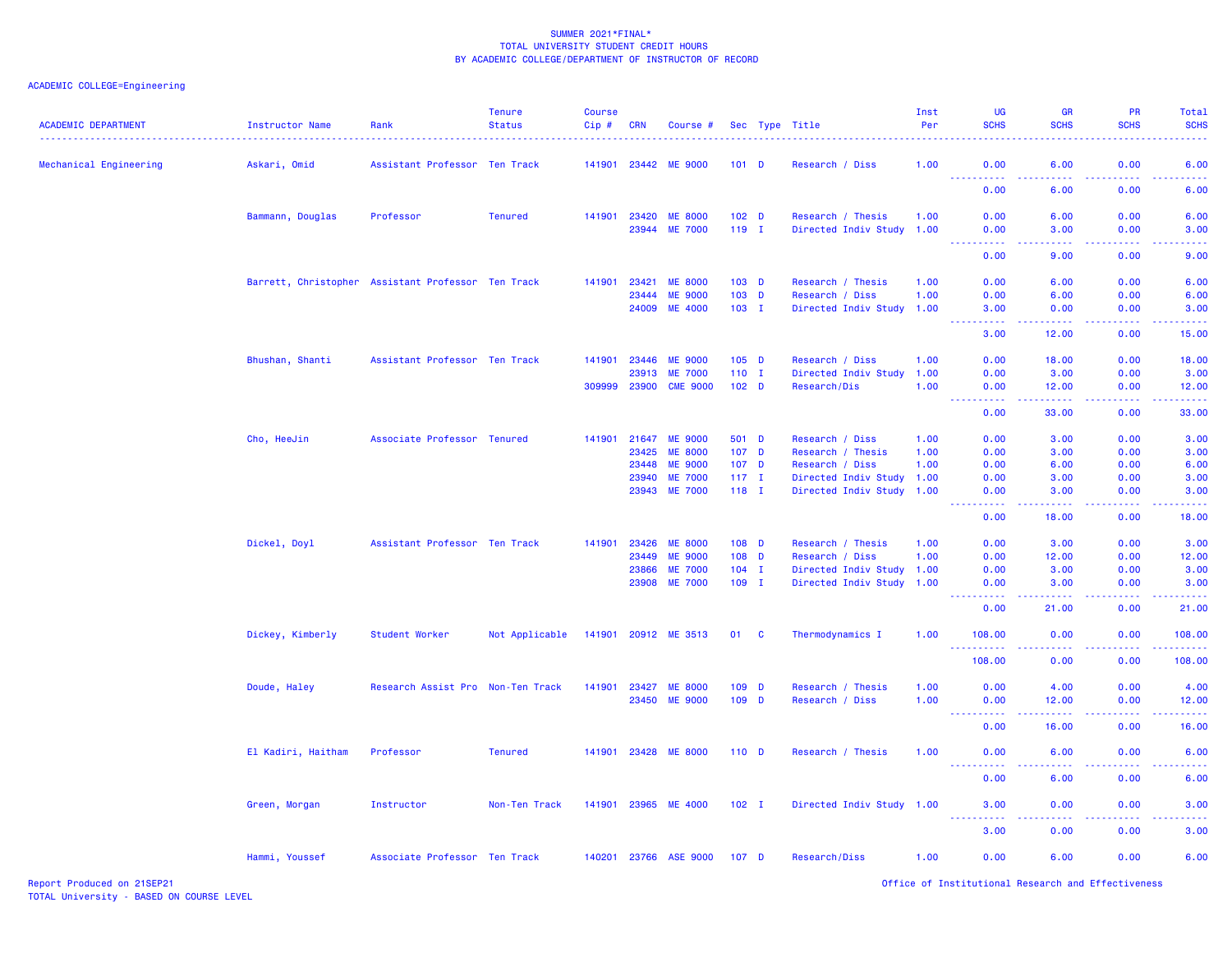ACADEMIC COLLEGE=Engineering

| <b>ACADEMIC DEPARTMENT</b> | <b>Instructor Name</b> | Rank                              | <b>Tenure</b><br><b>Status</b> | <b>Course</b><br>Cip# | <b>CRN</b>     | Course #                         |                |              | Sec Type Title                                         | Inst<br>Per | <b>UG</b><br><b>SCHS</b> | <b>GR</b><br><b>SCHS</b> | PR<br><b>SCHS</b> | Total<br><b>SCHS</b>                                                                                                      |
|----------------------------|------------------------|-----------------------------------|--------------------------------|-----------------------|----------------|----------------------------------|----------------|--------------|--------------------------------------------------------|-------------|--------------------------|--------------------------|-------------------|---------------------------------------------------------------------------------------------------------------------------|
|                            |                        |                                   |                                | .                     |                |                                  |                |              |                                                        | .           |                          | .                        | .                 | $\frac{1}{2} \left( \frac{1}{2} \right) \left( \frac{1}{2} \right) \left( \frac{1}{2} \right) \left( \frac{1}{2} \right)$ |
| Mechanical Engineering     | Hammi, Youssef         | Associate Professor Ten Track     |                                | 141901                | 21650          | <b>ME 9000</b>                   | 504 D          |              | Research / Diss                                        | 1.00        | 0.00                     | 2.00                     | 0.00              | 2.00                                                                                                                      |
|                            |                        |                                   |                                |                       | 23429          | <b>ME 8000</b>                   | 111D           |              | Research / Thesis                                      | 1.00        | 0.00                     | 12.00                    | 0.00              | 12.00                                                                                                                     |
|                            |                        |                                   |                                |                       | 23452          | <b>ME 9000</b><br><b>ME 7000</b> | $111$ D        |              | Research / Diss                                        | 1.00        | 0.00                     | 6.00                     | 0.00              | 6.00                                                                                                                      |
|                            |                        |                                   |                                |                       | 23893<br>23894 | <b>ME 7000</b>                   | 501 I<br>502 I |              | Directed Indiv Study 1.00                              |             | 0.00<br>0.00             | 3.00<br>3.00             | 0.00<br>0.00      | 3.00<br>3.00                                                                                                              |
|                            |                        |                                   |                                |                       |                | 23917 ME 7000                    | 503 I          |              | Directed Indiv Study 1.00<br>Directed Indiv Study 1.00 |             | 0.00                     | 3.00                     | 0.00              | 3.00                                                                                                                      |
|                            |                        |                                   |                                |                       |                |                                  |                |              |                                                        |             | 22222<br>0.00            | 22222<br>35.00           | 22222<br>0.00     | .<br>35.00                                                                                                                |
|                            | Hwang, Joonsik         | Assistant Professor Ten Track     |                                | 141901                | 23453          | <b>ME 9000</b>                   | $112$ D        |              | Research / Diss                                        | 1.00        | 0.00                     | 6.00                     | 0.00              | 6.00                                                                                                                      |
|                            |                        |                                   |                                |                       | 23616          | <b>ME 7000</b>                   | $101$ I        |              | Directed Indiv Study 1.00                              |             | 0.00                     | 3.00                     | 0.00              | 3.00                                                                                                                      |
|                            |                        |                                   |                                |                       | 23617          | <b>ME 7000</b>                   | $102$ I        |              | Directed Indiv Study 1.00                              |             | 0.00                     | 3.00                     | 0.00              | 3.00                                                                                                                      |
|                            |                        |                                   |                                |                       |                | 23877 ME 7000                    | $105$ I        |              | Directed Indiv Study 1.00                              |             | 0.00<br>.                | 3.00<br>.                | 0.00<br>.         | 3.00<br>.                                                                                                                 |
|                            |                        |                                   |                                |                       |                |                                  |                |              |                                                        |             | 0.00                     | 15.00                    | 0.00              | 15.00                                                                                                                     |
|                            | Jones, Elborn          | Lecturer                          | Non-Ten Track                  | 141901                | 20917          | ME 4443                          | 101 C          |              | Mech Systems Design                                    | 1.00        | 78.00                    | 0.00                     | 0.00              | 78.00                                                                                                                     |
|                            |                        |                                   |                                |                       | 20918          | ME 4643                          | 51             | $\mathbf{C}$ | Intro Vibration/Cont 1.00                              |             | 111.00                   | 0.00                     | 0.00              | 111.00                                                                                                                    |
|                            |                        |                                   |                                |                       | 20920          | ME 6643                          | 51             | $\mathbf{C}$ | Intro Vibration/Cont 0.50                              |             | 0.00                     | 3.00                     | 0.00              | 3.00                                                                                                                      |
|                            |                        |                                   |                                |                       |                | 21632 ME 6443                    | 501 C          |              | Mech Systems Design 1.00                               |             | 0.00                     | 21.00                    | 0.00              | 21.00                                                                                                                     |
|                            |                        |                                   |                                |                       |                |                                  |                |              |                                                        |             | .<br>189.00              | <u>.</u><br>24.00        | .<br>0.00         | .<br>213.00                                                                                                               |
|                            | Knizley, Alta          | Clinical Assist Pro Non-Ten Track |                                | 141901                | 20920          | ME 6643                          | 51             | C            | Intro Vibration/Cont 0.50                              |             | 0.00                     | 3.00                     | 0.00              | 3.00                                                                                                                      |
|                            |                        |                                   |                                |                       | 24014          | <b>ME 7000</b>                   | 123            | $\mathbf I$  | Directed Indiv Study                                   | 1.00        | 0.00                     | 3.00                     | 0.00              | 3.00                                                                                                                      |
|                            |                        |                                   |                                | 149999                | 22257          | <b>ENE 9000</b>                  | $101$ D        |              | Research/Diss                                          | 1.00        | 0.00<br>22222            | 9.00<br>22222            | 0.00<br>22222     | 9.00<br>والانتاب                                                                                                          |
|                            |                        |                                   |                                |                       |                |                                  |                |              |                                                        |             | 0.00                     | 15.00                    | 0.00              | 15.00                                                                                                                     |
|                            | Li, Like               | Assistant Professor Ten Track     |                                | 141901                | 21640          | <b>ME 8000</b>                   | 508 D          |              | Research / Thesis                                      | 1.00        | 0.00                     | 3.00                     | 0.00              | 3.00                                                                                                                      |
|                            |                        |                                   |                                |                       | 23455          | <b>ME 9000</b>                   | $114$ D        |              | Research / Diss                                        | 1.00        | 0.00                     | 6.00                     | 0.00              | 6.00                                                                                                                      |
|                            |                        |                                   |                                |                       | 23903          | <b>ME 7000</b>                   | $107$ I        |              | Directed Indiv Study                                   | 1.00        | 0.00                     | 3.00                     | 0.00              | 3.00                                                                                                                      |
|                            |                        |                                   |                                |                       | 23904          | <b>ME 7000</b>                   | $108$ I        |              | Directed Indiv Study 1.00                              |             | 0.00                     | 3.00                     | 0.00              | 3.00                                                                                                                      |
|                            |                        |                                   |                                |                       | 23914          | <b>ME 7000</b>                   | $111 \quad I$  |              | Directed Indiv Study 1.00                              |             | 0.00                     | 3.00                     | 0.00              | 3.00                                                                                                                      |
|                            |                        |                                   |                                |                       | 23915          | <b>ME 7000</b>                   | $112$ I        |              | Directed Indiv Study 1.00                              |             | 0.00                     | 3.00                     | 0.00              | 3.00                                                                                                                      |
|                            |                        |                                   |                                |                       | 23942          | <b>ME 7000</b>                   | 504 I          |              | Directed Indiv Study 1.00                              |             | 0.00                     | 3.00                     | 0.00              | 3.00                                                                                                                      |
|                            |                        |                                   |                                |                       | 24056          | <b>ME 7000</b>                   | $125$ I        |              | Directed Indiv Study 1.00                              |             | 0.00<br>.                | 3.00<br>.                | 0.00<br>.         | 3.00<br>.                                                                                                                 |
|                            |                        |                                   |                                |                       |                |                                  |                |              |                                                        |             | 0.00                     | 27.00                    | 0.00              | 27.00                                                                                                                     |
|                            | Liu, Yucheng           | Professor                         | <b>Tenured</b>                 |                       |                | 141901 23456 ME 9000             | $115$ D        |              | Research / Diss                                        | 1.00        | 0.00                     | 12.00                    | 0.00              | 12.00<br>والمتمام المار                                                                                                   |
|                            |                        |                                   |                                |                       |                |                                  |                |              |                                                        |             | 0.00                     | 12.00                    | 0.00              | 12.00                                                                                                                     |
|                            | Marshall, Joshua       | Lecturer                          | Non-Ten Track                  | 141101 21898          |                | <b>EM 8313</b>                   | 101 C          |              | <b>Advanced Dynamics</b>                               | 1.00        | 0.00                     | 39.00                    | 0.00              | 39.00                                                                                                                     |
|                            |                        |                                   |                                |                       | 21899          | <b>EM 8313</b>                   | 501 C          |              | <b>Advanced Dynamics</b>                               | 1.00        | 0.00                     | 18.00                    | 0.00              | 18.00<br>$\frac{1}{2}$                                                                                                    |
|                            |                        |                                   |                                |                       |                |                                  |                |              |                                                        |             | 0.00                     | 57.00                    | 0.00              | 57.00                                                                                                                     |
|                            | Priddy, Matthew        | Assistant Professor Ten Track     |                                | 141901                | 21656          | <b>ME 9000</b>                   | 510 D          |              | Research / Diss                                        | 1.00        | 0.00                     | 2.00                     | 0.00              | 2.00                                                                                                                      |
|                            |                        |                                   |                                |                       | 23435          | <b>ME 8000</b>                   | $117$ D        |              | Research / Thesis                                      | 1.00        | 0.00                     | 27.00                    | 0.00              | 27.00                                                                                                                     |
|                            |                        |                                   |                                |                       | 23458          | <b>ME 9000</b>                   | $117$ D        |              | Research / Diss                                        | 1.00        | 0.00                     | 13.00                    | 0.00              | 13.00                                                                                                                     |
|                            |                        |                                   |                                |                       | 23933          | <b>ME 7000</b>                   | $116$ I        |              | Directed Indiv Study 1.00                              |             | 0.00                     | 3.00                     | 0.00              | 3.00                                                                                                                      |
|                            |                        |                                   |                                |                       | 23985          | <b>ME 7000</b>                   | $120$ I        |              | Directed Indiv Study 1.00                              |             | 0.00                     | 3.00                     | 0.00              | 3.00                                                                                                                      |

Report Produced on 21SEP21 Office of Institutional Research and Effectiveness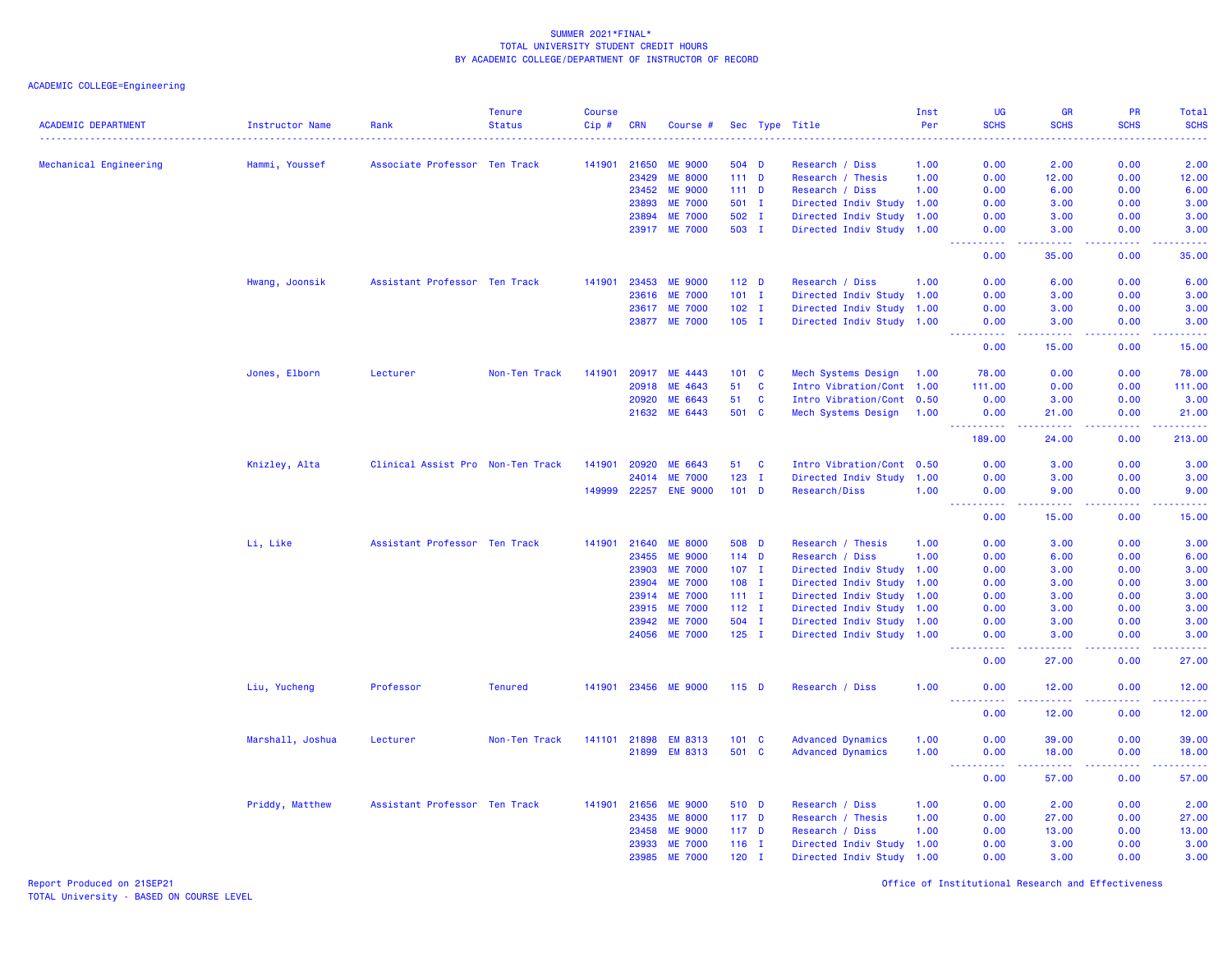# ACADEMIC COLLEGE=Engineering

| <b>ACADEMIC DEPARTMENT</b> | Instructor Name                                    | Rank                               | <b>Tenure</b><br><b>Status</b> | <b>Course</b><br>Cip# | <b>CRN</b>     | Course #                          |                    |          | Sec Type Title                             | Inst<br>Per | <b>UG</b><br><b>SCHS</b>                                                                                                                                                             | <b>GR</b><br><b>SCHS</b> | <b>PR</b><br><b>SCHS</b>                                                                                                                                     | Total<br><b>SCHS</b>                                                                                                                                         |
|----------------------------|----------------------------------------------------|------------------------------------|--------------------------------|-----------------------|----------------|-----------------------------------|--------------------|----------|--------------------------------------------|-------------|--------------------------------------------------------------------------------------------------------------------------------------------------------------------------------------|--------------------------|--------------------------------------------------------------------------------------------------------------------------------------------------------------|--------------------------------------------------------------------------------------------------------------------------------------------------------------|
| Mechanical Engineering     | Priddy, Matthew                                    | Assistant Professor Ten Track      |                                | 141901                | 23986          | <b>ME 7000</b>                    | $121$ I            |          | Directed Indiv Study 1.00                  |             | 0.00                                                                                                                                                                                 | 3.00                     | 0.00                                                                                                                                                         | 3.00                                                                                                                                                         |
|                            |                                                    |                                    |                                |                       | 23992          | <b>ME 7000</b>                    | $122$ I            |          | Directed Indiv Study 1.00                  |             | 0.00                                                                                                                                                                                 | 3.00                     | 0.00                                                                                                                                                         | 3.00                                                                                                                                                         |
|                            |                                                    |                                    |                                |                       |                |                                   |                    |          |                                            |             | <u> - - - - - - - - - -</u><br>0.00                                                                                                                                                  | .<br>54.00               | . <b>.</b><br>0.00                                                                                                                                           | .<br>54.00                                                                                                                                                   |
|                            | Rhee, Hongjoo                                      | Associate Professor Ten Track      |                                | 141901                | 23436          | <b>ME 8000</b>                    | 118 D              |          | Research / Thesis                          | 1.00        | 0.00                                                                                                                                                                                 | 4.00                     | 0.00                                                                                                                                                         | 4.00                                                                                                                                                         |
|                            |                                                    |                                    |                                |                       | 23459          | <b>ME 9000</b>                    | $118$ D            |          | Research / Diss                            | 1.00        | 0.00<br>$\omega$ is a $\omega$<br>.                                                                                                                                                  | 18.00<br>.               | 0.00<br>22222                                                                                                                                                | 18.00<br>.                                                                                                                                                   |
|                            |                                                    |                                    |                                |                       |                |                                   |                    |          |                                            |             | 0.00                                                                                                                                                                                 | 22.00                    | 0.00                                                                                                                                                         | 22.00                                                                                                                                                        |
|                            | Singh, Prashant                                    | Assistant Professor Ten Track      |                                | 141901                | 23460          | <b>ME 9000</b>                    | $119$ D            |          | Research / Diss                            | 1.00        | 0.00                                                                                                                                                                                 | 12.00                    | 0.00                                                                                                                                                         | 12.00                                                                                                                                                        |
|                            |                                                    |                                    |                                | 309999                | 23685          | <b>CME 9000</b>                   | 506 D              |          | Research/Dis                               | 1.00        | 0.00<br>الفاعد عدادة                                                                                                                                                                 | 3.00<br>$- - - - -$      | 0.00<br>22222                                                                                                                                                | 3.00<br>.                                                                                                                                                    |
|                            |                                                    |                                    |                                |                       |                |                                   |                    |          |                                            |             | $\sim$ $\sim$ $\sim$<br>0.00                                                                                                                                                         | 15.00                    | 0.00                                                                                                                                                         | 15.00                                                                                                                                                        |
|                            | Smith, Joshua                                      | Clinical Assist Pro Non-Ten Track  |                                | 141901                | 20914          | ME 3523                           | 51                 | <b>C</b> | Thermodynamics II                          | 1.00        | 57.00                                                                                                                                                                                | 0.00                     | 0.00                                                                                                                                                         | 57.00                                                                                                                                                        |
|                            |                                                    |                                    |                                |                       | 142701 20915   | ME 3613                           | 01                 | <b>C</b> | <b>System Dynamics</b>                     | 1.00        | 114.00                                                                                                                                                                               | 0.00                     | 0.00                                                                                                                                                         | 114.00                                                                                                                                                       |
|                            |                                                    |                                    |                                |                       |                |                                   |                    |          |                                            |             | <u>.</u><br>171.00                                                                                                                                                                   | .<br>0.00                | <u>.</u><br>0.00                                                                                                                                             | 2.2.2.2.2<br>171.00                                                                                                                                          |
|                            | Spayde, Emily                                      | Clinical Assist Pro Non-Ten Track  |                                |                       |                | 141901 23968 ME 7000              | 505 I              |          | Directed Indiv Study 1.00                  |             | 0.00                                                                                                                                                                                 | 3.00                     | 0.00                                                                                                                                                         | 3.00                                                                                                                                                         |
|                            |                                                    |                                    |                                |                       |                |                                   |                    |          |                                            |             | <u> - - - - - - - - - -</u><br>0.00                                                                                                                                                  | .<br>3.00                | 22222<br>0.00                                                                                                                                                | .<br>3.00                                                                                                                                                    |
|                            | Stone, Tonya                                       | Associate Professor Tenured        |                                | 141901                | 23462          | <b>ME 9000</b>                    | $121$ D            |          | Research / Diss                            | 1.00        | 0.00                                                                                                                                                                                 | 6.00                     | 0.00                                                                                                                                                         | 6.00                                                                                                                                                         |
|                            |                                                    |                                    |                                |                       | 24050          | <b>ME 7000</b>                    | $124$ I            |          | Directed Indiv Study 1.00                  |             | 0.00                                                                                                                                                                                 | 3.00                     | 0.00                                                                                                                                                         | 3.00                                                                                                                                                         |
|                            |                                                    |                                    |                                |                       |                |                                   |                    |          |                                            |             | $\frac{1}{2} \left( \frac{1}{2} \right) \left( \frac{1}{2} \right) \left( \frac{1}{2} \right) \left( \frac{1}{2} \right) \left( \frac{1}{2} \right)$<br>$\sim$ $\sim$ $\sim$<br>0.00 | 22222<br>9.00            | 22222<br>0.00                                                                                                                                                | $\frac{1}{2} \left( \frac{1}{2} \right) \left( \frac{1}{2} \right) \left( \frac{1}{2} \right) \left( \frac{1}{2} \right) \left( \frac{1}{2} \right)$<br>9.00 |
|                            | Whittington, Wilburn Assistant Professor Ten Track |                                    |                                |                       | 141901 21634   | <b>ME 8000</b>                    | 502 D              |          | Research / Thesis                          | 1.00        | 0.00                                                                                                                                                                                 | 3.00                     | 0.00                                                                                                                                                         | 3.00                                                                                                                                                         |
|                            |                                                    |                                    |                                |                       | 23463          | <b>ME 9000</b>                    | $122$ D            |          | Research / Diss                            | 1.00        | 0.00                                                                                                                                                                                 | 12.00                    | 0.00                                                                                                                                                         | 12.00                                                                                                                                                        |
|                            |                                                    |                                    |                                |                       | 23674          | <b>ME 7000</b>                    | $103$ I            |          | Directed Indiv Study 1.00                  |             | 0.00                                                                                                                                                                                 | 3.00                     | 0.00                                                                                                                                                         | 3.00                                                                                                                                                         |
|                            |                                                    |                                    |                                |                       | 23896          | <b>ME 7000</b>                    | $106$ I            |          | Directed Indiv Study 1.00                  |             | 0.00                                                                                                                                                                                 | 3.00                     | 0.00                                                                                                                                                         | 3.00                                                                                                                                                         |
|                            |                                                    |                                    |                                |                       | 23916          | <b>ME 7000</b>                    | $113$ I            |          | Directed Indiv Study 1.00                  |             | 0.00                                                                                                                                                                                 | 3.00                     | 0.00                                                                                                                                                         | 3.00                                                                                                                                                         |
|                            |                                                    |                                    |                                |                       | 23922          | <b>ME 7000</b>                    | $114$ I            |          | Directed Indiv Study                       | 1.00        | 0.00                                                                                                                                                                                 | 3.00<br>3.00             | 0.00                                                                                                                                                         | 3.00                                                                                                                                                         |
|                            |                                                    |                                    |                                | 149999                | 23923<br>22260 | <b>ME 7000</b><br><b>ENE 9000</b> | $115$ I<br>$104$ D |          | Directed Indiv Study 1.00<br>Research/Diss | 1.00        | 0.00<br>0.00                                                                                                                                                                         | 3.00                     | 0.00<br>0.00                                                                                                                                                 | 3.00<br>3.00                                                                                                                                                 |
|                            |                                                    |                                    |                                |                       |                |                                   |                    |          |                                            |             | <b><i><u></u></i></b><br>0.00                                                                                                                                                        | .<br>33.00               | $\frac{1}{2} \left( \frac{1}{2} \right) \left( \frac{1}{2} \right) \left( \frac{1}{2} \right) \left( \frac{1}{2} \right) \left( \frac{1}{2} \right)$<br>0.00 | .<br>33.00                                                                                                                                                   |
|                            | Xu, Ben                                            | Assistant Professor Ten Track      |                                |                       |                | 141901 23728 ME 4000              | $101$ I            |          | Directed Indiv Study 1.00                  |             | 3.00                                                                                                                                                                                 | 0.00                     | 0.00                                                                                                                                                         | 3.00                                                                                                                                                         |
|                            |                                                    |                                    |                                |                       |                |                                   |                    |          |                                            |             | <b>.</b><br>3.00                                                                                                                                                                     | .<br>0.00                | 2.2.2.2.2<br>0.00                                                                                                                                            | .<br>3.00                                                                                                                                                    |
|                            | Yang, Wenhua                                       | Grad Research Assis Not Applicable |                                | 141901 20910          |                | ME 3313                           | $101 \quad C$      |          | Heat Transfer                              | 1.00        | 42.00                                                                                                                                                                                | 0.00                     | 0.00                                                                                                                                                         | 42.00                                                                                                                                                        |
|                            |                                                    |                                    |                                |                       |                |                                   |                    |          |                                            |             | $\omega_{\rm{max}}$<br>42.00                                                                                                                                                         | 0.00                     | 0.00                                                                                                                                                         | 42.00                                                                                                                                                        |
|                            | Yenusah, Caleb                                     | Grad Research Assis Not Applicable |                                |                       |                | 141901 20916 ME 4403              | $101 \quad C$      |          | Machine Design                             | 1.00        | 51.00                                                                                                                                                                                | 0.00                     | 0.00                                                                                                                                                         | 51.00                                                                                                                                                        |
|                            |                                                    |                                    |                                |                       |                |                                   |                    |          |                                            |             | <u>.</u><br>51.00                                                                                                                                                                    | .<br>0.00                | 22222<br>0.00                                                                                                                                                | .<br>51.00                                                                                                                                                   |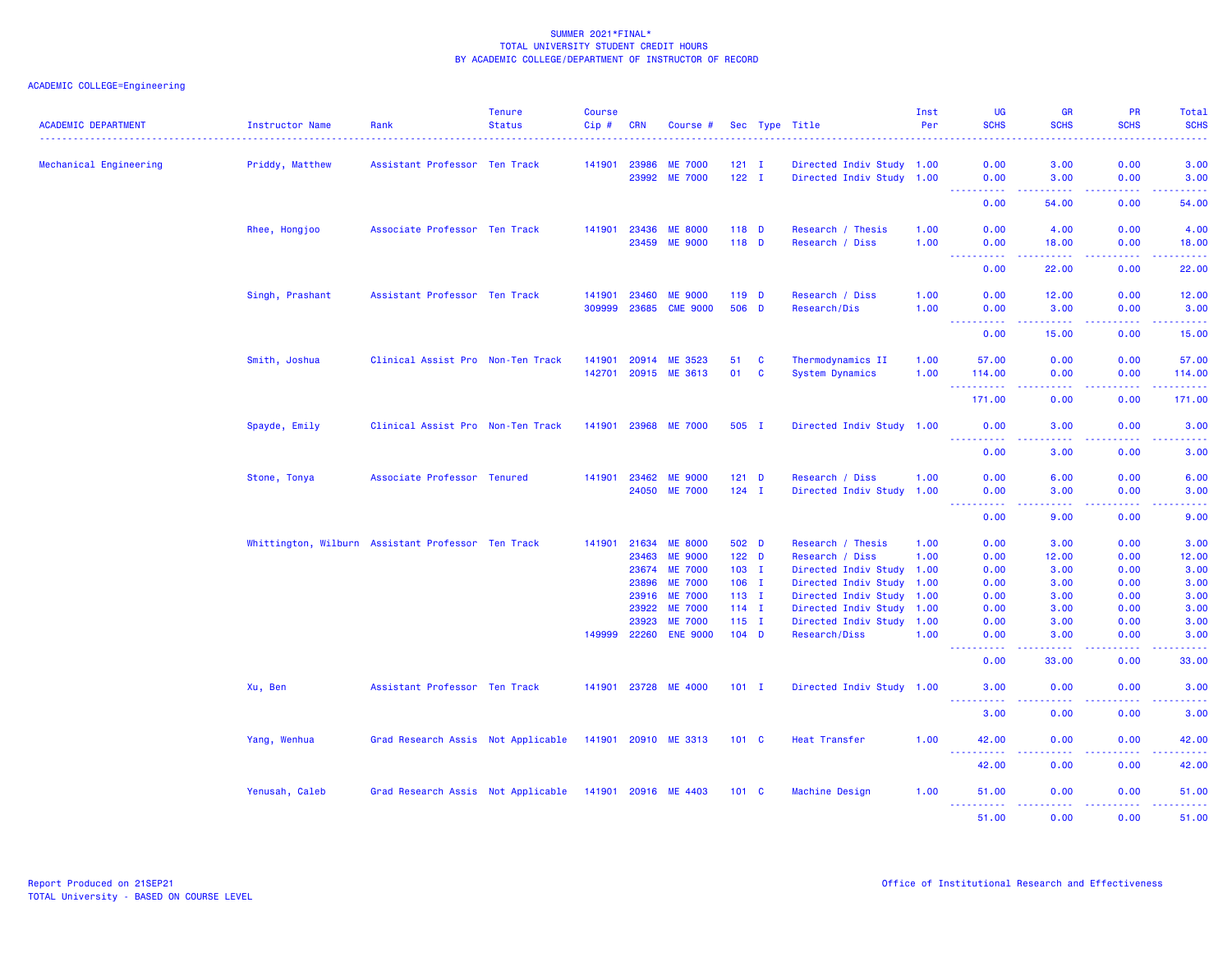# ACADEMIC COLLEGE=Engineering

|                     |                        |      | enure  | <b>Course</b>                     |  | Tnst |  | Total       |
|---------------------|------------------------|------|--------|-----------------------------------|--|------|--|-------------|
| ACADEMIC DEPARTMENT | <b>Instructor Name</b> | Rank | Status | Cip # CRN Course # Sec Type Title |  | Per  |  | <b>SCHS</b> |
|                     |                        |      |        |                                   |  |      |  |             |

=================================== ========== ========== ========== ==========

 =================================== ========== ========== ========== ========== Mechanical Engineering 570.00 442.00 0.00 1012.00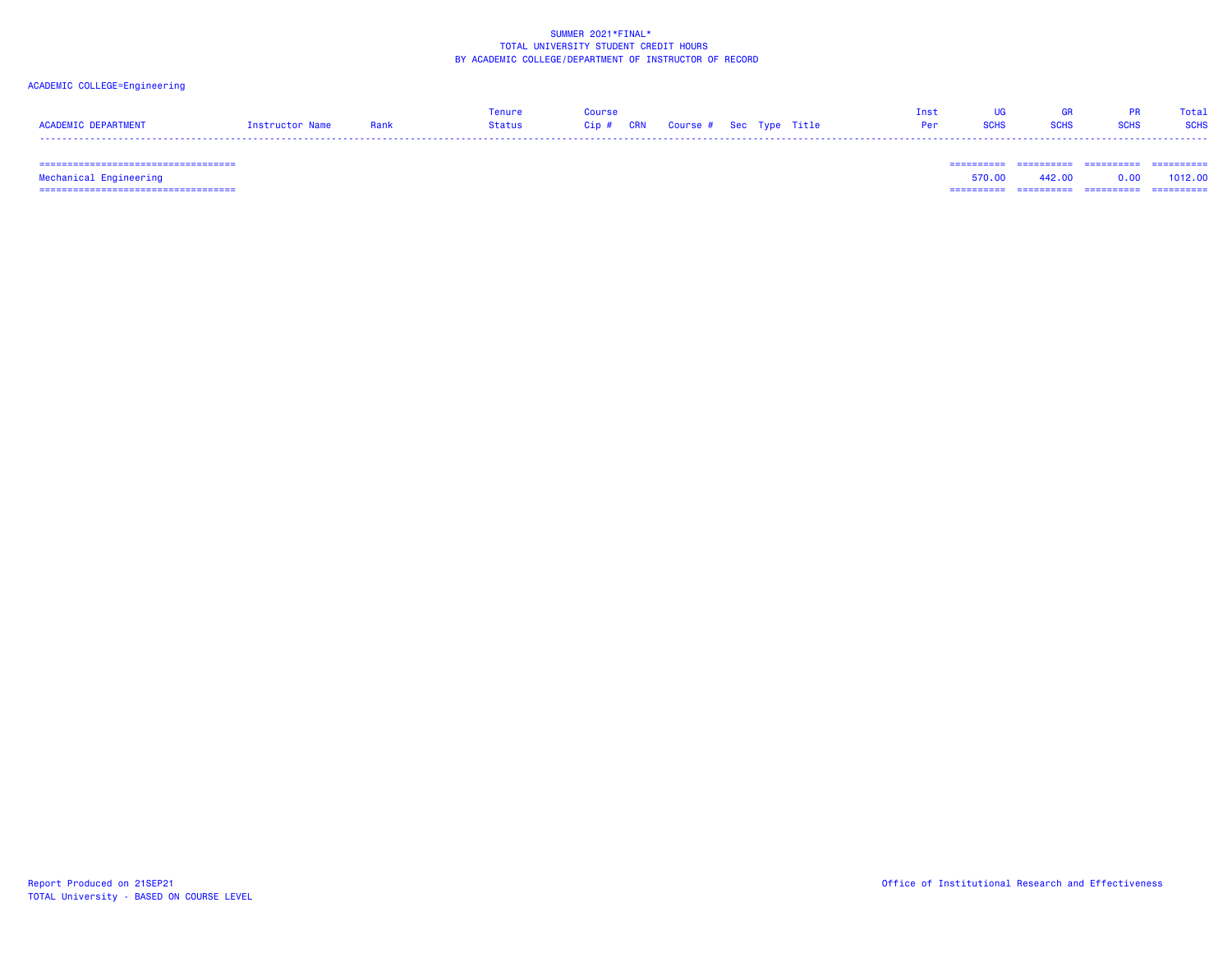| <b>ACADEMIC DEPARTMENT</b> | <b>Instructor Name</b>                                 | Rank                              | <b>Tenure</b><br><b>Status</b> | <b>Course</b><br>Cip# | <b>CRN</b> | Course #             |                  | Sec Type Title            | Inst<br>Per | UG<br><b>SCHS</b>              | <b>GR</b><br><b>SCHS</b>                                                                                                                                      | <b>PR</b><br><b>SCHS</b> | Total<br><b>SCHS</b>                                                                                                           |
|----------------------------|--------------------------------------------------------|-----------------------------------|--------------------------------|-----------------------|------------|----------------------|------------------|---------------------------|-------------|--------------------------------|---------------------------------------------------------------------------------------------------------------------------------------------------------------|--------------------------|--------------------------------------------------------------------------------------------------------------------------------|
| Forestry                   | Auel, John                                             | Extension Assist Pr Non-Ten Track |                                | 030501                |            | 22145 FO 4231        | 101 L            | Intro to Wood Supply 0.50 |             | 14.50                          | 0.00                                                                                                                                                          | 0.00                     | 14.50                                                                                                                          |
|                            |                                                        |                                   |                                |                       |            | 22148 FO 4231        | 102 L            | Intro to Wood Supply 0.50 |             | 18.00                          | 0.00                                                                                                                                                          | 0.00                     | 18.00                                                                                                                          |
|                            |                                                        |                                   |                                |                       |            | 23608 F0 7000        | $101$ I          | Directed Indiv Study 0.60 |             | 0.00                           | 1.80                                                                                                                                                          | 0.00                     | 1.80                                                                                                                           |
|                            |                                                        |                                   |                                |                       |            |                      |                  |                           |             | 222222<br>32.50                | 22222<br>1.80                                                                                                                                                 | 2.2.2.2.2<br>0.00        | $\begin{array}{cccccccccc} \bullet & \bullet & \bullet & \bullet & \bullet & \bullet & \bullet & \bullet \end{array}$<br>34.30 |
|                            | Granger, Joshua                                        | Assistant Professor Ten Track     |                                | 030501                |            | 22144 FO 3015        | $101 \quad C$    | For Desc & Analysis       | 1.00        | 145.00                         | 0.00                                                                                                                                                          | 0.00                     | 145.00                                                                                                                         |
|                            |                                                        |                                   |                                |                       |            | 22147 FO 3015        | $102 \quad C$    | For Desc & Analysis       | 1.00        | 180.00                         | 0.00                                                                                                                                                          | 0.00                     | 180.00                                                                                                                         |
|                            |                                                        |                                   |                                |                       |            | 22311 FO 8000        | $103$ D          | Research / Thesis         | 1.00        | 0.00                           | 12.00                                                                                                                                                         | 0.00                     | 12.00                                                                                                                          |
|                            |                                                        |                                   |                                |                       |            | 22327 F0 9000        | 103 D            | Research / Diss           | 1.00        | 0.00<br><u>.</u>               | 6.00<br>$- - - - -$                                                                                                                                           | 0.00<br>22222            | 6.00<br><u>.</u>                                                                                                               |
|                            |                                                        |                                   |                                |                       |            |                      |                  |                           |             | 325.00                         | 18.00                                                                                                                                                         | 0.00                     | 343.00                                                                                                                         |
|                            | Grebner, Donald                                        | Professor                         | <b>Tenured</b>                 | 030599                |            | 22911 FO 4513        | 101 B            | Forestry Conservatio 1.00 |             | 6.00                           | 0.00                                                                                                                                                          | 0.00                     | 6.00                                                                                                                           |
|                            |                                                        |                                   |                                |                       |            | 22912 FO 6513        | 101 B            | Forestry Conservatio 1.00 |             | 0.00<br><b>.</b>               | 6.00<br>.                                                                                                                                                     | 0.00<br>22222            | 6.00<br>.                                                                                                                      |
|                            |                                                        |                                   |                                |                       |            |                      |                  |                           |             | 6.00                           | 6.00                                                                                                                                                          | 0.00                     | 12.00                                                                                                                          |
|                            | Himes, Austin                                          | Assistant Professor Ten Track     |                                | 030501                | 22300      | FO 8000              | 513 D            | Research / Thesis         | 1.00        | 0.00                           | 2.00                                                                                                                                                          | 0.00                     | 2.00                                                                                                                           |
|                            |                                                        |                                   |                                |                       |            | 22313 FO 8000        | $105$ D          | Research / Thesis         | 1.00        | 0.00<br>444<br>.               | 13.00<br>$\frac{1}{2} \left( \frac{1}{2} \right) \left( \frac{1}{2} \right) \left( \frac{1}{2} \right) \left( \frac{1}{2} \right) \left( \frac{1}{2} \right)$ | 0.00<br>22222            | 13.00<br>.                                                                                                                     |
|                            |                                                        |                                   |                                |                       |            |                      |                  |                           |             | 0.00                           | 15.00                                                                                                                                                         | 0.00                     | 15.00                                                                                                                          |
|                            | Kanieski da Silva, B Research Assist Pro Non-Ten Track |                                   |                                |                       |            | 030501 22301 F0 8000 | 514 D            | Research / Thesis         | 1.00        | 0.00<br>$\omega$ is a set<br>. | 1.00                                                                                                                                                          | 0.00<br>.                | 1.00<br>.                                                                                                                      |
|                            |                                                        |                                   |                                |                       |            |                      |                  |                           |             | 0.00                           | 1.00                                                                                                                                                          | 0.00                     | 1.00                                                                                                                           |
|                            | Ma, Qin                                                | Assistant Professor Ten Track     |                                |                       |            | 030501 22315 FO 8000 | 107 <sub>D</sub> | Research / Thesis         | 1.00        | 0.00<br><b>.</b> .             | 6.00<br>.                                                                                                                                                     | 0.00<br>.                | 6.00<br>.                                                                                                                      |
|                            |                                                        |                                   |                                |                       |            |                      |                  |                           |             | 0.00                           | 6.00                                                                                                                                                          | 0.00                     | 6.00                                                                                                                           |
|                            | McConnell, Thomas                                      | Assistant Professor Ten Track     |                                |                       |            | 030501 22145 F0 4231 | 101 L            | Intro to Wood Supply 0.50 |             | 14.50                          | 0.00                                                                                                                                                          | 0.00                     | 14.50                                                                                                                          |
|                            |                                                        |                                   |                                |                       | 22148      | FO 4231              | 102 L            | Intro to Wood Supply 0.50 |             | 18.00                          | 0.00                                                                                                                                                          | 0.00                     | 18.00                                                                                                                          |
|                            |                                                        |                                   |                                |                       | 23398      | F0 7000              | $501$ I          | Directed Indiv Study 1.00 |             | 0.00                           | 1.00                                                                                                                                                          | 0.00                     | 1.00                                                                                                                           |
|                            |                                                        |                                   |                                |                       | 23608      | F0 7000              | $101$ I          | Directed Indiv Study 0.40 |             | 0.00                           | 1.20                                                                                                                                                          | 0.00                     | 1.20                                                                                                                           |
|                            |                                                        |                                   |                                |                       | 23760      | F0 7000              | 503 I            | Directed Indiv Study 1.00 |             | 0.00                           | 3.00<br>والمالمات                                                                                                                                             | 0.00<br>.                | 3.00<br>المتمامين                                                                                                              |
|                            |                                                        |                                   |                                |                       |            |                      |                  |                           |             | 32.50                          | 5.20                                                                                                                                                          | 0.00                     | 37.70                                                                                                                          |
|                            | Poudel, Krishna                                        | Assistant Professor Ten Track     |                                |                       |            | 030501 22319 F0 8000 | 111 <sub>D</sub> | Research / Thesis         | 1.00        | 0.00<br><u>.</u>               | 12.00                                                                                                                                                         | 0.00                     | 12.00<br>.                                                                                                                     |
|                            |                                                        |                                   |                                |                       |            |                      |                  |                           |             | 0.00                           | 12.00                                                                                                                                                         | 0.00                     | 12.00                                                                                                                          |
|                            | Renninger, Heidi                                       | Assistant Professor Ten Track     |                                |                       |            | 030501 22329 F0 9000 | $105$ D          | Research / Diss           | 1.00        | 0.00<br>.                      | 9.00<br>.                                                                                                                                                     | 0.00<br>22222            | 9.00<br>.                                                                                                                      |
|                            |                                                        |                                   |                                |                       |            |                      |                  |                           |             | 0.00                           | 9.00                                                                                                                                                          | 0.00                     | 9.00                                                                                                                           |
|                            | Siegert, Courtney                                      | Associate Professor Tenured       |                                | 030501                |            | 21482 FO 8000        | 510 D            | Research / Thesis         | 1.00        | 0.00                           | 1.00                                                                                                                                                          | 0.00                     | 1.00                                                                                                                           |
|                            |                                                        |                                   |                                |                       | 22143      | FO 3012              | 101 L            | Int Forest Communiti 1.00 |             | 58.00                          | 0.00                                                                                                                                                          | 0.00                     | 58.00                                                                                                                          |
|                            |                                                        |                                   |                                |                       | 22146      | F0 3012              | 102 L            | Int Forest Communiti 1.00 |             | 72.00                          | 0.00                                                                                                                                                          | 0.00                     | 72.00                                                                                                                          |
|                            |                                                        |                                   |                                |                       | 22321      | FO 8000              | $113$ D          | Research / Thesis         | 1.00        | 0.00                           | 12.00                                                                                                                                                         | 0.00                     | 12.00                                                                                                                          |
|                            |                                                        |                                   |                                |                       |            | 22330 F0 9000        | $106$ D          | Research / Diss           | 1.00        | 0.00                           | 3.00                                                                                                                                                          | 0.00                     | 3.00                                                                                                                           |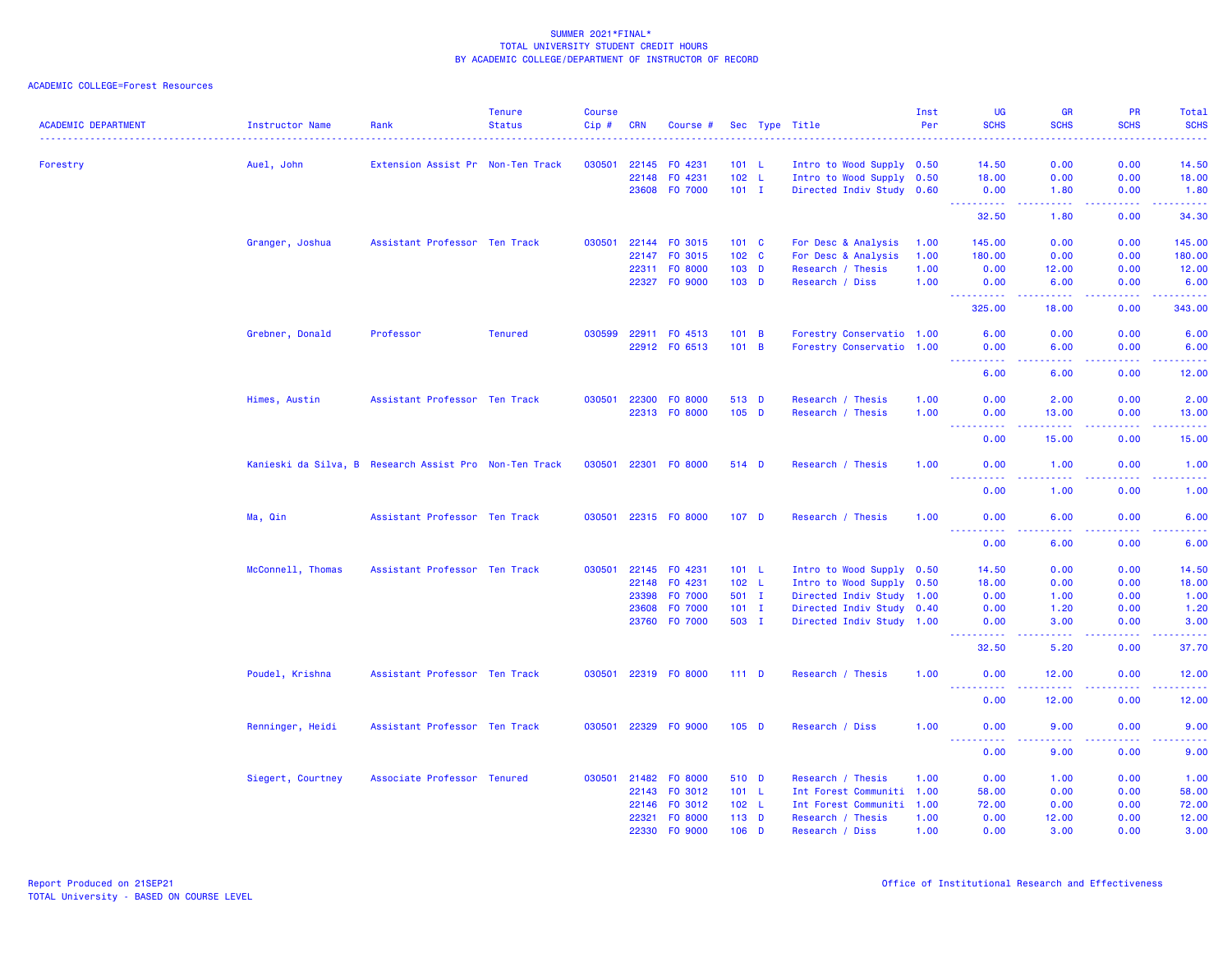| <b>ACADEMIC DEPARTMENT</b>             | Instructor Name | Rank                                                          | <b>Tenure</b><br>Status | <b>Course</b><br>$Cip$ # | <b>CRN</b> | Course # Sec Type Title |         |                   | Inst<br>Per | <b>UG</b><br><b>SCHS</b> | <b>GR</b><br><b>SCHS</b>    | <b>PR</b><br><b>SCHS</b> | Total<br><b>SCHS</b> |
|----------------------------------------|-----------------|---------------------------------------------------------------|-------------------------|--------------------------|------------|-------------------------|---------|-------------------|-------------|--------------------------|-----------------------------|--------------------------|----------------------|
|                                        |                 |                                                               |                         |                          |            |                         |         |                   |             | -----------              | ___________________________ |                          | .                    |
| Forestry                               | Yang, Jia       | Assistant Professor Ten Track                                 |                         |                          |            | 030501 22323 F0 8000    | $115$ D | Research / Thesis | 1.00        | 130.00<br>0.00           | 16.00<br>6.00               | 0.00<br>0.00             | 146.00<br>6.00       |
|                                        |                 |                                                               |                         |                          |            |                         |         |                   |             | ----------<br>0.00       | ------<br>6.00              | .<br>0.00                | .<br>6.00            |
|                                        | Zhang, Xuefeng  | Research Assist Pro Non-Ten Track 030501 23508 SBP 9000 110 D |                         |                          |            |                         |         | Research / Diss   | 1.00        | 0.00                     | 9.00                        | 0.00                     | 9.00                 |
|                                        |                 |                                                               |                         |                          |            |                         |         |                   |             | -----------<br>0.00      | 9.00                        | 0.00                     | 9.00                 |
| ====================================   |                 |                                                               |                         |                          |            |                         |         |                   |             | ==========               | ==========                  | -----------              | ==========           |
| Forestry                               |                 |                                                               |                         |                          |            |                         |         |                   |             | 526,00                   | 105,00                      | 0.00                     | 631,00               |
| ====================================== |                 |                                                               |                         |                          |            |                         |         |                   |             | ==========               | ==========                  | -----------              | -----------          |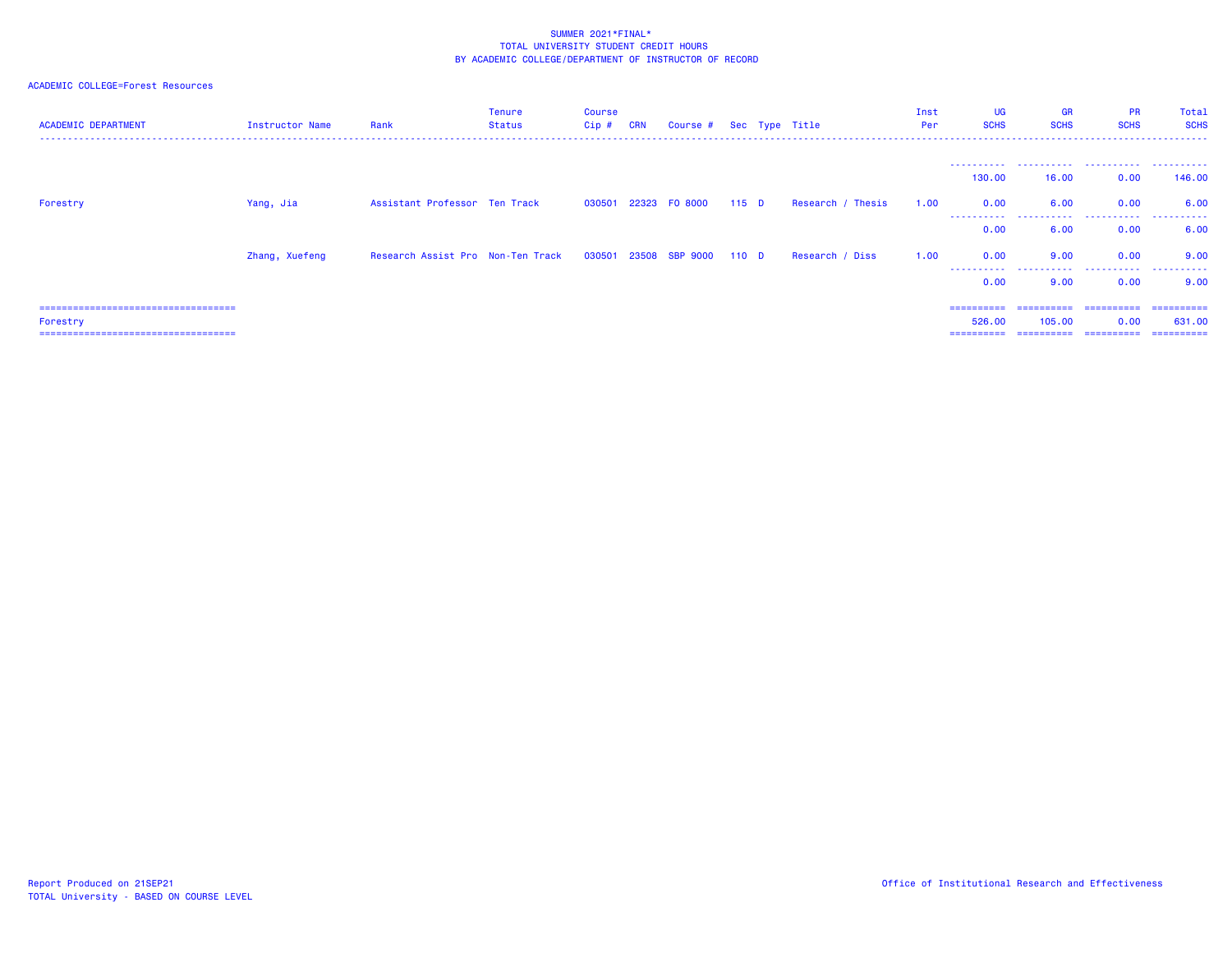| <b>ACADEMIC DEPARTMENT</b>                                                                              | Instructor Name                                         | Rank                          | <b>Tenure</b><br><b>Status</b> | <b>Course</b><br>Cip# | <b>CRN</b> | Course #              |                  | Sec Type Title            | Inst<br>Per | UG<br><b>SCHS</b>                                                                                                                                                         | <b>GR</b><br><b>SCHS</b>                                                                                                                                      | <b>PR</b><br><b>SCHS</b>                                                                                                                                     | Total<br><b>SCHS</b>                                                                                                                                                                                                                                                                                                                                                                                                                                                                             |
|---------------------------------------------------------------------------------------------------------|---------------------------------------------------------|-------------------------------|--------------------------------|-----------------------|------------|-----------------------|------------------|---------------------------|-------------|---------------------------------------------------------------------------------------------------------------------------------------------------------------------------|---------------------------------------------------------------------------------------------------------------------------------------------------------------|--------------------------------------------------------------------------------------------------------------------------------------------------------------|--------------------------------------------------------------------------------------------------------------------------------------------------------------------------------------------------------------------------------------------------------------------------------------------------------------------------------------------------------------------------------------------------------------------------------------------------------------------------------------------------|
| Sustainable Bioproducts                                                                                 | Filgueira Amorim Fra Assistant Professor Ten Track      |                               |                                |                       |            | 030501 22924 SBP 8000 | $101$ D          | Research / Thesis         | 1.00        | 0.00<br><u> - - - - - - - - - -</u>                                                                                                                                       | 6.00<br>ولالات                                                                                                                                                | 0.00<br>$\frac{1}{2} \left( \frac{1}{2} \right) \left( \frac{1}{2} \right) \left( \frac{1}{2} \right) \left( \frac{1}{2} \right) \left( \frac{1}{2} \right)$ | 6.00<br>الداعات عاد                                                                                                                                                                                                                                                                                                                                                                                                                                                                              |
|                                                                                                         |                                                         |                               |                                |                       |            |                       |                  |                           |             | 0.00                                                                                                                                                                      | 6.00                                                                                                                                                          | 0.00                                                                                                                                                         | 6.00                                                                                                                                                                                                                                                                                                                                                                                                                                                                                             |
|                                                                                                         | Hassan, El Barbary                                      | Associate Professor Tenured   |                                | 030501                | 22928      | <b>SBP 9000</b>       | 101 <sub>D</sub> | Research / Diss           | 1.00        | 0.00                                                                                                                                                                      | 6.00                                                                                                                                                          | 0.00                                                                                                                                                         | 6.00                                                                                                                                                                                                                                                                                                                                                                                                                                                                                             |
|                                                                                                         |                                                         |                               |                                |                       |            |                       |                  |                           |             | 0.00                                                                                                                                                                      | 6.00                                                                                                                                                          | 0.00                                                                                                                                                         | 6.00                                                                                                                                                                                                                                                                                                                                                                                                                                                                                             |
|                                                                                                         | Kim, Yun Sang                                           | Assistant Professor Ten Track |                                | 030501                | 22925      | <b>SBP 8000</b>       | $102$ D          | Research / Thesis         | 1.00        | 0.00                                                                                                                                                                      | 12.00                                                                                                                                                         | 0.00                                                                                                                                                         | 12.00                                                                                                                                                                                                                                                                                                                                                                                                                                                                                            |
|                                                                                                         |                                                         |                               |                                |                       | 23506      | <b>SBP 9000</b>       | 109 D            | Research / Diss           | 1.00        | 0.00<br>$\sim$ $\sim$ $\sim$<br>د د د د                                                                                                                                   | 18.00<br>$\frac{1}{2} \left( \frac{1}{2} \right) \left( \frac{1}{2} \right) \left( \frac{1}{2} \right) \left( \frac{1}{2} \right)$                            | 0.00<br>.                                                                                                                                                    | 18.00<br>المتمامين                                                                                                                                                                                                                                                                                                                                                                                                                                                                               |
|                                                                                                         |                                                         |                               |                                |                       |            |                       |                  |                           |             | 0.00                                                                                                                                                                      | 30.00                                                                                                                                                         | 0.00                                                                                                                                                         | 30.00                                                                                                                                                                                                                                                                                                                                                                                                                                                                                            |
|                                                                                                         | Nicholas, Darrel                                        | Professor                     | <b>Tenured</b>                 | 030501                | 22929      | <b>SBP 9000</b>       | 102 <sub>D</sub> | Research / Diss           | 1.00        | 0.00<br>$- - - - -$                                                                                                                                                       | 6.00                                                                                                                                                          | 0.00                                                                                                                                                         | 6.00                                                                                                                                                                                                                                                                                                                                                                                                                                                                                             |
|                                                                                                         |                                                         |                               |                                |                       |            |                       |                  |                           |             | 0.00                                                                                                                                                                      | 6.00                                                                                                                                                          | 0.00                                                                                                                                                         | 6.00                                                                                                                                                                                                                                                                                                                                                                                                                                                                                             |
|                                                                                                         | Nistal - Franca, Fred Research Assist Pro Non-Ten Track |                               |                                | 030501                | 22930      | <b>SBP 9000</b>       | 103 D            | Research / Diss           | 1.00        | 0.00                                                                                                                                                                      | 6.00                                                                                                                                                          | 0.00                                                                                                                                                         | 6.00                                                                                                                                                                                                                                                                                                                                                                                                                                                                                             |
|                                                                                                         |                                                         |                               |                                |                       |            |                       |                  |                           |             | $\sim$ $\sim$ .<br>0.00                                                                                                                                                   | 6.00                                                                                                                                                          | 0.00                                                                                                                                                         | 6.00                                                                                                                                                                                                                                                                                                                                                                                                                                                                                             |
|                                                                                                         | Owens, Frank                                            | Assistant Professor Ten Track |                                | 030501                | 22931      | <b>SBP 9000</b>       | $104$ D          | Research / Diss           | 1.00        | 0.00                                                                                                                                                                      | 18.00                                                                                                                                                         | 0.00                                                                                                                                                         | 18.00                                                                                                                                                                                                                                                                                                                                                                                                                                                                                            |
|                                                                                                         |                                                         |                               |                                |                       |            |                       |                  |                           |             | .<br>$\frac{1}{2} \left( \frac{1}{2} \right) \frac{1}{2} \left( \frac{1}{2} \right)$<br>0.00                                                                              | -----<br>18.00                                                                                                                                                | .<br>0.00                                                                                                                                                    | .<br>18.00                                                                                                                                                                                                                                                                                                                                                                                                                                                                                       |
|                                                                                                         | Seale, Roy                                              | Professor                     | <b>Tenured</b>                 | 030501                | 22926      | <b>SBP 8000</b>       | $103$ D          | Research / Thesis         | 1.00        | 0.00                                                                                                                                                                      | 12.00                                                                                                                                                         | 0.00                                                                                                                                                         | 12.00                                                                                                                                                                                                                                                                                                                                                                                                                                                                                            |
|                                                                                                         |                                                         |                               |                                |                       |            |                       |                  |                           |             | والمراجات<br>.<br>0.00                                                                                                                                                    | 12.00                                                                                                                                                         | 0.00                                                                                                                                                         | 12.00                                                                                                                                                                                                                                                                                                                                                                                                                                                                                            |
|                                                                                                         | Shmulsky, Rubin                                         | Professor                     | <b>Tenured</b>                 | 030501                | 22927      | <b>SBP 8000</b>       | $104$ D          | Research / Thesis         | 1.00        | 0.00                                                                                                                                                                      | 12.00                                                                                                                                                         | 0.00                                                                                                                                                         | 12.00                                                                                                                                                                                                                                                                                                                                                                                                                                                                                            |
|                                                                                                         |                                                         |                               |                                |                       | 22933      | <b>SBP 9000</b>       | $106$ D          | Research / Diss           | 1.00        | 0.00<br>$\frac{1}{2} \left( \frac{1}{2} \right) \left( \frac{1}{2} \right) \left( \frac{1}{2} \right) \left( \frac{1}{2} \right) \left( \frac{1}{2} \right)$<br>2.2.2.2.1 | 27.00<br>.                                                                                                                                                    | 0.00<br>2.2.2.2.2                                                                                                                                            | 27.00<br>.                                                                                                                                                                                                                                                                                                                                                                                                                                                                                       |
|                                                                                                         |                                                         |                               |                                |                       |            |                       |                  |                           |             | 0.00                                                                                                                                                                      | 39.00                                                                                                                                                         | 0.00                                                                                                                                                         | 39.00                                                                                                                                                                                                                                                                                                                                                                                                                                                                                            |
|                                                                                                         | Street, Jason                                           | Assistant Professor Ten Track |                                | 030101                | 22140      | <b>SBP 2012</b>       | 001 B            | Intro to Bioproduct       | 1.00        | 4.00                                                                                                                                                                      | 0.00                                                                                                                                                          | 0.00                                                                                                                                                         | 4.00                                                                                                                                                                                                                                                                                                                                                                                                                                                                                             |
|                                                                                                         |                                                         |                               |                                | 030501                | 22934      | <b>SBP 9000</b>       | 107 <sub>D</sub> | Research / Diss           | 1.00        | 0.00<br><b>.</b> .                                                                                                                                                        | 12.00<br>$\frac{1}{2} \left( \frac{1}{2} \right) \left( \frac{1}{2} \right) \left( \frac{1}{2} \right) \left( \frac{1}{2} \right) \left( \frac{1}{2} \right)$ | 0.00<br>22222                                                                                                                                                | 12.00<br>.                                                                                                                                                                                                                                                                                                                                                                                                                                                                                       |
|                                                                                                         |                                                         |                               |                                |                       |            |                       |                  |                           |             | 4.00                                                                                                                                                                      | 12.00                                                                                                                                                         | 0.00                                                                                                                                                         | 16.00                                                                                                                                                                                                                                                                                                                                                                                                                                                                                            |
|                                                                                                         | Verly Lopes, Dercili Research Assist Pro Non-Ten Track  |                               |                                | 030101                | 23972      | <b>SBP 7000</b>       | $101$ I          | Directed Indiv Study 1.00 |             | 0.00                                                                                                                                                                      | 3.00                                                                                                                                                          | 0.00                                                                                                                                                         | 3.00                                                                                                                                                                                                                                                                                                                                                                                                                                                                                             |
|                                                                                                         |                                                         |                               |                                | 030501                | 22937      | <b>SBP 8000</b>       | $106$ D          | Research / Thesis         | 1.00        | 0.00<br><b><i><u><u> - - - - - - - - - -</u></u></i></b>                                                                                                                  | 3.00<br>.                                                                                                                                                     | 0.00<br>.                                                                                                                                                    | 3.00<br>-----                                                                                                                                                                                                                                                                                                                                                                                                                                                                                    |
|                                                                                                         |                                                         |                               |                                |                       |            |                       |                  |                           |             | 0.00                                                                                                                                                                      | 6.00                                                                                                                                                          | 0.00                                                                                                                                                         | 6.00                                                                                                                                                                                                                                                                                                                                                                                                                                                                                             |
|                                                                                                         | Zhang, Jilei                                            | Professor                     | <b>Tenured</b>                 |                       |            | 030501 22935 SBP 9000 | $108$ D          | Research / Diss           | 1.00        | 0.00<br>$- - -$<br>.                                                                                                                                                      | 6.00<br>$\sim$ $\sim$ $\sim$ $\sim$                                                                                                                           | 0.00<br>.                                                                                                                                                    | 6.00<br>المالم عامان                                                                                                                                                                                                                                                                                                                                                                                                                                                                             |
|                                                                                                         |                                                         |                               |                                |                       |            |                       |                  |                           |             | 0.00                                                                                                                                                                      | 6.00                                                                                                                                                          | 0.00                                                                                                                                                         | 6.00                                                                                                                                                                                                                                                                                                                                                                                                                                                                                             |
| =====================================<br>Sustainable Bioproducts<br>----------------------------------- |                                                         |                               |                                |                       |            |                       |                  |                           |             | ==========<br>4.00                                                                                                                                                        | ==========<br>147,00                                                                                                                                          | <b>BEREEREER</b><br>0.00                                                                                                                                     | $\begin{array}{cccccccccc} \multicolumn{2}{c}{} & \multicolumn{2}{c}{} & \multicolumn{2}{c}{} & \multicolumn{2}{c}{} & \multicolumn{2}{c}{} & \multicolumn{2}{c}{} & \multicolumn{2}{c}{} & \multicolumn{2}{c}{} & \multicolumn{2}{c}{} & \multicolumn{2}{c}{} & \multicolumn{2}{c}{} & \multicolumn{2}{c}{} & \multicolumn{2}{c}{} & \multicolumn{2}{c}{} & \multicolumn{2}{c}{} & \multicolumn{2}{c}{} & \multicolumn{2}{c}{} & \multicolumn{2}{c}{} & \multicolumn{2}{c}{} & \mult$<br>151.00 |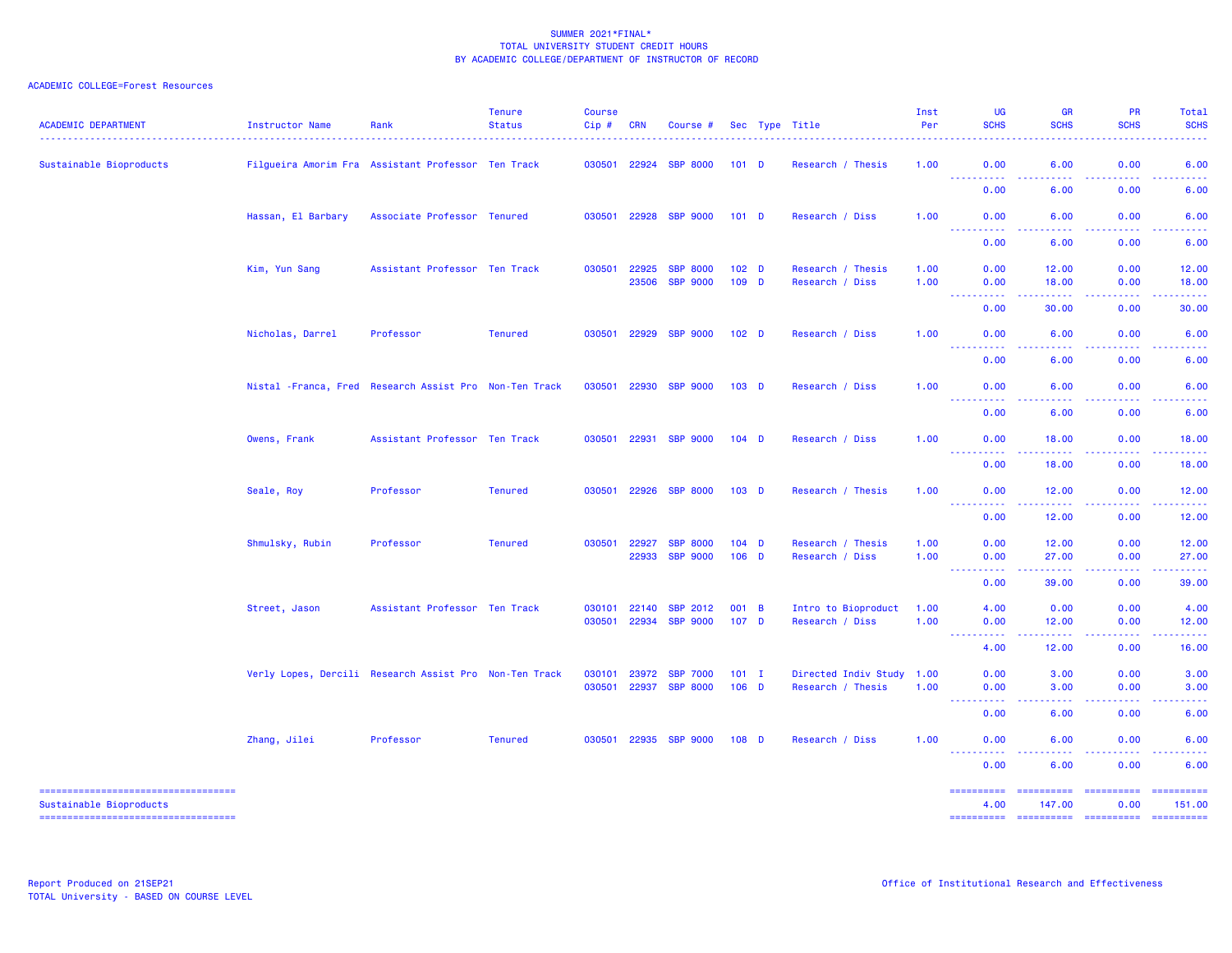| <b>ACADEMIC DEPARTMENT</b>        | <b>Instructor Name</b> | Rank                              | <b>Tenure</b><br><b>Status</b> | <b>Course</b><br>Cip# | <b>CRN</b>   | Course #              |                  |                | Sec Type Title            | Inst<br>Per | UG<br><b>SCHS</b>                                                                                                                 | <b>GR</b><br><b>SCHS</b>                                                                                                                                     | <b>PR</b><br><b>SCHS</b> | Total<br><b>SCHS</b><br>. |
|-----------------------------------|------------------------|-----------------------------------|--------------------------------|-----------------------|--------------|-----------------------|------------------|----------------|---------------------------|-------------|-----------------------------------------------------------------------------------------------------------------------------------|--------------------------------------------------------------------------------------------------------------------------------------------------------------|--------------------------|---------------------------|
| Wildlife, Fisheries & Aquaculture | Allen, Peter           | Associate Professor Tenured       |                                |                       | 030601 22580 | <b>WFA 8000</b>       | 102 <sub>D</sub> |                | Research / Thesis         | 1.00        | 0.00                                                                                                                              | 24.00                                                                                                                                                        | 0.00                     | 24.00                     |
|                                   |                        |                                   |                                |                       |              |                       |                  |                |                           |             | <u>.</u><br>0.00                                                                                                                  | الداعات عامان<br>24.00                                                                                                                                       | 22222<br>0.00            | .<br>24.00                |
|                                   | Ayers, Christopher     | Instructor                        | Non-Ten Track                  | 030201                | 21145        | <b>WFA 4153</b>       | 51               | $\overline{B}$ | Prin Wild Con & Man       | 1.00        | 33.00                                                                                                                             | 0.00                                                                                                                                                         | 0.00                     | 33.00                     |
|                                   |                        |                                   |                                |                       | 21147        | <b>WFA 4433</b>       | 001              | $\mathbf{C}$   | Mammalogy                 | 1.00        | 24.00                                                                                                                             | 0.00                                                                                                                                                         | 0.00                     | 24.00                     |
|                                   |                        |                                   |                                |                       | 21148        | <b>WFA 4433</b>       | 002 K            |                | Mammalogy                 | 1.00        | 0.00<br>بالمستمال                                                                                                                 | 0.00<br>بالأباء                                                                                                                                              | 0.00<br>المستما          | 0.00<br>.                 |
|                                   |                        |                                   |                                |                       |              |                       |                  |                |                           |             | 57.00                                                                                                                             | 0.00                                                                                                                                                         | 0.00                     | 57.00                     |
|                                   | Baker, Beth            | Extension Assist Pr Non-Ten Track |                                | 030601                | 22581        | <b>WFA 8000</b>       | 103 D            |                | Research / Thesis         | 1.00        | 0.00                                                                                                                              | 13.00                                                                                                                                                        | 0.00                     | 13.00                     |
|                                   |                        |                                   |                                |                       | 22608        | <b>WFA 8000</b>       | 03               | D              | Research / Thesis         | 1.00        | 0.00                                                                                                                              | 6.00                                                                                                                                                         | 0.00                     | 6.00                      |
|                                   |                        |                                   |                                |                       | 22688        | <b>WFA 9000</b>       | 03               | D              | Research / Diss           | 1.00        | 0.00                                                                                                                              | 2.00                                                                                                                                                         | 0.00                     | 2.00                      |
|                                   |                        |                                   |                                |                       |              | 23323 WFA 7000        | $102 \quad I$    |                | Directed Indiv Study 1.00 |             | 0.00<br><b>.</b>                                                                                                                  | 3.00<br>$\frac{1}{2} \left( \frac{1}{2} \right) \left( \frac{1}{2} \right) \left( \frac{1}{2} \right) \left( \frac{1}{2} \right) \left( \frac{1}{2} \right)$ | 0.00<br>22222            | 3.00<br>.                 |
|                                   |                        |                                   |                                |                       |              |                       |                  |                |                           |             | 0.00                                                                                                                              | 24.00                                                                                                                                                        | 0.00                     | 24.00                     |
|                                   | Burger, Leslie         | Extension Assist Pr Non-Ten Track |                                | 030601                |              | 22583 WFA 8000        | $105$ D          |                | Research / Thesis         | 1.00        | 0.00<br><u>.</u>                                                                                                                  | 6.00<br>.                                                                                                                                                    | 0.00<br>22222            | 6.00<br>.                 |
|                                   |                        |                                   |                                |                       |              |                       |                  |                |                           |             | 0.00                                                                                                                              | 6.00                                                                                                                                                         | 0.00                     | 6.00                      |
|                                   | Colvin, Michael        | Associate Professor Tenured       |                                | 030601                | 22584        | <b>WFA 8000</b>       | $106$ D          |                | Research / Thesis         | 1.00        | 0.00                                                                                                                              | 7.00                                                                                                                                                         | 0.00                     | 7.00                      |
|                                   |                        |                                   |                                |                       | 22691        | <b>WFA 9000</b>       | 06               | D              | Research / Diss           | 1.00        | 0.00                                                                                                                              | 6.00                                                                                                                                                         | 0.00                     | 6.00                      |
|                                   |                        |                                   |                                |                       | 23969        | <b>WFA 7000</b>       | $103$ I          |                | Directed Indiv Study 1.00 |             | 0.00                                                                                                                              | 2.00                                                                                                                                                         | 0.00                     | 2.00                      |
|                                   |                        |                                   |                                |                       |              |                       |                  |                |                           |             | $\omega_{\rm{eff}}$ and $\omega_{\rm{eff}}$<br>0.00                                                                               | .<br>15.00                                                                                                                                                   | .<br>0.00                | .<br>15.00                |
|                                   |                        |                                   |                                |                       |              |                       |                  |                |                           |             |                                                                                                                                   |                                                                                                                                                              |                          |                           |
|                                   | Correa, Sandra         | Assistant Professor Ten Track     |                                | 030201                | 21143        | <b>WFA 3133</b>       | 001 C            |                | Applied Ecology           | 1.00        | 24.00                                                                                                                             | 0.00                                                                                                                                                         | 0.00                     | 24.00                     |
|                                   |                        |                                   |                                |                       | 21144        | <b>WFA 3133</b>       | 002 K            |                | Applied Ecology           | 1.00        | 0.00                                                                                                                              | 0.00                                                                                                                                                         | 0.00                     | 0.00                      |
|                                   |                        |                                   |                                |                       | 030601 22665 | <b>WFA 9000</b>       | 107 <sub>D</sub> |                | Research / Diss           | 1.00        | 0.00<br>$\frac{1}{2} \left( \frac{1}{2} \right) \left( \frac{1}{2} \right) \left( \frac{1}{2} \right) \left( \frac{1}{2} \right)$ | 6.00<br>د د د د                                                                                                                                              | 0.00<br>.                | 6.00<br>وعاعاها           |
|                                   |                        |                                   |                                |                       |              |                       |                  |                |                           |             | 24.00                                                                                                                             | 6.00                                                                                                                                                         | 0.00                     | 30.00                     |
|                                   | Davis, John            | Associate Professor Tenured       |                                | 030601                |              | 22613 WFA 8000        | 08               | D              | Research / Thesis         | 1.00        | 0.00                                                                                                                              | 13.00                                                                                                                                                        | 0.00                     | 13.00                     |
|                                   |                        |                                   |                                |                       |              | 22719 WFA 9000        | 58               | D              | Research / Diss           | 1.00        | 0.00<br><b>.</b>                                                                                                                  | 6.00<br>.                                                                                                                                                    | 0.00<br>.                | 6.00<br>.                 |
|                                   |                        |                                   |                                |                       |              |                       |                  |                |                           |             | 0.00                                                                                                                              | 19.00                                                                                                                                                        | 0.00                     | 19.00                     |
|                                   | Demarais, Stephen      | Professor                         | <b>Tenured</b>                 | 030201                | 22141        | <b>WFA 3031</b>       | $101$ H          |                | Intro Wild/Fish Prac 1.00 |             | 29.00                                                                                                                             | 0.00                                                                                                                                                         | 0.00                     | 29.00                     |
|                                   |                        |                                   |                                |                       | 22142        | <b>WFA 3031</b>       | 102 H            |                | Intro Wild/Fish Prac 1.00 |             | 36.00                                                                                                                             | 0.00                                                                                                                                                         | 0.00                     | 36.00                     |
|                                   |                        |                                   |                                | 030601                | 22587        | <b>WFA 8000</b>       | $109$ D          |                | Research / Thesis         | 1.00        | 0.00                                                                                                                              | 7.00                                                                                                                                                         | 0.00                     | 7.00                      |
|                                   |                        |                                   |                                |                       | 22614        | <b>WFA 8000</b>       | 09               | D              | Research / Thesis         | 1.00        | 0.00<br><u>.</u>                                                                                                                  | 1.00<br>الدالد الدالد                                                                                                                                        | 0.00<br>.                | 1.00<br>.                 |
|                                   |                        |                                   |                                |                       |              |                       |                  |                |                           |             | 65.00                                                                                                                             | 8.00                                                                                                                                                         | 0.00                     | 73.00                     |
|                                   | Drymon, James          | Extension Assist Pr Non-Ten Track |                                | 030601                |              | 22695 WFA 9000        | 10 <sub>1</sub>  | D              | Research / Diss           | 1.00        | 0.00                                                                                                                              | 6.00                                                                                                                                                         | 0.00                     | 6.00                      |
|                                   |                        |                                   |                                |                       |              |                       |                  |                |                           |             | 0.00                                                                                                                              | 6.00                                                                                                                                                         | 0.00                     | 6.00                      |
|                                   | Evans, Kristine        | Assistant Professor Ten Track     |                                |                       |              | 030601 22589 WFA 8000 | $111$ D          |                | Research / Thesis         | 1.00        | 0.00                                                                                                                              | 10.00                                                                                                                                                        | 0.00                     | 10.00                     |
|                                   |                        |                                   |                                |                       |              |                       |                  |                |                           |             | 0.00                                                                                                                              | 10.00                                                                                                                                                        | 0.00                     | 10.00                     |
|                                   | Hileman, Eric          | Research Assist Pro Non-Ten Track |                                |                       |              | 030601 21976 WFA 4393 | 551 C            |                | Urban Wildlife Ecolo 1.00 |             | 6.00                                                                                                                              | 0.00                                                                                                                                                         | 0.00                     | 6.00                      |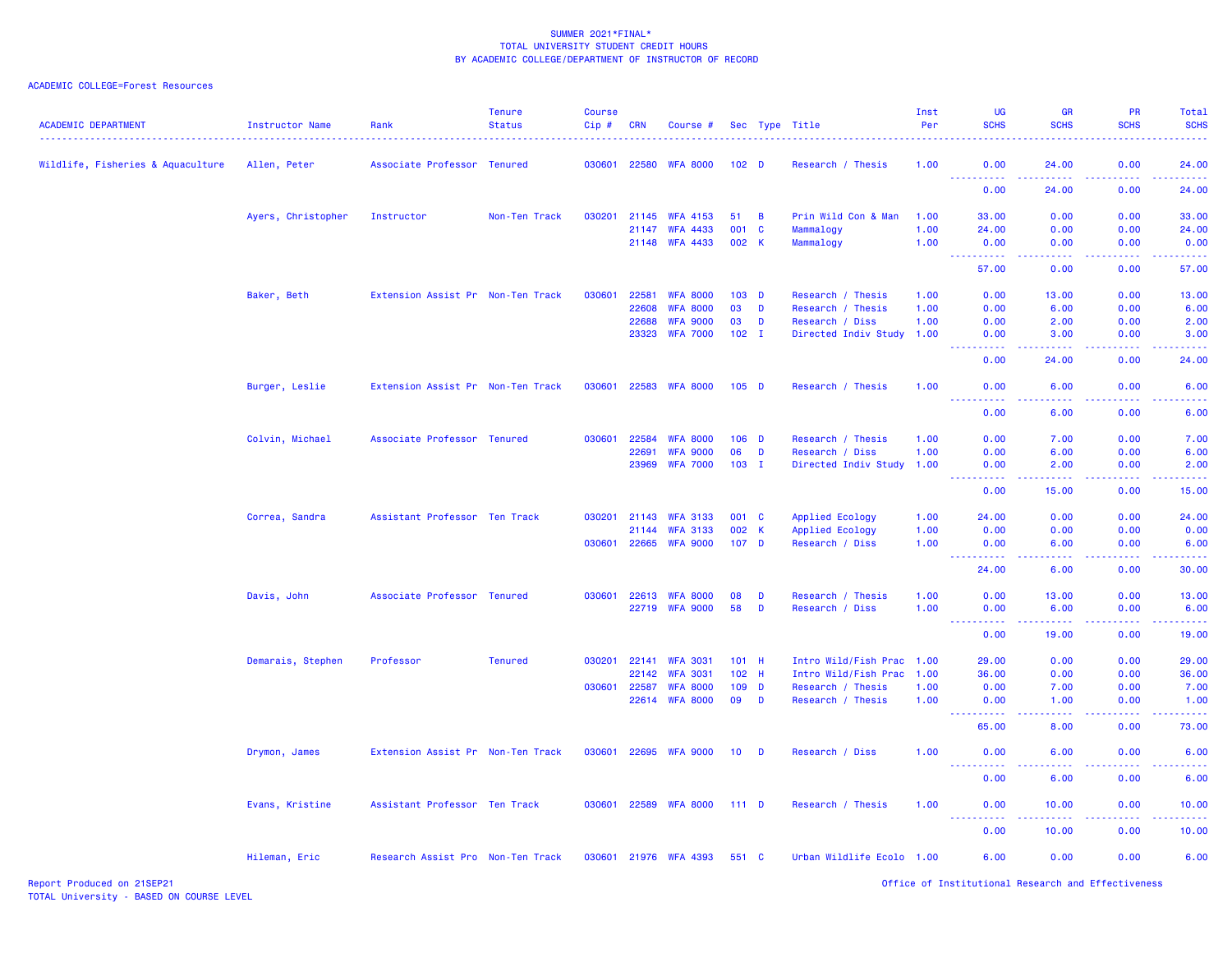| <b>ACADEMIC DEPARTMENT</b>        | Instructor Name     | Rank                              | <b>Tenure</b><br><b>Status</b> | <b>Course</b><br>Cip # | <b>CRN</b> | Course #              |                  |                | Sec Type Title            | Inst<br>Per | <b>UG</b><br><b>SCHS</b>                      | <b>GR</b><br><b>SCHS</b>                                                                                                                                     | PR<br><b>SCHS</b>                                                                                                                 | Total<br><b>SCHS</b>               |
|-----------------------------------|---------------------|-----------------------------------|--------------------------------|------------------------|------------|-----------------------|------------------|----------------|---------------------------|-------------|-----------------------------------------------|--------------------------------------------------------------------------------------------------------------------------------------------------------------|-----------------------------------------------------------------------------------------------------------------------------------|------------------------------------|
| Wildlife, Fisheries & Aquaculture | Hileman, Eric       | Research Assist Pro Non-Ten Track |                                |                        |            | 030601 21977 WFA 6393 | 551 C            |                | Urban Wildlife Ecolo 1.00 |             | 0.00<br><u>.</u>                              | 12.00<br>$\frac{1}{2} \left( \frac{1}{2} \right) \left( \frac{1}{2} \right) \left( \frac{1}{2} \right) \left( \frac{1}{2} \right)$                           | 0.00<br>.                                                                                                                         | 12.00<br>222222                    |
|                                   |                     |                                   |                                |                        |            |                       |                  |                |                           |             | 6.00                                          | 12.00                                                                                                                                                        | 0.00                                                                                                                              | 18.00                              |
|                                   | Hines, Stacy        | Instructor                        | Non-Ten Track                  | 030601                 |            | 21146 WFA 4223        | 001 C            |                | Wildlife Plant ID         | 1.00        | 30.00                                         | 0.00                                                                                                                                                         | 0.00                                                                                                                              | 30.00                              |
|                                   |                     |                                   |                                |                        | 21726      | <b>WFA 6223</b>       | 501 B            |                | Wildife Plant ID          | 1.00        | 0.00                                          | 9.00                                                                                                                                                         | 0.00                                                                                                                              | 9.00                               |
|                                   |                     |                                   |                                |                        | 22151      | <b>WFA 4223</b>       | 01               | B              | Wildlife Plant ID         | 1.00        | 33.00                                         | 0.00                                                                                                                                                         | 0.00                                                                                                                              | 33.00                              |
|                                   |                     |                                   |                                |                        | 22152      | <b>WFA 6223</b>       | 01               | $\overline{B}$ | Wildife Plant ID          | 1.00        | 0.00                                          | 3.00                                                                                                                                                         | 0.00                                                                                                                              | 3.00                               |
|                                   |                     |                                   |                                |                        |            | 22555 WFA 4223        | 002 K            |                | Wildlife Plant ID         | 1.00        | 0.00                                          | 0.00                                                                                                                                                         | 0.00<br>$\sim$ $\sim$ $\sim$ $\sim$                                                                                               | 0.00<br>والمسامات                  |
|                                   |                     |                                   |                                |                        |            |                       |                  |                |                           |             | 63.00                                         | 12.00                                                                                                                                                        | 0.00                                                                                                                              | 75.00                              |
|                                   | Iglay, Raymond      | Assistant Professor Ten Track     |                                | 030601                 |            | 22592 WFA 8000        | $114$ D          |                | Research / Thesis         | 1.00        | 0.00                                          | 6.00                                                                                                                                                         | 0.00                                                                                                                              | 6.00                               |
|                                   |                     |                                   |                                |                        | 22672      | <b>WFA 9000</b>       | $114$ D          |                | Research / Diss           | 1.00        | 0.00<br><b>.</b> .                            | 6.00<br>$\frac{1}{2} \left( \frac{1}{2} \right) \left( \frac{1}{2} \right) \left( \frac{1}{2} \right) \left( \frac{1}{2} \right) \left( \frac{1}{2} \right)$ | 0.00<br>.                                                                                                                         | 6.00<br>الداليات للدالية ال        |
|                                   |                     |                                   |                                |                        |            |                       |                  |                |                           |             | 0.00                                          | 12.00                                                                                                                                                        | 0.00                                                                                                                              | 12.00                              |
|                                   | Karunakaran, Ganesh | Research Assist Pro Non-Ten Track |                                | 030601                 |            | 22673 WFA 9000        | $115$ D          |                | Research / Diss           | 1.00        | 0.00                                          | 12.00                                                                                                                                                        | 0.00<br>بالأباد                                                                                                                   | 12.00<br>.                         |
|                                   |                     |                                   |                                |                        |            |                       |                  |                |                           |             | .<br>0.00                                     | 12.00                                                                                                                                                        | 0.00                                                                                                                              | 12.00                              |
|                                   | Kouba, Andrew       | Professor                         | <b>Tenured</b>                 | 030601                 |            | 22594 WFA 8000        | $116$ D          |                | Research / Thesis         | 1.00        | 0.00                                          | 12.00                                                                                                                                                        | 0.00                                                                                                                              | 12.00                              |
|                                   |                     |                                   |                                |                        |            |                       |                  |                |                           |             | ----------<br>0.00                            | .<br>12.00                                                                                                                                                   | .<br>0.00                                                                                                                         | .<br>12.00                         |
|                                   | McConnell, Mark     | Assistant Professor Ten Track     |                                | 030601                 | 22595      | <b>WFA 8000</b>       | 117 <sub>D</sub> |                | Research / Thesis         | 1.00        | 0.00                                          | 24.00                                                                                                                                                        | 0.00                                                                                                                              | 24.00                              |
|                                   |                     |                                   |                                |                        | 22621      | <b>WFA 8000</b>       | 16 <sup>1</sup>  | $\mathbf{D}$   | Research / Thesis         | 1.00        | 0.00                                          | 6.00                                                                                                                                                         | 0.00                                                                                                                              | 6.00                               |
|                                   |                     |                                   |                                |                        |            | 22675 WFA 9000        | 117 <sub>D</sub> |                | Research / Diss           | 1.00        | 0.00<br><b><i><u>AAAAAAAAA</u></i></b>        | 6.00<br>المتمامين                                                                                                                                            | 0.00<br>22222                                                                                                                     | 6.00<br>.                          |
|                                   |                     |                                   |                                |                        |            |                       |                  |                |                           |             | 0.00                                          | 36.00                                                                                                                                                        | 0.00                                                                                                                              | 36.00                              |
|                                   | Miranda, Leandro    | Non-Employee                      | Not Applicable                 | 030601                 | 22596      | <b>WFA 8000</b>       | 118 D            |                | Research / Thesis         | 1.00        | 0.00                                          | 1.00                                                                                                                                                         | 0.00                                                                                                                              | 1.00                               |
|                                   |                     |                                   |                                |                        | 22676      | <b>WFA 9000</b>       | $118$ D          |                | Research / Diss           | 1.00        | 0.00<br>$\omega_{\rm{eff}}$<br>المستمات       | 6.00<br>المتمامين                                                                                                                                            | 0.00<br>الأنابات                                                                                                                  | 6.00<br>$\omega = \omega/\omega$ . |
|                                   |                     |                                   |                                |                        |            |                       |                  |                |                           |             | 0.00                                          | 7.00                                                                                                                                                         | 0.00                                                                                                                              | 7.00                               |
|                                   | Morin, Dana         | Assistant Professor Ten Track     |                                | 030601                 | 22650      | <b>WFA 8000</b>       | 69               | D              | Research / Thesis         | 1.00        | 0.00                                          | 6.00                                                                                                                                                         | 0.00                                                                                                                              | 6.00                               |
|                                   |                     |                                   |                                |                        | 22677      | <b>WFA 9000</b>       | $119$ D          |                | Research / Diss           | 1.00        | 0.00                                          | 6.00                                                                                                                                                         | 0.00                                                                                                                              | 6.00                               |
|                                   |                     |                                   |                                |                        | 22704      | <b>WFA 9000</b>       | 19               | D              | Research / Diss           | 1.00        | 0.00<br><b>.</b>                              | 6.00<br>$\frac{1}{2} \left( \frac{1}{2} \right) \left( \frac{1}{2} \right) \left( \frac{1}{2} \right) \left( \frac{1}{2} \right) \left( \frac{1}{2} \right)$ | 0.00<br>.                                                                                                                         | 6.00<br>.                          |
|                                   |                     |                                   |                                |                        |            |                       |                  |                |                           |             | 0.00                                          | 18.00                                                                                                                                                        | 0.00                                                                                                                              | 18.00                              |
|                                   | Neal, Jason         | Research Professor                | Non-Ten Track                  | 030601                 | 22624      | <b>WFA 8000</b>       | 19               | D              | Research / Thesis         | 1.00        | 0.00                                          | 12.00                                                                                                                                                        | 0.00                                                                                                                              | 12.00                              |
|                                   |                     |                                   |                                |                        | 22731      | <b>WFA 9000</b>       | 70 D             |                | Research / Diss           | 1.00        | 0.00<br>222222<br>$\sim$ $\sim$ $\sim$ $\sim$ | 1.00<br>.                                                                                                                                                    | 0.00<br>$\frac{1}{2} \left( \frac{1}{2} \right) \left( \frac{1}{2} \right) \left( \frac{1}{2} \right) \left( \frac{1}{2} \right)$ | 1.00<br>.                          |
|                                   |                     |                                   |                                |                        |            |                       |                  |                |                           |             | 0.00                                          | 13.00                                                                                                                                                        | 0.00                                                                                                                              | 13.00                              |
|                                   | Rush, Scott         | Associate Professor Tenured       |                                | 030601                 | 22599      | <b>WFA 8000</b>       | $121$ D          |                | Research / Thesis         | 1.00        | 0.00                                          | 6.00                                                                                                                                                         | 0.00                                                                                                                              | 6.00                               |
|                                   |                     |                                   |                                |                        | 22679      | <b>WFA 9000</b>       | $121$ D          |                | Research / Diss           | 1.00        | 0.00<br>المستملك<br>$\omega_{\rm{eff}}$       | 18.00<br>المستمر المسار                                                                                                                                      | 0.00<br>بالأبابات                                                                                                                 | 18.00<br>.                         |
|                                   |                     |                                   |                                |                        |            |                       |                  |                |                           |             | 0.00                                          | 24.00                                                                                                                                                        | 0.00                                                                                                                              | 24.00                              |
|                                   | Sparks, Eric        | Extension Assist Pr Non-Ten Track |                                | 030601                 | 22600      | <b>WFA 8000</b>       | 122 <sub>D</sub> |                | Research / Thesis         | 1.00        | 0.00                                          | 3.00                                                                                                                                                         | 0.00                                                                                                                              | 3.00                               |
|                                   |                     |                                   |                                |                        | 22653      | <b>WFA 8000</b>       | 72 D             |                | Research / Thesis         | 1.00        | 0.00                                          | 3.00                                                                                                                                                         | 0.00                                                                                                                              | 3.00                               |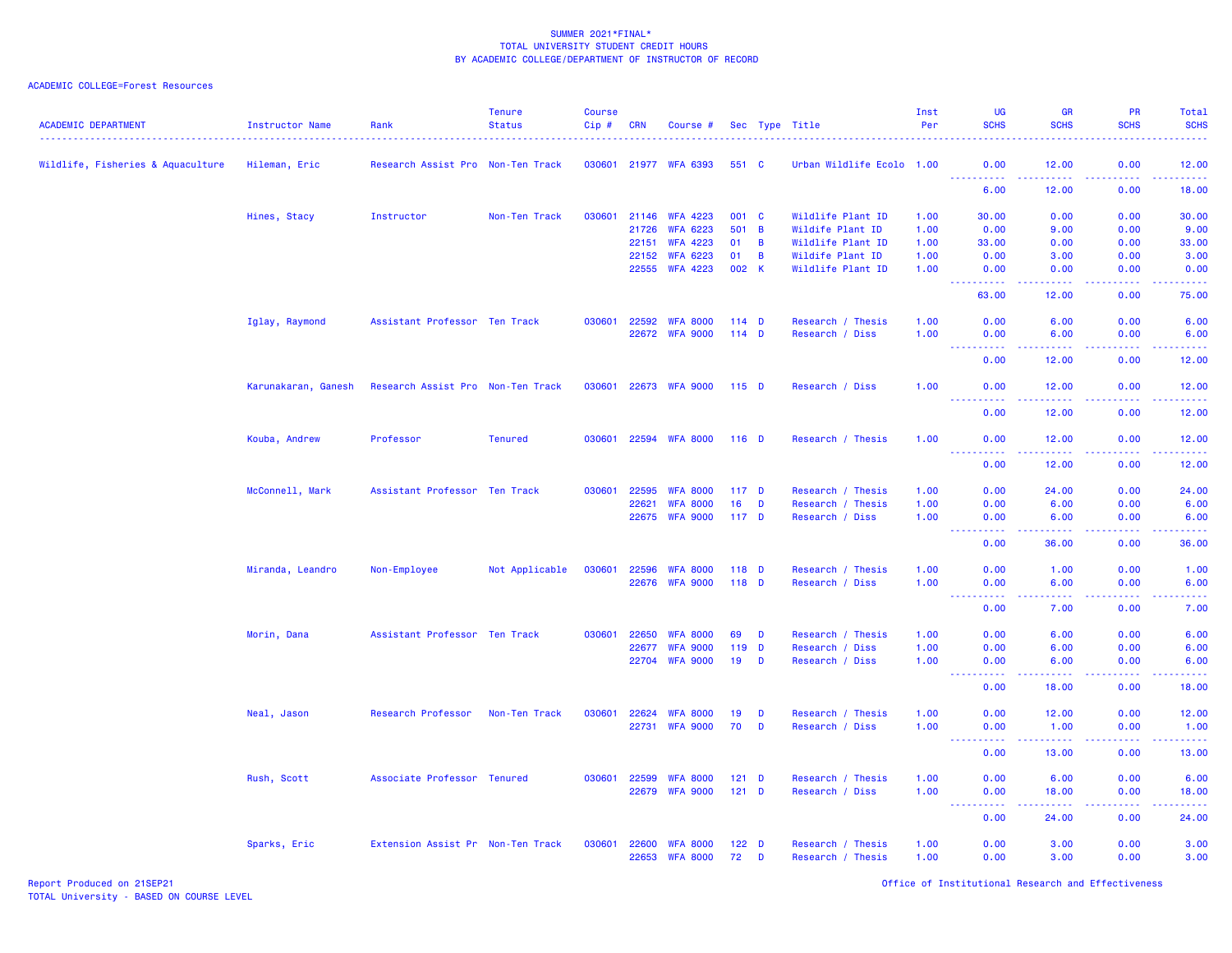| <b>ACADEMIC DEPARTMENT</b>                                                 | <b>Instructor Name</b> | Rank                              | <b>Tenure</b><br><b>Status</b> | <b>Course</b><br>Cip# | <b>CRN</b>     | Course #                           |                             | Sec Type Title                               | Inst<br>Per  | <b>UG</b><br><b>SCHS</b>                                                                                                                                     | GR<br><b>SCHS</b>                  | <b>PR</b><br><b>SCHS</b><br>----------- | Total<br><b>SCHS</b><br>.           |
|----------------------------------------------------------------------------|------------------------|-----------------------------------|--------------------------------|-----------------------|----------------|------------------------------------|-----------------------------|----------------------------------------------|--------------|--------------------------------------------------------------------------------------------------------------------------------------------------------------|------------------------------------|-----------------------------------------|-------------------------------------|
| Wildlife, Fisheries & Aquaculture                                          | Sparks, Eric           | Extension Assist Pr Non-Ten Track |                                | 030601                | 22680<br>23226 | <b>WFA 9000</b><br><b>WFA 7000</b> | 122 <sub>D</sub><br>$101$ I | Research / Diss<br>Directed Indiv Study 1.00 | 1.00         | 0.00<br>0.00                                                                                                                                                 | 15.00<br>3.00                      | 0.00<br>0.00                            | 15.00<br>3.00                       |
|                                                                            |                        |                                   |                                |                       |                |                                    |                             |                                              |              | -----<br>0.00                                                                                                                                                | . <u>.</u><br>24.00                | . <b>.</b> .<br>0.00                    | 24.00                               |
|                                                                            | Street, Garrett        | Assistant Professor Ten Track     |                                | 030601                | 22654<br>22681 | <b>WFA 8000</b><br><b>WFA 9000</b> | 73 D<br>$123$ D             | Research / Thesis<br>Research / Diss         | 1.00<br>1.00 | 0.00<br>0.00                                                                                                                                                 | 6.00<br>11.00                      | 0.00<br>0.00                            | 6.00<br>11.00                       |
|                                                                            |                        |                                   |                                |                       |                |                                    |                             |                                              |              | -----------<br>0.00                                                                                                                                          | -------<br>17.00                   | -----<br>0.00                           | ------<br>17.00                     |
|                                                                            | Strickland, Bronson    | Extension Professor Non-Ten Track |                                | 030601                |                | 22682 WFA 9000                     | $124$ D                     | Research / Diss                              | 1.00         | 0.00<br>$\frac{1}{2} \left( \frac{1}{2} \right) \left( \frac{1}{2} \right) \left( \frac{1}{2} \right) \left( \frac{1}{2} \right) \left( \frac{1}{2} \right)$ | 1.00<br>. <sub>.</sub>             | 0.00<br>.                               | 1.00<br>-----                       |
|                                                                            | Vilella, Francisco     | Non-Employee                      | Not Applicable                 | 030601                | 22603          | <b>WFA 8000</b>                    | $125$ D                     | Research / Thesis                            | 1.00         | 0.00<br>0.00                                                                                                                                                 | 1.00<br>6.00                       | 0.00<br>0.00                            | 1.00<br>6.00                        |
|                                                                            |                        |                                   |                                |                       |                | 22683 WFA 9000                     | $125$ D                     | Research / Diss                              | 1.00         | 0.00<br>.<br>$\cdots$                                                                                                                                        | 6.00<br>. <sub>.</sub>             | 0.00<br>.                               | 6.00<br>-----                       |
|                                                                            | Wang, Guiming          | Professor                         | <b>Tenured</b>                 | 030601                | 22684          | <b>WFA 9000</b>                    | $126$ D                     | Research / Diss                              | 1.00         | 0.00<br>0.00                                                                                                                                                 | 12.00<br>12.00                     | 0.00<br>0.00                            | 12.00<br>12.00                      |
|                                                                            |                        |                                   |                                |                       |                |                                    |                             |                                              |              | $\frac{1}{2} \left( \frac{1}{2} \right) \left( \frac{1}{2} \right) \left( \frac{1}{2} \right) \left( \frac{1}{2} \right) \left( \frac{1}{2} \right)$<br>0.00 | . <b>.</b><br>12.00                | . <b>.</b> .<br>0.00                    | ------<br>12.00                     |
| =====================================<br>Wildlife, Fisheries & Aquaculture |                        |                                   |                                |                       |                |                                    |                             |                                              |              | ==========<br>215.00<br>==========                                                                                                                           | ==========<br>342.00<br>========== | ==========<br>0.00<br>==========        | -----------<br>557.00<br>========== |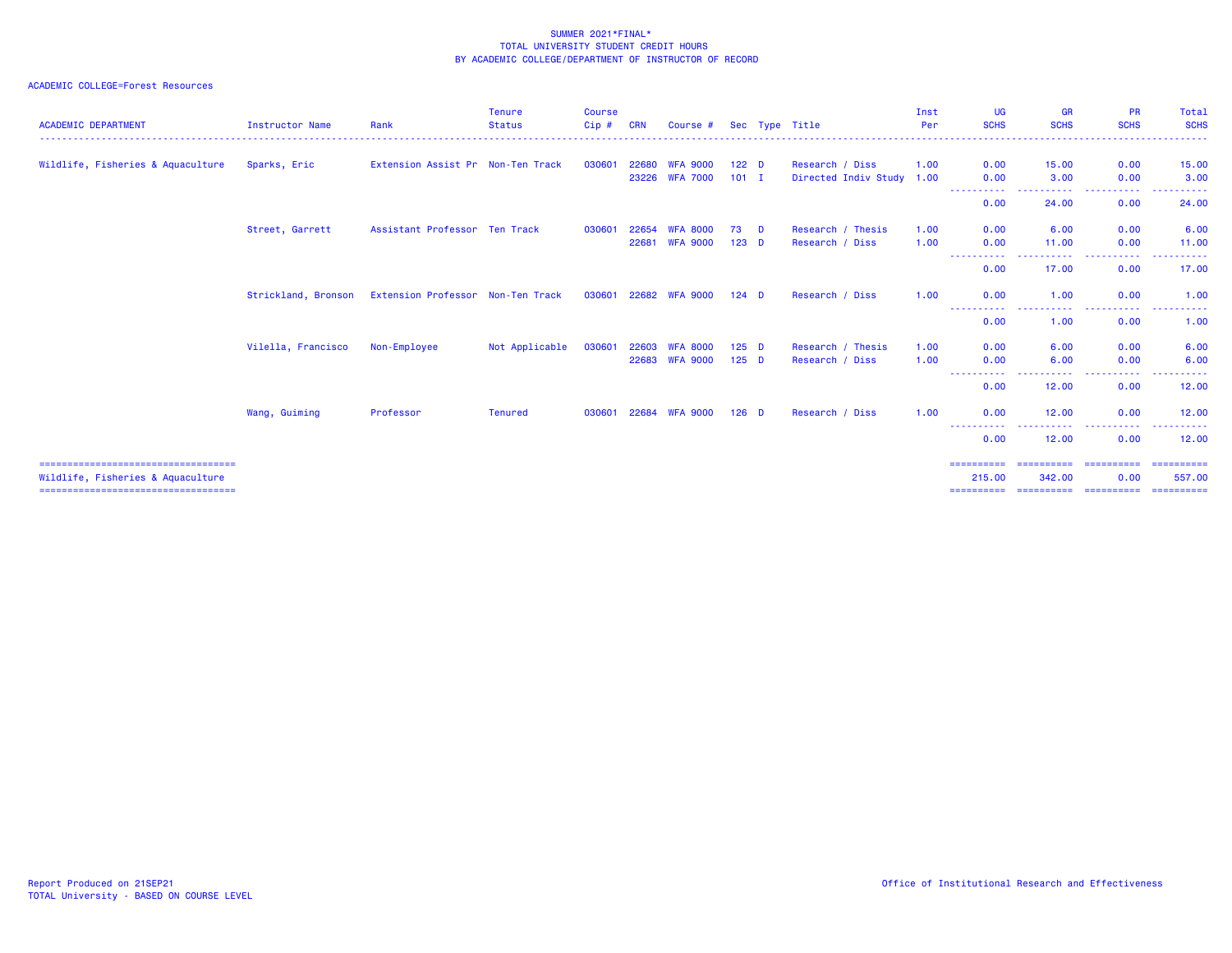| <b>ACADEMIC DEPARTMENT</b> | Instructor Name     | Rank                              | <b>Tenure</b><br><b>Status</b> | <b>Course</b><br>$Cip$ # | <b>CRN</b>   | Course #                          |                  | Sec Type Title                       | Inst<br>Per  | <b>UG</b><br><b>SCHS</b>                                                                                                                                     | <b>GR</b><br><b>SCHS</b> | PR<br><b>SCHS</b>                                                                                                                                             | Total<br><b>SCHS</b>                                                                                                            |
|----------------------------|---------------------|-----------------------------------|--------------------------------|--------------------------|--------------|-----------------------------------|------------------|--------------------------------------|--------------|--------------------------------------------------------------------------------------------------------------------------------------------------------------|--------------------------|---------------------------------------------------------------------------------------------------------------------------------------------------------------|---------------------------------------------------------------------------------------------------------------------------------|
| Veterinary Medicine        | Abdelhamed, Hossam  | Research Assist Pro Non-Ten Track |                                | 512501                   | 23207        | <b>CVM 9000</b>                   | $101$ D          | Research / Diss                      | 1.00         | 0.00<br>----------                                                                                                                                           | 15.00<br>بالأبابات       | 0.00<br>.                                                                                                                                                     | 15.00<br>.                                                                                                                      |
|                            |                     |                                   |                                |                          |              |                                   |                  |                                      |              | 0.00                                                                                                                                                         | 15.00                    | 0.00                                                                                                                                                          | 15.00                                                                                                                           |
|                            | Archer, Todd        | Associate Professor Tenured       |                                | 512401                   | 20391        | <b>CVM 5380</b><br>20413 CVM 5580 | $101$ E<br>103 E | Small Anim Int Med<br>Adv Clin Rot 3 | 1.00<br>1.00 | 0.00<br>0.00                                                                                                                                                 | 0.00<br>0.00             | 144.00<br>2.00                                                                                                                                                | 144.00<br>2.00                                                                                                                  |
|                            |                     |                                   |                                |                          |              |                                   |                  |                                      |              | <b>.</b><br>$\frac{1}{2} \left( \frac{1}{2} \right) \left( \frac{1}{2} \right) \left( \frac{1}{2} \right) \left( \frac{1}{2} \right)$<br>0.00                | .<br>0.00                | <b></b><br>146.00                                                                                                                                             | $\begin{array}{cccccccccc} \bullet & \bullet & \bullet & \bullet & \bullet & \bullet & \bullet & \bullet \end{array}$<br>146.00 |
|                            | Banda, Alejandro    | Clinical Professor                | Non-Ten Track                  | 512501                   |              | 23208 CVM 9000                    | 102 <sub>D</sub> | Research / Diss                      | 1.00         | 0.00<br>$- - - - -$                                                                                                                                          | 3.00<br>. <u>.</u>       | 0.00<br>-----                                                                                                                                                 | 3.00<br>.                                                                                                                       |
|                            |                     |                                   |                                |                          |              |                                   |                  |                                      |              | 0.00                                                                                                                                                         | 3.00                     | 0.00                                                                                                                                                          | 3.00                                                                                                                            |
|                            | Baughman, Brittany  | Clinical Assoc Prof Non-Ten Track |                                | 512401                   | 20378        | <b>CVM 5214</b>                   | 101 E            | Lab Services                         | 1.00         | 0.00<br>$\frac{1}{2} \left( \frac{1}{2} \right) \left( \frac{1}{2} \right) \left( \frac{1}{2} \right) \left( \frac{1}{2} \right)$                            | 0.00<br>.                | 92.00<br>$\frac{1}{2} \left( \frac{1}{2} \right) \left( \frac{1}{2} \right) \left( \frac{1}{2} \right) \left( \frac{1}{2} \right) \left( \frac{1}{2} \right)$ | 92.00<br>د د د د د                                                                                                              |
|                            |                     |                                   |                                |                          |              |                                   |                  |                                      |              | 0.00                                                                                                                                                         | 0.00                     | 92.00                                                                                                                                                         | 92.00                                                                                                                           |
|                            | Beasley, Michaela   | Clinical Assoc Prof Non-Ten Track |                                | 512401                   | 20390        | <b>CVM 5364</b>                   | 101 H            | VSC Clinical Rotatio 0.50            |              | 0.00<br>$\frac{1}{2} \left( \frac{1}{2} \right) \left( \frac{1}{2} \right) \left( \frac{1}{2} \right) \left( \frac{1}{2} \right) \left( \frac{1}{2} \right)$ | 0.00<br>المتمالين        | 42.00<br>$\frac{1}{2} \left( \frac{1}{2} \right) \left( \frac{1}{2} \right) \left( \frac{1}{2} \right) \left( \frac{1}{2} \right) \left( \frac{1}{2} \right)$ | 42.00<br>بالأناب                                                                                                                |
|                            |                     |                                   |                                |                          |              |                                   |                  |                                      |              | 0.00                                                                                                                                                         | 0.00                     | 42.00                                                                                                                                                         | 42.00                                                                                                                           |
|                            | Brett, James        | Clinical Professor                | Non-Ten Track                  | 512401                   | 22048        | <b>CVM 5692</b>                   | 101 C            | Vet Art & Business M 0.10            |              | 0.00<br><u> - - - - - - - - - -</u>                                                                                                                          | 0.00<br>22222            | 5.40<br>$\frac{1}{2} \left( \frac{1}{2} \right) \left( \frac{1}{2} \right) \left( \frac{1}{2} \right) \left( \frac{1}{2} \right) \left( \frac{1}{2} \right)$  | 5.40<br>.                                                                                                                       |
|                            |                     |                                   |                                |                          |              |                                   |                  |                                      |              | 0.00                                                                                                                                                         | 0.00                     | 5.40                                                                                                                                                          | 5.40                                                                                                                            |
|                            | Bulla, Camillo      | Associate Professor Tenured       |                                | 512401                   | 20392        | <b>CVM 5382</b>                   | 101 C            | Cytology Elective                    | 1.00         | 0.00<br><u>.</u>                                                                                                                                             | 0.00<br>.                | 14.00<br>الدامات مالدان                                                                                                                                       | 14.00<br>.                                                                                                                      |
|                            |                     |                                   |                                |                          |              |                                   |                  |                                      |              | 0.00                                                                                                                                                         | 0.00                     | 14.00                                                                                                                                                         | 14.00                                                                                                                           |
|                            | Burt, Gary          | Non-Faculty                       | Not Applicable                 | 512401                   |              | 22048 CVM 5692                    | $101 \quad C$    | Vet Art & Business M 0.90            |              | 0.00                                                                                                                                                         | 0.00                     | 48.60<br><u>.</u>                                                                                                                                             | 48.60<br>.                                                                                                                      |
|                            |                     |                                   |                                |                          |              |                                   |                  |                                      |              | 0.00                                                                                                                                                         | 0.00                     | 48.60                                                                                                                                                         | 48.60                                                                                                                           |
|                            | Cade, Jeb           | Clinical Assoc Prof Non-Ten Track |                                |                          |              | 512401 20382 CVM 5246             | 101 E            | Community Veterinary 1.00            |              | 0.00                                                                                                                                                         | 0.00                     | 144,00                                                                                                                                                        | 144.00<br>.                                                                                                                     |
|                            |                     |                                   |                                |                          |              |                                   |                  |                                      |              | 0.00                                                                                                                                                         | 0.00                     | 144.00                                                                                                                                                        | 144.00                                                                                                                          |
|                            | Castaldo, Sarah     | Clinical Assist Pro Non-Ten Track |                                |                          |              | 512401 20417 CVM 5754             | 101 B            | Adv Sm Anim Surgery                  | 1.00         | 0.00<br>.                                                                                                                                                    | 0.00                     | 56.00<br>.                                                                                                                                                    | 56.00<br>.                                                                                                                      |
|                            |                     |                                   |                                |                          |              |                                   |                  |                                      |              | 0.00                                                                                                                                                         | 0.00                     | 56.00                                                                                                                                                         | 56.00                                                                                                                           |
|                            | Chambers, Janice    | Professor                         | <b>Tenured</b>                 | 512501                   | 23210        | <b>CVM 9000</b>                   | $104$ D          | Research / Diss                      | 1.00         | 0.00<br><u>.</u>                                                                                                                                             | 6.00<br>.                | 0.00<br>22222                                                                                                                                                 | 6.00<br>د د د د د                                                                                                               |
|                            |                     |                                   |                                |                          |              |                                   |                  |                                      |              | 0.00                                                                                                                                                         | 6.00                     | 0.00                                                                                                                                                          | 6.00                                                                                                                            |
|                            | Charles, Leslie     | Clinical Assist Pro Non-Ten Track |                                | 512401                   | 20405        | <b>CVM 5560</b>                   | 102 E            | Adv Clin Rot 1                       | 1.00         | 0.00<br>.                                                                                                                                                    | 0.00                     | 6.00                                                                                                                                                          | 6.00<br>.                                                                                                                       |
|                            |                     |                                   |                                |                          |              |                                   |                  |                                      |              | 0.00                                                                                                                                                         | 0.00                     | 6.00                                                                                                                                                          | 6.00                                                                                                                            |
|                            | Chavez, Kristie     | Clinical Assist Pro Non-Ten Track |                                |                          | 512401 20389 | <b>CVM 5310</b>                   | $101$ E          | SM Critical Care Med 1.00            |              | 0.00<br>.                                                                                                                                                    | 0.00                     | 84.00<br>$\frac{1}{2} \left( \frac{1}{2} \right) \left( \frac{1}{2} \right) \left( \frac{1}{2} \right) \left( \frac{1}{2} \right) \left( \frac{1}{2} \right)$ | 84.00<br>.                                                                                                                      |
|                            |                     |                                   |                                |                          |              |                                   |                  |                                      |              | 0.00                                                                                                                                                         | 0.00                     | 84.00                                                                                                                                                         | 84.00                                                                                                                           |
|                            | Christiansen, David | Clinical Assist Pro Non-Ten Track |                                |                          |              | 512501 20387 CVM 5282             | $101$ E          | Lg Animal/Ambulatory 1.00            |              | 0.00                                                                                                                                                         | 0.00                     | 40.00                                                                                                                                                         | 40.00                                                                                                                           |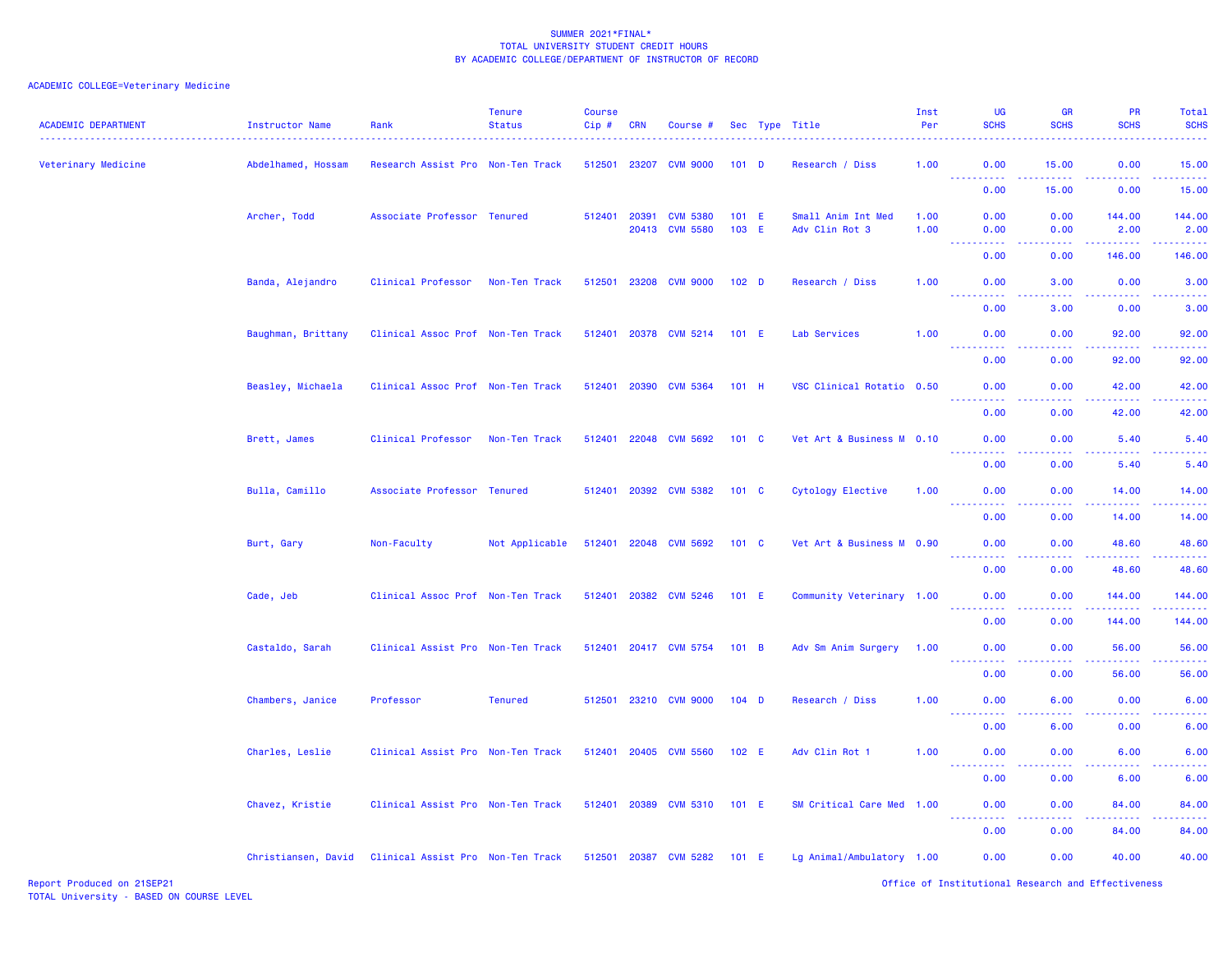| <b>ACADEMIC DEPARTMENT</b> | <b>Instructor Name</b>                             | Rank                              | <b>Tenure</b><br><b>Status</b> | <b>Course</b><br>Cip# | <b>CRN</b> | Course #                                |                             |   | Sec Type Title                       | Inst<br>Per  | UG<br><b>SCHS</b>                                                                                      | <b>GR</b><br><b>SCHS</b> | <b>PR</b><br><b>SCHS</b>                                                                                                                                                                                                                                                                                                                                                                                                                                                                         | Total<br><b>SCHS</b>                                                                                                                                         |
|----------------------------|----------------------------------------------------|-----------------------------------|--------------------------------|-----------------------|------------|-----------------------------------------|-----------------------------|---|--------------------------------------|--------------|--------------------------------------------------------------------------------------------------------|--------------------------|--------------------------------------------------------------------------------------------------------------------------------------------------------------------------------------------------------------------------------------------------------------------------------------------------------------------------------------------------------------------------------------------------------------------------------------------------------------------------------------------------|--------------------------------------------------------------------------------------------------------------------------------------------------------------|
|                            |                                                    |                                   |                                |                       |            |                                         |                             |   |                                      |              | <u>.</u>                                                                                               | .                        | $\frac{1}{2} \left( \frac{1}{2} \right) \left( \frac{1}{2} \right) \left( \frac{1}{2} \right) \left( \frac{1}{2} \right) \left( \frac{1}{2} \right)$                                                                                                                                                                                                                                                                                                                                             | $- - - - -$                                                                                                                                                  |
|                            |                                                    |                                   |                                |                       |            |                                         |                             |   |                                      |              | 0.00                                                                                                   | 0.00                     | 40.00                                                                                                                                                                                                                                                                                                                                                                                                                                                                                            | 40.00                                                                                                                                                        |
| Veterinary Medicine        | Correa Natalini, Cla Associate Professor Ten Track |                                   |                                |                       |            | 512501 23211 CVM 9000<br>23277 CVM 9000 | $105$ D<br>01               | D | Research / Diss<br>Research / Diss   | 1.00<br>1.00 | 0.00<br>0.00<br>والمحاميات<br>بالمستنا                                                                 | 3.00<br>6.00<br>بالأباء  | 0.00<br>0.00                                                                                                                                                                                                                                                                                                                                                                                                                                                                                     | 3.00<br>6.00<br>وساعات                                                                                                                                       |
|                            |                                                    |                                   |                                |                       |            |                                         |                             |   |                                      |              | 0.00                                                                                                   | 9.00                     | 0.00                                                                                                                                                                                                                                                                                                                                                                                                                                                                                             | 9.00                                                                                                                                                         |
|                            | Epperson, William                                  | Professor                         | <b>Tenured</b>                 |                       |            | 512501 23194 CVM 8000                   | $106$ D                     |   | Research / Thesis                    | 1.00         | 0.00<br><u>.</u>                                                                                       | 3.00<br>.                | 0.00<br>.                                                                                                                                                                                                                                                                                                                                                                                                                                                                                        | 3.00<br>$\frac{1}{2} \left( \frac{1}{2} \right) \left( \frac{1}{2} \right) \left( \frac{1}{2} \right) \left( \frac{1}{2} \right) \left( \frac{1}{2} \right)$ |
|                            |                                                    |                                   |                                |                       |            |                                         |                             |   |                                      |              | 0.00                                                                                                   | 3.00                     | 0.00                                                                                                                                                                                                                                                                                                                                                                                                                                                                                             | 3.00                                                                                                                                                         |
|                            | Fontenot, Robin                                    | Clinical Assoc Prof Non-Ten Track |                                | 512501 20426          |            | <b>CVM 8081</b>                         | 102 <sub>c</sub>            |   | Clin Sci Journal Rev 1.00            |              | 0.00                                                                                                   | 1.00                     | 0.00                                                                                                                                                                                                                                                                                                                                                                                                                                                                                             | 1.00                                                                                                                                                         |
|                            |                                                    |                                   |                                |                       |            |                                         |                             |   |                                      |              | 0.00                                                                                                   | 1.00                     | 0.00                                                                                                                                                                                                                                                                                                                                                                                                                                                                                             | 1.00                                                                                                                                                         |
|                            | Gardner, Allison                                   | Clinical Assoc Prof Non-Ten Track |                                |                       |            | 510808 20373 CVM 4102                   | 01 C                        |   | Prof Develop for Vet 1.00            |              | 72.00<br>.                                                                                             | 0.00<br>.                | 0.00                                                                                                                                                                                                                                                                                                                                                                                                                                                                                             | 72.00                                                                                                                                                        |
|                            |                                                    |                                   |                                |                       |            |                                         |                             |   |                                      |              | 72.00                                                                                                  | 0.00                     | 0.00                                                                                                                                                                                                                                                                                                                                                                                                                                                                                             | 72.00                                                                                                                                                        |
|                            | Grace, Sharon                                      | Clinical Professor                | Non-Ten Track                  | 512401                | 23543      | <b>CVM 5000</b>                         | $101$ I                     |   | Directed Indiv Study 1.00            |              | 0.00                                                                                                   | 0.00                     | 2.00                                                                                                                                                                                                                                                                                                                                                                                                                                                                                             | 2.00                                                                                                                                                         |
|                            |                                                    |                                   |                                |                       | 23621      | <b>CVM 5000</b>                         | $103$ I                     |   | Directed Indiv Study 1.00            |              | 0.00                                                                                                   | 0.00                     | 2.00                                                                                                                                                                                                                                                                                                                                                                                                                                                                                             | 2.00                                                                                                                                                         |
|                            |                                                    |                                   |                                |                       | 23681      | <b>CVM 5000</b>                         | $104$ I                     |   | Directed Indiv Study 1.00            |              | 0.00                                                                                                   | 0.00                     | 2.00                                                                                                                                                                                                                                                                                                                                                                                                                                                                                             | 2.00                                                                                                                                                         |
|                            |                                                    |                                   |                                |                       | 23881      | <b>CVM 5000</b>                         | $106$ I                     |   | Directed Indiv Study 1.00            |              | 0.00                                                                                                   | 0.00                     | 2.00                                                                                                                                                                                                                                                                                                                                                                                                                                                                                             | 2.00                                                                                                                                                         |
|                            |                                                    |                                   |                                |                       | 23921      | <b>CVM 5000</b>                         | $107$ I                     |   | Directed Indiv Study 1.00            |              | 0.00                                                                                                   | 0.00                     | 2.00                                                                                                                                                                                                                                                                                                                                                                                                                                                                                             | 2.00                                                                                                                                                         |
|                            |                                                    |                                   |                                |                       | 23926      | <b>CVM 5000</b>                         | $108$ I                     |   | Directed Indiv Study 1.00            |              | 0.00                                                                                                   | 0.00                     | 4.00                                                                                                                                                                                                                                                                                                                                                                                                                                                                                             | 4.00                                                                                                                                                         |
|                            |                                                    |                                   |                                |                       | 23978      | <b>CVM 5000</b>                         | $109$ I                     |   | Directed Indiv Study 1.00            |              | 0.00                                                                                                   | 0.00                     | 2.00                                                                                                                                                                                                                                                                                                                                                                                                                                                                                             | 2.00                                                                                                                                                         |
|                            |                                                    |                                   |                                |                       | 24080      | <b>CVM 5000</b>                         | $110$ I                     |   | Directed Indiv Study 1.00            |              | 0.00<br>بالمحامي                                                                                       | 0.00<br>222              | 2.00                                                                                                                                                                                                                                                                                                                                                                                                                                                                                             | 2.00                                                                                                                                                         |
|                            |                                                    |                                   |                                |                       |            |                                         |                             |   |                                      |              | 0.00                                                                                                   | 0.00                     | 18.00                                                                                                                                                                                                                                                                                                                                                                                                                                                                                            | 18.00                                                                                                                                                        |
|                            | Griffin, Matthew                                   | Research Professor                | Non-Ten Track                  |                       |            | 512501 23212 CVM 9000                   | $106$ D                     |   | Research / Diss                      | 1.00         | 0.00<br>بالمحامي                                                                                       | 9.00<br>وعاعاها          | 0.00<br>.                                                                                                                                                                                                                                                                                                                                                                                                                                                                                        | 9.00                                                                                                                                                         |
|                            |                                                    |                                   |                                |                       |            |                                         |                             |   |                                      |              | 0.00                                                                                                   | 9.00                     | 0.00                                                                                                                                                                                                                                                                                                                                                                                                                                                                                             | 9.00                                                                                                                                                         |
|                            | Gunter, Miriam                                     | Clinical Assist Pro Non-Ten Track |                                |                       |            | 512401 20406 CVM 5560                   | 103 E                       |   | Adv Clin Rot 1                       | 1.00         | 0.00<br><b>.</b>                                                                                       | 0.00<br>-----            | 4.00<br>$\frac{1}{2} \left( \frac{1}{2} \right) \left( \frac{1}{2} \right) \left( \frac{1}{2} \right) \left( \frac{1}{2} \right) \left( \frac{1}{2} \right)$                                                                                                                                                                                                                                                                                                                                     | 4.00<br>.                                                                                                                                                    |
|                            |                                                    |                                   |                                |                       |            |                                         |                             |   |                                      |              | 0.00                                                                                                   | 0.00                     | 4.00                                                                                                                                                                                                                                                                                                                                                                                                                                                                                             | 4.00                                                                                                                                                         |
|                            | Hanson, Larry                                      | Professor                         | <b>Tenured</b>                 | 512501 23197          | 23213      | <b>CVM 8000</b><br><b>CVM 9000</b>      | $109$ D<br>107 <sub>D</sub> |   | Research / Thesis<br>Research / Diss | 1.00<br>1.00 | 0.00<br>0.00                                                                                           | 6.00<br>6.00             | 0.00<br>0.00                                                                                                                                                                                                                                                                                                                                                                                                                                                                                     | 6.00<br>6.00                                                                                                                                                 |
|                            |                                                    |                                   |                                |                       |            |                                         |                             |   |                                      |              | $\frac{1}{2} \left( \frac{1}{2} \right) \left( \frac{1}{2} \right) \left( \frac{1}{2} \right)$<br>0.00 | .<br>12.00               | 0.00                                                                                                                                                                                                                                                                                                                                                                                                                                                                                             | 12.00                                                                                                                                                        |
|                            | Hardwick, Gretchen                                 | Clinical Assist Pro Non-Ten Track |                                | 512401                | 20386      | <b>CVM 5276</b>                         | 101 C                       |   | Food Animal Practice                 | 1.00         | 0.00                                                                                                   | 0.00                     | 132.00                                                                                                                                                                                                                                                                                                                                                                                                                                                                                           | 132.00                                                                                                                                                       |
|                            |                                                    |                                   |                                |                       |            | 20410 CVM 5570                          | 103 E                       |   | Adv Clin Rot 2                       | 1.00         | 0.00                                                                                                   | 0.00                     | 8.00                                                                                                                                                                                                                                                                                                                                                                                                                                                                                             | 8.00                                                                                                                                                         |
|                            |                                                    |                                   |                                |                       |            |                                         |                             |   |                                      |              | .<br>0.00                                                                                              | .<br>0.00                | $\begin{array}{cccccccccccccc} \multicolumn{2}{c}{} & \multicolumn{2}{c}{} & \multicolumn{2}{c}{} & \multicolumn{2}{c}{} & \multicolumn{2}{c}{} & \multicolumn{2}{c}{} & \multicolumn{2}{c}{} & \multicolumn{2}{c}{} & \multicolumn{2}{c}{} & \multicolumn{2}{c}{} & \multicolumn{2}{c}{} & \multicolumn{2}{c}{} & \multicolumn{2}{c}{} & \multicolumn{2}{c}{} & \multicolumn{2}{c}{} & \multicolumn{2}{c}{} & \multicolumn{2}{c}{} & \multicolumn{2}{c}{} & \multicolumn{2}{c}{} & \$<br>140.00 | <u>.</u><br>140.00                                                                                                                                           |
|                            | Hinz, Simone                                       | Clinical Assist Pro Non-Ten Track |                                | 512401 20381          |            | <b>CVM 5234</b>                         | 101 E                       |   | Anesthesiolgy                        | 0.50         | 0.00<br><u> - - - - - - - - - -</u>                                                                    | 0.00<br>.                | 44.00<br><u>.</u>                                                                                                                                                                                                                                                                                                                                                                                                                                                                                | 44.00<br>.                                                                                                                                                   |
|                            |                                                    |                                   |                                |                       |            |                                         |                             |   |                                      |              | 0.00                                                                                                   | 0.00                     | 44.00                                                                                                                                                                                                                                                                                                                                                                                                                                                                                            | 44.00                                                                                                                                                        |
|                            | Huston, Carla                                      | Professor                         | <b>Tenured</b>                 |                       |            | 512401 20376 CVM 5182                   | $101 \quad C$               |   | Vet Disaster Managem 1.00            |              | 0.00                                                                                                   | 0.00                     | 24.00                                                                                                                                                                                                                                                                                                                                                                                                                                                                                            | 24.00                                                                                                                                                        |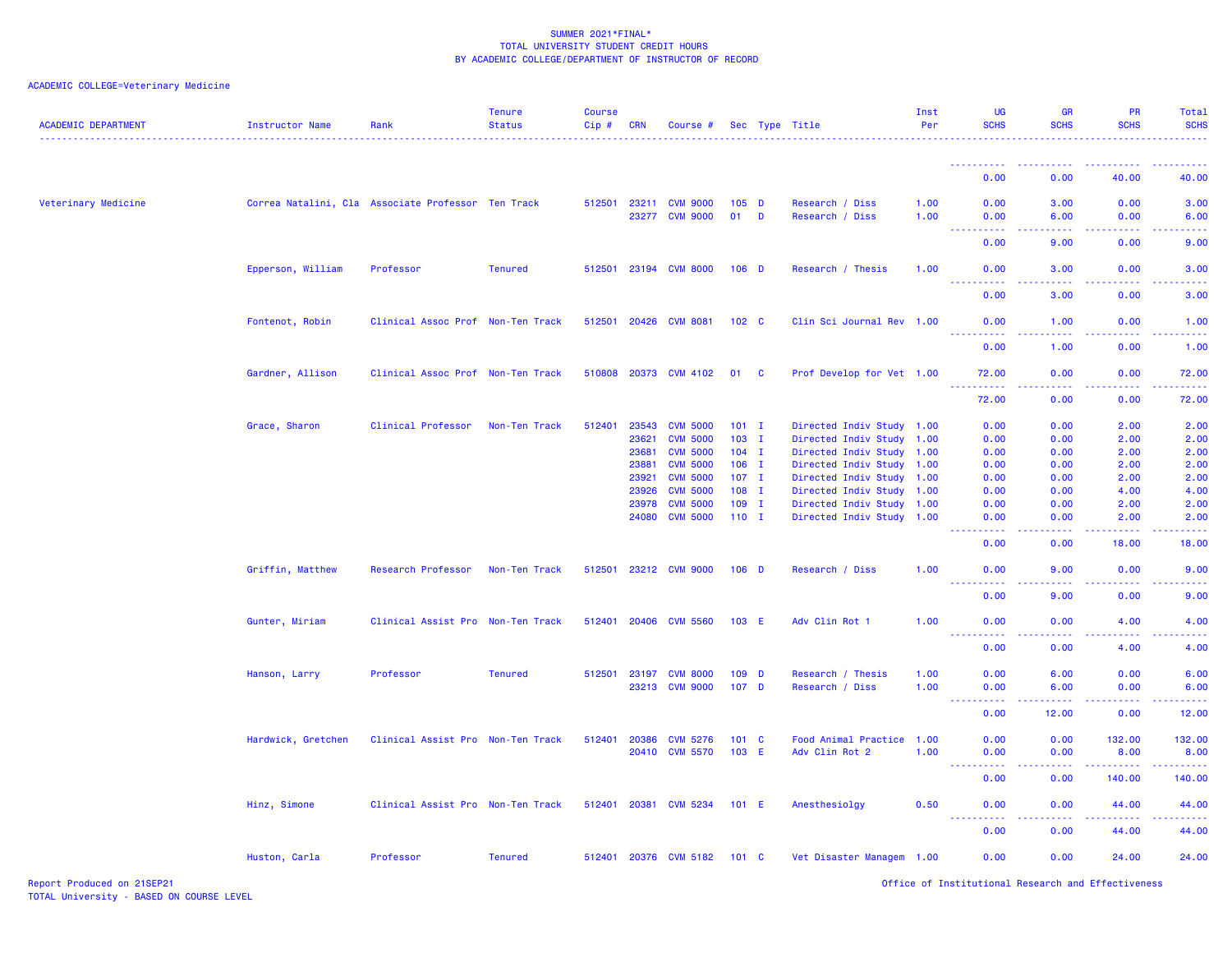| <b>ACADEMIC DEPARTMENT</b> | Instructor Name    | Rank                              | <b>Tenure</b><br><b>Status</b> | <b>Course</b><br>Cip# | <b>CRN</b>   | Course #              |               |          | Sec Type Title            | Inst<br>Per | UG<br><b>SCHS</b>                                                                                           | <b>GR</b><br><b>SCHS</b>            | PR<br><b>SCHS</b>     | Total<br><b>SCHS</b> |
|----------------------------|--------------------|-----------------------------------|--------------------------------|-----------------------|--------------|-----------------------|---------------|----------|---------------------------|-------------|-------------------------------------------------------------------------------------------------------------|-------------------------------------|-----------------------|----------------------|
|                            |                    |                                   |                                |                       |              |                       |               |          |                           |             | <u>.</u>                                                                                                    | ----                                |                       |                      |
|                            |                    |                                   |                                |                       |              |                       |               |          |                           |             | 0.00                                                                                                        | 0.00                                | 24.00                 | 24.00                |
| Veterinary Medicine        | Ivy, Caroline      | Clinical Assoc Prof Non-Ten Track |                                |                       |              | 512401 20390 CVM 5364 | 101 H         |          | VSC Clinical Rotatio 0.50 |             | 0.00<br><u>.</u>                                                                                            | 0.00<br>.                           | 42.00<br><u>.</u>     | 42.00<br>.           |
|                            |                    |                                   |                                |                       |              |                       |               |          |                           |             | 0.00                                                                                                        | 0.00                                | 42.00                 | 42.00                |
|                            | Jackson, Elizabeth | Clinical Instructor Non-Ten Track |                                |                       |              | 510808 20372 CVM 3222 | 51            | <b>C</b> | Sur Skls & Nurs. VT       | 1.00        | 72.00<br>.                                                                                                  | 0.00                                | 0.00                  | 72.00                |
|                            |                    |                                   |                                |                       |              |                       |               |          |                           |             | 72.00                                                                                                       | 0.00                                | 0.00                  | 72.00                |
|                            | Jaffe, Michael     | Associate Professor Ten Track     |                                | 512401                | 20395        | <b>CVM 5452</b>       | 101 H         |          | Small Animal Rehab        | 1.00        | 0.00                                                                                                        | 0.00                                | 8.00                  | 8.00                 |
|                            |                    |                                   |                                |                       | 20411        | <b>CVM 5570</b>       | $104$ E       |          | Adv Clin Rot 2            | 1.00        | 0.00                                                                                                        | 0.00                                | 2.00                  | 2.00                 |
|                            |                    |                                   |                                |                       | 512501 20383 | <b>CVM 5256</b>       | $101$ E       |          | Small Animal Surgery 1.00 |             | 0.00<br><u>.</u>                                                                                            | 0.00<br>.                           | 132.00                | 132.00<br>.          |
|                            |                    |                                   |                                |                       |              |                       |               |          |                           |             | 0.00                                                                                                        | 0.00                                | 142.00                | 142.00               |
|                            | Kaplan, Barbara    | Associate Professor Tenured       |                                | 512501                | 23214        | <b>CVM 9000</b>       | $108$ D       |          | Research / Diss           | 1.00        | 0.00<br>بالأباب                                                                                             | 9.00<br>$\sim$ $\sim$ $\sim$ $\sim$ | 0.00                  | 9.00                 |
|                            |                    |                                   |                                |                       |              |                       |               |          |                           |             | 0.00                                                                                                        | 9.00                                | 0.00                  | 9.00                 |
|                            | Karsi, Attila      | Associate Professor Ten Track     |                                | 512501                |              | 23215 CVM 9000        | $109$ D       |          | Research / Diss           | 1.00        | 0.00                                                                                                        | 9.00                                | 0.00                  | 9.00                 |
|                            |                    |                                   |                                |                       |              |                       |               |          |                           |             | 0.00                                                                                                        | 9.00                                | 0.00                  | 9.00                 |
|                            | Khaitsa, Margaret  | Professor                         | <b>Tenured</b>                 |                       | 340199 21750 | <b>CVM 4906</b>       | 801 A         |          | Tropical Vet Med & 0 1.00 |             | 18.00                                                                                                       | 0.00                                | 0.00                  | 18.00                |
|                            |                    |                                   |                                |                       | 512401 21751 | <b>CVM 5906</b>       | 801 A         |          | Tropical Vet Med & 0 1.00 |             | 0.00<br>$\frac{1}{2} \left( \frac{1}{2} \right) \left( \frac{1}{2} \right) \left( \frac{1}{2} \right)$<br>. | 0.00<br>.                           | 36.00<br>المتمامين    | 36.00<br>.           |
|                            |                    |                                   |                                |                       |              |                       |               |          |                           |             | 18.00                                                                                                       | 0.00                                | 36.00                 | 54,00                |
|                            | King, Elmer        | Clinical Assoc Prof Non-Ten Track |                                | 512401                | 20418        | <b>CVM 5764</b>       | $101 \quad C$ |          | Adv Equine Repro          | 0.50        | 0.00                                                                                                        | 0.00                                | 14.00                 | 14.00                |
|                            |                    |                                   |                                |                       | 20419        | <b>CVM 5840</b>       | 101           | H        | Vet Student Research      | 0.33        | 0.00                                                                                                        | 0.00                                | 2.64                  | 2.64                 |
|                            |                    |                                   |                                | 512501                |              | 23871 CVM 8000        | $119$ D       |          | Research / Thesis         | 1.00        | 0.00<br>$\frac{1}{2} \left( \frac{1}{2} \right) \left( \frac{1}{2} \right) \left( \frac{1}{2} \right)$      | 1.00<br>د د د د                     | 0.00<br>الداعات عامات | 1.00<br>2.2.2.2.2.4  |
|                            |                    |                                   |                                |                       |              |                       |               |          |                           |             | 0.00                                                                                                        | 1.00                                | 16.64                 | 17.64                |
|                            | Kohler, Amanda     | Clinical Instructor Non-Ten Track |                                | 510808                | 20369        | <b>CVM 3051</b>       | 01            | <b>C</b> | Lab Anim Health Mgt       | 0.80        | 28.80                                                                                                       | 0.00                                | 0.00                  | 28.80                |
|                            |                    |                                   |                                |                       | 20370        | <b>CVM 3061</b>       | 01            | L.       | Lab Anim Tech Skills 0.80 |             | 28.80                                                                                                       | 0.00                                | 0.00                  | 28.80                |
|                            |                    |                                   |                                |                       | 20371        | <b>CVM 3221</b>       | 51            | -L.      | Sur Nrs/Anes Mgt Lab 1.00 |             | 36.00<br>.<br>444                                                                                           | 0.00<br>الأنابات                    | 0.00<br>22222         | 36.00<br>.           |
|                            |                    |                                   |                                |                       |              |                       |               |          |                           |             | 93.60                                                                                                       | 0.00                                | 0.00                  | 93.60                |
|                            | Lawrence, Mark     | Professor                         | <b>Tenured</b>                 | 512501                | 23216        | <b>CVM 9000</b>       | $110$ D       |          | Research / Diss           | 1.00        | 0.00<br><u>.</u>                                                                                            | 6.00<br>د د د د                     | 0.00<br>22222         | 6.00<br>الداعات عاد  |
|                            |                    |                                   |                                |                       |              |                       |               |          |                           |             | 0.00                                                                                                        | 6.00                                | 0.00                  | 6.00                 |
|                            | Lee, Alison        | Assistant Professor Ten Track     |                                | 512401                | 20393        | <b>CVM 5420</b>       | 101 E         |          | Adv Rot in Radiology 1.00 |             | 0.00                                                                                                        | 0.00                                | 20.00                 | 20.00                |
|                            |                    |                                   |                                | 512501                | 20427        | <b>CVM 8081</b>       | 103 C         |          | Clin Sci Journal Rev 1.00 |             | 0.00                                                                                                        | 1.00                                | 0.00                  | 1.00                 |
|                            |                    |                                   |                                |                       | 23694        | <b>CVM 7000</b>       | $102$ I       |          | Directed Indiv Study 1.00 |             | 0.00<br>.                                                                                                   | 2.00<br>.                           | 0.00<br>2.2.2.2.2     | 2.00<br>.            |
|                            |                    |                                   |                                |                       |              |                       |               |          |                           |             | 0.00                                                                                                        | 3.00                                | 20.00                 | 23.00                |
|                            | Mackin, Andrew     | Professor                         | <b>Tenured</b>                 | 512501                | 23201        | <b>CVM 8000</b>       | $113$ D       |          | Research / Thesis         | 1.00        | 0.00                                                                                                        | 6.00                                | 0.00                  | 6.00                 |
|                            |                    |                                   |                                |                       | 24038        | <b>CVM 9000</b>       | 52            | D        | Research / Diss           | 1.00        | 0.00                                                                                                        | 6.00                                | 0.00                  | 6.00                 |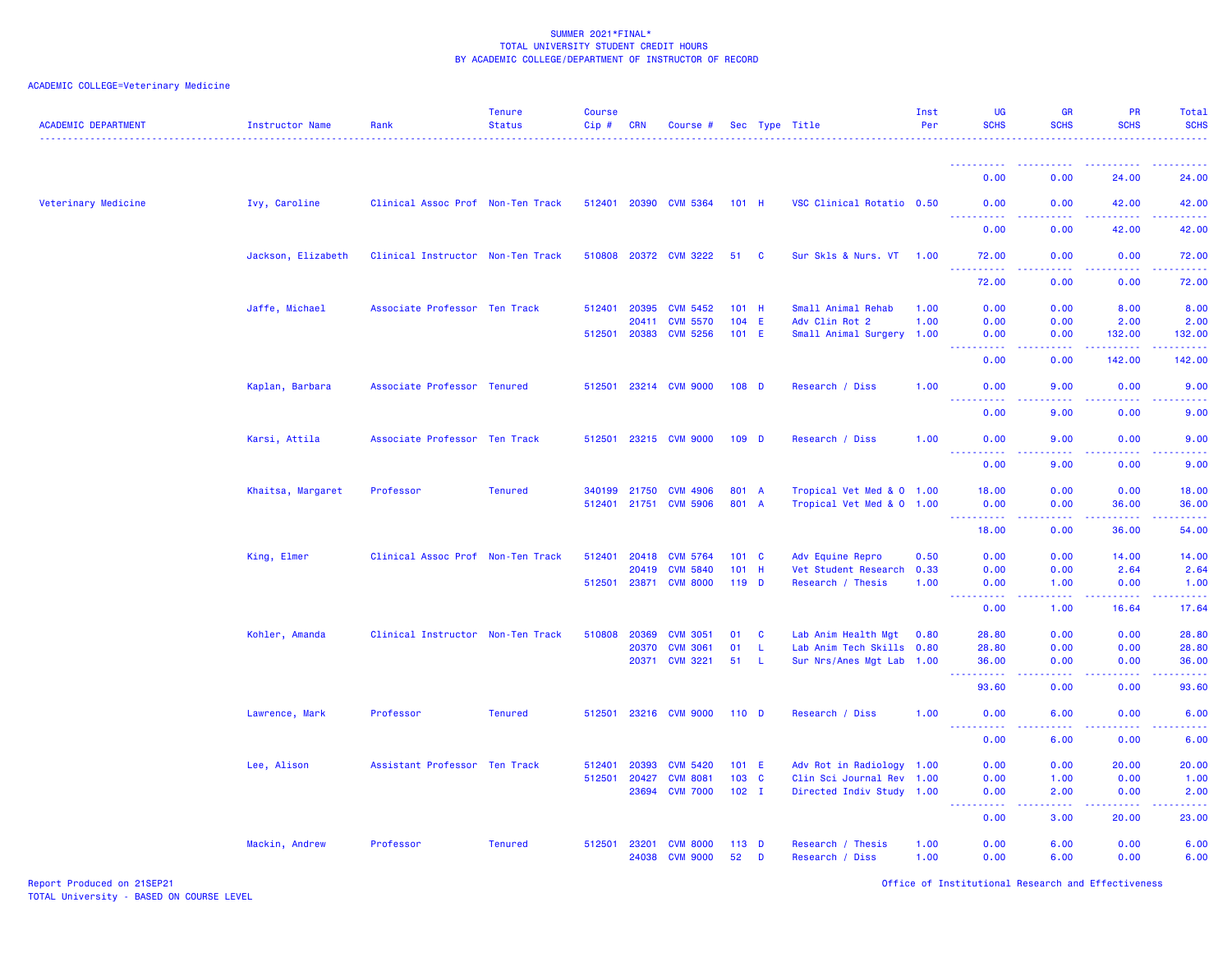| <b>ACADEMIC DEPARTMENT</b> | Instructor Name     | Rank                                                   | <b>Tenure</b><br><b>Status</b> | <b>Course</b><br>Cip# | <b>CRN</b>   | Course #              |                  |   | Sec Type Title            | Inst<br>Per | <b>UG</b><br><b>SCHS</b>                                        | <b>GR</b><br><b>SCHS</b>                                                                                                                                     | <b>PR</b><br><b>SCHS</b>                                                                                                                                     | Total<br><b>SCHS</b> |
|----------------------------|---------------------|--------------------------------------------------------|--------------------------------|-----------------------|--------------|-----------------------|------------------|---|---------------------------|-------------|-----------------------------------------------------------------|--------------------------------------------------------------------------------------------------------------------------------------------------------------|--------------------------------------------------------------------------------------------------------------------------------------------------------------|----------------------|
|                            |                     |                                                        |                                |                       |              |                       |                  |   |                           |             | <u>.</u>                                                        |                                                                                                                                                              |                                                                                                                                                              |                      |
|                            |                     |                                                        |                                |                       |              |                       |                  |   |                           |             | 0.00                                                            | 12.00                                                                                                                                                        | 0.00                                                                                                                                                         | 12.00                |
| Veterinary Medicine        | Magee, Danny        | Clinical Professor                                     | Non-Ten Track                  |                       |              | 512501 20429 CVM 8113 | $101 \quad C$    |   | Adv Dis Of Poultry        | 1.00        | 0.00<br><b><i><u><u><b>Little Little Little</b></u></u></i></b> | 6.00<br>.                                                                                                                                                    | 0.00<br>$\frac{1}{2} \left( \frac{1}{2} \right) \left( \frac{1}{2} \right) \left( \frac{1}{2} \right) \left( \frac{1}{2} \right) \left( \frac{1}{2} \right)$ | 6.00<br>.            |
|                            |                     |                                                        |                                |                       |              |                       |                  |   |                           |             | 0.00                                                            | 6.00                                                                                                                                                         | 0.00                                                                                                                                                         | 6.00                 |
|                            | Meyer, Robert       | Professor                                              | <b>Tenured</b>                 |                       |              | 512401 20381 CVM 5234 | 101 E            |   | Anesthesiolav             | 0.50        | 0.00<br>$\sim 100$<br>.                                         | 0.00<br>.                                                                                                                                                    | 44,00<br>.                                                                                                                                                   | 44.00<br><b>.</b>    |
|                            |                     |                                                        |                                |                       |              |                       |                  |   |                           |             | 0.00                                                            | 0.00                                                                                                                                                         | 44.00                                                                                                                                                        | 44.00                |
|                            | Mochal, Cathleen    | Clinical Assoc Prof Non-Ten Track                      |                                | 512401                | 20384        | <b>CVM 5266</b>       | $101 \quad C$    |   | Equine Med & Surg         | 1.00        | 0.00                                                            | 0.00                                                                                                                                                         | 150.00                                                                                                                                                       | 150.00               |
|                            |                     |                                                        |                                |                       | 20407        | <b>CVM 5560</b>       | $104$ E          |   | Adv Clin Rot 1            | 1.00        | 0.00                                                            | 0.00                                                                                                                                                         | 8.00                                                                                                                                                         | 8.00                 |
|                            |                     |                                                        |                                |                       | 512501 24048 | <b>CVM 8000</b>       | $120$ D          |   | Research / Thesis         | 1.00        | 0.00                                                            | 3.00                                                                                                                                                         | 0.00                                                                                                                                                         | 3.00                 |
|                            |                     |                                                        |                                |                       |              |                       |                  |   |                           |             | 0.00                                                            | 3.00                                                                                                                                                         | 158.00                                                                                                                                                       | 161.00               |
|                            | Nabors, Ben         | Clinical Assist Pro Non-Ten Track                      |                                |                       |              | 512401 23765 CVM 5000 | $105$ I          |   | Directed Indiv Study 1.00 |             | 0.00<br><u> - - - - - - - - - -</u>                             | 0.00<br>.                                                                                                                                                    | 2.00<br>2.2.2.2                                                                                                                                              | 2.00<br>. <u>.</u> . |
|                            |                     |                                                        |                                |                       |              |                       |                  |   |                           |             | 0.00                                                            | 0.00                                                                                                                                                         | 2.00                                                                                                                                                         | 2.00                 |
|                            |                     | Nanduri, Bindumadhav Associate Professor Tenured       |                                |                       |              | 512501 23302 CVM 9000 | 02               | D | Research / Diss           | 1.00        | 0.00<br><u>.</u>                                                | 3.00<br>.                                                                                                                                                    | 0.00<br>. <b>.</b>                                                                                                                                           | 3.00<br>.            |
|                            |                     |                                                        |                                |                       |              |                       |                  |   |                           |             | 0.00                                                            | 3.00                                                                                                                                                         | 0.00                                                                                                                                                         | 3.00                 |
|                            | Park, Joo Youn      | Research Assist Pro Non-Ten Track                      |                                |                       |              | 512501 23219 CVM 9000 | 113 <sub>D</sub> |   | Research / Diss           | 1.00        | 0.00<br>.<br>$- - -$                                            | 6.00                                                                                                                                                         | 0.00                                                                                                                                                         | 6.00                 |
|                            |                     |                                                        |                                |                       |              |                       |                  |   |                           |             | 0.00                                                            | 6.00                                                                                                                                                         | 0.00                                                                                                                                                         | 6.00                 |
|                            | Petrie-Hanson, Lora | Associate Professor Tenured                            |                                |                       |              | 512501 23202 CVM 8000 | $114$ D          |   | Research / Thesis         | 1.00        | 0.00<br><b><i><u><u> - - - - - - - - - -</u></u></i></b>        | 3.00<br>$\frac{1}{2} \left( \frac{1}{2} \right) \left( \frac{1}{2} \right) \left( \frac{1}{2} \right) \left( \frac{1}{2} \right) \left( \frac{1}{2} \right)$ | 0.00<br>$\frac{1}{2} \left( \frac{1}{2} \right) \left( \frac{1}{2} \right) \left( \frac{1}{2} \right) \left( \frac{1}{2} \right) \left( \frac{1}{2} \right)$ | 3.00<br>.            |
|                            |                     |                                                        |                                |                       |              |                       |                  |   |                           |             | 0.00                                                            | 3.00                                                                                                                                                         | 0.00                                                                                                                                                         | 3.00                 |
|                            | Pruett, Stephen     | Professor                                              | <b>Tenured</b>                 |                       |              | 512501 23221 CVM 9000 | $115$ D          |   | Research / Diss           | 1.00        | 0.00<br>$\omega_{\rm{eff}}$ and $\omega_{\rm{eff}}$<br><b></b>  | 6.00<br>.                                                                                                                                                    | 0.00<br>.                                                                                                                                                    | 6.00<br>المالم عامان |
|                            |                     |                                                        |                                |                       |              |                       |                  |   |                           |             | 0.00                                                            | 6.00                                                                                                                                                         | 0.00                                                                                                                                                         | 6.00                 |
|                            |                     | Pulido Landinez, Mar Clinical Assoc Prof Non-Ten Track |                                | 512501                | 20431        | <b>CVM 8790</b>       | 101 L            |   | Laboratory Diagnosti 1.00 |             | 0.00                                                            | 6.00                                                                                                                                                         | 0.00                                                                                                                                                         | 6.00                 |
|                            |                     |                                                        |                                |                       | 23935        | <b>CVM 7000</b>       | $104$ I          |   | Directed Indiv Study 1.00 |             | 0.00                                                            | 3.00                                                                                                                                                         | 0.00                                                                                                                                                         | 3.00                 |
|                            |                     |                                                        |                                |                       |              |                       |                  |   |                           |             | 0.00                                                            | 9.00                                                                                                                                                         | 0.00                                                                                                                                                         | 9.00                 |
|                            | Seitz, Marc         | Clinical Assist Pro Non-Ten Track                      |                                |                       | 512401 20380 | <b>CVM 5224</b>       | $101$ E          |   | Radiology                 | 1.00        | 0.00<br>الداعات عاد<br>$- - -$                                  | 0.00<br>$\frac{1}{2} \left( \frac{1}{2} \right) \left( \frac{1}{2} \right) \left( \frac{1}{2} \right)$                                                       | 100.00<br>.                                                                                                                                                  | 100.00<br><u>.</u>   |
|                            |                     |                                                        |                                |                       |              |                       |                  |   |                           |             | 0.00                                                            | 0.00                                                                                                                                                         | 100.00                                                                                                                                                       | 100.00               |
|                            | Shivley, Jacob      | Clinical Assist Pro Non-Ten Track                      |                                |                       |              | 512401 20416 CVM 5640 | $101$ H          |   | Shelter Medicine          | 1.00        | 0.00                                                            | 0.00                                                                                                                                                         | 44.00                                                                                                                                                        | 44.00<br>.           |
|                            |                     |                                                        |                                |                       |              |                       |                  |   |                           |             | <b>.</b> .<br>0.00                                              | -----<br>0.00                                                                                                                                                | .<br>44.00                                                                                                                                                   | 44.00                |
|                            | Smith, David        | Professor                                              | <b>Tenured</b>                 | 010903                | 20385        | <b>CVM 5273</b>       | 101 B            |   | Population Medicine       | 0.50        | 0.00                                                            | 0.00                                                                                                                                                         | 30.00                                                                                                                                                        | 30.00                |
|                            |                     |                                                        |                                |                       | 512501 23203 | <b>CVM 8000</b>       | $115$ D          |   | Research / Thesis         | 1.00        | 0.00                                                            | 6.00                                                                                                                                                         | 0.00                                                                                                                                                         | 6.00                 |
|                            |                     |                                                        |                                |                       | 23222        | <b>CVM 9000</b>       | $116$ D          |   | Research / Diss           | 1.00        | 0.00                                                            | 10.00                                                                                                                                                        | 0.00                                                                                                                                                         | 10.00                |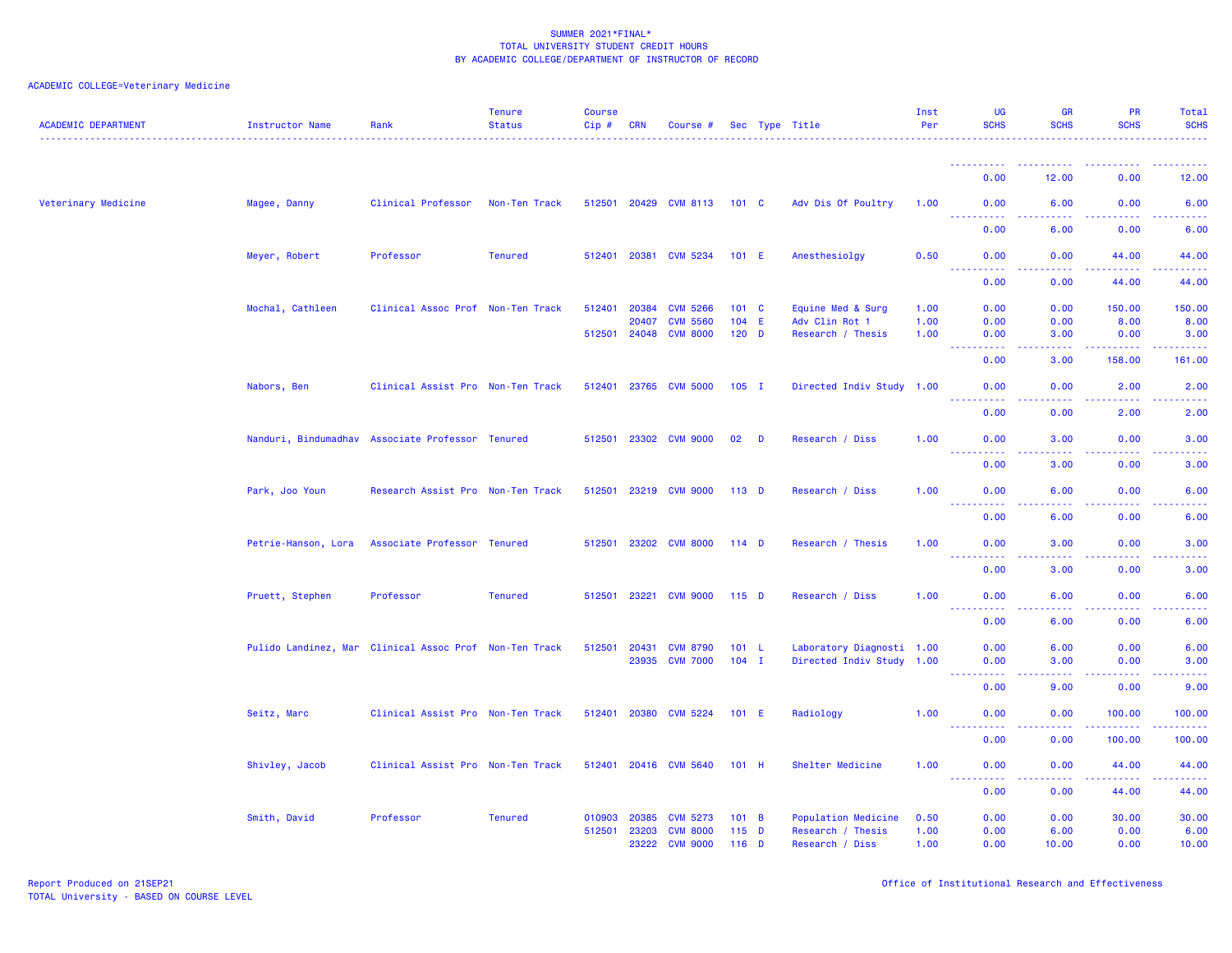| <b>ACADEMIC DEPARTMENT</b> | <b>Instructor Name</b> | Rank                                             | <b>Tenure</b><br><b>Status</b> | <b>Course</b><br>Cip# | <b>CRN</b>     | Course #                           |                  |              | Sec Type Title                       | Inst<br>Per  | <b>UG</b><br><b>SCHS</b>     | <b>GR</b><br><b>SCHS</b> | <b>PR</b><br><b>SCHS</b>                                                                                                                                      | Total<br><b>SCHS</b>    |
|----------------------------|------------------------|--------------------------------------------------|--------------------------------|-----------------------|----------------|------------------------------------|------------------|--------------|--------------------------------------|--------------|------------------------------|--------------------------|---------------------------------------------------------------------------------------------------------------------------------------------------------------|-------------------------|
|                            |                        |                                                  |                                |                       |                |                                    |                  |              |                                      |              |                              |                          |                                                                                                                                                               |                         |
|                            |                        |                                                  |                                |                       |                |                                    |                  |              |                                      |              | 0.00                         | 16.00                    | 30.00                                                                                                                                                         | 46.00                   |
| Veterinary Medicine        | Smith, Jack            | Associate Professor Tenured                      |                                | 512401                | 20375          | <b>CVM 5106</b>                    | 51               | C            | First Year CVM Medic 1.00            |              | 0.00                         | 0.00                     | 684.00                                                                                                                                                        | 684.00                  |
|                            |                        |                                                  |                                |                       | 20377          | <b>CVM 5206</b>                    | 51               | $\mathbf{C}$ | Second Year Vet. Med 1.00            |              | 0.00                         | 0.00                     | 582.00                                                                                                                                                        | 582.00                  |
|                            |                        |                                                  |                                |                       | 20379          | <b>CVM 5222</b>                    | 101 C            |              | Sm Animal Clinical N 1.00            |              | 0.00                         | 0.00                     | 22.00                                                                                                                                                         | 22.00                   |
|                            |                        |                                                  |                                |                       | 20388          | <b>CVM 5292</b>                    | 101 E            |              | Flowood/MVRDL Extern 1.00            |              | 0.00                         | 0.00                     | 42.00                                                                                                                                                         | 42.00                   |
|                            |                        |                                                  |                                |                       | 20398          | <b>CVM 5510</b>                    | 101 E            |              | Vm An Externship 1                   | 1.00         | 0.00                         | 0.00                     | 155.00                                                                                                                                                        | 155.00                  |
|                            |                        |                                                  |                                |                       | 20399          | <b>CVM 5520</b>                    | 101 E            |              | Vm An Externship 2                   | 1.00         | 0.00                         | 0.00                     | 44.00                                                                                                                                                         | 44.00                   |
|                            |                        |                                                  |                                |                       | 20400          | <b>CVM 5530</b>                    | 101 E            |              | Vm An Externship 3                   | 1.00         | 0.00                         | 0.00                     | 8.00                                                                                                                                                          | 8.00                    |
|                            |                        |                                                  |                                |                       | 20401          | <b>CVM 5540</b>                    | $101$ E          |              | Vm An Externship 4                   | 1.00         | 0.00                         | 0.00                     | 2.00                                                                                                                                                          | 2.00                    |
|                            |                        |                                                  |                                |                       | 20402          | <b>CVM 5550</b>                    | 101 E            |              | Vm An Externship 5                   | 1.00         | 0.00                         | 0.00                     | 2.00                                                                                                                                                          | 2.00                    |
|                            |                        |                                                  |                                |                       | 20404          | <b>CVM 5560</b>                    | 101              | E.           | Adv Clin Rot 1                       | 1.00         | 0.00                         | 0.00                     | 28.00                                                                                                                                                         | 28.00                   |
|                            |                        |                                                  |                                |                       | 20408          | <b>CVM 5570</b>                    | $101$ E          |              | Adv Clin Rot 2                       | 1.00         | 0.00                         | 0.00                     | 13.00                                                                                                                                                         | 13.00                   |
|                            |                        |                                                  |                                |                       |                |                                    |                  |              |                                      |              | .<br>0.00                    | بالأباد<br>0.00          | .<br>1582.00                                                                                                                                                  | .<br>1582.00            |
|                            | Thomason, John         | Associate Professor Tenured                      |                                | 512401                | 20419          | <b>CVM 5840</b>                    | 101 H            |              | Vet Student Research 0.34            |              | 0.00                         | 0.00                     | 2.72                                                                                                                                                          | 2.72                    |
|                            |                        |                                                  |                                | 512501                | 23205          | <b>CVM 8000</b>                    | 117 <sub>D</sub> |              | Research / Thesis                    | 1.00         | 0.00                         | 1.00                     | 0.00                                                                                                                                                          | 1.00                    |
|                            |                        |                                                  |                                |                       |                |                                    |                  |              |                                      |              | 22222<br>$\sim 100$          | د د د د                  | . <b>.</b>                                                                                                                                                    | وبالأباب                |
|                            |                        |                                                  |                                |                       |                |                                    |                  |              |                                      |              | 0.00                         | 1.00                     | 2.72                                                                                                                                                          | 3.72                    |
|                            |                        | Varela-Stokes, Andre Associate Professor Tenured |                                |                       | 512401 20419   | <b>CVM 5840</b>                    | $101$ H          |              | Vet Student Research 0.33            |              | 0.00                         | 0.00                     | 2.64                                                                                                                                                          | 2.64<br>والمرامين مرابط |
|                            |                        |                                                  |                                |                       |                |                                    |                  |              |                                      |              | 0.00                         | 0.00                     | 2.64                                                                                                                                                          | 2.64                    |
|                            | Walters, Kevin         | Clinical Assist Pro Non-Ten Track                |                                | 512401 20418          |                | <b>CVM 5764</b>                    | 101 C            |              | Adv Equine Repro                     | 0.50         | 0.00                         | 0.00                     | 14.00                                                                                                                                                         | 14.00                   |
|                            |                        |                                                  |                                |                       |                |                                    |                  |              |                                      |              | <u>.</u><br>0.00             | 0.00                     | 14.00                                                                                                                                                         | .<br>14.00              |
|                            |                        |                                                  |                                |                       |                |                                    |                  |              |                                      |              |                              |                          |                                                                                                                                                               |                         |
|                            | Wassack, Erica         | Non-Faculty                                      | Not Applicable                 |                       | 512401 20420   | <b>CVM 5842</b>                    | 101 <sub>c</sub> |              | Clinical Pharm                       | 1.00         | 0.00<br>$\sim$ $\sim$ $\sim$ | 0.00<br>.                | 12.00<br>.                                                                                                                                                    | 12.00<br>وعامات         |
|                            |                        |                                                  |                                |                       |                |                                    |                  |              |                                      |              | 0.00                         | 0.00                     | 12.00                                                                                                                                                         | 12.00                   |
|                            | Willeford, Bridget     | Non-Faculty                                      | Not Applicable                 | 510808                | 20369          | <b>CVM 3051</b>                    | 01               | C            | Lab Anim Health Mgt                  | 0.20         | 7.20                         | 0.00                     | 0.00                                                                                                                                                          | 7.20                    |
|                            |                        |                                                  |                                |                       | 20370          | <b>CVM 3061</b>                    | 01               | -L           | Lab Anim Tech Skills 0.20            |              | 7.20                         | 0.00                     | 0.00                                                                                                                                                          | 7.20                    |
|                            |                        |                                                  |                                |                       |                |                                    |                  |              |                                      |              | . <b>.</b><br>14,40          | $  -$<br>0.00            | $\sim$ $\sim$ $\sim$<br>0.00                                                                                                                                  | والمحاميات<br>14.40     |
|                            | Williams, Matthew      | Clinical Assoc Prof Non-Ten Track                |                                | 512501                | 23927          | <b>CVM 7000</b>                    | $103$ I          |              | Directed Indiv Study 1.00            |              | 0.00                         | 2.00                     | 0.00                                                                                                                                                          | 2.00                    |
|                            |                        |                                                  |                                |                       |                |                                    |                  |              |                                      |              | <u>.</u>                     |                          |                                                                                                                                                               |                         |
|                            |                        |                                                  |                                |                       |                |                                    |                  |              |                                      |              | 0.00                         | 2.00                     | 0.00                                                                                                                                                          | 2.00                    |
|                            | Wills, Robert          | Professor                                        | <b>Tenured</b>                 | 512501                |                | 23406 CVM 7000                     | $101$ I          |              | Directed Indiv Study 1.00            |              | 0.00<br><b></b>              | 2.00<br>$- - - -$        | 0.00<br>.                                                                                                                                                     | 2.00<br><u>.</u>        |
|                            |                        |                                                  |                                |                       |                |                                    |                  |              |                                      |              | 0.00                         | 2.00                     | 0.00                                                                                                                                                          | 2.00                    |
|                            | Woodruff, Kimberly     | Clinical Assoc Prof Non-Ten Track                |                                |                       |                | 010903 20385 CVM 5273              | 101 B            |              | Population Medicine                  | 0.50         | 0.00                         | 0.00                     | 30.00                                                                                                                                                         | 30.00                   |
|                            |                        |                                                  |                                |                       |                |                                    |                  |              |                                      |              | <u>.</u><br>0.00             | بالأباد<br>0.00          | $\frac{1}{2} \left( \frac{1}{2} \right) \left( \frac{1}{2} \right) \left( \frac{1}{2} \right) \left( \frac{1}{2} \right) \left( \frac{1}{2} \right)$<br>30.00 | .<br>30.00              |
|                            |                        |                                                  |                                |                       |                |                                    |                  |              |                                      |              |                              |                          |                                                                                                                                                               |                         |
|                            | Woolums, Amelia        | Professor                                        | <b>Tenured</b>                 | 512501                | 23206<br>23224 | <b>CVM 8000</b><br><b>CVM 9000</b> | 118 D<br>118 D   |              | Research / Thesis<br>Research / Diss | 1.00<br>1.00 | 0.00<br>0.00                 | 3.00<br>3.00             | 0.00<br>0.00                                                                                                                                                  | 3.00<br>3.00            |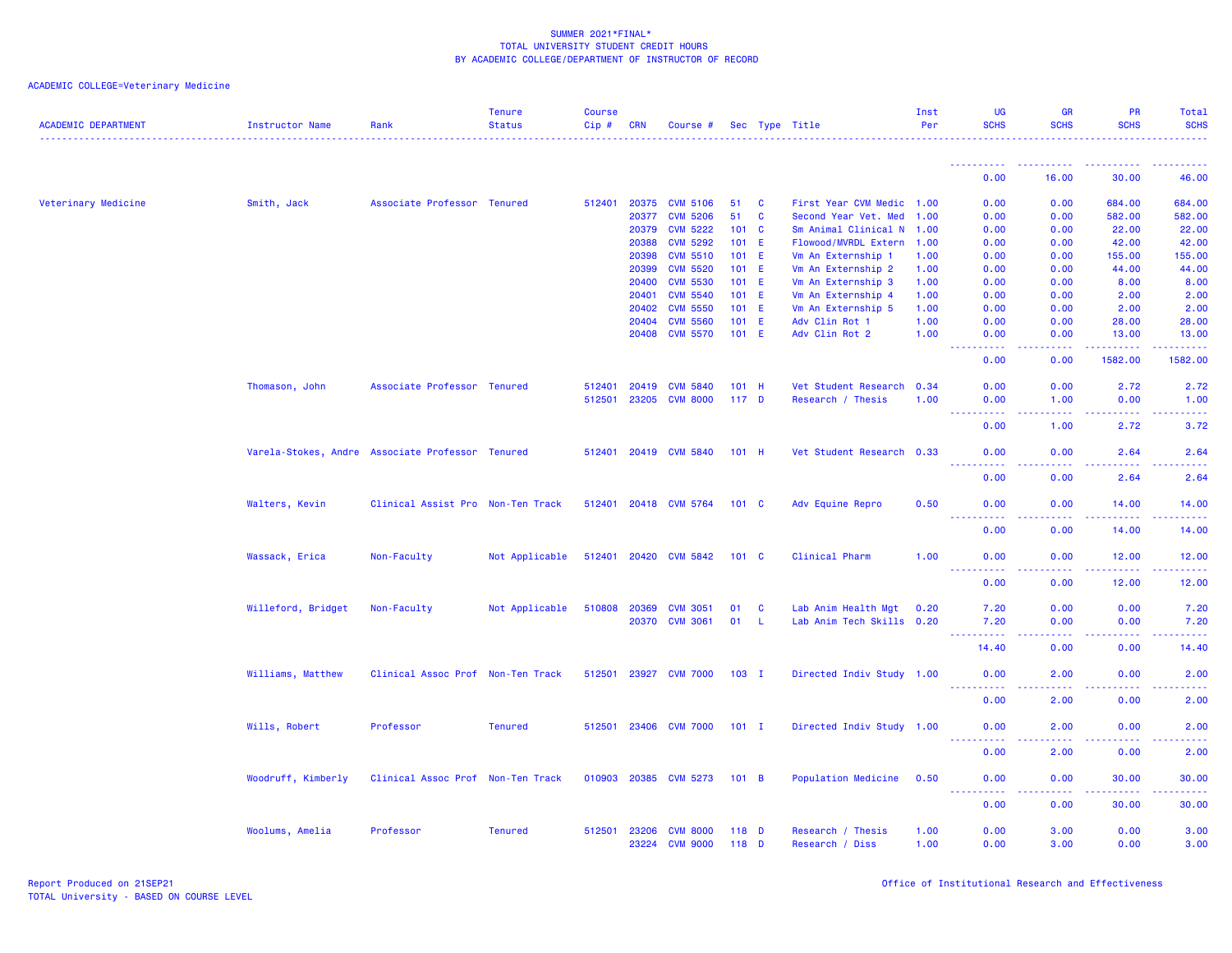| <b>ACADEMIC DEPARTMENT</b>            | Instructor Name | Rank | <b>Tenure</b><br>Status | <b>Course</b><br>Cip#<br><b>CRN</b> | Course # Sec Type Title |  | Inst<br>Per | UG<br><b>SCHS</b> | <b>GR</b><br><b>SCHS</b> | <b>PR</b><br><b>SCHS</b> | Total<br><b>SCHS</b> |
|---------------------------------------|-----------------|------|-------------------------|-------------------------------------|-------------------------|--|-------------|-------------------|--------------------------|--------------------------|----------------------|
|                                       |                 |      |                         |                                     |                         |  |             | 0.00              | 6.00                     | 0.00                     | 6.00                 |
| ------------------------------------- |                 |      |                         |                                     |                         |  |             | ==========        | ==========               | -----------              | -----------          |
| Veterinary Medicine                   |                 |      |                         |                                     |                         |  |             | 270.00            | 161.00                   | 3186.00                  | 3617,00              |
| ====================================  |                 |      |                         |                                     |                         |  |             | =========         |                          | ==========               | ==========           |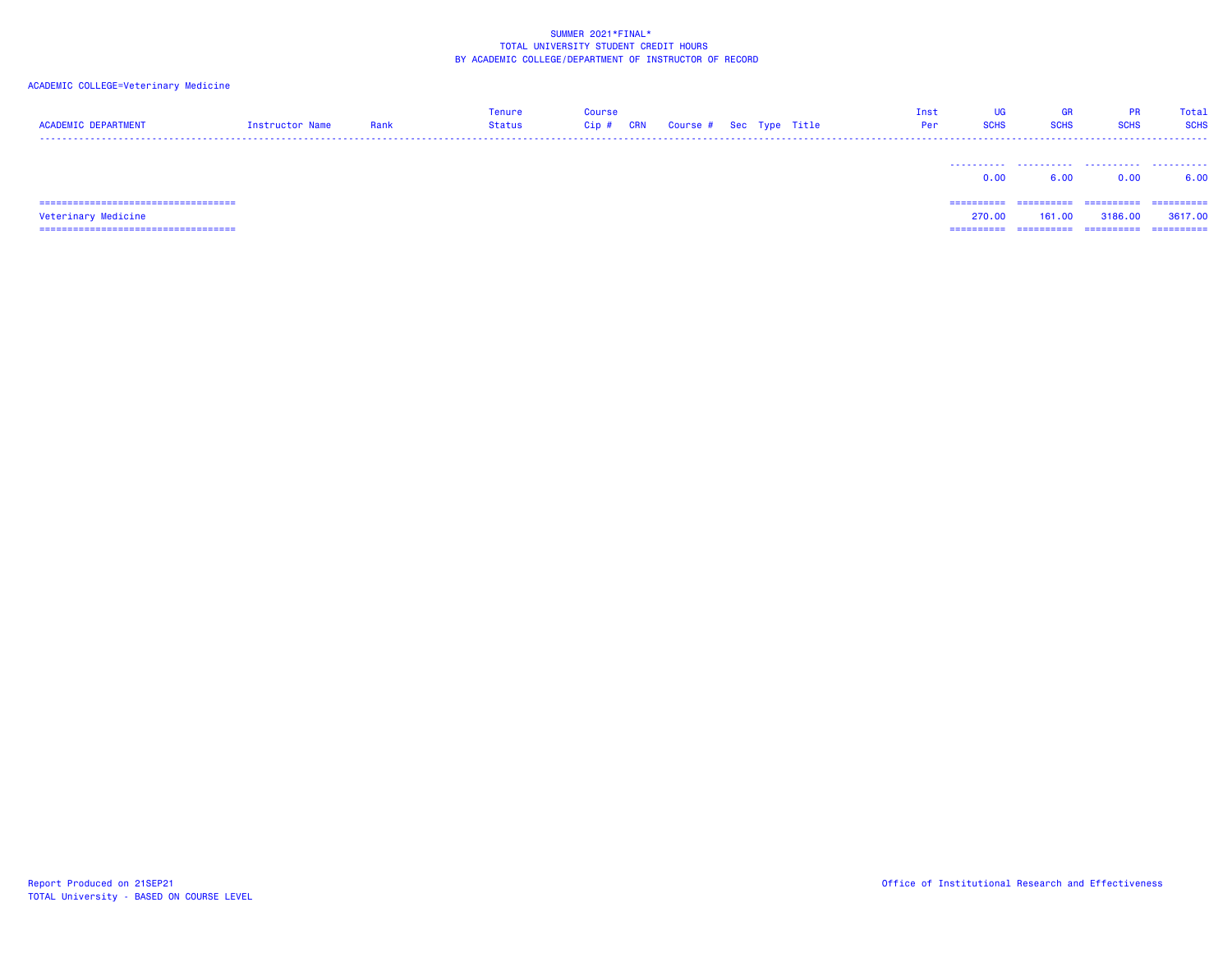# ACADEMIC COLLEGE=Academic Affairs

| <b>ACADEMIC DEPARTMENT</b>                                                                 | Instructor Name | Rank                          | <b>Tenure</b><br>Status | <b>Course</b><br>Cip # | CRN | Course # Sec Type Title                               |  |                                                        | Inst<br>Per | <b>UG</b><br><b>SCHS</b>              | <b>GR</b><br><b>SCHS</b>          | <b>PR</b><br><b>SCHS</b>          | Total<br><b>SCHS</b>               |
|--------------------------------------------------------------------------------------------|-----------------|-------------------------------|-------------------------|------------------------|-----|-------------------------------------------------------|--|--------------------------------------------------------|-------------|---------------------------------------|-----------------------------------|-----------------------------------|------------------------------------|
| Library                                                                                    | Robinson, Teri  | Assistant Professor Ten Track |                         |                        |     | 240102 20804 LIB 9010 101 S<br>21618 LIB 9010 501 S   |  | ETD Format and Submi 0.80<br>ETD Format and Submi 0.80 |             | 0.00<br>0.00                          | 0.00<br>0.00                      | 0.00<br>0.00                      | 0.00<br>0.00                       |
|                                                                                            |                 |                               |                         |                        |     |                                                       |  |                                                        |             | .<br>0.00                             | .<br>0.00                         | .<br>0.00                         | .<br>0.00                          |
|                                                                                            | Threet, Lara    | Instructor                    | Non-Ten Track           |                        |     | 150612 21997 INDT 3373 501 C<br>22038 INDT 3373 101 C |  | Forecast and Cost Mo 1.00<br>Forecast and Cost Mo 1.00 |             | 24,00<br>15,00<br>----------<br>39,00 | 0.00<br>0.00<br>.<br>0.00         | 0.00<br>0.00<br>.<br>0.00         | 24.00<br>15.00<br>.<br>39.00       |
| =====================================<br>Library<br>====================================== |                 |                               |                         |                        |     |                                                       |  |                                                        |             | ==========<br>39.00<br>==========     | ==========<br>0.00<br>----------- | -----------<br>0.00<br>========== | -----------<br>39.00<br>========== |